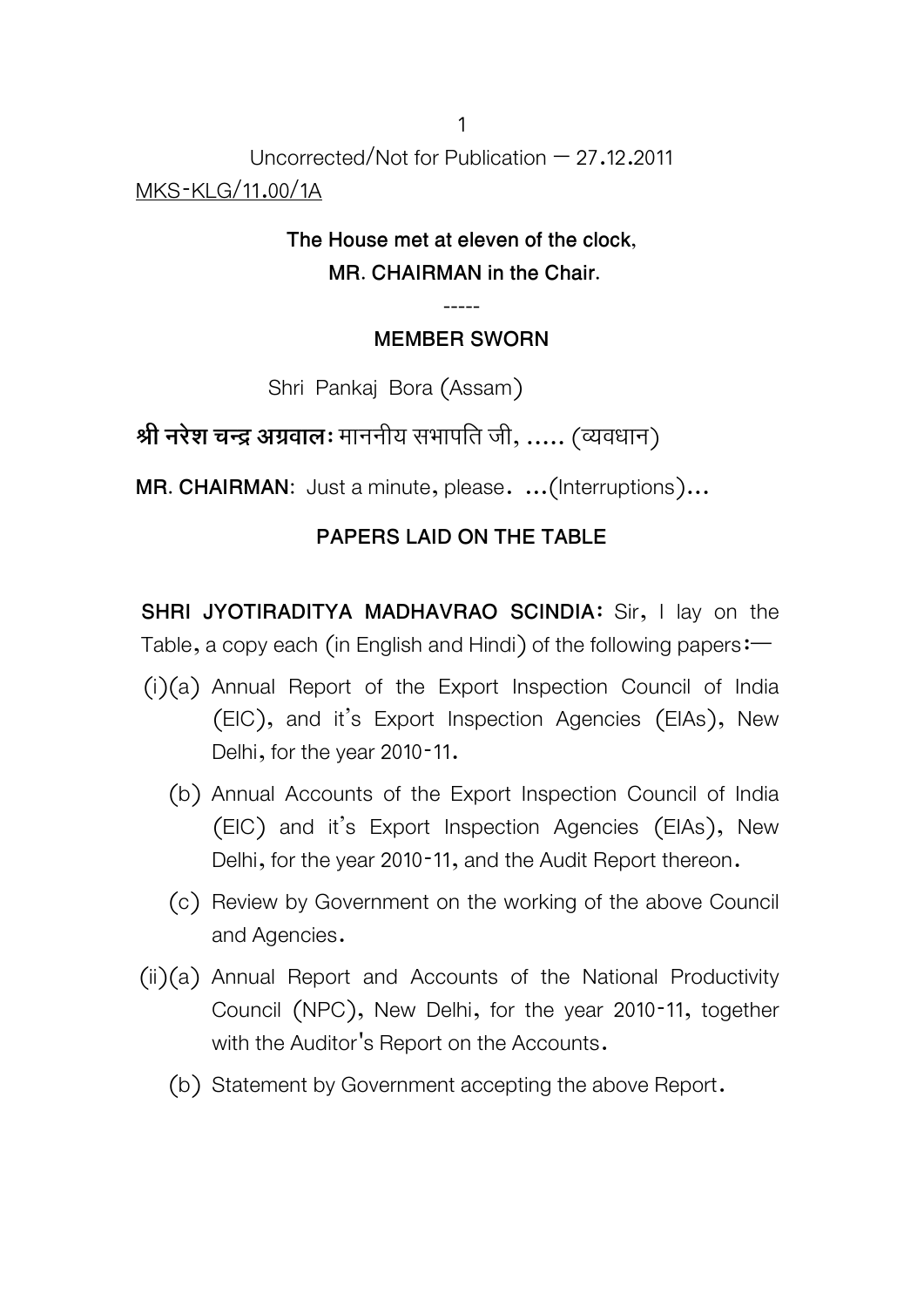**Ģो0 राम गोपाल यादव**: सर, ...(Interruptions)...

**MR. CHAIRMAN:** There is no Zero Hour today.

**Ǜी नरेश चन्दर् अगर्वाल** : माननीय सभापित जी, जीरो आवर तो होना चािहए। ...(Ëयवधान)...

**Ģो0 राम गोपाल यादव**: सभापित जी, केन्दर् सरकार के एक मतर्ी ं ने ....(Ëयवधान)

**SHRI BIRENDRA PRASAD BAISHYA:** Sir, I want to raise a very important issue... ...(Interruptions)...

**MR. CHAIRMAN**: There is no Zero Hour today, Mr. Baishya. ...(Interruptions)... Papers to be laid. Shri Scindia.

**SHRI JYOTIRADITYA MADHAVRAO SCINDIA**: Sir, I have already laid.

**MR. CHAIRMAN**: Okay. Shri Rajiv Shukla. ...(Interruptions)...

**Ģो0 राम गोपाल यादव**: सर, केन्दर् सरकार के एक मतर्ी ं नेअन्ना हजारेको कहा है ....(Ëयवधान)...

**SHRI RAJEEV SHUKLA:** Sir, on behalf of Shrimati D. Purandeswari, I lay on the Table, a copy each (in English and Hindi) of the following papers:—

(a) Annual Report and Accounts of the All India Council for

2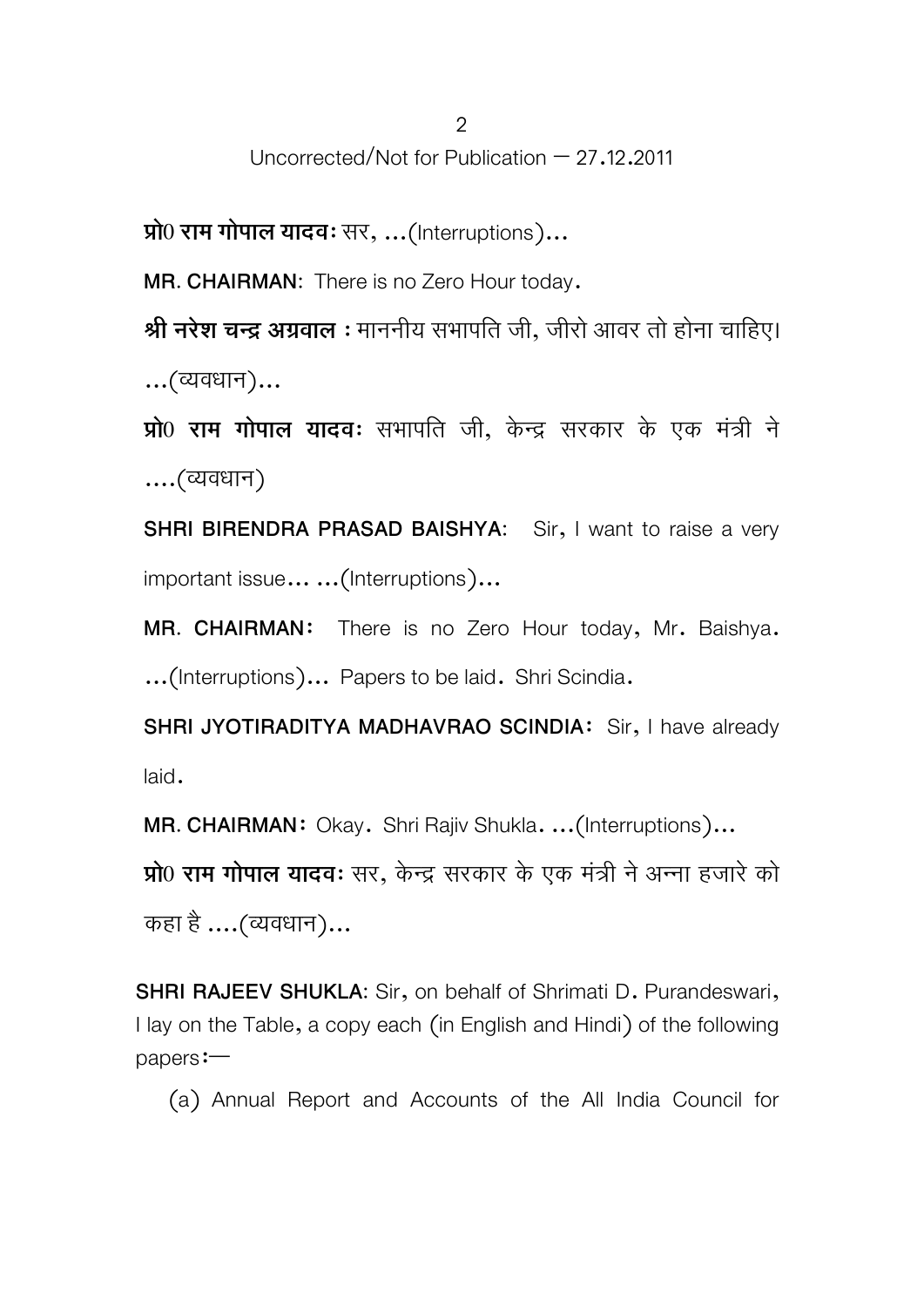Uncorrected/Not for Publication  $-27.12.2011$ Technical Education (AICTE), New Delhi, for the year 2010- 11, together with the Auditor's Report on the Accounts.

(b) Review by Government on the working of the above Council.

**SHRI NAMO NARAIN MEENA:** Sir, I lay on the Table, under clause (1) of article 151 of the Constitution, a copy (in English and Hindi) of the Report of the Comptroller and Auditor General of India: No.26 of  $2011 - 12$ : Union Government (Civil) – Performance Audit of Sale and Distribution of Imported Pulses, Ministry of Consumer Affairs, Food and Public Distribution, Ministry of Commerce  $\&$  Industry.

(Ends)

### **MESSAGE FROM LOK SABHA**

## **THE CONSTITUTION (ONE HUNDRED AND ELEVENTH AMENDMENT) BILL, 2009**

**SECRETARY-GENERAL:** Sir, I have to report to the House the following message received from the Lok Sabha, signed by the Secretary-General of the Lok Sabha:-

"In accordance with the provisions of rule 96 of the Rules of Procedure and Conduct of Business in Lok Sabha, I am directed to enclose the Constitution (One Hundred and Eleventh Amendment) Bill, 2009, which has been passed by Lok Sabha at its sitting held on the  $22<sup>nd</sup>$  December, 2011, in accordance with the provisions of article 368 of the Constitution of India."

(Ends)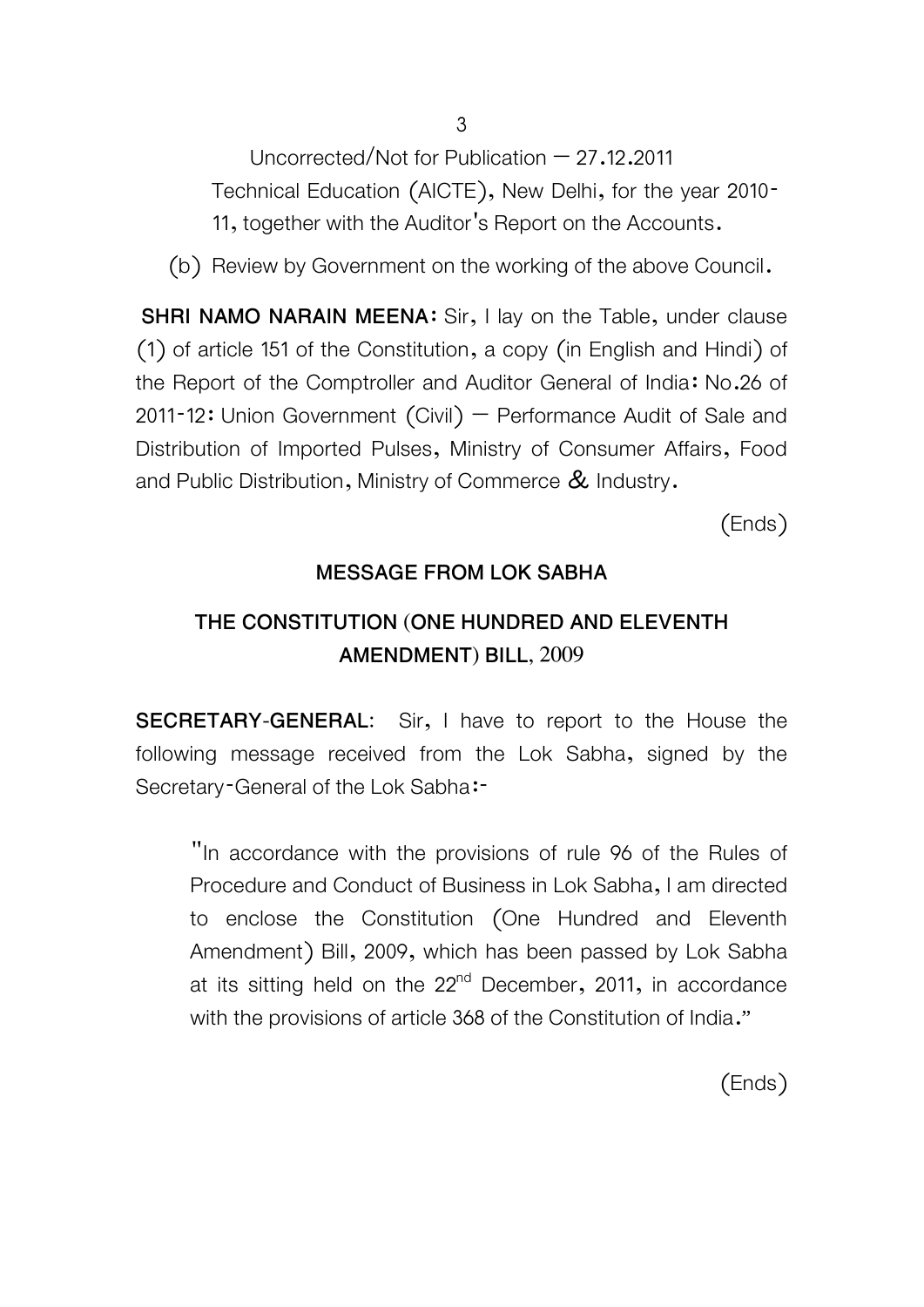## **REPORT OF COMMITTEE ON THE WELFARE OF SCHEDULED CASTES AND SCHEDULED TRIBES**

**SHRI JABIR HUSAIN (BIHAR):** Sir, I lay on the Table, a copy each (in English and Hindi) of the Eighteenth Report of the Committee on the Welfare of Scheduled Castes and Scheduled Tribes on the Ministry of Railways (Railway Board) on Action taken by the Government on the recommendations contained in the Twenty-eighth Report (Fourteenth Lok Sabha) on "Reservation for and employment of Scheduled Castes and Scheduled Tribes in Southern Railway".

(Ends)

# **RULING ON NOTICES OF STATUTORY MOTIONS GIVEN ON 22ND DECEMBER, 2011 CONCERNING AIRPORTS AUTHORITY OF INDIA (MAJOR AIRPORTS) DEVELOPMENT FEES RULES, 2011**

MR. CHAIRMAN: Hon. Members, on last Thursday, the 22<sup>nd</sup> December, 2011, Shri K.N. Balagopal had raised the matter regarding the notices of motions given by him to amend the Airports Authority of India (Major Airports) Development Fee Rules, 2011. The Chair had assured him 'that it shall be examined'.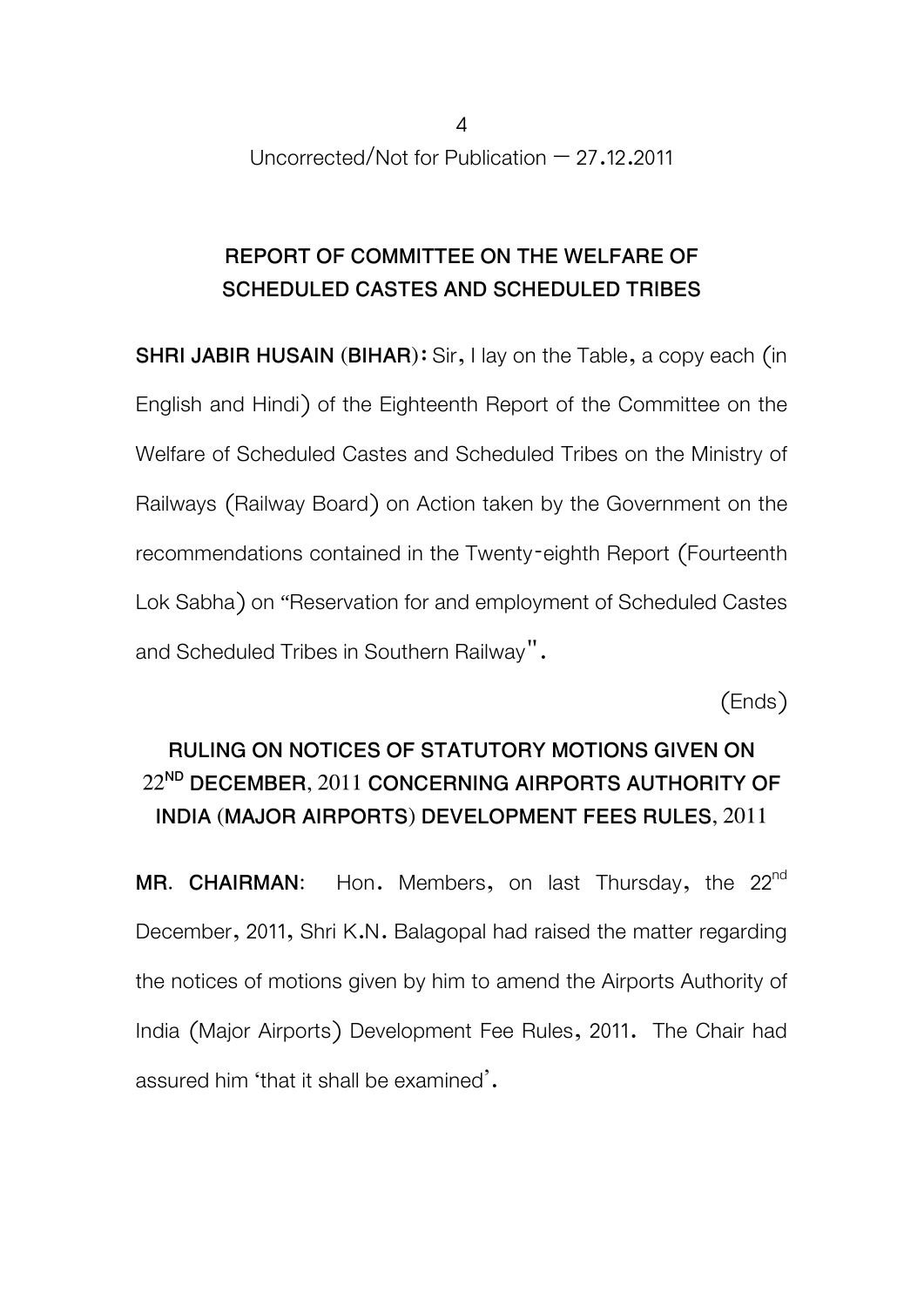The matter has been examined, the notices with reference to relevant rules and procedures, and the Chair would like to inform the House that those notices have not lapsed. They will be listed accordingly.

**SHRI K. N. BALAGOPAL**. Thank you, Sir.

(Ends)

**Ǜी तरुण िवजय** : माननीय सभापित जी, .....

**MR. CHAIRMAN**: Please sit down. ...(Interruptions)... Clarifications on Statement by Minister. ...(Interruptions)...

## **CLARIFICATIONS ON STATEMENT RE. UNITED NATIONS CLIMATE CHANGE CONFERENCE IN DURBAN**

**THE MINISTER OF STATE (INDEPENDENT CHARGE) OF THE MINISTRY OF ENVIRONMENT AND FORESTS (SHRIMATI JAYANTHI NATARAJAN**): Sir, I have already made the Statement. ...(Interruptions)...

**SHRI BIRENDRA PRASAD BAISHYA**: Sir, I want to raise an issue....(Interruptions)... concerning police firing and *lathi* charge in Assam. ...(Interruptions)...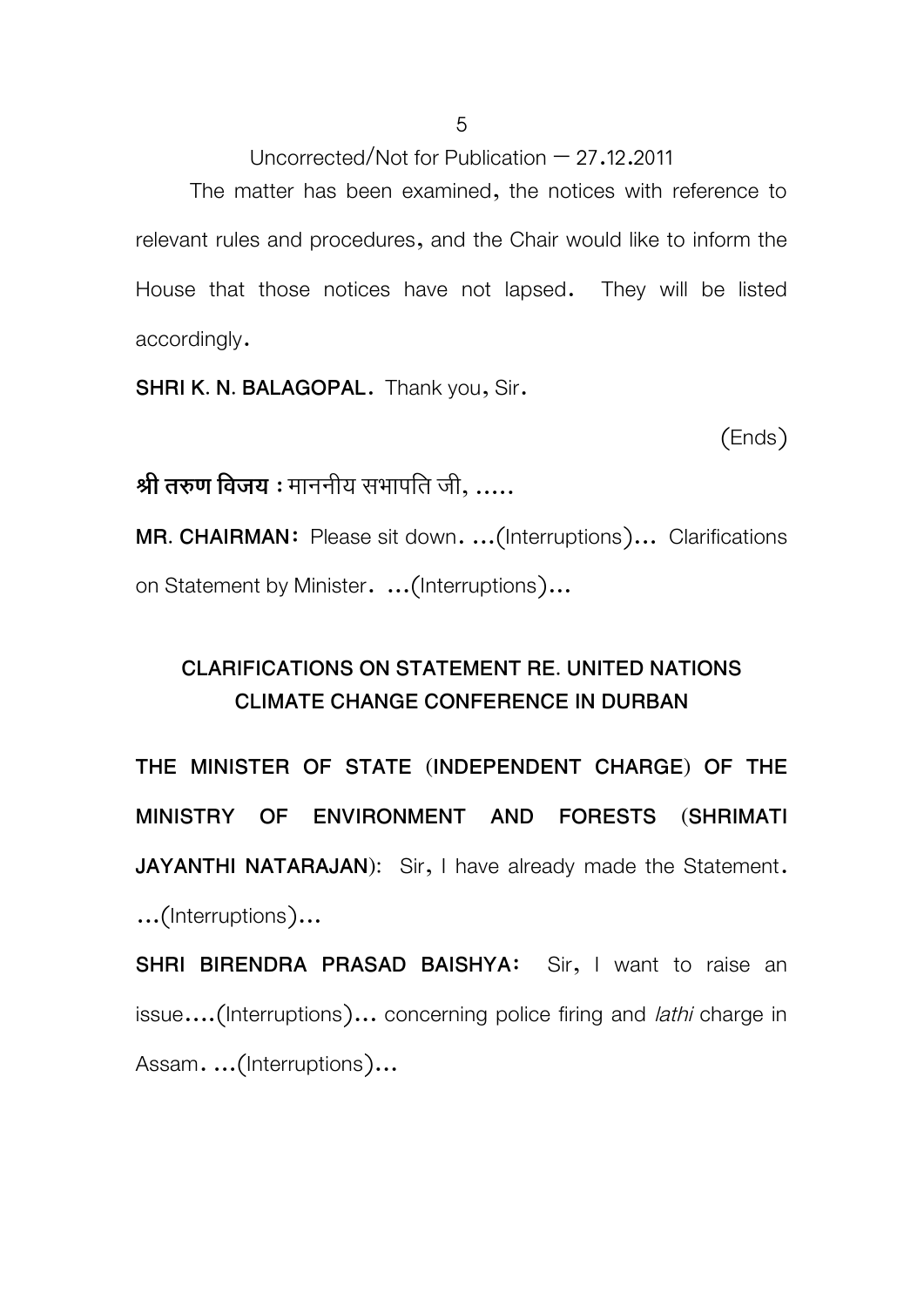Uncorrected/Not for Publication – 27.12.2011 **Ǜी सभापित** : आप बठै जाइए। ...(Ëयवधान) आप बठै जाइए, Ãलीज। We don't have a Zero Hour today. ...(Interruptions)....

**SHRI M. VENKAIAH NAIDU:** Sir, please allow.....(Interruptions)...

**MR. CHAIRMAN**: I would request the senior Members to.....(Interruptions)... प्लीज, आप बैठ जाइए। Yes, hon. Minister.

**SHRIMATI JAYANTHI NATARAJAN:** Sir, should I read the Statement again? ...(Interruptions)...

#### (Contd. by TMV/1B)

## -MKS-TMV-NB/1B/11.05

**SHRIMATI JAYANTHI NATARAJAN (CONTD.):** Sir, I have already laid the statement on the Table of the House. (Interruptions)...

**MR. CHAIRMAN:** Please. (Interruptions)... Let me call the speakers on this. Shri Arun Jaitley. (Interruptions)...

**प्रा. राम गापाल यादव** : किसा केन्द्राय मंत्रा का यह आचरण, उनके status के अनुकूल नहीं है ... (व्यवधान) यह निहायत निंदनीय है। मैं आपसे चाहूंगा ... (Ëयवधान)

**MR. CHAIRMAN:** No. I am afraid not. (Interruptions)... I have called the Leader of the Opposition. (Interruptions)...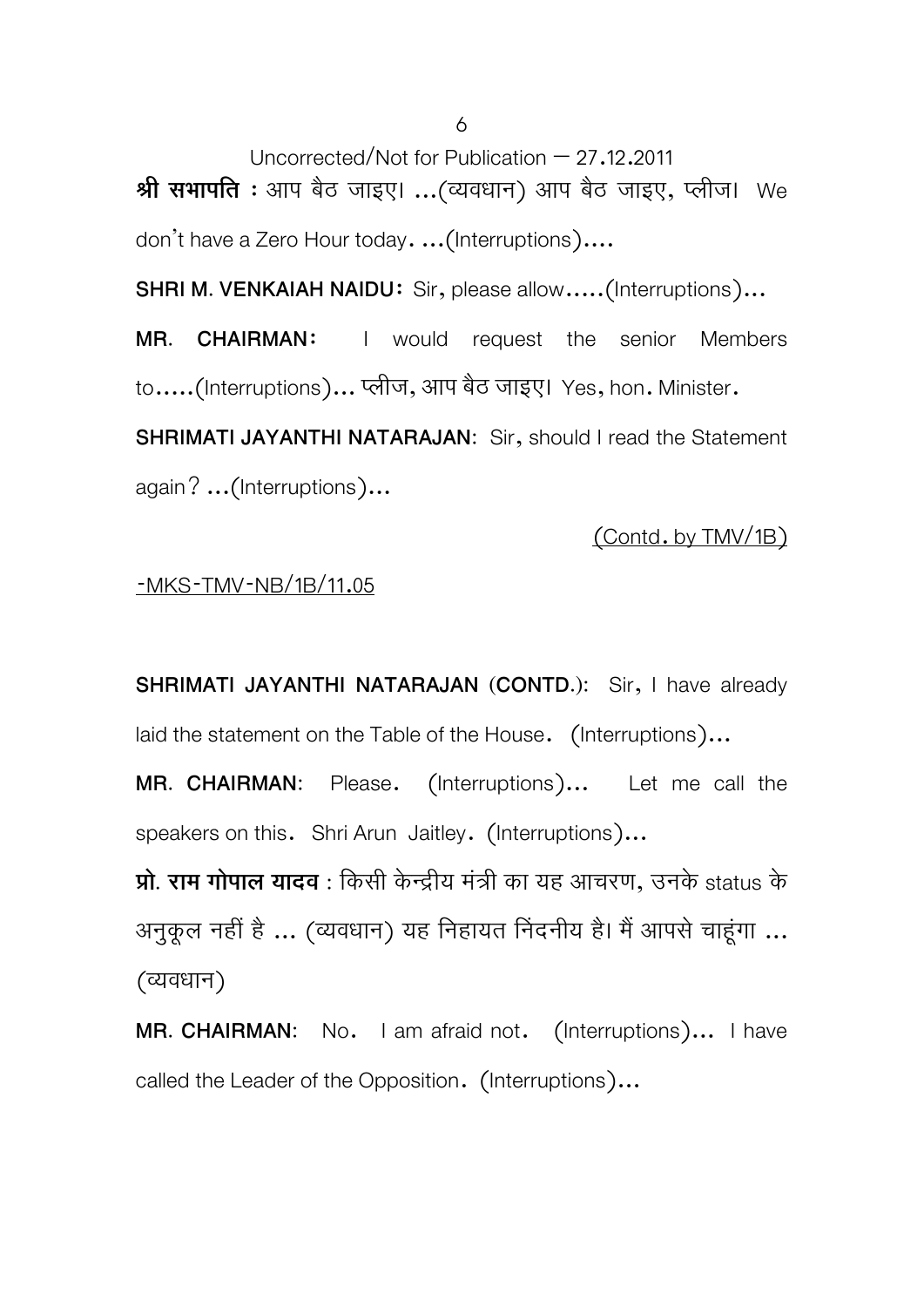7

Uncorrected/Not for Publication – 27.12.2011

**Ģो. राम गोपाल यादव :** \*

**Ǜी सभापित :** Ãलीज़, आप बठै जाइए ... (Ëयवधान) This is not going on record. (Interruptions)... This is not going on record. (Interruptions)...

**Ģो. राम गोपाल यादव :** \*

**SHRI BIRENDRA PRASAD BAISHYA:** \*

**MR. CHAIRMAN:** Ram Gopalji, please. (Interruptions)... I am sorry. (Interruptions)... Mr. Baishya, please. (Interruptions)... मिस्टर वैश्य, प्लीज़, आप बैठ जाइए ... (व्यवधान)

**Ǜी नरेश चन्दर् अगर्वाल :** \*

**MR. CHAIRMAN:** नहीं, यह िरकॉडर्नहीं होगा, what is not permitted, will not be recorded. Please. (Interruptions)...

**Ǜी नरेश चन्दर् अगर्वाल :** \*

**Ǜी अली अनवर अंसारी : \*** 

**Ģो. राम गोपाल यादव :** \*

**MR. CHAIRMAN:** Ram Gopalji, please. (Interruptions)... No. Please. (Interruptions)...

<sup>\*</sup>Not recorded.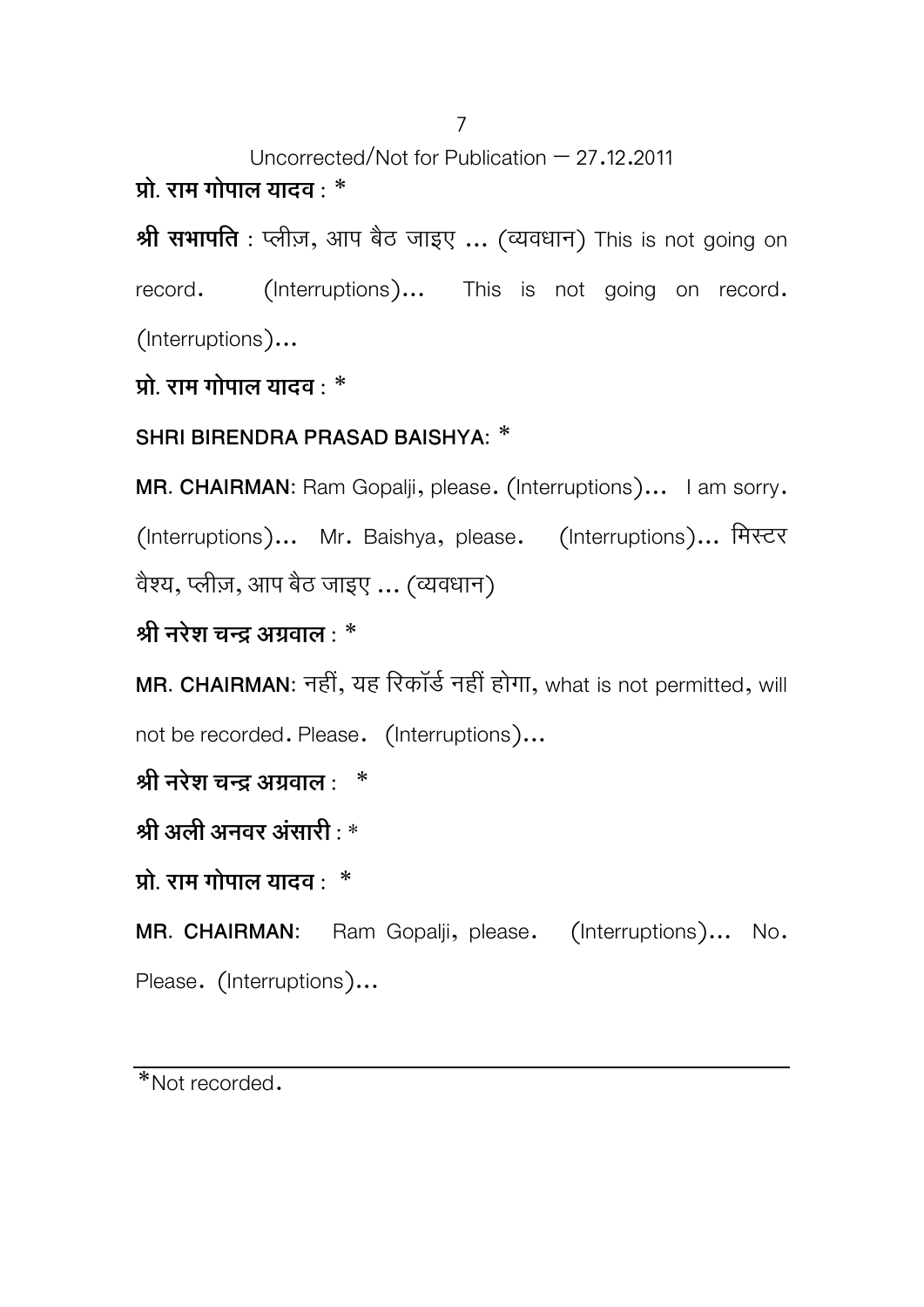# Uncorrected/Not for Publication – 27.12.2011 **SHRI BIRENDRA PRASAD BAISHYA:** \*

**श्री सभापति**: मिस्टर वैश्य, प्लीज़, आप बैठ जाइए ... (व्यवधान) None of this is going on record. (Interruptions)... Please allow the Leader of the Opposition to speak. (Interruptions)...

### **SHRI BIRENDRA PRASAD BAISHYA:** \*

**MR. CHAIRMAN:** Please allow the Leader of the Opposition to speak. (Interruptions)... Please. (Interruptions)...

### **Ģो. राम गोपाल यादव :** \*

**श्री सभापति** : प्लीज़, आप लोग बैठ जाइए ... (व्यवधान) राम गोपाल जी, प्लीज़, बैठ जाइए ... (व्यवधान) नरेश जी, बैठ जाइए, प्लीज़ ... (व्यवधान) बैठ जाइए, प्लीज़ ... (Ëयवधान)

### $\hat{A}$  बीरेन्द प्रसाद वैश्य :  $*$

### **Ǜी नरेश चन्दर् अगर्वाल :** \*

**Ǜी सभापित :** नरेश जी, Ãलीज़, आप बैठ जाइए ... (Ëयवधान) No. I am afraid not.

(Interruptions)... Please allow the Leader of the Opposition to speak.

(Interruptions) बैठ जाइए, प्लीज़ ... (व्यवधान) आप लोग क्यों बिना जरूरत ....

(Ëयवधान) None of this is going on

record. (Interruptions)... नरेश जी, बैठ जाइए, प्लीज़ ... (व्यवधान)

## **SHRI BIRENDRA PRASAD BAISHYA:** \*

\*Not recorded.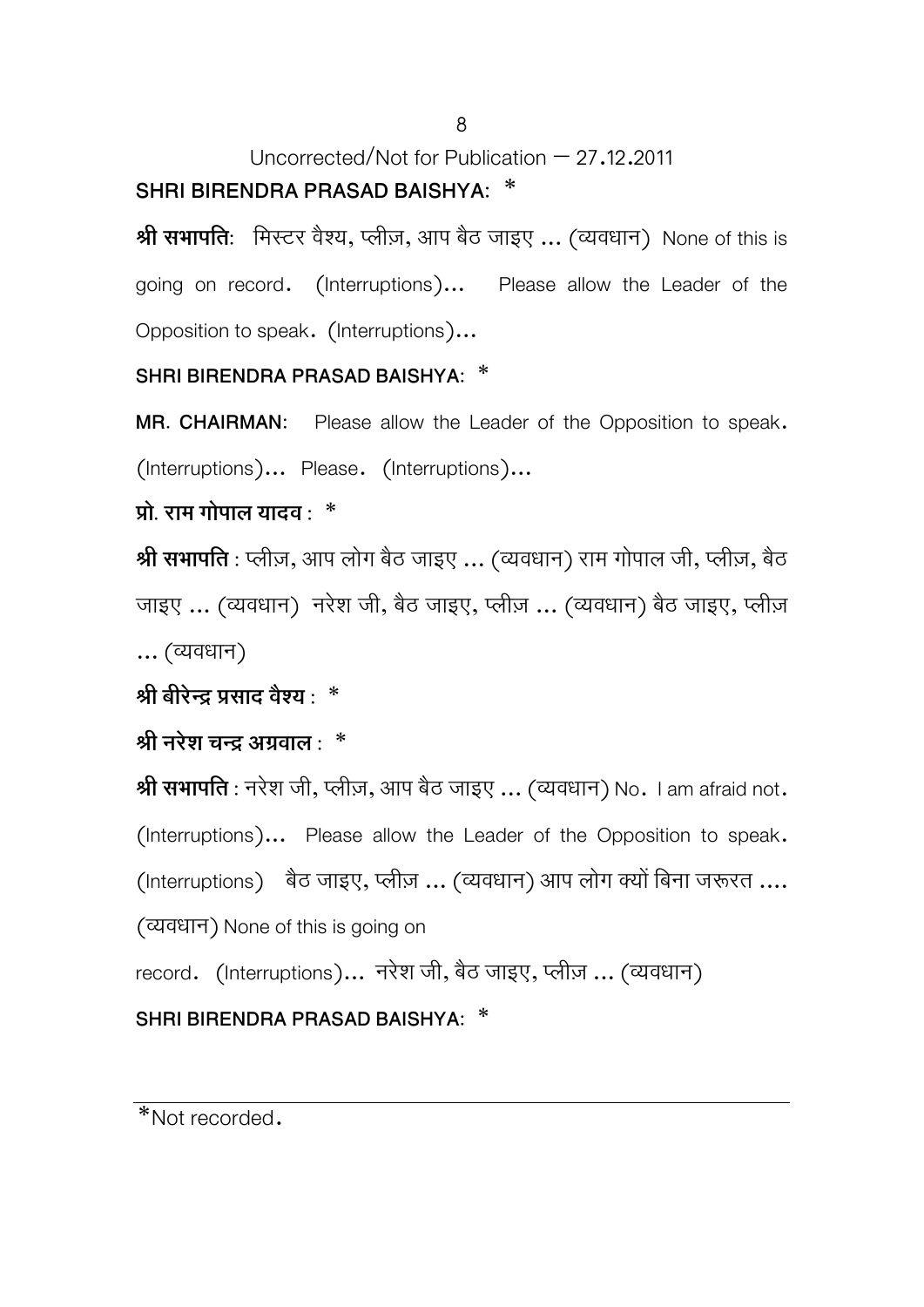**MR. CHAIRMAN:** Please. (Interruptions)... We have a serious discussion. Please resume your places. (Interruptions)... I can't permit that. (Interruptions)... Please resume your seat. (Interruptions)... Yes, hon. Leader of the Opposition.

**THE LEADER OF THE OPPOSITION (SHRI ARUN JAITLEY):** Sir, we have had the benefit of a statement made on 16<sup>th</sup> December by the hon. Minister for Environment and Forests. I rise to seek a few clarifications.

 Sir, when the hon. Minister assumed charge of the Ministry and the kind of statements which came from her I felt very reassured and it appeared that she was restoring the direction back as regards the deviation in the Government of India's position which was visible in the last two years and India was coming back to its traditional position. Her opening statement and her subsequent intervention at the Durban Conference was also welcomed by the most developing countries, the BASIC countries, and I acknowledge that fact. However, at Copenhagen two years ago, there was a deviation in the draft that took place from the traditional positions which were there. There were some indications coming that the Government of India was no longer

9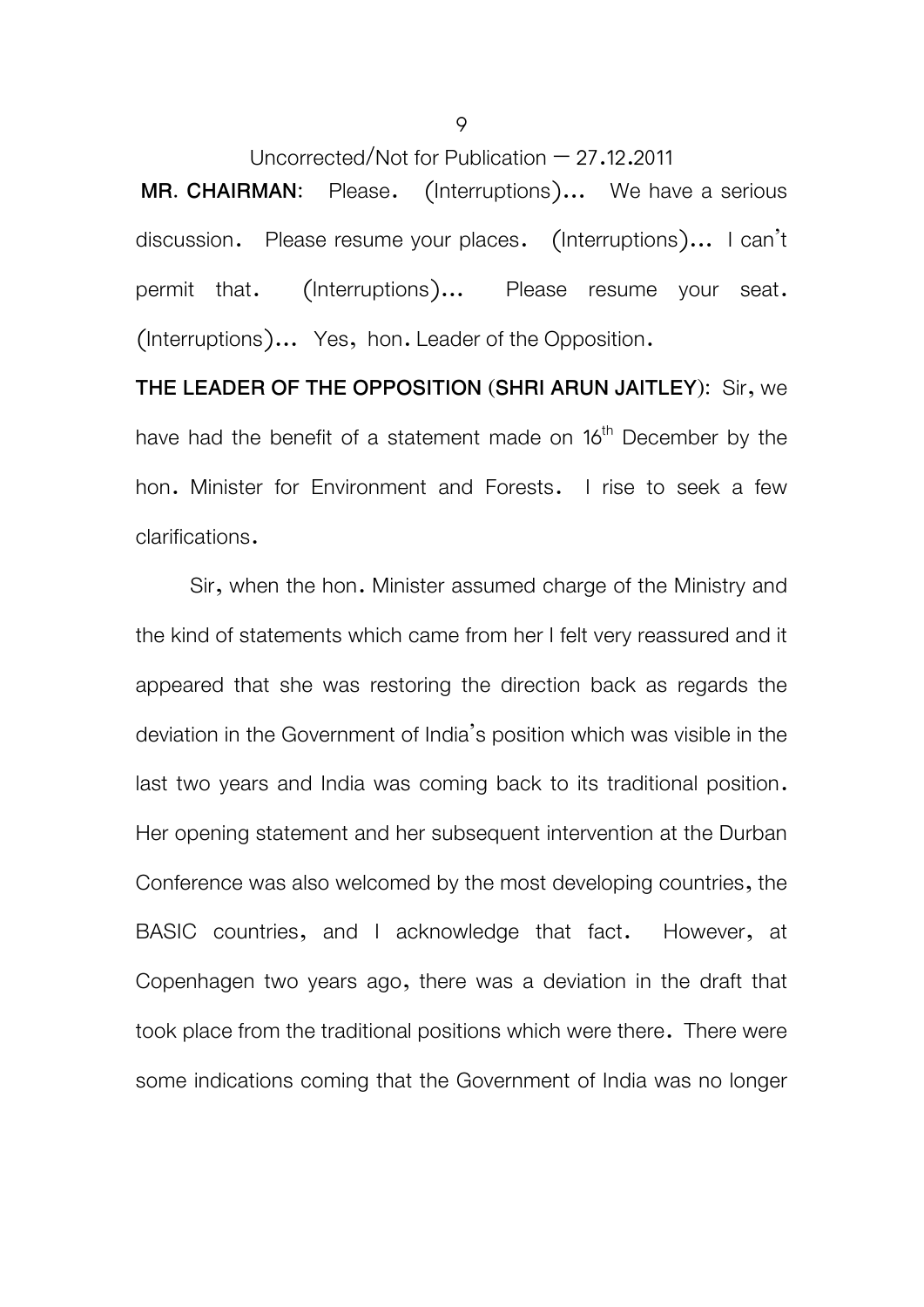interested in having a coordination of BASIC nations. The draft itself indicated that the Kyoto Declaration was being substantially abandoned and a new set of criterion was brought in. For various developing countries there would be international verification of even unsupported actions and when we use the phrase in the declaration that "non-Annexure-I parties", which included India, "to the Convention will implement mitigation actions", the words "will implement" indicated that we were moving in the direction of legally binding commitments. The hon. Minister categorically told the Durban Conference, and I am quoting from here statement, "They can't be expected to be legally bound to reduce emissions when they have practically no emissions".

### (Contd. by 1C/VK)

#### VK/1C/11.10

**SHRI ARUN JAITLEY (CONTD):** That is because our per capita emission level is 1.7 tonnes a year, which is a miniscule percentage of what the developed countries have been doing. Notwithstanding this basic approach, what appears is that the final declaration does not live up to that expectation. I am given to understand that the Conference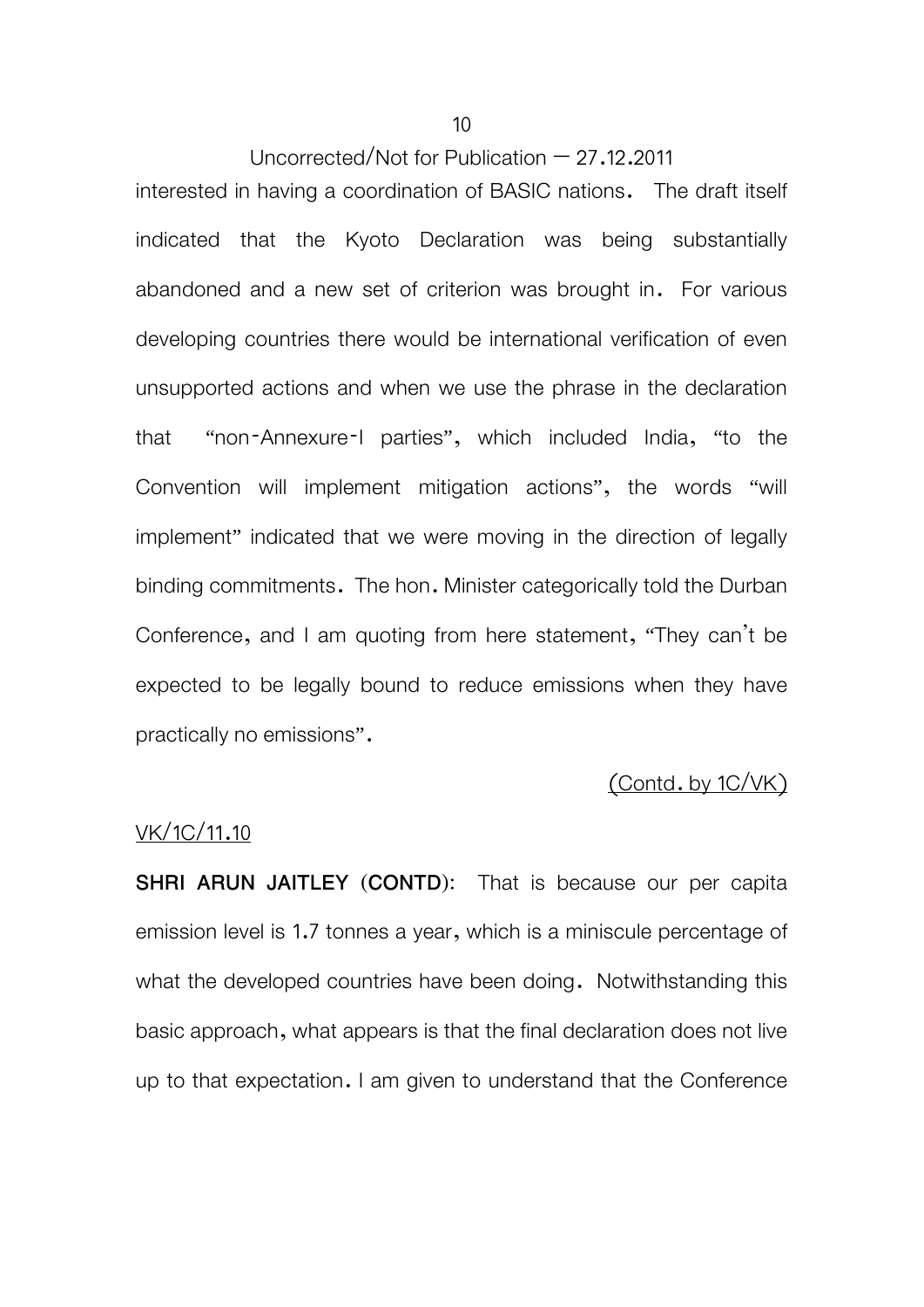at Durban got extended by two days; people were sitting across the night; most Ministers, who had their bookings, and delegations were flying out of Durban and a short declaration giving what the Durban Conference decided, has, thereafter, come about. Now in the drafting it appears that despite the best of intentions, the devil is always in the details, somewhere we seem to have been out weighted. That is the limited concern that I have.

 There are two basic points which I would like to raise in regard to this. The first is in relation to the fact that our developing countries like India and other basic nations now are going to be legally bound after the Durban Declaration in terms of making our commitment to reduce our emissions. I say this because our consistent position has been that whatever carbon intensity we reduce will be of our own option. If it is by unsupported actions, it will be our domestic affair; if it is by supported actions, it will be open to some kind of international checks and verification on that issue. But when I read the language - - here I am reading the language of paragraph 2 of the Declaration -this differs from the phrase that India suggested. The phrase that India suggested consistently has been that we are not legally bound. I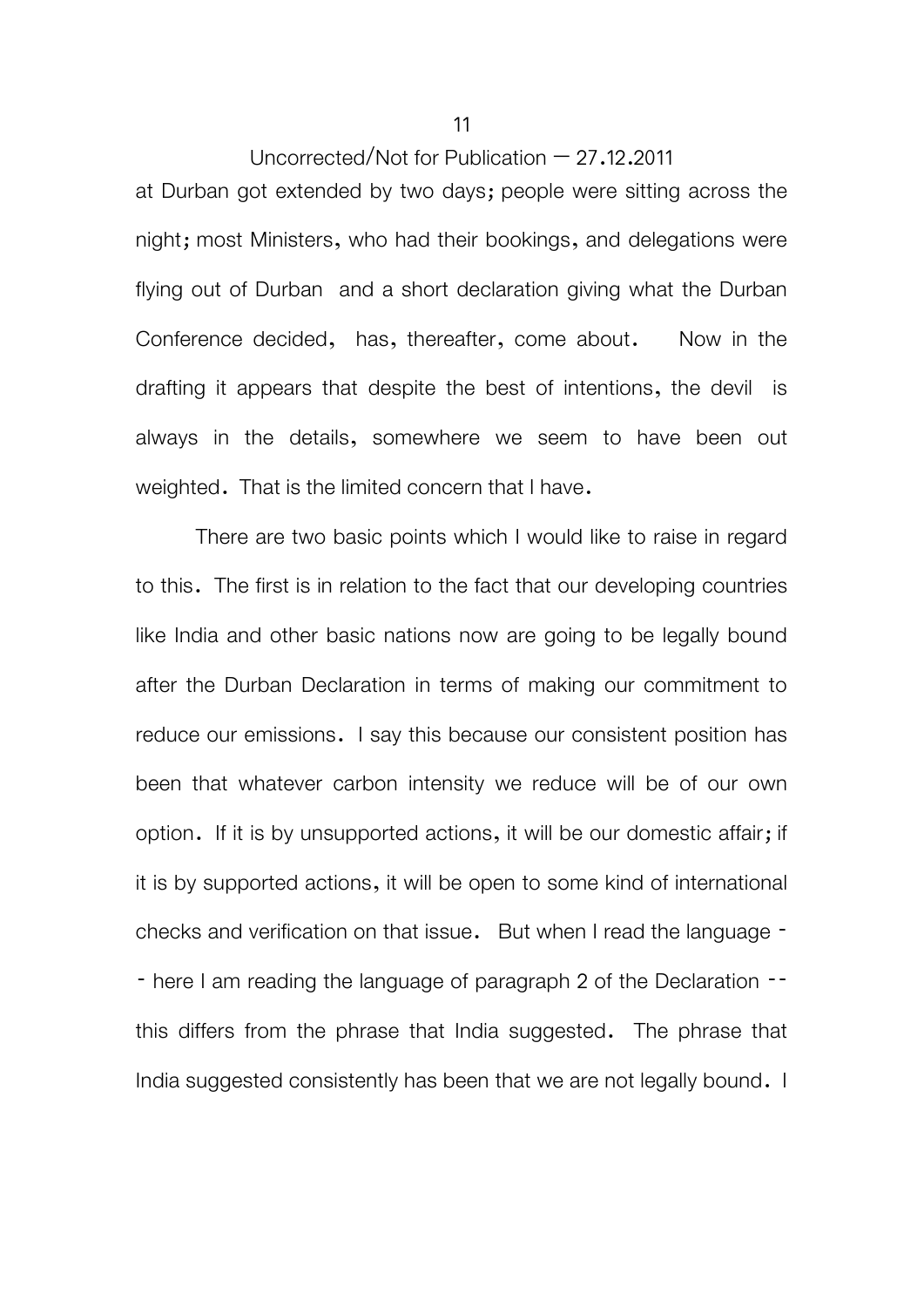am quoting from para 2, which says, "Also decides to launch a process to develop a protocol, another legal instrument or an agreed outcome with legal force under the convention applicable to all parties". Now the phrase 'agreed outcome with legal force under the convention applicable to all parties', clearly indicates that we are now squarely moving towards a legally binding commitment. To reinterpret the phrase, 'agreed outcome with legal force under the convention applicable to all parties', that we are still not legally bound, I think we may have a lot of difficulty as far as the future is concerned. My query on this is --because it is a short Declaration, I don't have many detailed queries -- how does the hon. Minister read this? Does this phrase not dilute India's conventional position?

The second is, consistently, in all our documents and all earlier documents, we have been speaking in terms of including equity as a criterion. The hon. Minister also suggested this very strongly. We have been suggesting repeatedly that there will be common but differential treatment as far as the approach to the developing countries is concerned. The developed countries want that larger developing countries like China, India, South Africa and Brazil must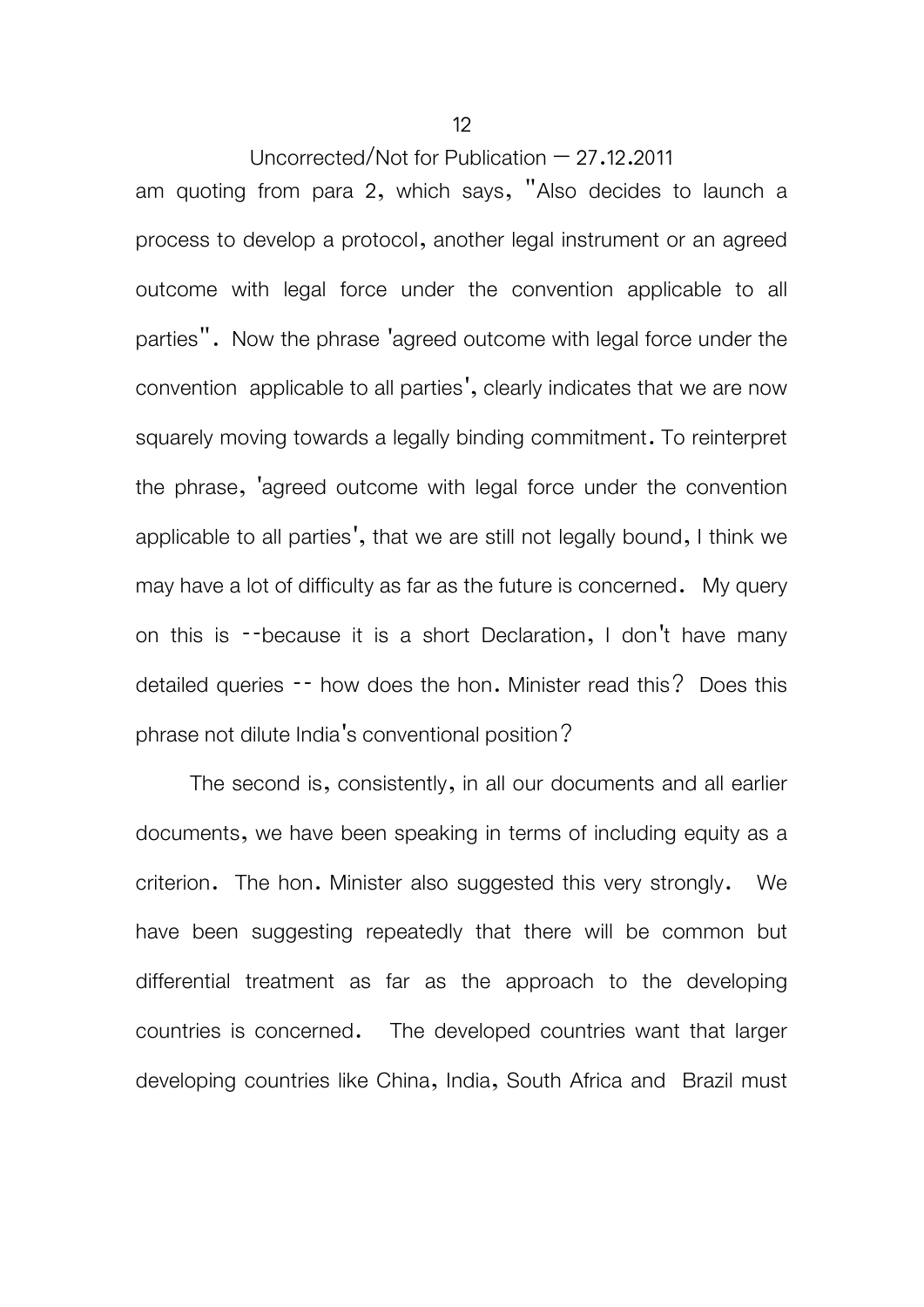now have the same kind of norms which the developed world has. Now these two criteria which we have consistently insisted, I find from all the earlier declarations, these were consistently there. Even in the Copenhagen document, the phrase was 'common but differentiated responsibilities'. In Cancun, the phrase was 'on the basis of equity and in accordance with common but differentiated responsibilities'. In the Bali Action Plan, these phrases were very clearly used. I now find that these two important criteria are completely absent as far as the Durban Declaration is concerned. Now this may again dilute our position for the future because when these negotiations go on and criteria are fixed and obligations are fixed on parties, the moment we are confronted with a situation that there will be an agreed outcome with legal force, that is, legally binding, there is no reference in the document to 'equity' and 'common but differentiated responsibilities', Are we, therefore, walking into a very dangerous trap? That is a question that I wish to pose to the hon. Minister. Thank you.

(Ends)

(Followed by 1D)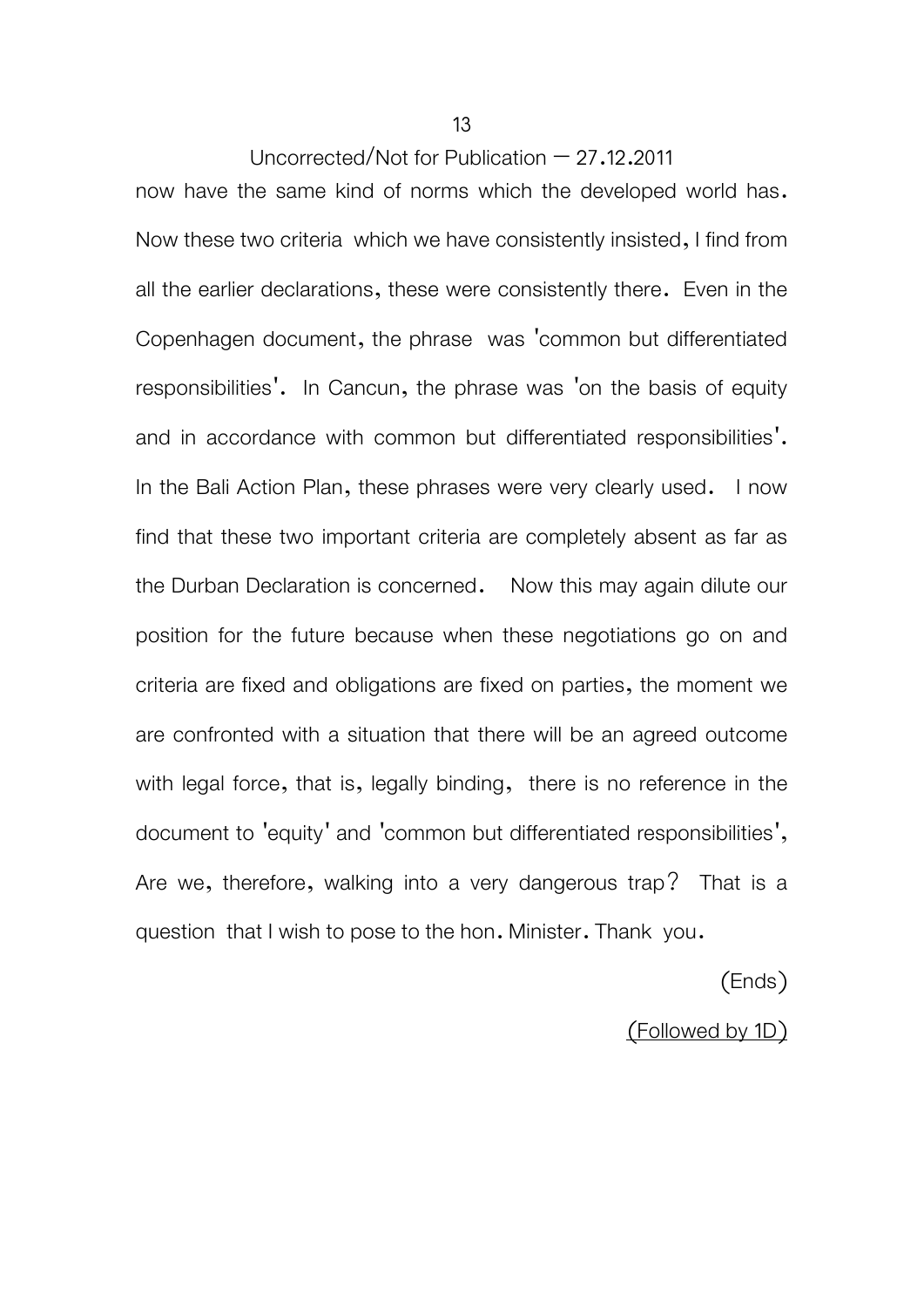Uncorrected/Not for Publication – 27.12.2011 RG/11.15/1D

**SHRI H.K. DUA (NOMINATED):** Sir, I just have a couple of small queries from the hon. Minister. The hon. Minister has done an admirable job in Durban, in our Delegation, by putting the question of equity also at the centre-stage. I would like to seek certain clarifications from the hon. Minister. In the Minister's statement, there is reference about the decision to establish the Green Climate Fund. I would like to know as to what the size of this Fund is going to be. I would like to know whether the Western countries, particularly, the U.S. and Europe, -- they are concerned about the climate change more than anybody else, but they are undergoing serious economic problems  $-$  are going to commit some sizeable amount for this Green Climate Fund? My second clarification is this. India and China had been co-operating in the previous rounds. I would like to know whether they co-operated at Durban as well and how she is visualizing the future co-operation between India and China on this question. I am seeking this clarification because there were reports that, lately, the Chinese have diluted the idea of co-operating with India on climate change. Thank you. (Ends)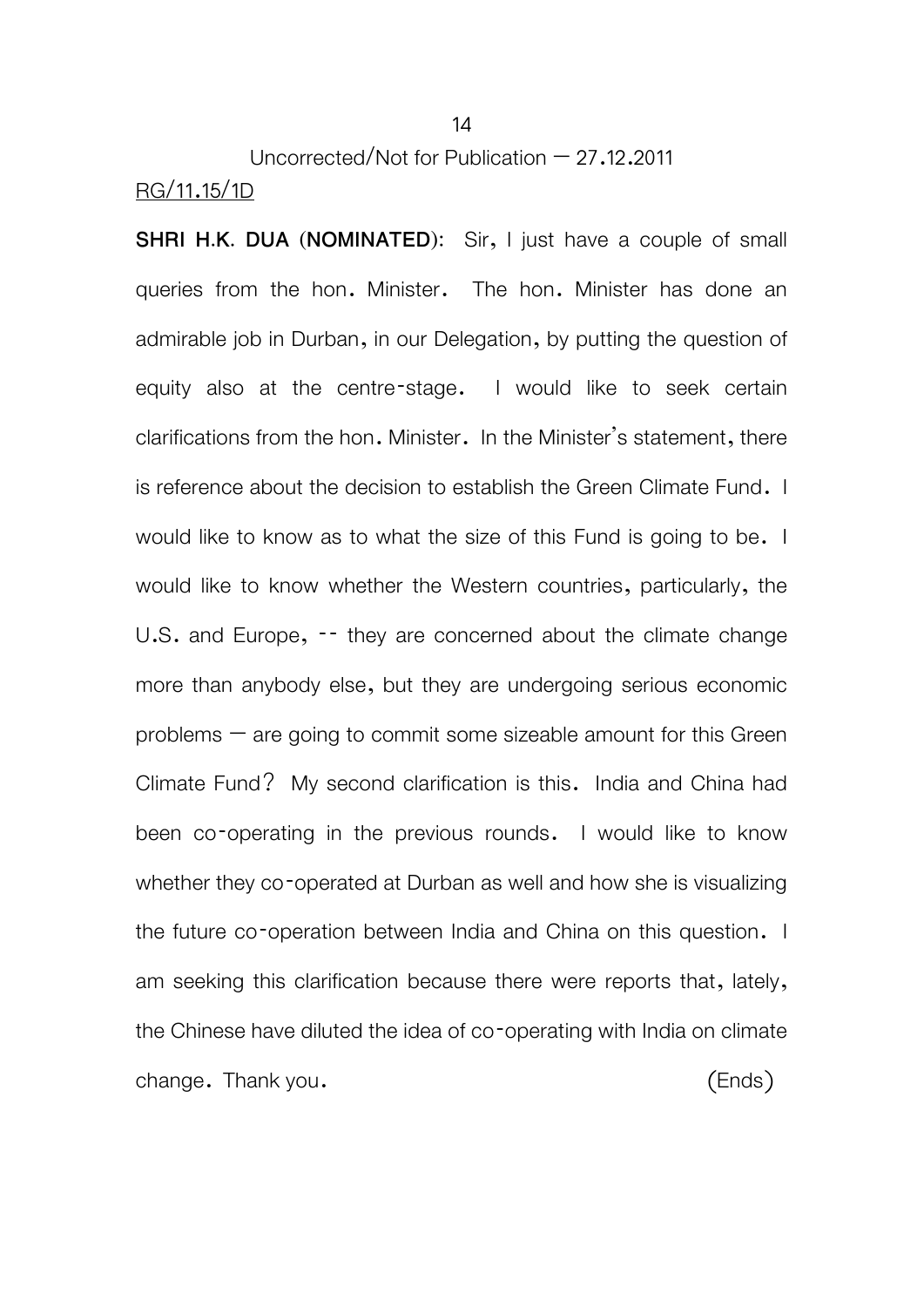**SHRI D. RAJA (TAMIL NADU):** Sir, the Minister has made a very detailed statement. According to the statement, the Government claims that the principle of equity has been preserved in the international climate change negotiations, and that India's right to develop has been safeguarded. It is being said that rich countries are being forced to bear their historic responsibility. On an earlier occasion, I did say that according to the directives of nature, there should be a balance between land, water, air and people. But this balance has been jeopardized, historically, by developed nations, industrialized nations. What is the historic responsibility that these nations are going to take up now? Secondly, nothing final has, actually, been agreed upon at Durban, if I understand the statement properly. All that has been agreed is that a new instrument will be decided upon by 2015. This will, then, be implemented by 2020. As such, everything that was decided at Durban can easily be renegotiated next year and the years after, until 2015. The vague language of equity and sustainable development in this year's agreement, therefore, to me, is shallow and meaningless. The Government also claims that the Kyoto Protocol, which binds the rich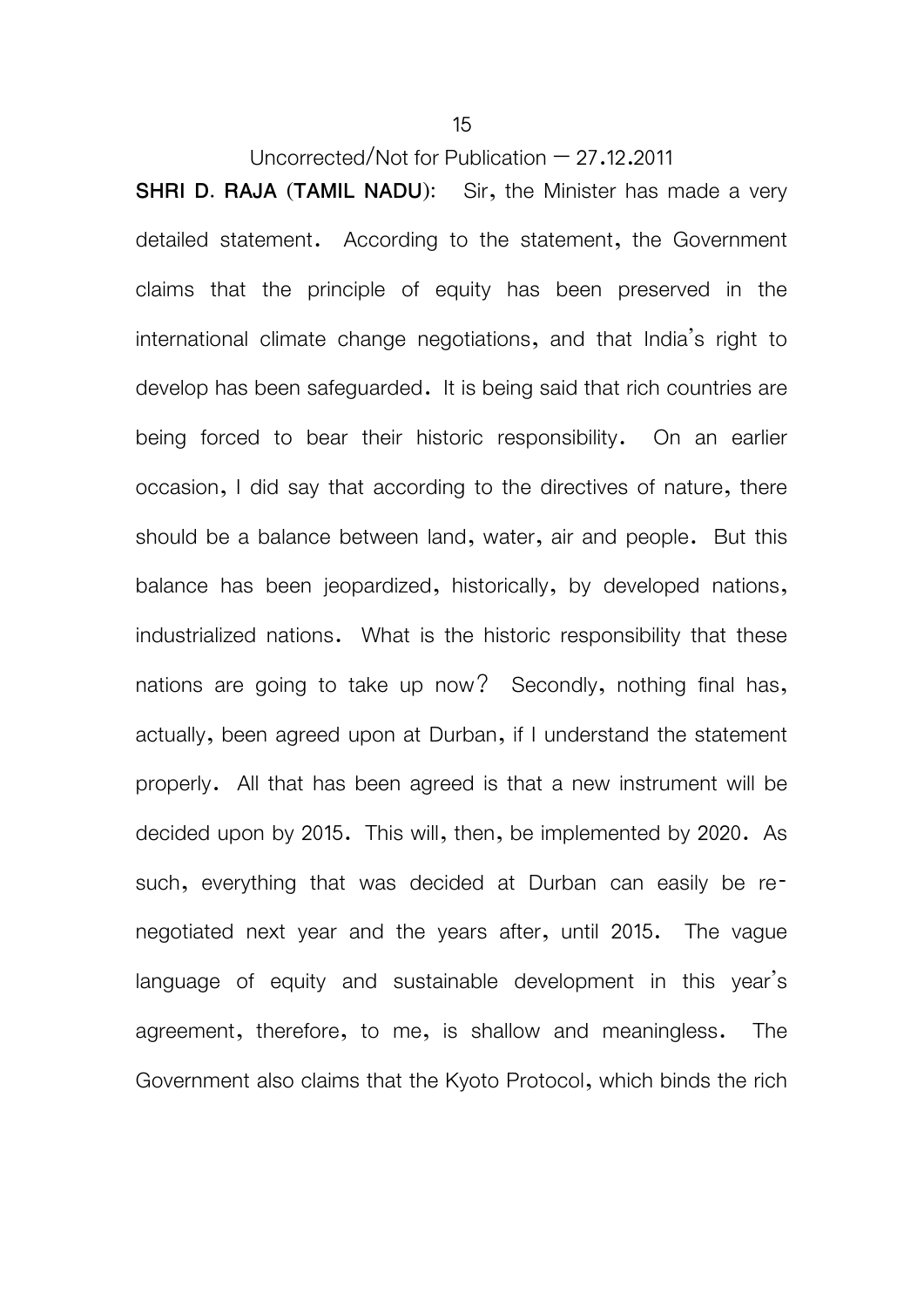countries to emission reduction, has been extended. But this is merely a talk, according to the statement. What value does such a re-commitment to this Protocol have, and who will take it seriously when a new agreement is to be negotiated by 2015? Here, I would like to know as to what the stand of the United States of America is as far as the Kyoto Protocol is concerned. Moreover, the U.S. is yet to ratify the Kyoto Protocol. Sir, I would like to know about one more issue which the hon. Member, Shri Dua, has also raised, and that is, regarding the Green Climate Fund to pay for mitigation and adaptation in the vulnerable countries of the world. Now what is the amount to be invested in this Fund? As he has pointed out, the Western countries, including the U.S., have said that due to recession they cannot pay for the Green Climate Fund. So, what will be India's approach to this? Finally, Sir, what about co-operation, not only between India and China, but also amongst the least developed countries? There is a feeling that the least developed countries are neglected and let down in the whole negotiations. India, being a developing country, should have sympathy for the least developed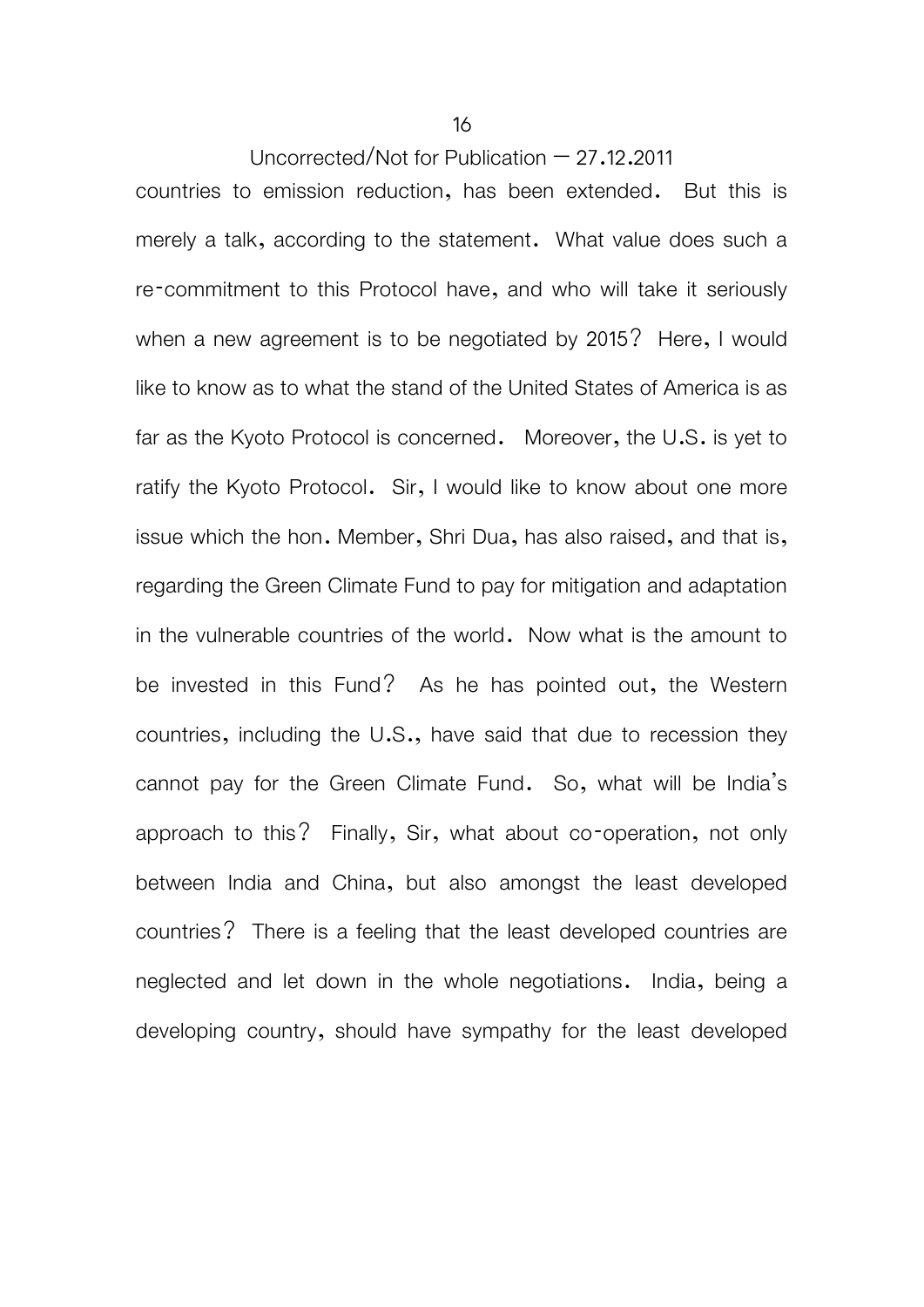Uncorrected/Not for Publication  $-27.12.2011$ countries. How do we plan to evolve a better co-operation even amongst the least developed countries?

(Ends) (Followed by 1E)

#### 1e/11:20/ks

**SHRI TIRUCHI SIVA (TAMIL NADU):** Sir, we congratulate the Minister for having taken up the cause of the nation at the Durban Conference. It is a fact that all countries have to share the burden of environmental preservation. However, different countries have historically contributed unequal amounts of emissions. Therefore, all countries should not have to contribute the same amount to redress the current situation. For example, China has one of the highest emission levels; 23.7 per cent of the total emission is that of China. So also, as far as per capita emission is concerned, in the case of USA, it is 16.9; in the case of Russia, it is 10.8; in the case of Japan, it is 8.58; whereas, in the case of India, the total emission is only 5.5 per cent and India's per capita emission is 1.37 per cent. Now, it is true that India was unwilling to commit to legally binding targets for future arrangements by 2020. India's official stance on climate change was, "It cannot agree to a legally binding agreement for reducing emissions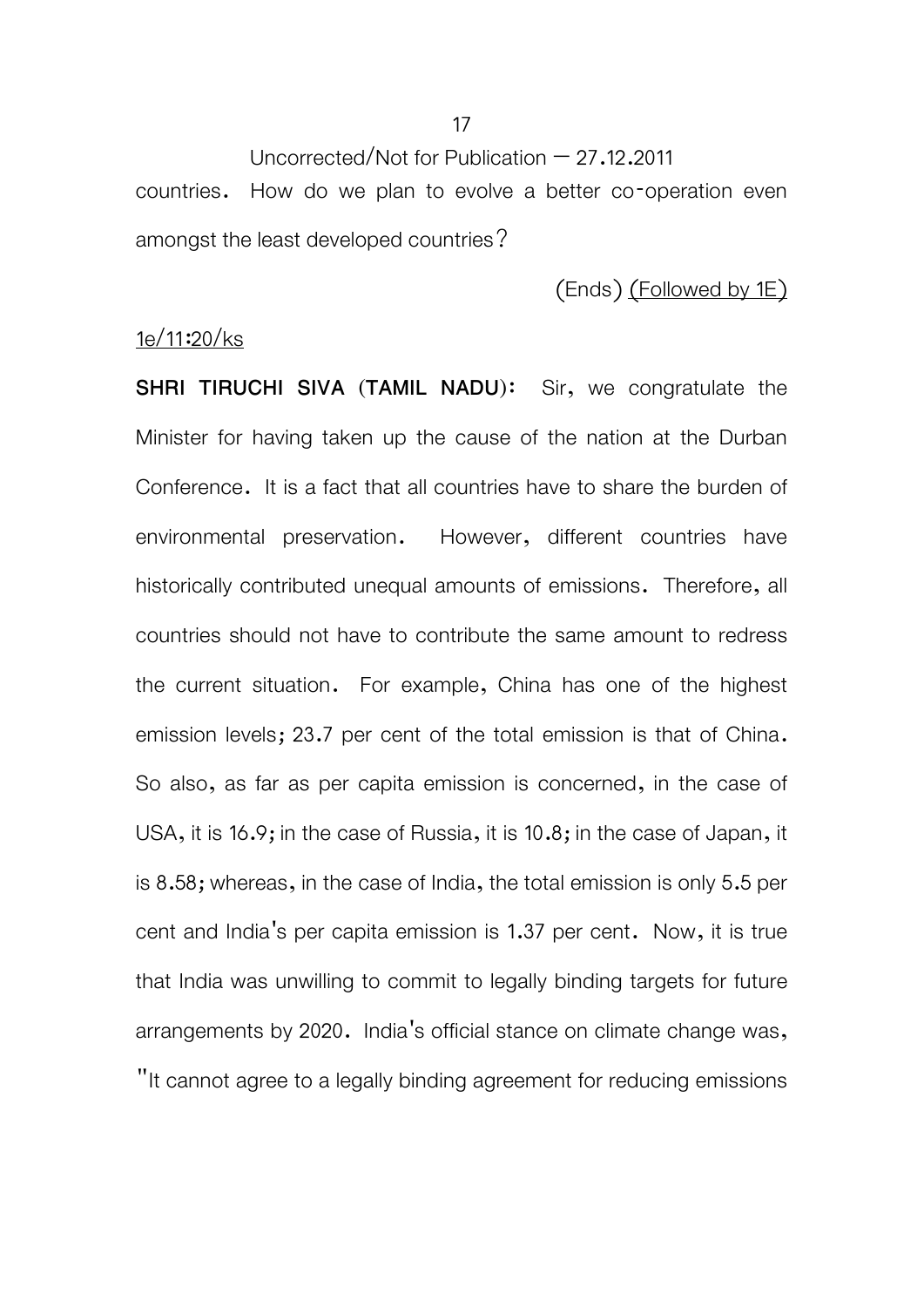Uncorrected/Not for Publication  $-27.12.2011$ at this stage of development. Its emissions are bound to grow in order to ensure its socio-economic development".

 Sir, I would like to know from the Minister the kinds of legal fonts that India is willing to accept. The melting of the Himalayan glaciers could lead to floods and erosions in the short term and water shortages, droughts and land degradation in the long term. Sir, according to the Indian Council of Agricultural Research and the IPCC, "Increase in average global temperature will reduce yields of foodgrains such as wheat and rice. A one degree Celsius increase in temperature may reduce yields of wheat, soyabean, mustard, groundnut and potato by 3.7 per cent". So, India has taken some measures. Mainly, India has announced a domestic emissions intensity reduction target of 20 to 25 per cent below 2005 levels by 2020. Has it started working? If so, what are the results?

#### (Ends)

**SHRI N. K. SINGH (BIHAR):** Sir, first of all, I would also like to join others in complimenting the Minister on, certainly, three important positive outcomes. The first, of course, is the concept of agreed outcome with legal force which, I believe, was the concept which was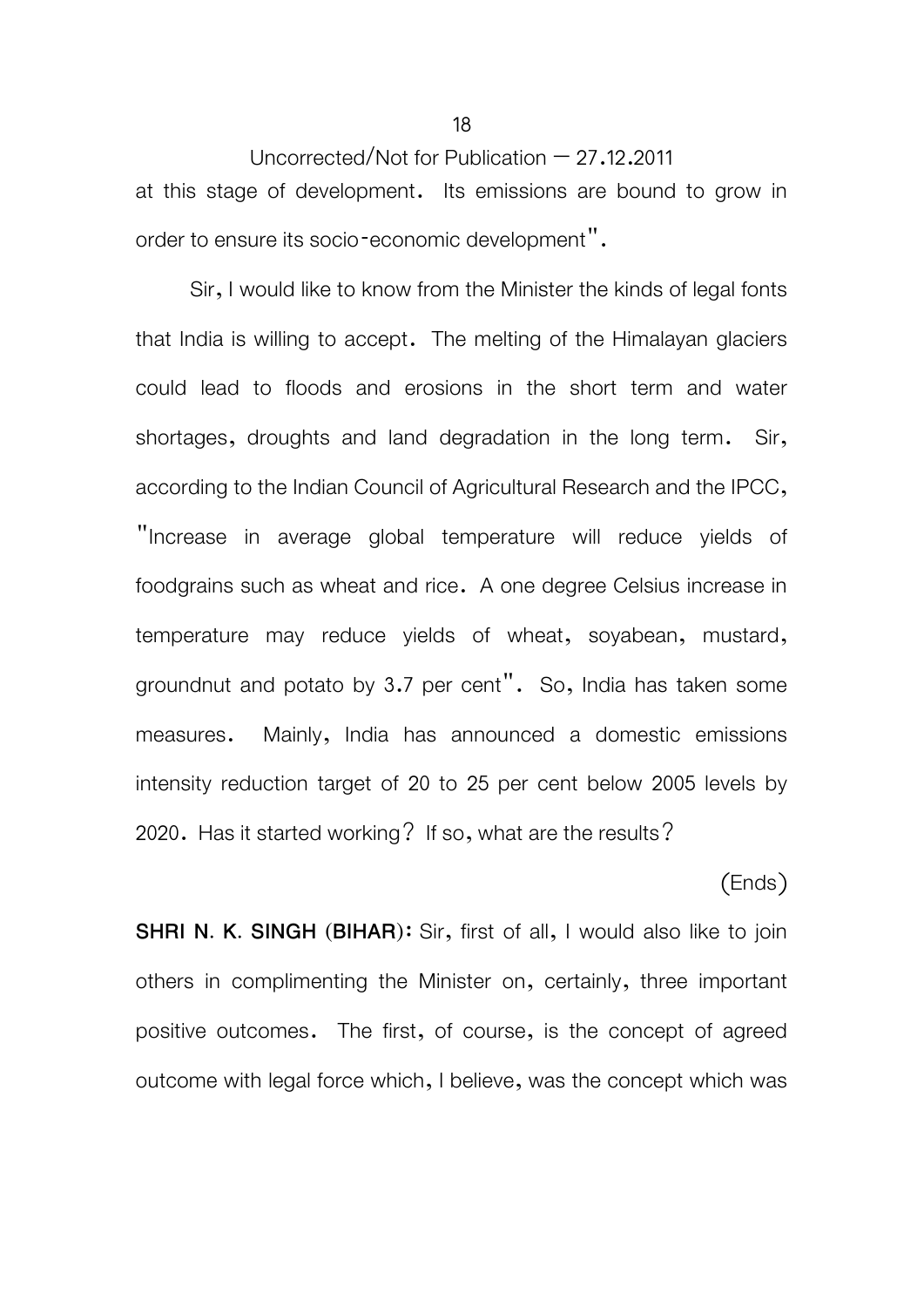put forward strongly by India and which later gained international acceptance. The second is that the entire clean development mechanism is on a surer footing post Durban Declaration than it was earlier. The third, of course, is what is evident from her own statement that post 2020 whatever arrangement comes into play will have the advantage of bringing the United States, Canada and others who are outside the ambit of the Kyoto arrangement in its fold. We should, certainly, therefore, regard these three apart from the reiteration of the principles of equity, but common differentiated responsibility, to be important positive gains from Durban in putting us back on track from where we seem to have somewhat deviated.

Having said this, Sir, I have four questions to ask. First, in your own statement, you have mentioned about the principle of equity. What does this principle of equity imply? How is this principle of equity to be articulated, not in the style of a college debate, perhaps, but in a style which will have international credence? Most of the environmental space available has already been taken over by the developed countries. So, little space is now available for countries which are coming into play with a new development matrix.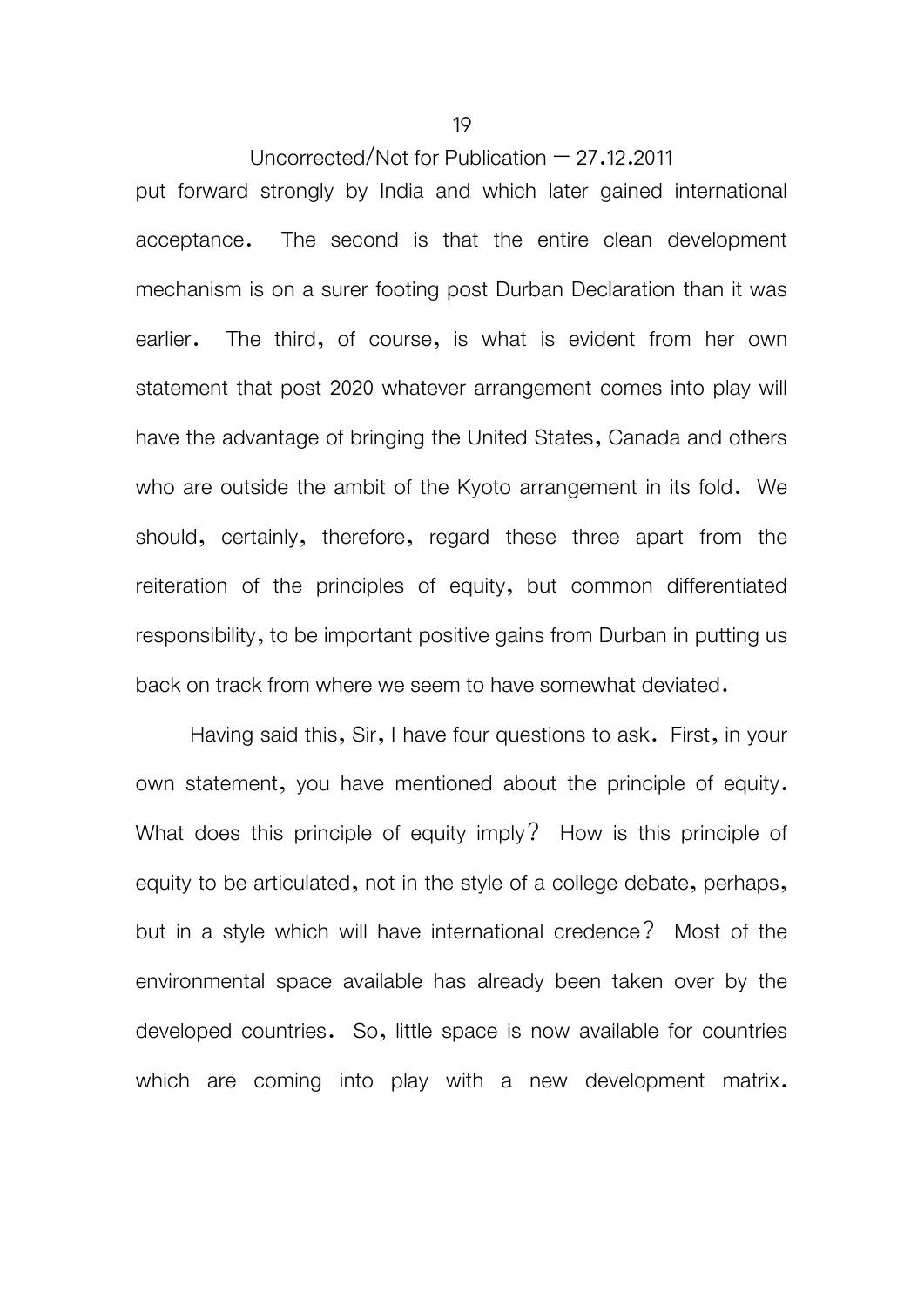Therefore, is the principle of equity implying that this space occupied by them will be vacated, which in some ways looks to be an enormous task both in technological and other terms? Are we saying that in the limited space which is now available in the atmosphere, we would really have a much higher proportion considering that we are beginning from a very low threshold of development and in terms of the carbon footprint?

### $(cd. by 1f/kgg)$

#### Kgg/1f/11.25

**SHRI N.K. SINGH (contd.):** And that as part of the penalty that they pay for not vacating the space already occupied by them, the cost of adaptation which the developing countries will have to bear, will have to be substantially borne by them. I would like the Minister to clarify how she believes that the principle of equity will be articulated in the dynamics of the subsequent negotiations which are ahead of us.

 The second clarification that I seek is that on the articulation of the Green Climate Fund on which other speakers have already spoken. My concern, hon. Minister, is simply this—that the loose figure of 100 billion dollars has now been talked about for quite some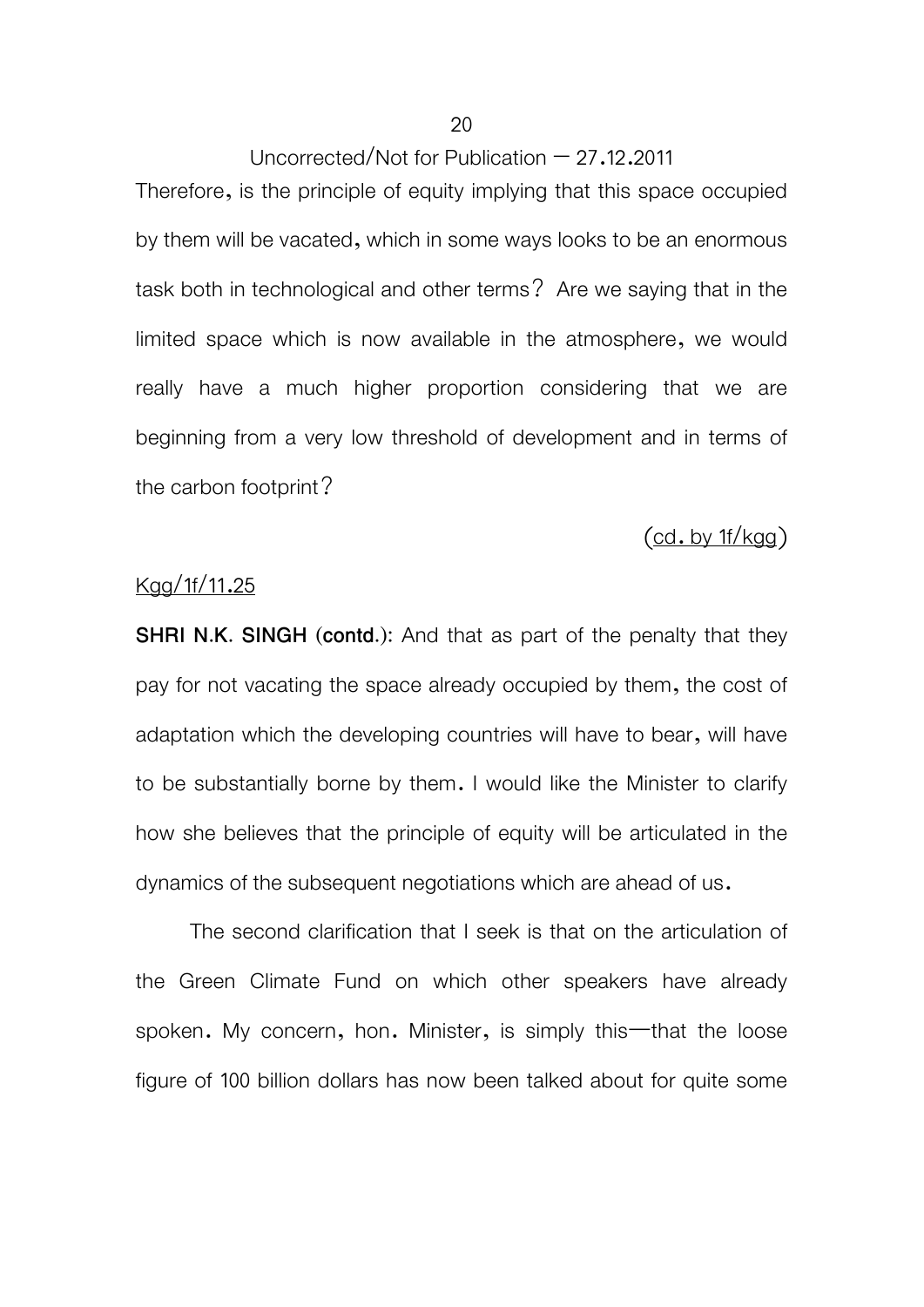years. But, what is unfortunate, is that in the reckoning of what constitutes 100 billion dollars, the private investments are really being counted as part of the 100 billion dollars. If that is so, clearly, then the private investments would take place irrespective of whether you have an arrangement or not; therefore, the contours of the 100 billion dollars Green Climate Fund needs to be articulated.

 The third clarification that I seek is, very quickly, that we should not be forgetting certainty and predictability for investments to be made in low carbon intensive technology; what market and private operators seek is a greater predictability in the policies that are likely to be evolved. So, what kind of signal the Minister believes she will be sending to markets which will enable greater investment in  $R\&D$ , to go into low carbon intensive technology, with a greater degree of predictability?

 Finally, Sir, it would be nice to hear from the Minister her thoughts on how she sees the future course of action evolving in the course of the next few years.

Thank you, Sir.

(Ends)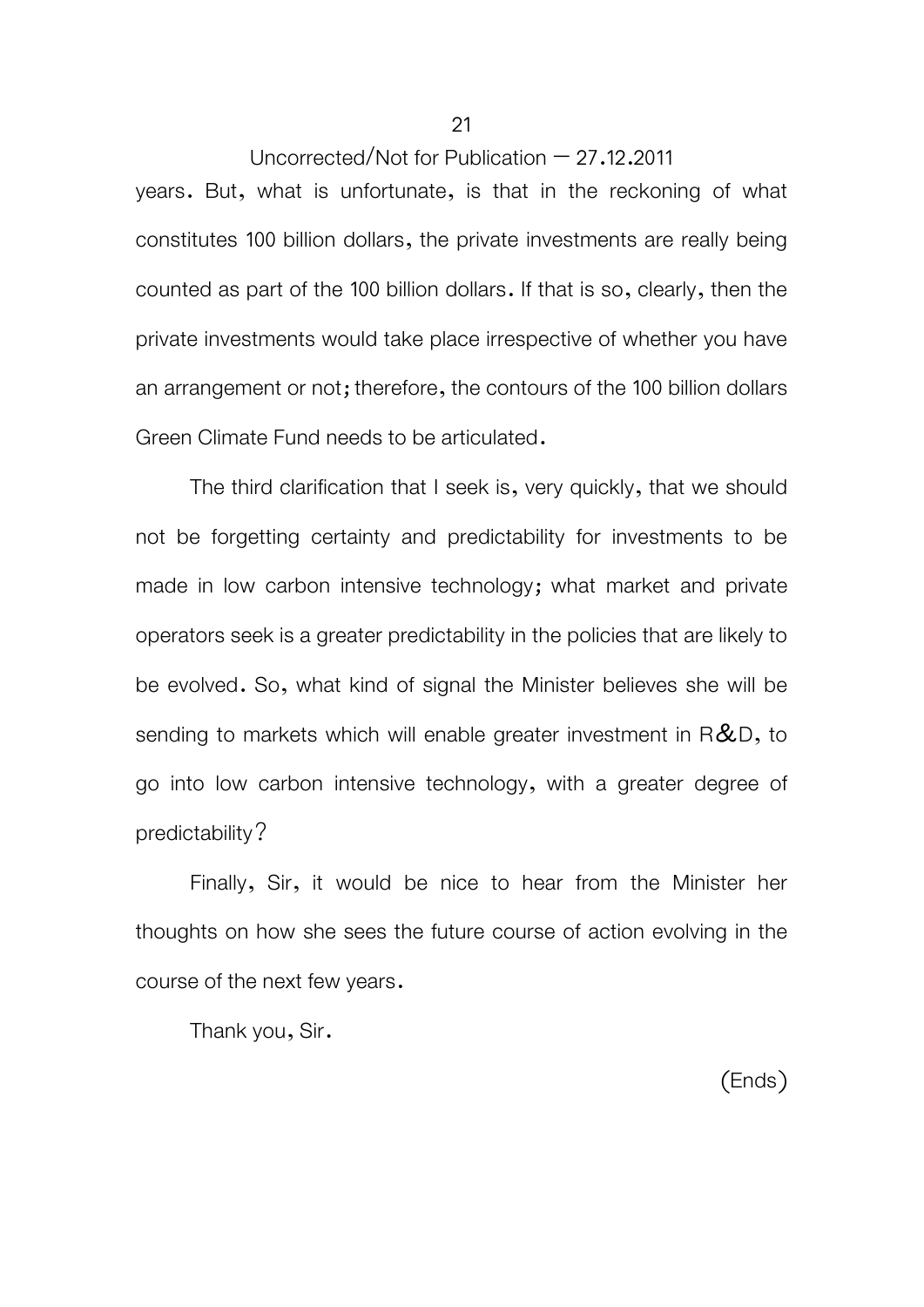**SHRI D. BANDYOPADHYAY (WEST BENGAL):** Sir, I rise to applaud the Minister for the principled stand that she has taken on India's position in the Conference. Sir, the North has lost its empire; but, it has not lost its mindset. The hegemonistic mindset of the North still governs them and they are trying to impose it on us. The fact is, they are polluting the whole of the atmosphere and we are supposed to pay the penalty for the sins they have committed! My very short point is, and it has already been mentioned by the earlier speakers, we are going to have a Green Climate Fund. Good. Now, what would be the basis of funding? Will that be on the basis of proportion of emissions that other countries are doing? Or, is it on the principle in which we make our contribution in the U.N. system? According to me, we are not emitting much into the atmosphere; we should be paying nothing but get something out of the Fund. Those who are fouling the whole atmosphere should pay in proportion to the emission that they do.

Thank you, Sir.

(Ends)

**SHRI SITARAM YECHURY (WEST BENGAL):** Sir, thank you for the opportunity. I have six points on which I seek clarifications from the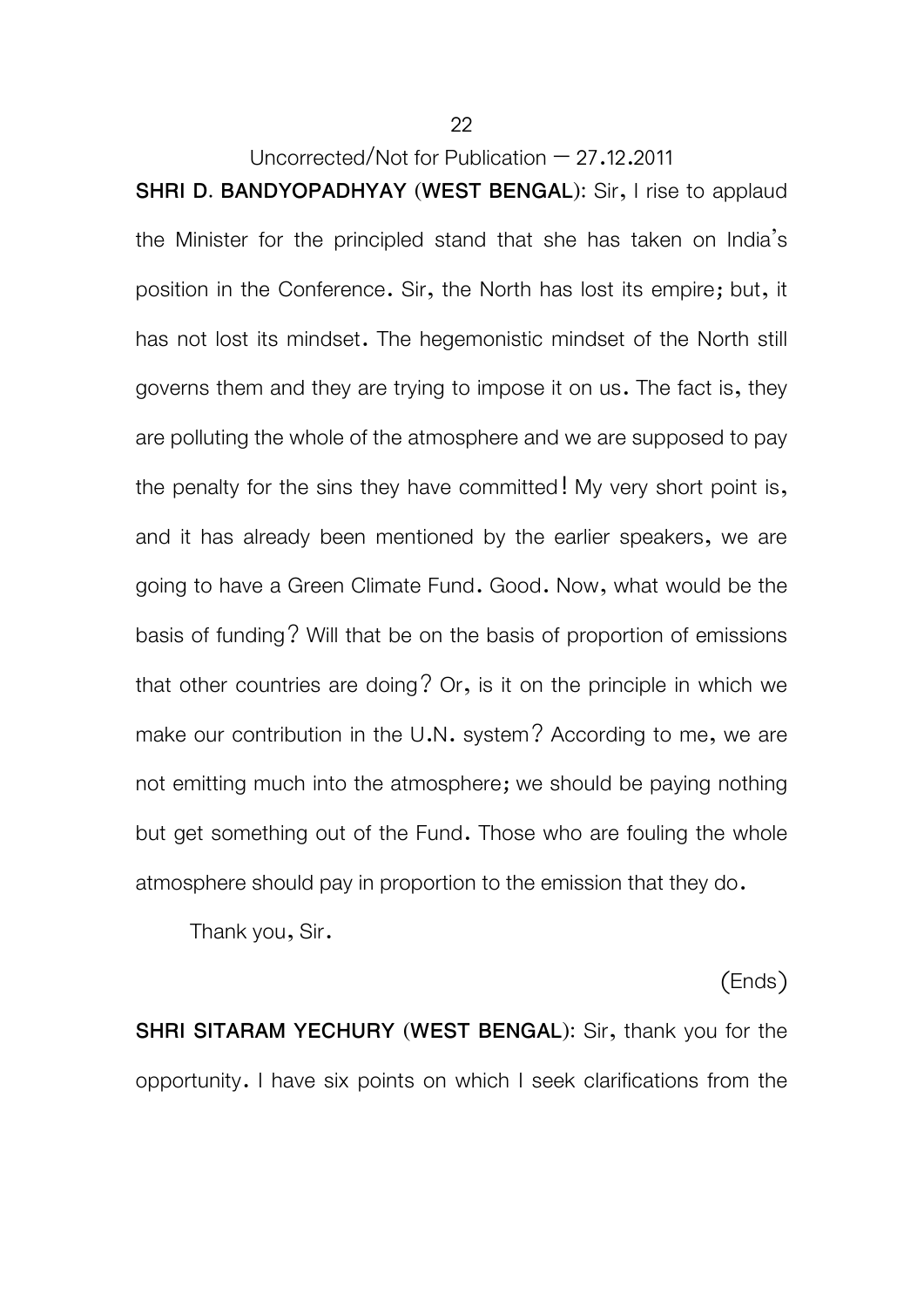hon. Minister. Before that, I would begin with two points that are raised by my esteemed colleagues—one by Shri Thiruchi Siva. Needless to add, Sir, the gravity of the situation of discussions and negotiations on the Climate Change have a very direct bearing on the life and livelihood conditions for millions of our people in India. He has given certain instances—the meltdown of the glaciers of the Himalayas. But, I remember, Sir, just a couple of years ago the shifting of the course of river Kosi. Millions have been uprooted; tens of thousands lost their lives and tens of millions actually had to find new alternative ways of their livelihood.

 $($ Contd. by tdb $/1g$  $)$ 

#### TDB/1G/11.30

**SHRI SITARAM YECHURY (CONTD.):** Okay, there are disputes whether this happened because of climate change or not, but this is the sort of impact it will have on India. Therefore, we will have to be, I think, more serious about these negotiations than we are, Sir.

 The second point is what Shri H.K. Dua and my friend, Shri N.K. Singh has raised on the question of transfer of funds, and the likelihood of this not happening because of the global crisis and the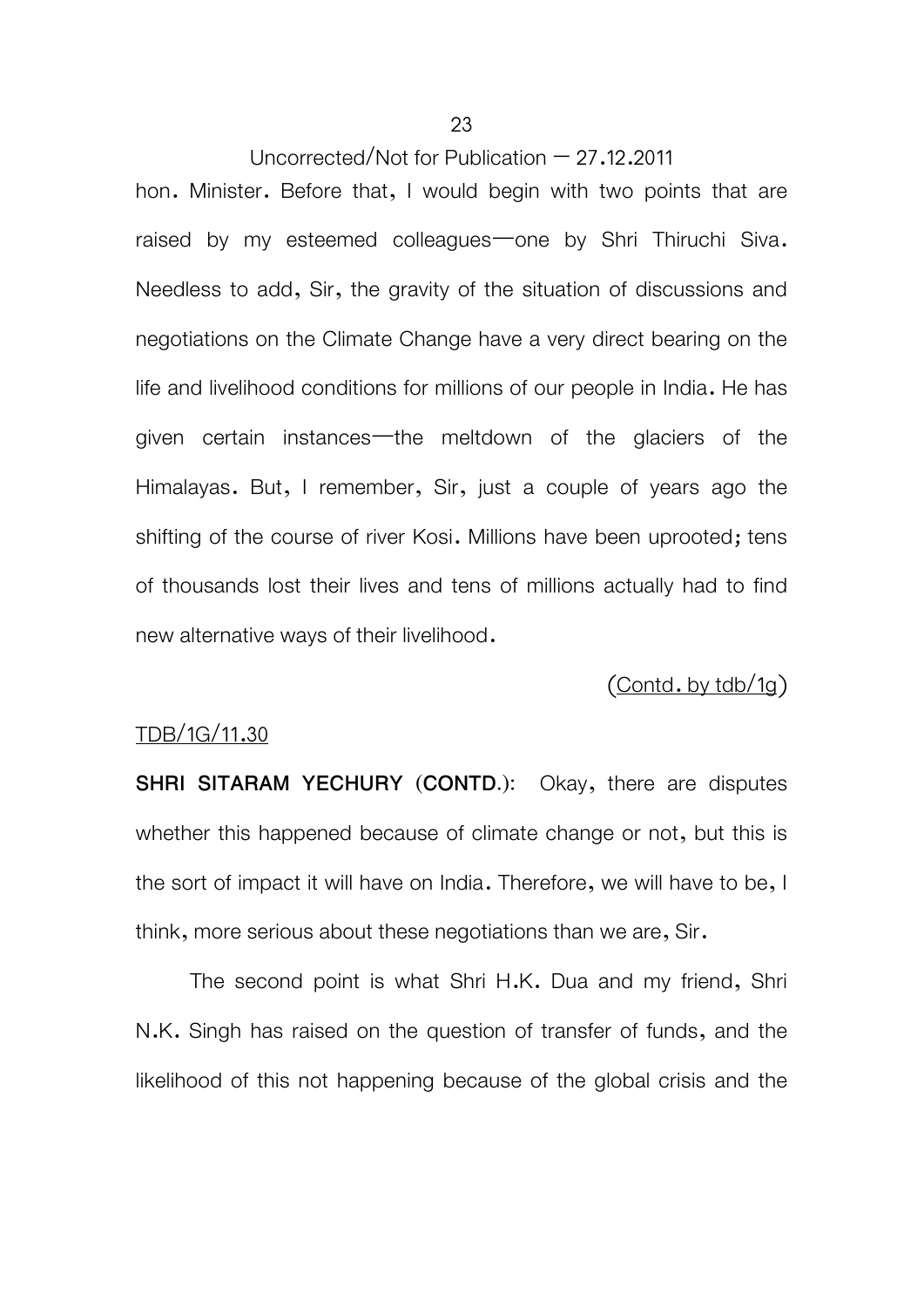likelihood of this not happening because of reliance on private investments. All that apart, there was another commitment on which the Statement is silent, and that is the commitment for transfer of greenhouse technologies. The transfer of greenhouse technologies without the condition of intellectual property rights, without the condition of IPR royalties was the commitment that the developed countries had made during the time of Kyoto, and Bali, if I recollect correctly, but that is somehow off the radar at the moment. Now, we would also like to know what is the status on that.

 Now, apart from these two points, Sir, I have six points, and my first point concerns the framework of the Durban platform. The Durban platform talks in terms of a single framework for all countries. Now, this, in my opinion, goes contrary to the entire concept of what we have been talking of  $-$  which others have also referred  $-$  what is called the CBDR, i.e., Common But Differentiated Responsibility. In Copenhagen, very surreptitiously, I think, not so cleverly, President Obama had termed CBDR, not as Common But Differentiated Responsibility, but had termed it as Common But Differentiated Responses. The moment you talk in terms of responses and not in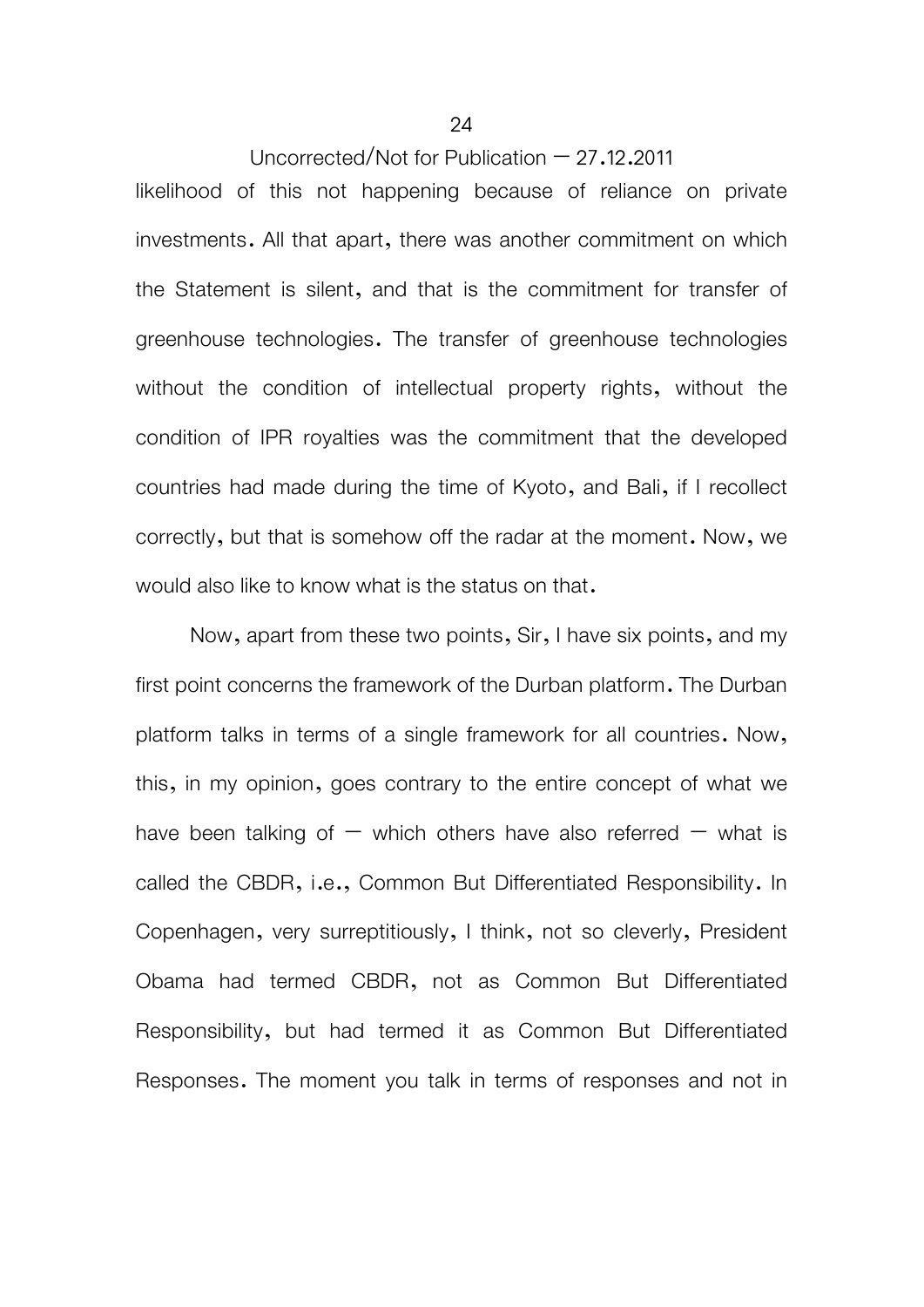terms of responsibilities, you move from the concept of a dual framework into a single framework. I think, this is what has materialised in Durban. In which case, I hope, I am wrong, I want to be wrong because what you have stated in your own framework is this. Therefore, my second clarification is that we have always stuck to a two-track negotiations. Now, with this single framework, does it mean that we are abandoning this two-track negotiations, and gone back to the single track? If that is the case, then, I think, this has very serious implications for us, and, I think, there should be a serious rethink about this.

 Sir, my third clarification is with regard to the Kyoto Protocol. Now, virtually, what I can understand from the Minister's Statement also is that the Kyoto Protocol, though not formally abandoned, now has remained a mere shadow. The USA has never been part of it; it has never identified it. Canada has virtually walked out of it. Russia and Japan have declared that they are undecided. Sir, now the Kyoto represents only 15 per cent of global emissions. The Kyoto Protocol has been reduced to just 15 per cent of your global emissions. So, it really does not make any sense talking in terms of Kyoto Protocol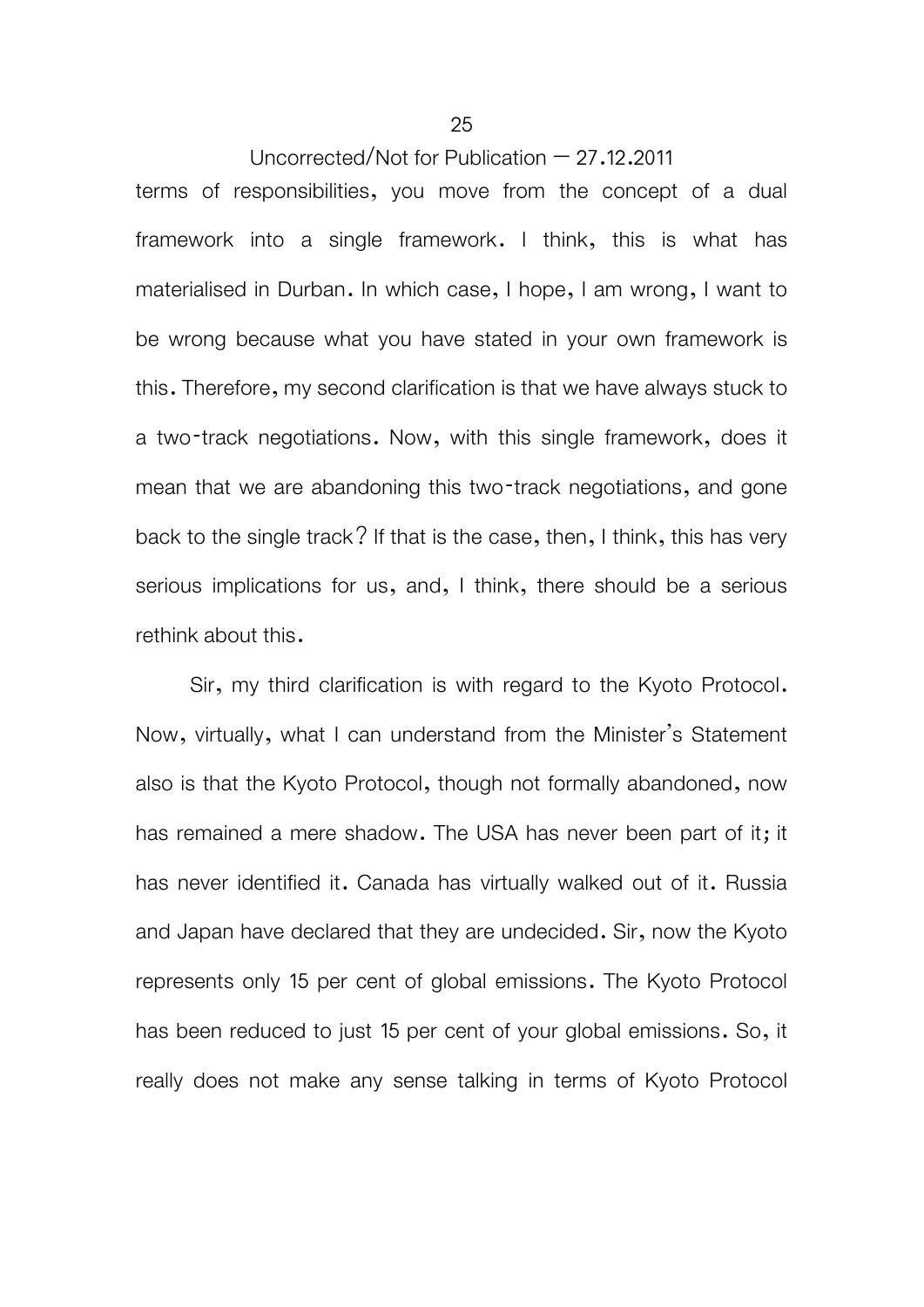unless we are thinking in terms of a newer framework, in terms of talking of equity, which the Minister's Statement itself says, and I quote from the hon. Minister's Statement. It says, "Our stand in these matters has always been based on equity and principle of common but differentiated responsibility". This is on page 2, paragraph 1. Now, if equity is the centre stage, how do we define equity? According to my understanding, equity means that there should be equality of percapita carbon space for entire humanity. Now, every human being on this world will have to be entitled to an equal per-capita carbon space. Now, my friend, Shri Tiruchi Siva has quoted some differential figures between USA and others. I think, the figures are much worse than what he has quoted. I mean, the per-capita carbon emission in the USA is 20 times more than the per-capita carbon emission in India. Maybe, it is 19.8 times, Sir, I do not mind that. But the point is, that is a differential. (Interruptions) That is the differential. Now, if that is the case, how are we going to achieve this equity? If this equity is to be achieved, you have to stick to the dual track negotiations; you have to stick to CBDR as 'Differentiated Responsibilities' and not as 'Differentiated Responses' in a single framework. Is that commitment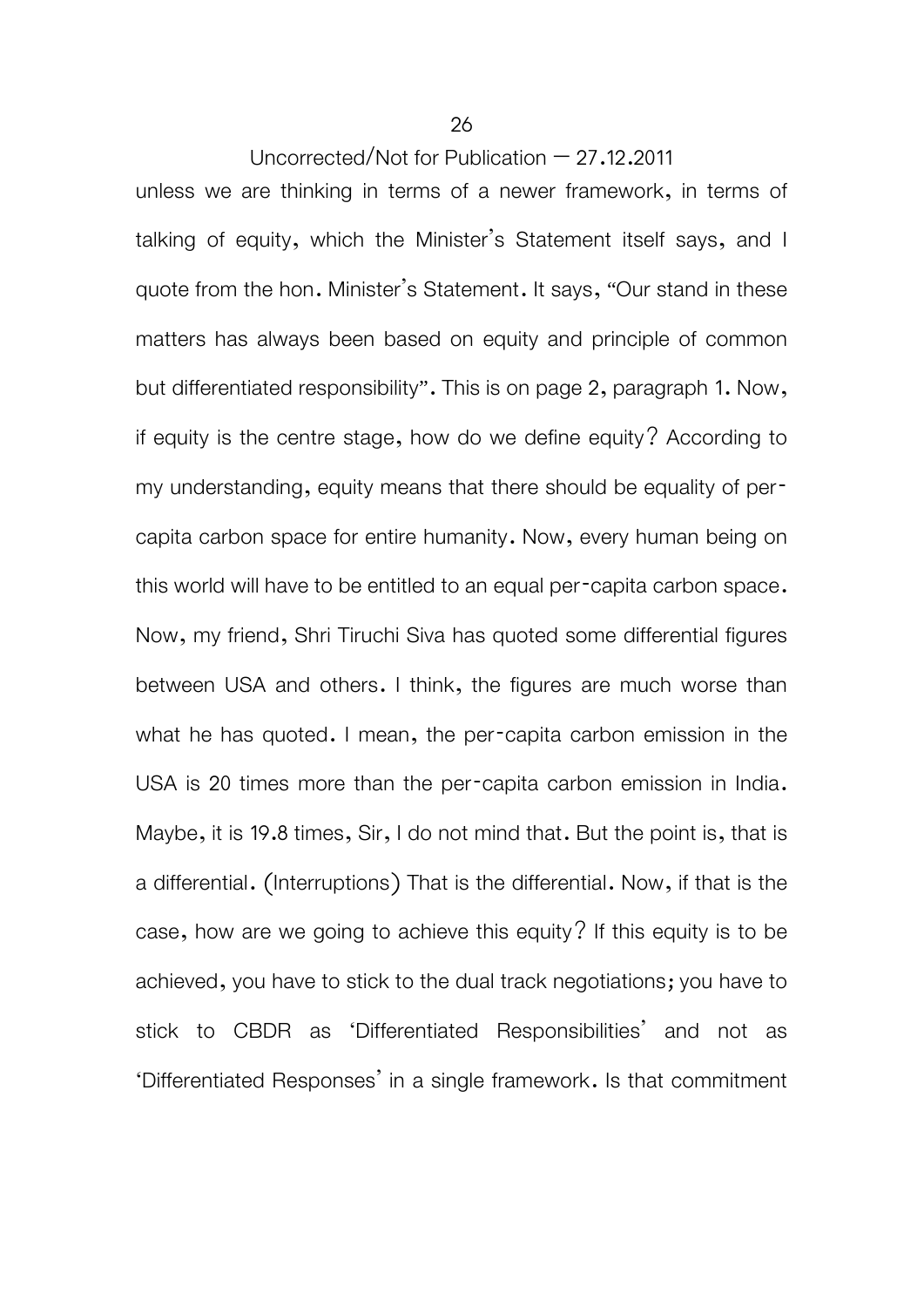Uncorrected/Not for Publication  $-27.12.2011$ there with the Government, and that is what we would like to know from the hon. Minister because we are a little worried about what the Minister herself said in page 4 of her Statement. Sir, this is my fifth

#### (Contd. by 1h-kls)

#### KLS/1H-11.35

clarification.

**SHRI SITARAM YECHURY (CONTD):** What the Minister herself in her statement on page 4 has said is that we have decided to decrease our carbon emission output by 20 to 25 per cent by 2020 in comparison with 2005 level. Then it further goes to say and I quote, Sir, "We will meet our domestic goal as a part of implementation of 12th Five Year Plan." Now, if this is the commitment we have already made, I have very serious doubts about these voluntary pledges. That means we have accepted, in fact, the single track negotiations, we have accepted that CBDR means 'differentiated responses' not 'differentiated responsibilities' and we have accepted the fact that we will voluntarily reduce our emission which, I think, is an extremely dangerous step for India to take at this moment because, Sir, as we all know, the hon. Prime Minister is on record a number of times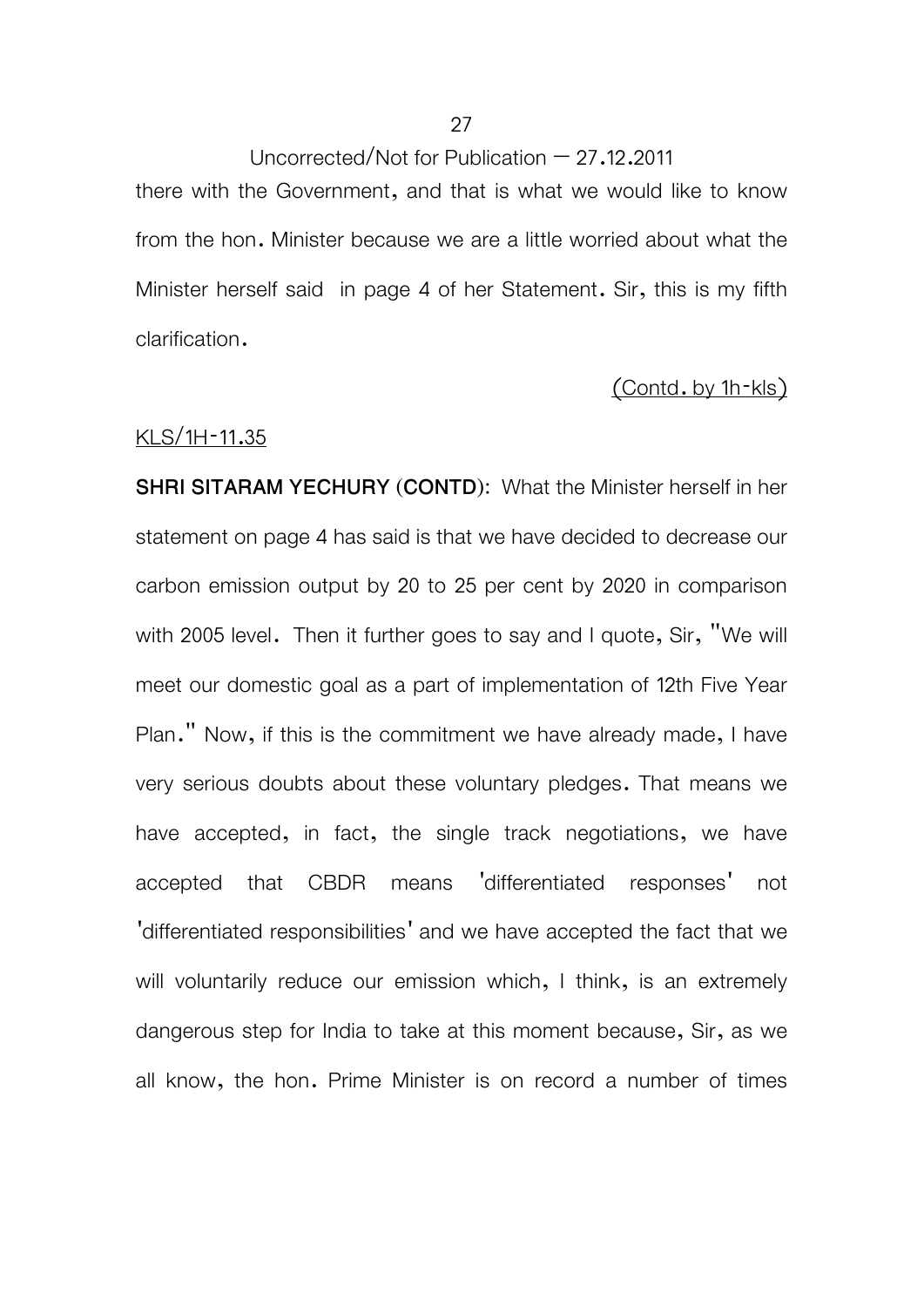saying that for us energy is important to eradicate poverty. Now about 50 per cent of our households do not have a direct electricity connection. Sir, 78 per cent of Indians do not have access to scientific sanitary conditions. Now to provide them with all this and eliminate poverty in India, I require energy. Now if we are going to voluntarily reduce our energy subventions/submissions in terms of some pledges for which there is nothing forthcoming from the other side, then, I think, Sir, there is no reciprocation in this and we are just surrendering ourselves which, I think, is very, very dangerous for India. Therefore, I think it is a matter of very serious gravity for which it is not only a question of international negotiations but it is a question of India's future. Therefore, this matter has to be taken seriously and that commitment has to be given by this Government or any Government in the future that we will respond only in reciprocation. We will not respond voluntarily and we will respond only in reciprocation. If you are today violating with impunity what you have agreed to in Kyoto and you have gone beyond the carbon emission levels of what you yourselves accepted in Kyoto, then, we have no obligation to accept those limits or voluntarily declare our reduction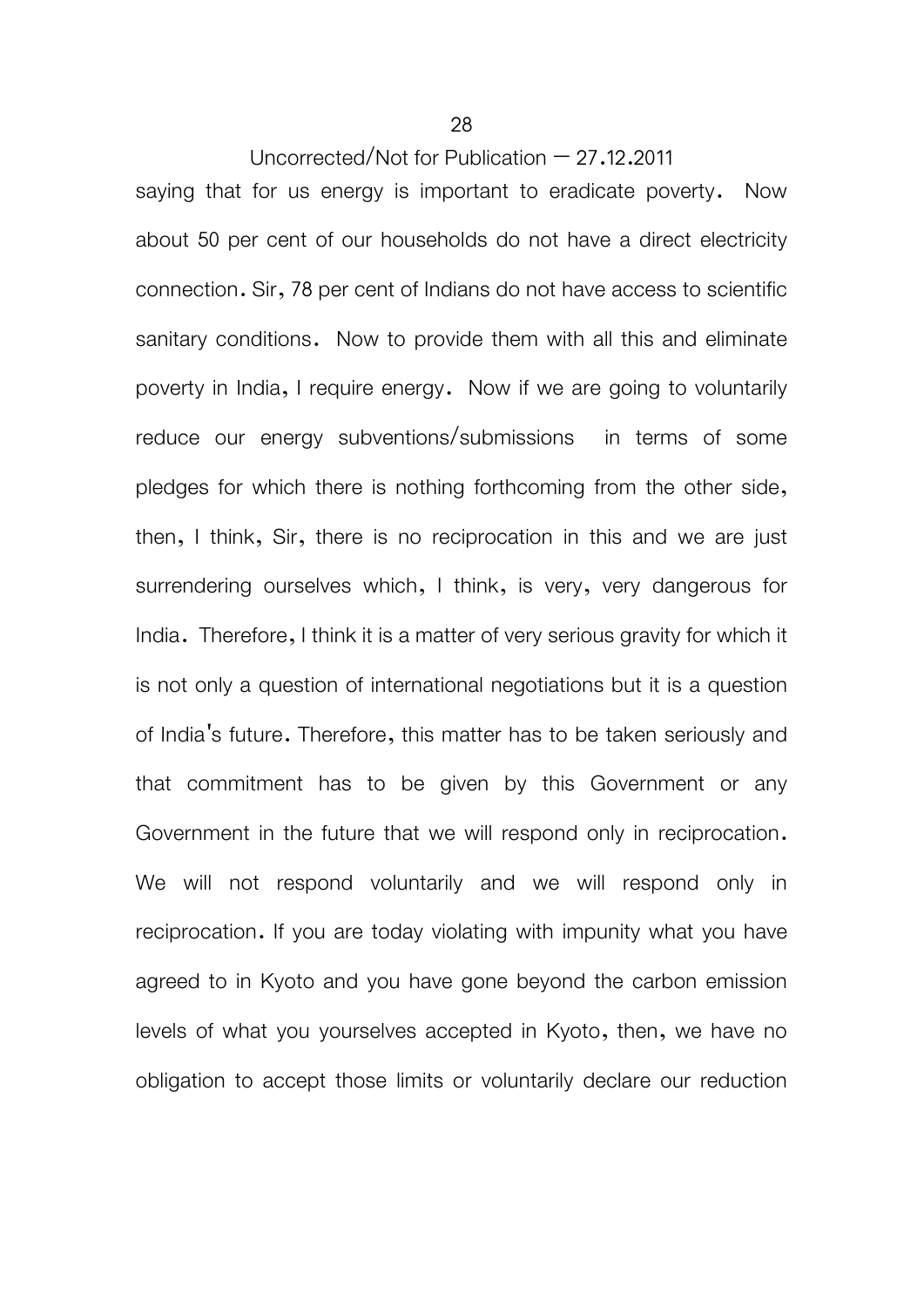levels. Therefore, Sir, in this the next point is, what is the diplomacy that we have worked out at Durban? Before Durban and Copenhagen, you had the BASIC. Before that you had our unity with the G-77 countries. We found between Copenhagen, Cancun and Durban that the least developed countries and island countries are drifting away. Now you have many of the developing countries drifting away. The BASIC itself looks like disintegrated. Now, what is the diplomatic approach of this Government of India? Who are the allies on the basis of which we are going to move on this issue? There, Sir, I urge the Government to seriously rethink and restart the process of our unity with G-77 because that is the basic unity that India has inherited as a legacy. India's pride in the world has been as a leader of the world of developing countries. We have taken the initiative in the world for Afro-Asian Conference, we have taken initiative for the Non-Aligned Movement and in climate change this initiative must be wrested back by India to say that we will lead the developing countries in this fight for equitable global climate. So, finally, Sir, one assurance that I think will have to be given by the Minister though I agree with her, with the Government, when she says that there is no commitment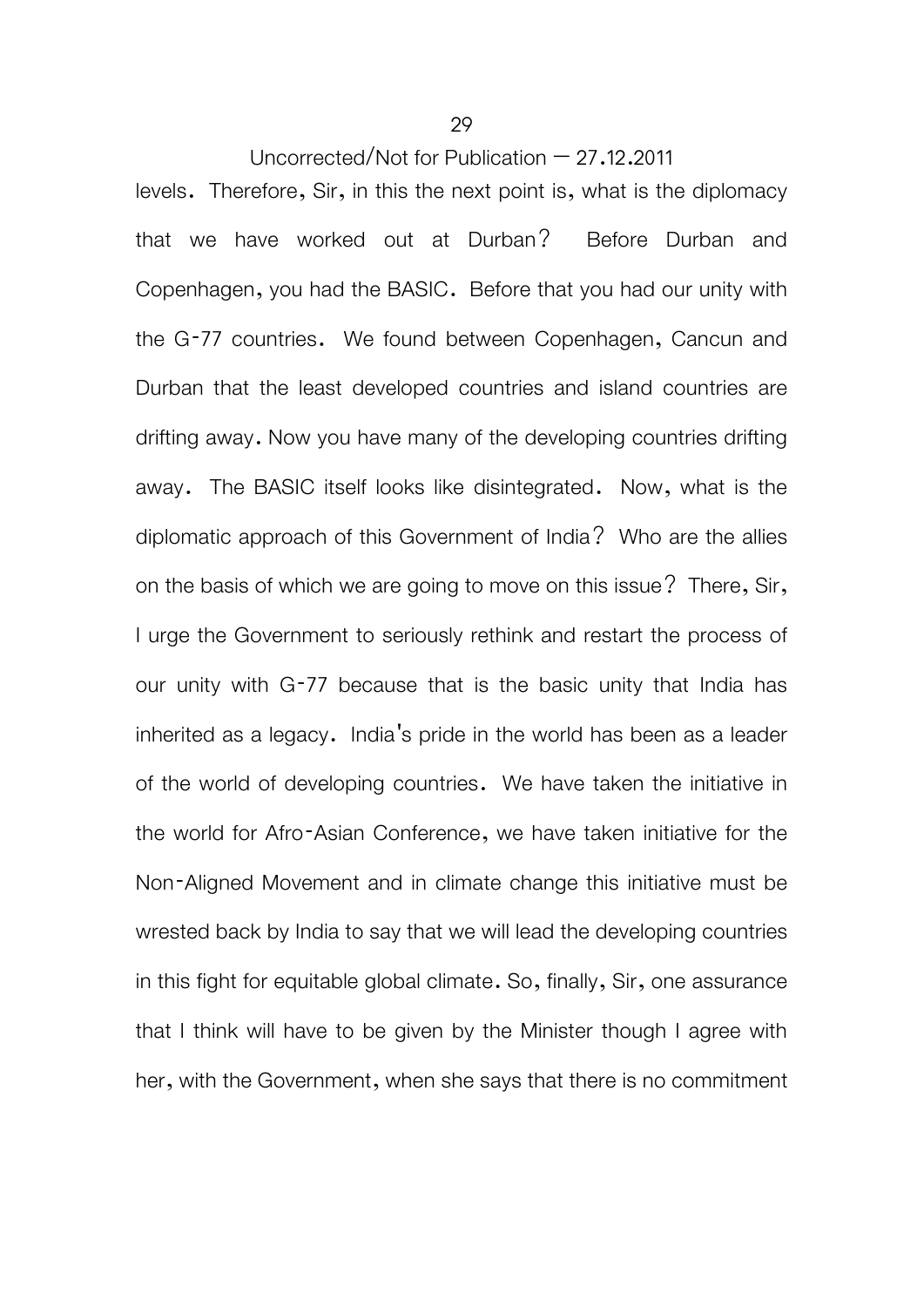in Durban for us to reduce our emission immediately. Correct, good! But this non-reduction of emission immediately is suffixed by a phrase which says that we will make our submissions in February. Now, we do not have to reduce it immediately and neither are we bound to reduce it. Why do we have to make our submissions in February? About those submission in February, I beseech this Government in the interest of India and its people and, through you, Sir, I think, on behalf of this entire House, we should not make our commitments or any submissions till we find the reciprocity on the basis of the developed countries that you first come.

#### (Followed by 1J/NBR)

#### -KLS/NBR-AKG/1J/11.40.

**SHRI SITARAM YECHURY (CONTD.):** If they are not willing to put in their commitments, there is no need for India to make these commitments in February. That is the assurance that the hon. Minister needs to be given to this House. Otherwise, I think, we shall be bartering away the future of our country and our people and this is something which we cannot afford and this is something that is not acceptable.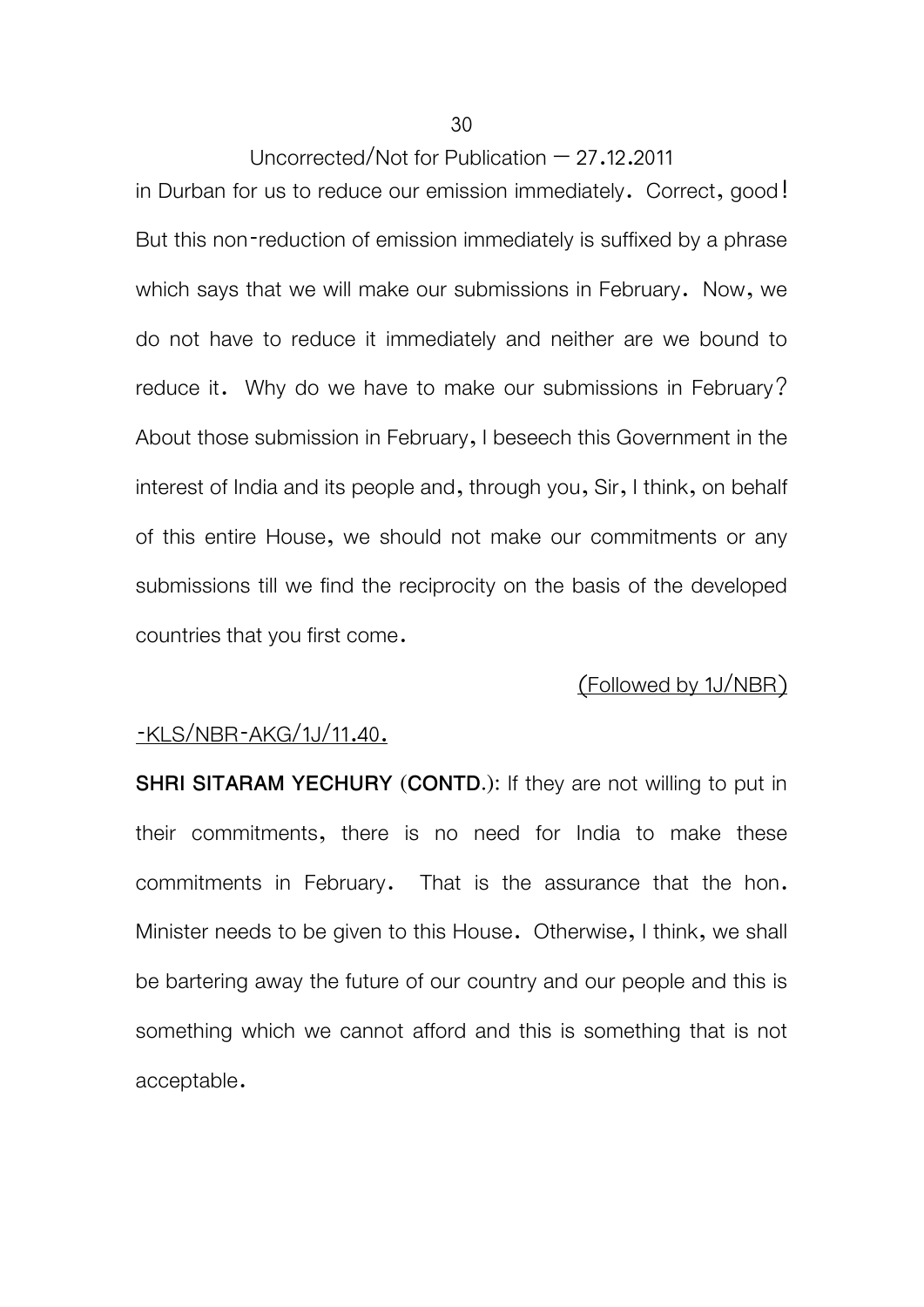So, I request the hon. Minister to give these assurances to this House. Thank you.

(Ends)

**SHRI PRAKASH JAVADEKAR (MAHARASHTRA):** Sir, I must compliment Smt. Jayanthi Natarajan, because she is representing India in Durban, as a Minister, for entirely a different cause. I was there for two days and witnessed the anxious moments of all international lobbies and international pressures. But, beyond the international pressures, there were also internal pressures on her. Messages coming from her own colleagues saying, 'Don't get isolated, don't get isolated.' But, still, she withstood those pressures. So, I compliment her for that.

 The issue has correctly put in by Shri Sitaram Yechury and my clarifications are in a different format. Sir, this time we have been saved, because China stood with us, partially. Brazil and South Africa have really turned against and have accepted the 'legally binding emission cuts' and they want that every country to accept the 'legally binding emission cuts.' So, my first clarification is: Are we going to revamp our whole diplomatic lobbying and negotiation capabilities?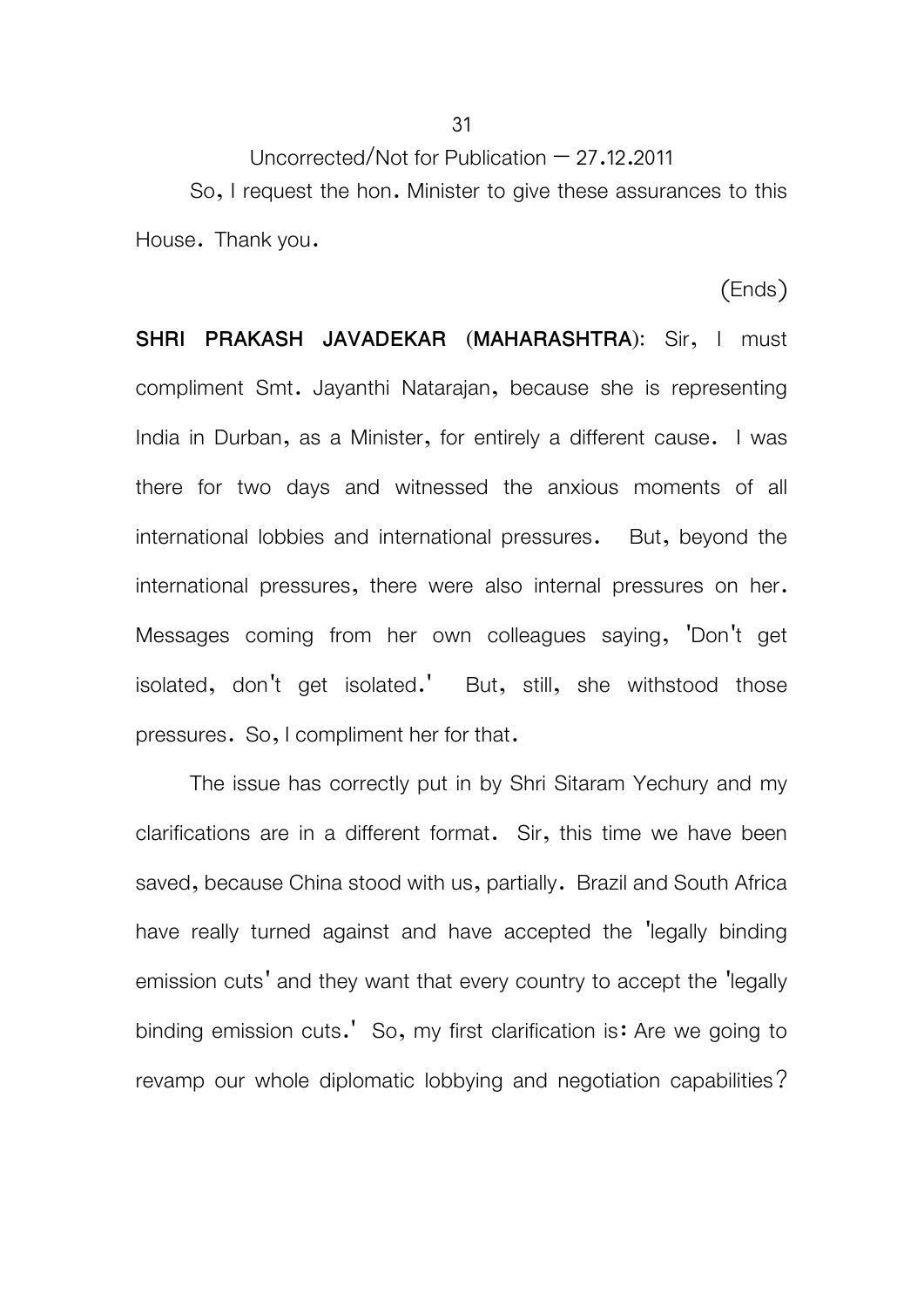When the IPCC Report will be out and also the Bali Action Plan Compliance Report in 2015, there will be the tough period for negotiations in the coming three years. But, the problem is that we have really no capabilities to negotiations at the international level. Some of our officers are good and some negotiators are good. But we must revamp and augment our capabilities in this regard. So, I would like to know the roadmap prepared by the hon. Minister for this purpose.

 The second one is, I share the views of my other colleagues in the House that unless US and Canada does something concrete, others doing something or anything means nothing. That is the issue. So, Sir, we have to build pressure on the US, Canada and others who are not part of the Kyoto.

 Now, I come to the Green Fund. It has been talked about for creation of a Fund to the tune of US  $\frac{6}{3}$  100 billion for many years. But, nothing has come. Even the IPR issues have not been solved. So, my second clarification is: Whether there is a shipment tax or some trade tax on Indian and Chinese exports being agreed in Durban or does it flow from the Durban statement that we will be taxed on these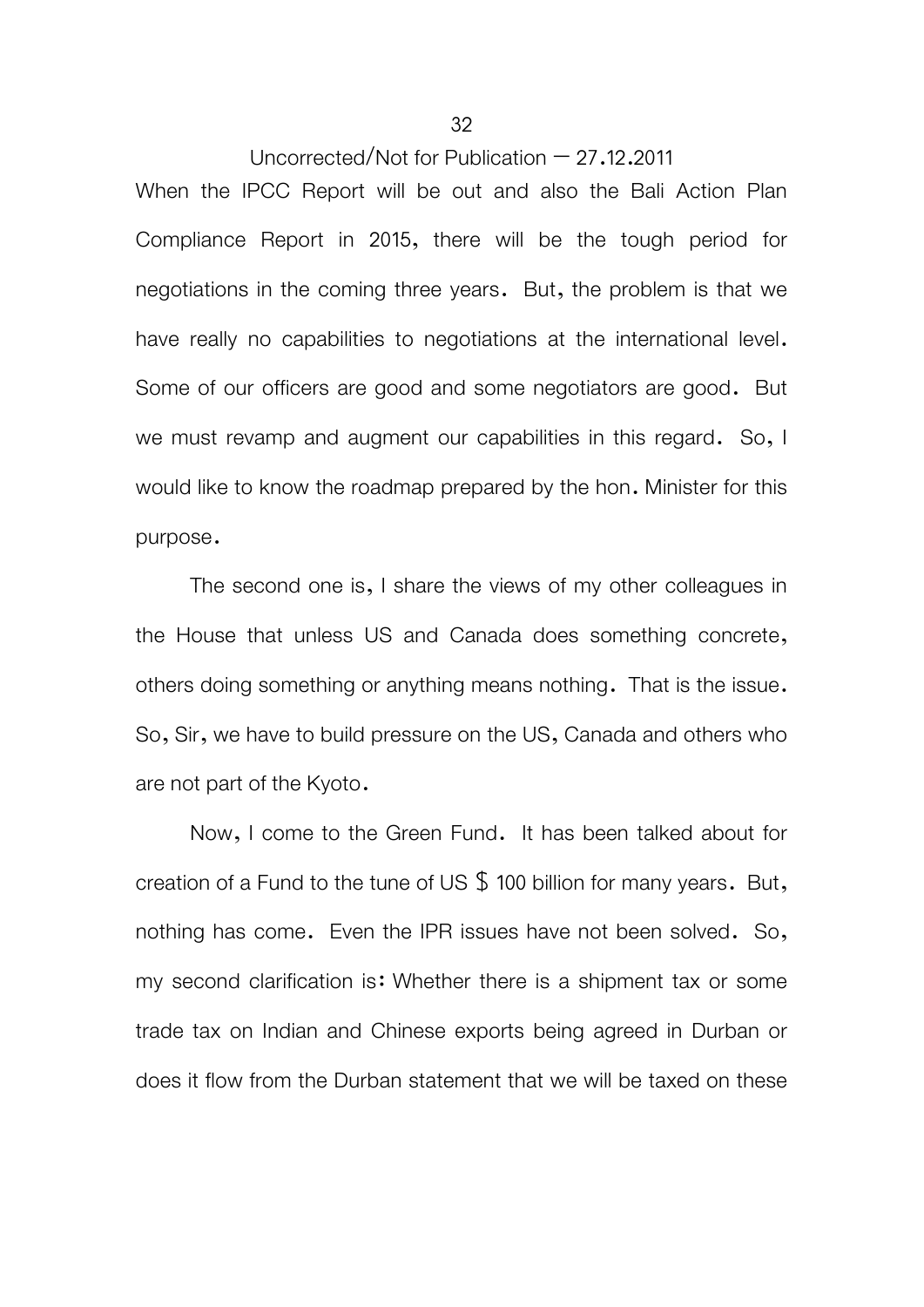which will hamper our exports and adversely affect our interest and beneficial to the developed world. It is because they have the technologies and they will be getting profits but we will be at the receiving end.

 The last but not the least is relating to the Carbon Credits in trade. We must take position on this. If we are really serious about reducing the Green House gas emissions, then we cannot allow some countries to just purchase Green Credits and do business as usual without changing their life style. So, on that, I would like to know what we are going to do. Thank you.

(Ends)

**SHRI V.P. SINGH BADNORE (RAJASTHAN):** Sir, I would like to ask the hon. Minister that if you look at the reality in India, you all know that there are hundreds of thousands of villages which are unelectrified. If you look at the 2005 level of emissions, what we have is the emissions from the coal-based power plants.

(CONTD. BY USY "1K")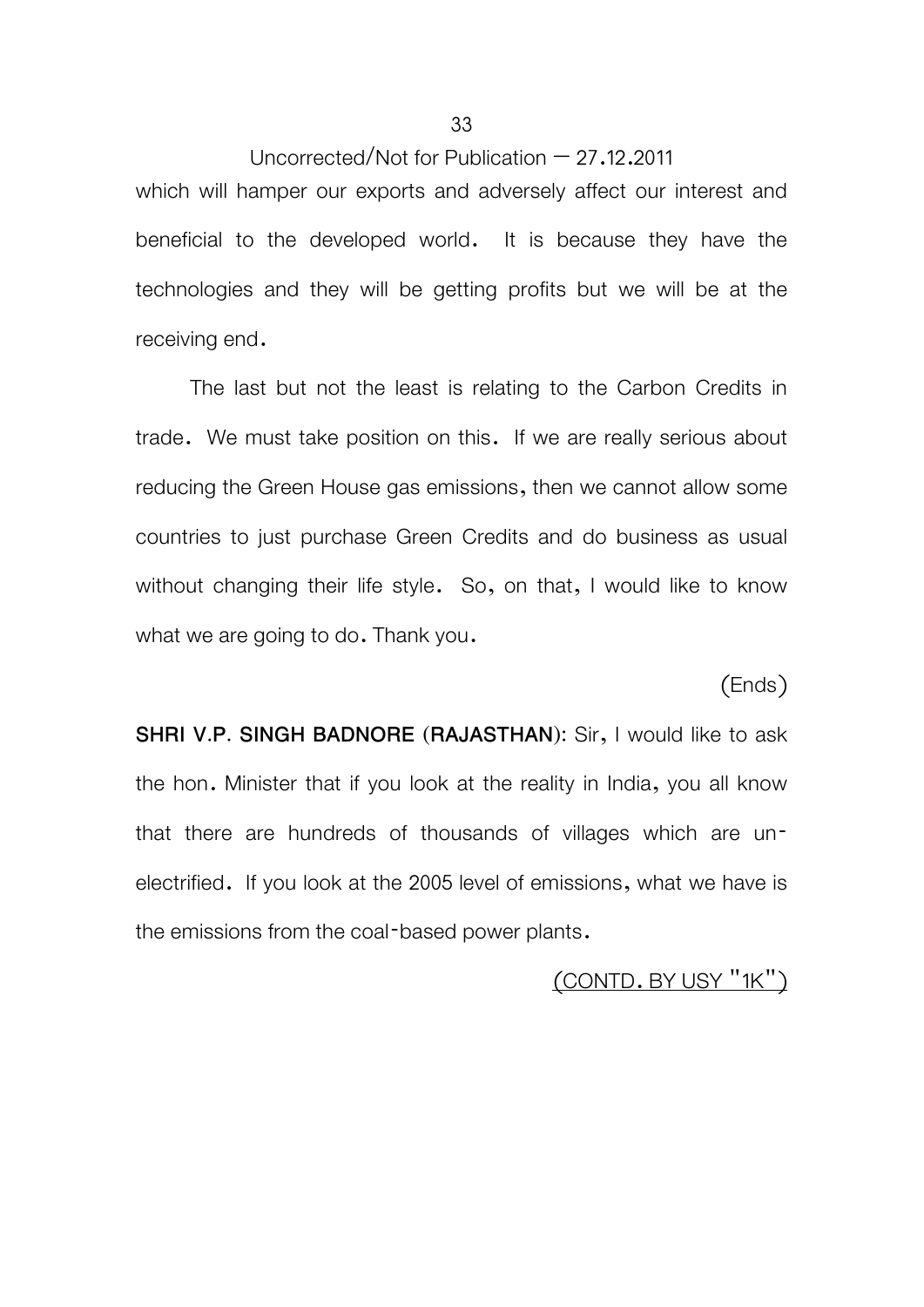## Uncorrected/Not for Publication – 27.12.2011 -NBR-USY/1k/11.45

**SHRI V.P.SINGH BADNORE (CONTD.):** In 2005, we were at the level of 1 lakh megawatt only. We have got at the level of 1,80,000 megawatt today. We need another 2-3 lakh megawatt power. And, you are saying that you are going to reduce it to the levels of 2005. How is it possible even with the supercritical technology that we can develop or get, which we are talking about because the BHEL does not have that so far? How are we going to do it? Number two, from the Kyoto Protocol to Bali and run up to Durban, I have also been internationally a part of the negotiations at different levels. Everybody has been talking about that unless the US comes on board, nothing will really come out because they have not only been a participant but a spectator and they have really been lobbying for a different reason. What was the US' thinking and what was your thinking and what did Durban think of this? Have they really come on board or is it just because they are a part of the UN Convention that they are on board? Talking about the funds, the commitments and the reduction in the emission levels, what did you think of the US, now that the Canada has also joined them? (Ends)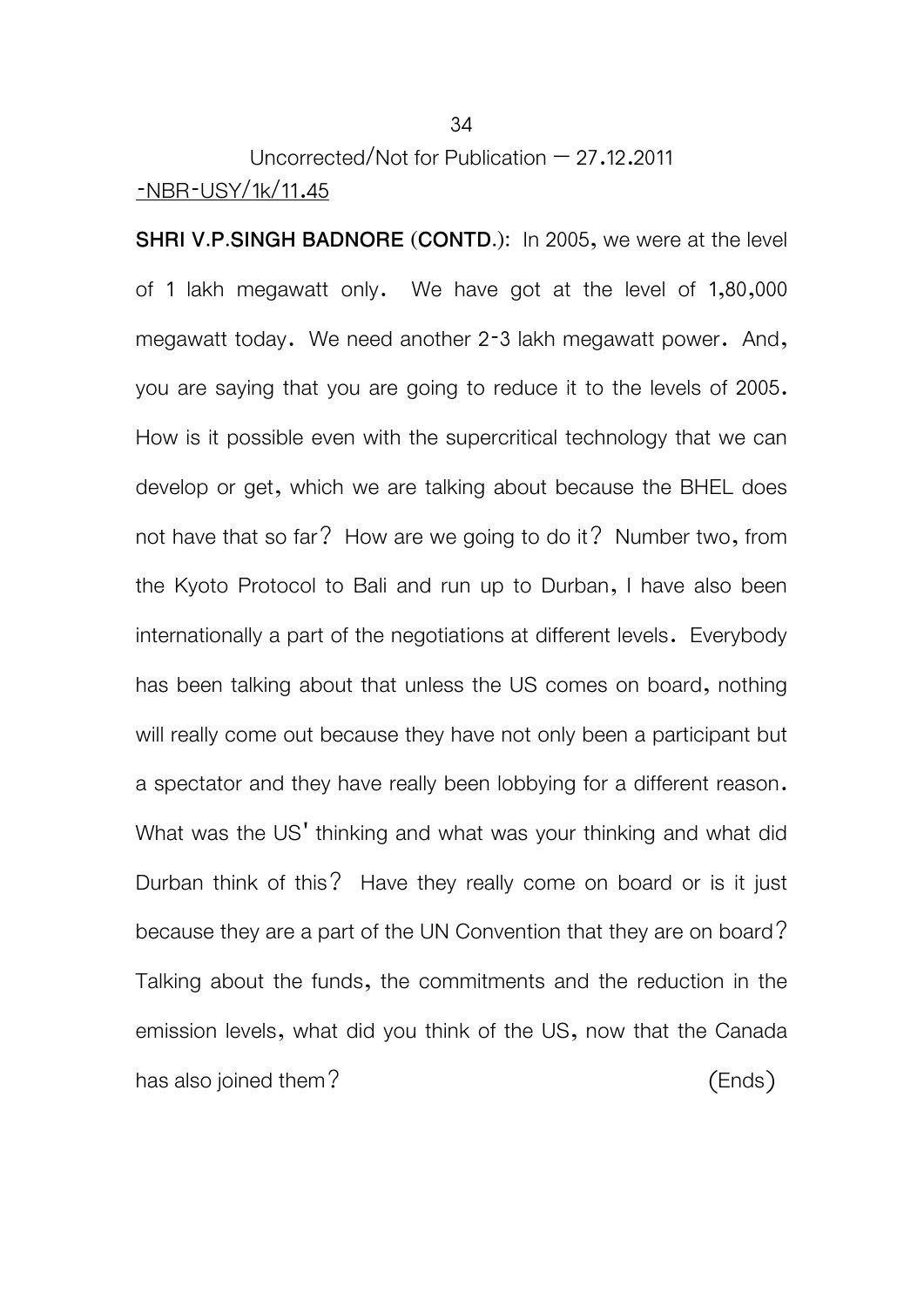Uncorrected/Not for Publication  $-27.12.2011$ **THE MINISTER OF STATE (INDEPENDENT CHARGE) OF THE MINISTRY OF ENVIRONMENT AND FORESTS (SHRIMATI JAYANTHI NATARAJAN**): Mr. Chairman, Sir, I would like to thank all the hon. Members of the House for the very important issues that they have raised. I am aware that this issue of climate change is something that has resonance for every single Indian from the poorest, the most vulnerable and the most disadvantaged to the captains of Industry at every level, with the most vulnerable and the most disadvantaged citizens of our country being the most vulnerable to the effects of climate change in terms of change in weather, in terms of change in weather patterns, in terms of floods, in terms of droughts. So, it is something that is not merely a Conference, it is something that is at the very foundation of not only our economy, but also of human rights issues. Of course, there are issues where there have been sharp differences of opinion, sharp critics in the House on the policies adopted. I am only talking, by and large, of a general consensus in the country that the economy of our country must be protected that the poorest and the most disadvantaged people of our country must be protected. India is not historically responsible for emissions and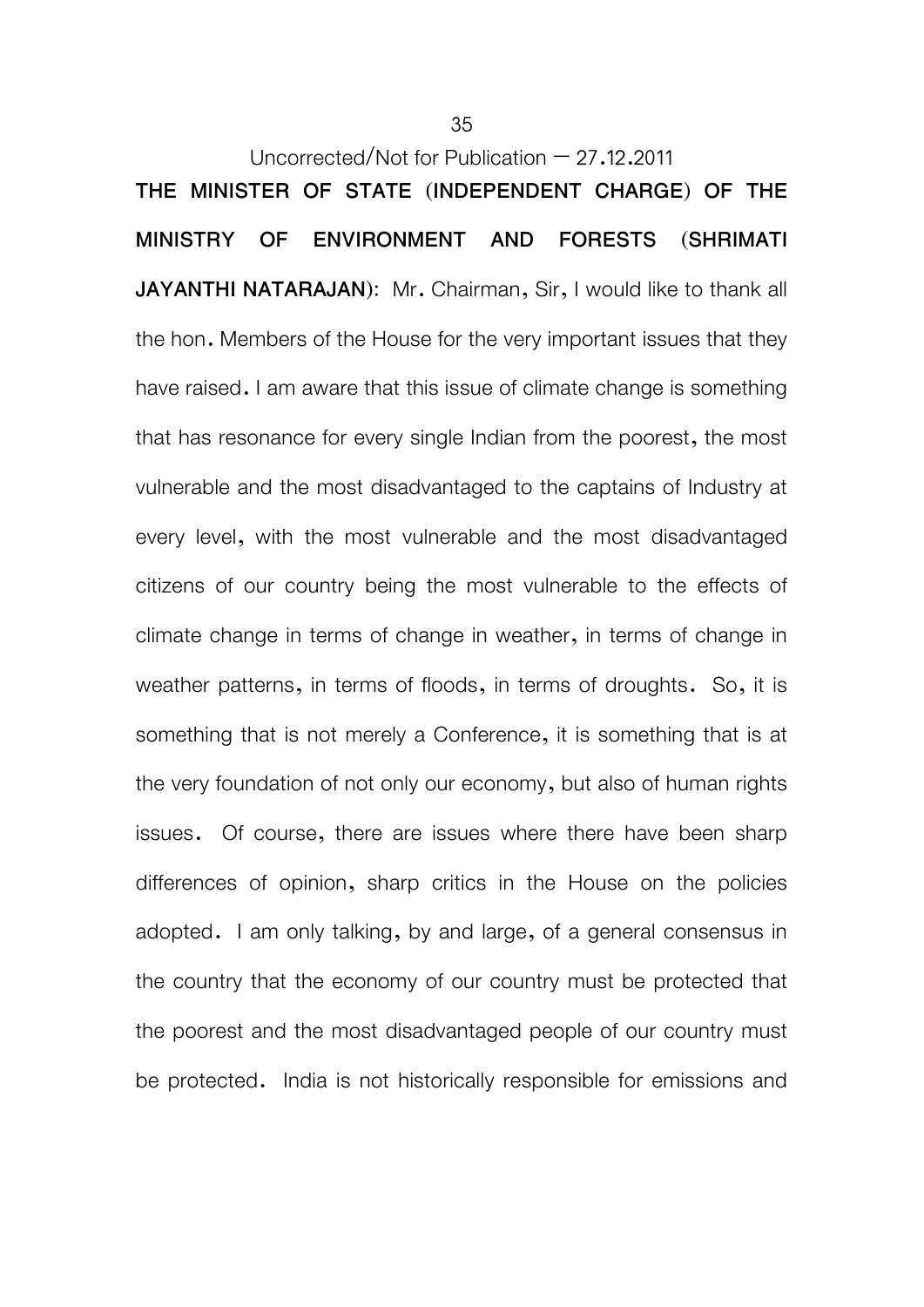the emissions that have happened for over 150 years, and are still swelling around, have been created by other countries. India, with a vast population and with a very small footprint, should make sure that our development does not suffer. On this, there has been political and other consensuses across the country. Therefore, I understand the anxiety of the hon. Members. I would endeavour to address all the concerns that they have raised. It is in this way that I said that there has been a widespread consensus in the country to the extent that I mentioned.

 Sir, I went to Durban with a specific mandate from the Prime Minister and the Cabinet. That mandate covered the issues, which I spoke about just now, that is, we should not accept legally binding emission cuts so that our economy and our population are completely protected. I do agree with Mr. Yechury that the Kyoto Protocol emissions are only 15 per cent. However, the Kyoto Protocol remains the single Protocol that the country has signed up.

 $($ Contd. by  $1I - PK)$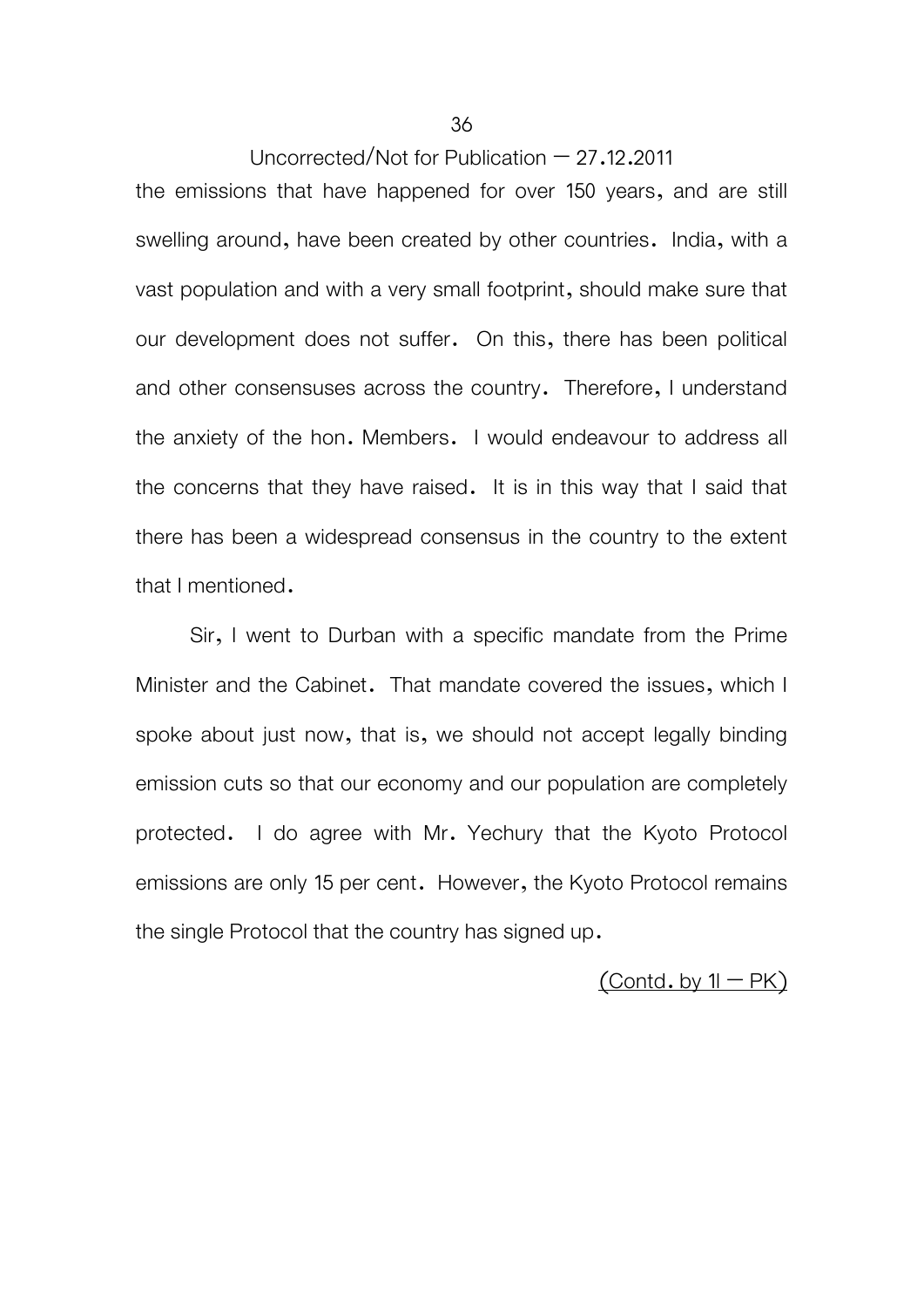Uncorrected/Not for Publication – 27.12.2011 -USY/PK/11.50/1L

**SHRIMATI JAYANTHI NATARAJAN (CONTD.):** Therefore, the important mandate at Durban was the extension of the second commitment period of the Kyoto Protocol. Of course, the USA is out of it. Of course, we insisted and argued very passionately that the United States and other countries which have not signed on should take comparable mitigation targets with Kyoto Protocol. Sir, I would venture to say that as a result of the disucssions at Durban, for the first time, the United States was part of these discussions. The USA participated in these discussions. So, to that extent, we have taken a baby step forward. Sir, the first part of the mandate given to me, I venture to speak, by the people of this country was that there should be an extension of the second commitment period of the Kyoto Protocol.

#### **(MR. DEPUTY CHAIRMAN in the Chair)**

 I venture to say that we succeded in obtaining that despite tremendous discussions, despite tremendous pressure, without agreeing to a legally-binding agreement and with the inclusion of equity. The hon. Leader of the Opposition very rightly -- with respect,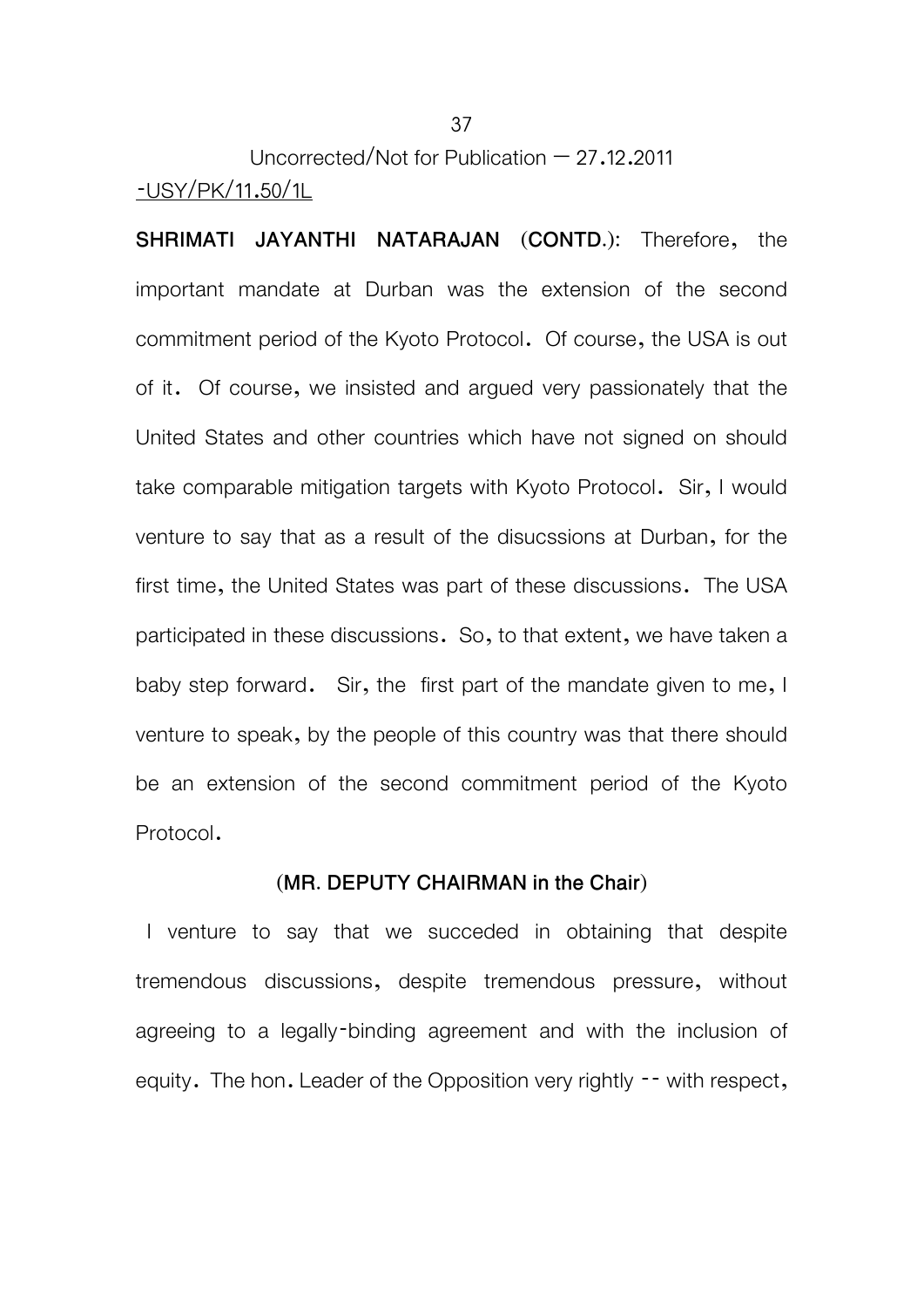I mention  $-$  mentioned the important issues of equity and CBDR. Before going on to explain to the House how we, actually, achieved those, Sir, I would like to place on record the pressure, especially, when all the Kyoto Protocol countries were fighting for a legallybinding agreement to come into place if they were to extend this. They were using it as *quid pro quo.* They said, "We will extend as a *quid pro quo* for the extension of the second commitment period only if you take legally-binding emission cuts, only if what they call major emitters –developing countries like India and China—also agree to come on board in a single framework" something that we stoutly resisted. Tremendous pressure was there upon developing countries. In the absolutely intense discussions, the devil was in the details. Before I say anything further, I would like to place on record, Sir, that not only was my mandate from the Cabinet extremely clear but with the tremendous work  $-$  this was a political mandate that I was expressing  $-$  that had been done by all our officers from various Departments, from my own Ministry of Environment and Forests, from the Ministry of External Affairs, from the Ministry of Power, from all the Ministriies of the Government which went to every single meeting and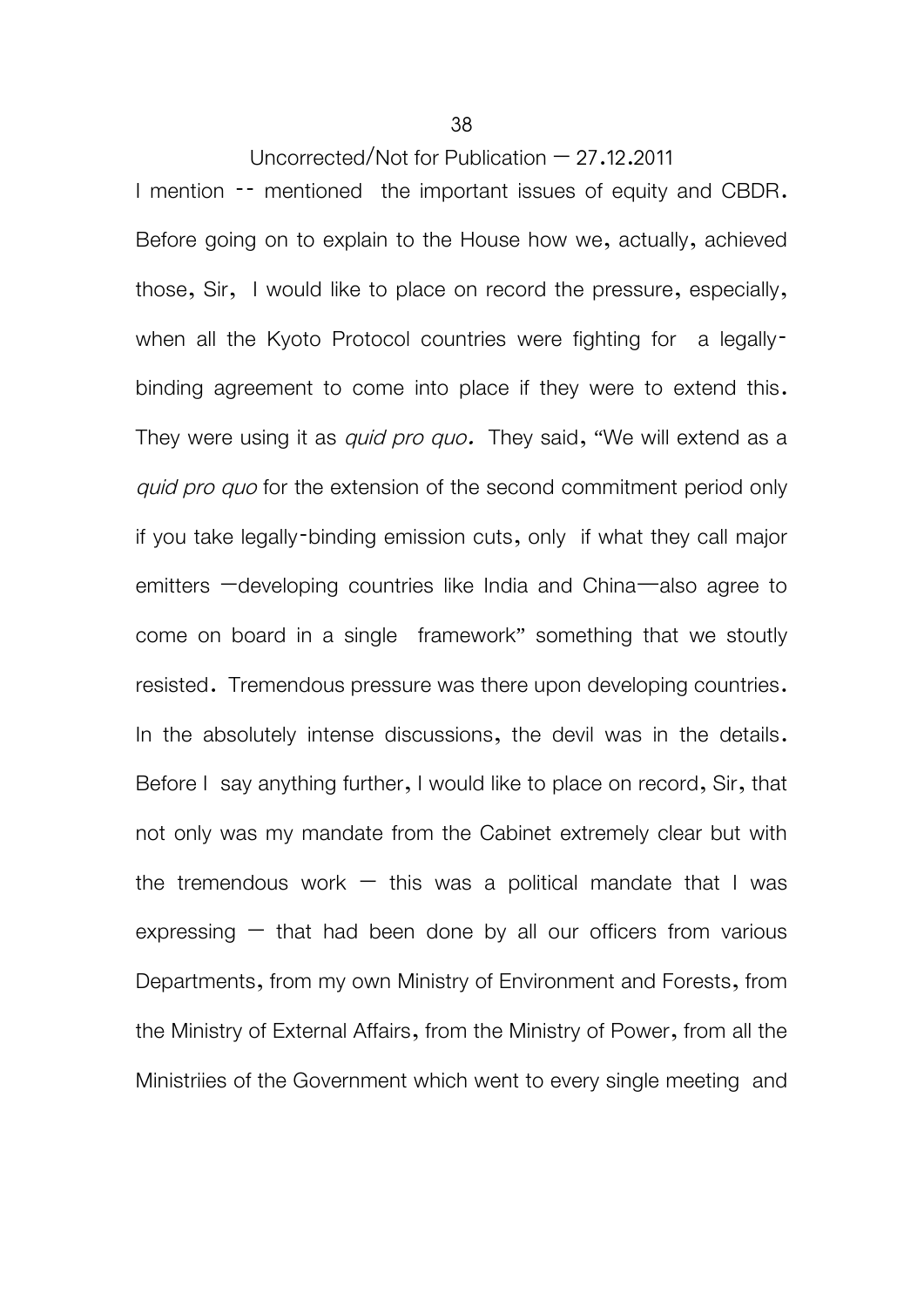put forward India's position-- I would like to state with utmost pride, Sir, that our efforts through all our negotiators who represented India at every single forum<sup>--</sup> we came out successfully. We came out with the best results possible, perhaps, not the perfect result and, certainly, no adverse results at all.

 Sir, I would like to straightaway go to what the Leader of the Opposition said. Are we going to be legally bound? Are we going towards a legally-binding agreement? No, Sir; we are not. Sir, the first two words that the Leader of the Opposition read out were: Article 2 of the Durban Platform for Enhanced Action also decides to launch a process to develop a protocol, another illegal instrument. We had brought in the words 'legal outcome' in the text which were vehemently resisted by the European Union, because they knew that the word 'legal outcome' is something that means it is not a Treaty. It is not something that is legally binding. It is not binding in any way. The tremendous resistance was what led to two days of discussions and arguments. It found a place in the text and it was very clear that the European Union and the USA knew that it meant that it was not a legally-binding agreement. Therefore, they refused virtually. The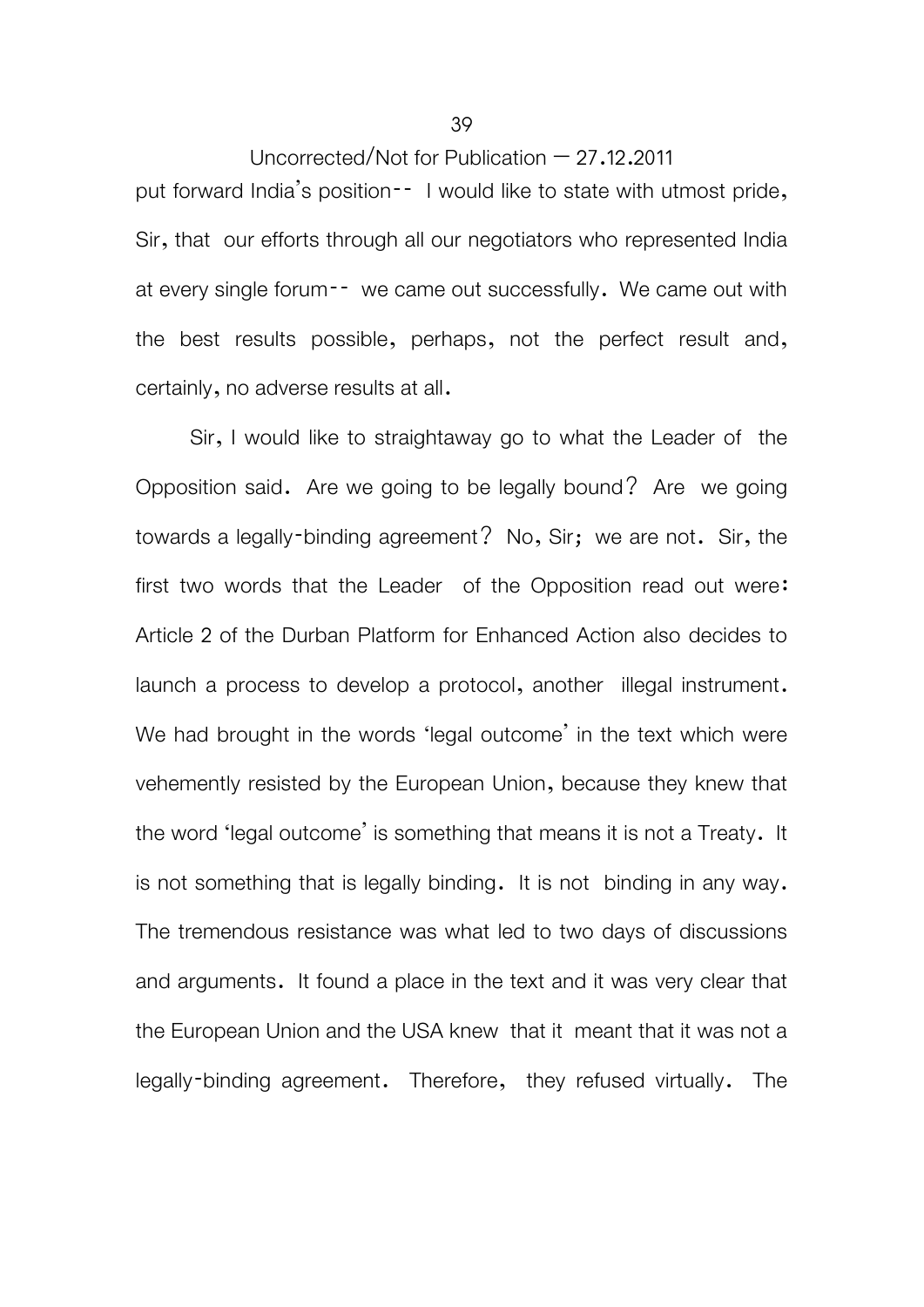Conference was meant to end on Friday evening at six o'clock. It continued the whole of Friday night and on Saturday night, when it looked like that the Conference would collapse, at which point, Sir, we broke up and they asked India to discuss it with the European Union. Then, our delegation came up with the Bali language. I refer to Bali language because the Bali language is the most important language that defines climate change negotiations in favour of developing countries. Therefore, we came up with a phrase 'Agreed outcome with legal force". So, it has to be an agreed outcome. If we don't agree, it is not an outcome.

## (Contd. by PB/1M)

#### -PK/PB/1m/11.55

**SHRIMATI JAYANTHI NATARAJAN (CONTD.):** It is an option that we can press forward for. It has to be an 'agreed outcome.' It's an outcome; it's not a treaty; it's not something that we have to ratify; it's an outcome. The words, 'with legal force' can mean anything, Sir. It can mean, 'passed by the Indian Parliament'; it can mean 'delegated legislation.' If the Parliament of India does not agree, it will not be binding upon us, and, first of all, it has to be an 'agreed outcome.'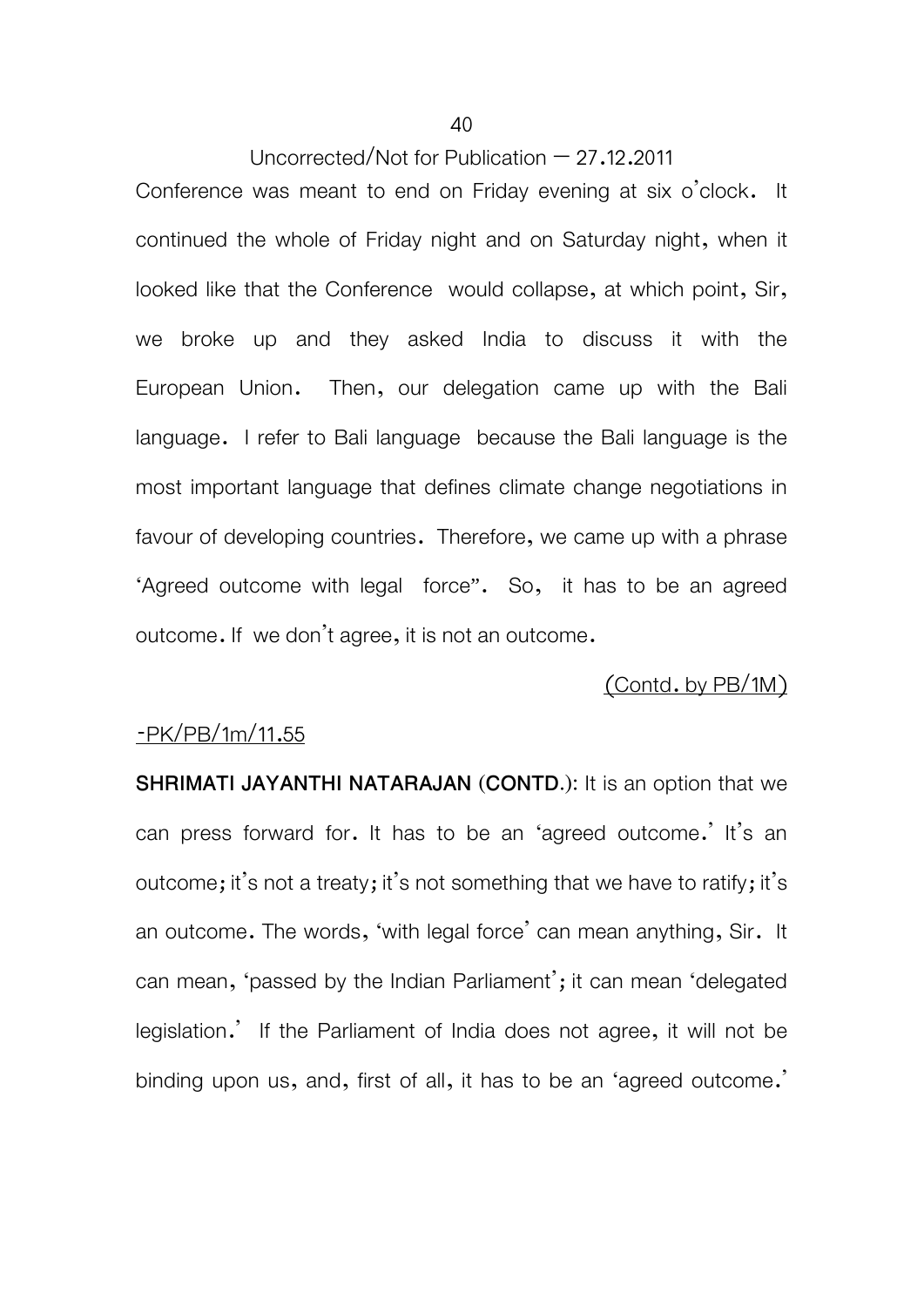So, to address the first apprehension of the hon. Leader of the Opposition, I would like to say that this is an option which was inserted at the insistence of India which was met with tremendous pressure and opposition from every other country, and here I would like to address straightway another question, Sir. The fact of the matter is and  $-1$  will come back to the other important issues raised by the Leader of Opposition in a minute  $-$  the point that I want to make at this juncture is that the basic unity did not suffer. We were totally supported all through by G-77 and China as well as by South Africa and Brazil on every single issue. We had a joint Press Conference. So, the media reports that appeared to the contrary were not correct. It is true. I think, Mr. Raja referred to 'least developed countries and to AOSIS. It is true. India's stand was supported by several countries, on the floor, at the plenary, including China, Egypt, Indonesia, Malaysia, Saudi Arabia, etc. However, AOSIS countries, small island nations and some least developed countries did speak in favour of legally-binding action. Now, why did they speak? The fact is, virtually, they don't have to take emission cuts, whereas they get money from the Green Climate Fund for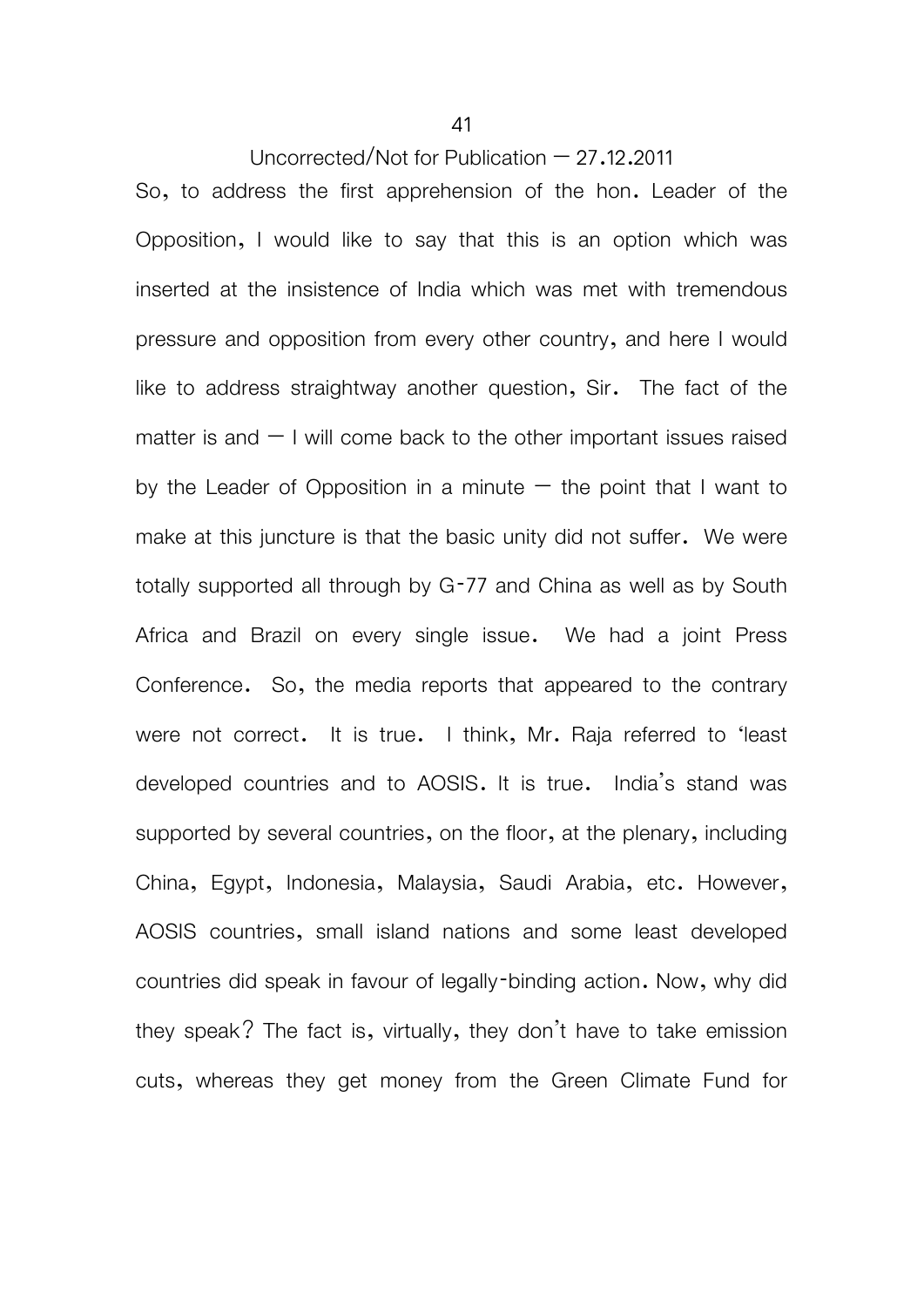transfer of technology and that was the reason why they felt that it was in their own interest. Some of the island countries said that their islands would be under water. I told them that 'Ooty', in my State, would be under water. If their States were going to be under water, I told them that India has 600 islands which would be under water. So, we are also concerned. But the difference between the AOSIS countries and the stand that India took is that they don't have to take any emission cuts and their *per capita* emissions are much, much higher than India. They are much, much higher than India, and, therefore, it is that they did not agree with us and they wanted India and China to come on board, as what they call 'being major emitters'; and it was to that extent that they differed from us. This was a stand on which we could not compromise. Our diplomatic efforts in future will have to be to convince them that developing countries also need space. But every developing country that wanted to keep its carbon footprint, that wanted growth, that wanted to ensure development has indeed supported India and supported our principle stand.

 Sir, as the Leader of the Opposition talked about paragraph 2 when he said, 'agrees to launch a process under the Convention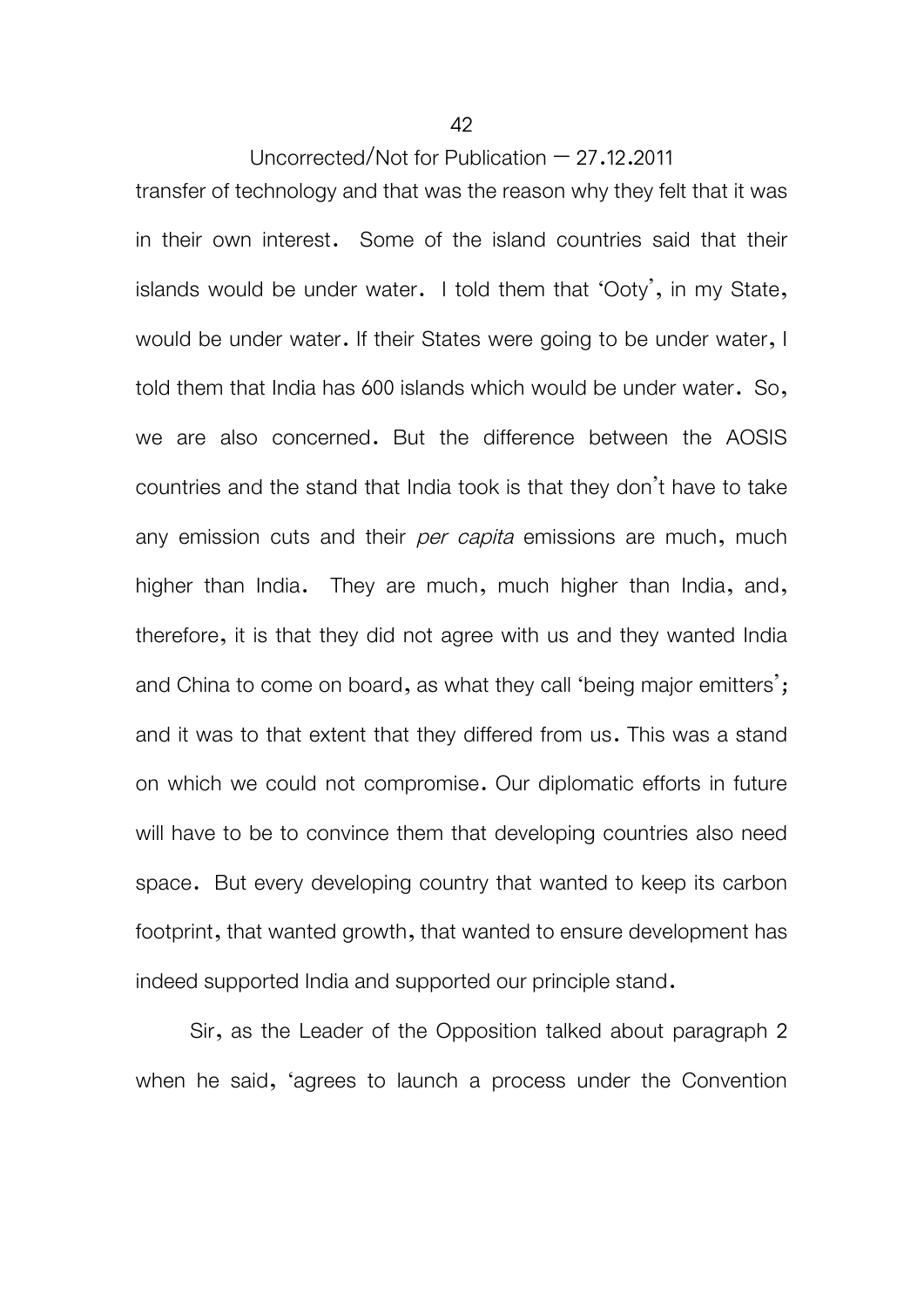applicable to all parties.' Those are the words that he mentioned and he also said that 'equity' was absent. Now, Sir, I would like to say that the sentence 'under the Convention' before it comes to 'applicable to all parties', says, 'agreed outcome with legal force under the Convention.' Now, if you take the Convention, if you take Article 4 of the Convention, Sir, you will find that very, very specifically, there is a huge reference to the issue of CBDR. I am going to read out, not just from the Convention; but before it, I want to tell the House that when we went to Durban, we were not sure whether the Ad-hoc Working Group, the text to the Ad-hoc Working Group on Long Term Cooperative Action under the Convention, which existed earlier, would be continued or whether it would come to an end. As it turned out, the Ad-hoc Working Group on LCA, AWGLCA, has indeed been extended up to Qatar and we have to now discuss further at Qatar how to carry things forward. If you look at the Ad-hoc Working Group, you will find the reference to equity. I am reading the document that was adopted in Durban. The decision was taken in Durban to extend it up to Qatar. It says, 'This document contains text reflecting work undertaken at the fourth part of the Fourteenth Session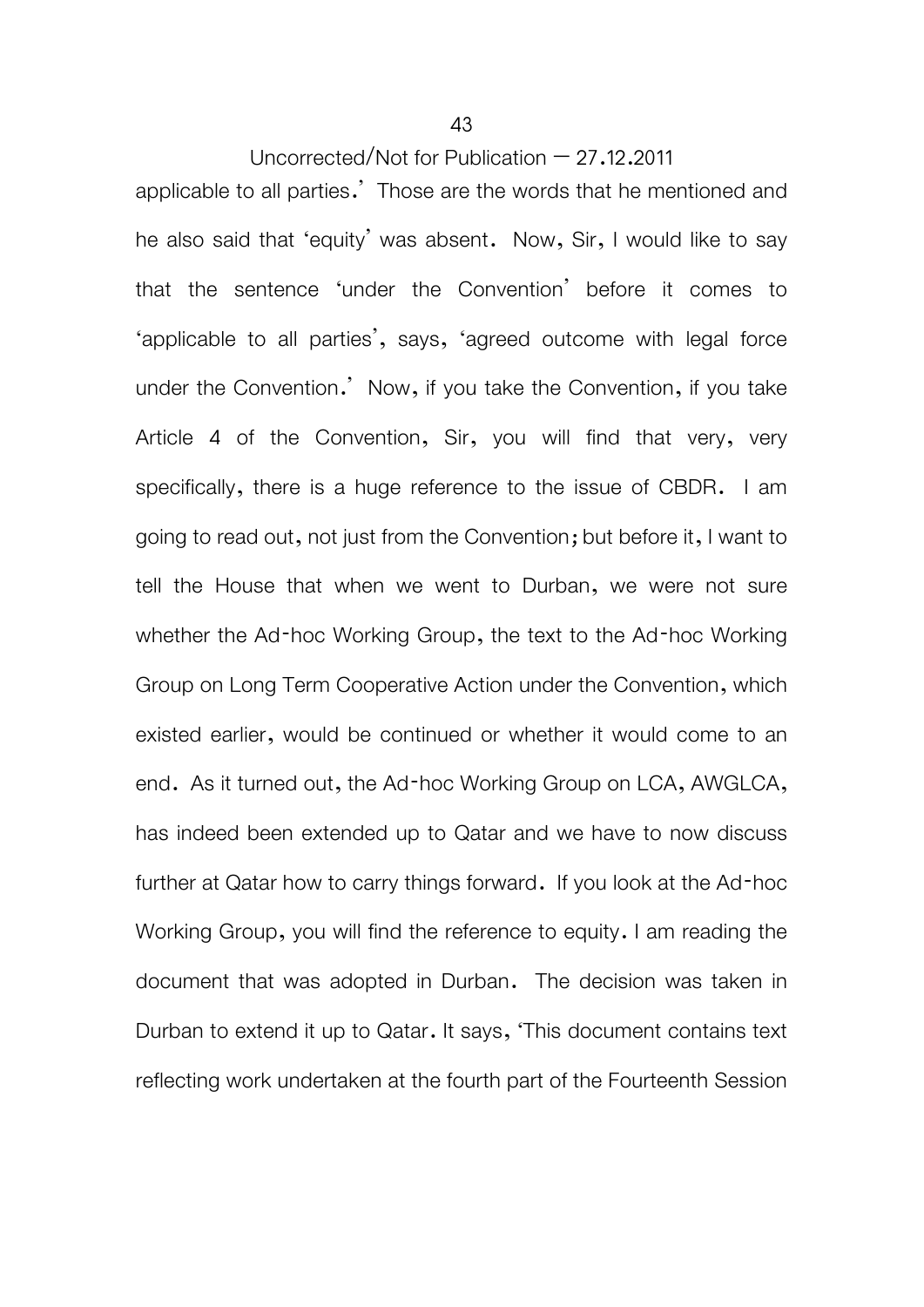Uncorrected/Not for Publication  $-27.12.2011$ to carry forward ideas and proposals in areas in which continued

## (Contd. by 1n/SKC)

## 1n/12.00/skc

discussions will be held next year.'

**SHRIMATI JAYANTHI NATARAJAN (contd.)**: Here, equity has been referred at no. 9 where it says, "In the context of the ultimate objective of the Convention under article 2 and the Bali Action Plan, parties share the vision for the achievement of a global goal to reduce anthropogenic emissions based on equity, common but differentiated responsibilities and respective capabilities and historical responsibility preceded by a paradigm on equitable access to sustainable development which would ensure adequate time for social and economic development of all developing countries." This is still on the table, Sir. This has continued up to Qatar where we have our work cut out for us to continue the discussion, no doubt. It is a very difficult negotiation. Sir, it affirms that the emissions reductions would be consistent with science, particularly that of the IPCC Fourth Assessment Report and more recent scientific information agreed on the basis of the principles of the Convention, in particular the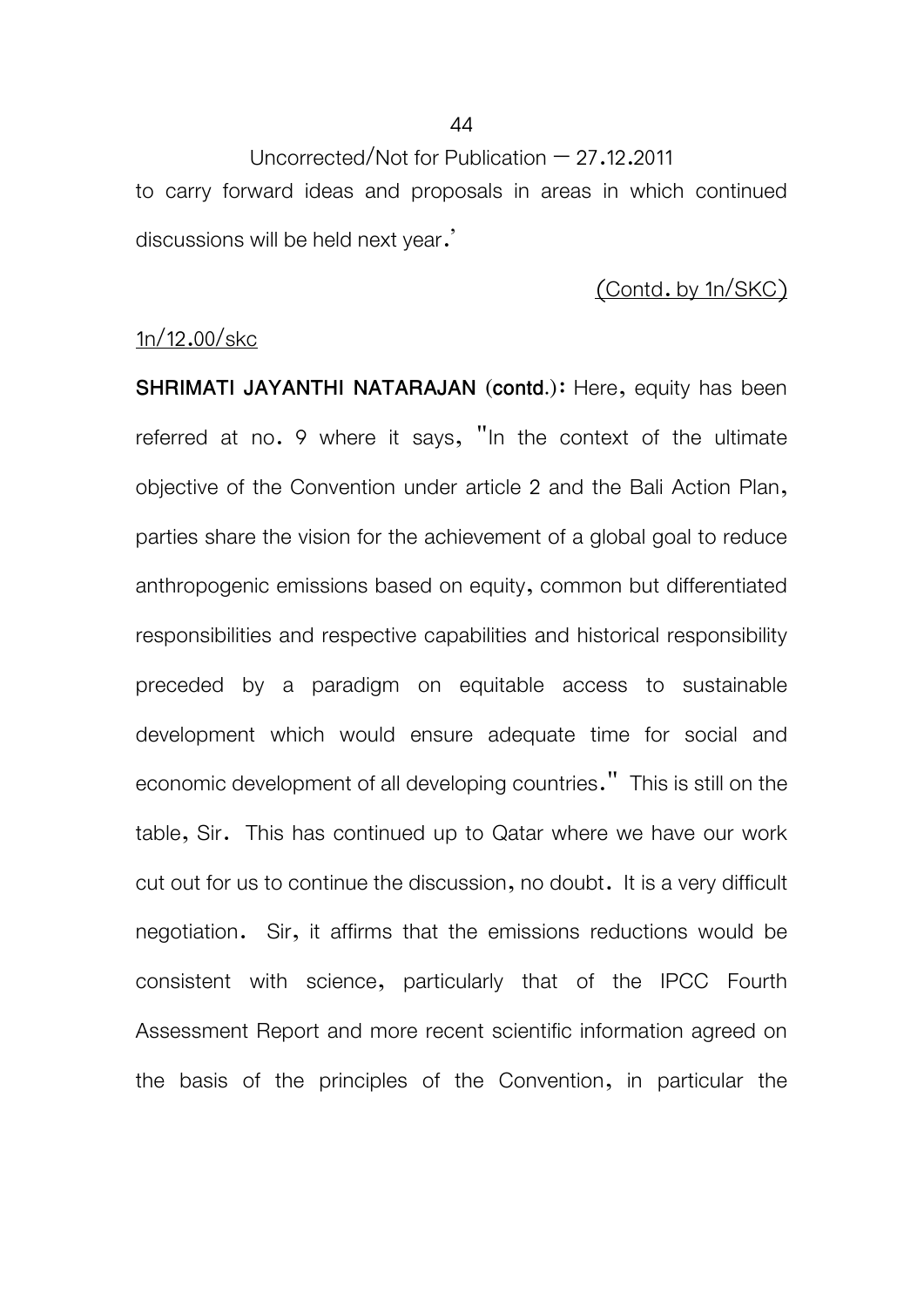principles of equity and common but differentiated responsibility and respective capabilities and fully take into account the historical responsibility of Annexe-I parties. Again, it repeatedly, Sir, at 24 (c) says, 'equity but common differentiated responsibility'. Sustainable development would ensure adequate time for social and economic development for all developing countries, low Carbon development strategy which is indispensable to sustainable development, Carbon budget which Mr. Javadekar referred to, in the context of equitable access to global atmospheric space. Page after page after page of the text says this. Item No. 34 of the AWGLCA text refers only to equity; Item No. 35 talks about historical responsibility and about IPR; Item No.49 in the AWGLCA text talks about Intellectual Property Rights that Mr. Yechury referred to, 'to ensure that the provision of technological support to developing country parties to enable action on mitigation and adaptation including identification and removal of all barriers that prevent effective technology development and transfer to developing country parties very clearly referred to'. Then, Item No.53 of the AWGLCA text refers to unilateral trade measures, which again, India had raised, that 'no disguised unilateral trade measures of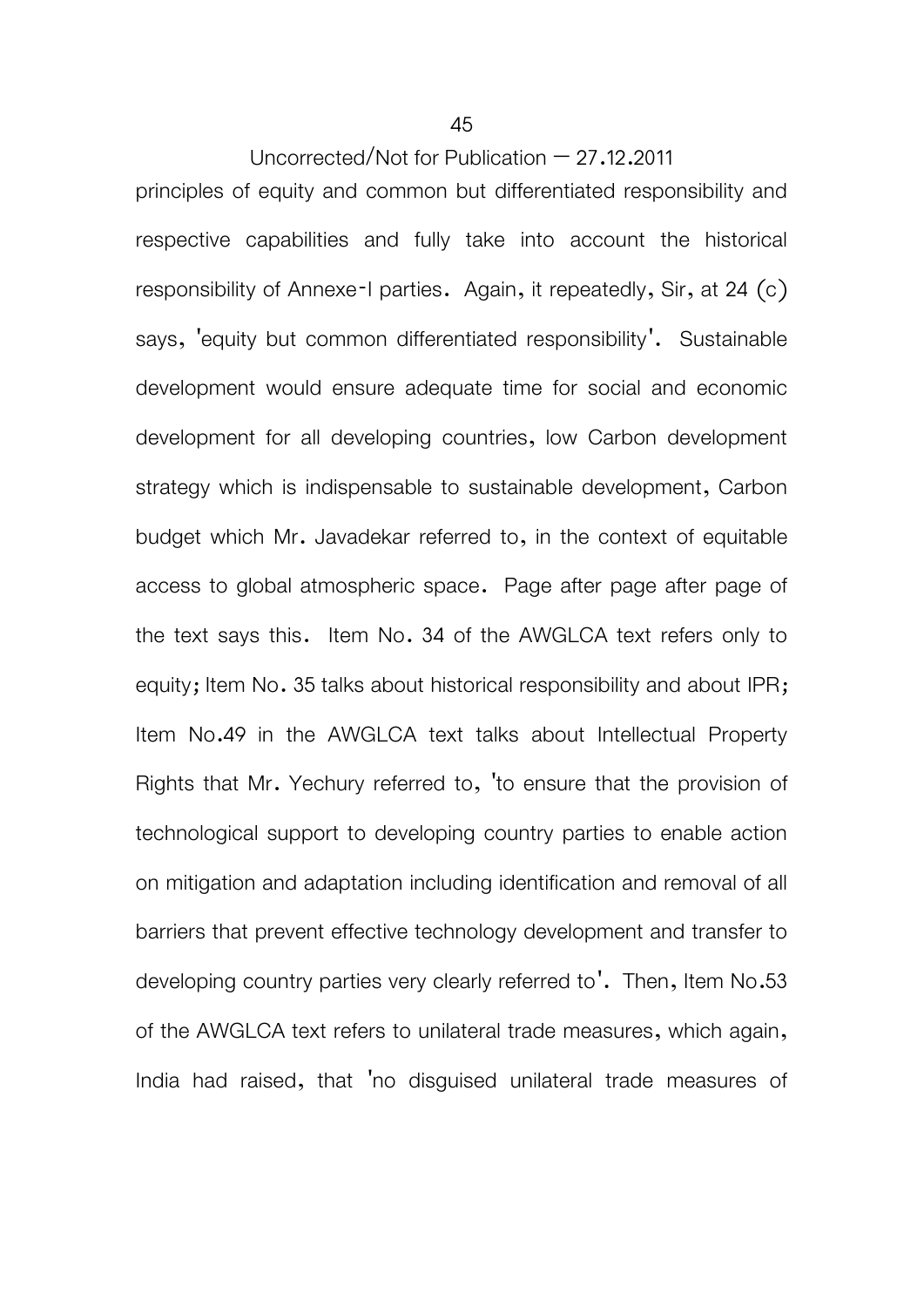climate change should be imposed including tariff, non-tariff, fiscal, non-fiscal border trade measures against goods and services from developing countries. Parties on any grounds related to climate change including protection and stabilisation of the climate, emissions leakage and/or the cost of environment compliance. IPR in relation to technology is also referred to in Item No. 66. So, this is the AWGLCA text, Sir, and every single concern that hon. LoP referred to is in this text which has been extended, you will find, up to Qatar, where we will have to continue our discussions. No doubt, we have our work cut out for us. But it would be extended; and what we have done basically is, as I said, I led the delegation but this is the sustained effort, the support from all of you, the entire country, with regard to the position our country must take, the dedicated efforts of our delegation, our experts, our negotiators. What we really achieved is, space to develop up to 2020. At 2020, I have absolutely no hesitation in admitting to the House, we have to begin our negotiations by 2015. I am going to discuss in a minute what Mr. Yechury mentioned about submissions. The submissions that Mr. Yechury had referred to are not the kind of submissions that, perhaps, my statement led to an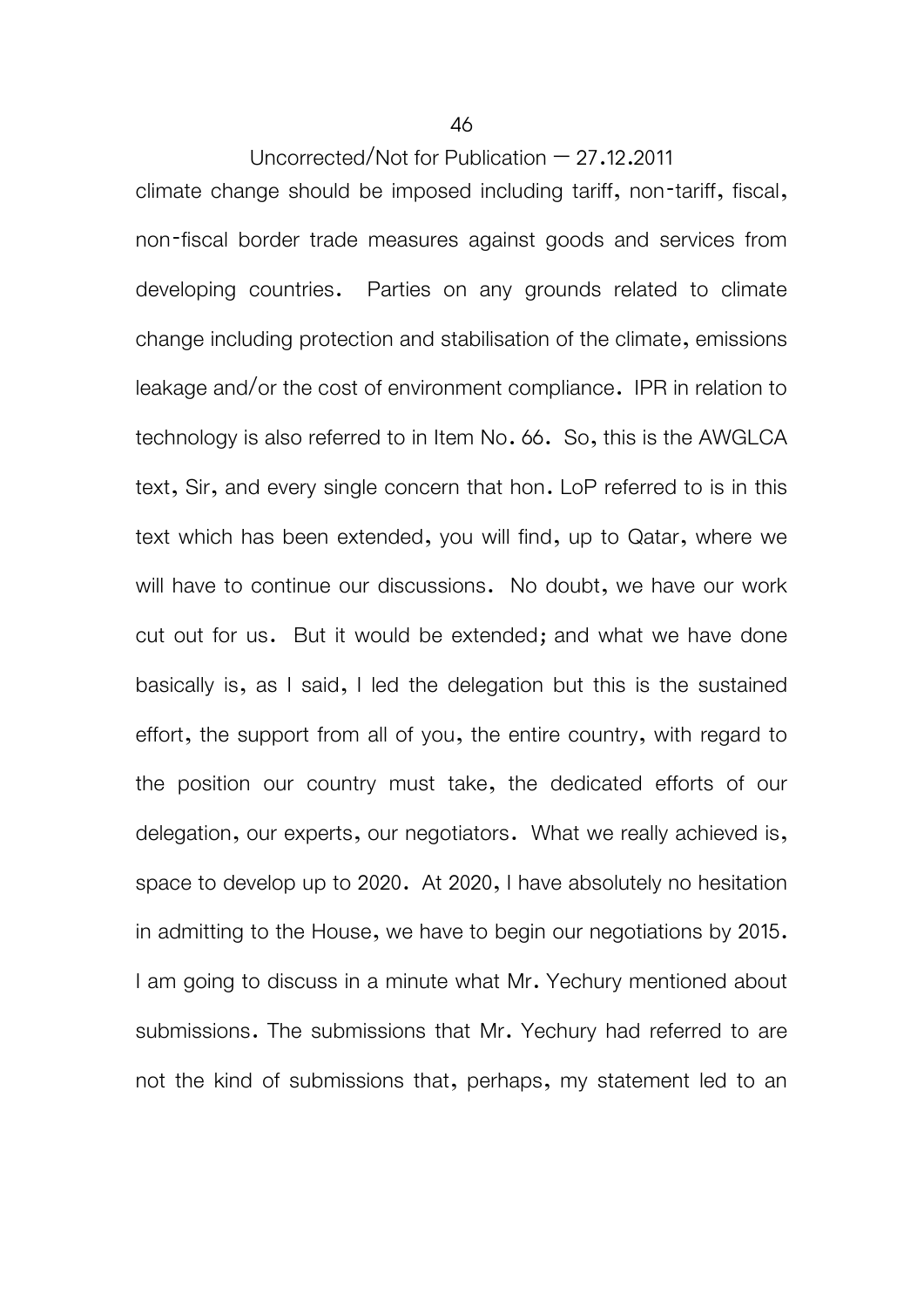understanding of; it is a procedural issue that happens every year. It is the beginning of our arguments. It is not a submission on what we have undertaken or what we are going to undertake. It is not a verification or a transparency measure. (Interruptions) No. It is not a verification or a transparency issue at all. It is something like the terms of reference for the AWG platform. It is not about mitigation or reduction. It is about what we are going to argue and say as a country, to say that India will not be submitted to legally binding cuts, to say that CBDR should be once again implemented, to say that you cannot break the firewall between developed and developing countries.

 Sir, I think, I have covered all the points that the hon. Leader of the Opposition had raised. An important issue was raised about the size of the Green Climate Fund.

(contd. at 1o/hk)

# HK/1o/12.05

**SHRIMATI JAYANTHI NATARAJAN (CONTD.):** The Green Climate Fund is the third achievement of Durban. We argued for the extension of the Kyoto Protocol's Second Commitment Period and we argued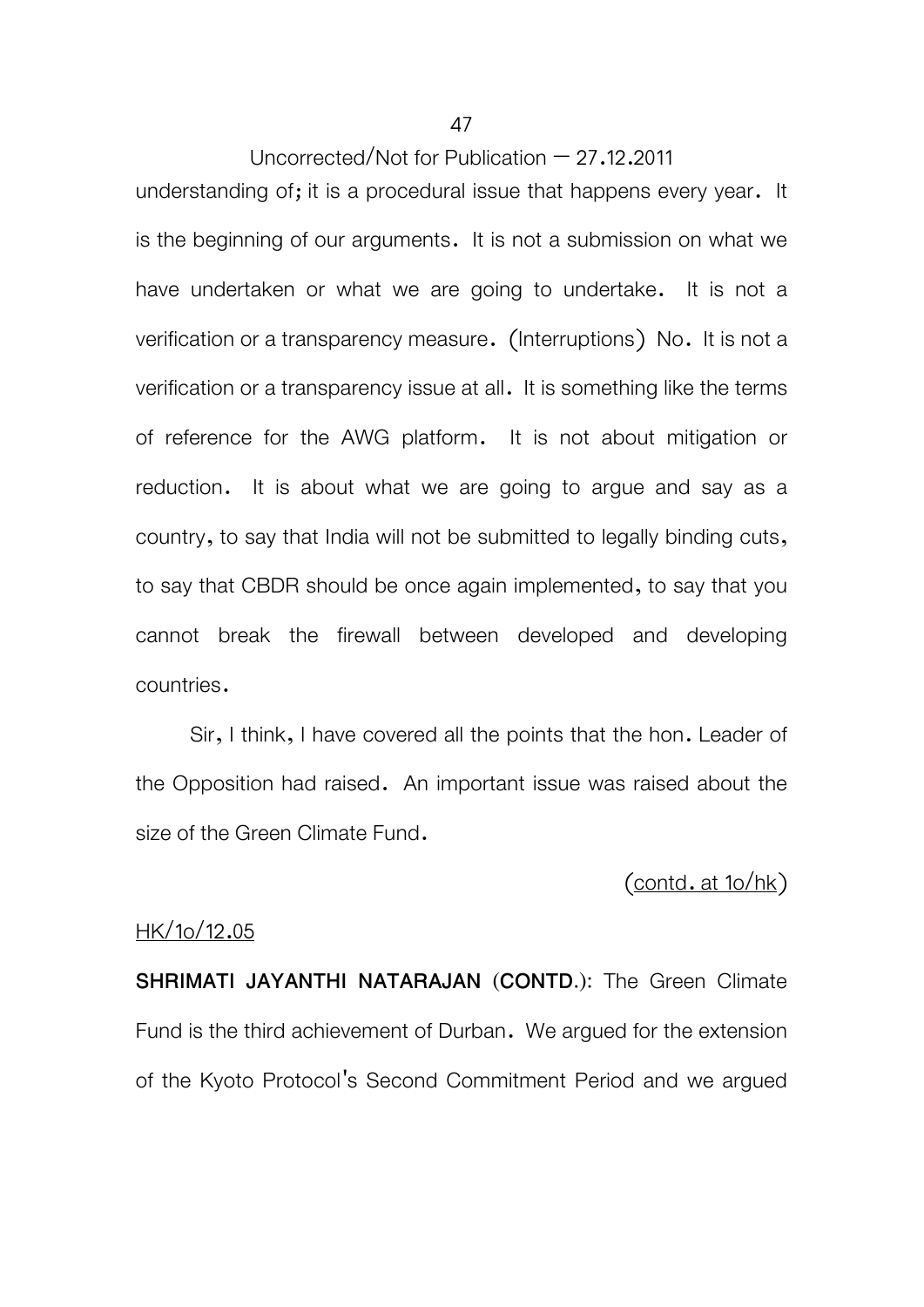that the Green Climate Fund must be set in place. The Green Climate Fund should have 100 billion dollars by 2020. We believe that economic difficulties will not last for ever. But the important issue that happened in Durban is that money is not there. I freely concede it to the House. However, the appointment of the Board, the head of the Secretariat, the functioning of the interim Secretariat, selection of the host country, starting of financial support and starting of the functioning of GCF, all those structures have now been put in place. And, at least, a beginning has been made and they have reiterated their commitment. I also need to inform the House that -- I think, Mr. N.K. Singh mentioned in the House -- it is private money. We argued vehemently that whether it is 'innovation' or whether it is 'money' that is given by the Governments, this is a pledge which is undertaken by the Party, that is, the Government of the country, the State, in a Conference of Parties and, therefore, that Government has to be responsible for that money. No private companies or no innovators are going to come forward and pay money. So, whichever way that money is mobilized, whether it is from Government funds it is that Party or that Government which will have to be responsible for that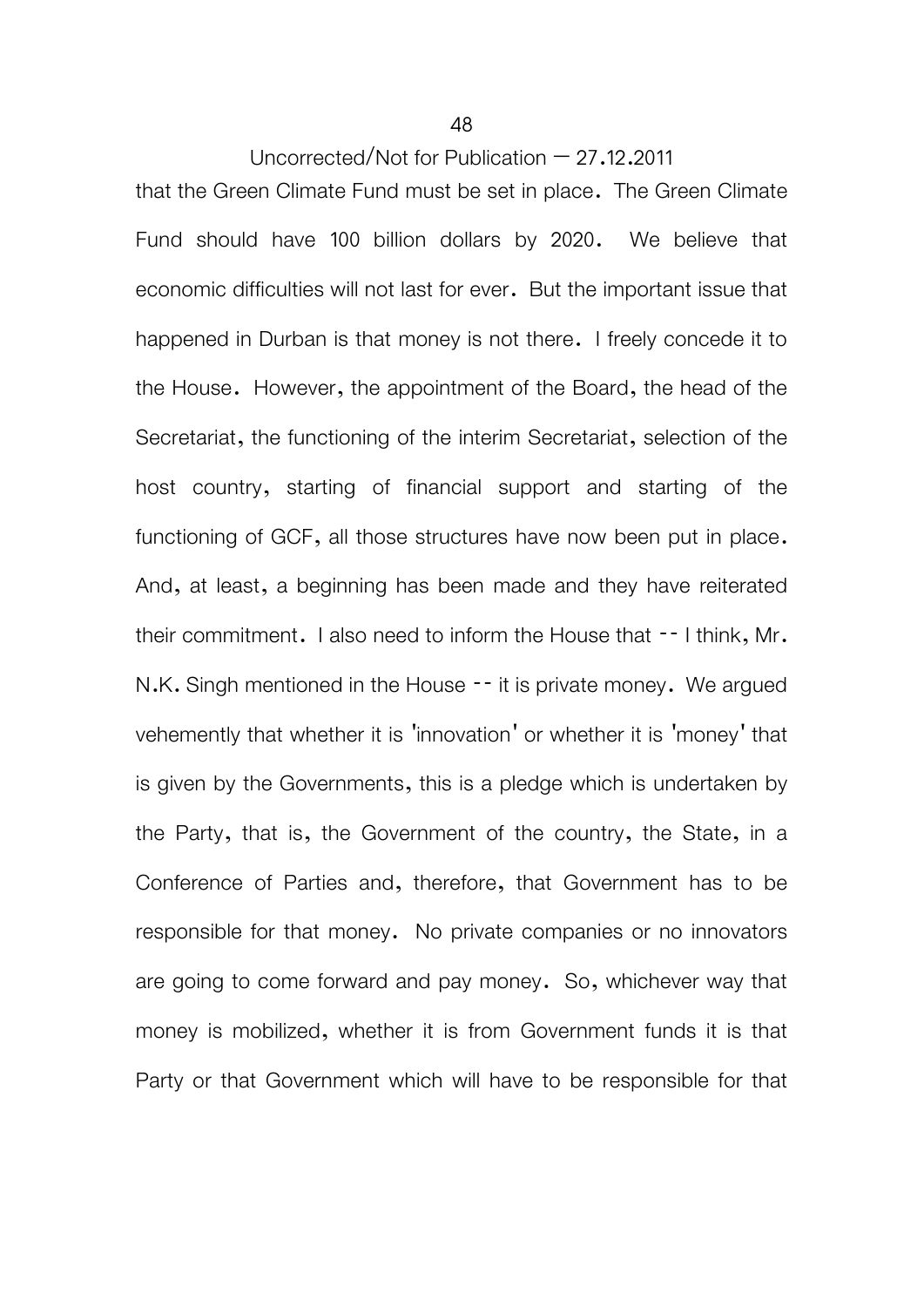49

Uncorrected/Not for Publication  $-27.12.2011$ 

money coming into the Green Climate Fund. This is something that we vehemently argued. By no means have we agreed that it will be done privately because we know that no private innovator is going to innovate until he is paid. So, the issue is really that in a Conference of Parties this is a solemn commitment made by the Parties, namely, the Governments of the respective States and, therefore, they will have to make sure that they honour it. Mr. N.K. Singh also mentioned what does the road-map ahead say and what do you want in the post-2020 arrangements under the Durban platform. What I envisage at this point of time, of course, subject to your guidance, to the guidance of all the stakeholders and our country, is that we would like the post-2020 Agreements to resemble the Kyoto-type Agreements and under the Kyoto Protocol developed countries have binding emission cuts in absolute terms which have to be fulfilled at the economy-wide level. There should be a compliance regime for verifying and enforcing the achievement of targets of developed countries. The EU is already bound under the Kyoto Protocol. As far as the United States is concerned, we may want to have a pledge and review system in which the targets will be determined and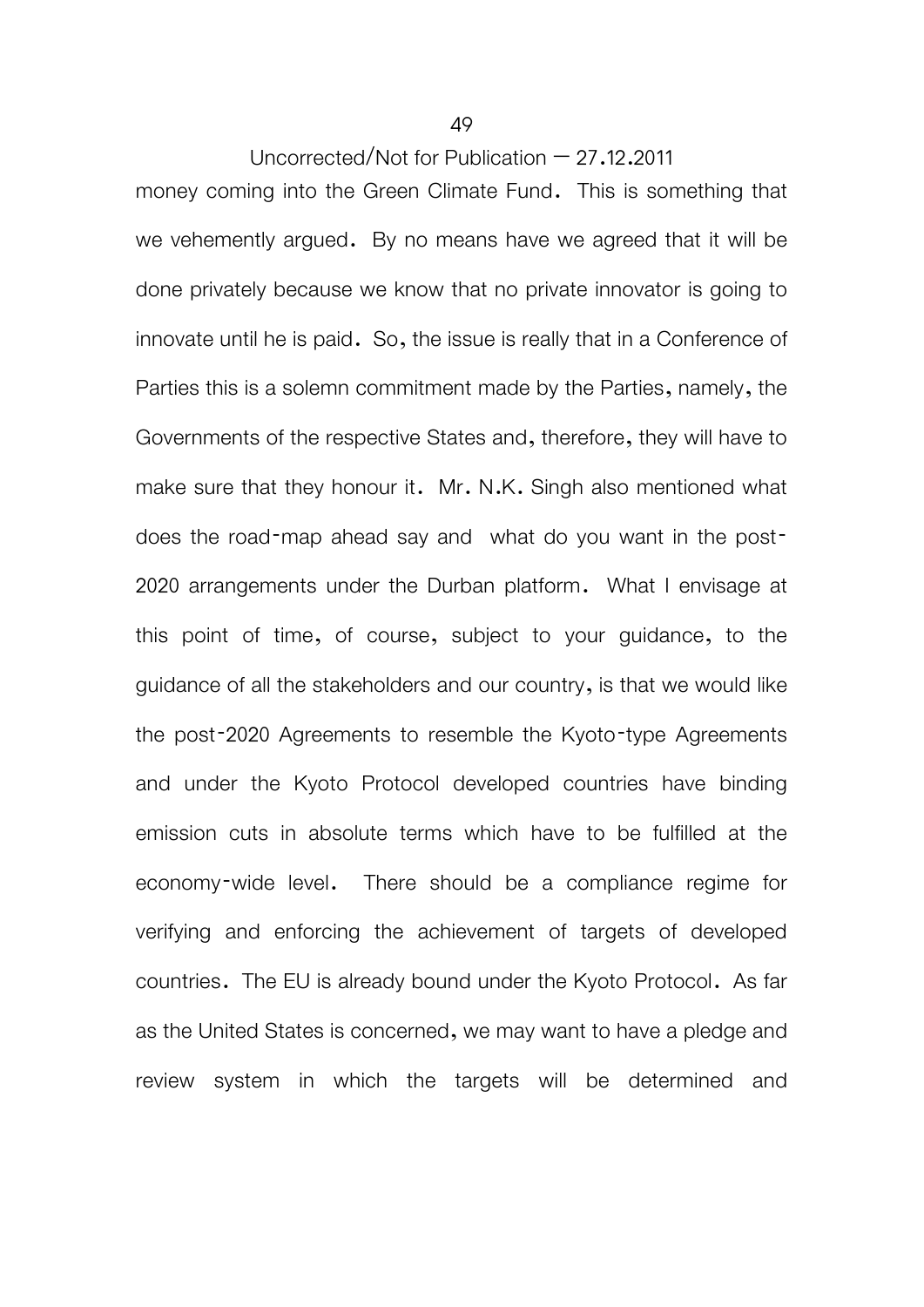implemented nationally with international compliance obligations. These are matters which have to be negotiated multilaterally and a suitable system will need to be agreed upon. What about us? What about developing countries? For developing countries, the responsibilities and obligations in a post-2020 scenario will have to be clearly built upon the principle of equity and of common, but differentiated, responsibility. Irrespective of the legal form of the final arrangements, the developing countries' targets under such arrangements cannot be binding, and we will not accept for it to be binding until the principle of differentiation based on equity is defined. These are our submissions. How will you define the principle? Will you define it on per capita? Will you define it upon your carbon footprint? These are matters for negotiations? Until it is defined to our satisfaction and these conditions are made implicit in any such definition of equity, until these conditions are met and until the principle of equity is elaborated and incorporated, we will not be in a position to negotiate a final treaty. Until 2020 and beyond, developing countries' targets under the arrangements should, therefore, be relative in nature. Emission intensity and deviation are not expressed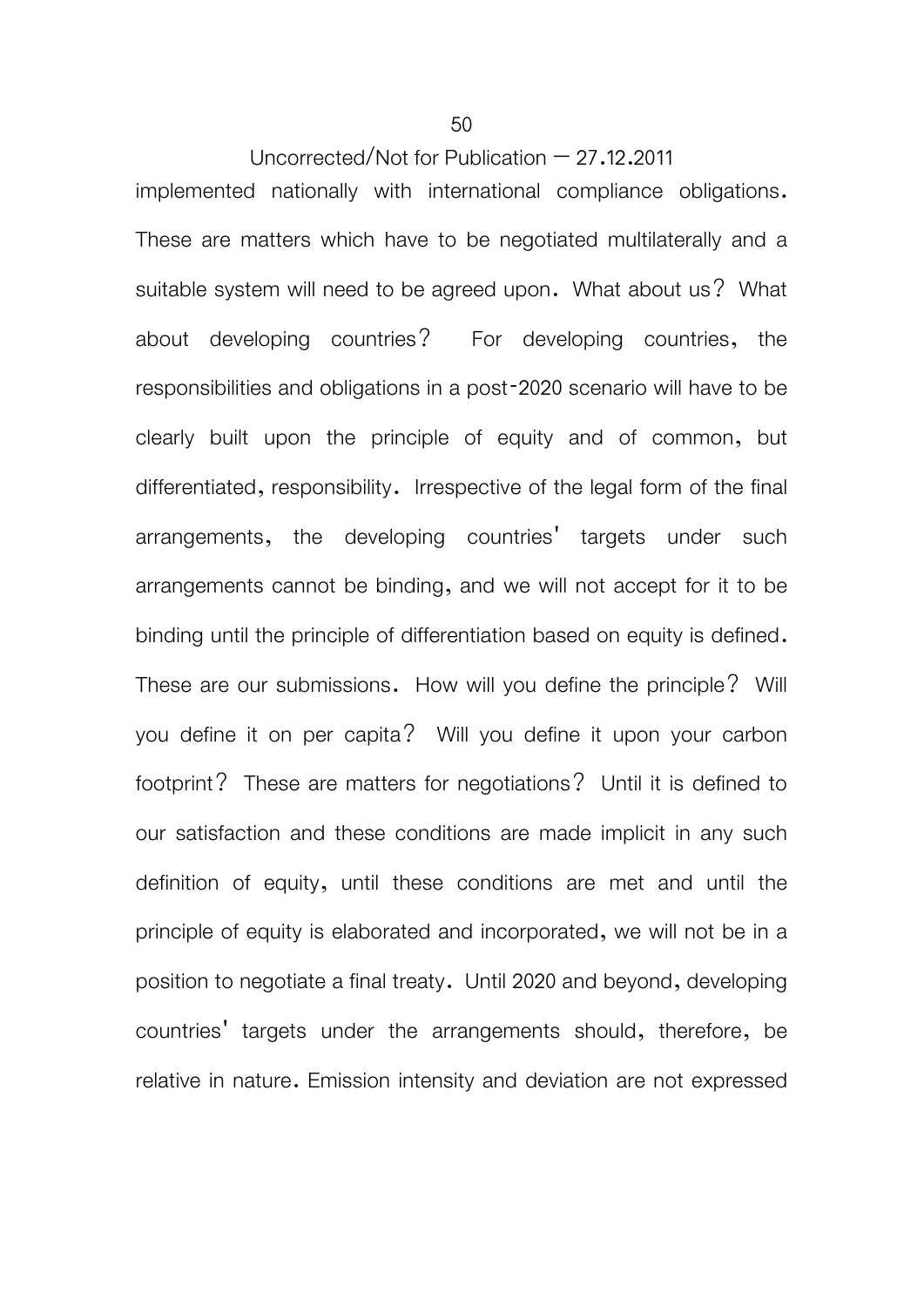in absolute terms. I think somebody talked about electricity. In fact, all of you talked about it. I totally agree. This is one of the first things I said in Durban. A huge percentage of our villages do not even have electricity. How do you expect a starving man to go under diet?

#### (Contd. by 1p/KSK)

#### KSK/12.10/1P

**SHRIMATI JAYANTHI NATARAJAN (CONTD)**: However, as a responsible country, as a compassionate country and as a responsible member of the global community, we have undertaken, not in Durban but earlier, that we will take not emission cuts, but intensity of emission will be reduced. And, I am proud to say that under the hon. Prime Minister's National Action Plan for Climate Change, intensity of emission will be reduced, which really means more efficient use of electricity, preventing leakage, promoting renewable sources of energy like solar energy, or, promoting sustainable development. All these initiatives undertaken by the hon. Prime Minister have met with great success without compromising an iota upon our ultimate goal of growth, and that is what we have managed to achieve, which, I think, as a responsible country, we are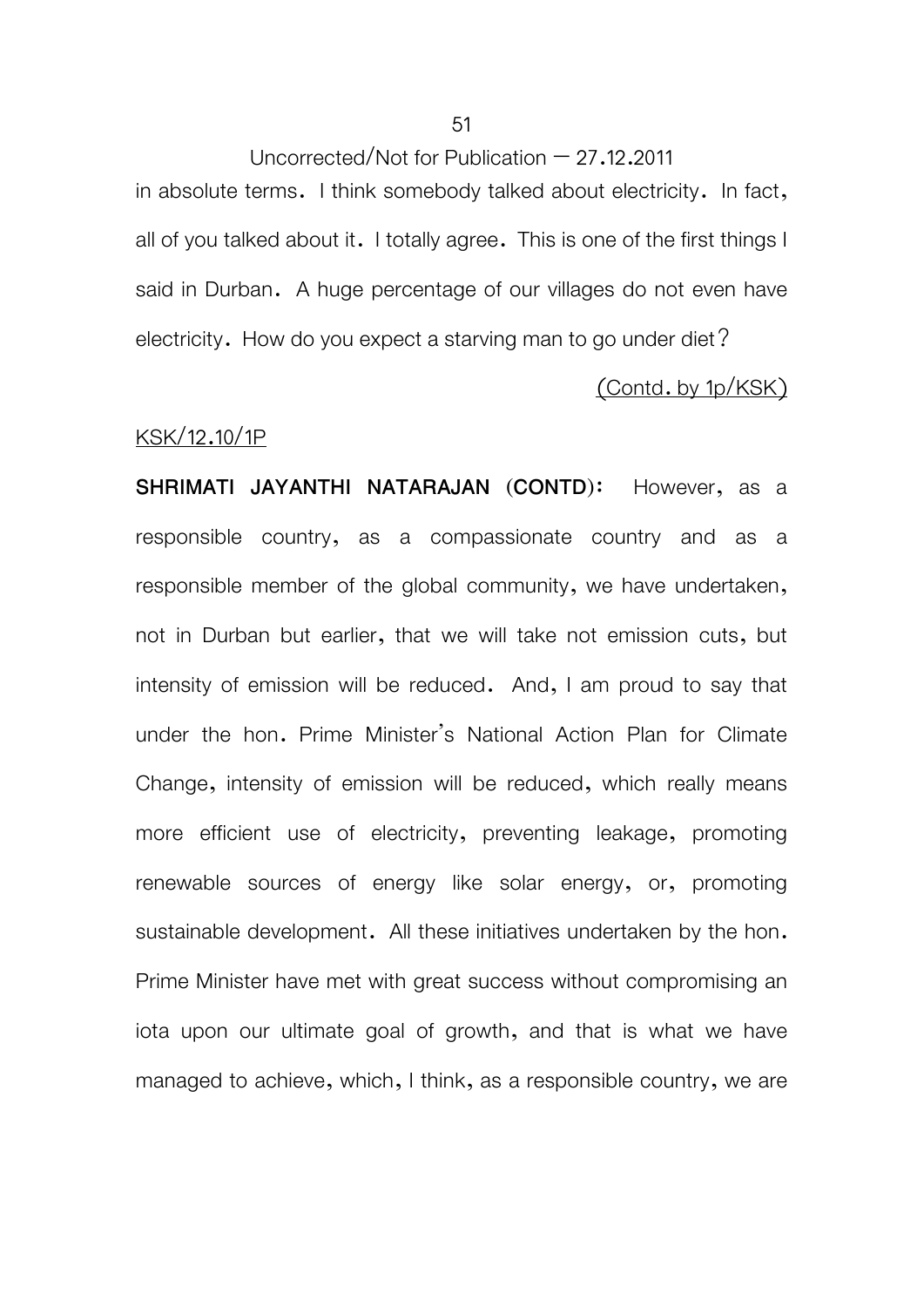bound to do. There is no question of taking absolute emission cuts in an internationally-verifiable scenario until then. Sir, our pledge is, therefore, also dependent upon finance and technology under Article 4.3, and it will be our endeavour to see that until needs of our economy are properly met, this country will not be subject to any legally-binding agreements that will hamper our economy and hamper the growth of the people. At the same time, we will make sure that we behave as a responsible member of global comity of nations where we are committed to mitigate the deleterious effects of climate change. I have already addressed the IPR.

Regarding the issue that Mr. Yechury raised about being a single framework, I would like to clarify that just by the use of words, 'applicable to all parties', the new legal instrument or the agreed outcome with legal force does not become a single framework. I am stating this explicitly. The existing framework is the convention which I have already read out, which specifically keeps the firewall of 'common but differentiated responsibilities' alive. The new arrangements will apply to all, just as the Kyoto Protocol applies to all those who have ratified it. Regarding the issues of defining the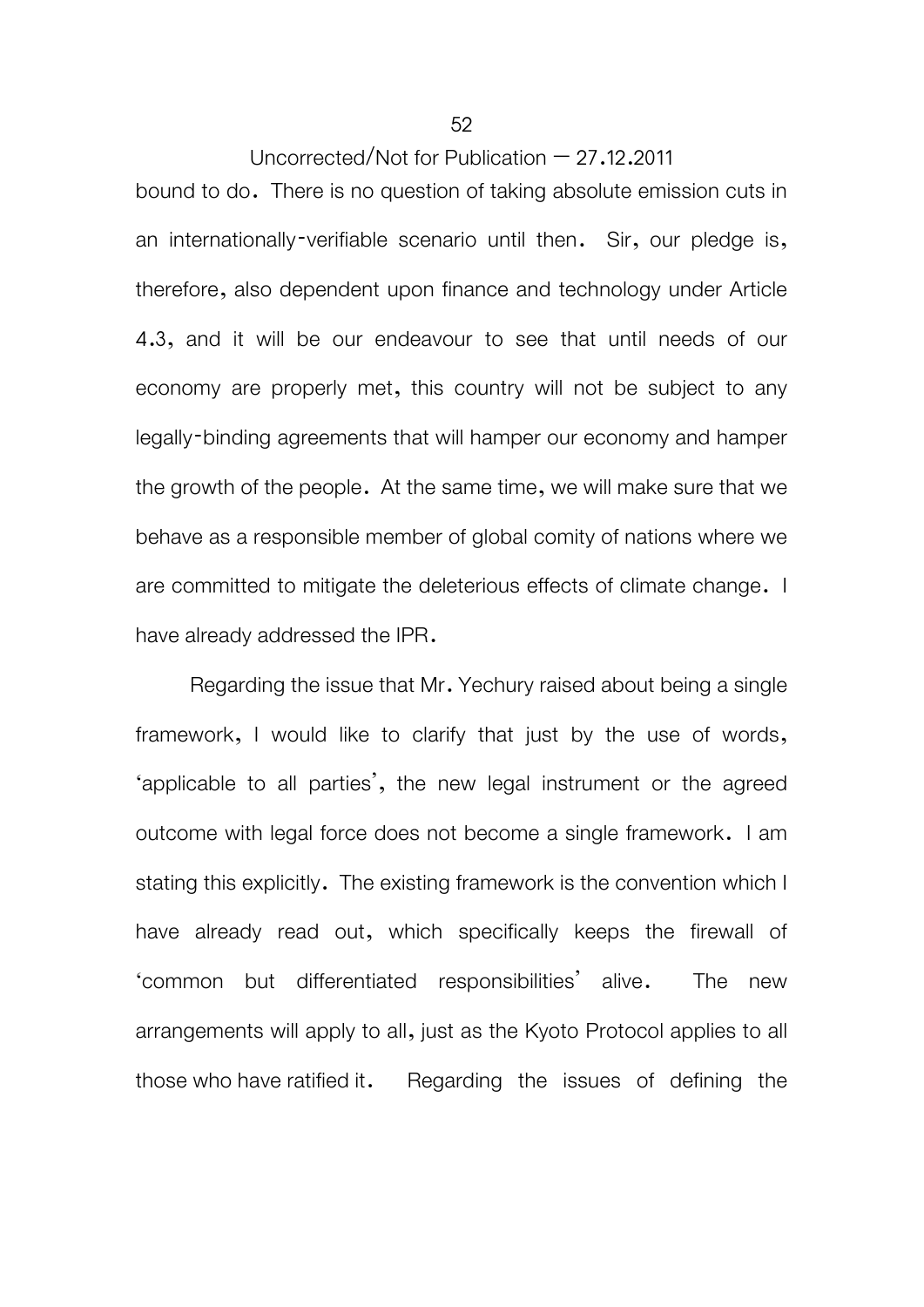Uncorrected/Not for Publication  $-27.12.2011$ principle, as I have mentioned earlier, this is the principle of 'common but differentiated responsibilities', or, on the basis of which, the agreed outcome will operate.

 Then, about diplomacy, I have already mentioned. I cannot tell you, and this again is a tribute, I believe, to the respect that this country is held in by the world at large. We are not like other countries -- I don't want to mention the names -- that have accepted, for example, the Kyoto Protocol and then jumped ship like Canada. I won't mention other countries. We are not a country that accepts a legally-binding emission and then refuses to honour it. We take our commitments extremely seriously. The amount of support and respect that was received for the Indian stand, for the people of India and to see India as a leader of the developing world, you should have seen over there. So many people supported our principal stand and the work that was done by the entire delegation, the mandate and the way India stood for what it believed in and implemented whatever commitments that India had undertaken. We were not isolated by any means. In fact, we made sure that whatever this country expected from us, and I do not speak for myself, as I said, I speak for the entire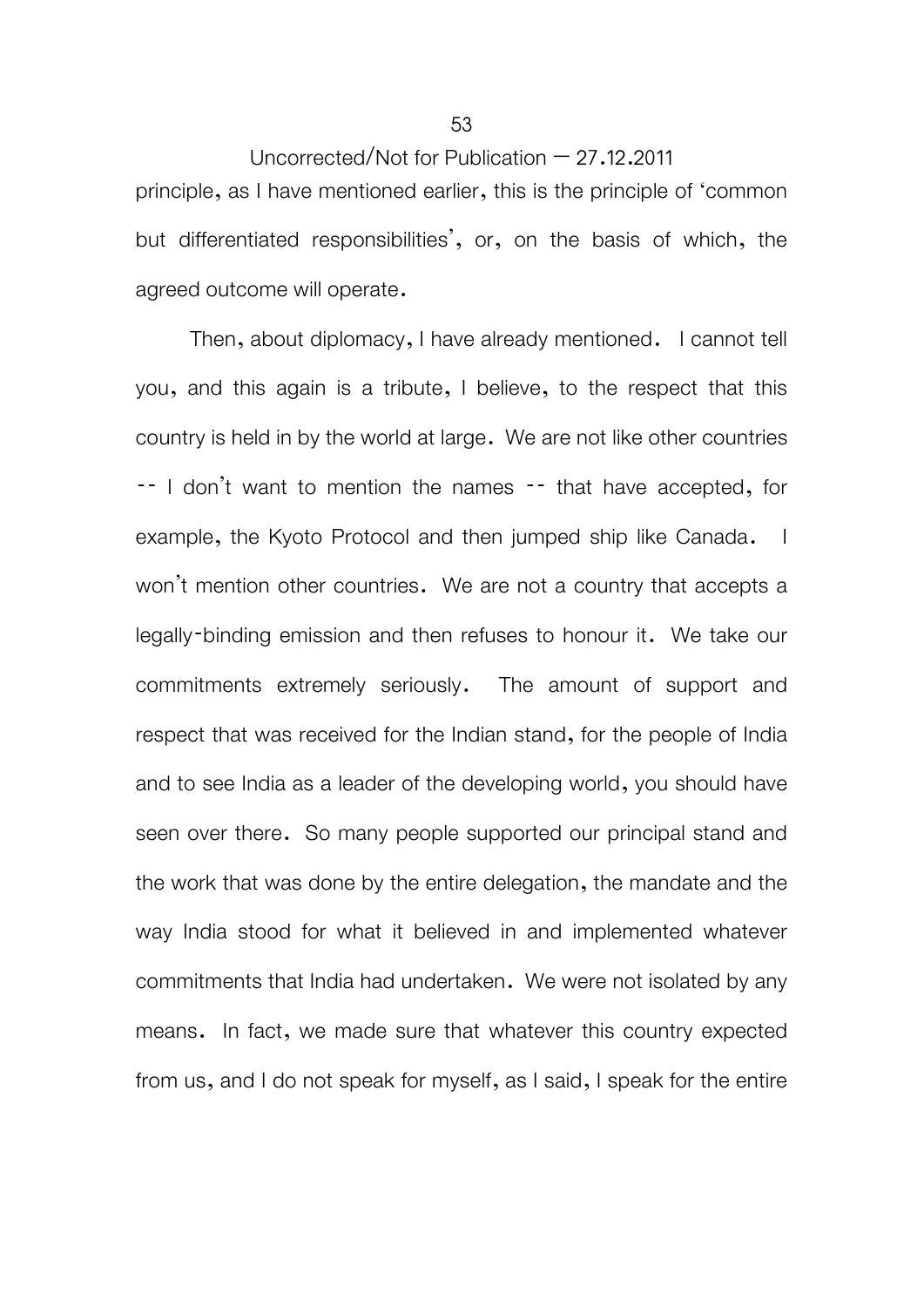delegation, I speak for the support that we have received from the hon. Prime Minister, the Cabinet and from all of you. We ensured that the second commitment period of the Kyoto Protocol was continued. We ensured that India does not take legally-binding agreements. We ensured that we have 10 years, at least, for growth, development and business as usual. We ensured that we are taken seriously as a country that believes in contributing to the climate change effort, and above all, we ensured that India's place on the world map, particularly in climate change negotiations, is placed firmly at the centre and at the heart of decision making. In that effort, I do agree that the task ahead and the road ahead are very difficult and very rocky because there are national expectations world over. Our work as negotiators and as a country is cut out for us. We have to take it forward and I remain willing to be guided and advised by all of you to take forward the voice of our country as a whole. Our negotiators will continue to do their good work and we will make sure that while contributing to stopping the deleterious effects of climate change, we will continue to be taken seriously, our economy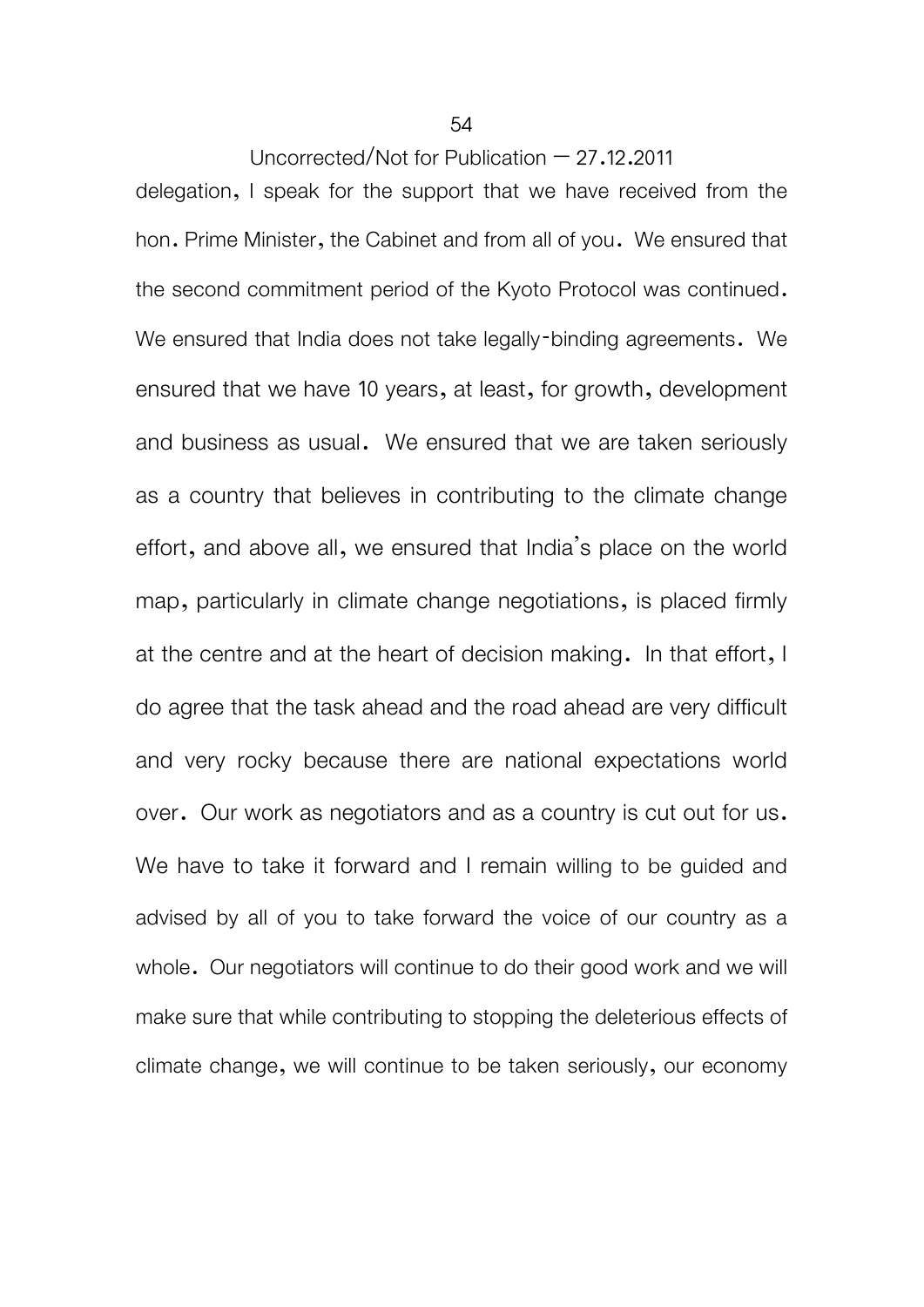will continue to grow, our poor will not suffer and we will be respected in the comity of nations. Thank you, Sir. (Ends)

 $(followed$  by 1g  $-sk)$ 

## SK/1Q/12.15

**MR. DEPUTY CHAIRMAN**: We will now take up the Export-Import Bank of India (Amendment) Bill, 2011. Shri Namo Narain Meena.

**THE EXPORT-IMPORT BANK OF INDIA (AMENDMENT) BILL, 2011 THE MINISTER OF STATE IN THE MINISTRY OF FINANCE (SHRI NAMO NARAIN MEENA):** Sir, I beg to move:

> "that the Bill further to amend the Export-Import Bank of India Act, 1981, as passed by Lok Sabha, be taken into consideration".

 Sir, the Export-Import Bank of India (Amendment) Bill, 2011 was introduced in the Fifteenth Lok Sabha on 8<sup>th</sup> December 2011 and was passed on 21<sup>st</sup> December 2011.

The Exim Bank was set up as a statutory corporation under the Export-Import Bank of India Act, 1981 for providing financial assistance to exporters and importers and for functioning as the principal financial institution for coordinating the work of financial institutions engaged in financing export and import of goods and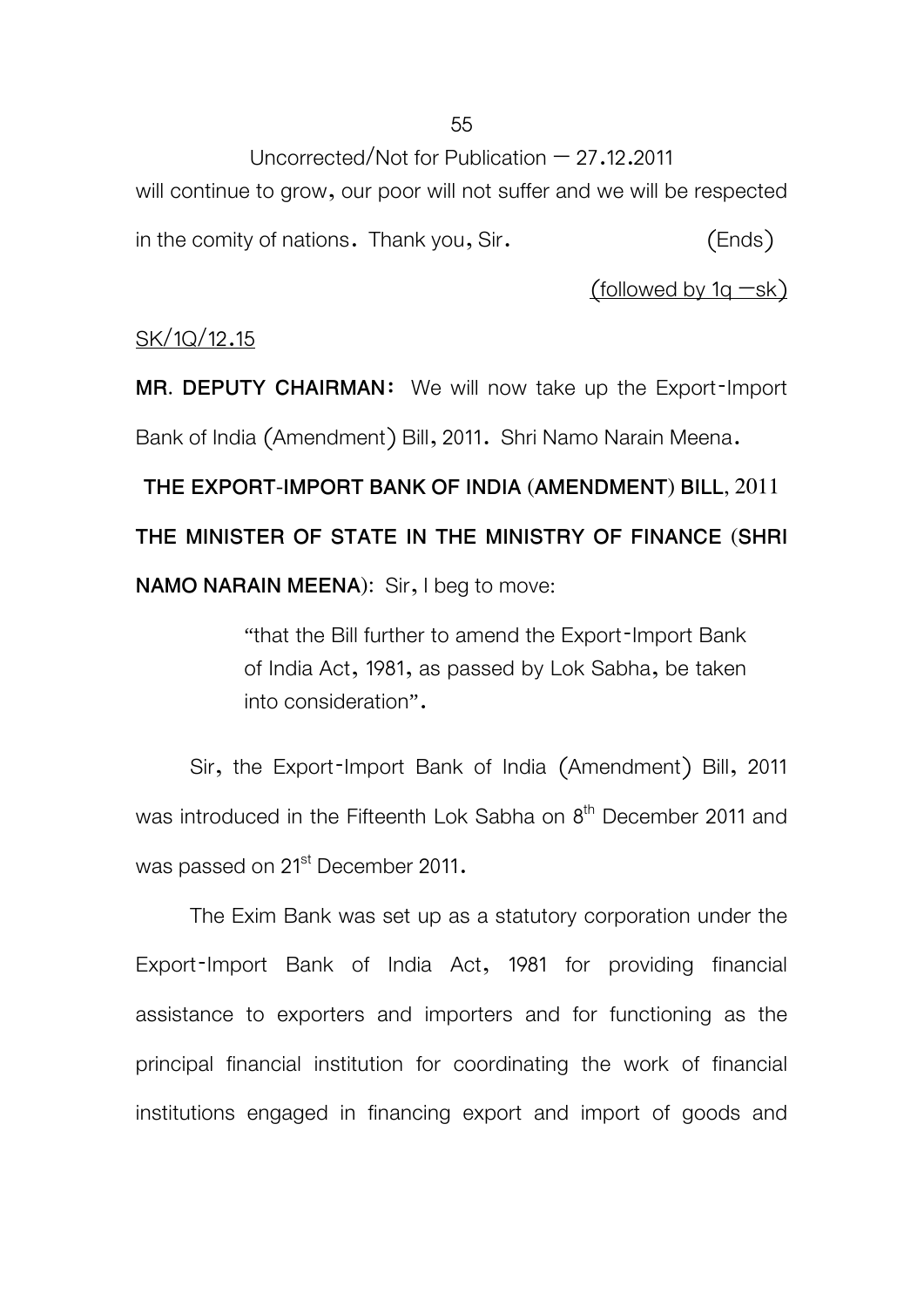services with a view to promoting the country's international trade. The basic objective of the Export-Import Bank of India (Amendment) Bill, 2011 is to increase the authorized capital of the Exim Bank from two thousand crores of rupees to ten thousand crores of rupees with a provision empowering the Government of India to increase the authorized capital further that it may deem necessary from time to time through notification, to make a provision for appointment of two whole-time Directors other than the Chairman and Managing Director. To enable the Exim Bank to raise fresh borrowings to meet the requirements of growing business, it has become necessary to increase its authorized capital which is fully paid-up and also to strengthen top management with introduction of two whole-time Directors at par with similar sized public sector banks.

#### **The Question was proposed.**

**SHRI PIYUSH GOYAL (MAHARASHTRA)**: Thank you very much, Mr. Deputy Chairman, Sir. I am grateful to the Minister for having introduced the Bill to increase the capital of the Export-Import Bank of India which was, I think, long overdue. This institution was set up thirty years ago. It is after thirty years that this Government has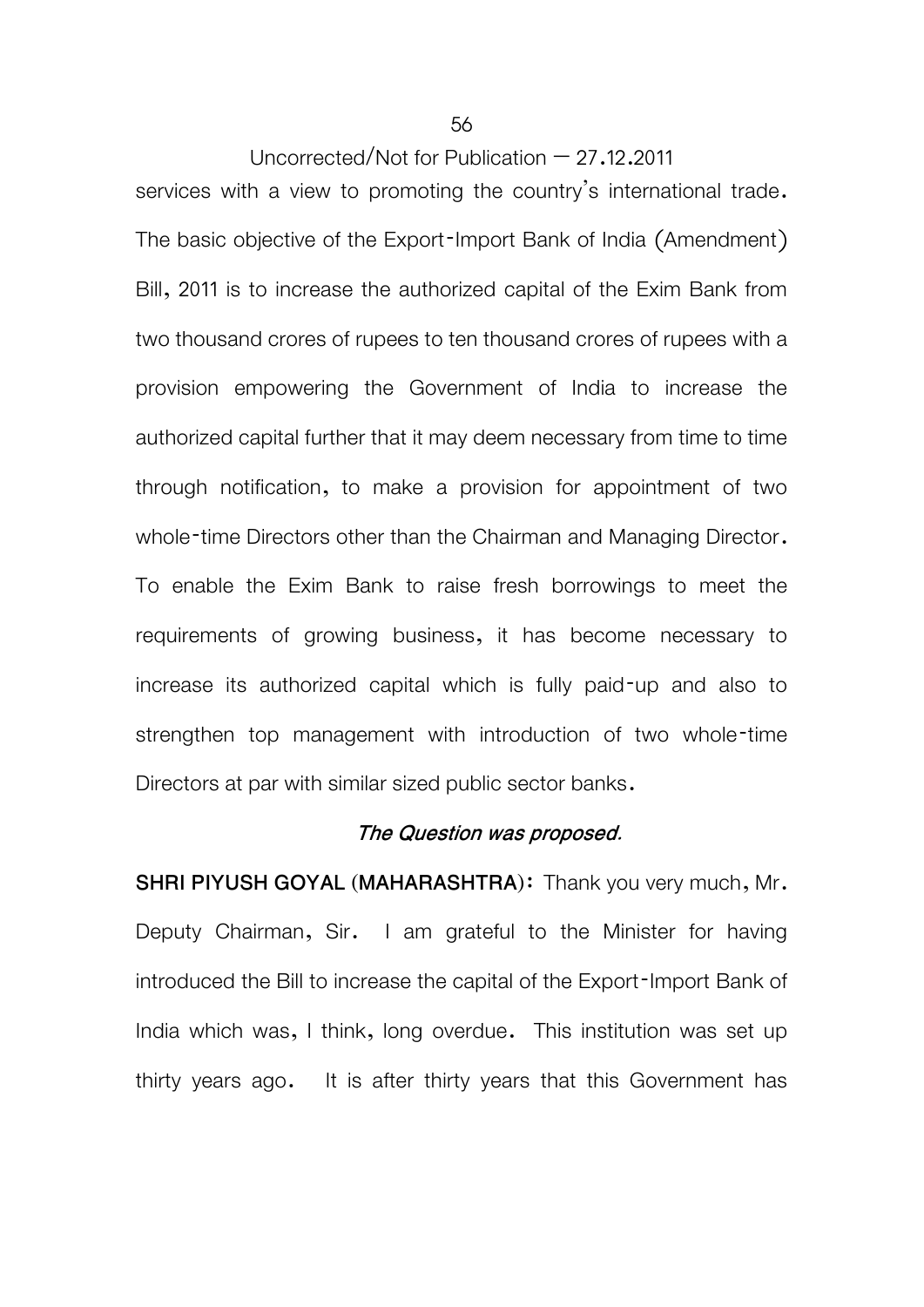thought of a quantum jump. It has started with a capital of rupees five hundred crores. Until now, they are still struggling with a very small capital  $-$  less than two thousand crores of rupees. Now, they have thought it fit that it should be increased to rupees ten thousand crores. I fully support the Bill which seeks to increase this capital to rupees ten thousand crores. Of course, there is also a provision to appoint two whole-time Directors which also I can only support because in larger institutions, with centralized power only in the hands of the Managing Director, it sometimes becomes difficult to operate. Too much of centralization is not good for any institution. So, I welcome the step to bring two new whole-time Directors. But, Sir, I would like to go into a little larger macro issue before I start talking about this Bill. I have been a Member of Parliament for about 16-18 months now. In these 18 months, I have got the opportunity to speak on several occasions, and on this occasion, Sir, unfortunately, there is nobody in the Treasury Benches to hear, but I would seek your support and I would request you to take it up with this Government. In the last 18 months, I have had 7-8 opportunities to speak, and each time I speak, as do so many of my learned colleagues, I am sure they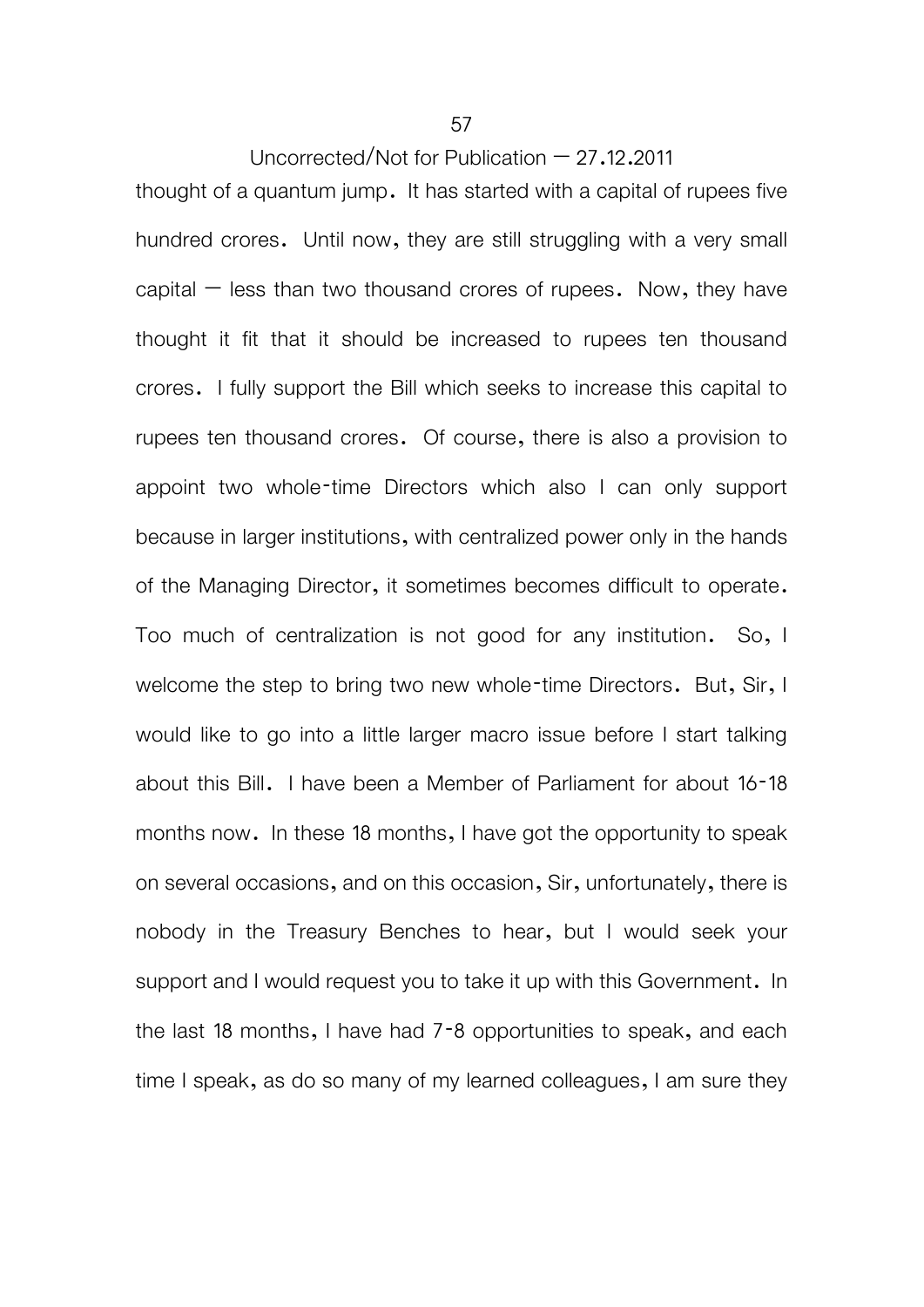all come prepared with facts, figures, they study, burn the midnight oil, come up with so many issues, but till date, any Minister of this Government, any official of this Government, has not bothered to reply to a single point that I have raised in this House. Sometimes I feel frustrated why we are putting in so much of effort. Even the Minister is not interested in listening to me when I am talking. I don't understand why we put in so much effort.

**MR. DEPUTY CHAIRMAN:** Mr. Khuntia, please leave the Minister so that he can listen to the debate.

**SHRI PIYUSH GOYAL**: This is the state of affairs of the House, Sir. We speak, we take up issues, we raise issues, but there has never been a response from the Government.

## (Contd. by ysr/1R)

#### -SK/YSR-MP/12.20/1R

**SHRI PIYUSH GOYAL (CONTD.):** Sir, I would seek protection from the Chair. Please call a meeting of all the leaders and the Government's representatives. Let them, at least, have some procedure in place. Maybe they cannot reply to all the issues in the reply of the Government or the Minister. At least there should be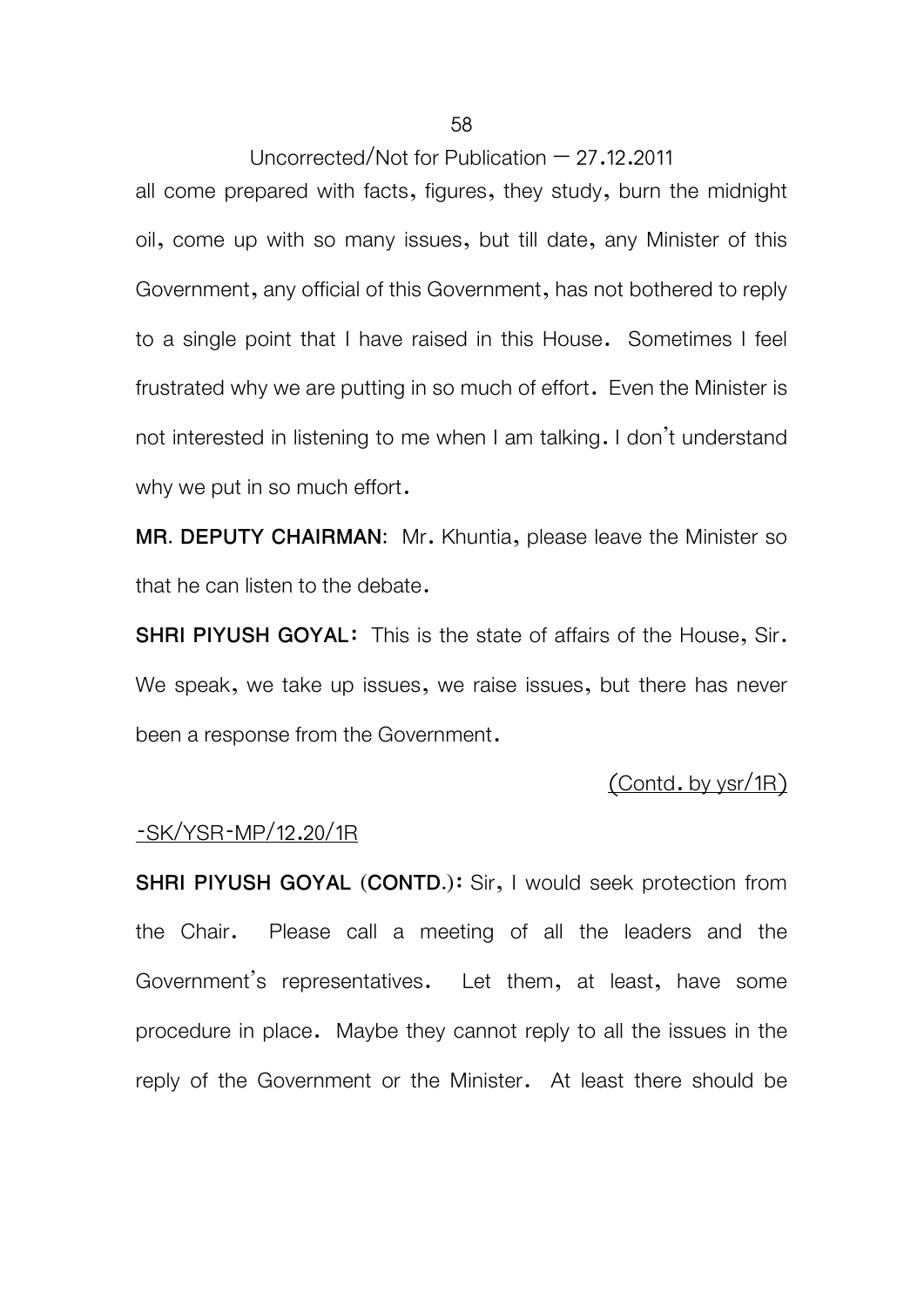some process by which issues raised in this august House are considered by the Government. Due consideration should be given on facts and figures. Maybe we are wrong, so we would like to be educated where we are wrong. And maybe if we have a point of view, which merits consideration, I think in the interest of this nation, the Government should seriously listen and take up the issue with the requisite forum for action. This was just a point which I made earlier. I see no relief from this Government or from the Chair. Sir, I seek your indulgence. Please take up this issue.

**MR. DEPUTY CHAIRMAN:** We cannot give you relief. (Interruptions) **SHRI PIYUSH GOYAL:** Sir, I think I express the sentiments of the House when I say that.

Coming to the point about the Export-Import Bank of India, the hon. Minister just now elaborated on the reasons why this was set up thirty years ago. There were three primary functions. One, providing financial assistance to exporters and importers. Two, it was to coordinate with the working of other institutions engaged in providing such finance. And the most important one is that, Sir, it was set up with a view to promoting the country's international trade. This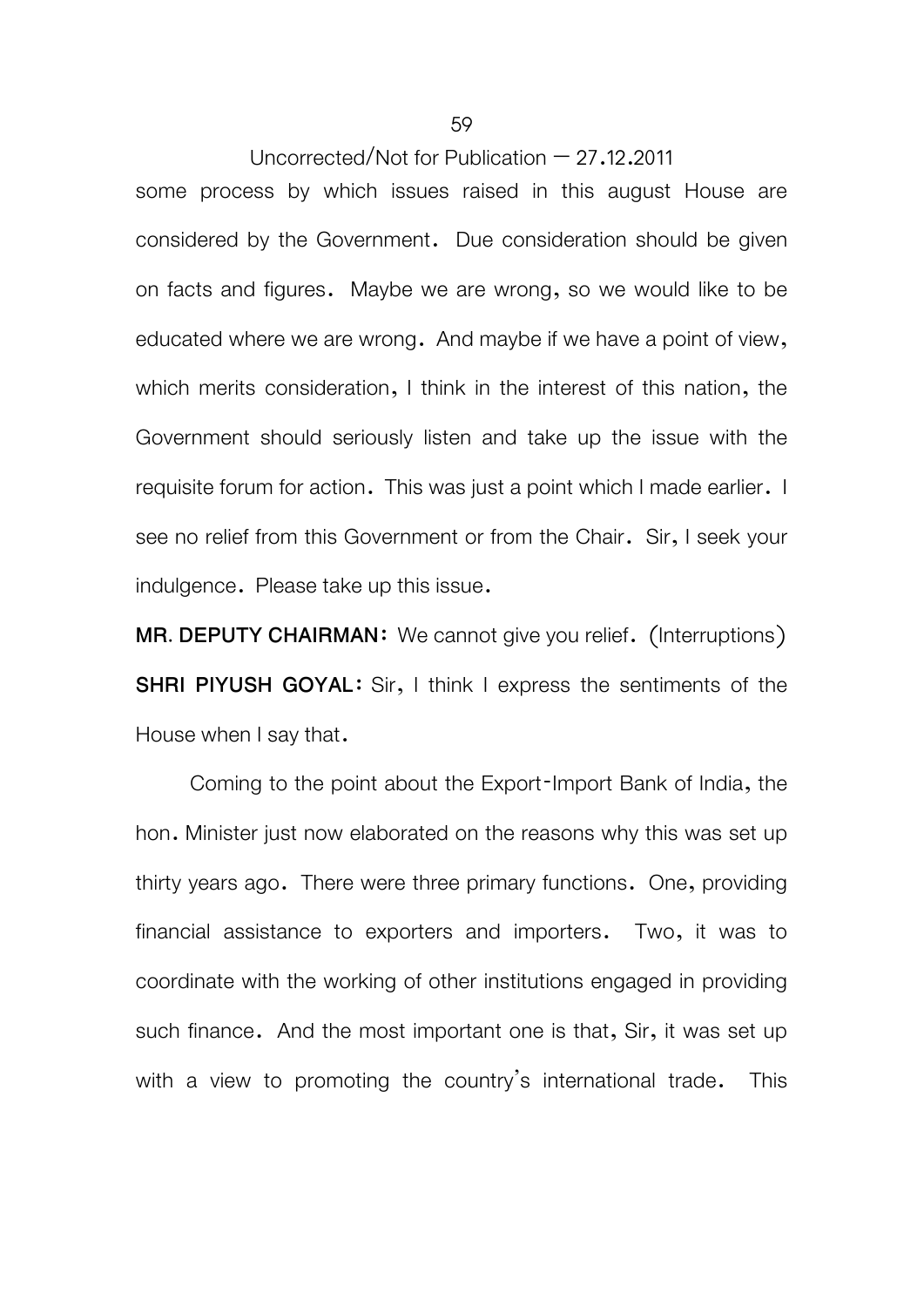particularly, I would like to highlight, was the main reason why the Government thought it fit to set up a body exclusively dealing with finance and exclusively dealing with trade facilitation for import and export.

Sir, in terms of financial assistance, it has had a growth, it has had a slow and steady growth over the years. After thirty years when the country's exports have grown by probably hundred times, we have a situation where even today this bank is having a loan book of only ten billion US dollars. They have a loan book which is less than Rs.50,000 crore. I have the exact figure with me. As on 31<sup>st</sup> March 2011, their loan assets were Rs.46,041 crore. That is the extent of financial assistance of this institution, which was to be an apex body to encourage trade, after thirty years. It has been dealing with such a small fraction of the export of this country that I do not know how many more years it will take to really be an effective instrument of trade facilitation.

Sir, this organisation was also to coordinate the working of other institutions engaged in financing export and import. I have been in the business world and I have been in the financial markets for many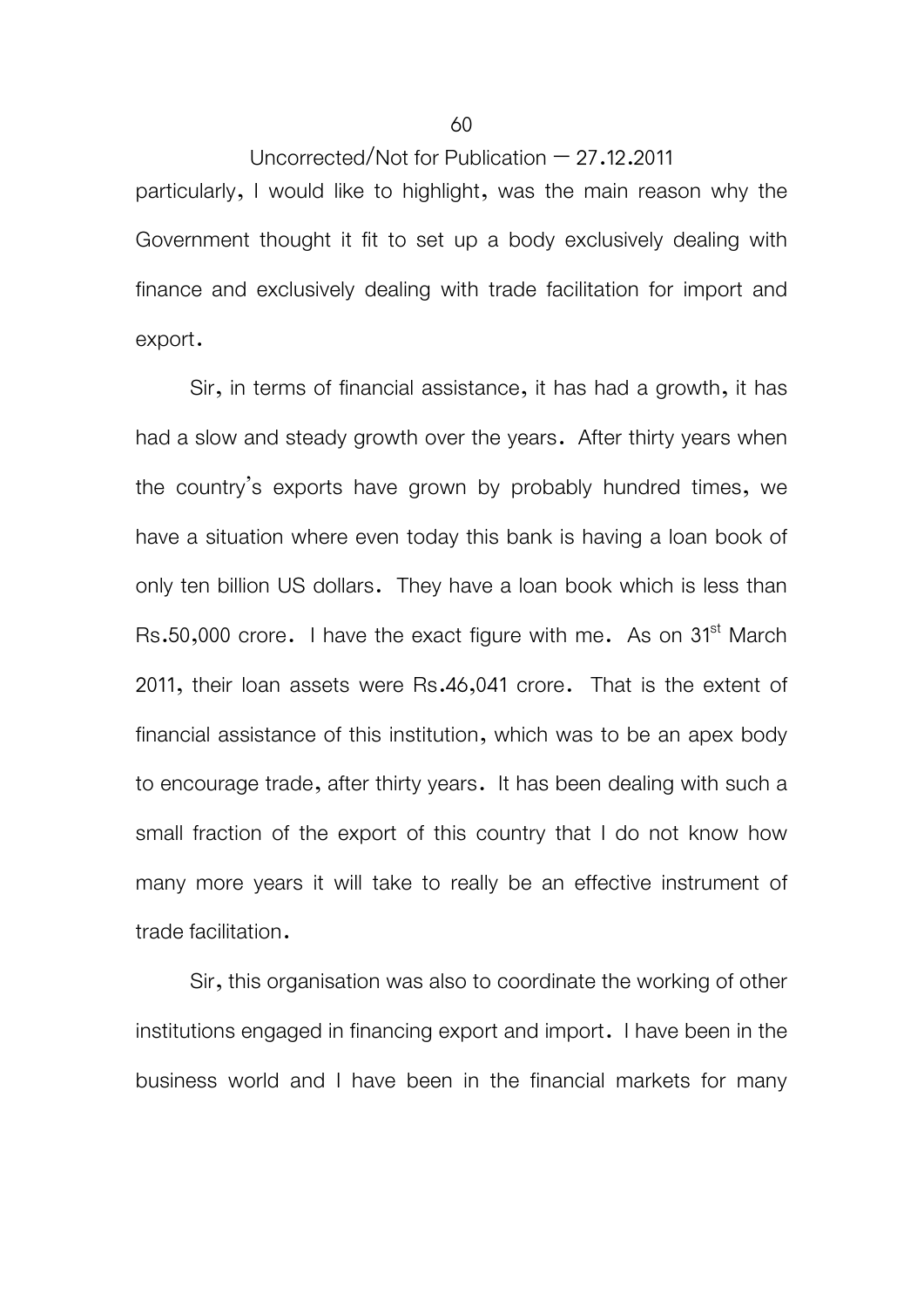years. To date, I have not been able to figure out what the trade facilitation is and what is the coordination that this institution does with other institutions engaged in export and import financing. Maybe they have certain lines of credit from the EXIM Bank, overseas or from the Asian Development Bank. Maybe they are tinkering with small numbers and small agreements. And, of course, capital was certainly a constraint. But all in all I think this organisation could have done a much better job. One of the reasons I would like to highlight why this organisation has not flourished or gone beyond the frontiers of where it is now is the complete bureaucratic and Government control on the body. Even today, it does not have any public representative on the Board of the EXIM Bank of India. Even today, every Member on the Board of the EXIM Bank of India is appointed by the Government. I would crave your indulgence, Sir, to tell you who is there. The Chairman and Managing Director is appointed by the Government. Its five Directors are the officials of the Government of India. Its three Directors come from other scheduled banks which are invariably PSUs. You have the Chairman of the Bank of India, the Chairman of the Bank of Baroda, and the Chairman of the IDBI. There are four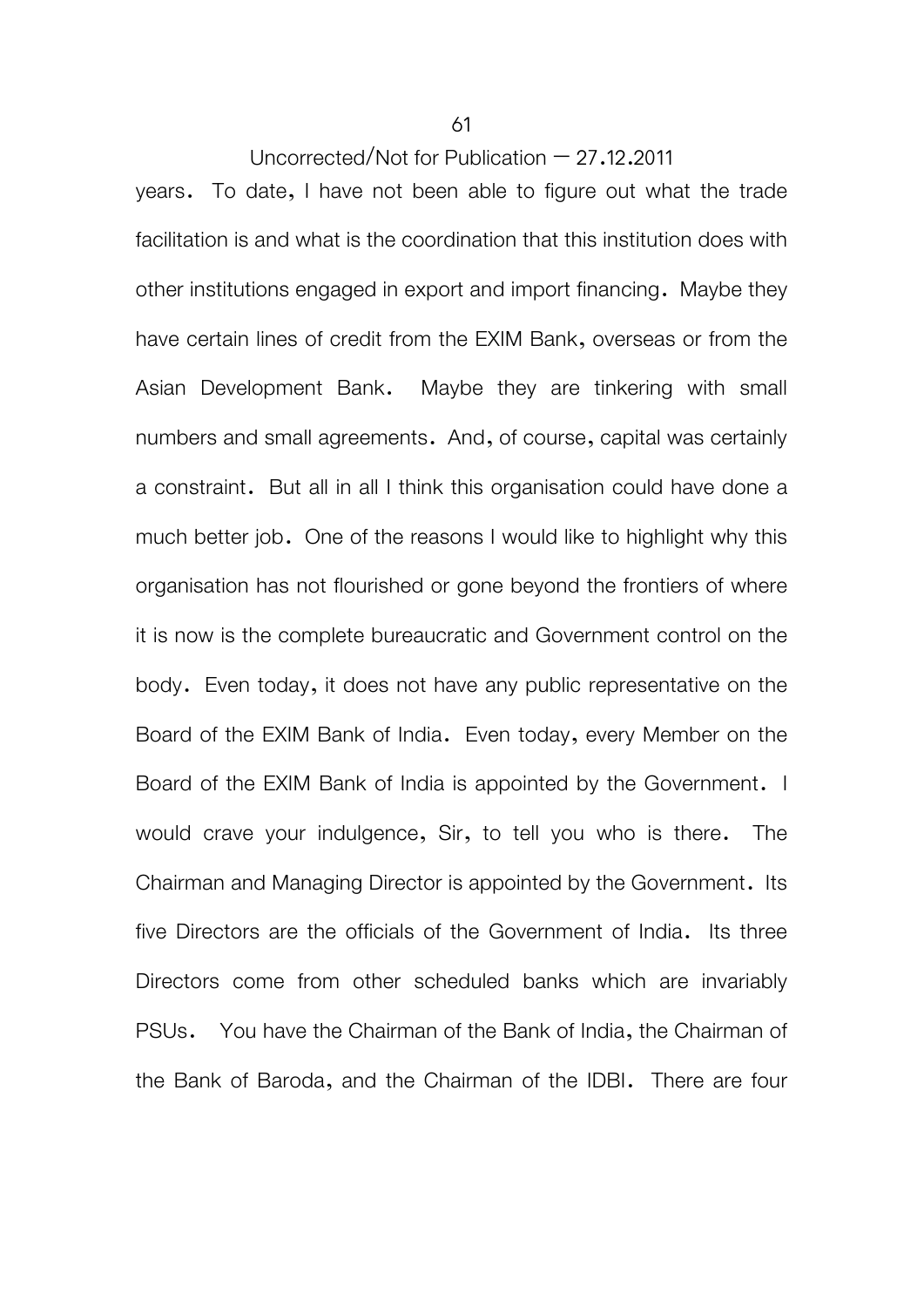# 62

Uncorrected/Not for Publication  $-27.12.2011$ 

Directors who are professionals and experts. Earlier I was a Director on Board. I came with some qualification in law, being a chartered accountant and what not. But if you see the general trend of appointment of Directors in the last five or seven years, there have been political appointees with no background in trade, with no background in export and import, and with no significant background in economics. And we are hardly able to contribute while on Board which is overpowered by the Government nominees.

## (Contd. by VKK/1S)

#### -YSR/VKK-SC/1s/12.25

**SHRI PIYUSH GOYAL (CONTD.):** So, you have such a situation. Then, of course, there is one director of RBI, one director of IDBI and one director of ECGC. So, till when are we going to shackle financial institutions with Government interference and Government nominees only? I would urge upon the hon. Minister to review the system of appointment of professionals on bank boards, particularly with reference to their expertise, what they can contribute to the board, what level of knowledge they have, the world perspective that they can bring from the working of these public institutions and also to have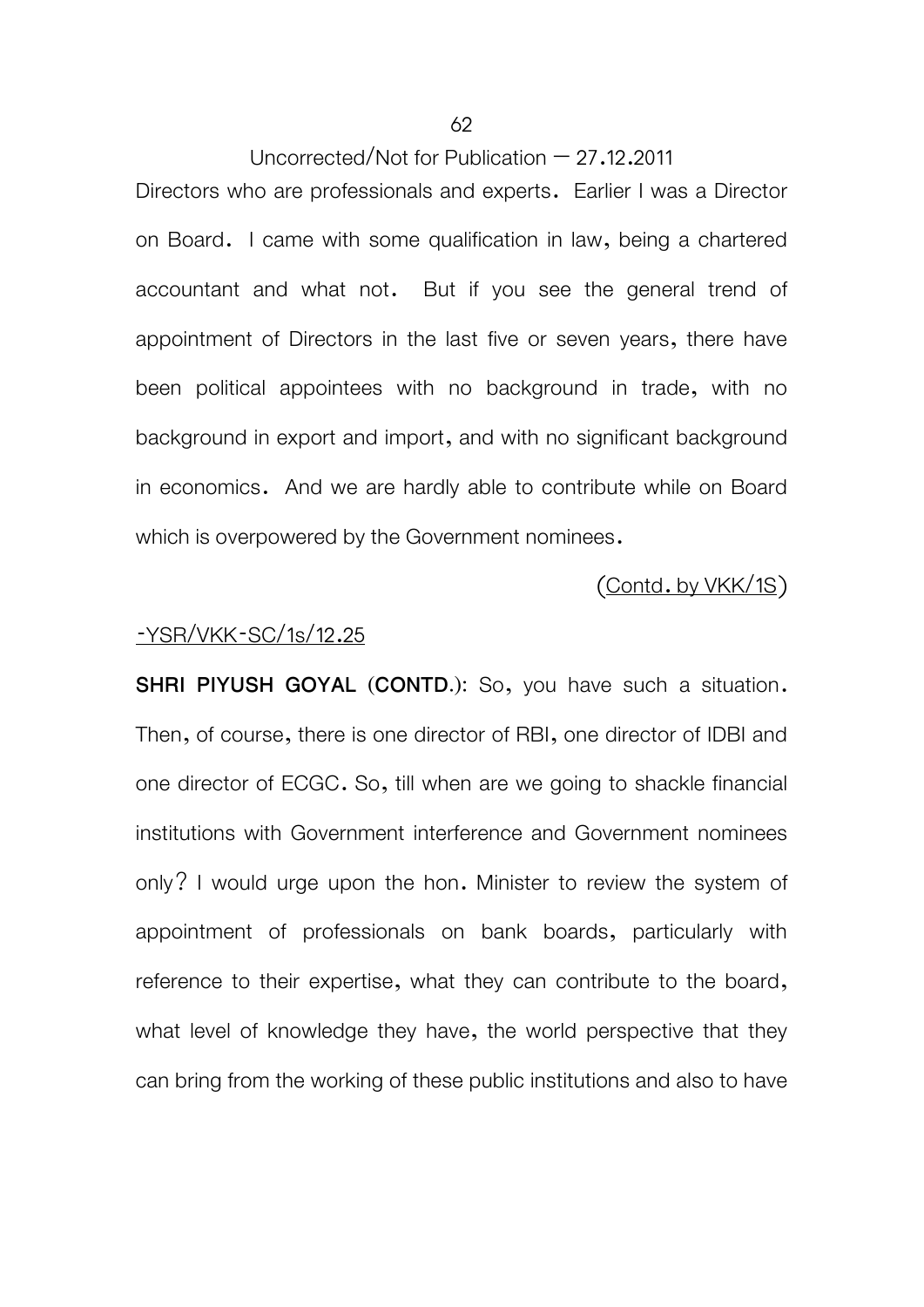a system where more nominees come in from the public, reduce the number of Government nominees and let these banks function with certain degree of autonomy and independence, not being guided always by the Banking Division official of the Finance Ministry, who is on the board of these banks.

 Sir, at this stage, I would like to raise one more very important function of Exim Bank in which it has failed very drastically. When the Exim Bank was set up, one of the impressions created  $-$  and over the years, we expected the Exim Bank to play that role  $-$  was it would play a very important role for the small scale and medium scale sector. Sir, you look at the website of the Exim Bank; you look at any documents of the Exim Bank. The small and medium enterprises barely find a mention; there are only a few words or a para or two. There is absolutely no focus and the way this Bank works with a few branch offices spread all over the country, it's only a rich men's club. No small borrower, no small exporter or importer, would ever get access to those officials. They are busy in building up a loan book with large transactions, with transactions of investments in overseas companies, transactions where they can write out big ticket cheques

#### 63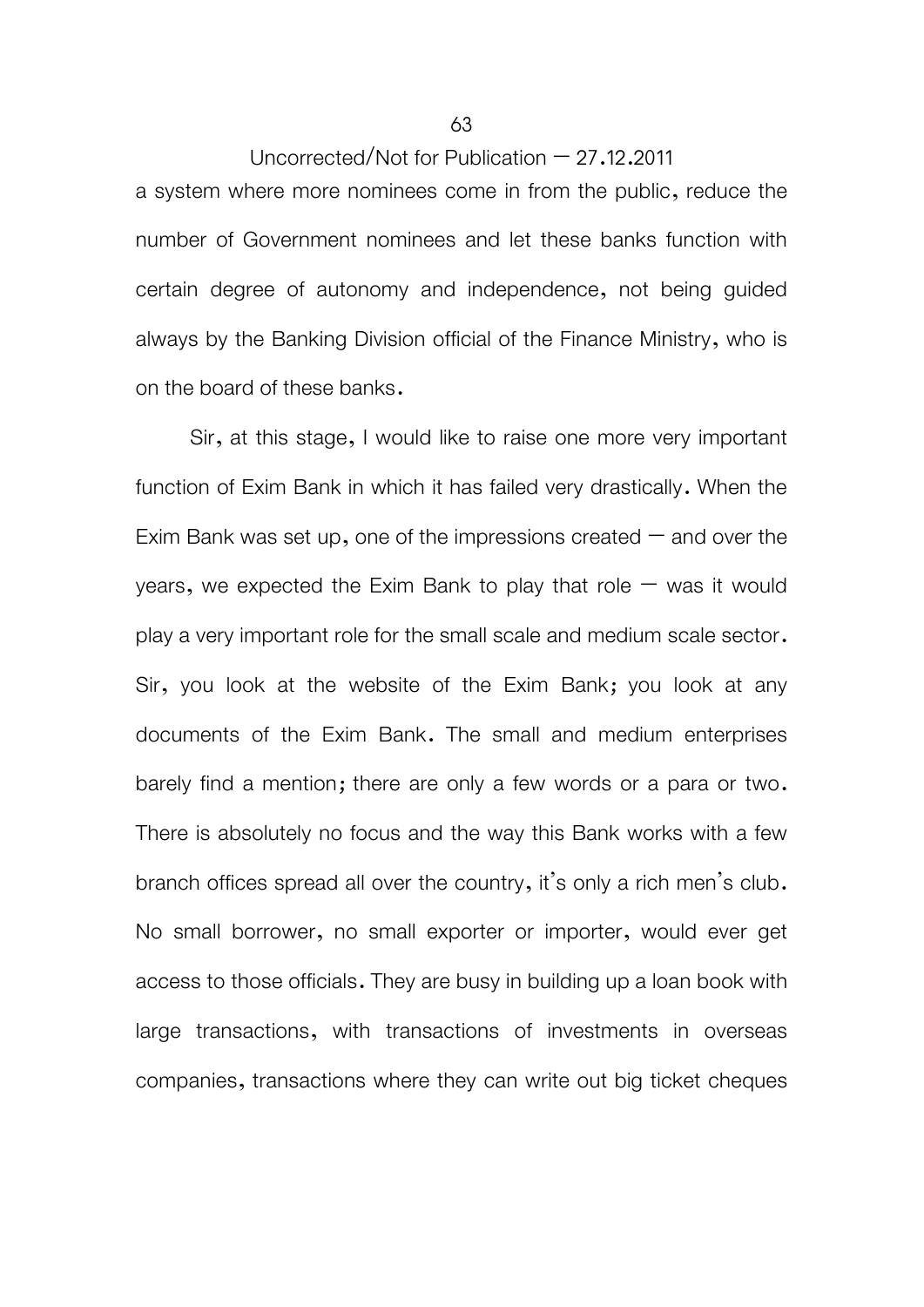to large corporates and there is absolutely no statistic available anywhere of the extent of finance that the Exim Bank has provided to the small and the medium enterprises. I would urge upon the Government to provide this information not only to the Members but also put it on the website for the world to see whether these institutions are actually serving such large sectors of the economy which probably account for more than 50 per cent of the exports of this country.

Sir, on the working of the Exim Bank, I would also like to highlight one other thing. The current CAR, Credit Adequacy Ratio, that this Exim Bank has is about 17.04 per cent. Of course, fortunately, it has fallen to 17 per cent from 40 or 20 per cent at one point of time. But, even at 17.04 per cent, I fail to understand why this Bank cannot grow faster. I don't think a Bank of this nature needs 17 per cent CAR. Even Basel-II and Basel-III does not provide for this kind of Credit Adequacy Ratio. So, I would urge upon the Government to prod  $-$  since, in any case, the Government runs these institutions  $-$  these organisations to spur their growth, become genuine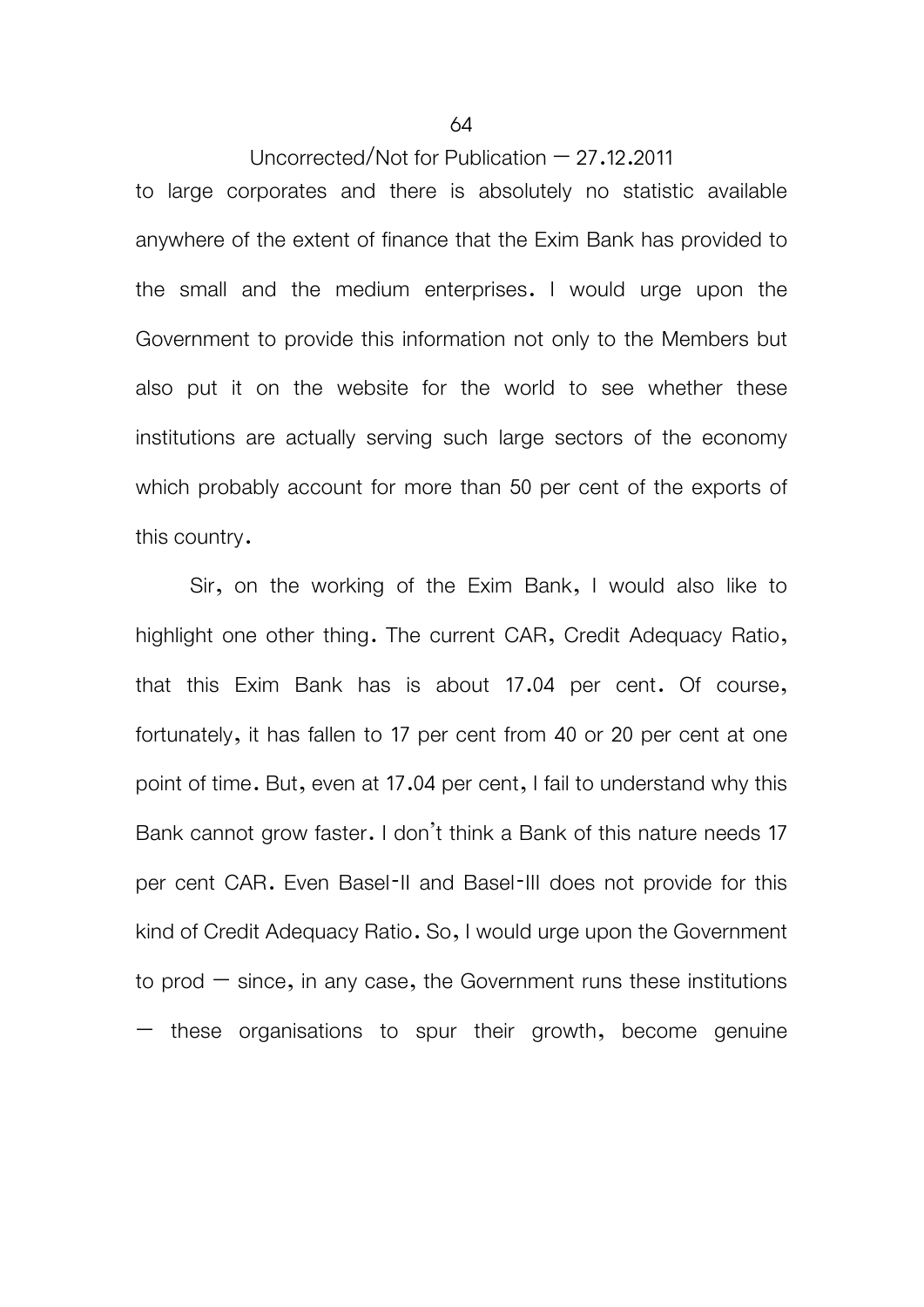Uncorrected/Not for Publication  $-27.12.2011$ facilitators in the market for trade, import and export, and expand their business at a faster rate.

Sir, they have a profit of about 110 million dollars. Last year, they made Rs.584 crores of profit. After 30 years, in a country like India which is the cynosure of the whole world, if our apex institution has reached this level, I think, it's a matter of shame for all of us. I would have expected an apex financial body on trade, on import and export to probably have a loan book of 100 billion dollars today, facilitate trade of 150 to 200 billion dollars, and possibly show us a profit in excess of a couple of billion dollars. With this increased capital, I can only hope that this Government will unshackle these organisations.

Sir, I have often raised one other issue related to the working of these commercial organisations. It is the interference of organisations like CBI and CVC in commercial decisions taken by these organisations. Sir, there is a fear psychosis in all public sector banks when they are supposed to lend money and that fear psychosis has made them completely security-oriented. In that process, they harm small borrower, they harm emerging companies and they harm manufacturing companies. There is this security mindset. This is a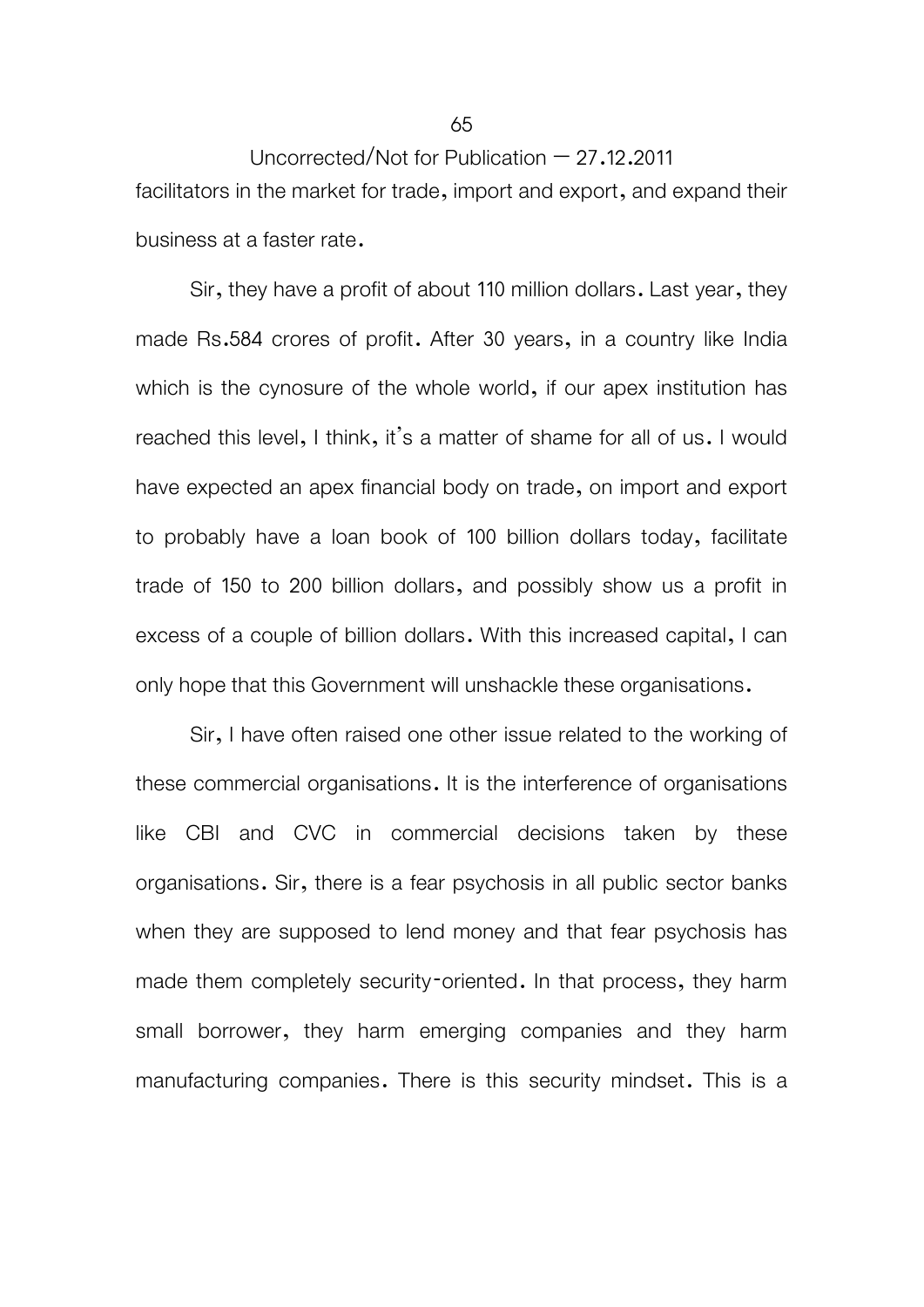commercial business and there are bound to be good loans and bad loans.

## (Contd. by MKS/1t)

## MKS-MCM/12.30/1T

**SHRI PIYUSH GOYAL (CONTD.):** I think, unless we unshackle the commercial decisions of public sector institutions from such kind of supervisory and hindsight control, it will be very difficult for these institutions to really flourish. We have to make them work as autonomous commercial organisations taking commercial decisions and unshackle them from this kind of control.

 Sir, on another issue about the Exim Bank, they are supposed to also finance. And they have very proudly said 'that we finance renewable energy'. The hon. Minister just now left. I should have mentioned this while she was there. The Exim Banks supposedly finance renewable energy for climate change mitigation; this is what is said in their website. As of today, the entire amount that they have disbursed is Rs.760 crores for clean environment, for afforestation and for setting up wind and biomass projects. Sir, this is not the level of facilitation that a body as large as an Exim Bank is expected to do.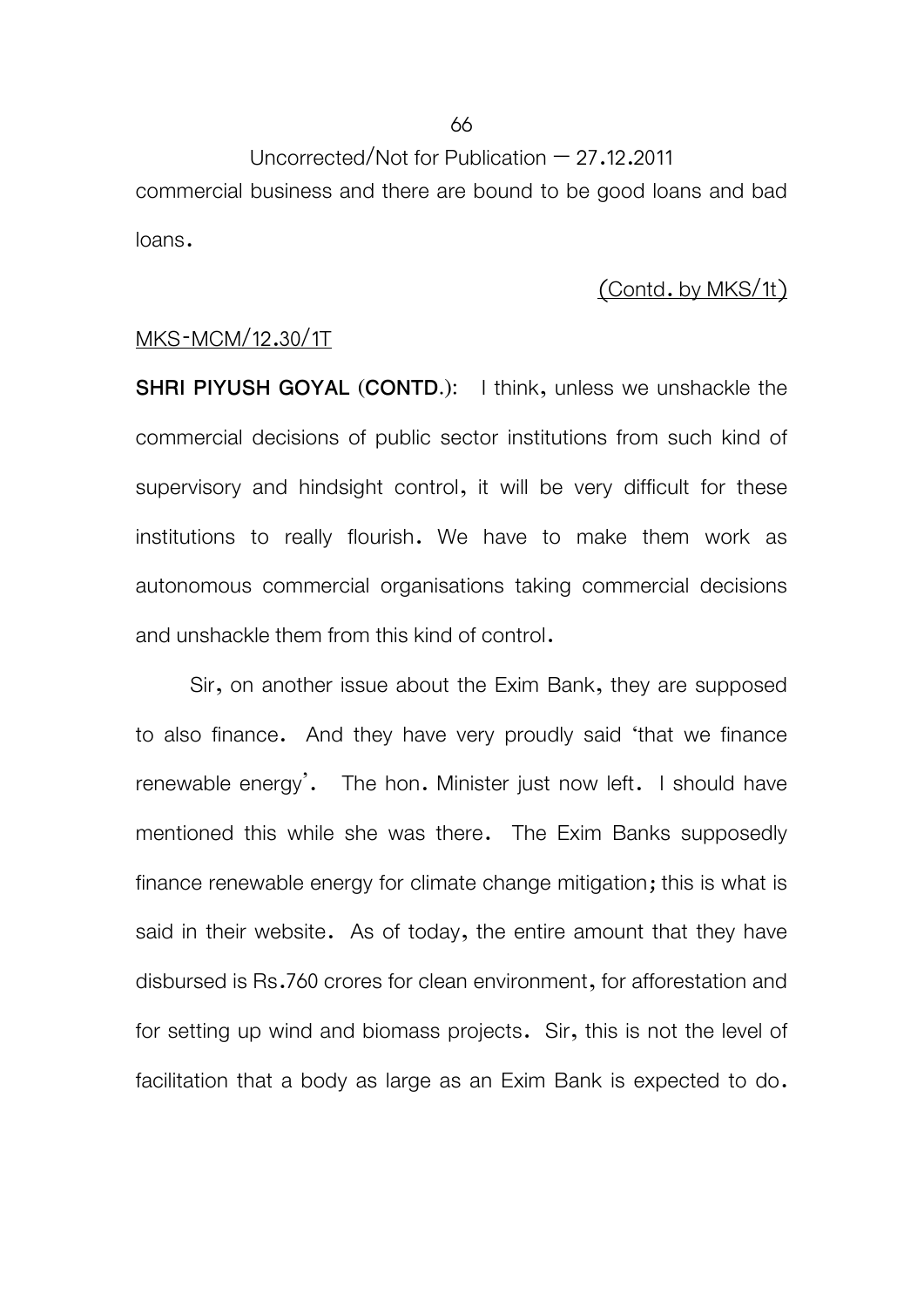Uncorrected/Not for Publication – 27.12.2011 What they do, instead, is, probably, seminars and workshops to develop skills of exporters. I think, there are enough bodies, and our Indian entrepreneur is very smart; he can do that very well. What he needs is actual support from the Government bodies.

 Sir, I would like to raise one or two points about the overall import-export scenario in this country, going beyond the Exim Bank, because I think, the Exim Bank, ultimately, is a subset of the larger story of export and import. Sir, in our country, there is a myth about the rupee devaluation being good for exporters. I do not know when this myth will ever get over in our country, Sir. Over the years, we have been promised that with rupee devaluation the exports will increase, imports will reduce, trade deficits will fall and the country will become, emerge as a stronger nation. Sir, when the hon. Finance Minister in 1990-91 launched the new Economic Policy, largely with a big step to devalue the rupee, one of the important reasons explicitly stated was encouraging exports, and, therefore, making Indians goods more competitive and imports more expensive. Sir, the value of rupee, from 1991 to now, has declined from eighty rupees to about fifty rupees a dollar. But, Sir, the trade deficit in the same period has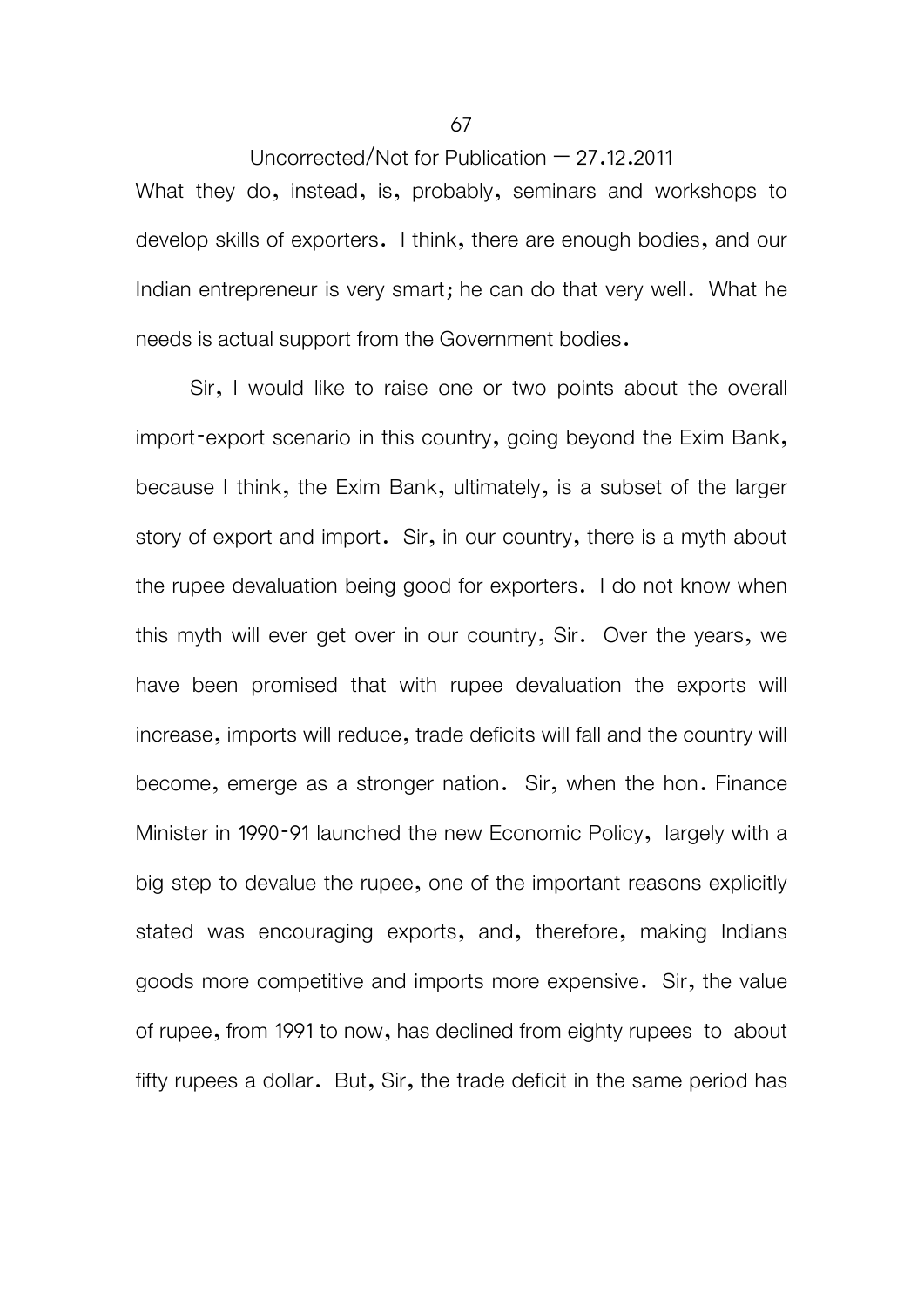gone up from a mere 2.7 billion dollars, in 1990-91, to 200 billion dollars this year! It is projected to be 200 billion dollars. 200 billion dollars! Sir, in the last two months alone, that trade deficit has been 25 billion dollars, in October and November. Does this Government realise the great cost that this nation is paying because of this rapidly depreciating rupee? And you have a tug of war between the Reserve Bank of India and the Government. Government comes up with policy prescriptions stating 'the Reserve Bank will handle this part of the story'. Reserve Bank says, "It is a Government's job to handle it. We cannot take care of the rupee devaluing!" And, in the process, you lose 15 per cent value of the rupee in less than two months, since October to December.

 Sir, I think, even in 2008 when the whole world was talking of doom and gloom, the RBI intervened in the forex market to stabilize the rupee. And they did not allow the rupee to deteriorate very significantly. In fact, the RBI's intervention in 2008-09 was considered an extremely sound policy, a sound economic policy, and they got accolades all over the world. I fail to understand in this round of devaluation, which happened in the last two months, what wasthis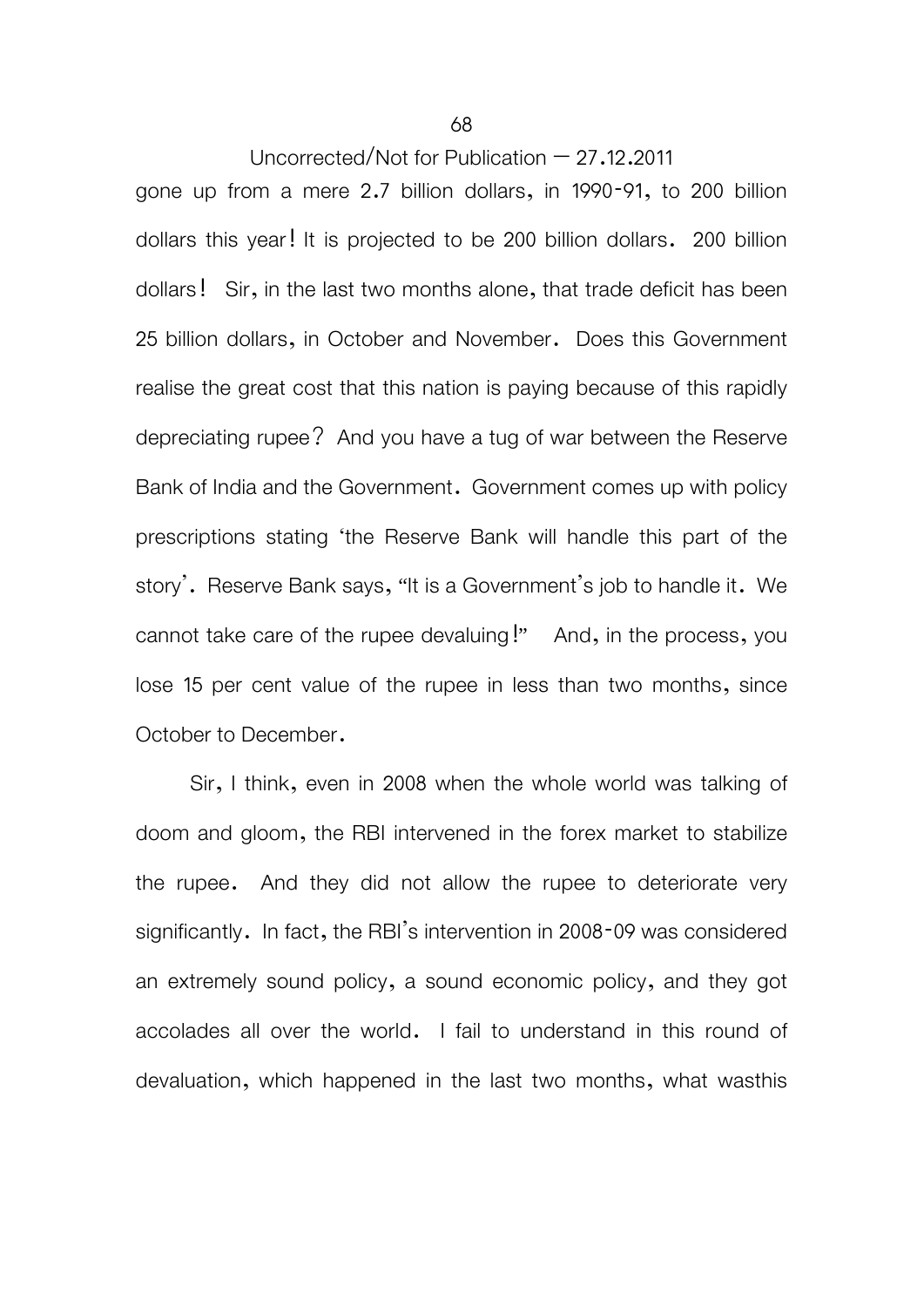Government doing; what was the policy prescription of this Government. Did they think that this country can afford to repay the dollar loans at 15 per cent more price? We have 120 billion dollars outflow in the next twelve months, Sir. It is a known fact; it is a Government statistics. Now where are these 120 billion dollars going to come from? Has this Government applied its mind to it? We already see that forex reserves, in the first eight months, have fallen by nine billion dollars. From 282 billion dollars, they are now down to 273 billion dollars whereas, every year, for the last ten years, we have significantly increased our dollar reserves.

## (Contd. by TMV/1U)

#### -MKS-TMV-GS/1U/12.35

**SHRI PIYUSH GOYAL (CONTD.):** This is for the first time that we are seeing dollars in the Government treasury falling and that is without RBI's intervention to stabilise the rupee.

**SHRI P. RAJEEVE:** There is no Minister from the Finance Ministry. **MR. DEPUTY CHAIRMAN:** He has just gone out.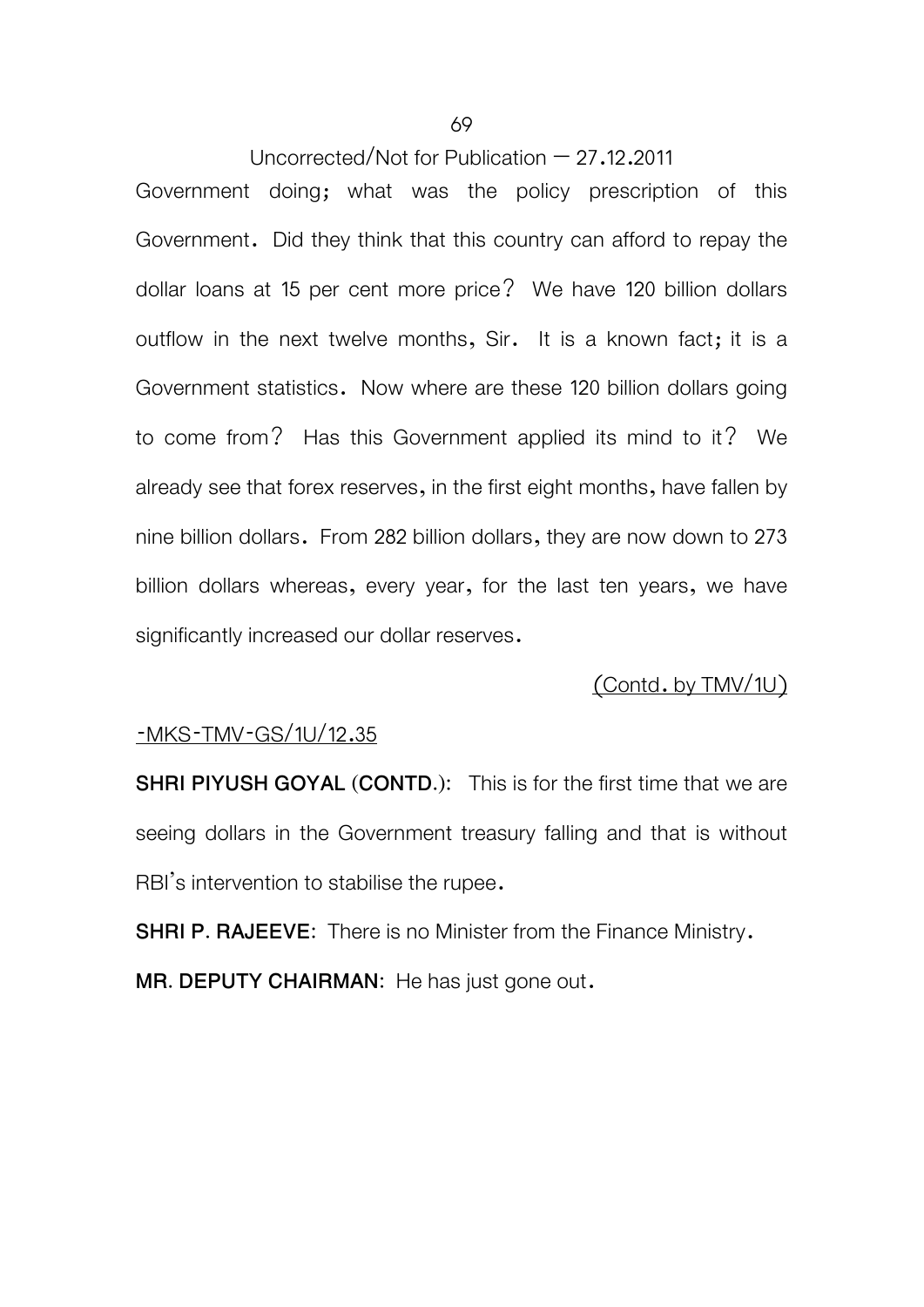**THE MINISTER OF HEAVY INDUSTRIES AND PUBLIC ENTERPRISES (SHRI PRAFUL PATEL):** I am here. I am taking note.

**MR. DEPUTY CHAIRMAN:** He has just gone out, please.

**SHRI PIYUSH GOYAL:** Prafulbhai, you would better join the Finance Ministry.

**MR. DEPUTY CHAIRMAN:** The Minister has just gone out.

**SHRI P. RAJEEVE:** He is the Minister for Heavy Industries.

**SHRI PRAFUL PATEL:** I am very much here. I am taking note.

**MR. DEPUTY CHAIRMAN:** Please.

**SHRI PIYUSH GOYAL:** It is an old story. That is why I started with it. They are not bothered. हम फालतू के लिए पेपर्स तैयार करके लाते हैं for no rhyme or reason.

**MR. DEPUTY CHAIRMAN:** No. He has just gone out.

**SHRI PIYUSH GOYAL:** We can understand that the Finance Minister is in the other House.

**SHRI PRAFUL PATEL:** The Minister is here.

**MR. DEPUTY CHAIRMAN:** He was here always.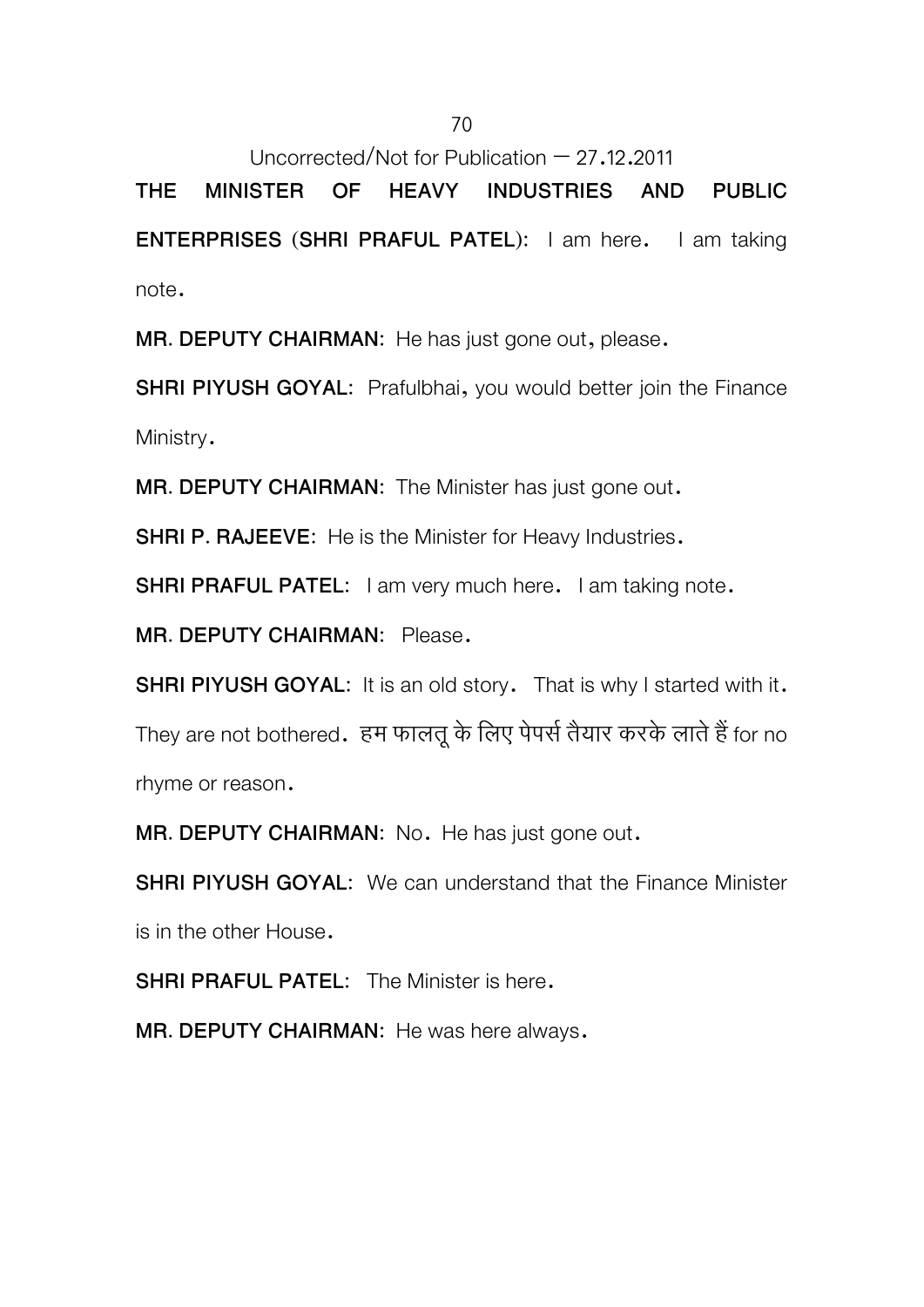**SHRI PRAFUL PATEL:** I wish you had a lot of control over whatever is required.

**SHRI PIYUSH GOYAL:** I get prodded by other colleagues. When they realise that there is a burgeoning trade deficit which is growing by leaps and bounds, which is beyond their control to manage, they come up suddenly with a policy to bring FDI in retail and they say that it is a great prescription to solve all the problems of this country and we are going to have FDI in retail and the country's problems will be solved. Who will come to this country in a climate of misgovernance, in a climate where policy stagnation is there, in a climate where corruption is there all round. The investors are not looking to come to a country where administratively and politically we are not strong. What this country needs to do is a reform in the administrative processes. It needs reform in governance; it needs political reform; it needs a stable policy framework which this Government has completely failed to give in the last few years. I think it is time that we looked at the reforms and we internalised the reforms, and brought reform in our manufacturing system and trading facilitation. That is what the foreigners are looking for to invest in India. I don't think that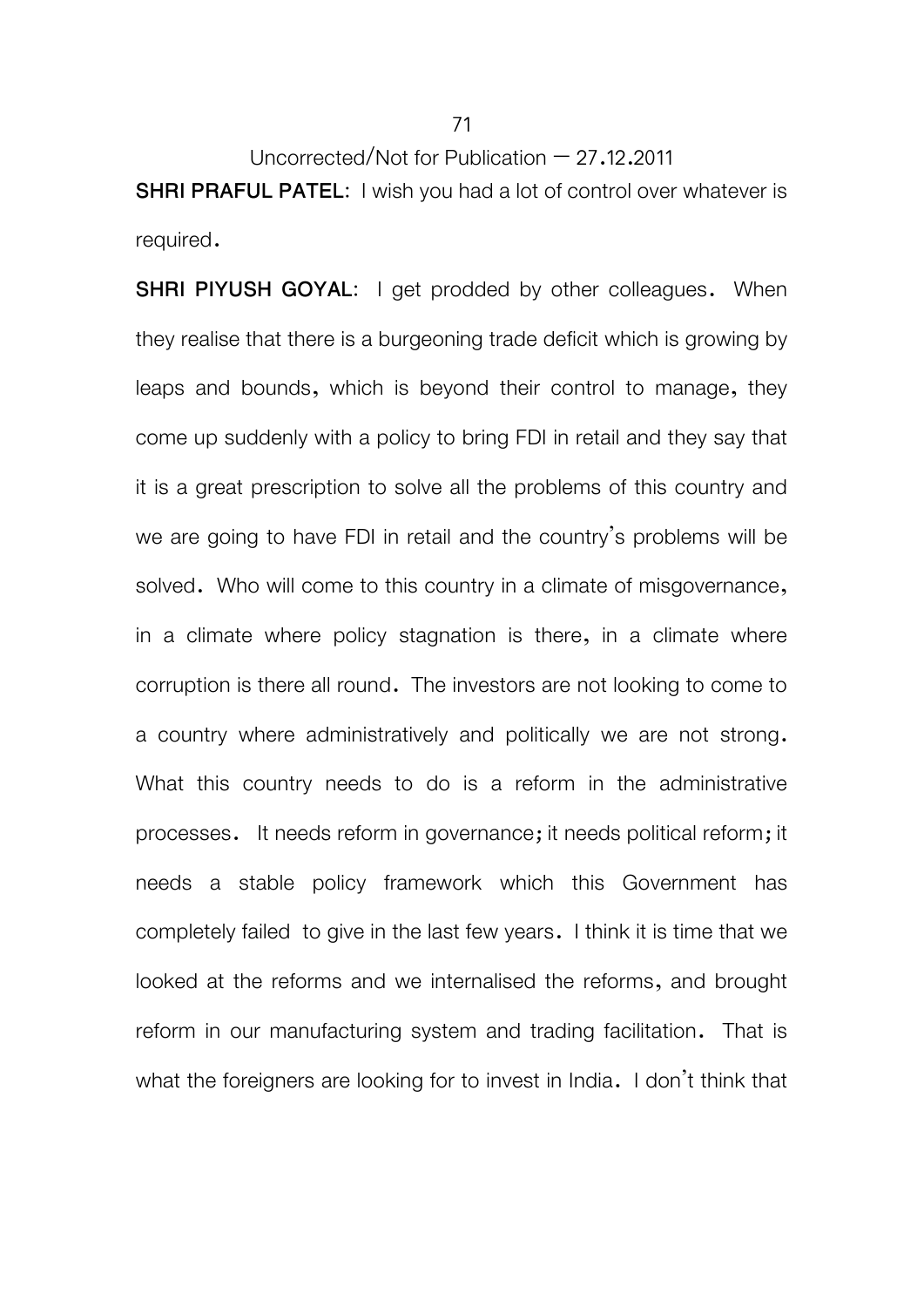just by opening the sectors which are under control we can suddenly expect the companies to come. There are hardly two companies in the world and in any case the prescription is a minimum of 100 million dollars investment. All that we can look forward is 300 million dollars to come in. In the Insurance sector, after ten years of its opening up, from 2002 till now, 25 insurance companies, life and non-life, have come. The total amount of FDI that has come is only to the tune of Rs.5,500 crores. So, it is a bogey when some of our friendly countries are trying to convince the policy makers and us outside the House that we must encourage and we must open our economy for everybody to come. I think that this Government needs to seriously reflect on what the world is looking for from us. The world does not want them to tinker with the SEZ policy where they made certain assurances. The Commerce Ministry makes some promises for foreigners to come to the country and then the Finance Ministry changes those laws. Without grand-fathering companies have come and established base. They don't want that type of policy instability. They don't want the Government litigating for transactions for years on end in the courts in stead of fast tracking decision which will ultimately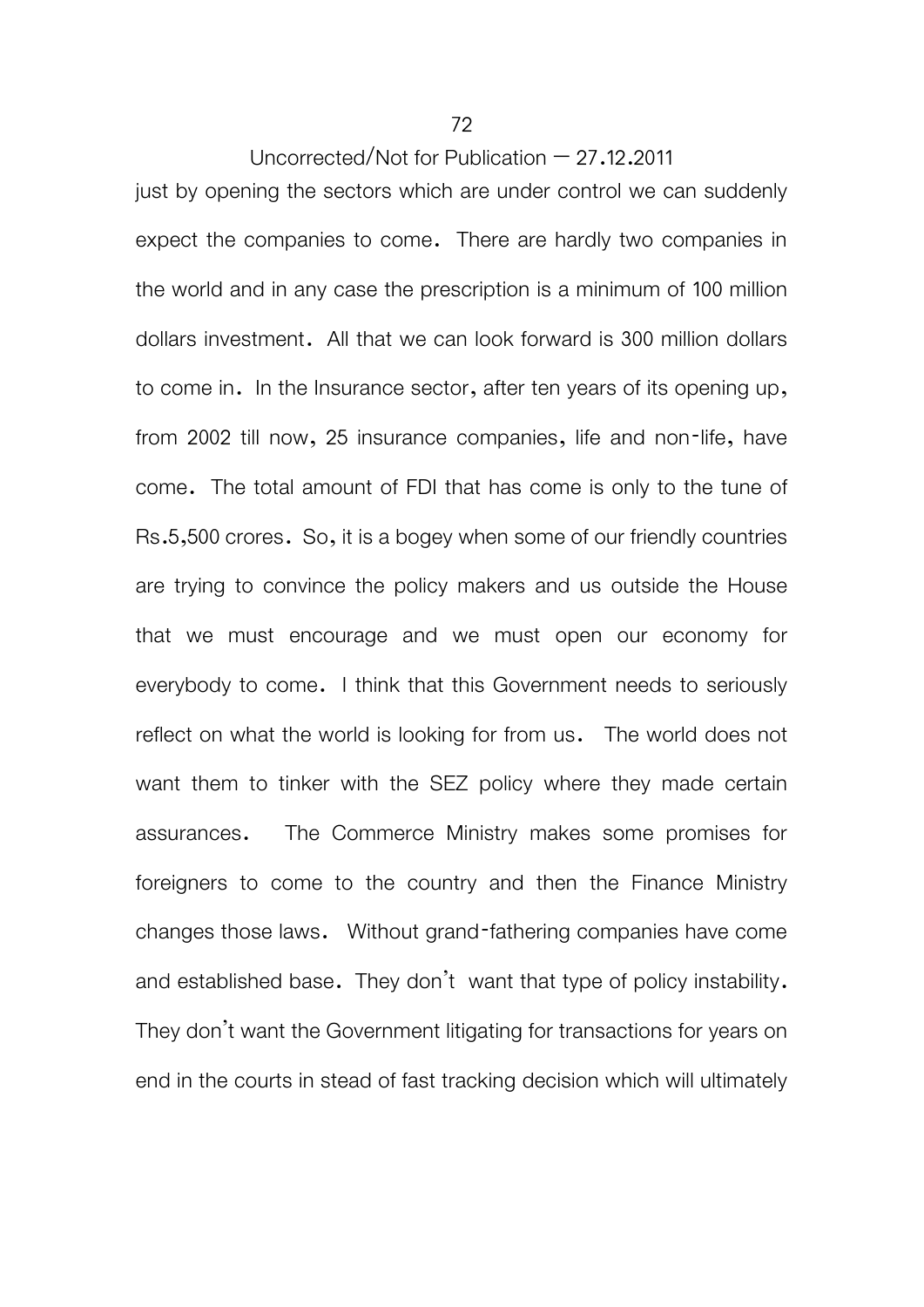affect their investment. So, you have a situation where investors are watching what happens to court cases in India before they think of investing. I think the deeper issues that this Government needs to address are the internal reform and how they are going to create a climate of confidence in the foreign investors before they bring in money into this country. There is one issue that I would like to highlight while the hon. Minister is here. We have situation here where in the last two months there has been a trade deficit in October, 2011 of 20 billion dollars. Now we are looking at 20 billion dollars deficit in one month. Exports are growing at the rate of 10 per cent in dollar terms and imports are growing at the rate of 21.7 per cent. So, this deficit is only compounding and increasing. Some of it is made up by the wonderful Indians who have gone all over the world and sent us remittances. Some of it is made up because of the IT sector which, by God's grace, is still unshackled by the Government.

### (Contd. by 1W/VK)

### VK/1W/12.40

**SHRI PIYUSH GOYAL (CONTD):** Of course, they are trying to do it. They bring in MAT and then they remove the clauses of concessions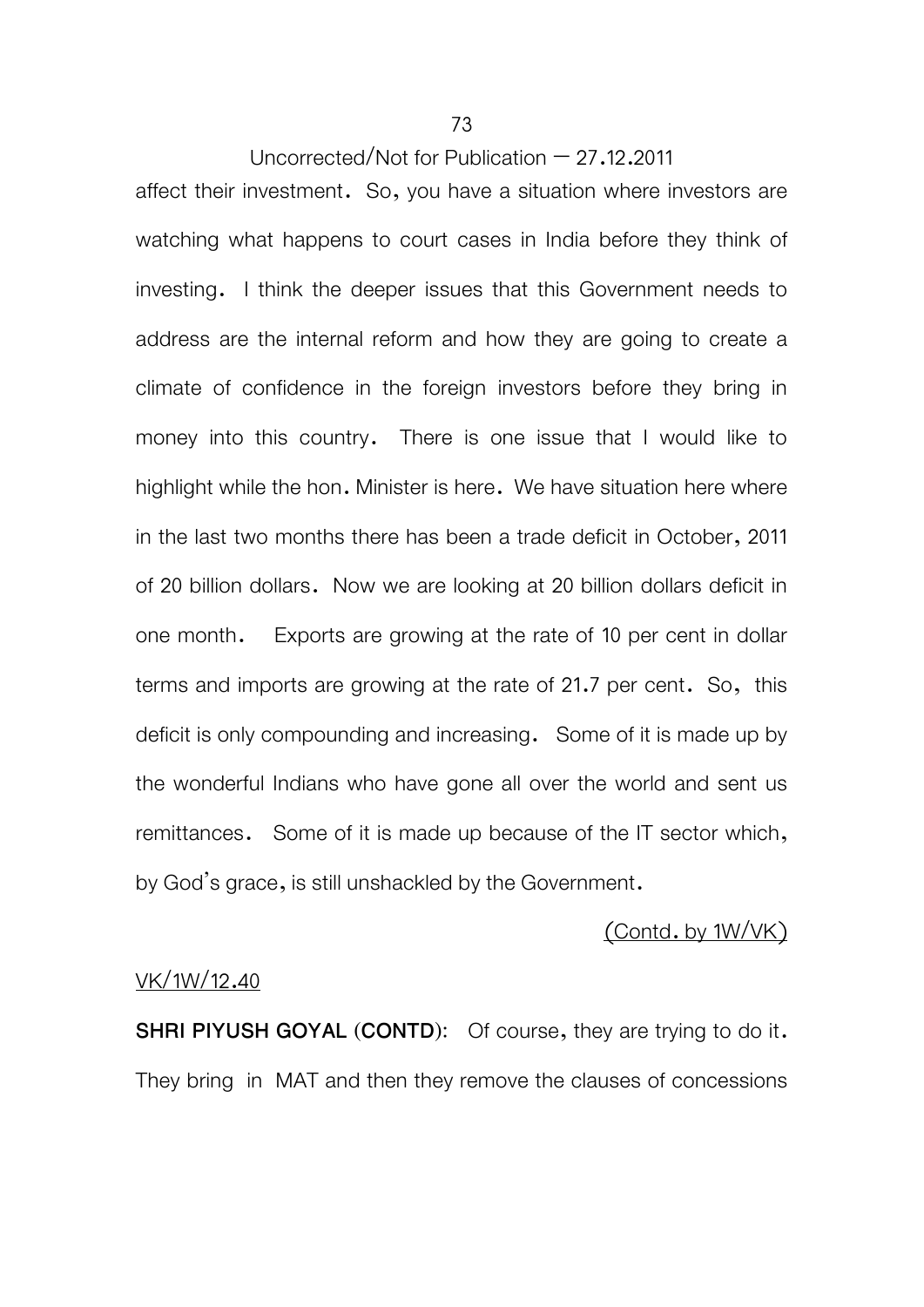in SEZs. Even the IT industry is under tremendous attack from the Government. I do not know how long they can sustain this kind of growth. But in this situation, when trade deficit in one month is 20 billion dollars, I think it is high time this Government sat down and prepared a roadmap how they are going to genuinely encourage exports; how they are going to bring in some sort of manufacturing base improvement in India so that imports can be curbed and in the process strengthen the economy in the long run, rather than create forex reserves only out of debt, that too largely an FII money, which is short-term and hot money. When that flows out, like we saw recently, one tranche of 300 to 400 million dollars flows out, and you see the whole economy and the stock market collapsing and the whole Government and everybody running helter-skelter to defend that 'no, no, things are not too bad'. Unfortunately, I feel, Sir, the Government needs to address issues like fiscal deficit, trade deficit with a firm hand. It will not do with budget estimates only which are to be flouted. Sir, I would like to point out that when the hon. Finance Minister presented the Budget with a trade deficit of 4.6 per cent, in my speech on Budget I had predicted that it will fall short by Rs. 2 lakh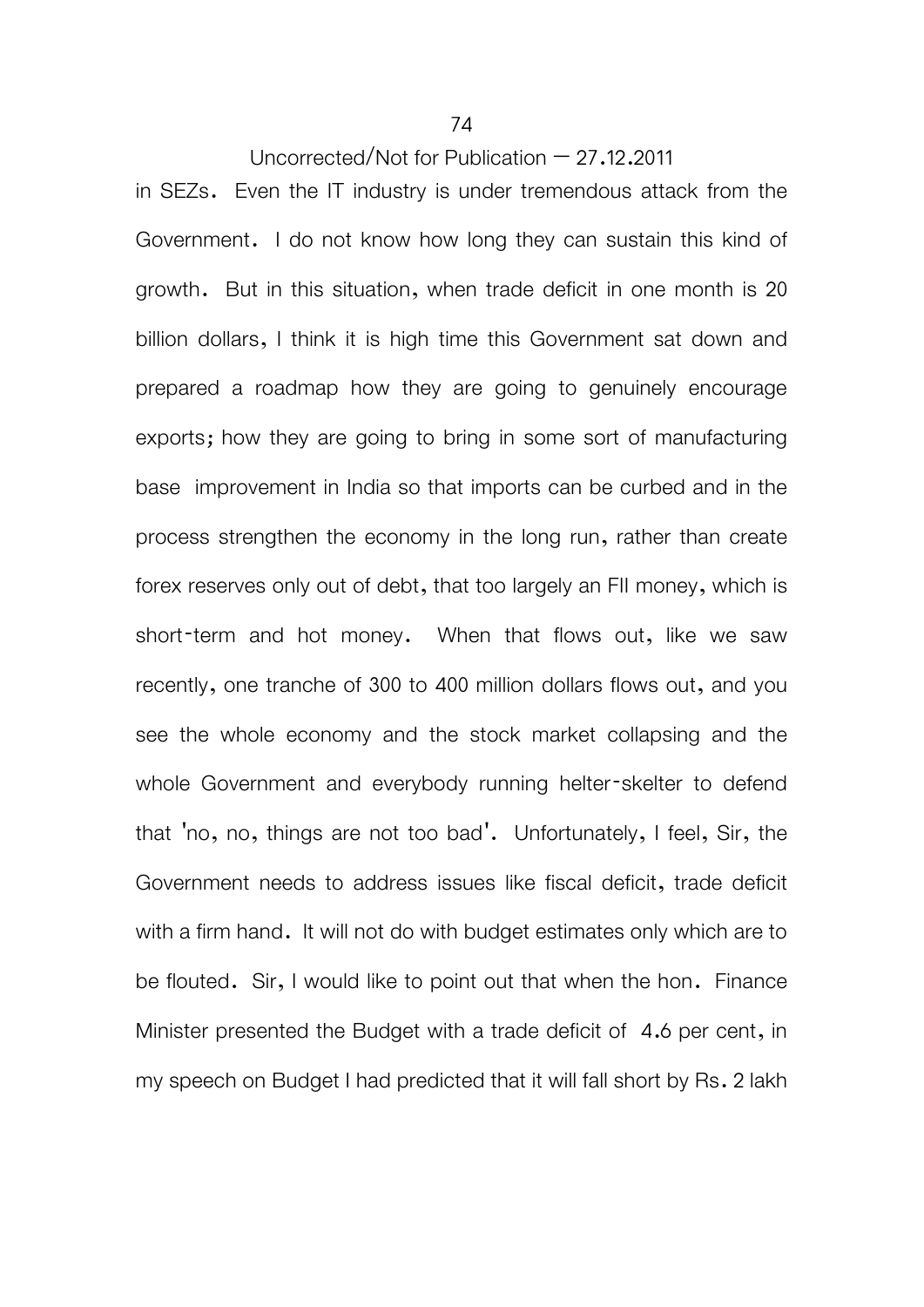crores. I stand by my budget speech made in March. This Government will not be able to bridge this trade deficit. It will go up to 6 per cent. I will wait to see the revised numbers when they come up. But as things stand, it will go up to 6 per cent, unless, of course, they do manipulation, as we are reading in the newspapers that they are going to get PSU banks to shell out their cash reserves and buy each other's stocks so that they can reduce the trade deficit in their books. I think this kind of jugglery with PSUs is very harmful. Tomorrow, they will tell Exim Bank, "Oh, you have got Rs. 4,000 crores in your bank; you buy back our shares into your books and give us Rs. 3,000 crores out of that". Like that, the Government is hoping to meet their disinvestment target through this kind of jugglery. I would urge the Government to desist from any such moves. These are harmful for these PSUs. With great difficulty, our public sector undertakings have matured to a stage where they can stand on their own. We have Navratans and mini-Navratans in our stable. Let us not play around with their finances. Let us encourage them to invest in the economy to grow their businesses and bring about growth of the country, rather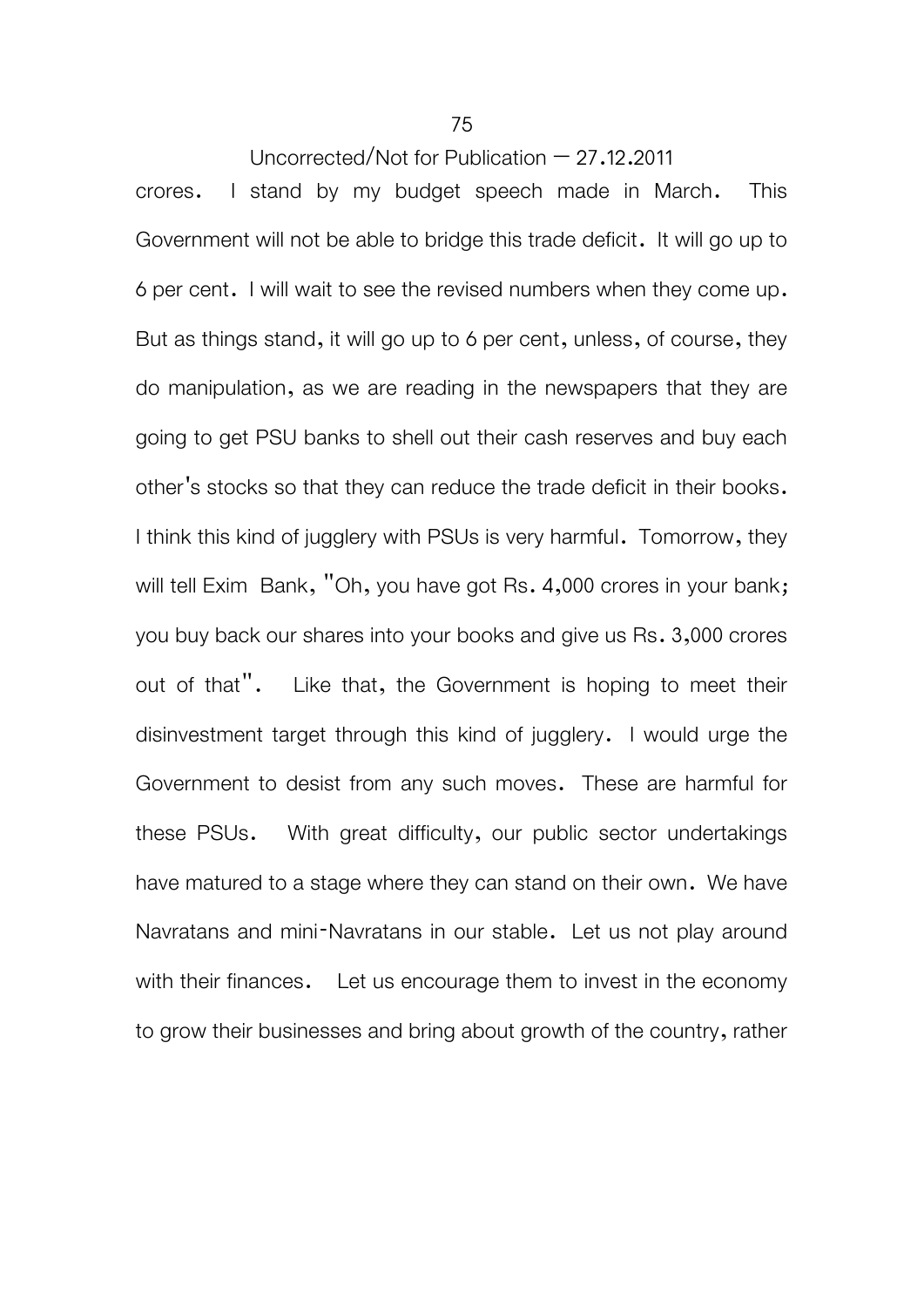Uncorrected/Not for Publication  $-27.12.2011$ than just filling in the Government coffers through such kind of transfer of funds from one to the other.

 Sir, as I can see, the balance of trade, which was 5 billion in 1991, was 119 billion in 2010-11 and in the current year, as I mentioned to you earlier, Sir, it is looking very, very scary. In three months alone, August-September-October, the trade deficit is 50 billion, which is why I said it could be 200 billion by the end of the year. I hope this Government addresses these issues in a holistic manner; takes up these issues on a war-footing. We in the Opposition are willing to cooperate, like we are cooperating to pass this Bill. But it cannot be a unilateral cooperation. They will have to come with plans, with positive ideas. We in the Opposition assure them that in the interest of the nation what policies and programmes they come up with, we will support them when they come to us with open arms and an open agenda. But when they come with deceit and by announcing policies without any consultation, then they cannot blame it on us that the Opposition is not cooperating and that is why they cannot get reforms and they cannot do things in the country. This kind of message that they are giving outside and then getting the interlocutors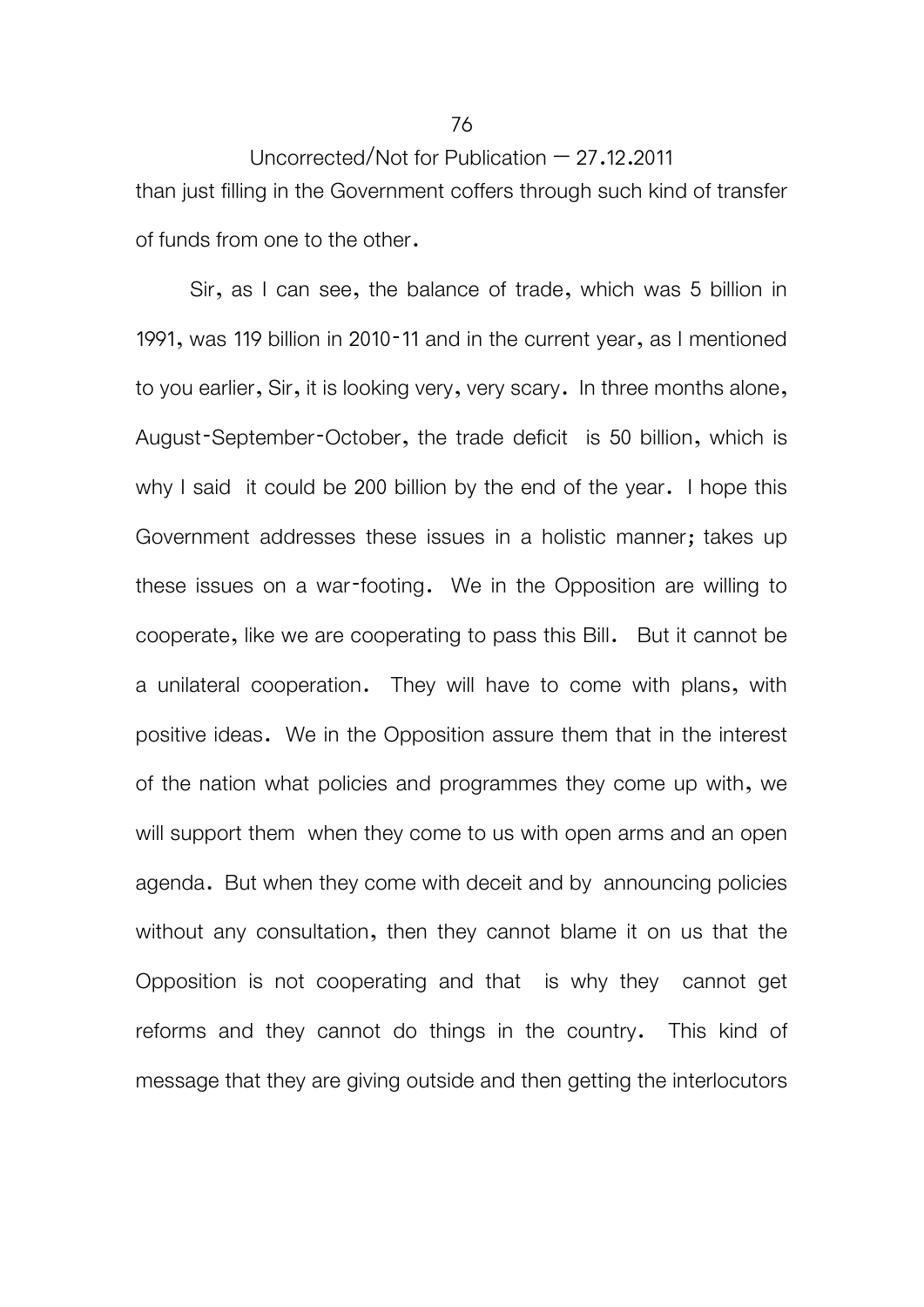of industry to come and talk to us; that the Opposition is not cooperating and that is why, in the country, there is a policy paralysis, is not acceptable to us. It they want cooperation, it will have to be through consultation and discussion and then we can all work together to take the country forward. Thank you. (Ends)

(Followed by 1X)

## LP/12.45/1x

**Ǜी नरेन्दर् बुढािनया (राजÎथान) :** उपसभापित महोदय धन्यवाद, आपनेमुझे भारतीय निर्यात-आयात बैंक (संशोधन) विधेयक, 2011, जो आज मंत्री महोदय ने पेश किया है, पर बोलने का समय दिया है। मैं इस बिल का तहेदिल से समर्थन और स्वागत करता हूं। अभी पीयूष गोयल साहब ने हम सबके सामने बहुत अच्छा भाषण दिया है। मैं समझता हूं कि वे विद्वान हैं, सी.ए. हैं और अभी बता रहे थे कि मैं इस बैंक में डायरेक्टर भी रहा हूं।

**श्री पीयूष गोयल** : मैं इस बैंक में नहीं, किसी और बैंक में रहा हूं।

**श्री उपसभापति** : वे इस बैंक में नहीं रहे हैं।

**श्री नरेन्द्र बुढानिया** : सर, मैं डायरेक्टर नहीं रहा हूं, मैं तो एक किसान का बेटा हूं। मैं एक छोटे से गाँव में ढाणी में पढ़ा हूं और शायद मंत्री जी भी मेरी तरह ही हैं, जो गाँव से उठकर आए हैं और उन्होंने भी गाँव के स्कूल में ही अध्ययन किया है। मैं सरकार को धन्यवाद देना चाहता हूं कि उसने इस बैंक की स्थापना करने की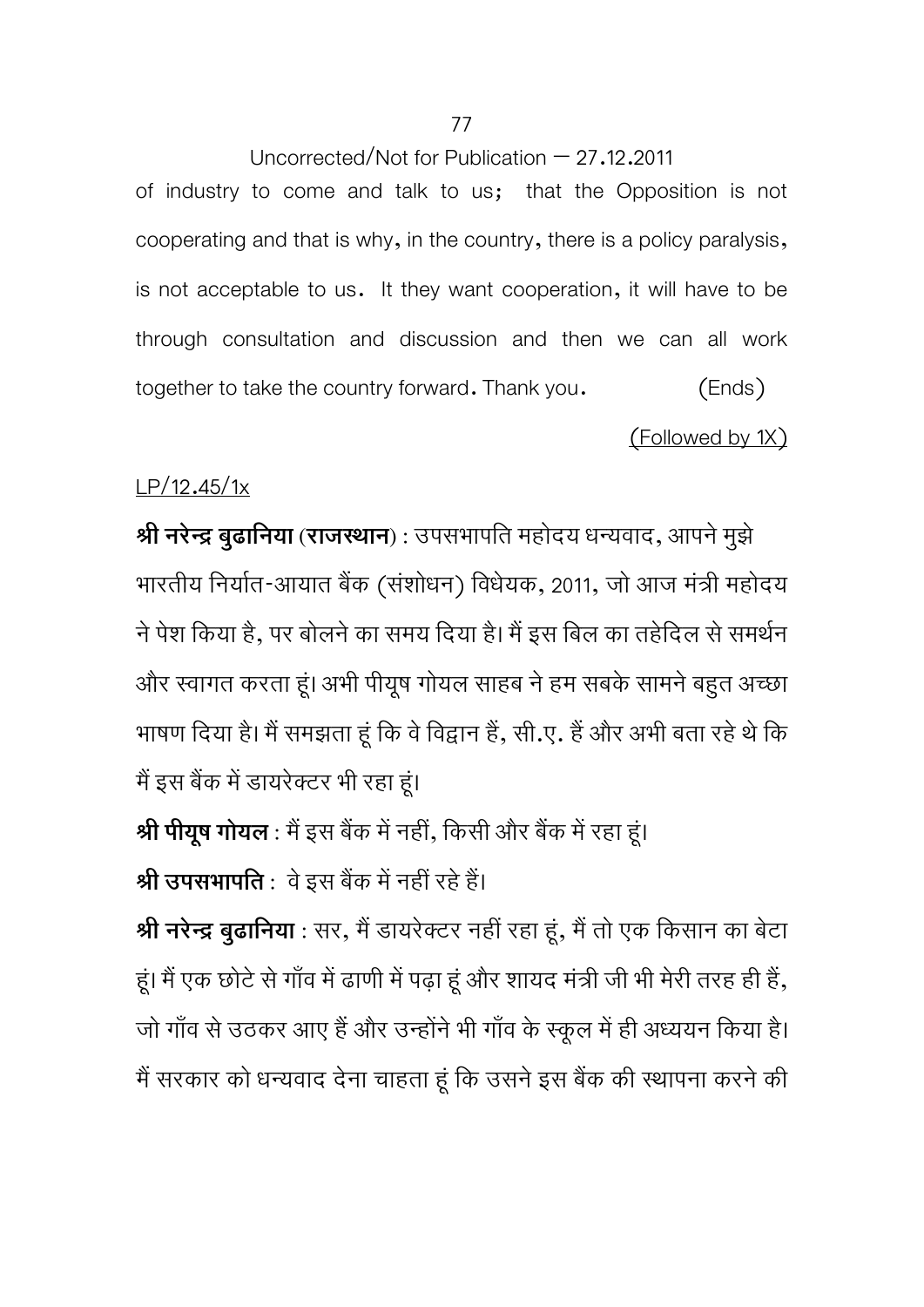Uncorrected/Not for Publication – 27.12.2011 बात सोची और यह सोचा कि हमारे देश में निर्यात और आयात को कैसे बढ़ावा मिले, जिससे हमारे देश की तरक्की हो सके। 1982 में, मात्र 500 करोड़ रुपये की थोड़ी सी प्राधिकृत पूँजी के साथ इस आयात-निर्यात बैंक की स्थापना हुई। 1999 में एक अमेंडमेंड करके इसकी राशि को 1000 करोड़ रुपये किया गया, िफर एक अिधिनयम के ǎारा इसको बढ़ाकर 2000 करोड़ िकया गया और अब जो बिल पेश किया गया है, उसमें इसको बढ़ाकर 10,000 करोड़ रुपये की प्राधिकृत पूँजी करने का प्रावधान रखा है। महोदय, यह बहुत बड़ा और बहुत अच्छा कदम है। जिस प्रकार से गोयल साहब ने इस बिल का स्वागत किया है, मैं समझता हूं कि पूरा देश और पूरा सदन इसका स्वागत करता है और यह महसूस करता है कि ये 10,000 करोड़ रुपये भी इस बैंक के लिए कम हैं। आज हमारे यहाँ निर्यात और आयात की जितनी आवश्यकता है, उसको देखते हुए यह राशि बहुत कम है। चूँकि इन्होंने इसको समय-समय पर बढ़ाने का प्रावधान भी रखा है, तो मैं समझता हूं कि इस बैंक का दिन-प्रतिदिन आगे और डेवलपमेंट होगा तथा हमारे निर्यातकों और आयातकों को इसका लाभ मिलेगा। मुझे मालूम पड़ा है कि हमारे एग्ज़िम बैंक का जो कारोबार है, वह बहुत से देशों में है। यह शायद पचास से ज्यादा देशों में काम कर रहा है और इस बैंक ने 6.3 बिलियन डॉलर का कारोबार किया है। जब 1982 में यह बैंक शुरू हुआ था, तब इसका कारोबार 386 करोड़ रुपये था और 30 नवंबर, 2011 तक इसका कारोबार 1,10,130 करोड़ रुपये का हो गया है, जो कि एक उल्लेखनीय वृद्धि है। सर, मैं समझता हूं कि जब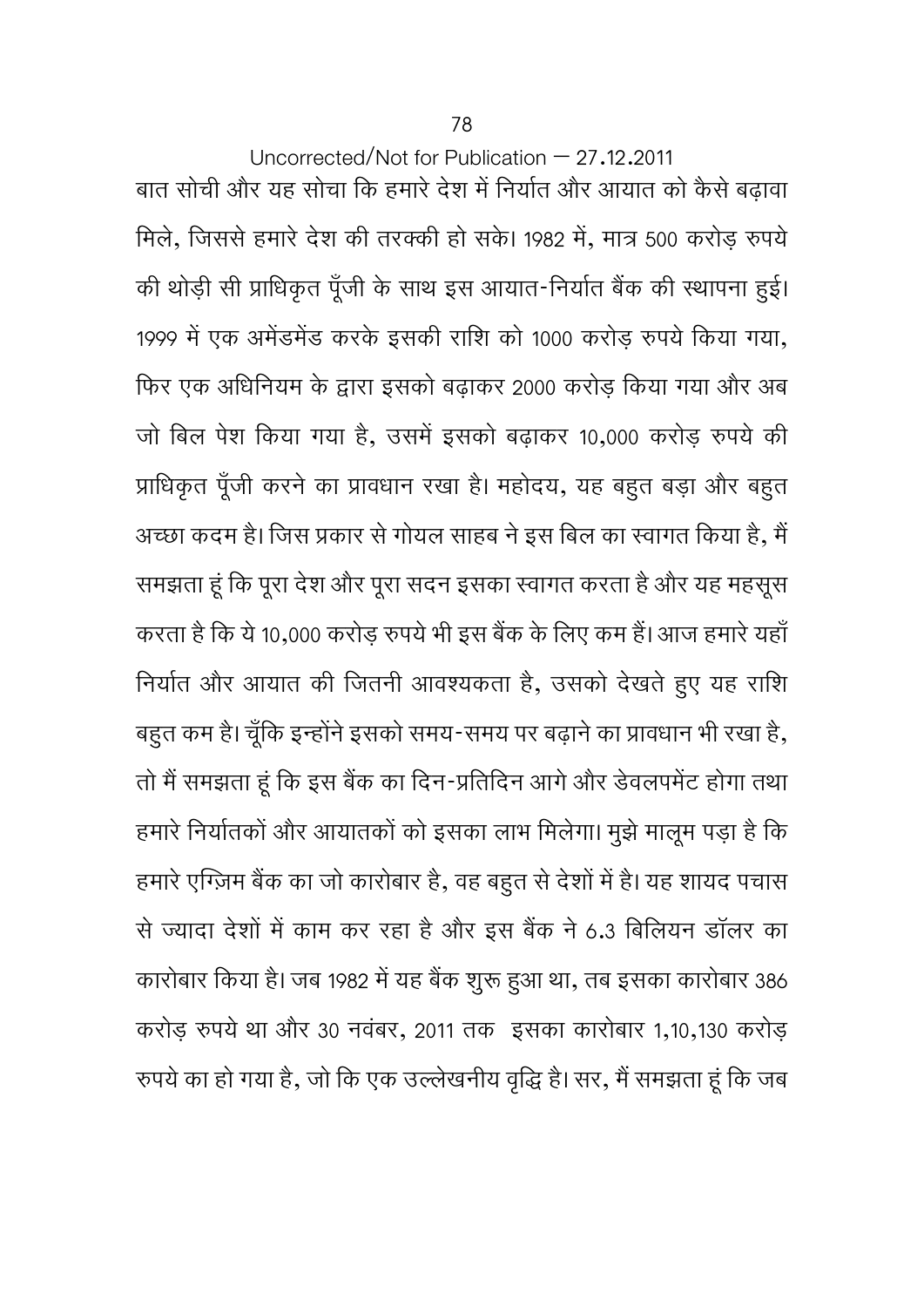Uncorrected/Not for Publication – 27.12.2011 किसी चीज की वृद्धि होती है, उसमें बढ़ावा होता है, तो उसमें कई चीजों और कई लोगों का योगदान होता है। इस बैंक में काम करने वाले जो पेशेवर अधिकारी हैं, मैं उनको धन्यवाद देना चाहता हूं कि उन्होंने इस बैंक में बहुत ही मन लगाकर और बहुत मेहनत से काम किया है। मैं समझता हूं कि इनकी संख्या ज्यादा नहीं है, ये पेशेवर अधिकारी लगभग 277 के आसपास हैं, लेकिन इनकी मेहनत से यह बैंक दिन-प्रतिदिन आगे बढ़ रहा है।

उपसभापति महोदय, यह बैंक बहुत अच्छी तरह से काम कर रहा है और इसने बराबर लाभ कमाया है। गोयल साहब बता रहे थे कि इसका लाभ बहुत ज्यादा होना चाहिए था, मैं मानता हूं कि इसका लाभ अवश्य बहुत ज्यादा होना चाहिए था। जिस प्रकार से लाभ को देखते हैं, उससे लगता है कि कम लाभ कमाया है, बैंक बहुत ज्यादा काम नहीं कर पा रहा है और इस बैंक को बहुत ज्यादा काम करना चाहिए, परंतु इसके बावजूद भी यदि यह बैंक लाभ कमाने की दिशा में काम कर रहा है तो इसका मतलब है कि यह अच्छा काम कर रहा

है। यह बैंक अच्छा काम कर रहा है, जिसका लाभ सरकार को भी मिल रहा है। (akg/1z पर जारी)

## AKG/1Y/12.50

**Ǜी नरेन्दर् बुढािनया (कर्मागत) :** मुझेयह मालमू चला हैिक अब तक यह सरकार को 1,228 करोड़ रुपए का लाभाशं देचुका है। यह बहुत ही अच्छा काम है, बहुत ही Ģशंसनीय काम है।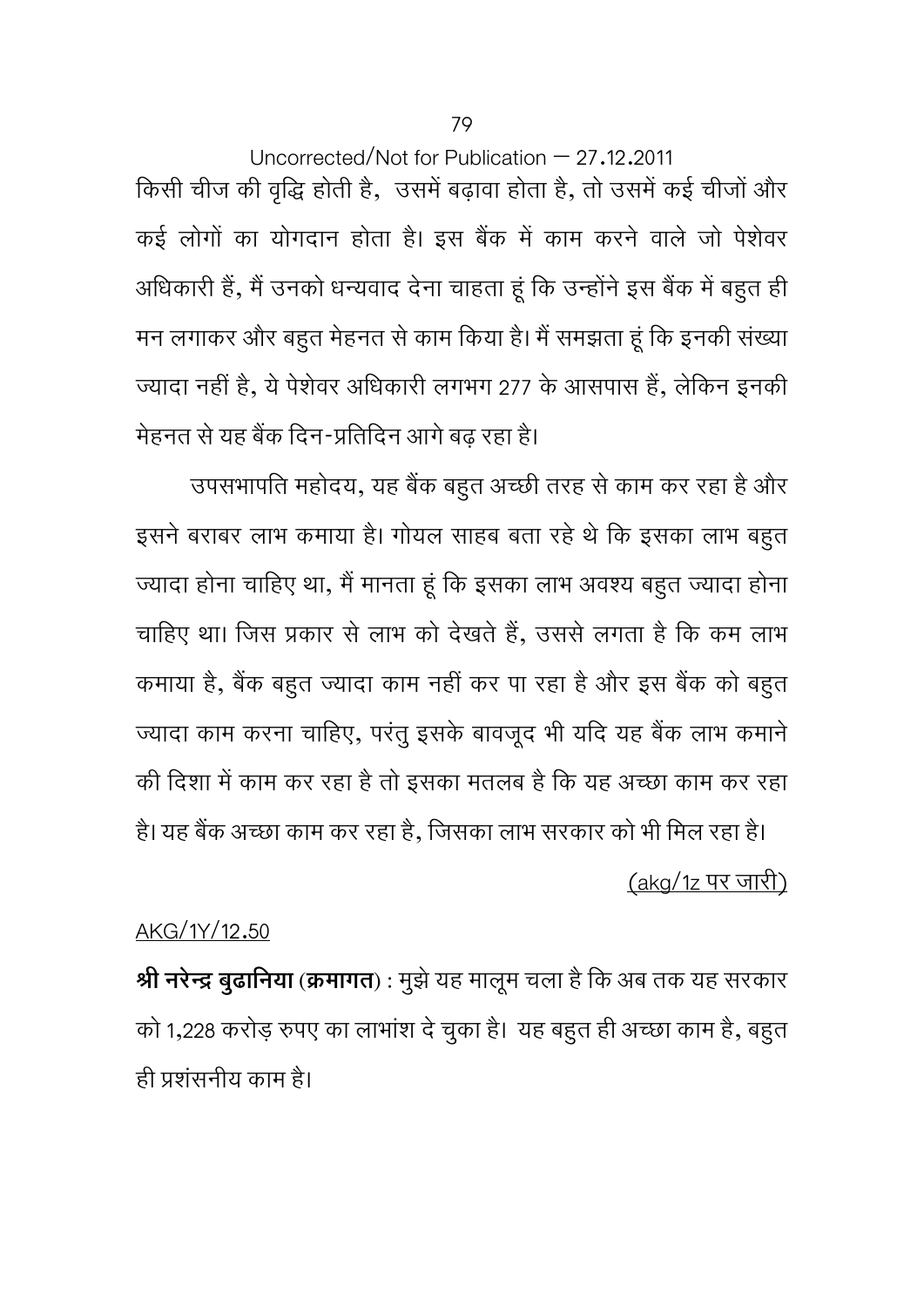महोदय, इस बिल के द्वारा इसमें दो पूर्णकालिक डायरेक्टर्स का प्रावधान रखा गया है, जो बहुत ही स्वागतयोग्य कदम है। हम जानते हैं कि बैंक के प्रबंधन को मजबूत करने के लिए यह कदम उठाया गया है, ताकि वे चेयरमैन और मैनेजिंग डायरेक्टर की मदद कर सकें। जैसा अभी मालूम चला कि इसके और 16 डायरेक्टर्स होते हैं और दो nominated होते हैं। इस बात से मैं सहमत हूँ कि जो डायरेक्टर nominate किए जाते हैं, सरकार को उनकी ओर विशेष ख्याल रखना चाहिए। उसमें ऐसे लोगों को शामिल करना चाहिए, जिनकी अलग-अलग दिशाओं में विशेषज्ञता हो। आज हमारे देश में विशेषज्ञों की कमी नहीं है। जब मैं देखता हूँ, तो मुझे ऐसा लगता है कि हमारे देश में सबसे बड़ी आबादी किसानों की है। हमारे देश की जो economy है, वह rural based है। उस सेक्टर के लोगों को इसमें बहुत कम शामिल किया जाता है। वे अपने सुझाव दे सकें, इसका उनको बहुत कम मौका मिलता है। इसलिए मैं मंत्री महोदय से निवेदन करना चाहता हूँ कि जब वे विशेषज्ञ डायरेक्टर्स को नामित करें, तो इस दिशा में विशेष ख्याल रखें, ताकि हमारे देश को इसका लाभ मिल सके।

महोदय, आज हम जानते हैं कि इस बैंक का उद्देश्य यह है कि इससे निर्यात को बढ़ावा मिले, आयात को बढ़ावा मिले। आयात-निर्यात को बढ़ाने के उद्देश्य से ही इस बैंक की स्थापना हुई है। हमारे जो उद्योग हैं, चाहे वे छोटे उद्योग हों, बड़े उद्योग हों, लघु उद्योग हों, मँझोले उद्योग हों, वे अंतर्राष्ट्रीय मार्केट के अन्दर आज compete कर सकें, उनकी मदद के लिए इस बैंक की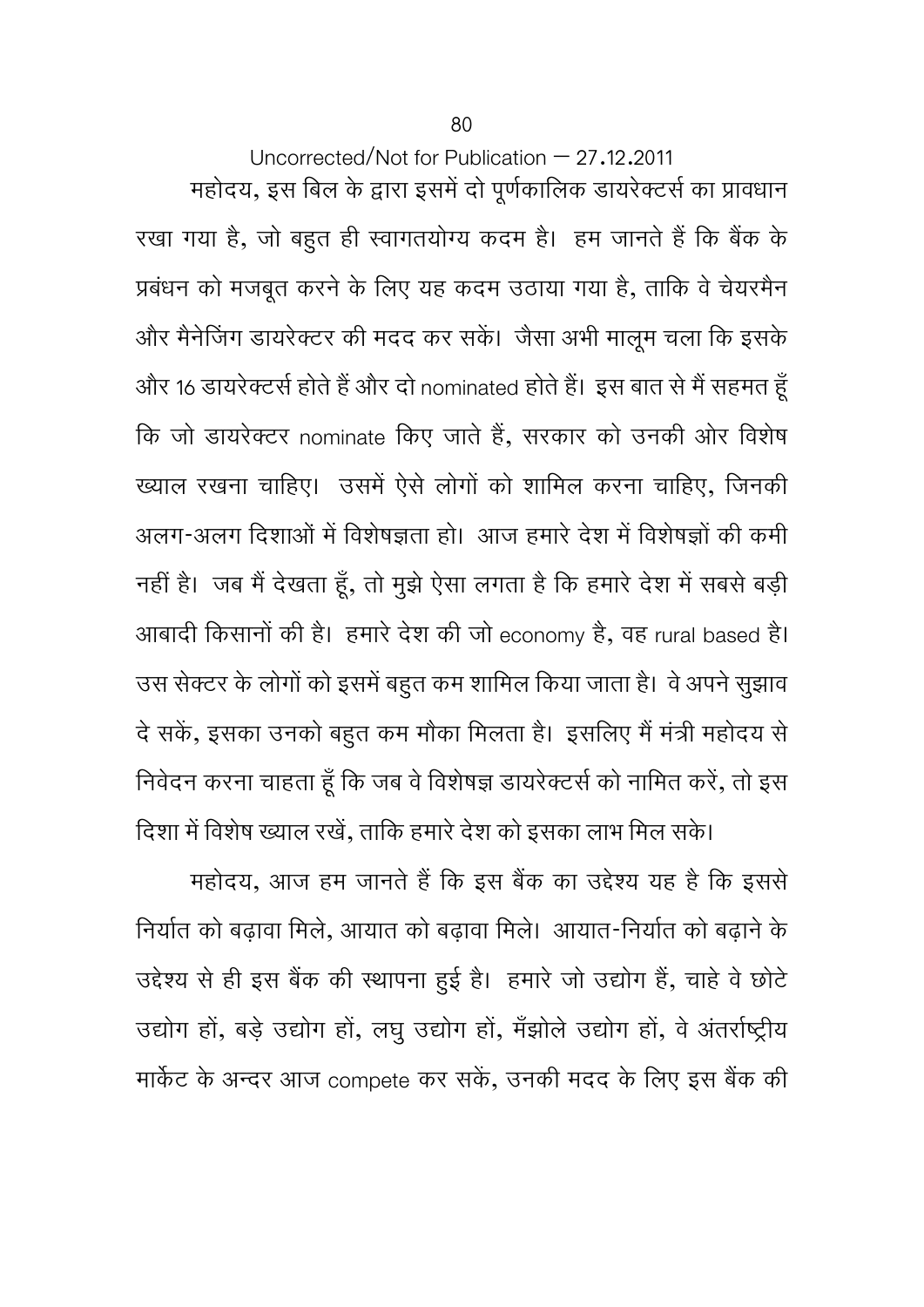स्थापना हुई है। इस बैंक से हमारे उद्योगों को बहुत लाभ मिला है। मैं मंत्री महोदय को अवगत कराना चाहता हूँ कि जैसा मैंने पहले कहा कि हमारे देश के अन्दर ग्रामीण क्षेत्र की आबादी ज्यादा है, हमारी economy कृषि आधारित है, इसलिए कृषि आधारित उद्योगों को export करने के लिए motivate करना चािहए, उनकी मदद करनी चािहए, उनको अिधक-से-अिधक लाभ िमलना चाहिए, ताकि हमारा देश और हमारे देश के किसान प्रगति कर सकें। मुझे मालूम है कि सरकार इस दिशा में कार्य कर रही है। आज पूरे संसार में जिस प्रकार से वैश्विक मंदी चल रही है, पूरा संसार इस मंदी के दौर से चिंतित है। मैं समझता हूँ कि आज विकसित देश इस संकट से जूझ रहे हैं। अमेरिका जैसा बड़ा देश इस मंदी से जूझ रहा है। लेकिन, उपसभापति महोदय, मैं हमारी यूपीए की चेयरमैन सोनिया गाँधी जी, हमारे देश के प्रधान मंत्री डा. मनमोहन सिंह जी को धन्यवाद देना चाहता हूँ और हमारे वित्त मंत्री जी को बधाई देना चाहता हूँ कि हम पर इस वैश्विक मंदी का असर तो पड़ा है, लेकिन उनके कुशल वित्तीय प्रबंधन की वजह से हमारे देश को इसका बहुत बड़ा नुकसान नहीं हुआ है। ... (व्यवधान) ... छूट नहा ह, अगर म मत्रा जा का नाम लूगा, ता यह कहा जाएगा ू कि वे राजस्थान के हैं, इसलिए मैं उनकी बड़ाई कर रहा हूँ। मंत्री में दोनों मंत्री शामिल हैं।

महोदय, जो भारत-एशियान मुक्त व्यापार समझौता हुआ है, इससे हमारे देश को बहुत बड़ा लाभ हुआ है। इस समझौते से अंतर्राष्ट्रीय बाजार में हमारी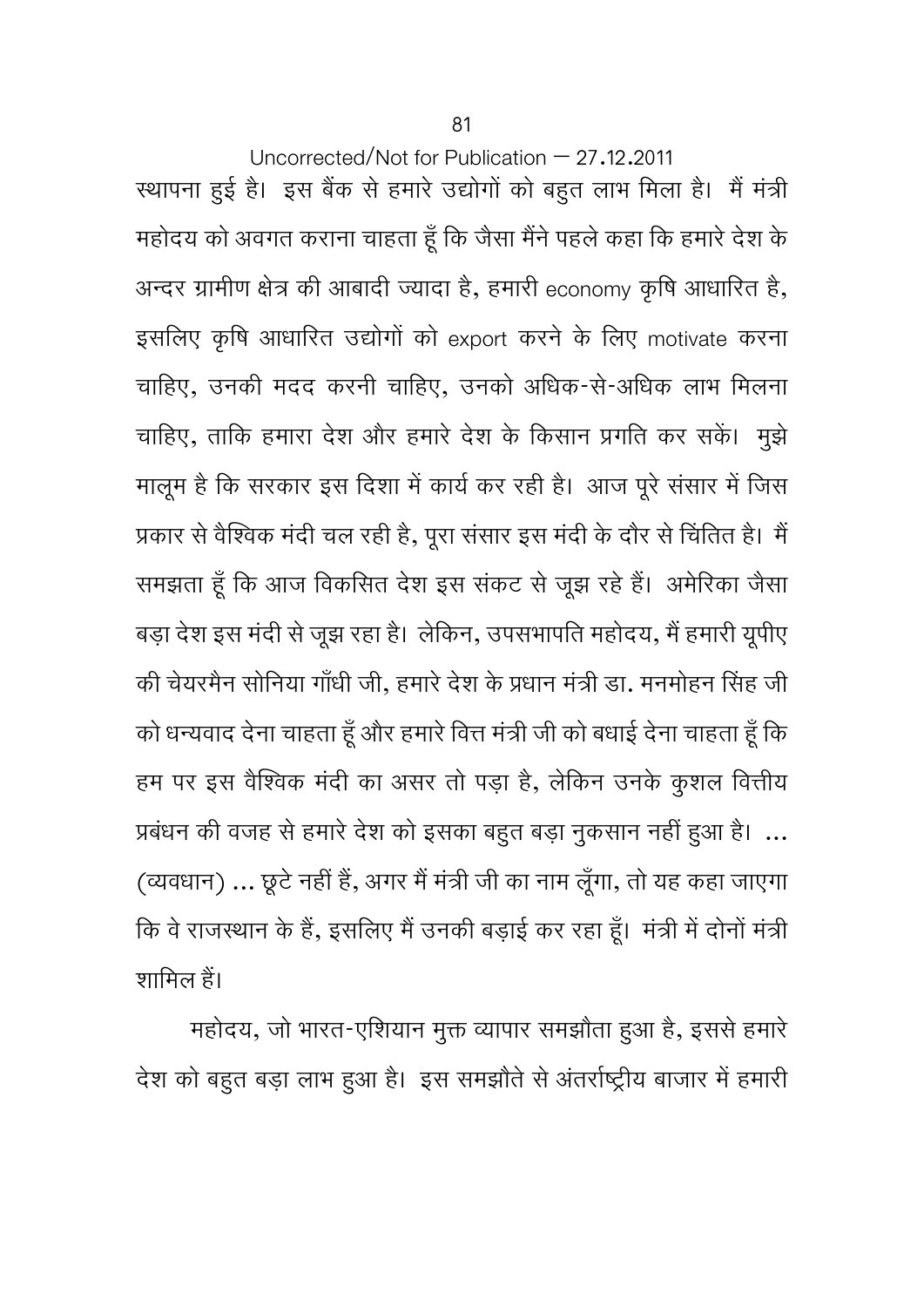Uncorrected/Not for Publication – 27.12.2011 निर्यात का scope बढ़ा है। आज हमें इस बात की आवश्यकता है कि हमें निर्यात के लिए बराबर नए बाजार खोजने चाहिए।

(1जेड/एससीएच पर जारी)

## SCH/12.55/1Z

**श्री नरेन्द्र बुढानिया** (क्रमागत) : जब हम नये बाजार खोजेंगे, तभी पूरे संसार के अंदर आज जो दौर चल रहा है, उसका हम मुकाबला कर सकेंगे।

महोदय, फिक्की के अध्ययन से यह मालूम हुआ है कि बहुत से खाड़ी देशों में हमारे लिए निर्यात का बहुत अच्छा स्कोप है। खाड़ी के देशों में ज्यादा से ज्यादा निर्यात किया जा सके, इसके ऊपर हमें विचार करना चाहिए, साथ ही जहां इस प्रकार की संभावनाएं मौजूद हैं, वहां नये-नये बाजार खोजने चाहिए। चाइना में भी निर्यात के लिए हमें बाजार खोजना चाहिए। आज देखने को यह मिल रहा है कि अफ्रीकी और खाड़ी देखों के अन्दर चीन बहुत अधिक ताकत से आगे बढ़ रहा है और इस तरह उसने अपने निर्यात व्यापार को बहुत बड़ी मात्रा में बढ़ाया है। इसी तरह हमें भी अपने निर्यात व्यापार को बढ़ाने के लिए नये-नये बाजार खोजने होंगे।

मंत्री महोदय, इस फील्ड के अन्दर बहुत अधिक स्कोप है, देखने की आवश्यकता यह है कि किस प्रकार अपने देश के उद्योगों को हम इस प्रकार से लाभ पहुंचा सकते हैं। सबसे बड़ी विडम्बना इस बात की है, जैसा कि मेरे भाई, गोयल साहब कह रहे थे कि जो छोटे और मझले व्यापारी हैं, वे इस क्षेत्र में नहीं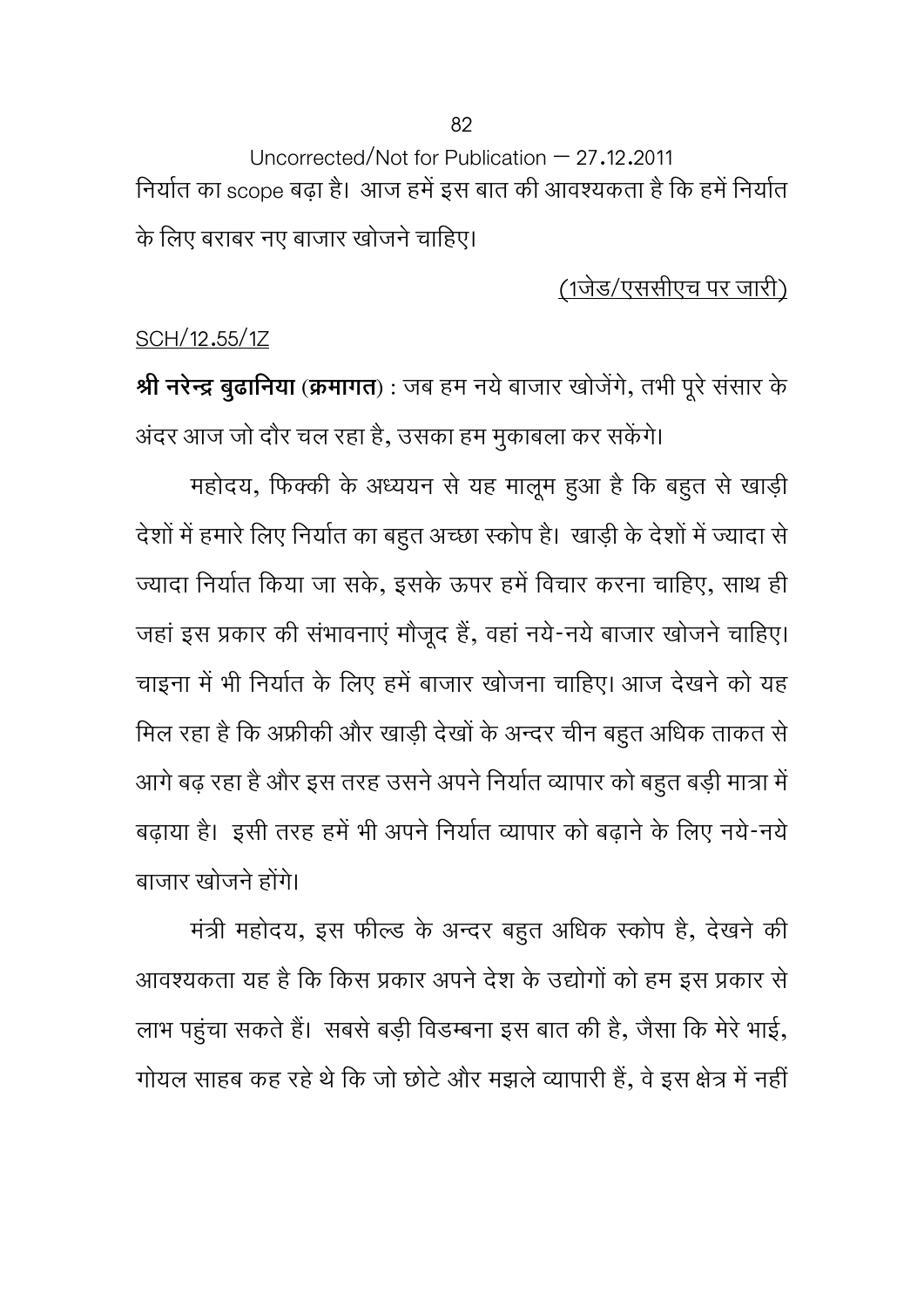Uncorrected/Not for Publication – 27.12.2011 जा सकते। इसके लिए इसका सरलीकरण करना बहुत आवश्यक है, ताकि छोटे व्यापारियों को भी ज्यादा से ज्यादा लोन मिल सके, प्रोत्साहन मिल सके, सहायता मिल सके। इस ओर ध्यान देने की आवश्यकता है।

महोदय, हम सभी जानते हैं कि आज अमरीका और पूरा यूरो ज़ोन करंसी के संकट से जूझ रहे हैं, जिसके कारण भारत के निर्यात पर भी भारी असर पड़ा है। इस संकट से निर्यातकों को बहुत भारी परेशानी का सामना करना पड़ रहा है। पिछले दिनों मैं अखबार में पढ़ रहा था कि हमारे निर्यातक कितने अधिक परेशान हैं। दो-दो तीन-तीन महीनों तक उन्हें पेमेंट नहीं मिल रहा है। पहले होता यह था कि उन्हें 30% एडवांस मिला करता था, लेकिन अब उनका वह एडवांस तो बंद हो ही गया है, ऊपर से उनकी पेमेंट में भी दो-दो तीन-तीन महीने का समय लग जाता है। उन्हें हर तरीके से दबाया जाता है। जब उनकी पेमेंट का समय आता है, तब उनसे यह कहा जाता है कि आप हमें कितना कंसैशन देंगे, 10% देंगे या 20 % देंगे, तभी हम आपकी पेमेंट करेंगे। यदि हमारे निर्यातक उन्हें कंसैशन नहीं देते, तो वे उन्हें यह कह कर डराते हैं कि हम आपका पूरा का पूरा पैसा रोक लेंगे अथवा आपके सामान में कोई न कोई कमी निकाल देंगे। हमारे निर्यातक आज इस प्रकार की कठिन परिस्थितियों से गुजर रहे हैं, जिसके ऊपर जल्द ही ध्यान देने की आवश्यकता है।

महोदय, एक बात मैं और कहना चाहता हूं। भारत में हम 39-40 हजार करोड़ रुपये का खाद्य तेल आयात करते हैं, लेकिन हमारे अपने किसान आज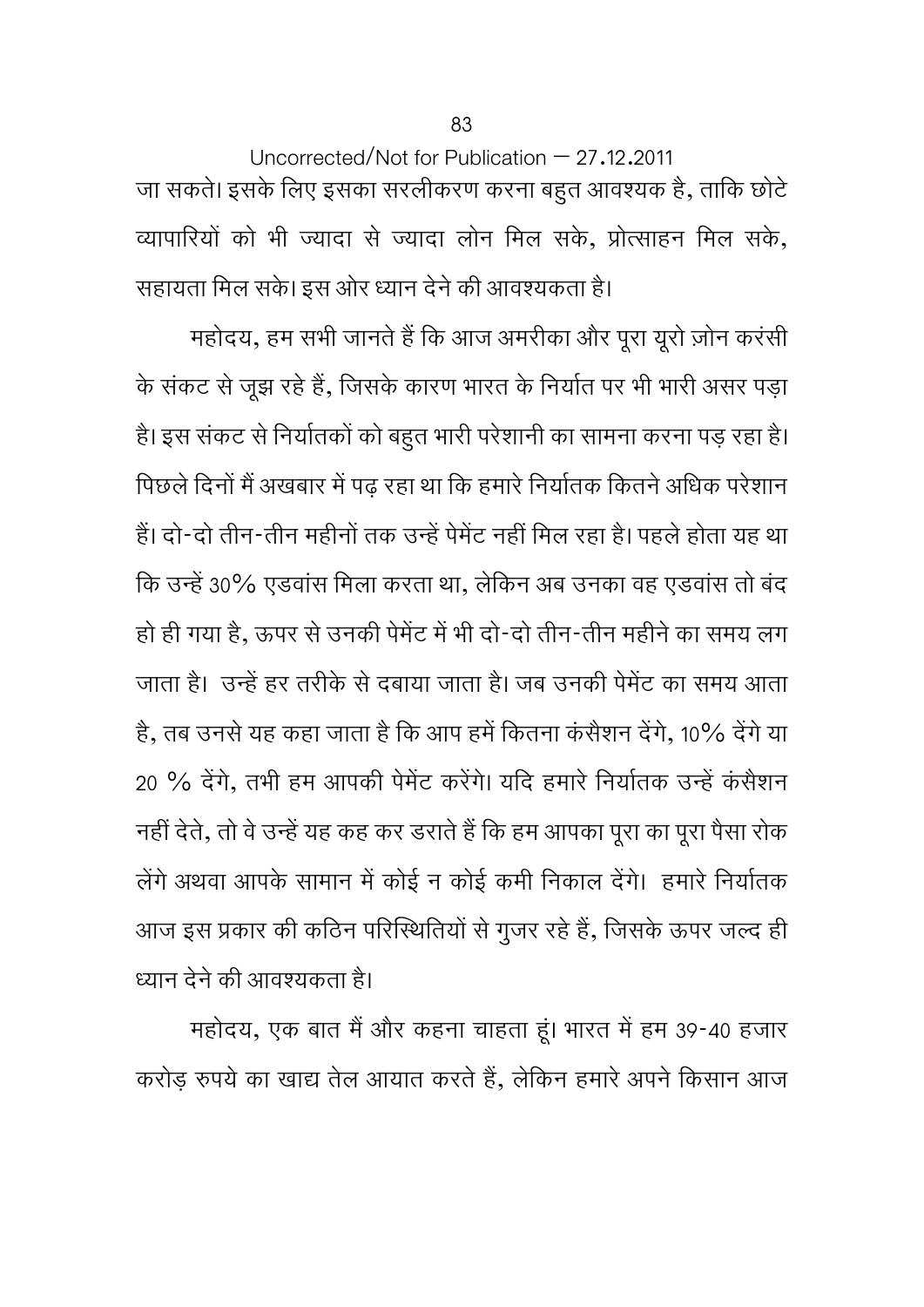Uncorrected/Not for Publication – 27.12.2011 देश में ही तिलहन की फसल पैदा करने के लिए तैयार हैं। इसके ऊपर यथाशीघ्र िवचार करने की आवÌयकता है िक जब हमारे अपने िकसान ितलहन की पैदावार के लिए तैयार हैं, तो हम इतनी बड़ी मात्रा में खाद्य तेल का बाहर से आयात क्यों करें? देश के अन्दर ही अपने उन किसानों की दिल खोल कर मदद की जाए। यदि हम उनकी पूरी मदद करेंगे, प्रोत्साहन देंगे, तो मैं समझता हूं कि हमारे देश के किसान इतने मज़बूत हैं कि अपने देश में खाद्य तेल का जो आयात हो रहा है, उस आयात की वे स्वयं पूर्ति कर सकते हैं।

महोदय, लम्बी-चौड़ी बात नहीं करके अंत में मैं यही कहना चाहूंगा कि इस आयात-निर्यात बैंक को सरकार का अधिक से अधिक समर्थन मिलना चाहिए।

2a/psv पर जारी

## -SCH/PSV-TDB/2A/1.00

**Ǜी नरेन्दर् बुढािनया (कर्मागत):** इसको िजतना अिधक समथर्न िमलेगा, प्रोत्साहन मिलेगा, उतनी ही ताकत के साथ यह काम कर सकेगा।

महोदय, आज सरकार को यह निर्देश देने की आवश्यकता है कि यह बैंक अपना कारोबार कई गुना बढ़ाए। जब यह कई गुना बढ़ेगा तभी हमारा देश मजबूत होगा। इसके साथ ही मंत्री महोदय बैंक को यह भी निर्देश दें कि वह अफ्रीकी देशों, खाड़ी देशों और चीन में कारोबार बढ़ाने के लिए भारतीय उद्योगों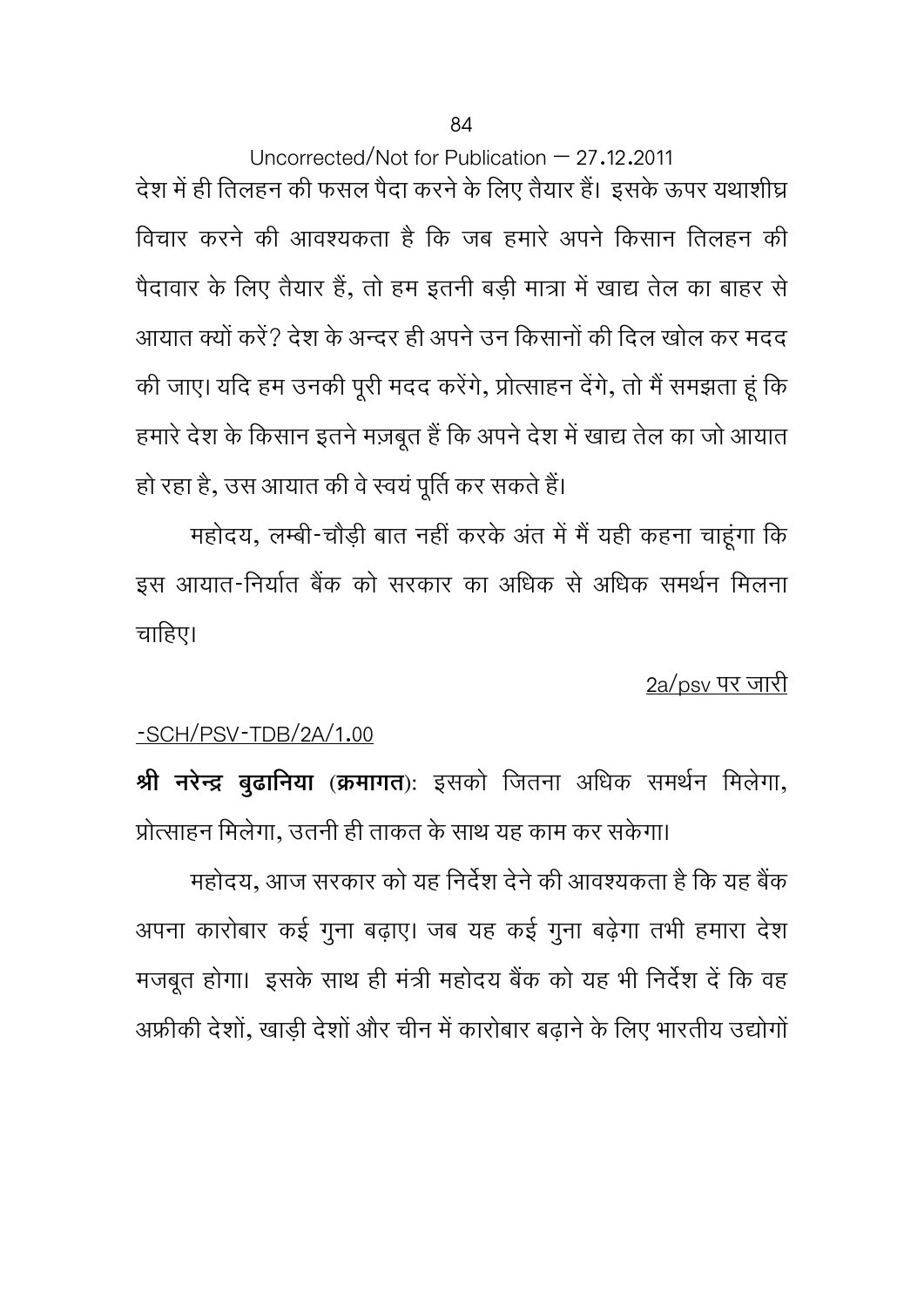Uncorrected/Not for Publication – 27.12.2011 तथा निर्यातकों को अधिक-से-अधिक प्रोत्साहित करे, ताकि यह कारोबार बढ़ सके।

महोदय, आपने जो मुझे बोलने का समय दिया, उसके लिए मैं आपका आभारी हूँ। मैं एक बार फिर पुरज़ोर शब्दों में इस बिल का, The Export-Import Bank of India (Amendment) Bill, 2011 का समर्थन करता हूँ, उसका स्वागत करता हूँ। मैं मंत्री महोदय को विशेष तौर से धन्यवाद देते हुए यह कहना चाहता हूँ कि जिस प्रदेश से वे आते हैं, वहाँ के किसानों को, जो आपकी तरफ देख रहे हैं, यदि आप उनको विशेष तौर से इस निर्यात में शामिल करेंगे तो मैं समझता हूँ कि देश को और प्रदेश को बहुत बड़ा लाभ होगा। बहुत-बहुत धन्यवाद।

(समाप्त)

**MR. DEPUTY CHAIRMAN:** The House is adjourned, and to meet again at 2.00 p.m., after lunch.

-----

**The House then adjourned for lunch at one minute past one of the clock.**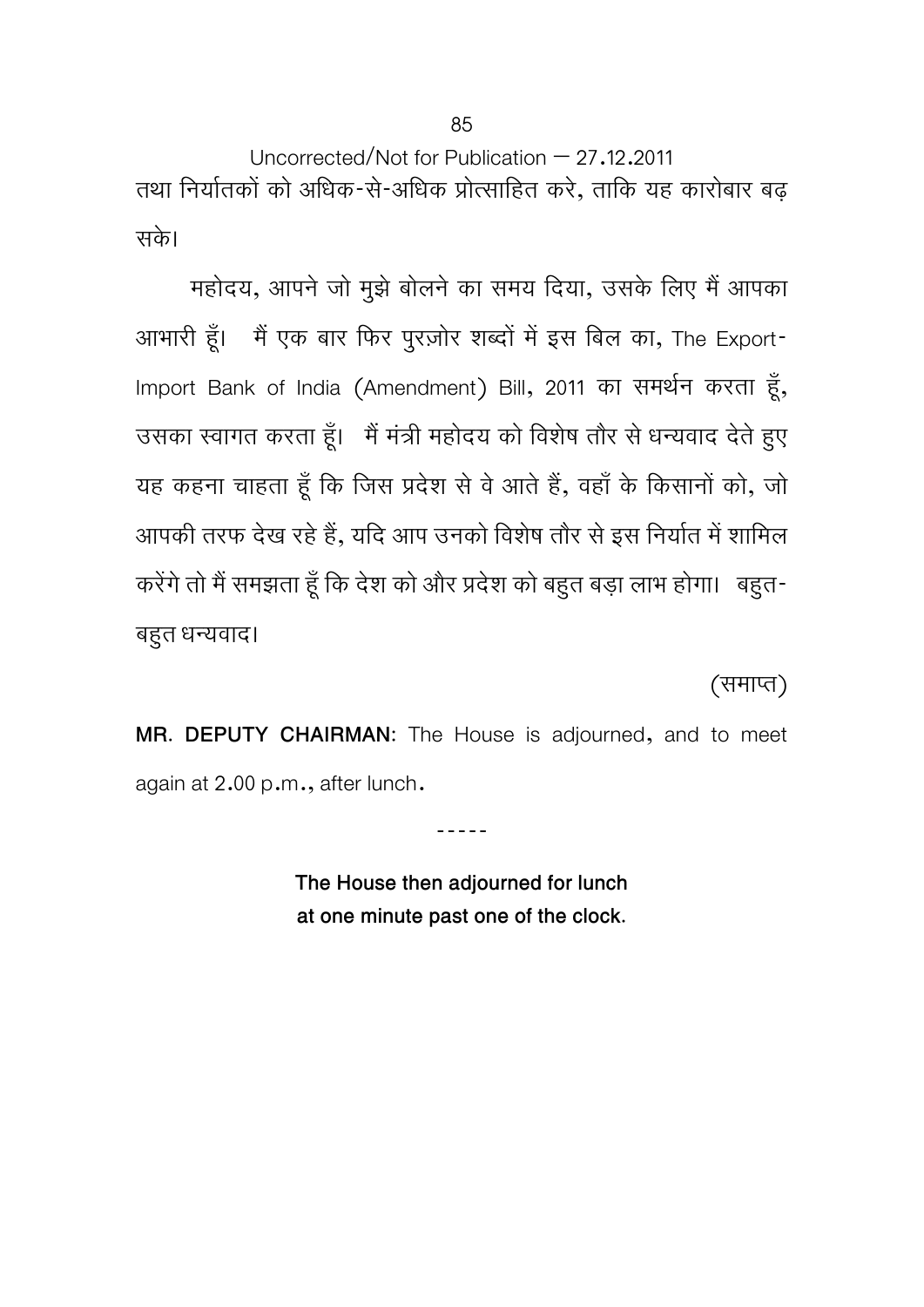# Uncorrected/Not for Publication  $-27.12.2011$ KLS/VNK/2B-2.00

**The House reassembled after lunch at two minutes past two of the clock, the Vice-Chairman (PROF. P.J. KURIEN) in the Chair.** 

**Ǜी अवतार िंसह करीमपुरी (उDŽर Ģदेश)**: सर, आपने मुझे The Export-Import Bank of India (Amendment) Bill, 2011 पर बोलने का मौका दिया, इसके लिए मैं आपका आभार प्रकट करता हूँ। महोदय, यह बहुत ही महत्वपूर्ण िबल है। यह िबल देश के िलए और भी महत्वपूणर्हो सकता है, लेिकन यह देश की अर्थव्यवस्था को बेहतर करने के बाद हो सकता है। Export-Import Bank, 1981 के एक्ट के तहत established किया गया था। 1981 से लेकर 2007 तक इसकी capital 500 करोड़ से 2,000 करोड़ रुपए तक थी, लेिकन 2007 से 2011 के बीच इसकी capital को बढ़ा कर 10,000 करोड़ रुपए तक करनेके िलए propose किया गया है। अब इस विषय पर हमें यह सोचना है कि इसकी देश को कितनी जरूरत है और हमारा जो उद्देश्य है तथा इसके लिए जो objects निर्धारित किए गए हैं, उनको achieve करने में हमें किस हद तक कामयाबी िमलेगी।

सर, हमारा पहले का यह तजुबार् है िक capital increase करने के बावजूद हमारा एक्सपोर्ट day-by-day decrease हो रहा है और इम्पोर्ट बढ़ रहा है। अब मैं आपके सामने थोड़ा सा भारत का नक्शा रखना चाहूंगा। दुनिया की जनसंख्या पर नजर डालें, तो पता चलता है कि भारत में दुनिया की 17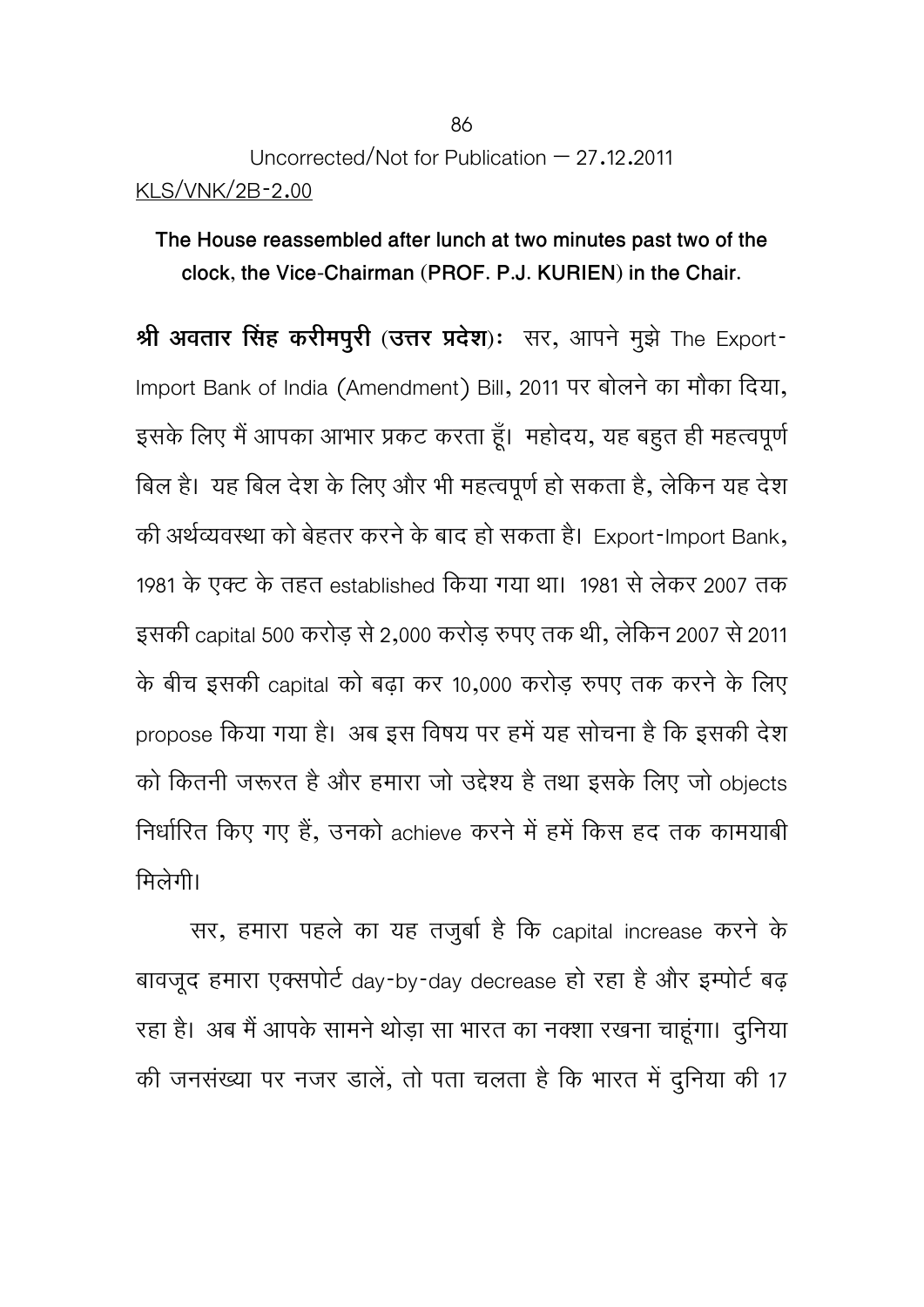Uncorrected/Not for Publication – 27.12.2011 परसेंट population है, यानी भारत दुनिया की जनसंख्या के हिसाब से छठा देश है, छठा हिस्सा है। वर्ल्ड का छठा हिस्सा होने के बावजूद और दुनिया की कुल लैण्ड की 2.4 परसेंट लैण्ड भारत के पास होने के बावजूद एक्सपोर्ट-इम्पोर्ट के क्षेत्र में भारत का हिस्सा मात्र एक परसेंट है, जब कि इस क्षेत्र में चीन का हिस्सा 10 परसेंट है।

## $(2c/DS$  पर क्रमश:)

## -VNK/DS-NBR/2.05/2c

**Ǜी अवतार िंसह करीमपुरी (कर्मागत):** इसका क्या कारण है? हम कहाँखड़े हैं? कहाँ गड़बड़ी है? दुनिया में हम प्रोजेक्ट कर रहे हैं कि हमारे पास बहुत क़ाबिल अर्थशास्त्री हैं, लेकिन भारत एक्सपोर्ट में डे-बाई-डे पिछड़ रहा है। यह बहुत चिन्तन करने का विषय है और यह चिन्ता का विषय भी है। गवर्मन्ट ऑफ इंडिया ने वर्ष 2011 तक एक्सपोर्ट का जो टारगेट 300 बिलियन डॉलर का रखा था, हम उसके कहीं नजदीक भी नहीं हैं। इम्पोर्ट 23 परसेंट बढ़ा है। क्यों? क्या कारण है कि हम एक्सपोर्ट के क्षेत्र में गिर रहे हैं?

महोदय, आप जानते होंगे और शायद मंत्री जी भी जानते होंगे कि इस देश के उद्योग में एससी, एसटी, ओबीसी और माइनॉरिटी का हिस्सा आज मात्र तीन परसेंट है। इस देश की 85 परसेंट पॉपूलेशन में उनका तीन परसेंट पार्टिसिपेशन रिकॉर्ड पर है। हम इंटरनेशनल लेवल पर क्यों पिछड़ रहे हैं, इसका एक कारण यहाँ का लोकल इंफ्रास्ट्रक्चर भी है। इसका कारण पावर की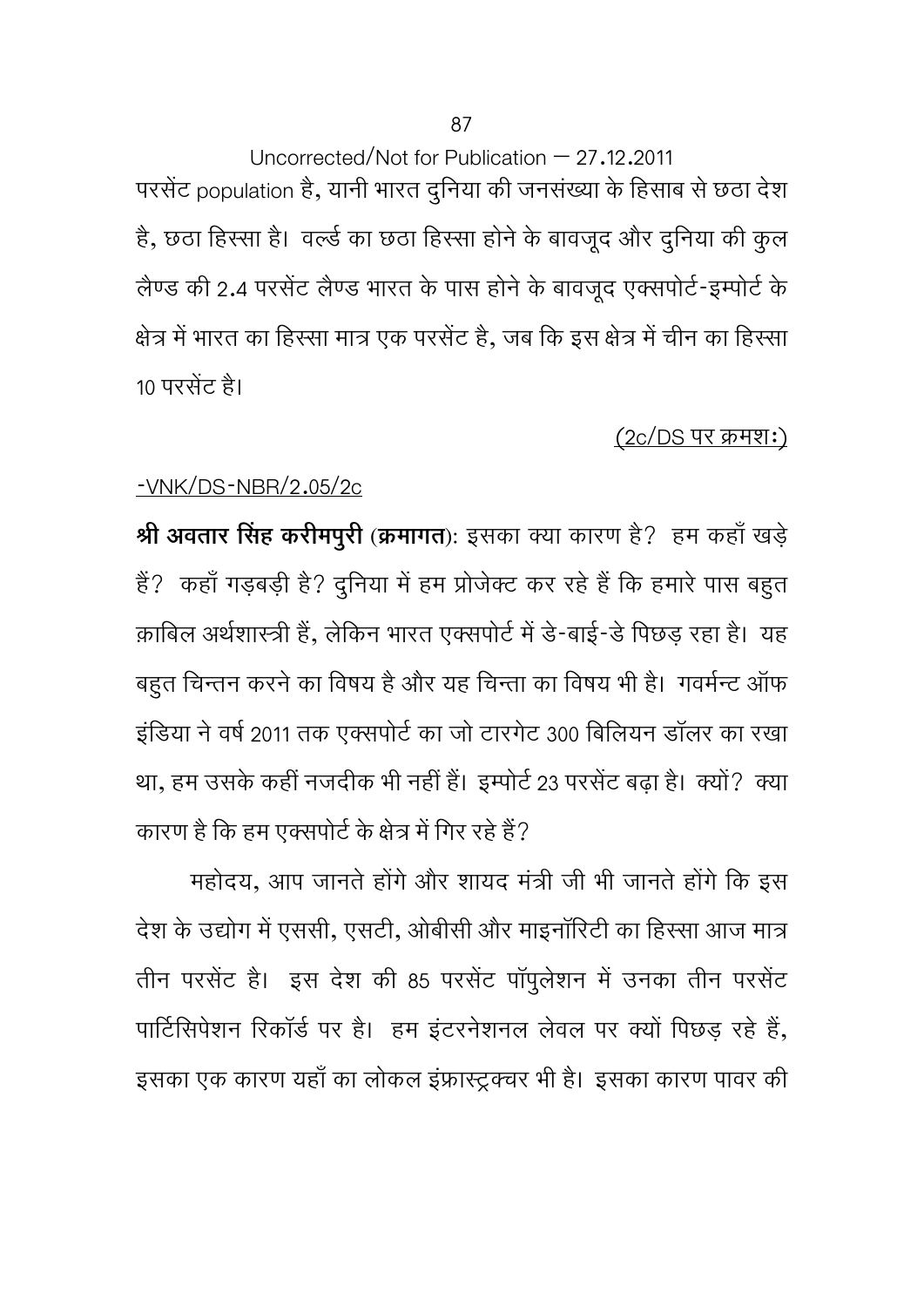Uncorrected/Not for Publication – 27.12.2011 कमी, एनर्जी की कमी और उस दिशा में जरूरत के मुताबिक यत्न न होना भी है। परन्तु, इंटरनेशनल लेवल पर हमारी जो सबसेबड़ी कमी नजर आ रही है, वह क्वालिटी के क्षेत्र में है। हमने इस देश के बहुजन को पार्टिसिपेशन से इसलिए आइसोलेट करके रखा है कि उनके पास टैलेन्ट की कमी है, लेकिन जब हम इंटरनेशनल लेवल पर अपने टैलेन्ट को दिखाते हैं तब हम कहाँ खड़े हैं कि हम वहाँ मात्र एक परसेंट नजर आते हैं? इसलिए हमें क्वालिटी के ऊपर ध्यान देना होगा कि हम जो प्रॉडक्ट इंटरनेशल मार्केट में लेकर जाएँ, उसके ऊपर दुनिया के दूसरे देशों की जनता विश्वास करे, भरोसा करे। आदरणीय मंत्री जी को हम यह सजेस्ट करना चाहेंगे कि वे क्वालिटी को इम्प्रूव करने, प्राइस को कम्पीट करने और इसमें efficiency को बढ़ाने के लिए ऐसी कोई नीति तैयार करें जिससे व्यापार में हम जो पिछड़ रहे हैं, उस पिछड़ेपन को दूर किया जा सके।

महोदय, इंटरनेशनल मार्केट में हमारी इंडियन करेंसी की डे-बाई-डे गिरावट हो रही है। वर्ष 2008 में डॉलर की क़ीमत 45 रुपये थी, जो आज बढ़ कर 56 से 58 रुपये के बीच में चल रही है। यह बहुत चिन्ता का विषय है। मंदी अमेरिका में चल रही है। मेरे से पहले एक मैम्बर सरकार की ओर से बोल कर गये हैं। उन्होंने सभी गांधियों का धन्यवाद किया कि अमेरिकन मंदी का, विश्व की मंदी का भारत की अर्थव्यवस्था पर असर नहीं हुआ। मैं यह जानना चाहता हूँ कि आप और कैसा असर देखना चाहते हैं?

## (2डी/एचएमएस पर कर्मश:)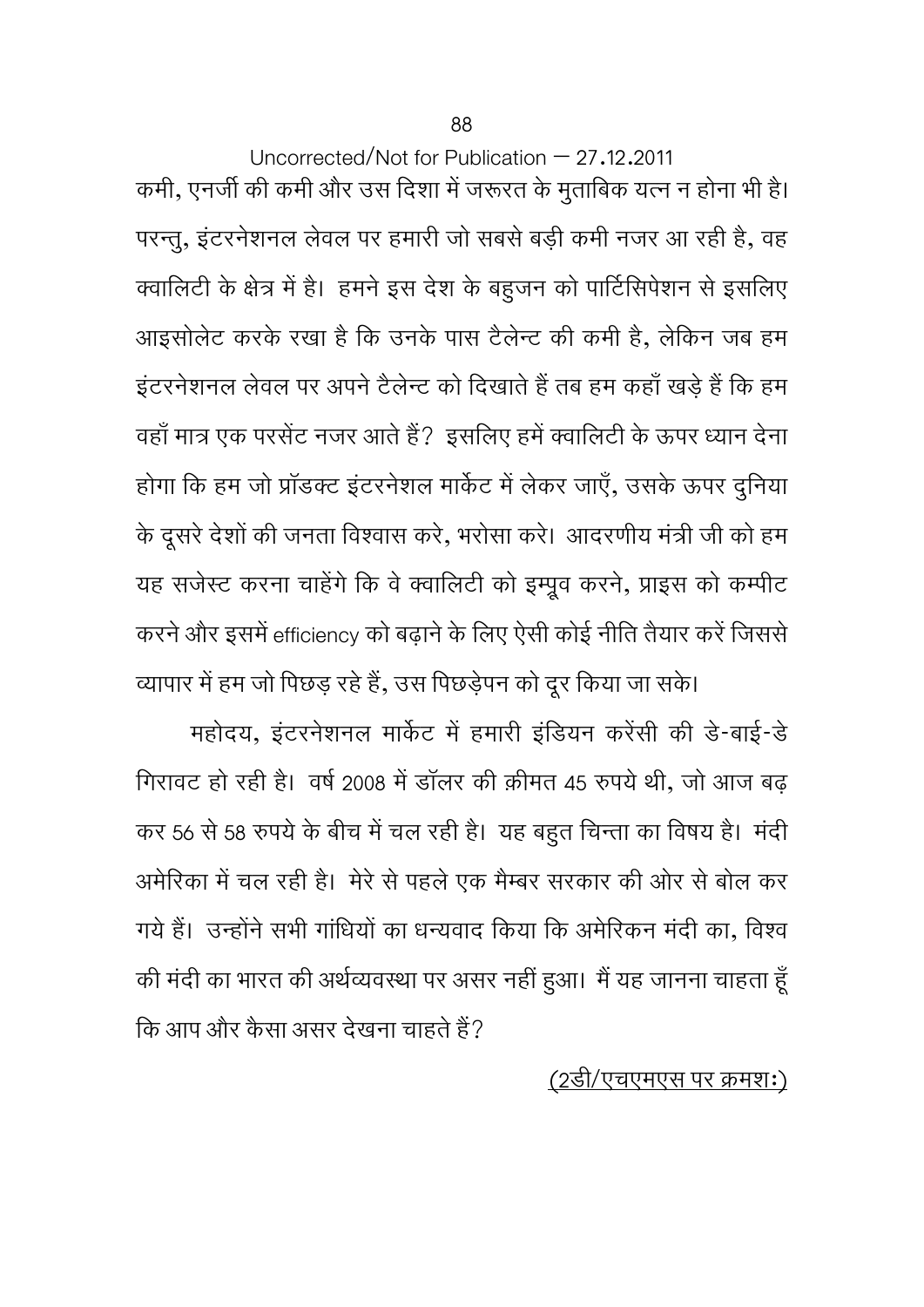Uncorrected/Not for Publication  $-27.12.2011$ 2D/USY-HMS/2:10

**Ǜी अवतार िंसह करीमपुरी (कर्मागत)** : महोदय, आिर्थक मंदी तो य0ूएस0ए0 और यूरोप में है, लेकिन इंडिया का रुपी वीक हो रहा है। जो डॉलर हमें 45 रुपीज में मिलता था, वह आज 56 और 58 रुपीज में मिलता है। तो इकॉनोमी के क्षेत्र में यह हमारी कैसी capability है, इस बारे में भी ध्यान दिया जाना चाहिए क्योंकि इस का बहुत बुरा असर हमारे एक्सपोर्ट/इम्पोर्ट बिजनेस के ऊपर, खास तौर पर इम्पोर्ट करने वाले व्यापारियों पर पड़ रहा है। मैं आप के माध्यम से मंत्री जी से यह अपील करना चाहूंगा कि हमारे इम्पोर्ट व एक्सपोर्ट के बिजनेस में लगे व्यापारियों को प्रमोट करने की नीति बनायी जाए। महोदय, अभी एग्रीकल्चर के क्षेत्र में ज्यादा इम्पोर्ट करना पड़ रहा है, लेकिन अभी भी बहुत जमीन ऐसी है जिसे हम waste रखे हुए हैं, वह खाली पड़ी हुई है। अगर हम उसे प्रॉपर utilize करें, उस के लिए हम कोई strategy बनाएं या प्लानिंग करें तो हम इस दिशा में आगे बढ़ सकते हैं और जहां हमें एग्रीकल्चर सेक्टर में इम्पोर्ट करना पड़ रहा है, उसे कंट्रोल कर सकते हैं। महोदय, इस के अलावा मैं लेदर के विषय में कहना चाहूंगा। खास तौर पर एक्सपोर्ट और इम्पोर्ट के बिजनेस में एस0सी0, एस0टी, ओ0बी0सी0 की नुमाइंदगी 00.1 परसेंट है। जब तक हम समाज के इतने बड़े सेक्टर को participate नहीं कराएंगे, उस को प्रमोट नहीं करेंगे, उस को involve करने के लिए नीति नहीं लाएंगे, तब तक हम अपने इस बिजनेस को प्रमोट नहीं कर पाएंगे। महोदय, मैं मंत्री जी को यह अपील जरूर करना चाहूंगा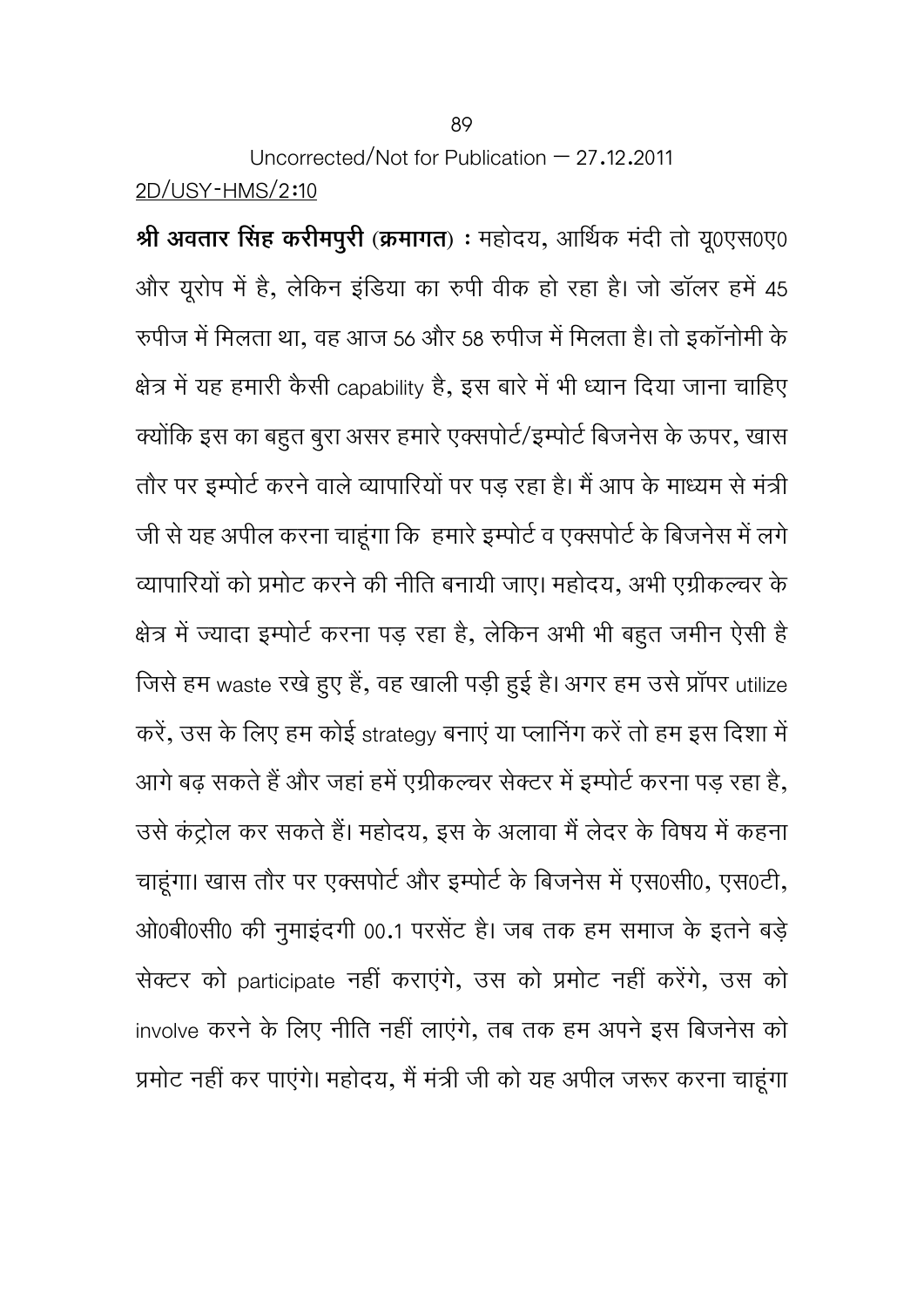90

Uncorrected/Not for Publication – 27.12.2011 कि जो आप का एक्सपोर्ट/इम्पोर्ट रिसर्च एंड डवलपमेंट विंग है, उस का क्या रोल है, उस ने क्या रिसर्च की है, क्या कारण है कि हम इस सेक्टर में decrease कर रहे हैं, ये सारे आंकड़े हम सदन में रखें क्योंकि हमारी अब तक की नीति कारगर साबित नहीं हुई है जिस के कारण यह downfall आ रहा है। आप उस को overall review करें। यह यत्न अच्छा है, लेकिन इस देश का लाखों करोड़ रुपया डिफाल्टर्स की वजह से लुट गया है। तो अब जहां हम इस बैंक की कैपिटल बढ़ा रहे हैं, इस की प्रॉपर मानिटरिंग के लिए दो डायरेक्टर्स और एक समिति बना रहे हैं, मैं कहना चाहूंगा कि उस से भी एस0सी0, एस0टी0,ओ0बी0सी0 को isolate न रखा जाए। उस में भी उन की नुमाइंदगी को ensure िकया जाए।

महोदय, यह उम्मीद रखते हुए कि मैंने जो suggestions दिए हैं, उन के ऊपर आदरणीय मंत्री जी जरूर विचार करेंगे और आप जो बिल लाए हैं, उस के लिए धन्यवाद देते हुए अपनी बात समाप्त करता हूं। जय हिंद, जय भारत।

## (समाप्त)

**SHRI MOINUL HASSAN (WEST BENGAL):** Sir, I would like to place here some observations regarding the Bill. It is a small Bill, but it has a big impact on the trade and commerce of our country. The Exim Bank was established in the year 1982 to financially help the exporters and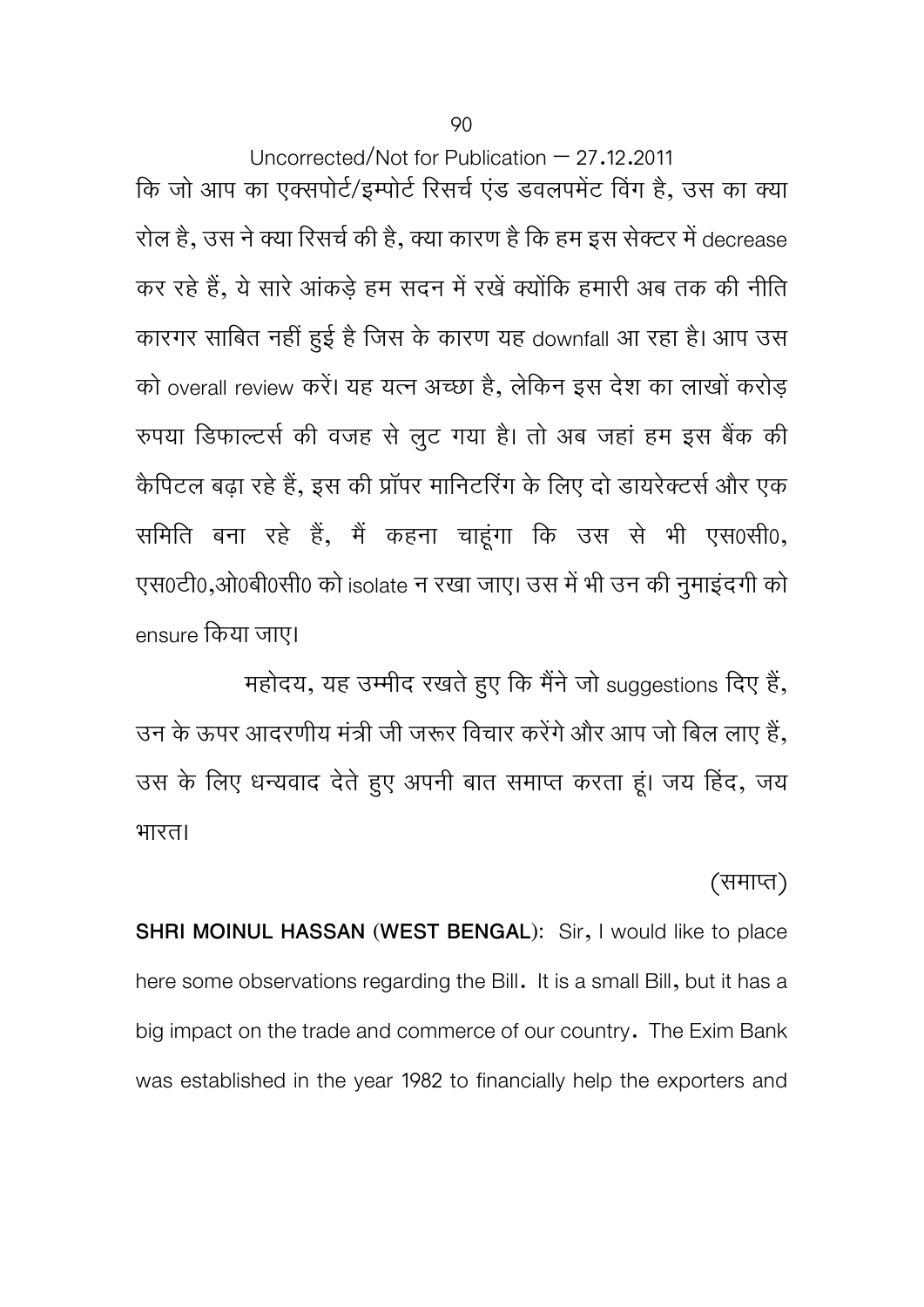importers of our country. In this Bill, I have seen, it is proposed to increase the capital from Rs. 2000 crores to Rs. 10,000 crores. I have no objection to it. But my objection is, as my friend Shri Piyush Goyal has said, that if you see the concerned official website you will not be able to make out what type of help the small exporters of our country will get.

### $($ Contd. by 2e – PK $)$

### -USY/PK/2E/2.15

**SHRI MOINUL HASSAN (CONTD.):** Sir, as you know, Khadi and Handloom sector, Cashewnut workers, diversified jute products, fisheries are all labour-intensive areas, but they are not getting any help from the EXIM Bank. All these which I have mentioned here come under the purview of the MSMEs. Actually, common people are working there. So, I feel that the Ministry should address these areas which are in a vulnerable situation so far.

 My second point, Sir, is regarding the trade deficit. In the last week, during the Question Hour, the hon. Commerce Minister said that there was a trade deficit in our country. He also gave some data. Sir, the growth of trade deficit in our country is very much alarming. If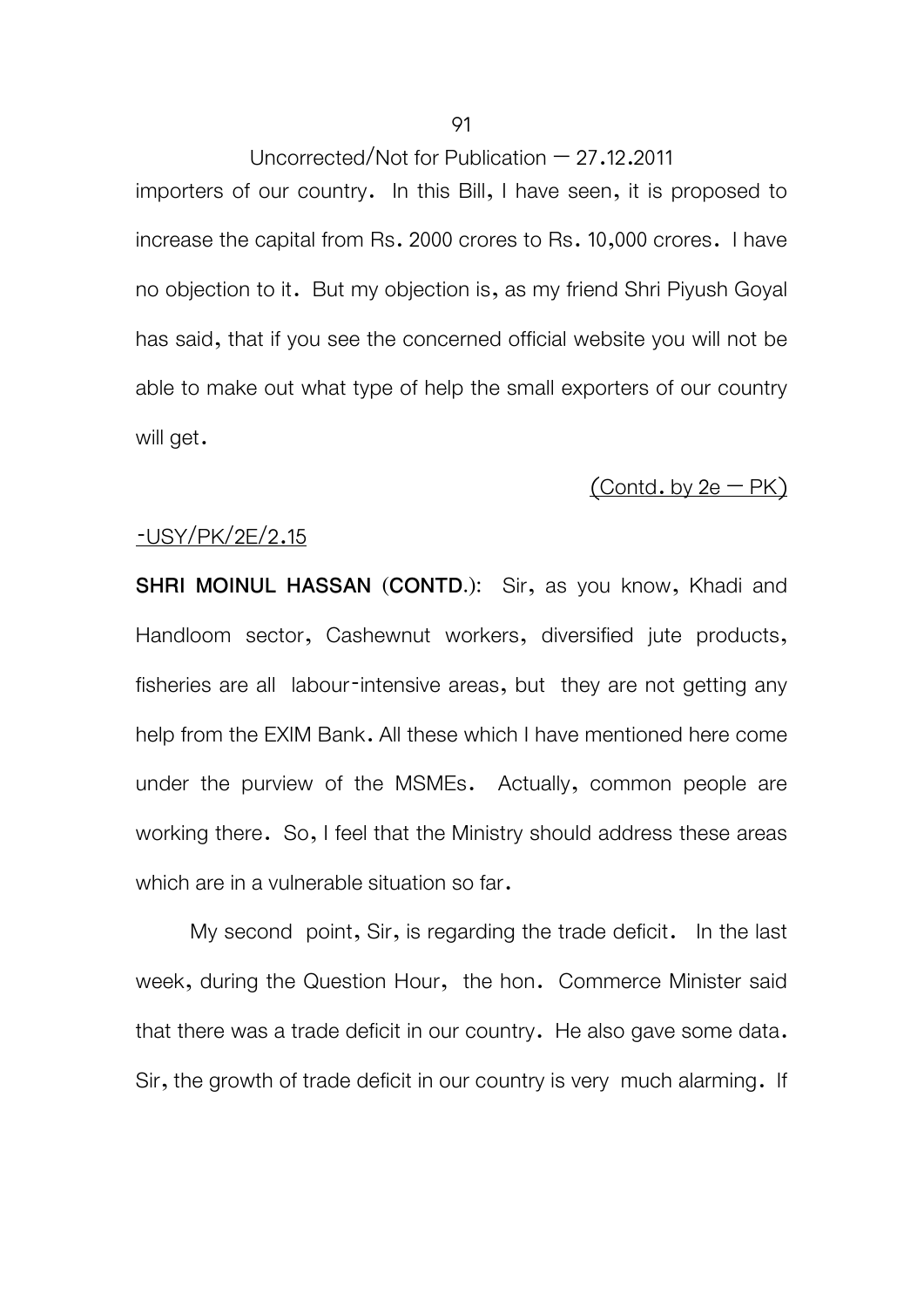you see the figures of the last two, three months, you will find that the growth of our export has plummeted to a mere 4.2 per cent. At the same time, imports are up by a whopping 29.1 per cent. This is, actually, widening our trade deficit. I think, if any intelligent person goes through the financial activities of this sector, he will say that in the entire financial year, the deficit may touch 200 billion dollars. It is very much alarming and not good for country's trade health. In this perspective, my suggestion is that the Government should encourage the small exporters through the EXIM Banks. The EXIM Bank serves only the corporate world of our country. They are not for the common man or the agriculturists.

 Sir, my third point is this. As you know, Sir, very reccently, there has been a continuous depreciation of the Indian rupee. At one time, it was a hit, that is, at 54.20. But, now, it is an all-time low. Why is this happening? One of the important reasons being the FIIs pulling out huge amount of money from the Indian market. I know, in all the Asian markets, the same thing is going on. Thus, right from the inception, we have been told not to depend on the FIIs. It is hot money. Any time, it can go out. This is what is happening now.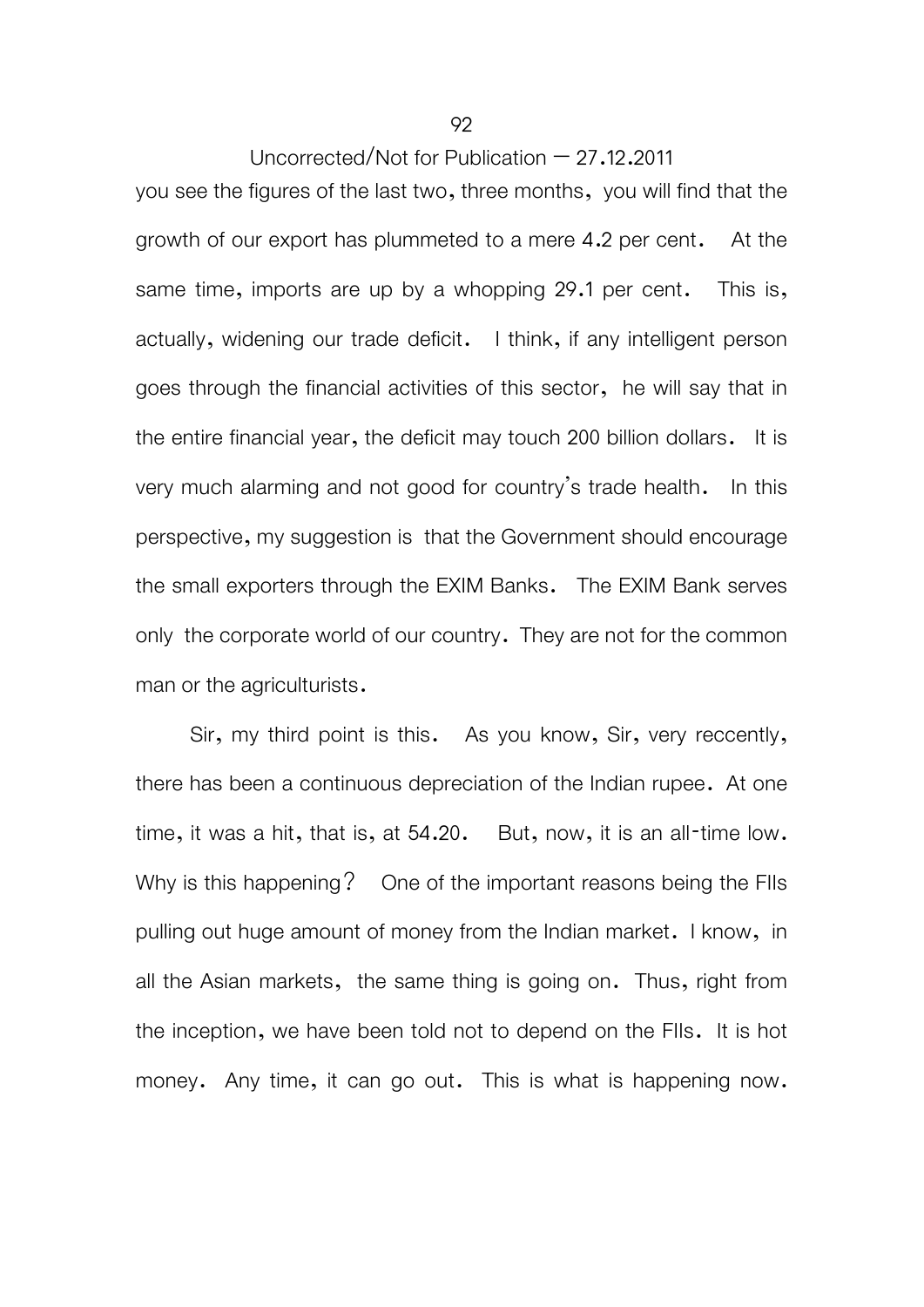What is happening in the domestic market? Our big bank RBI does not intervene timely. They have already intervened but not timely or adequately. That is my point. The import amount, especially of oil, has increased. We are importing 70 per cent of our oil requirements. If the import price of oil goes up, ultimately, it is transferred to the weak shoulders of the common man of our country, because they have to purchase oil for cultivation and other purposes.

 Sir, another point I would like to mention here is that in the Bill, there is a provision to nominate two Directors. What the criteria is, I do not know. But, as far as my experience is concerned, I have seen that many of the officials who are appointed as Directors throughout the country in different Banks have no experience of the financial sector. They are appointed in consideration of their political background only. This is a dangerous situation for the financial sector of our country and also for the smooth running of the financial institutions, like banks.

## (Contd. by 2F/PB)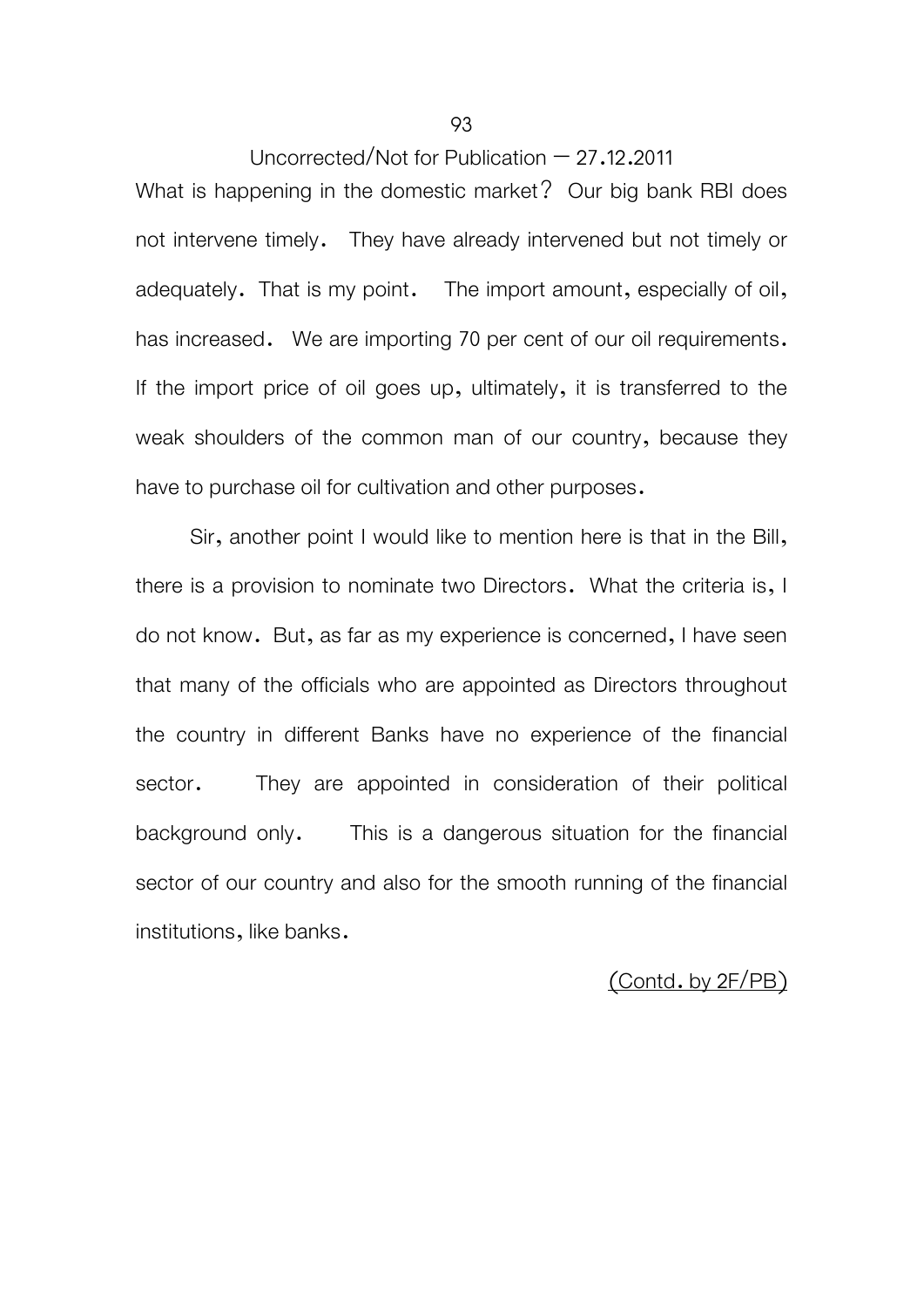## Uncorrected/Not for Publication – 27.12.2011 -PK/PB/2f/2.20

**SHRI MOINUL HASSAN (CONTD.):** So, I would like to know from the hon. Minister whether he has set out any criteria or not for this purpose, or, only some political people will be nominated as a Director in the Exim Bank.

 Sir, it is a fact that national economics is slowing down. There is a substantial increase in the NPAs of the Banks. It is mainly due to the default on the part of the private cooperatives. So, my question to the hon. Minister is, what is your proposal to protect our banking system from such serious NPA syndrome?

 Sir, I have observed that, some time, an option is provided for the settlement of the NPA. What is the theory or the basis of that? The words used are, 'Something is better than nothing.' It is a proverb of English language. But I firmly believe and it is my conviction that there is something behind the curtain. So, it should be looked into properly. The NPAs are very, very risky so far as the present-day banking system is concerned.

 Sir, I want to make only one point so far as the export-import is concerned in regard to agriculture. I would like to provide you one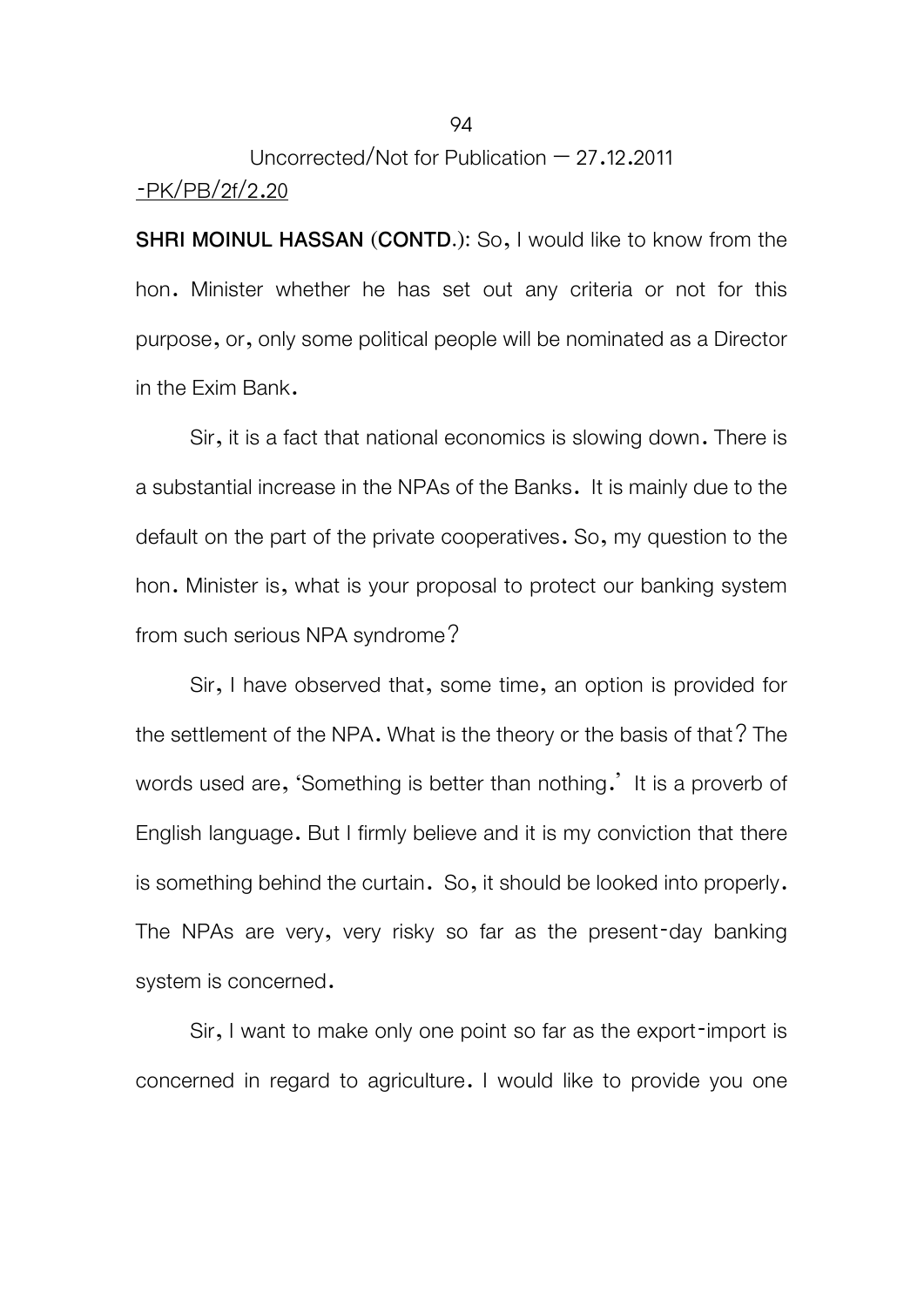data. We are importing edible oil every year. What is its worth, Sir? It is worth Rs. 39,000 crores. The Indian farmers are ready to produce all that in India itself if he is given a subsidy of Rs. 15 per kg of oil. But we are not giving it to them. So, we utilize this huge Forex to import edible oil. The same thing is done with regard to dal, pulses, etc. So, there is no comprehensive attitude towards import-export in our country. Trade deficit is growing. We are importing our consuming goods. Our agriculturists are not getting proper subsidy. This is going on. In this perspective, I want to know the comprehensive outlook of the Government towards all this.

With these words, I conclude. Thank you.

### (Ends)

**SHRI N.K. SINGH (BIHAR):** Thank you very much, Sir, for having given me this opportunity.

 I think that the consideration of this Bill is a useful opportunity for us to consider why the Export-Import Bank, so far, has not become such a viable and vibrant and a durable instrument for export promotion.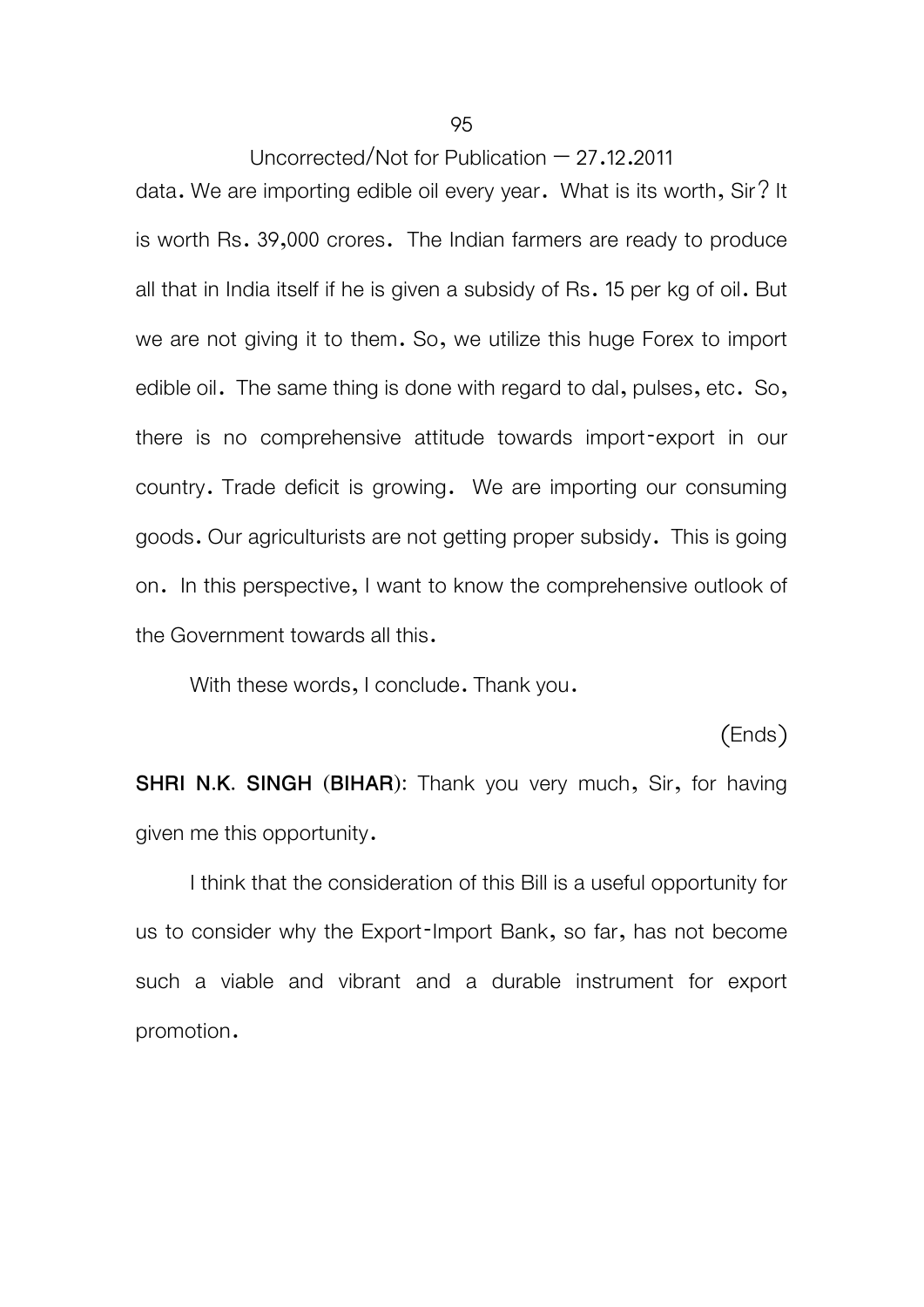Sir, if you look at other large emerging economies, look at the size of the Export-Import Bank of China, even with this Rs. 10,000 crore infusion, it will really be a micro institution. I am not talking now of the more developed economies. In Japan, the J-Exim is one of the most viable powerful instruments for promotion of Government's overall economic policy. In China, Sir, the Export-Import Bank of China has played an exceedingly important role in terms of promoting Chinese exports in multiple directions.

So, I think that this Bill, Mr. Minister, provides you an opportunity to consider how to make the Export-Import Bank a viable and a durable instrument for, at least, three things. First, achieving much higher levels of product diversification than has been possible so far. Our product diversification remains rather skewed and rather limited. Second, as a viable instrument for destination diversification, for the reasons which the Ministry of Commerce and Government is very well aware of, unfortunately, the recognized destinations of our exports have not only slowed down but for the next few years are likely to prove very sluggish.

## (Contd. by 2g/SKC)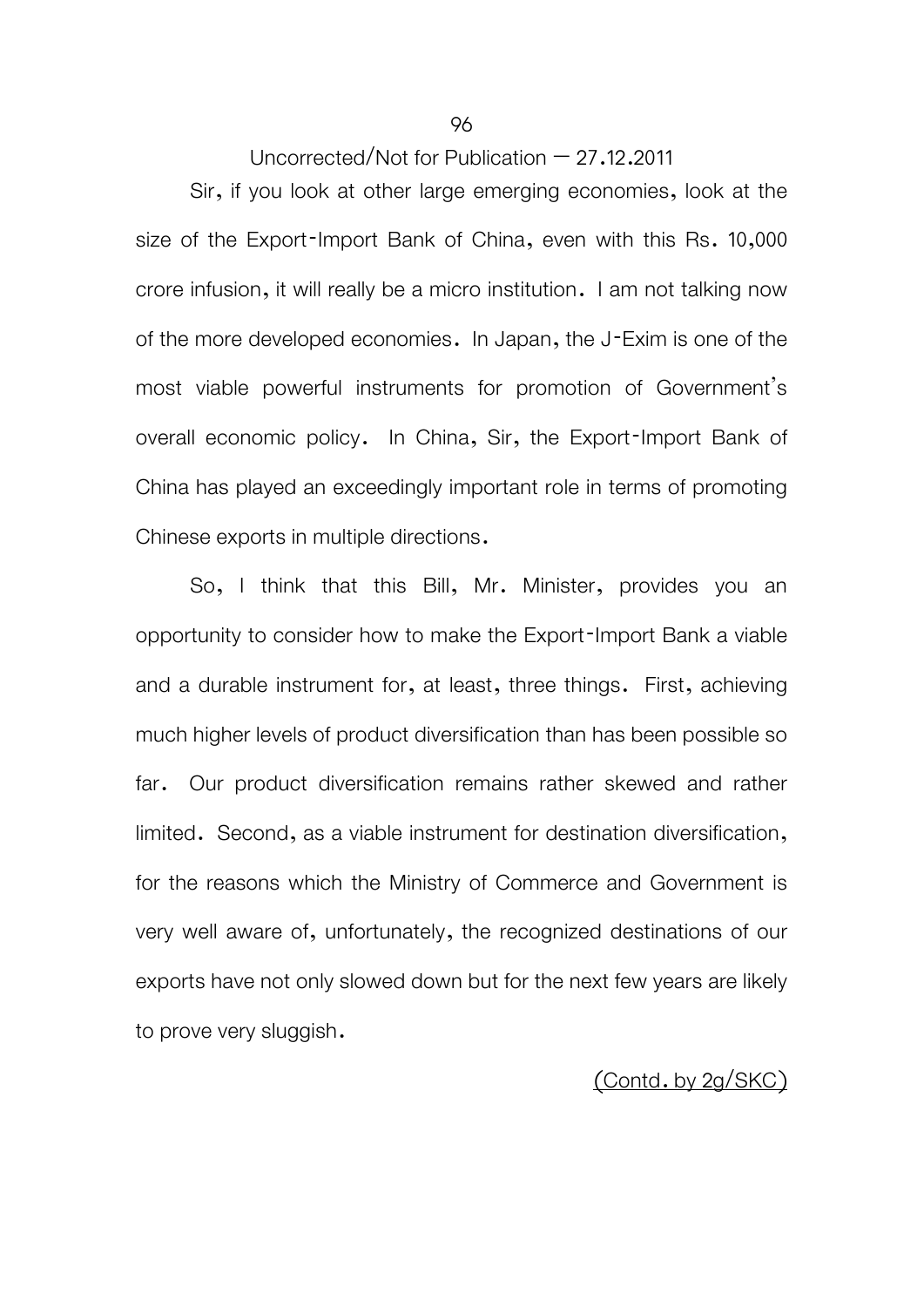## Uncorrected/Not for Publication – 27.12.2011 2g/2.25/skc

**SHRI N. K. SINGH** (contd.): So, what can we do to diversify export destination and export products? This is something which you might like to consider.

 Then, Sir, I think that the second broad activity is to see how the Export-Import Bank works in tandem with the Export Guarantee Corporation, the EPGC, which is another very viable instrument. I think that you need to take a joint look at the working of both the Exim Bank and the EPGC to be able to find out one very important area, namely, what you can do in troubled times of this kind in terms of risk mitigation. The riskiness of exports in volatile times of this kind would have dramatically increased. Can these two entities between themselves be able to take on a much higher level of risk? I say this because, fortunately, the Non-Performing Asset of the Export-Import Bank is just a modest 0.02 per cent. So, I think that between the two organizations, if they increase that exposure and are able to take the risk of the exporters in a more creative and dynamic way, India's export sluggishness would be better served.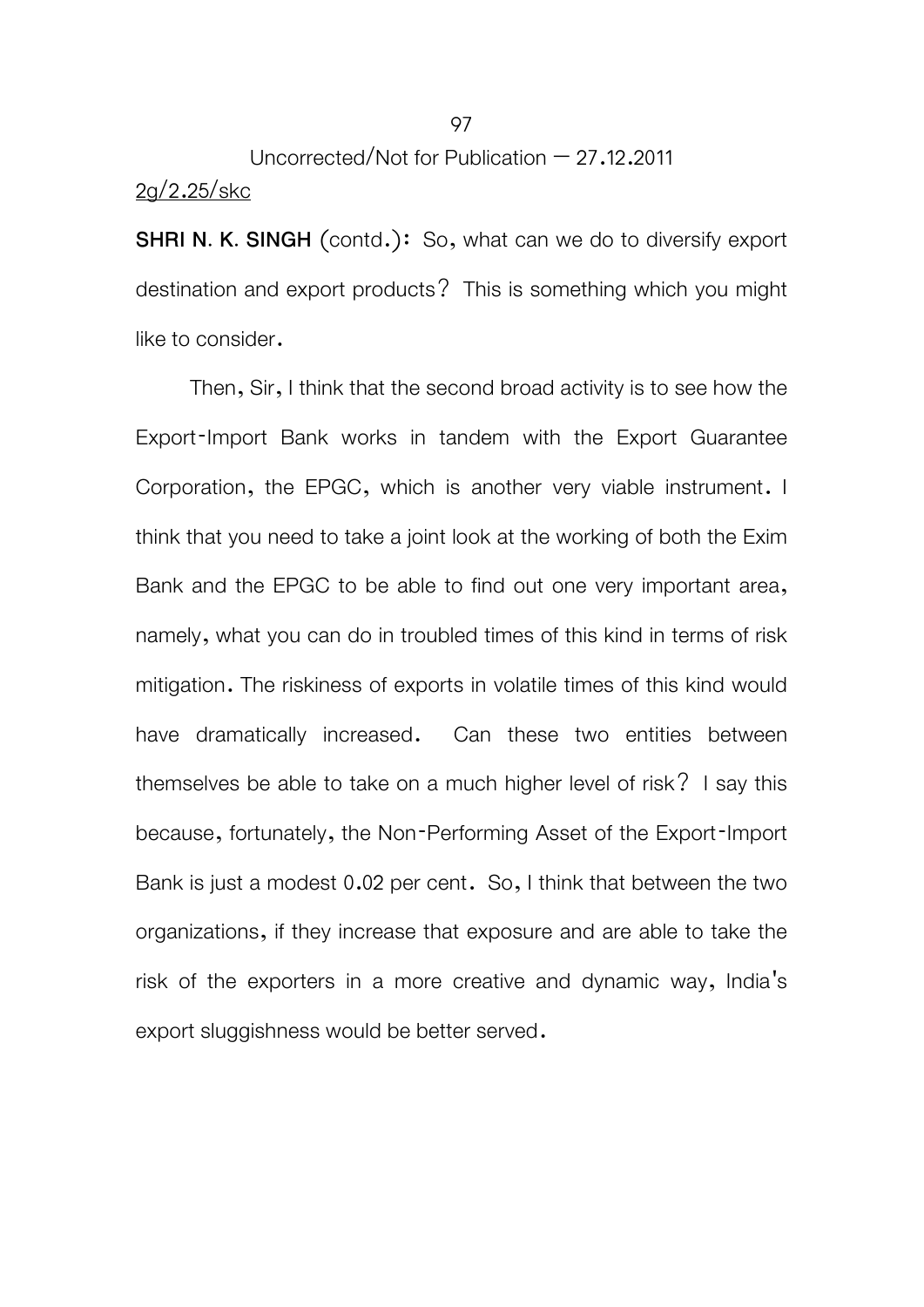Sir, I have mentioned also that the Minister, Mr. Meena, in his reply to this debate in the Lok Sabha, made a confessional statement in which he said, responding to criticism that Exim Bank was not providing enough credit to small and medium enterprises, that about 2.6 per cent of the credit was currently being given to the small sector. I think this is a matter of some shame in which the Exim Bank management should be asked to certainly increase their exposure to small and medium industries that this 2.6 per cent figure represents, if you ask me, a dramatically lower figure for the contribution of small and medium industries to the Indian economy and certainly to our exports.

I would just make two more quick points and I would conclude. Sir, project exports is another area where the Export-Import Bank has been very sluggish. It may have promoted products, but what about projects, project exports to African countries, project exports to Latin American countries, large project exports to Australia and other more nascent markets? A lot of the export earnings now rides on the multiplication of project exports and product exports. This is what the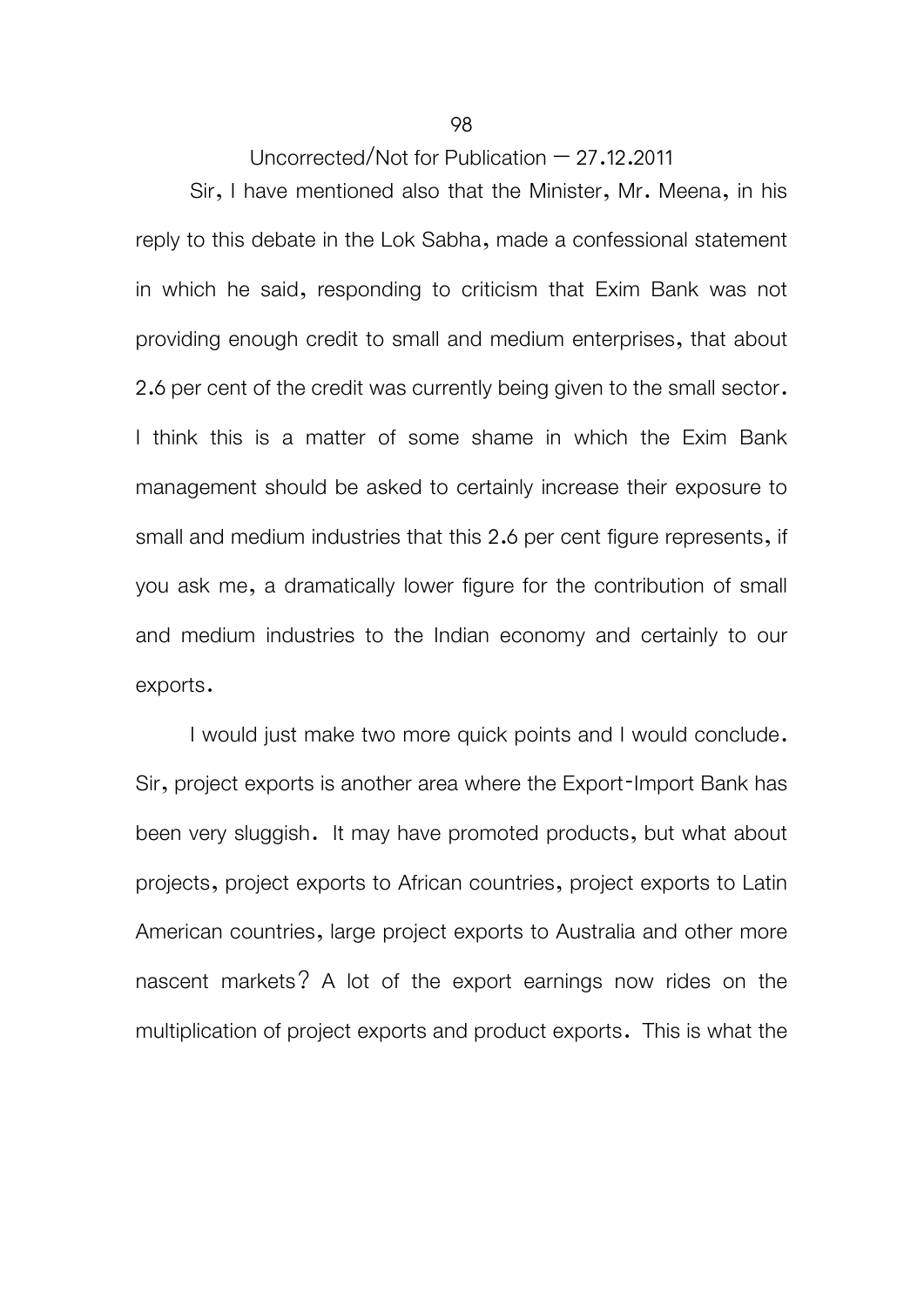Uncorrected/Not for Publication  $-27.12.2011$ very mature economies do for themselves, and I think we need to emulate that.

Sir, finally, I think that the Minister needs to use this opportunity to realise the growing current account deficit, the sluggishness of exports, the growing external environment which is becoming less and less favourable for us and the consideration of the increase of disauthorized capital and, rightly, Government taking upon itself the power to make further increase in the authorized capital, as becomes necessary. This should be taken as an opportunity to consider some of these more fundamental issues to which I have drawn your attention.

(Ends)

**SHRI D. BANDYOPADHYAY (WEST BENGAL):** Sir, I rise to support the Bill, but I have some concerns.

Sir, the Exim Bank is looked upon by the banking management as a bank, like a cafeteria, where doors are open, customers may come, take money and go away. But, as the previous speaker, Mr. N.K. Singh, had said, the Exim Bank is not merely a bank. It is basically a promotional institution. Now, the hon. Member has given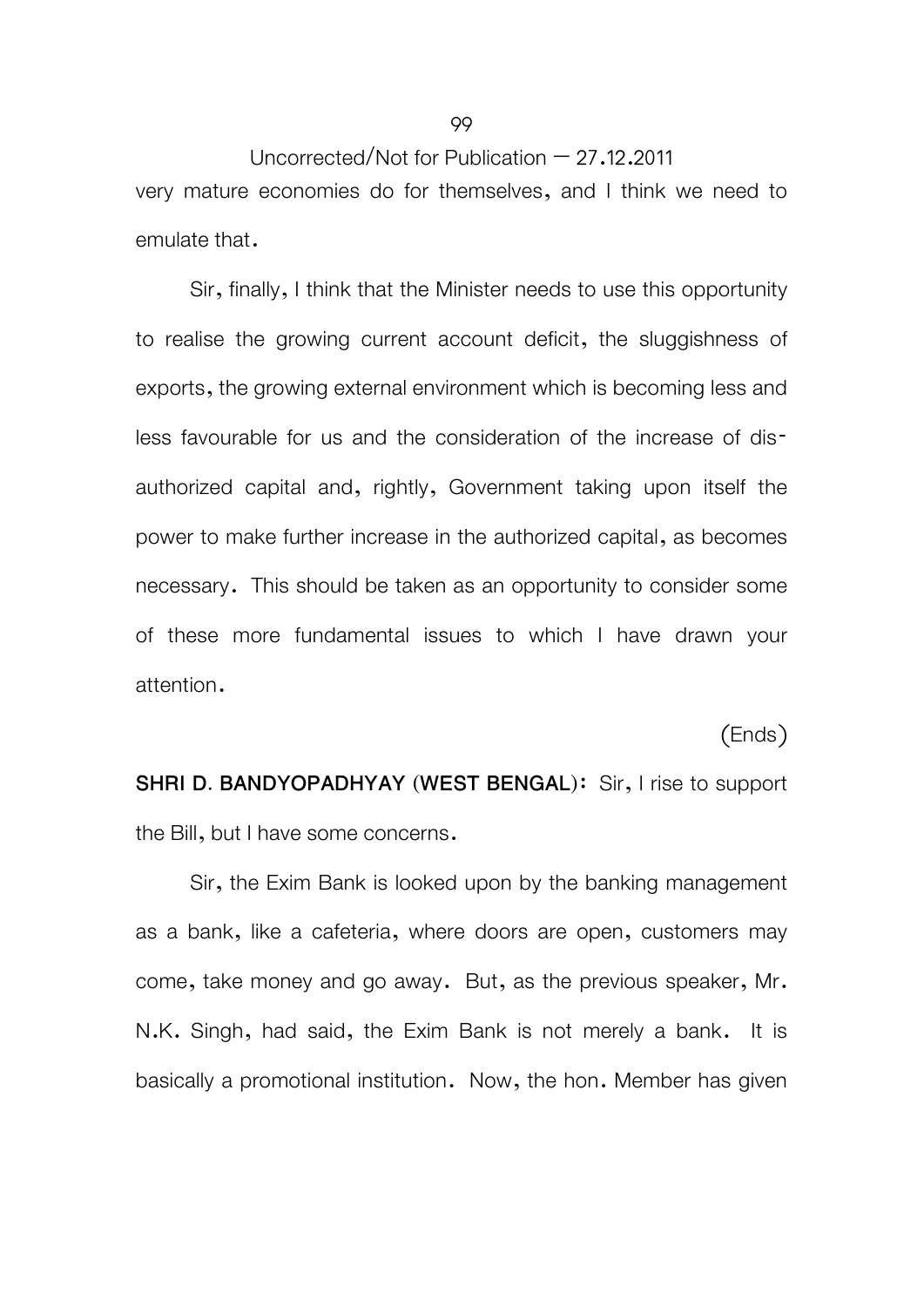100

### Uncorrected/Not for Publication – 27.12.2011

the examples of Japan and China. The Exim Bank of Japan is a major thrust element, a driving engine promoting Japanese exports. So is the Chinese bank. Chinese goods are now flooding markets all over the world. Behind all this is the Chinese Exim Bank. Now, the Exim Bank was opened in 1981-82 specifically to boost our exports. I need not quote figures that my hon. friends have already mentioned. Today, the trade deficit is burgeoning and it is creating a horrendous problem. The classical economic theory says that you de-value your currency and your exports would go up. That was one of the basic pillars of the neo-liberal economic policy of 1991. We had two quite quick depreciations of the rupee in order to boost exports. But now, we have the lowest ever value of rupee which ranges between 52 and 54 against the Dollar and our exports are seen to be languishing.

### $($  contd. at  $2h/hk)$

### HK-SC/2h/2.30

**SHRI D. BANDYOPADHYAY (CONTD.):** So, Sir, this time the Government should look at the whole performance of the EXIM Bank properly to see whether it is performing just a banker's role or it is acting like a banker with promotional role. It should promote the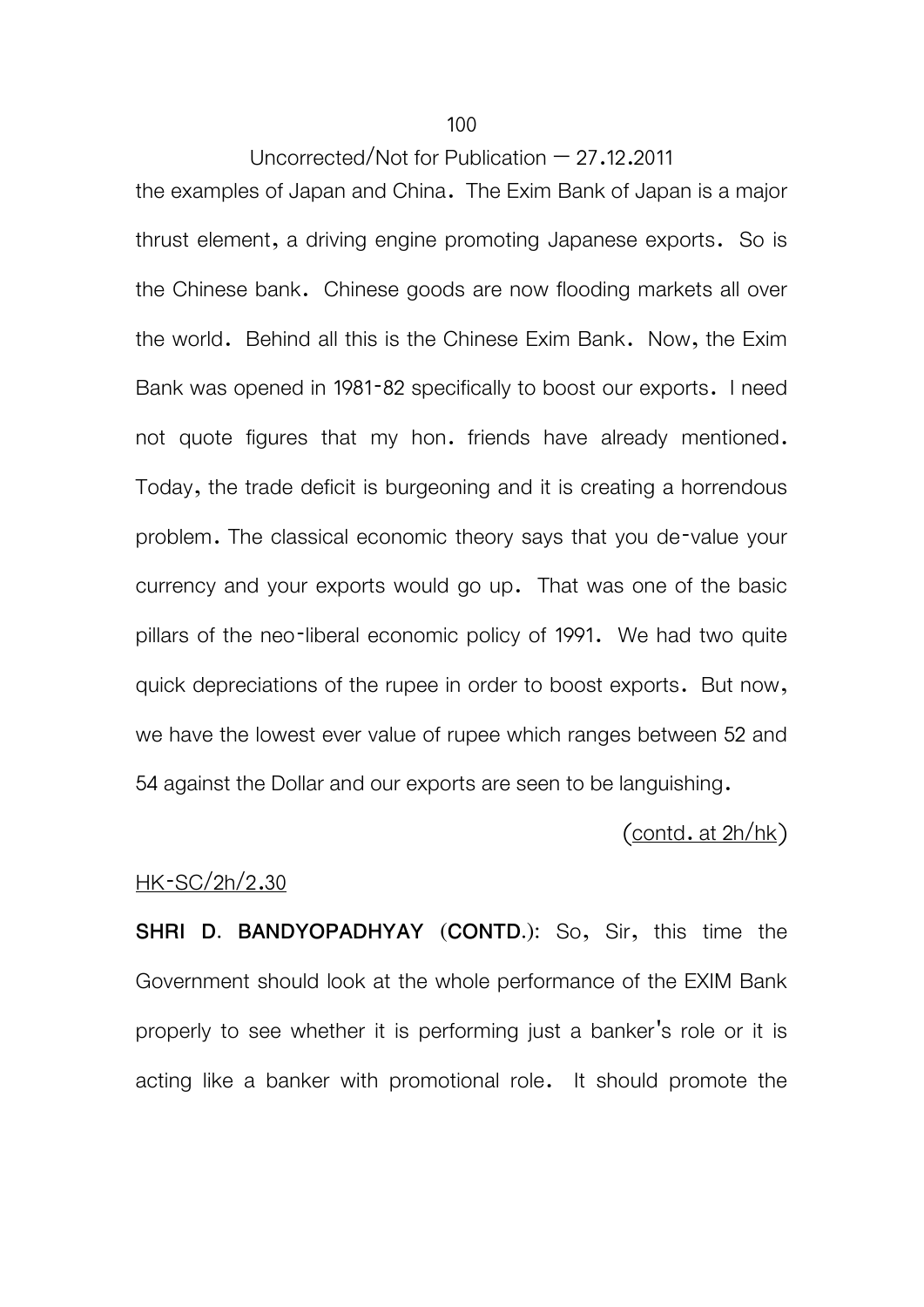export and then finance it. So, this is where, I think, the contradiction lies. The whole European invasion in India took place because of allurement of spices and gold. They came for spices and for gold. We are one of the best producers of spices. What special efforts are you taking to market our spices in the whole world? We have got so many Export Promotion Councils; we have got so many Commodity Boards. Is the EXIM Bank in touch with these Promotional Councils or Commodity Boards and find out what exactly do they require? I fully endorse the point raised by my friend, Shri Moinul Hassan, that we are not giving much importance to our agricultural sector, the labourintensive sector, handloom sector and the handicrafts sector which have tremendous potential. By importing more, in fact, what we are doing is that we are providing incentive to the regeneration of economies of those who are languishing our own exports. While supporting the Bill, I request the Government, through you, Sir, to have a relook at the role and performance of the EXIM Bank as is necessary to change its charter from a banker's bank to a promotional bank.

(Ends)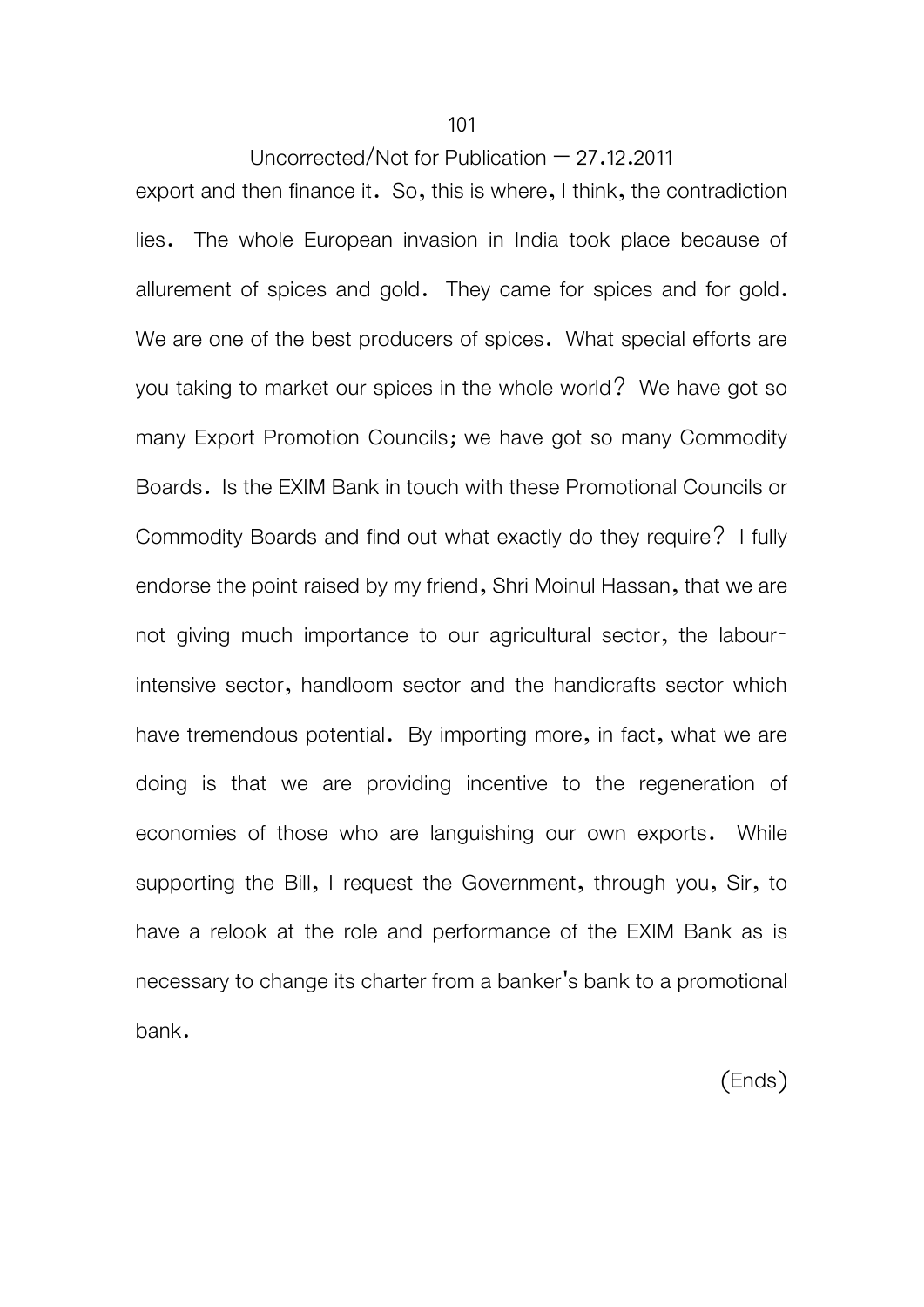Uncorrected/Not for Publication  $-27.12.2011$ **Ǜी महेन्दर् मोहन (उDŽर Ģदेश)** : धन्यवाद उपसभाध्यक्ष महोदय, "The Export-Import Bank of India (Amendment) Bill, 2011" पर जो चचार् हो रही है, उसमें मेरे साथियों ने बहुत सी बातें कही हैं। मैं माननीय मंत्री महोदय से आपके माध्यम से यह कहना चाहूंगा कि एक्ज़िम बैंक, जिसे 1982 में स्थापित किया गया था, ताकि हमारा एक्सपोर्ट बढ़े, स्मॉल तथा मीडियम सेक्टर को ज्यादा मदद मिले, उस उद्देश्य में यह बिल्कुल फेल हुआ है। इसका एक महत्वपूर्ण कारण यह है कि आज भी एक्ज़िम बैंक के जो बोर्ड ऑफ डायरेक्टर्स हैं, जिसमें सरकार के नियमों के अनुसार चार प्रोफेश्नल एक्सपट्स होने चाहिए, उनकी वेकेंसीज़ आज भी पड़ी हुई हैं, कोई भी प्रोफेश्नल एक्सपट्स बोर्ड ऑफ डायरेक्टर्स में नहीं हैं, केवल सरकारी अधिकारी ही वहां पर हैं या बैंकों के चेयरमैन हैं, लेकिन वे भी सरकार द्वारा ही नॉमिनेट किए जाते हैं। इसलिए अगर एक्ज़िम बैंक को एक सरकारी विभाग के रूप में ही चलाना है तो इसका अलग से एक स्टेटस कर उसका उपयोग किया जाए, उससे कोई लाभ प्राप्त होने वाला नहीं है। एक्ज़िम बैंक का मुख्य उद्देश्य यह था कि हमारे एक्सपोट्स बढ़ें, हमारे स्मॉल ऐंड मीडियम सेक्टर में फाइनेंसिंग बढ़े जिससे वे ग्रो कर सकें। जैसा कि मेरे पूर्ववक्ता ने बताया, स्मॉल ऐंड मीडियम सेक्टर में केवल 2.6 परसेंट का एक्ज़िम बैंक का एक्सपोज़र है, जहां पर हमारे ऐक्सपोर्ट कहीं अधिक होते हैं। हमारी इस फाइनेंसिंग को कैसे सही किया जाए, इसके लिए, मैं आपके माध्यम से हमारे माननीय मंत्री महोदय से निवेदन करूंगा कि इस ओर ध्यान दिया जाए कि बोर्ड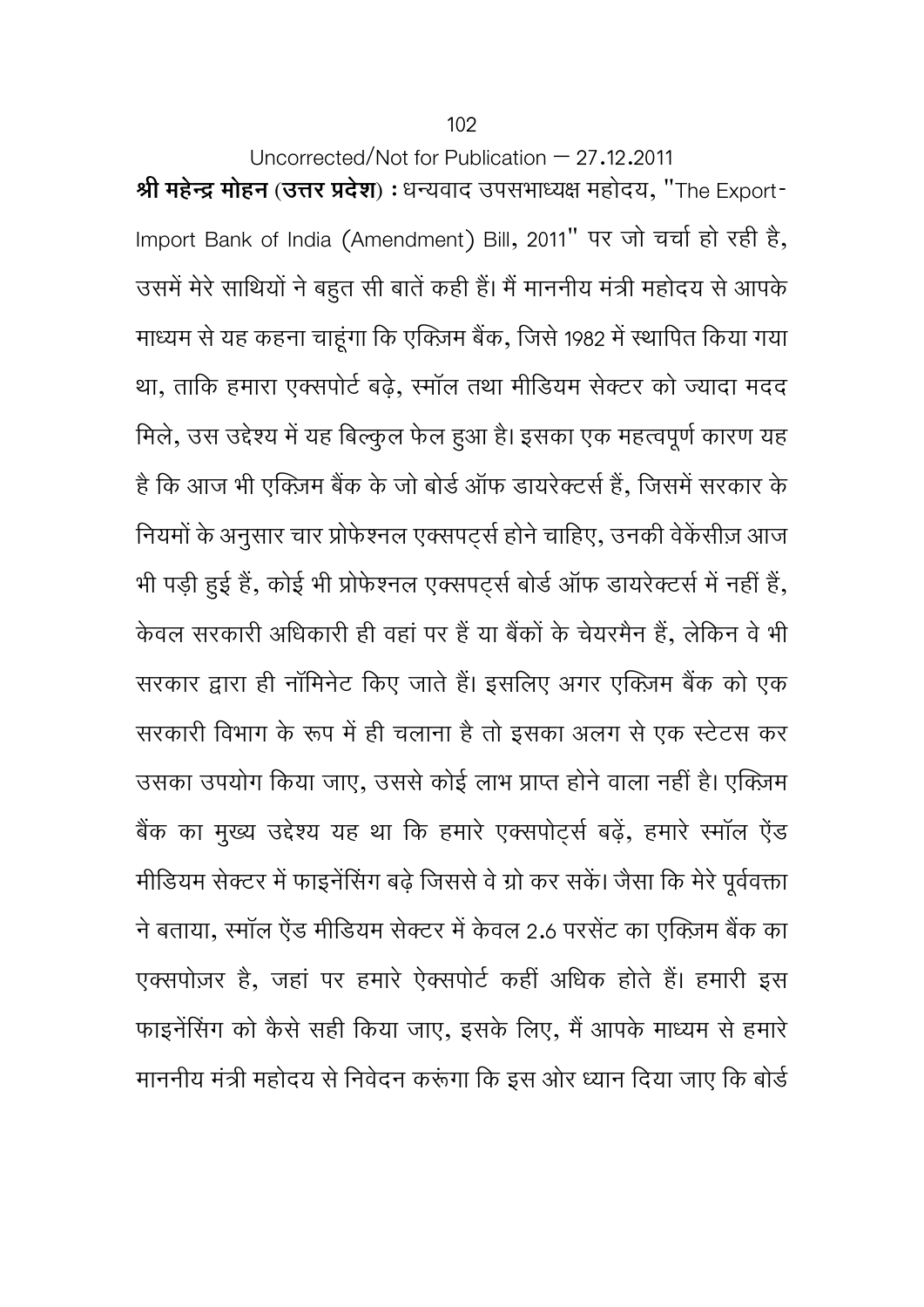Uncorrected/Not for Publication  $-27.12.2011$ ऑफ डायरेक्टर्स के अंदर जो प्रोफेश्नल एक्सपर्ट्स होने चाहिए, उन्हें वहां पर लाया जाए, जिससे उनकी प्रोफेश्नल ऐडवाइज़ मिल सके और एक्ज़िम बैंक का जा मुख्य उद्दश्य है - एक्सपाट एवं इम्पाट म सहायता देना, जिससे इम्पाट म अच्छी फाइनेंसिंग हो सके तथा हमारे एक्पोर्ट के अंदर भी अच्छी फाइनेंसिंग करके हम उसे आगे बढ़ा सकें। इसके साथ ही साथ मैं यह जरूर कहना चाहूंगा कि जिस प्रकार से हमारा ट्रेड डेफिसिट बढ़ रहा है, जिस प्रकार से हमारे ट्रेड डेफिसिट में एक्सपोर्ट में आजकल लगभग 4.2 परसेंट की इन्क्रीज़ आ रही है, और इम्पोर्ट में डेफिसिट में 29 परसेंट की ग्रोथ आ रही है, यह हमारे लिए बहुत ही खतरनाक चीज़ है। इसको भी हमें देखना चाहिए। इसके अलावा रिज़र्व बैंक की वर्किंग की ओर भी मैं आपका ध्यान आकर्षित करना चाहूंगा। जब डॉलर की वैल्यू गिर रही थी और हमारा रुपया ऐप्रीशिएट कर रहा था, तब रिज़र्व बैंक ने इंटरवेंशन किया और इतना डॉलर खरीदा कि जबकि डॉलर की वैल्यू रुपए के मुकाबले 30-32 रुपए होनी चाहिए थी, उसे उन्होंने 40, 42 और 45 रुपए पर मेन्टेन कराया।

## <u>(२j-एमसीएम पर क्रमशः)</u>

## KSK/MCM/2.35/2J

**Ǜी महेन्दर् मोहन (कर्मागत) :** िजससेिक हमारेएक्सपोटर्सर्का भी भला हो और हमारे इंपोर्ट्स में भी कॉस्ट न बढ़े। आज जहां हमारा ट्रेड डेफिसिट बढ़ रहा है, वहीं अब हम डॉलर को िपछलेतीन महीनेके अंदर 45 रुपए से 52 रुपए तक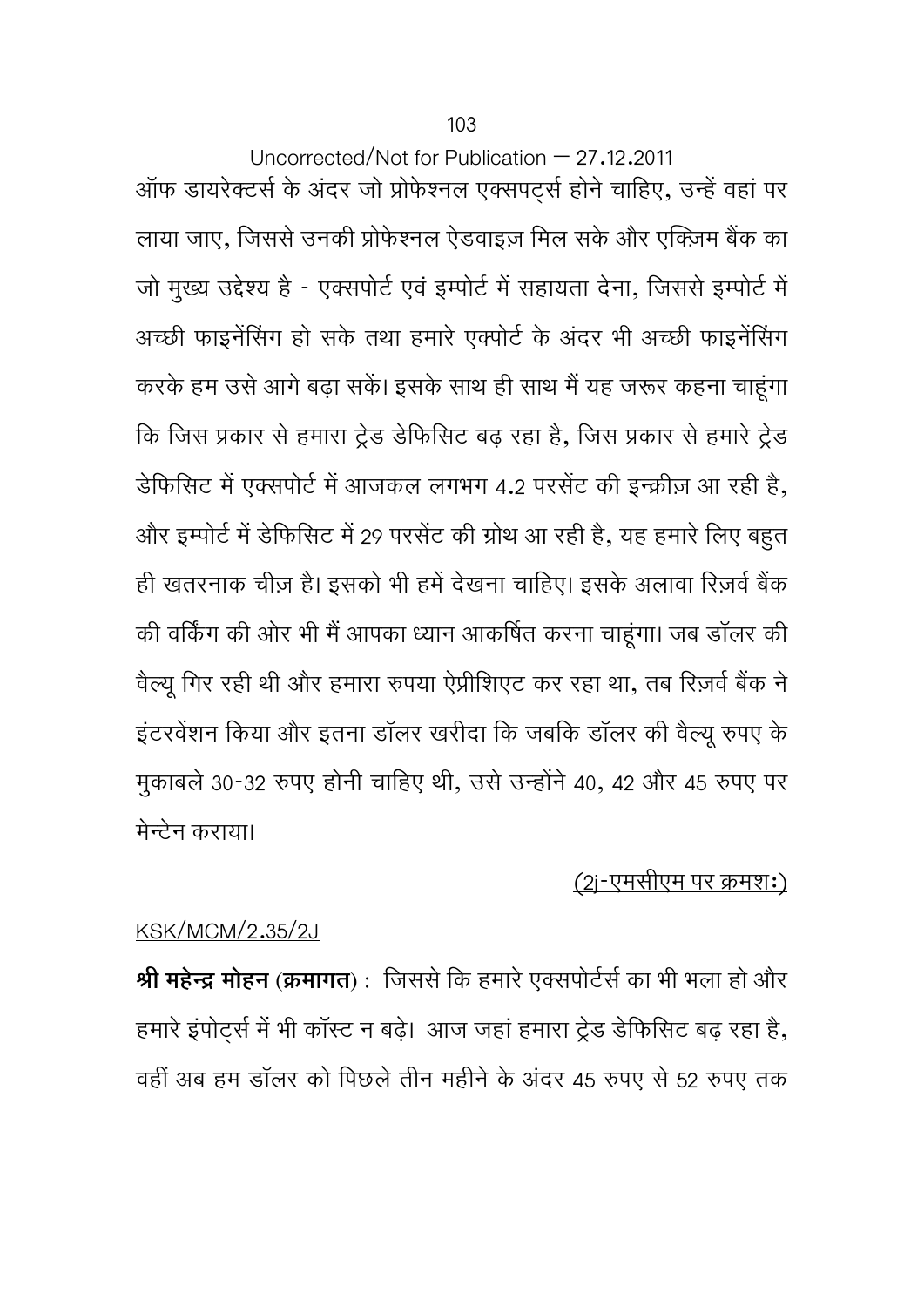Uncorrected/Not for Publication – 27.12.2011 पहुंचा गए हैं, जिसके कारण हमारी सारी इनपुट्स कॉस्ट बढ़ रही है, हमारे पेट्रोलियम प्रॉडक्ट्स की लागत बढ़ रही है, हमारे जितने भी इम्पोर्ट्स हो रहे हैं जिनसे कि मेन्युफेक्चरिंग सैक्टर में हमारी कॉस्ट बढ़ रही है तो रिजर्व बैंक टाइमली अपना इंटरवेंशन क्यों नहीं कर रहा है, जबकि हमारे पास रिजर्व्स हैं, सारी चीजें हैं। हमें अपने डॉलर की वेल्यू को देखना होगा कि हमारा रुपया कैसे Îटर्ागं हो। अदरवाइज जो डेिफिसट बढ़ता चला जा रहा है, इससेतो अपने रिपेमेंट के टाइम पर भारत सरकार अपने और रिजर्व्स को कम करती चली जाएगी, जैसा िक हमारे इिनशएटर पीयषू गोयल जी ने कहा था िक हमारे ऑलरेडि रिजर्व्स कम हुए हैं। लेकिन अगर टाइमली हमने इसमें रिजर्व बैंक से इंटरवेंशन नहीं कराया तो हमारे रिजर्व्स के ऊपर बहुत बुरा असर पड़ेगा और हमारे देश की साख नीचे गिरेगी, क्योंकि जब रुपए की साख गिरती है तो देश की भी साख गिरती है, इस ओर भी इन्हें ध्यान देना चाहिए। यह एक बहुत अच्छा कदम है कि वे अपनी केपिटल को दस हजार करोड़ कर रहे हैं और इसमें यह अधिकार भी सरकार ले रही है कि हम उसको जब चाहें और भी बढ़ा सकें। लेिकन यह जो बढ़ाया जाए, ऐसा न हो िक उस रुपए को िफर केवल ऊपर के ही इण्डस्ट्रियलिस्ट वगैरह के बीच में ही बांटा जाए और उन्ही को ही फंडिंग की जाए। जो एक मेन सैक्टर है स्मॉल एंड मीडियम का, जिसके माध्यम से हम एग्रीकल्चर प्रोडक्ट्स को भी आगे बढ़ाते हैं, हम दूसरी चीजों को भी आगे बढ़ाते हैं, उनकी ओर भी ध्यान दिया जाना चाहिए और उन पर एक्सपोजर बढ़ना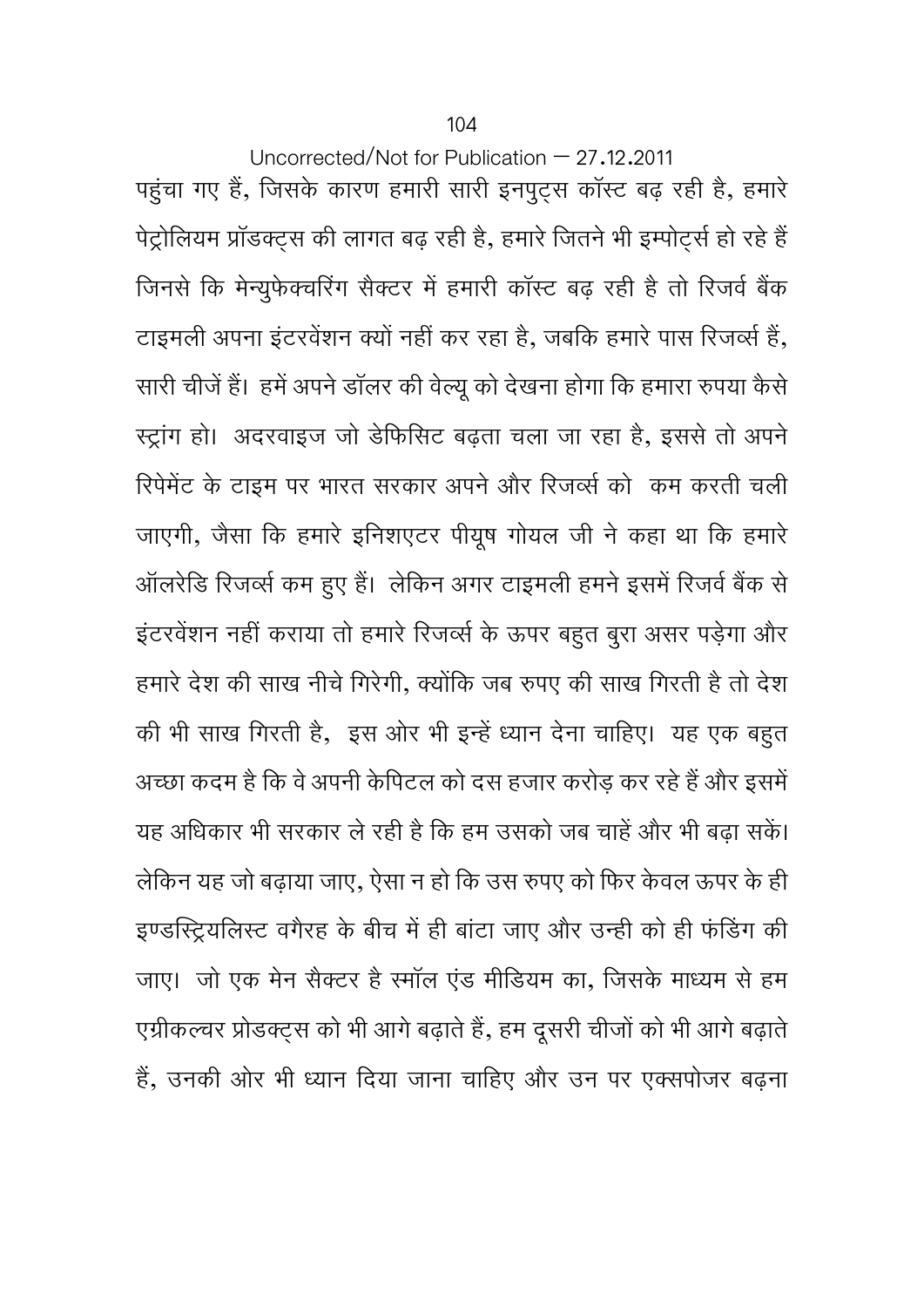Uncorrected/Not for Publication – 27.12.2011 चाहिए। मैं समझता हूं कि ऐसा कुछ नियम बनाया जाना चाहिए कि जो स्मॉल, मीडियम इंटरप्रिन्यूअर्स हैं, जो एक्सपोर्ट में लगे हुए हैं, कम से कम एग्जिम बैंक उन पर अपना एक्सपोजर 15 से 20 परसेंट अवश्य रखेगी, जिससे कि उनको एक सहायता) मिले और वे ग्रो कर सकें और कम्पटीटिवनैस के साथ वे आगे बढ सकें। इसके साथ ही इसमें और डॉयरेक्टर्स की नियुक्ति के लिए भी प्रावधान रखा है। निश्चित रूप से ऐसा क्राइटेरिया होना चाहिए कि हम उनको डॉयरेक्टर्स एग्जिम बैंक में लेंगे जिन्हें कुछ फाइनेंशियल अनुभव हो और जो एक्सपर्टाइज हों, जिससे कि वे हमको गाइड कर सकें कि हम एक्सिम बैंक के माध्यम से क्या उपलब्धि पा रहे हैं। एक उसका टार्गेट होना चाहिए कि हमें कम से कम अपने एक्सपोर्ट में इतनी बढ़ोत्तरी एक्जिम बैंक के माध्यम से करनी है। उनका इतना सपोर्ट मिलना चाहिए कि हमारे एक्सपोर्ट को पाने के लिए, कभी एक्जिम बैंक का जो उद्देश्य था जब 1982 में इसकी स्थापना की गई थी कि इससे हमारे इम्पोर्ट्स बढ़ेंगे और एक्सपोर्ट भी बढ़ाएंगे। इम्पोर्ट्स में भी फाइनेंसिंग कराएंगे, जिससे कि कम लागत के ऊपर हमारे इम्पोर्ट्स वगैरह हो सकें। उन सभी चीजों को ध्यान में रखते हुए मैं चाहता हूं कि माननीय मंत्री महोदय इन बातों की ओर ध्यान दें और बोर्ड ऑफ डायरेक्टर्स में जो वेकेंसीज पड़ी हुई हैं, इन्हें भरें, जिससे कि हमारे इस बैंक की साख बढ़े और इस बैंक के माध्यम से हम अपने एक्सपोर्ट को बढ़ा सकें और हम अपने रुपए को भी मजबूत कर सकें। ऐसा मेरा उनसे निवेदन है। थैंक्यू वैरी मच। त्री कार्यालय करने के लियेदन है। थैंक्यू वैरी मच।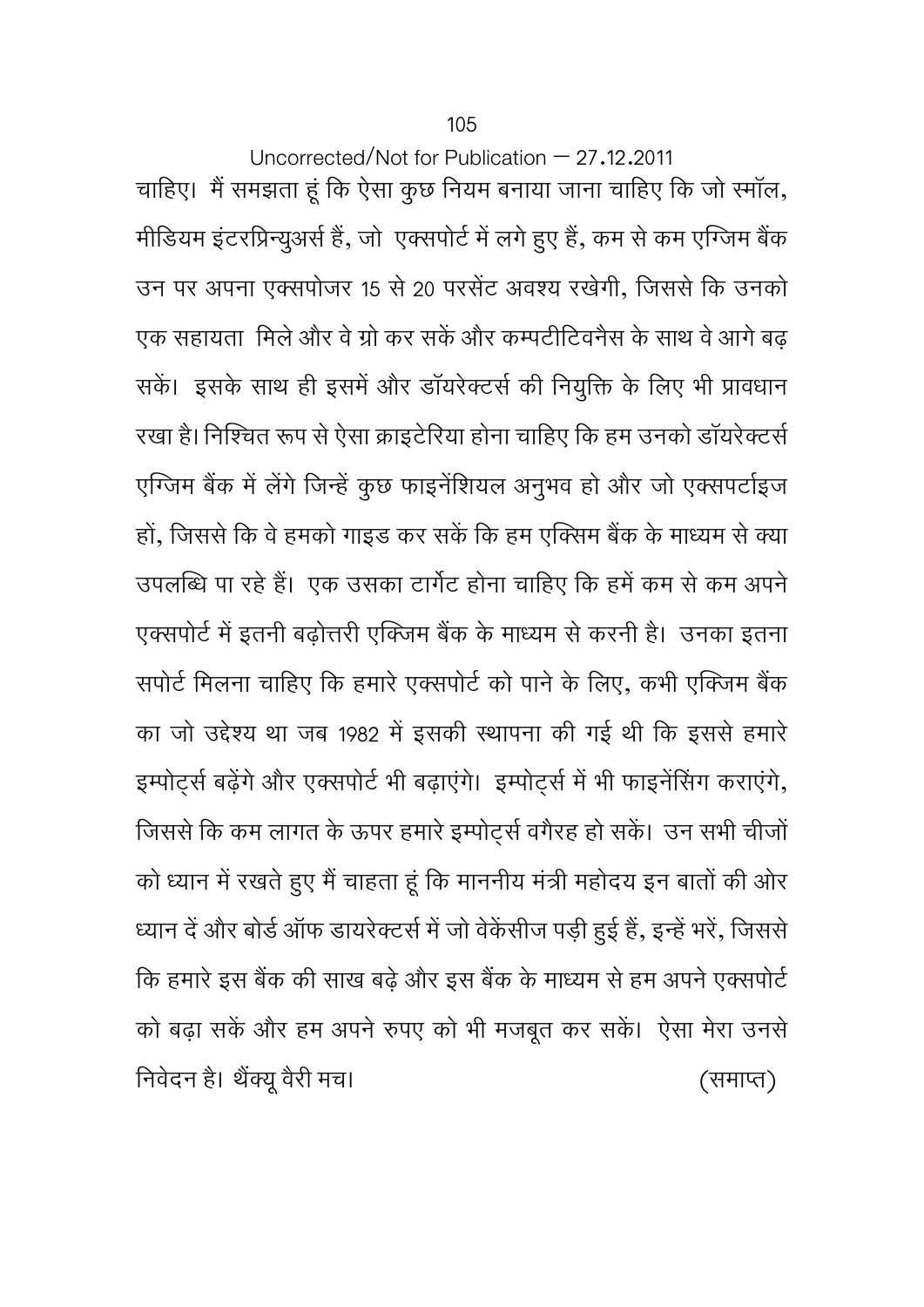106

Uncorrected/Not for Publication  $-27.12.2011$ 

**DR. ASHOK S. GANGULY (NOMINATED)**: Sir, I just wanted to make a brief intervention on the issue of EXIM Bank. I support the Bill that has been put forth. But, I think, the EXIM Bank is in the need of very serious modernisation. It has outlived its utility. Most large companies really don't go to the EXIM Bank because they don't provide any service which is of any special nature. I frankly don't know that who goes to the EXIM Bank any more. It hardly covers risk. It is not accountable; it is not in the banking radars at all. It does not appear anywhere. If this Bill was not here, we would not have discussed the EXIM Bank at all. Therefore, now that the exports have become a national priority of even higher order, and given the problems that we are facing in our international trade, I think, the hon. Minister might consider very seriously getting expert advice, especially in the area of marketing and promotion for the EXIM Bank to continue to have its relevance. For example, lot of speakers have mentioned about the SME sector. The SME sector does not really find any access to the EXIM Bank because they don't have a spokesperson; they do not have a marketing policy. For the EXIM Bank, although collectively, it could have been a great business, I don't think the EXIM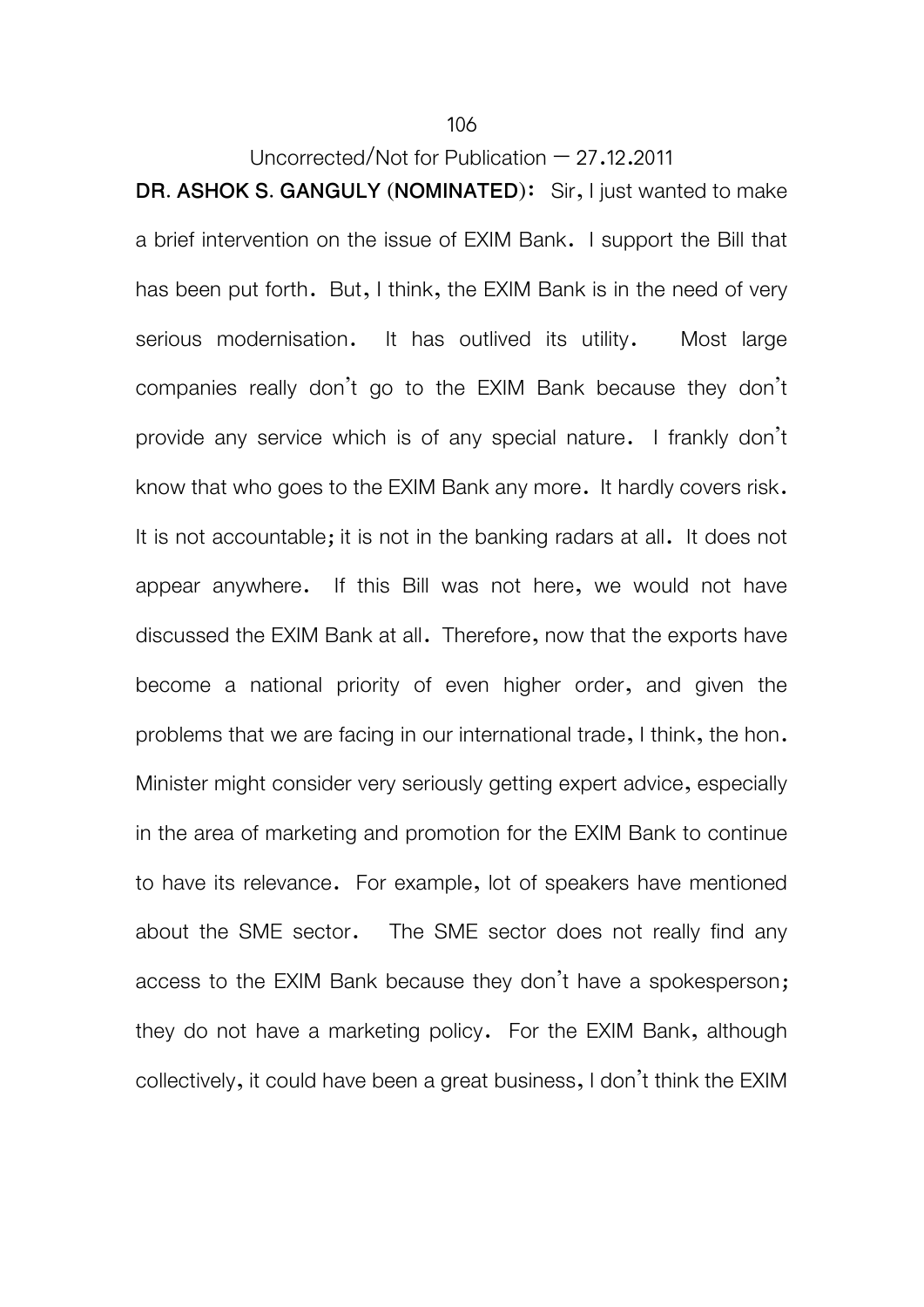Bank has any incentive to pursue the SME sector. Therefore, I think, along with raising its capital, the hon. Minister might consider setting some national target for the EXIM Bank, both for the large sector, SME sector and the agri sector, as somebody just mentioned.

### $(continued by 2k - gsp)$

#### GSP-2K-2.40

**DR. ASHOK S. GANGULY (CONTD.):** And, measure the performance of the management of the EXIM bank based on these targets. Without those targets, the EXIM bank will be another Government institution, about which we will only hear when there is a need to raise its capital or some other things.

Recently, we had a meeting of the Prime Minister's Council on Trade and Industry, and, we complimented the Government on its 'Look East Policy'. I would very seriously urge the hon. Minister to kindly communicate to the EXIM bank to have a renewed effort to look at the business opportunities in the rest of Asia. While the world is in economic crisis, Asia is thriving, and, most of us look at the west for opportunities. The EXIM bank could re-launch itself by doing business with the east initiative.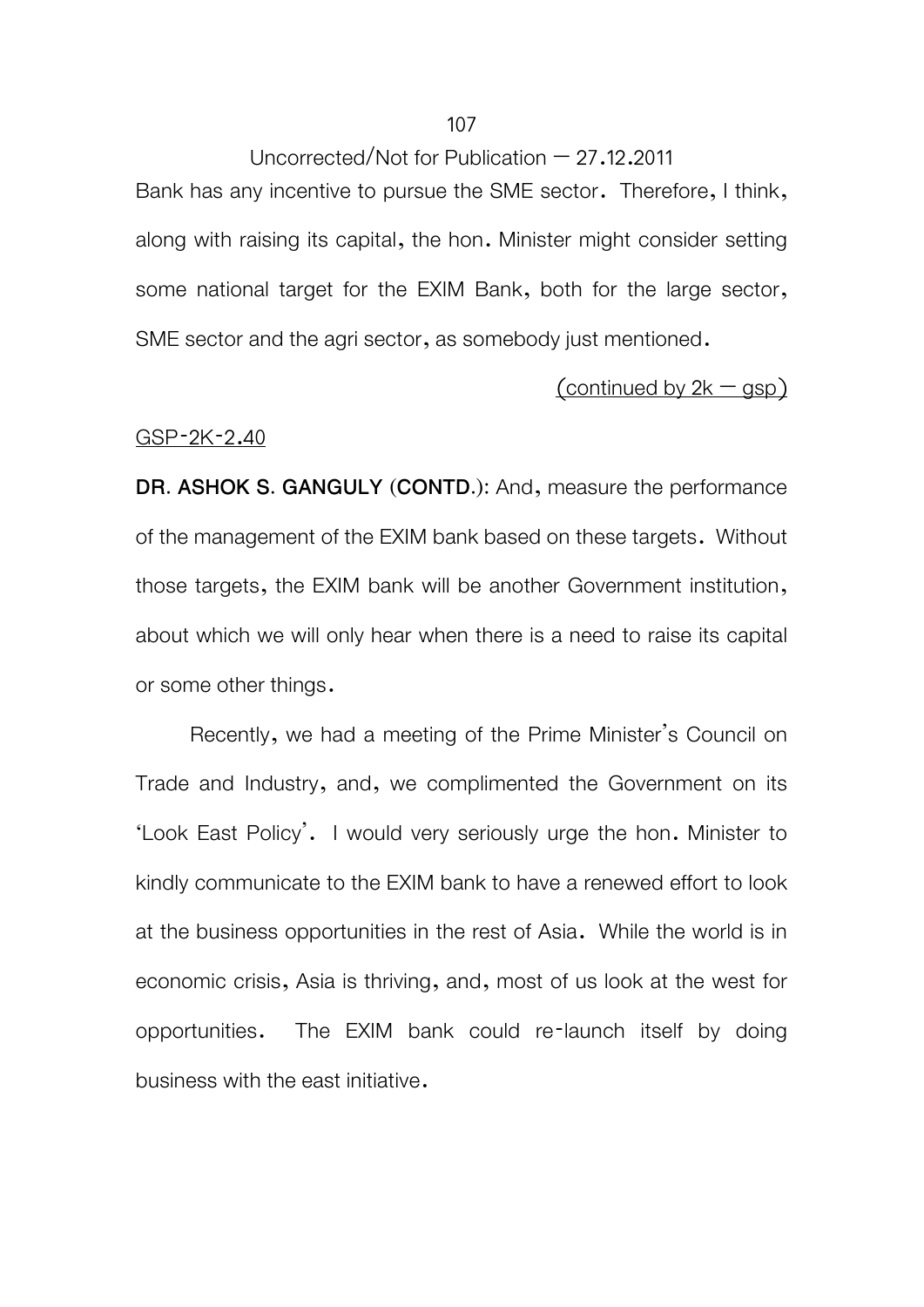I strongly urge the hon. Minister, through you, Mr. Vice-Chairman, to re-launch the EXIM bank as a  $21<sup>st</sup>$ -century institution rather than remain as a moribund bank of the  $18<sup>th</sup>$  century, which was of utility at that time but which has outlived its utility. I thank you, Mr. Vice-Chairman, for having given me this opportunity.

(Ends)

**SHRI KUMAR DEEPAK DAS (ASSAM):** Sir, we have before us the Export-Import Bank of India (Amendment) Bill, 2011. The Statement of Objects and Reasons mentions, "It has become necessary to provide for an adequate capital base to the EXIM Bank to meet the requirement of capital arising from the significant business growth recorded by the EXIM Bank in the recent years".

Sir, I agree that the proposed amendments would enable the EXIM Bank to make fresh borrowings, borrow to fund commitments under export Line of Credits, strengthen the capital base, enable the Bank to enhance single or group borrowers exposure limits and comply with regulatory requirements. Sir, this Bill has been brought forward to amend sections 4, 6 and 8. Before coming to the amendments in the Bill, I would like to bring before the House other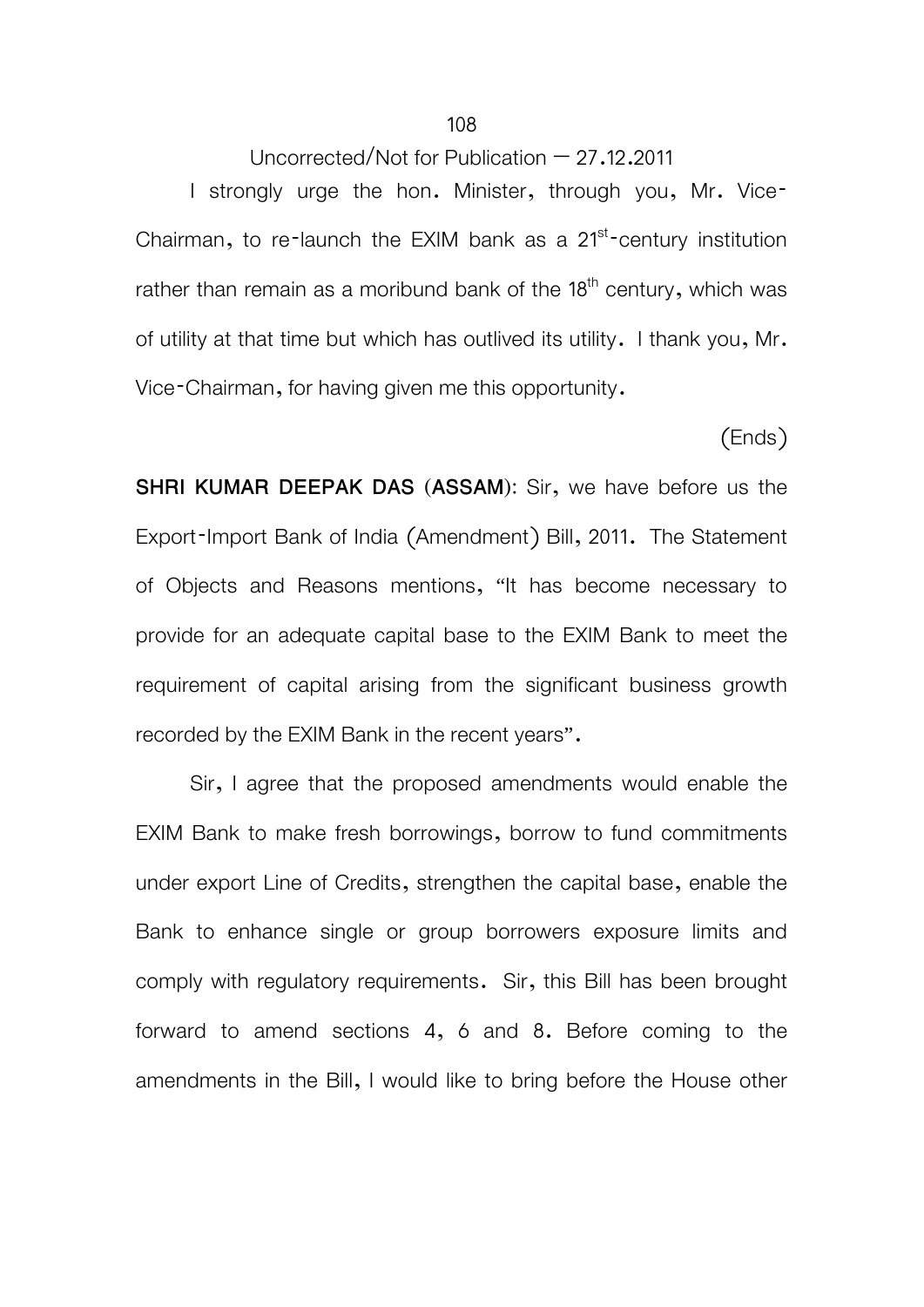Uncorrected/Not for Publication – 27.12.2011 related issues as this Bill is related to the economic growth of the country.

 Sir, growth in money supply in the Indian economy dropped sharply to 14.4 per cent as on October, 2011 from over 16 per cent so far. It is likely to improve to 17.7 per cent by the end of the year. Government is definitely expecting the Bank credit to grow by 16.6 per cent, and, bank deposits to grow by 17.9 per cent during 2011-12. This is what is stated in the Monthly Review of Indian Economy (November, 2011) by the Centre for Monitoring Indian Economy.

 Sir, the latest Global Competitiveness Report of the World Economic Forum ranks India 56 out of 142 countries. Here, India's ranking has actually been slipping, which was 51 out of 139 countries last year and 49 out of 133 countries in the year before. It is not a good sign of country's future growth. We need a simpler approach to policy making and assessment of policy success. Economic growth fails to reduce unemployment. The World Bank advocates greater investment in infrastructure as a priority for generating employment.

## (Contd. by YSR-2L)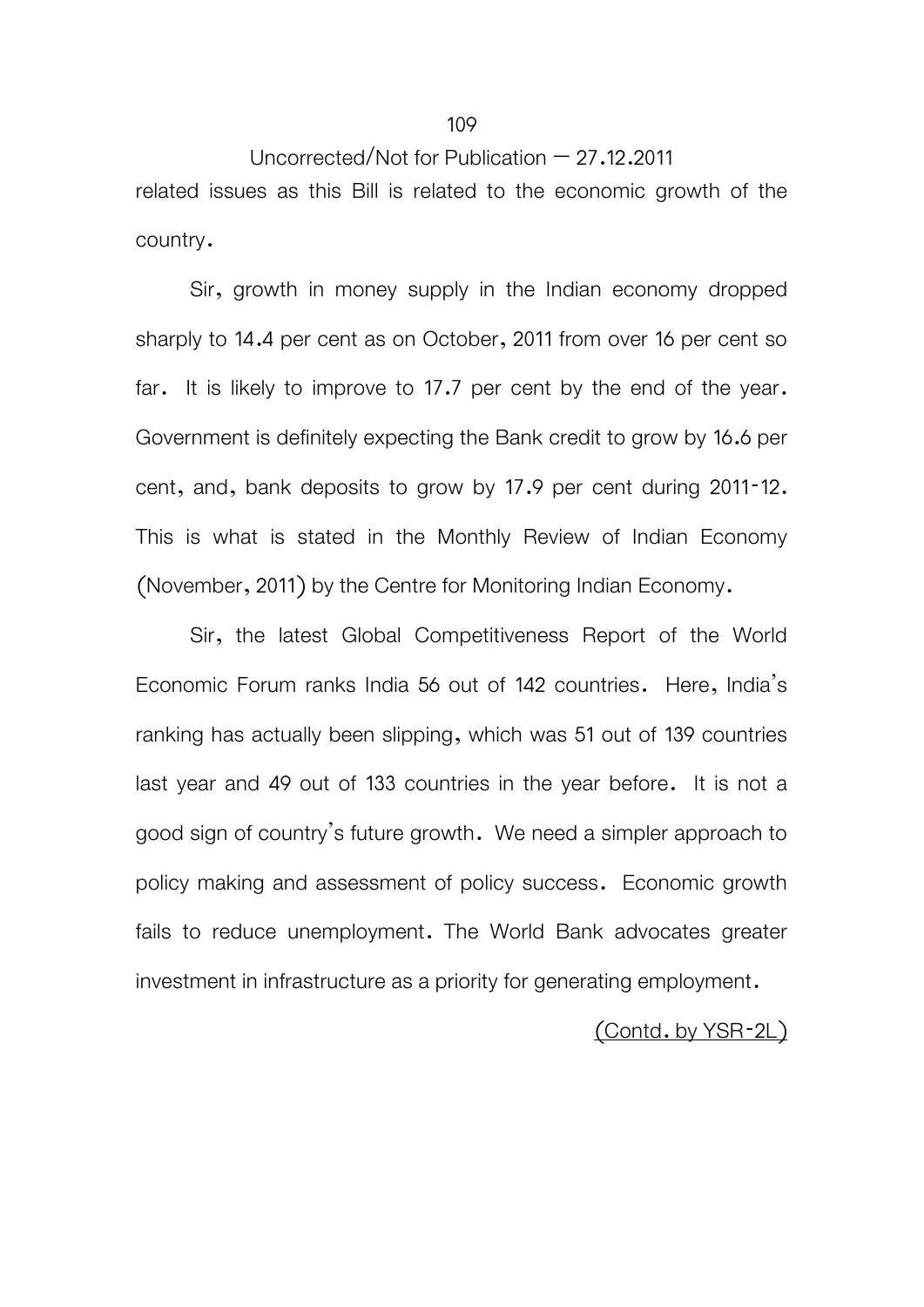# Uncorrected/Not for Publication – 27.12.2011 -GSP/YSR/2.45/2L

**SHRI KUMAR DEEPAK DAS (CONTD.):** Sir, the Reserve Bank of India estimated the GDP growth for the financial year at 7.6 per cent at the end of March 2012. This means the growth rate is not able to reduce the unemployment rate. What the Government needs to do is to exercise its fiscal power in formulating and enacting good structural policies that will encourage growth and employment.

I want to draw the attention of the hon. Finance Minister to this. The RBI has already lowered its projected growth forecast for the current fiscal to 7.6 per cent. Its earlier projection was eight per cent.

 Coming to Amendment Bill, clause 2 suggests to increase the authorised capital of Exim Bank from Rs.2,000 crore to Rs.10,000 crore. I think it is not adequate. If we examine countries of our size like China and Japan, it should be at least Rs.30,000 to Rs.50,000 crore to promote the international trade.

 Clause 3 of the Bill has a provision of appointment of two wholetime directors in the Exim Bank by the Central Government. Sir, we want such directors who know the objectives of the bank thoroughly, and who have specialised knowledge of agriculture-based economies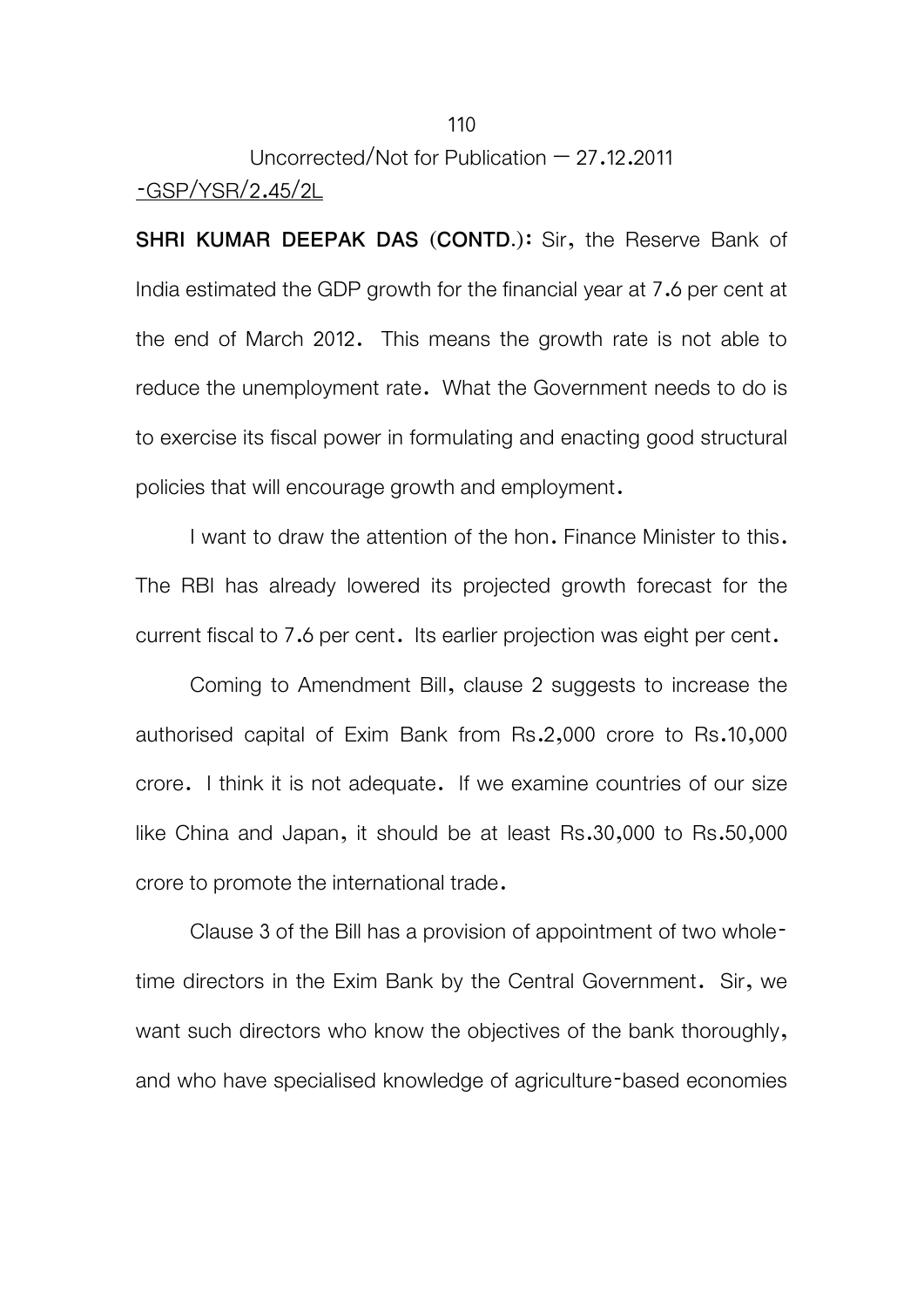Uncorrected/Not for Publication  $-27.12.2011$ and the MSME sector of India. Sir, growth of the MSME sector and agriculture sector depends on the functioning of the Exim Bank.

With these few suggestions, I support the Bill. I also thank you for giving me time to express my views.

(Ends)

**THE MINISTER OF STATE IN THE MINISTRY OF FINANCE (SHRI NAMO NARAIN MEENA)**: Sir, nine hon. Members participated in the debate. I would like to thank all of them for their valuable suggestions, observations, and support.

 Sir, before responding to the specific issues raised by the hon. Members, I would like to apprise the hon. Members and this august House that the initial authorised capital of the Exim Bank was Rs.500 crore. In the year 1999, through an amendment in the Act, it was increased to Rs.1,000 crore with a provision that the Central Government may, by notification, increase the authorised capital up to Rs.2,000 crore. Through a notification in May 2007, it was increased to Rs.2,000 crore. Presently, authorised capital of Rs.2,000 crore is fully paid up.

111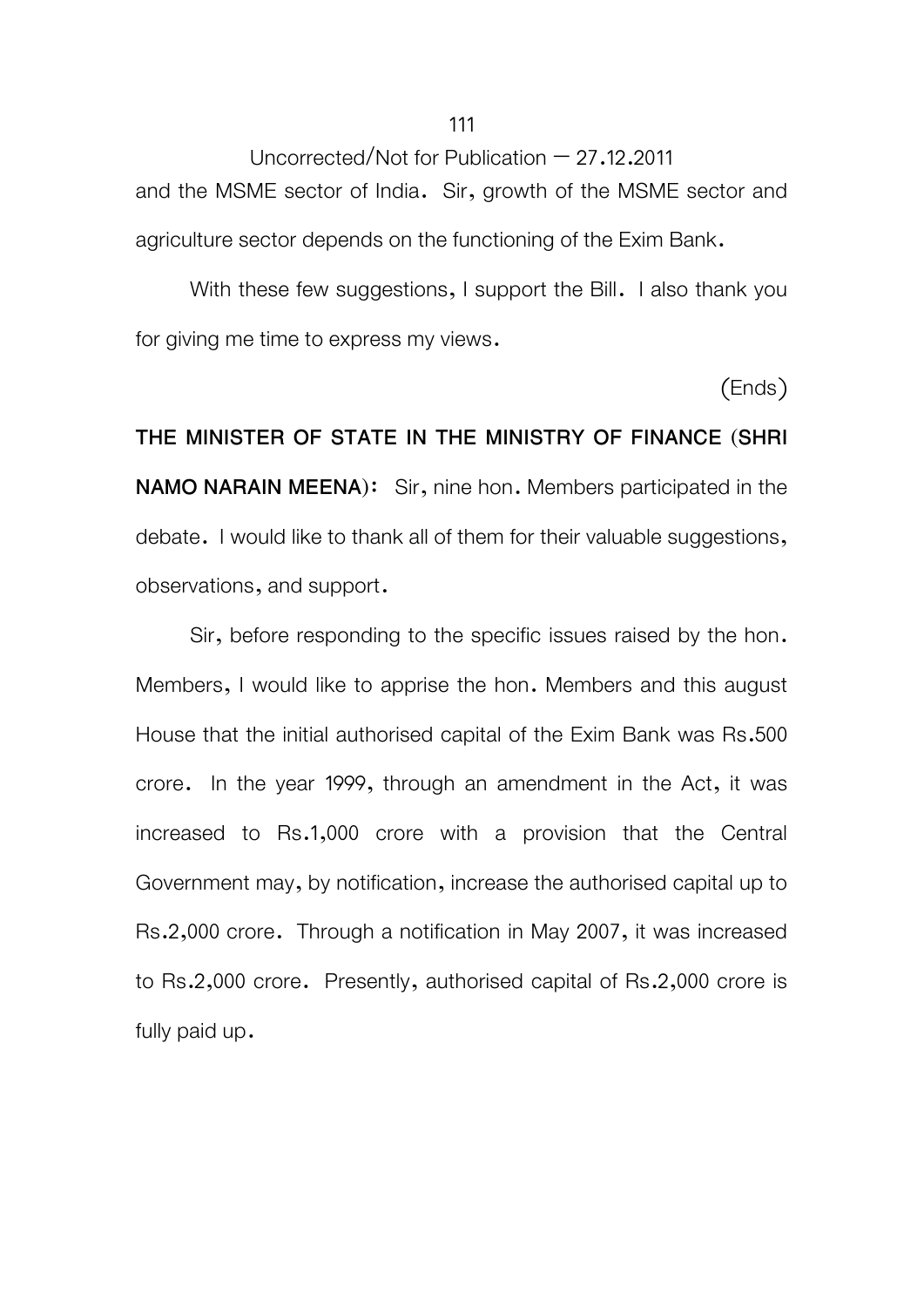Sir, the Exim Bank's headroom for raising borrowings for financing its business growth is constrained by the Reserve Bank of India's prescribed ceiling of 'ten times the Net-owned Funds'. As on March 31, 2011, the Net-owned Funds of Exim Bank was Rs.5,030 crore and bank's aggregate outstanding borrowings were Rs.45, 128 crore leaving further headroom for incremental borrowings of about Rs.5,000 crore only.

#### (Contd. by VKK/2M)

#### -YSR/VKK-LP/2m/2.50

**SHRI NAMO NARAIN MEENA (CONTD.):** This increased capital base will enable the Bank to meet its obligations under export Line of Credits on behalf of the Government of India. As on 31<sup>st</sup> March 2011, Exim Bank had 118 operative LOCs to 53 countries, amounting to 6.3 billion US dollars. Further, on his recent visit to Ethiopia, the Prime Minister has pledged LOCs of five billion US dollars to Africa for the next three years.

Sir, the total business of Bank has increased from Rs.386 crore in the year 1982 to Rs.1,10,132 crore as on November 30, 2011. The strong business growth has been achieved by the Bank with a lean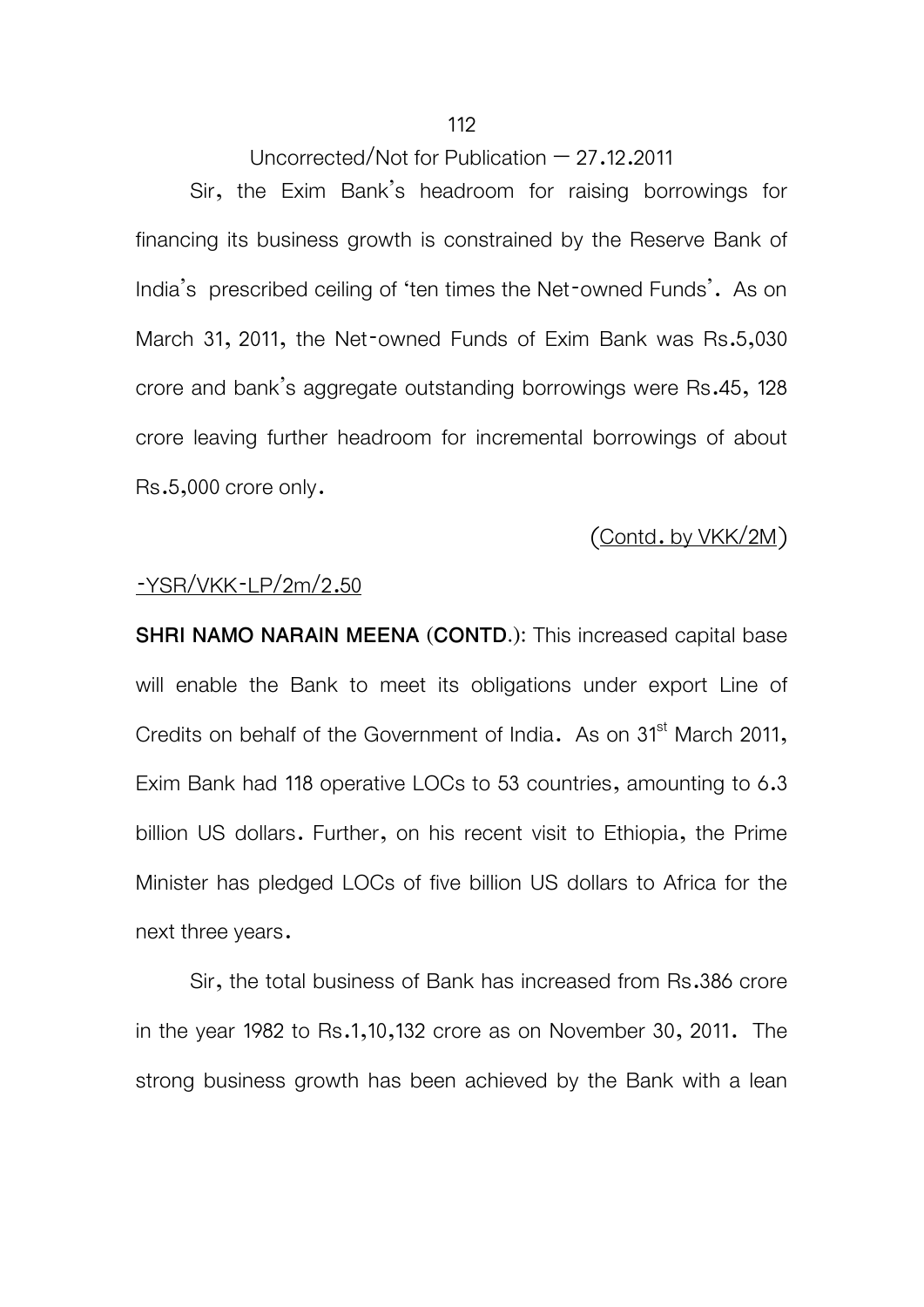professional staff base of just 277 officers, representing business per employee of Rs.397 crore and profit per employee of Rs.2.82 crore. Its assets quality is considered good with net NPAs only 0.20 per cent of its loan portfolio. Exim Bank has been consistently making profits since its inception and has paid dividend to Government every year. The Bank's performance compares favourably with its peer Exim Banks in other countries as well as with the financial sector in India. Going forward, the Bank will continue to play a key role in export Lines of Credit, overseas investment of Indian companies and project exports from India.

 Sir, now, I would like to reply to some of the issues raised by hon. Members. Shri Piyush Goyal, initiating the discussion, raised various issues. One issue was that exports in the country have grown at a faster rate than the lending of the Exim Bank. Sir, I would like to inform him that during the period 2001-2011, the loan assets of the Bank have grown at a CAGR of 24 per cent whereas during the same period of ten years, Indian exports recorded a CAGR of 21 per cent. It means, the credit growth was higher than the exports. He and several other Members, Shri Mahendra Mohan, Shri Moinul Hassan, Shri N.K.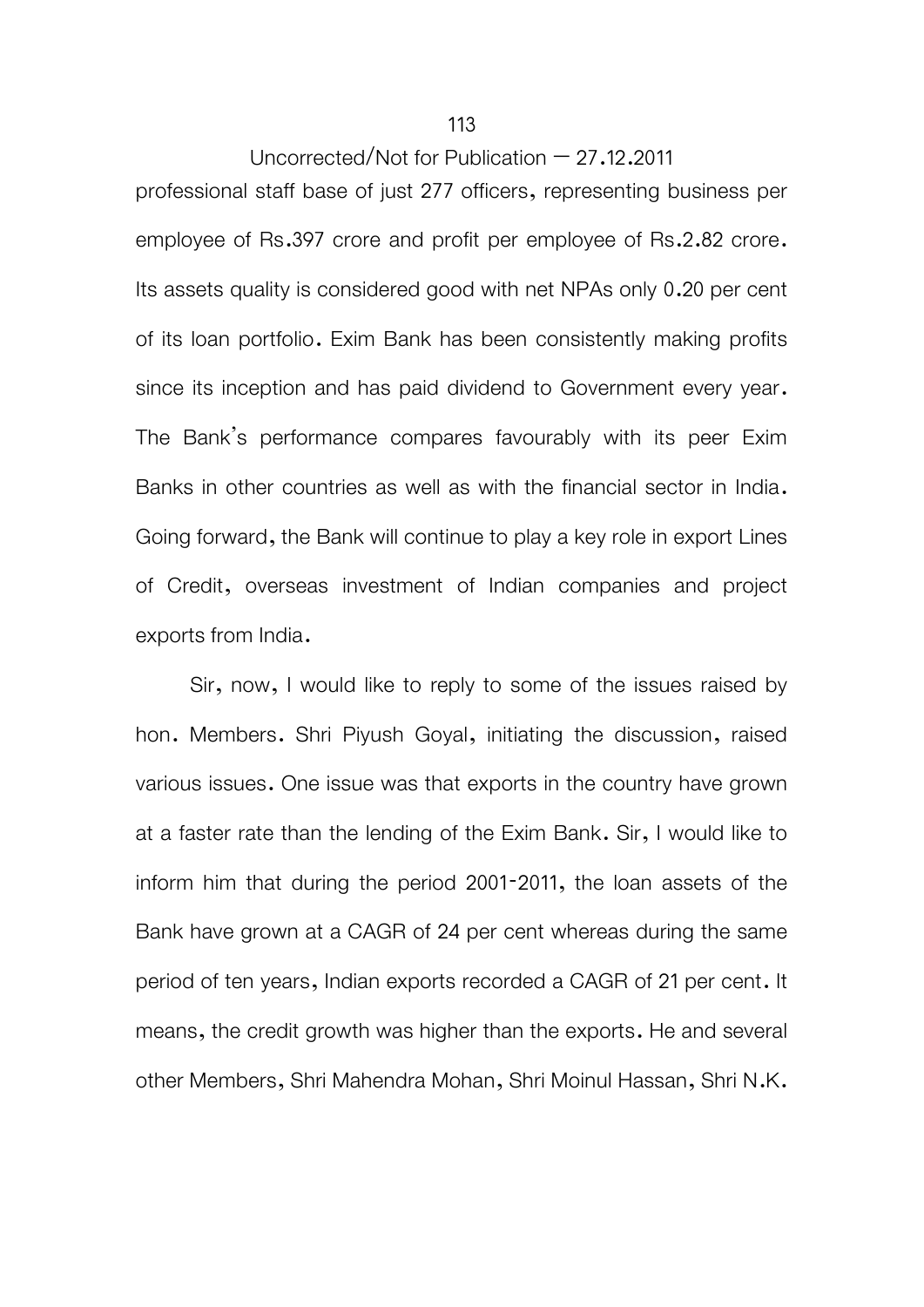Singh, Shri Bandyopadhyay and Shri Ganguly raised one issue that Exim Bank has not done enough to support SME sector and small scale industries sector. Sir, I agree with the hon. Members that the support to SME sector needs to be increased. But, the targets of SME sector are fixed by the Government. In respect of Exim Bank, in 2010-11, a target of Rs.1160 crore was fixed; against which, Exim Bank provided credit of Rs.1196 crore. It means that it achieved the target. Exim Bank's loans to SME sector was to be 2.6 per cent of the total loan portfolio. However, Exim Bank's export Line of Credit to foreign Governments and overseas institutions, its credit to foreign buyers and re-finance to commercial banks…

# (Contd. by MKS/2n)

#### MKS-AKG/2.55/2N

**SHRI NAMO NARAIN MEENA (CONTD.): ...if these figures are** excluded from total loans, asset to the Bank, the share of lending to SME sector works out to be seven per cent of the direct loan portfolio of the Bank. In addition, large exporters and trading houses sold goods and services from SME sectors. In addition, the Bank offers a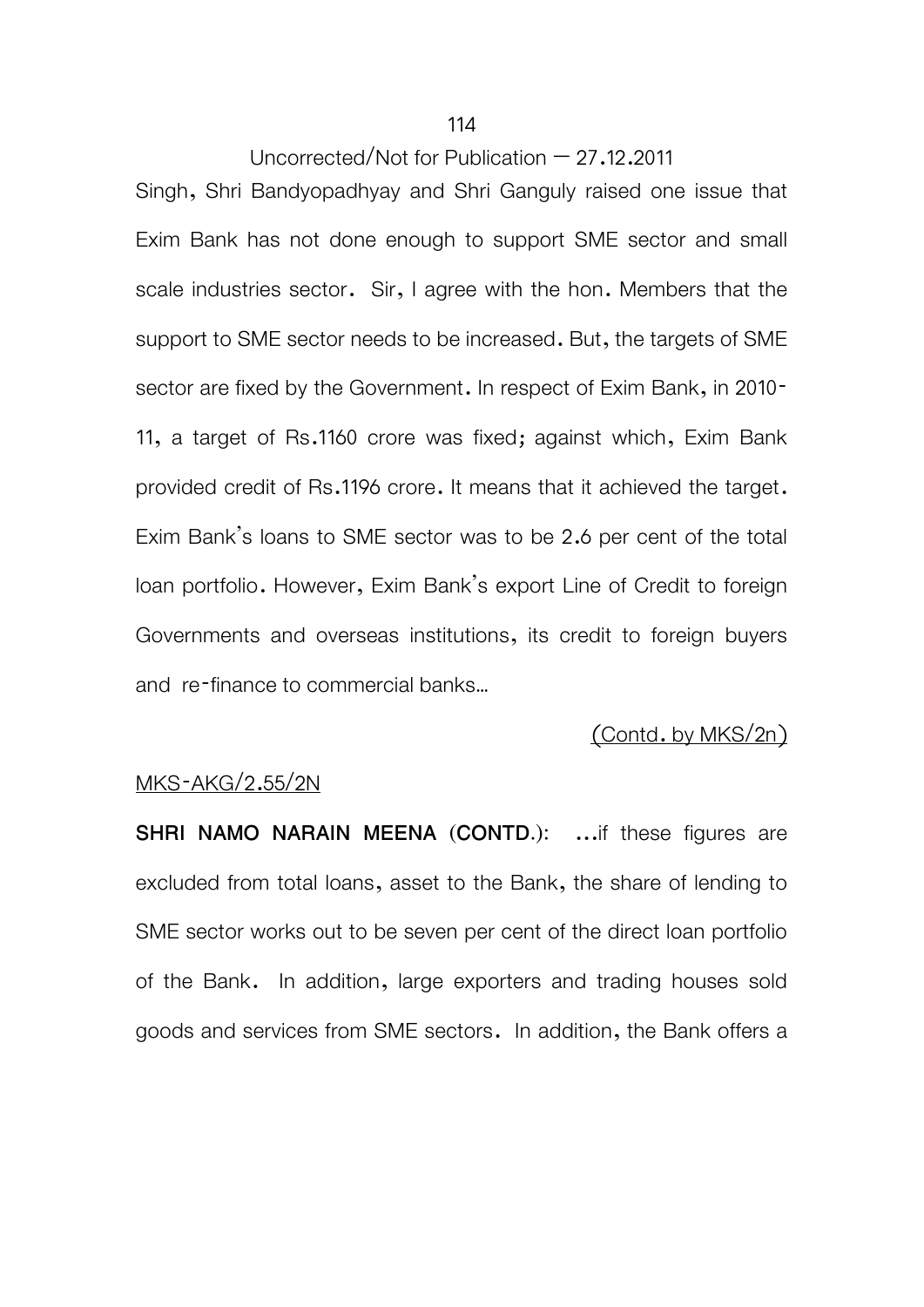# Uncorrected/Not for Publication  $-27.12.2011$ range of financing in services/products for SME and has set up a

dedicated SME Group.

Sir, Shri Piyush Goyal raised another question on coordination with other institutions, the facilitation issue. Exim Bank is the nodal agency for Working Group which clears, for export purposes, about 100 million US dollars. Exim Bank works closely with the Export Promotion Council, Trade and Industry Associations, Reserve Bank of India, ECGC etcetera, to promote and facilitate Indian entities and international traders.

 Another issue raised by Shri Goyal was that the Capital to Risk Asset Ratio is very high. Yes, Export Credit Agencies around the world have a high capital adequacy ratio. It provides medium to long-term credit predominantly on the lines of credit supported by Government, hence, carrying a zero risk rate. In case of Exim Bank, potential norm for limit of borrowing is prescribed as "10 times the Net-Owned Funds" by the RBI. At present, Exim Bank has already touched the ceiling. Increase in capital will allow Exim Bank to expand its business.

#### 115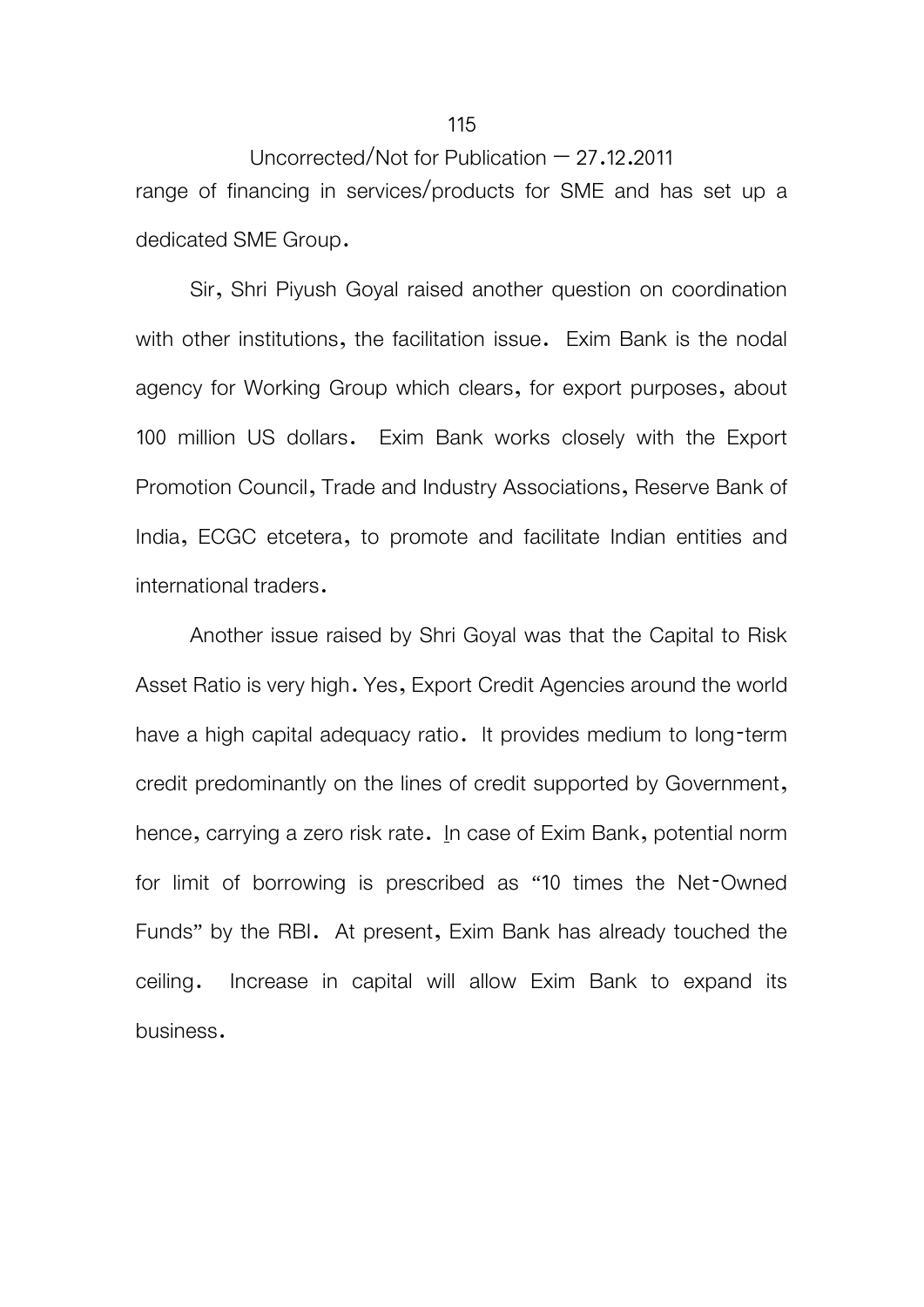Several Members including Shri Piyush Goyal, Shri Kumar Deepak Das, Moinul Hassanji, Mahendra Mohanji, have raised the issue that Exim Bank does not have Directors with expertise. Sir, as per the Act, four Directors who have special knowledge of all professions, experience in export or import or financing thereof, are appointed on the Board. Currently, these positions are being filled. They are in the process of filling up, and the process is a slightly lengthy one. Whenever they are positioned, they will have all the qualifications as provided under the law.

 Several hon. Members, including Piyush Goyalji, N.K. Singh Saheb, Avtar Singhji, Hussan Saheb, had raised a number of relevant issues, but not directly connected with this Bill. Some of them such as depreciation of rupee, increasing trade deficit, fiscal deficit, and so on an so forth, are broader micro issues, not directly connected with this Bill. However, I have noted them. Their observations and concerns will be looked into.

 Sir, several Members including Shri Narendra Budania, N.K. Singh Saheb, Ashok S. Gangulyji, suggested that the Exim Bank should explore new markets. Sir, on the lines of credit to foreign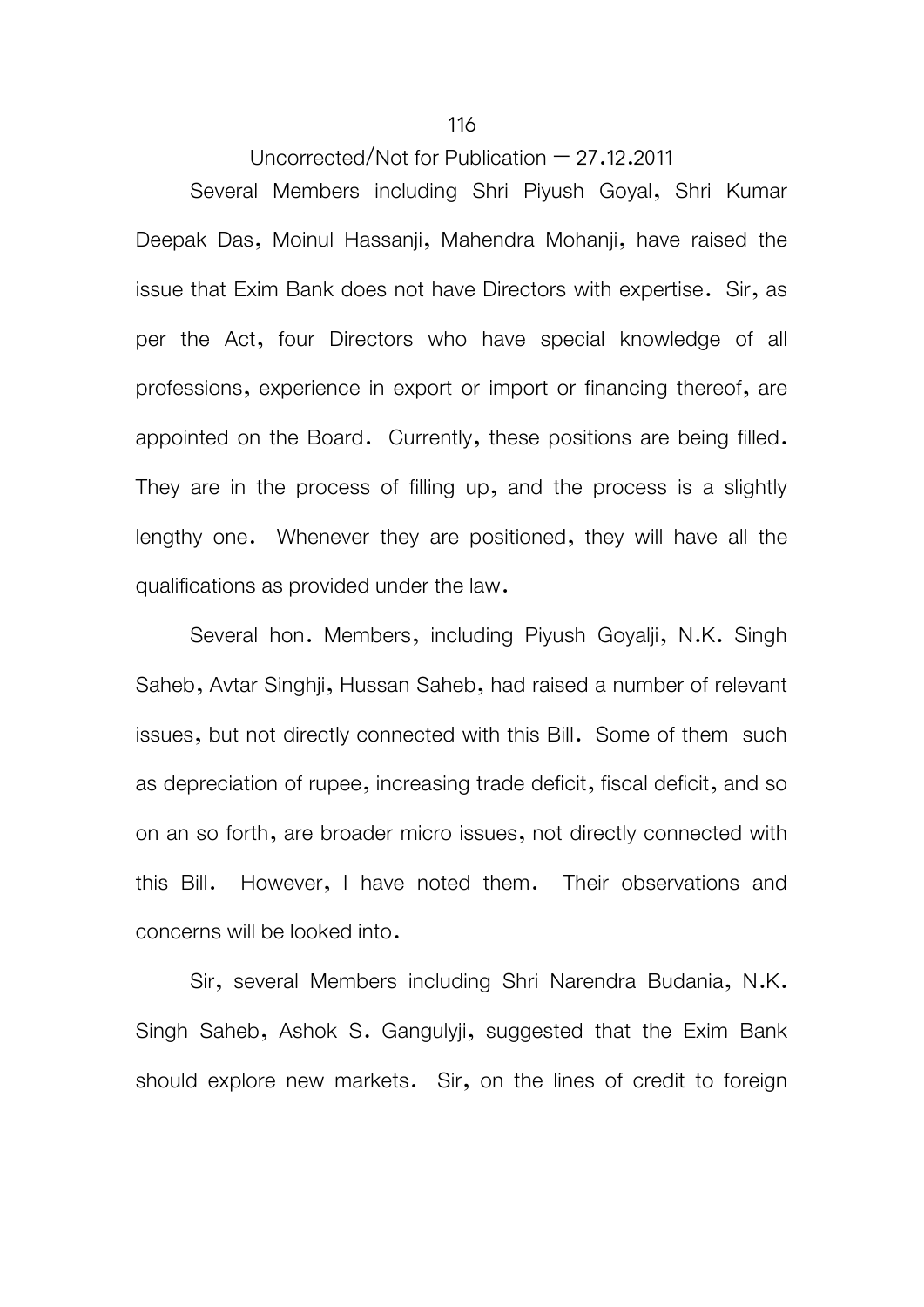governments and oversee financial institutions, in the Flagship Programme of Exim Bank, as on November 30, 2011, the Bank has 148 operative lines of credit to 72 countries with credit commitments aggregating Rs.38,763 crores.

### (Contd. by TMV/2O)

#### -MKS-TMV-SCH/2O/3.00

**SHRI NAMO NARAIN MEENA (CONTD.):** These 72 countries are in the developing region of Africa, Asia and Latin America including markets in Ethiopia, Guyana, Senegal, Sudan and Tanzania, and also neighbouring countries like Bangladesh, Nepal and Sri Lanka. These are for a variety of sectors like power generation and transmission, infrastructure, industries, rural electrification, railways, urban transport, etc.

One hon. Member, I think, Moinul Hassan Sahib, has raised a question about the NPA. As I have already mentioned in my reply, the gross NPA of Exim Bank, as on 31<sup>st</sup> March, 2011, stood at Rs.478 crores as against the total loan portfolio of Rs.46,000 crores. This constituted 1.04 per cent. Its net NPA is to be considered to stand at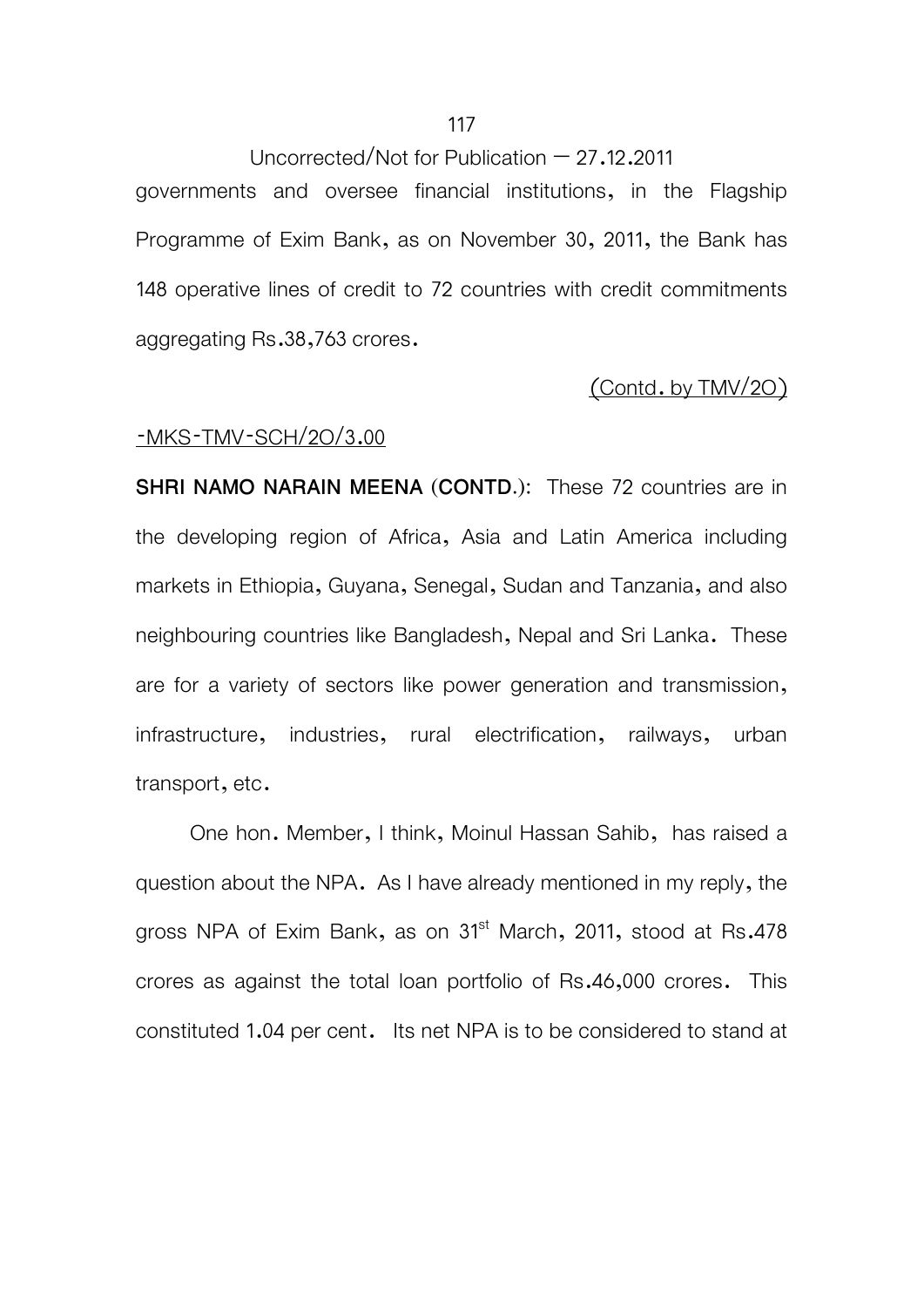Rs.93 crores. It is 0.2 per cent. The Exim Bank's NPA level is the lowest in the banking industry in the country.

Shri N. K. Singh has raised a question as to what the Exim Bank is doing for project exports. As on 31<sup>st</sup> March, 2011, over 335 project contracts valued at approximately Rs.1,12,000 crores were entered into for execution by 73 Indian companies in over 58 countries across Asia, Africa and Europe with the Bank's support.

Shri N.K. Singh also wants to know about the Credit Guarantee Corporation. The Exim Bank has been working closely towards export promotion. Recently the Exim Bank and ECGC have launched a new project, Project Export under the National Export Account to promote project exports from India.

Shri Ashok Ganguly has raised a point that the Government has to fix the target to monitor the performance of its management. The Government fixes the annual statement of intent for the banks which include targets for total business, project exports, SME credit, lines of credit, etc. Against the said target performance, it is nil.

With these words, I commend the Bill for consideration of the House. (Ends)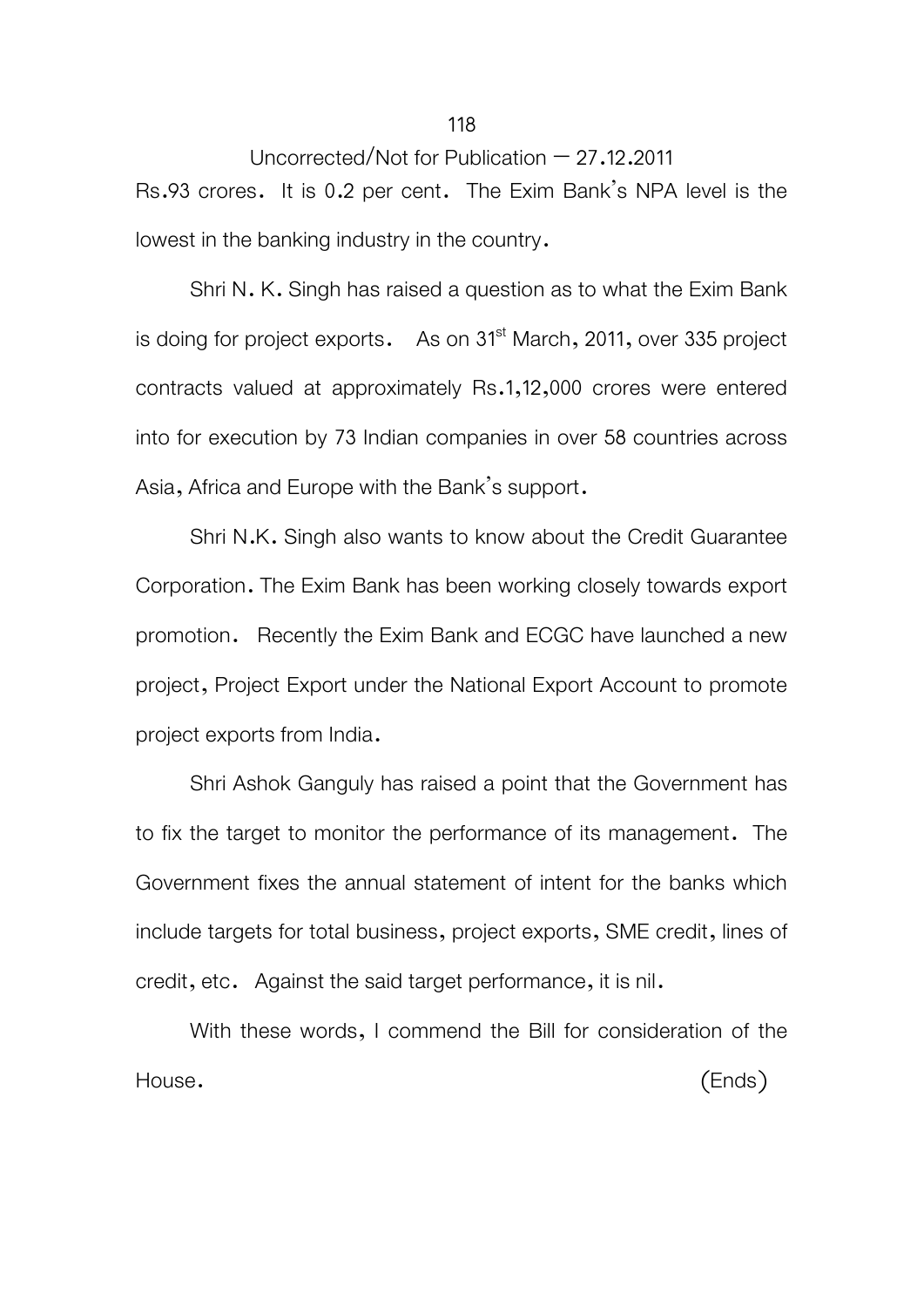# 119

Uncorrected/Not for Publication  $-27.12.2011$ 

**THE VICE-CHAIRMAN (PROF. P. J. KURIEN):** Thank you Minister.

You have replied to every point. The question is:

 That the Bill further to amend the Export-Import Bank of India Act, 1981, as passed by Lok Sabha, be taken into consideration.

# **The motion was adopted.**

**THE VICE-CHAIRMAN:** We shall now take up clause-by-clause

consideration of the Bill.

**Clauses 2 to 4 were added to the Bill.** 

**Clause 1, the Enacting Formula and the Title were added to the Bill.** 

**SHRI NAMO NARAIN MEENA:** Sir, I beg to move:

That the Bill be passed.

**The question was put and the motion was adopted.** 

(Ends)

(Followed by 2P/VK)

VK-PSV/2P/3.05

**THE FACTORING REGULATION BILL, 2011.** 

**THE MINISTER OF STATE IN THE MINISTRY OF FINANCE (SHRI** 

**NAMO NARAIN MEENA):** Mr. Vice-Chairman, Sir, I beg to move:-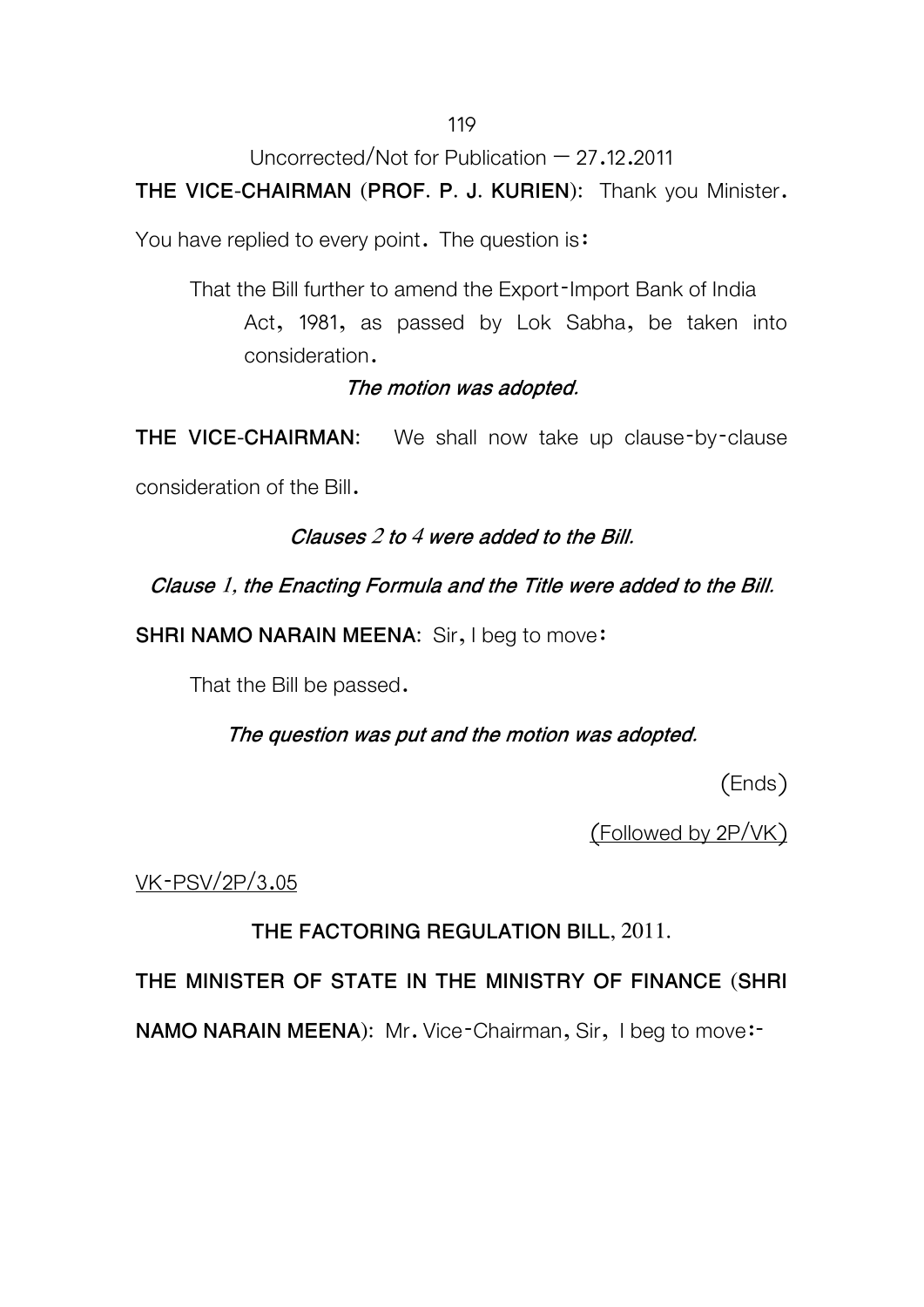Uncorrected/Not for Publication  $-27.12.2011$ That the Bill to provide for and regulate assignment of receivables by making provision for registration therefor and rights and obligations of parties to contract for assignment of receivables and for matters connected therewith or incidental thereto, as passed by the Lok Sabha, be taken into consideration.

Sir, The Factoring Regulation Bill, 2011 seeks to provide a comprehensive legal framework for factoring business. The Bill was introduced in Lok Sabha on 24th March, 2011 and was referred to the Standing Committee on Finance for examination and report thereon. The Committee has recommended enactment of the Bill subject to some modifications and the Government has accepted all major recommendations of the Standing Committee on Finance, namely, exempting sale of agricultural produce or activity of commission agents from the factoring business and grant of Stamp Duty exemption to the factoring transactions.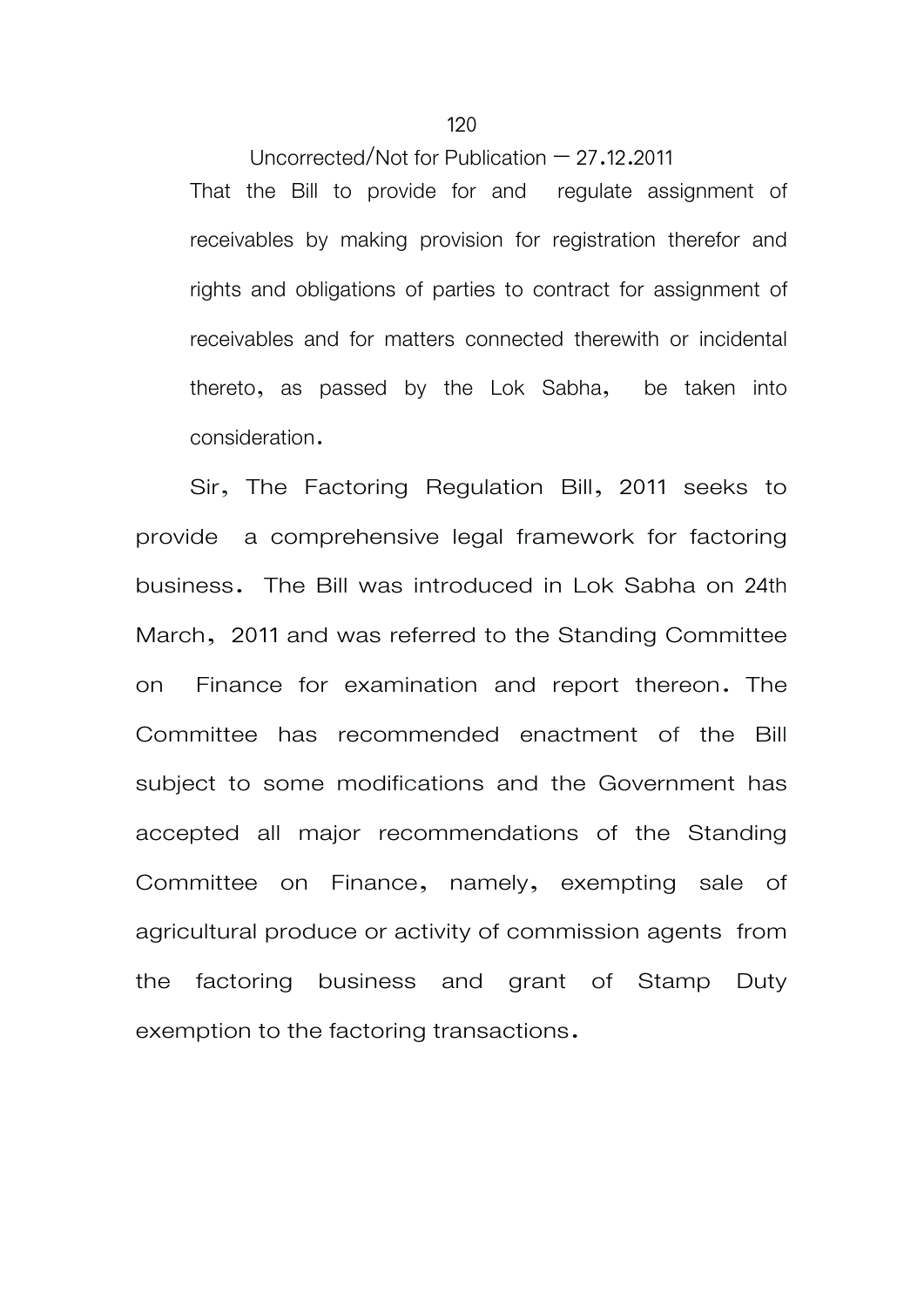The Committee had also asked the Government to do wider consultations to ensure that there are no legal infirmities in the Bill. Accordingly, detailed discussions were held with a law firm, legal experts, the Indian Banks' Association and the Reserve Bank of India. Based on their suggestions, some additional amendments were incorporated in the Bill primarily to provide greater clarity on the role and responsibilities of various parties in a factoring transaction.

 The proposed legislation will provide a comprehensive legislative framework for development of factoring business in India by determining the rights, liabilities and obligations of the parties involved, besides mitigating the problem of delayed payments to Industrial and Commercial undertakings, especially the Micro, Small and Medium Enterprises.

#### **The question was proposed.**

**SHRI RAJIV PRATAP RUDY (BIHAR):** Sir, we have the Factoring Regulations Bill, 2011 before us. This Bill seems to be a big jargon of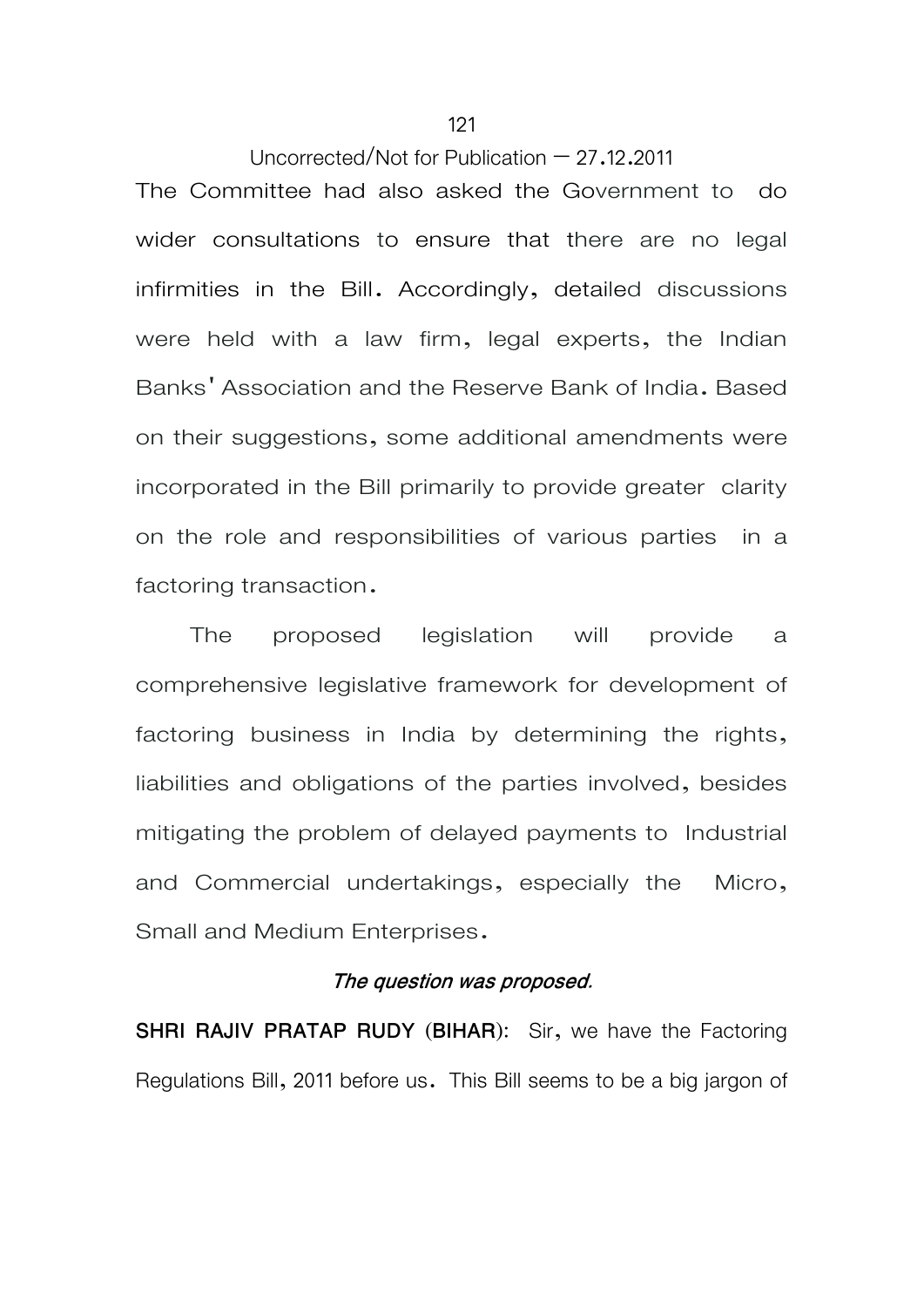economic policies. It looks like a very small Bill, but it is a big jargon. So it becomes very difficult for the Members to follow it up when the Bill, not even listed yesterday, figures in the Business List in the morning and one of the Members is requested to speak on that. It becomes very, very difficult. But it is our job to be here. The general impression about the Members of Parliament is that they don't work, but there are Members of Parliament, plenty of us here, including the Minister on that side, who prepare themselves and do find it inconvenient, at times, to prepare on subjects which are given at a very short notice, but we still make efforts because we are very concerned. The world must watch the Indian Parliament working now on such difficult issues.

# **(THE VICE-CHAIRMAN (DR. E.M.SUDARSANA NATCHIAPPAN) in the Chair)**

 This Bill basically relates to the rights of a person who has a small or a medium enterprise and he has low working capital. येवैसे लोग होते हैं, जो छोटे उद्यमी हैं। उनके पास कैपिटल कम है, पैसे कम हैं और वे बड़े उद्यमियों को अपना सामान सौंपते हैं, अपना सामान बेचते हैं और यह जो क्रेडिट लाइन है, जो छोटी कम्पनीज़ बड़ी कम्पनीज़ को देती हैं, यह क्रेडिट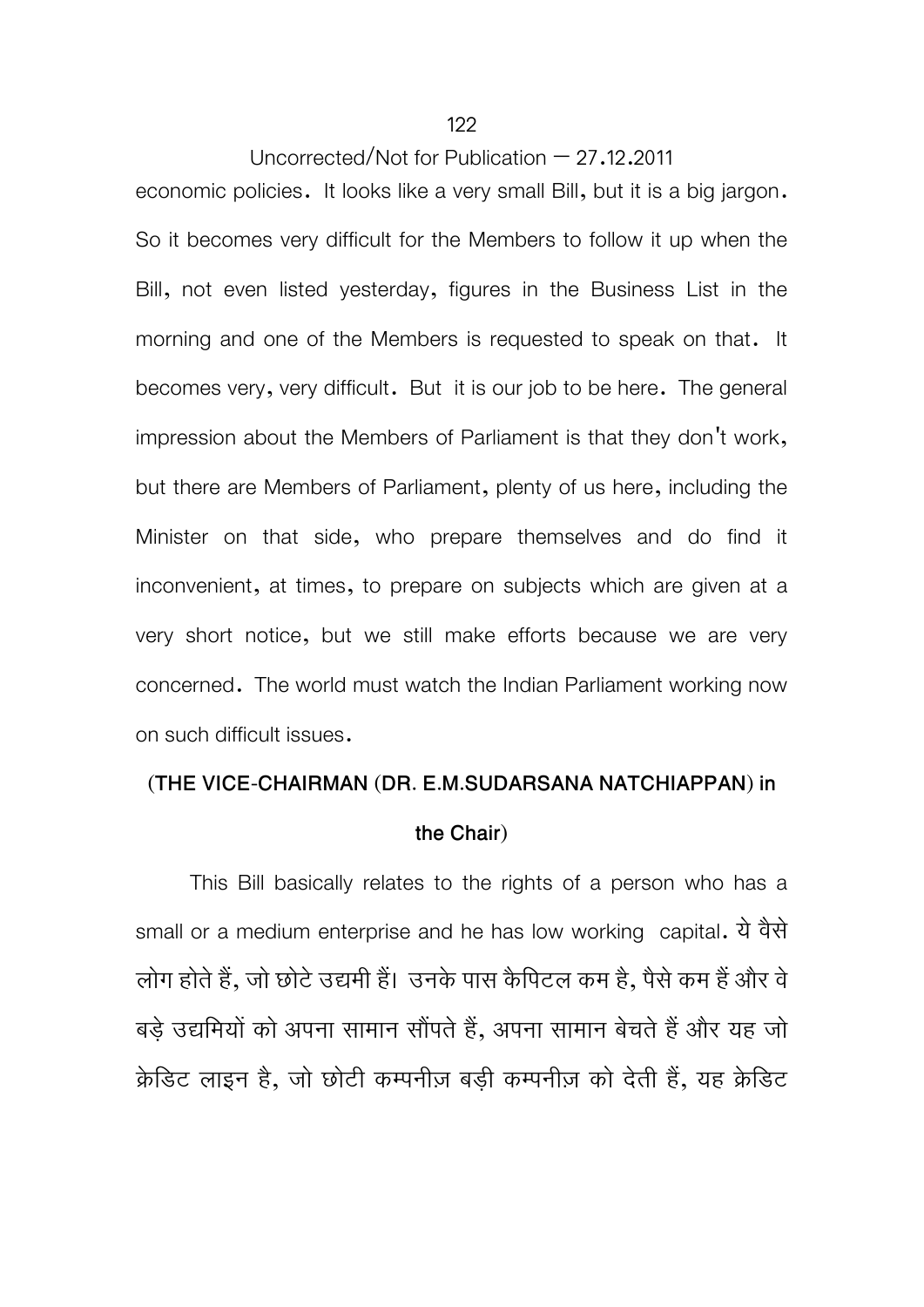#### 123

Uncorrected/Not for Publication – 27.12.2011

लाइन बहुत छोटी होती है। This results in an exploitation. The world over there are institutions which work to buffer these things. This is called factoring where a third party, not exactly a third party but a third institution comes into play and it takes the burden of the credit and try to see that the debt which is created is redeemed. So it is a mechanism which possibly we have been trying to sort out in many different ways.

# (Contd. By 2Q)

#### RG/VNK/3.10/2Q

**SHRI RAJIV PRATAP RUDY (contd.):** And the first time, when an Act was introduced in 1993 for the protection of small and medium enterprises, the Act mandated that if anything is supplied to a buyer, it was mandatory to make the payment, and payment within a limited period of time. But, somehow, this did not, actually, work, and, most of the time, it became a fallacy. This Act was again repealed in 2006, and a new Act called the Micro, Small and Medium Enterprises Development Act was incorporated. Now, even after that Act, many of the things, which the small and medium enterprises wanted to achieve, could really not be achieved, and there was a committee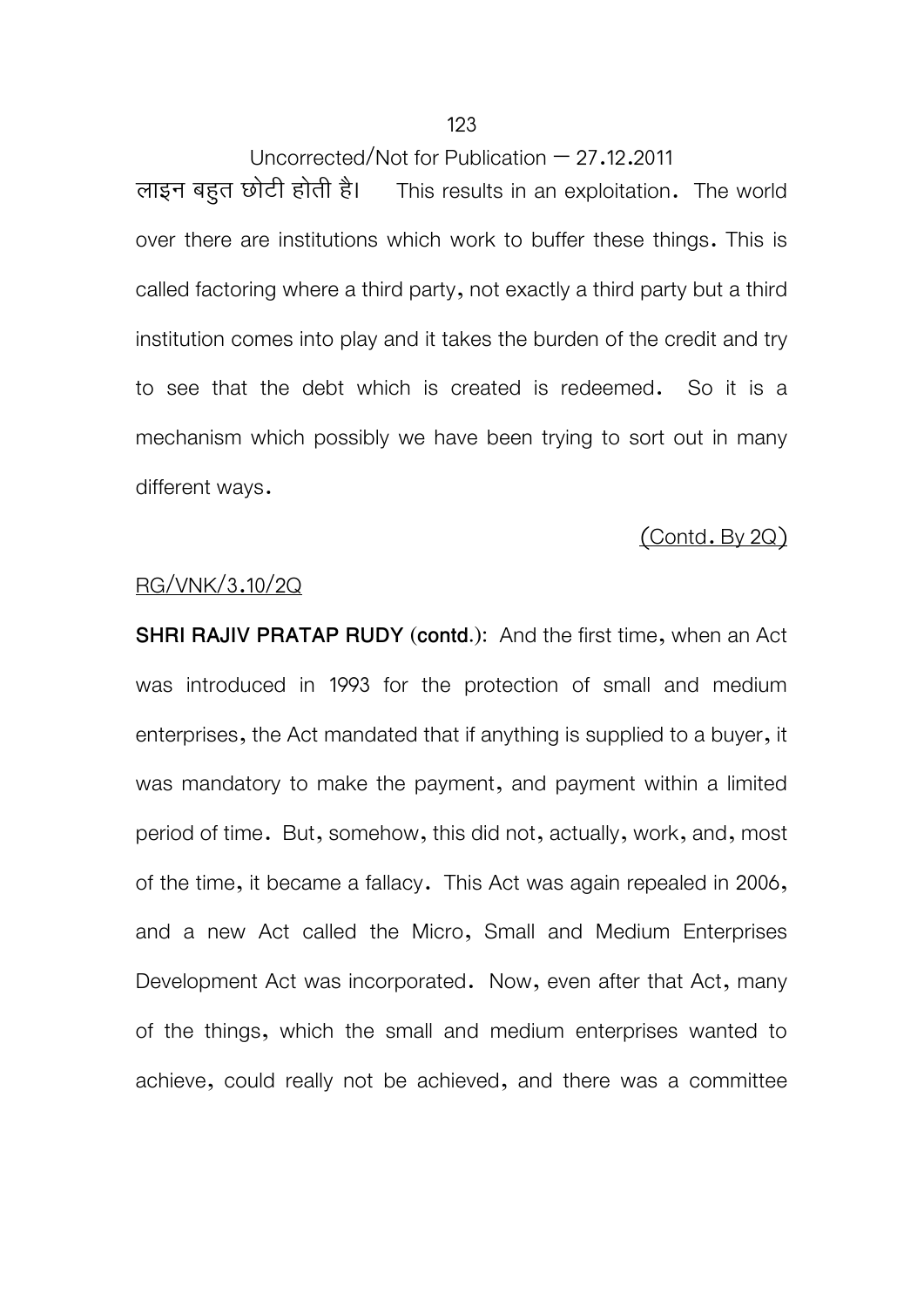#### 124

### Uncorrected/Not for Publication  $-27.12.2011$

which was set up by the Reserve Bank called the Kalyanasundaram Committee. Now, that Committee submitted its Report, and after that Report was submitted, post-1988, many of the nationalized banks, including the State Bank of India, the Canara Bank, etc., started creating this factoring operation. So, that was the first time the factoring operations for small and medium enterprises were started in this country, and even the ECGC started those operations. It was, basically, to start and create a working capital flow for small and medium enterprises. Sir, world over, factoring has been there for a very long period. But, in India, it has not been so organized. It is in a moderate form, and the factoring turnover in India is only 1.24 per cent of the average bank credit, which is very small. So, basically, one has to understand factoring. Factoring is a high risk supplier to transfer credit risk to high quality buyers, and it is a very general term which I am referring to. Factoring has been there since the Roman times; we may be talking about it now. रोमन साम्राज्य में भी factoring होता था और हाल फिलहाल में हम इतिहास के पन्नों में जाएं, तो उसमें जो factoring की बात देखते हैं, that was in England in the 13<sup>th</sup> century as well. Today, factoring, overall, in the world, is to the extent of 540 billion U.S.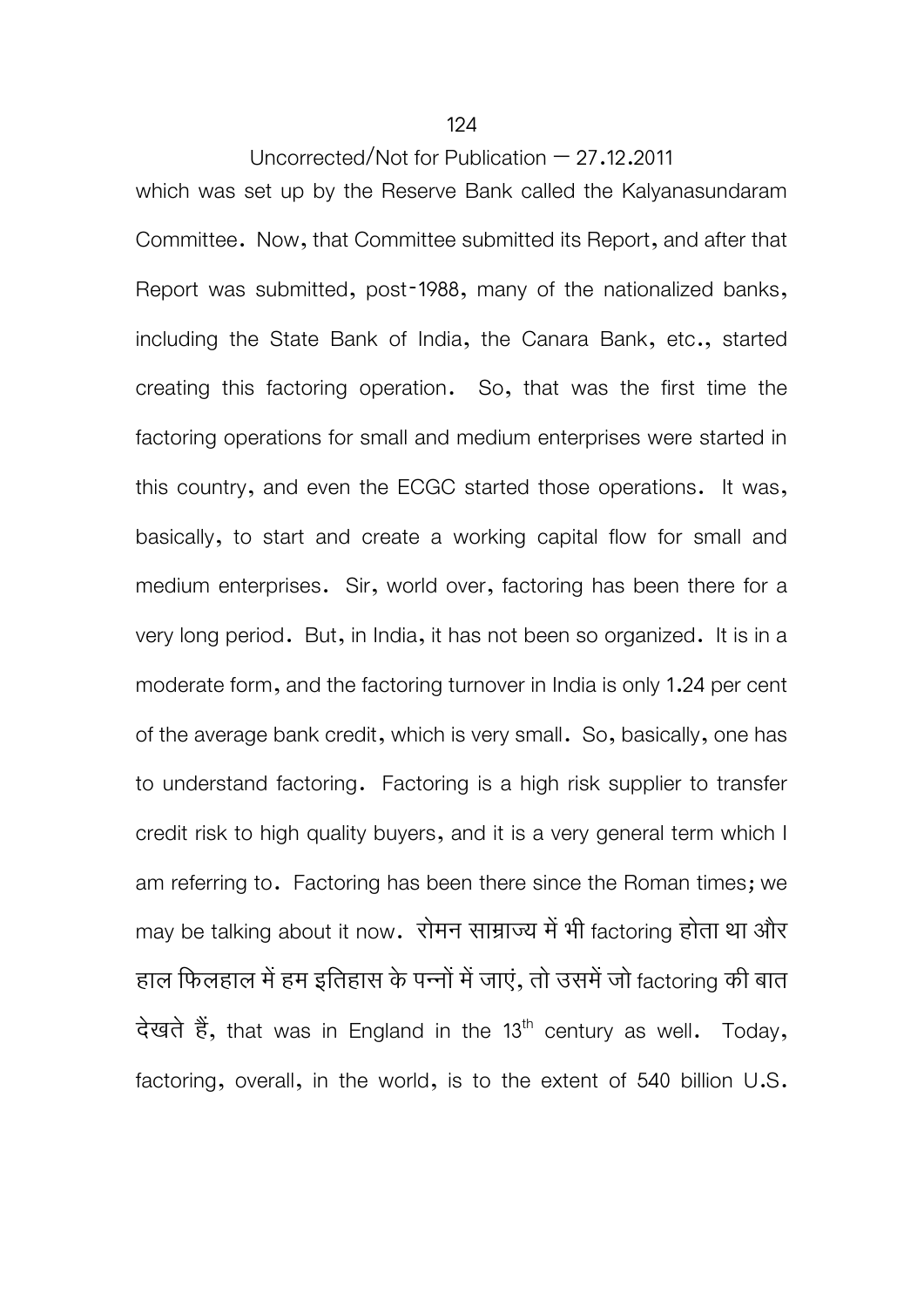dollars, which is a huge amount, and in the last five years, it has grown by 90 per cent. So, it is an instrument which is growing across the world; what we are talking about is not just for India. जो छोटे विकासशील देश हैं, जैसे भारत है, इसमें इसका प्रभाव आने वाले दिनों में बहुत ज्यादा दिखेगा। महोदय, इस विधेयक में जो मुख्य प्रावधान किया गया है, it is to ban institutions from directly entering into factoring business. Then, there are provisions to the effect that there should be a Central Registry which carries the complete details of all those people indulging in the Central Registry, and that there should be a legal recourse, if the commitments are not kept, or, if the provisions of the Bill are not met. And, there are certain provisions of penalty and punishment for those who violate this operation. But जब सरकार इस प्रकार का प्रावधान लाती है, तो कहीं न कहीं यह दिखता है कि सरकार में कुछ चिंता है। स्वाभाविक तौर से यह वित्त मंत्रालय का विषय है, प्रणब मुखर्जी जी का िवषय है, मीणा साहब का िवषय हैऔर देश के िलए महत्वपूणर्िवषय है। हम जो बहुत सारे बदलाव की बात कर रहे हैं, उसके तहत इस प्रकार के प्रस्ताव सही हैं। मैं इस संदर्भ को इसलिए लेकर आना चाहता हूँ, क्योंकि आज देश में अगर आर्थिक स्थिति को ध्यान से देखा जाए, तो पता चलेगा कि पिछले कई वर्षों से चाहे देश के प्रधान मंत्री हों, चाहे देश के वित्त मंत्री हों, हमेशा यह कहते हैं कि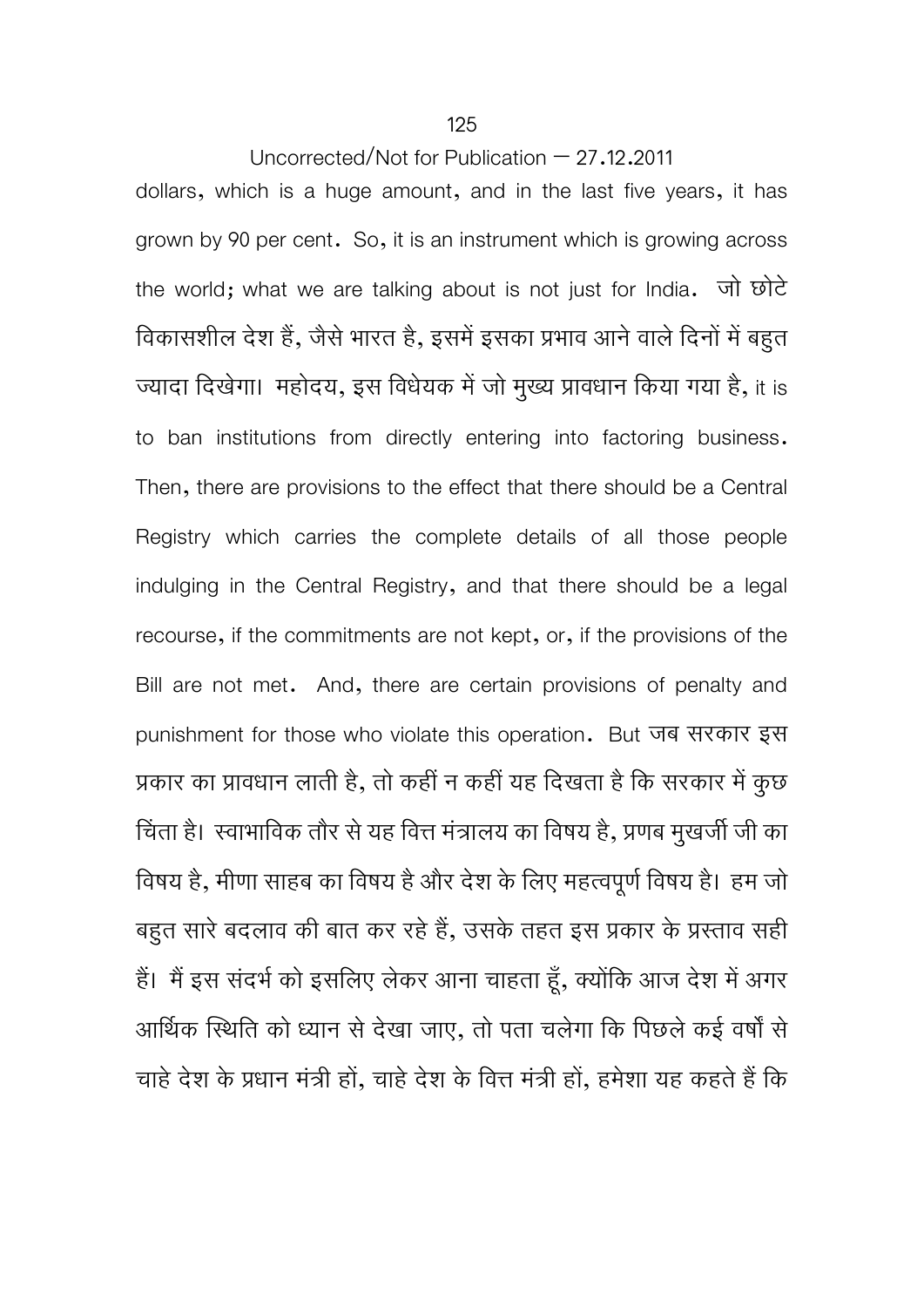126

Uncorrected/Not for Publication – 27.12.2011 हम महंगाई पर नियंत्रण लगाएंगे। खास करके खाद्य सामग्री की जो महंगाई दर है, वह लगभग 18 से 20 प्रतिशत तक रही है। The overall inflation has been limited to nine to ten per cent, but the food inflation has been whopping, and this has been an obvious fact. देश भर में ही नहीं, बल्कि दुनिया भर में देश के प्रधान मंत्री जाते थे या देश के मंत्री जाते थे, तो पूरी दुनिया को यह बता कर आते थे कि देखिए, भारत एक ऐसा देश है, जिसकी प्रगति की दर, the GDP growth rate is eight per cent, and it can also go up to nine per cent. लेिकन आज अगर इस सरकार को जवाब देना पड़ेगा, where it has come down to between 6.7 per cent and 6.9 per cent, तो पता नहीं, जिस विकास दर की बात करते हैं, वह भी नीचे आता जा रहा है।

आज किसी भी इम्पोर्टर से बात कीजिए, तो पता चलेगा कि आज रुपए की क्या स्थिति है। वह भी तब, जब कि भारत के इतिहास में और विशेष कर वैसी स्थिति में जब कि इस देश का प्रधान मंत्री इतना बड़ा आर्थिक विशेषज्ञ हो। महोदय, इतनी बड़ी उपलब्धि दुनिया में किसी भी देश को नहीं मिली होगी, जितना कि इस देश को मिली है। वह यह है कि इस देश का प्रधान मंत्री एक आर्थिक विशेषज्ञ है, जो वर्ल्ड बैंक में रहे हैं, रिज़र्व बैंक के गवर्नर रहे हैं और पहले एक सरकार में वित्त मंत्री रहे हैं। दुनिया में इतना पढ़ा लिखा व्यक्ति कभी किसी देश का प्रधान मंत्री नहीं हुआ होगा।

(2r/DS पर कर्मश:)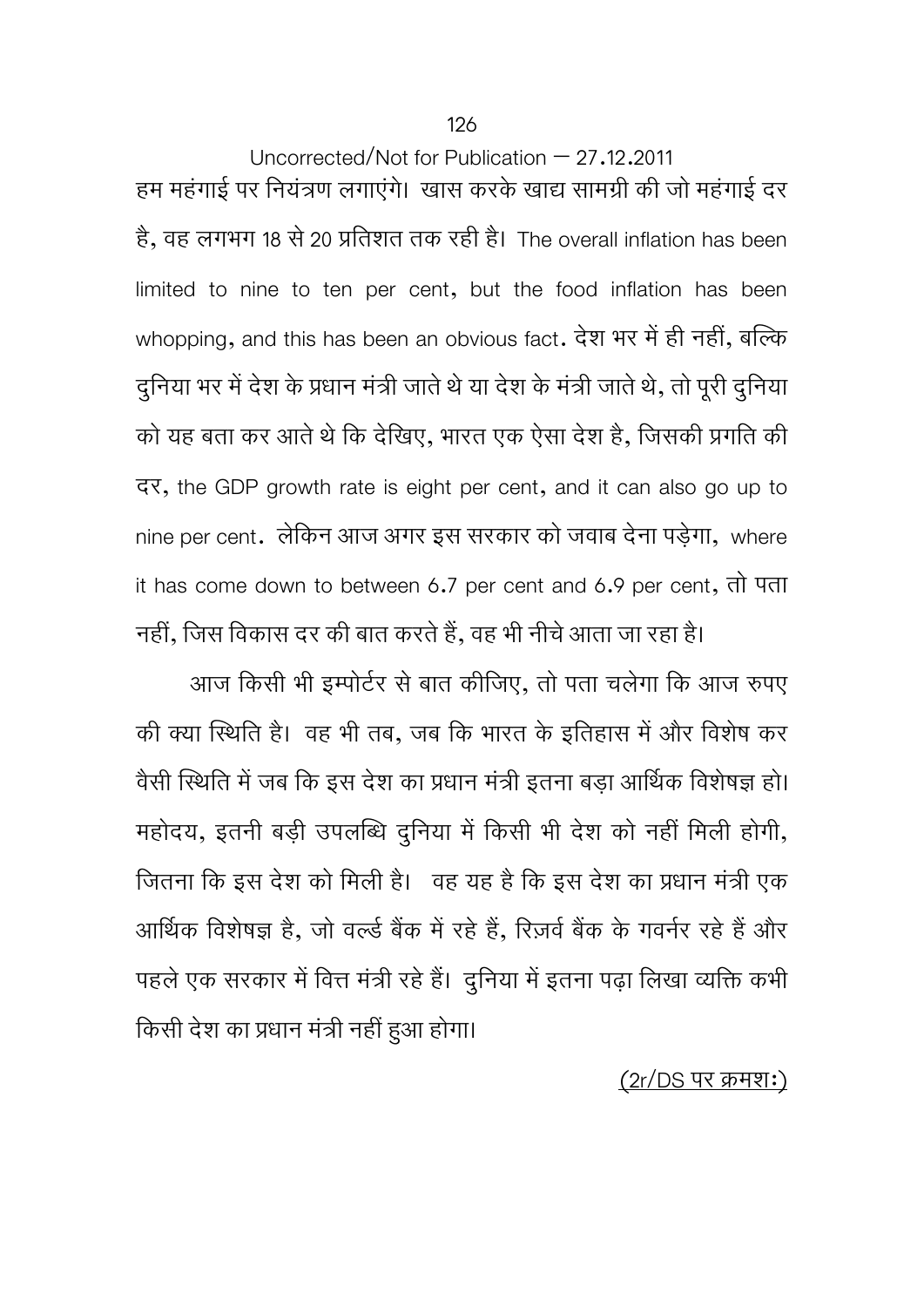$\hat{P}$  **श्री राजीव प्रताप रूडी** (क्रमागत): जब शुरू-शुरू में मनमोहन सिंह जी सरकार में आये थे, तो हम बड़े उत्साह के साथ कहते थे कि भारत के इतिहास में पहली बार एक आर्थिक विशेषज्ञ देश का प्रधान मंत्री बना है। उनमें स्वाभाविक तौर से वे सब गुण थे, यह दुनिया जानती है, लेकिन जैसा मैंने कहा आज ये जो तथ्य उभर कर आ रहे हैं, चाहे वे महँगाई के बारे में हों या इंफ्लेशन के बारे में हों, आज हम इन सभी विषयों को देखेंगे। Fiscal deficit is at an all-time high. I do not know how the Government is going to manage it, but fiscal deficit today continues to remain at an all-time high and there is absolutely no control over it. The Reserve Bank of India has increased the policy rates thirteen times in the last eleven months. I do not know why. It has dealt a severe blow to real estate, housing, manufacturing and automobiles. Take any sector of the economy, it is floundering, it has come down; आप किसी भी आर्थिक क्षेत्र में हाथ डालेंगे, तो ऐसा ही है।

महोदय, हम स्मॉल एंड मीडियम इंटरप्राइजेज़ के बारे में चर्चा कर रहे हैं। दुनिया में कहीं भी सूद की दर दो फीसदी, तीन फीसदी, साढ़े तीन फीसदी या चार फीसदी है, लेकिन भारत में अभी रिज़र्व बैंक has brought the basic lending rate up to 8 per cent. No one is responding. How can any industry grow when the basic lending rate, which is given by the RBI,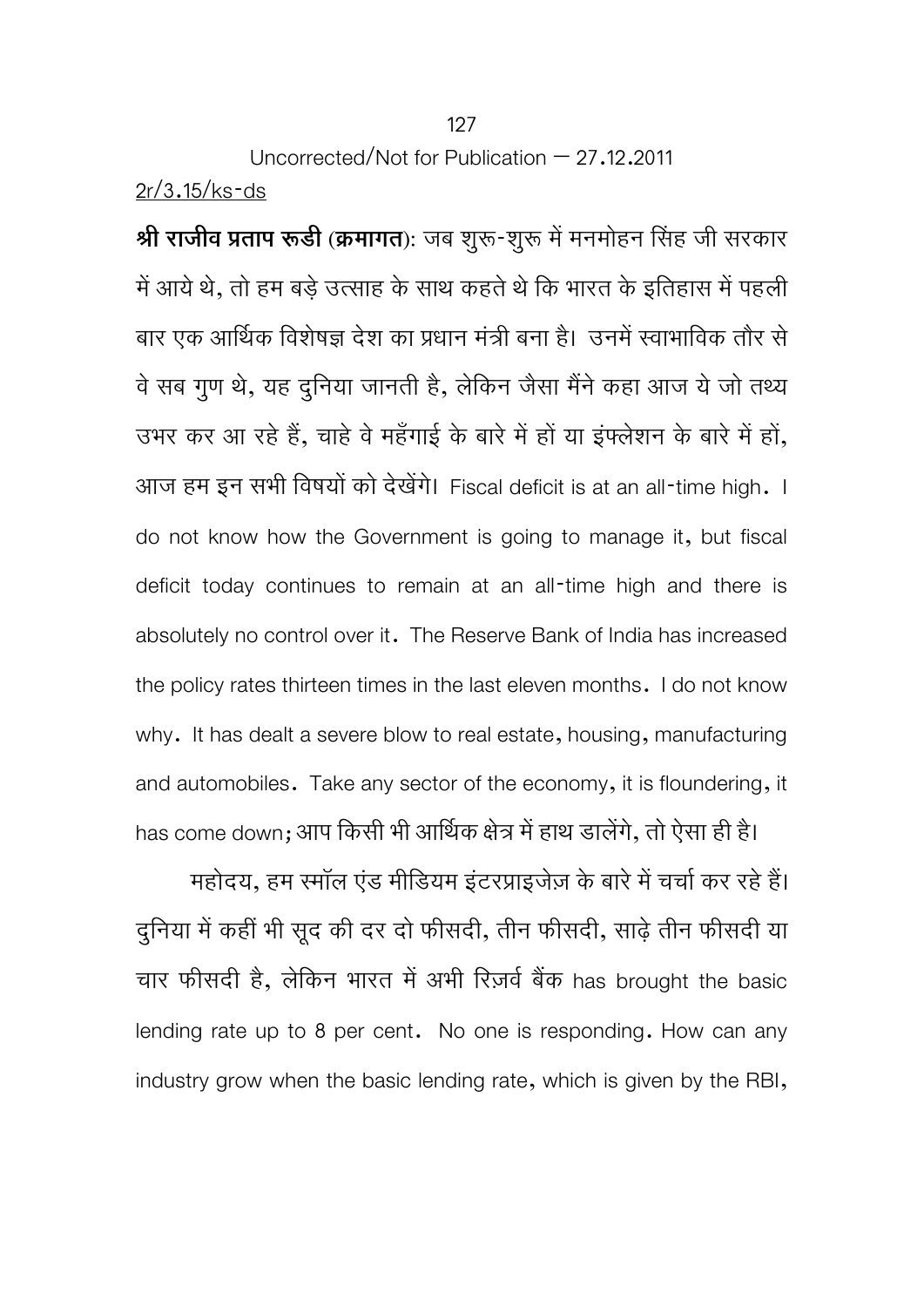is 8 per cent? दुनिया में कहीं भी यह आठ प्रतिशत नहीं है। आज भारत भर में जो बैंक हैं, उनमें से किसी का भी lending rate 10 फीसदी से कम नहीं है। जो व्यापार को समझते हैं, जो व्यापार करते हैं या जो उद्योग लगाते हैं, आप एक तरफ उनके प्रोटेक्शन की बात कर रहे हैं, उनके वर्किंग कैपिटल को प्रोटेक्ट करने की बात कर रहे हैं, उनकी सप्लाई चेन की बात कर रहे हैं, but, at the same time, the interests are so high that no entrepreneur can survive, and still you bring in such Bills. (Interruptions) It is ten per cent. उसमें बैंक अपना दो परसेंट, तीन परसेंट और लगाएगी। So these are some of the facts. Industrial production is falling. And it is, possibly -- the hon. Minister can correct me  $-$  the first time in history that the industrial production has gone in the negative. इस देश में औद्योगिक उत्पादन नेगेटिव में गया हो, मैं समझता हूँ कि भारत के इतिहास में यह पहली बार हुआ होगा। Mining and construction, all, has come down and the revenue projection of the Government has dipped down.

महादय, अभा फूड सिक्यारिटी बिल के बार में बात हो रही थी। यह कहा गया था कि इस देश के सब गरीबों को और इस देश के देहात में सब गरीबों को खाद्यान्न दिया जाएगा, खाने के लिए सामग्री दी जाएगी। एक तरफ जहाँ इस देश का रेवेन्यू कलैक्शन गिर रहा हो, देश के पास पैसा नहीं हो, वहाँ हम सरकार से यह जानना चाहेंगे कि आखिर आप जो इतनी बड़ी योजना लेकर आ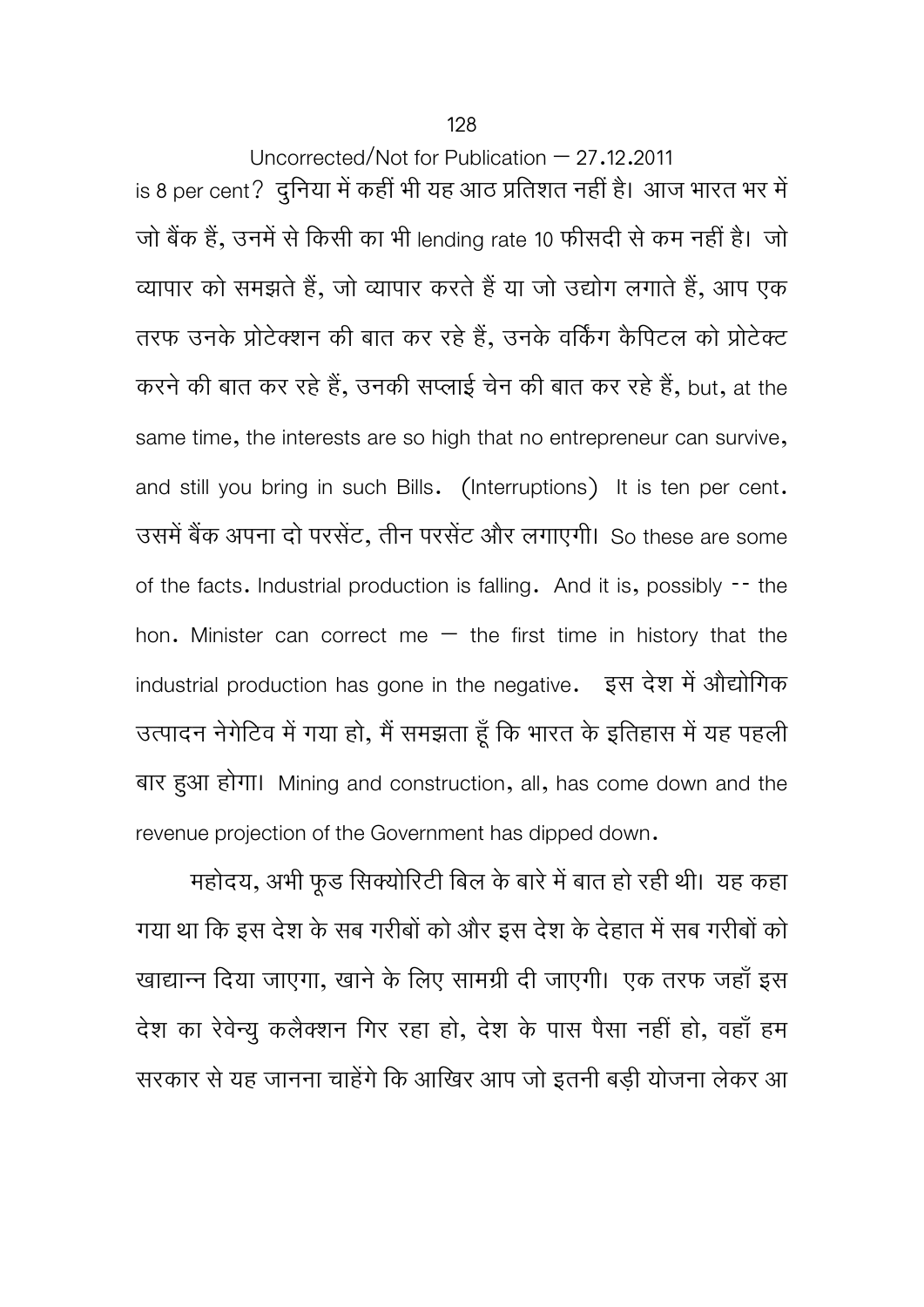Uncorrected/Not for Publication – 27.12.2011 रहे हैं, इसके लिए साधन कहाँ से आएगा, इसके लिए पैसा कहाँ से आएगा? आप देश के साथ फिर यह एक बड़ा भूलावा क्यों करना चाहते हैं? हम जानते हैं कि आपकी सरकार की नीति यह रहती है कि कई बार आँख में धूल झोंक कर काम करा लें, लेकिन कई बार सच बोलना चाहिए और विशेषकर आपकी सरकार की जो सुपर ताकत हैं, उनके यहाँ से निर्देश आया है, तो इसमें कम से कम इस देश के लोगों से असत्य न बोलें, नहीं तो बड़ा नुकसान होगा और आपका मंत्रिमंडल भी खतरे में पड़ सकता है। इसलिए इन सब चीज़ों का ध्यान रखना चाहिए कि सूपर नियंत्रक या सुपर बॉस के यहाँ से जब कोई प्रावधान आये, कोई प्रस्ताव आये, तो उस पर ध्यान देना चाहिए।

We talk so much about FDI. Over the last two years, the total FDI outflow has declined in this country. There is an UNCTAD report which says that in 2008, it was 42.5 billion dollars, in 2009, it dipped to 35.7 billion dollars and in 2010, it dipped to 24.6 billion dollars. You can see, perceptibly, that the world is refusing to invest in India. They can make out that the economic situation is bad. They can make out what the situation is. I would not like to comment on whether the Government is functional or dysfunctional. The DIPP, a wing of the Ministry of Industry, says that the equity inflow is also dipping. The worst feeling is when the hard-earned money of this country goes out.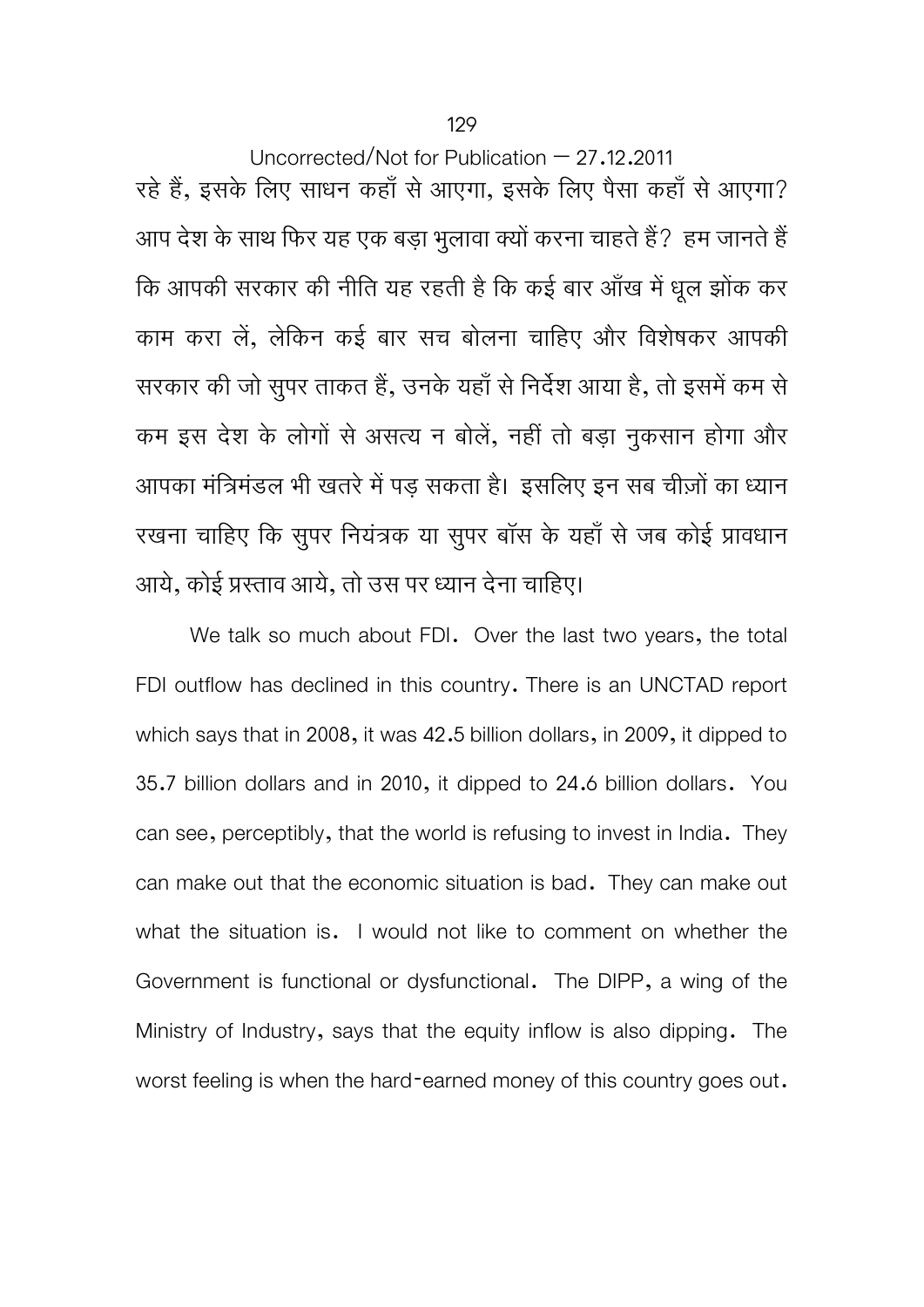Uncorrected/Not for Publication – 27.12.2011 The outflow of FDI today is unmatched in history. And why is that? हमारे देश के जो उद्योगपति हैं, उनको ऐसा क्यों लगने लगा है कि दुनिया भर के उद्योगों में पैसा लगाना भारत के भीतर उस पूँजी को लगाने के बनिस्पत ज्यादा लाभकारी है और उसका यह परिणाम है कि 2009 में भारत से बाहर जाने वाला जो FDI outflow था, वह लगभग 20 बिलियन यूएस डॉलर था।

# (2एस/एचएमएस पर कर्मश:)

# 2S/KGG-HMS/3:20

**Ǜी राजीव Ģताप रूडी (कर्मागत):** महोदय, 1 िबिलयन य0ूएस डॉलर लगभग 5 हजार करोड़ रुपये के बराबर हुआ, तो 20 बिलियन यूएस डॉलर का मतलब एक लाख करोड़ का निवेश भारत से बाहर गया है और 2010 में बढ़कर, it has become 44 billion US\$. That means, around Rs.2,20,000 crores of investments which could have come to India.

महोदय, जैसा कि सामान्य रूप से अर्थशास्त्र में कहा जाता है कि जब पैसा लगाया जाएगा, जब निवेश किया जाएगा तो infrastructure होगा, उद्योग लगेंगे और जब उद्योग होंगे तो रोजगार होगा। तो क्या सरकार बताना चाहेगी कि देश में ऐसी क्या स्थिति हो गयी है कि the total overall investment outflow today is about 44 billion US\$. महोदय, कल के अखबारों में मैंने पढ़ा कि प्रधान मंत्री जी ने इस देश के उद्योगपतियों के प्रति बहुत नाराजगी व्यक्त की है। महोदय, उन के जवाब में किसी अखबार की headline थी कि, 'PM's lament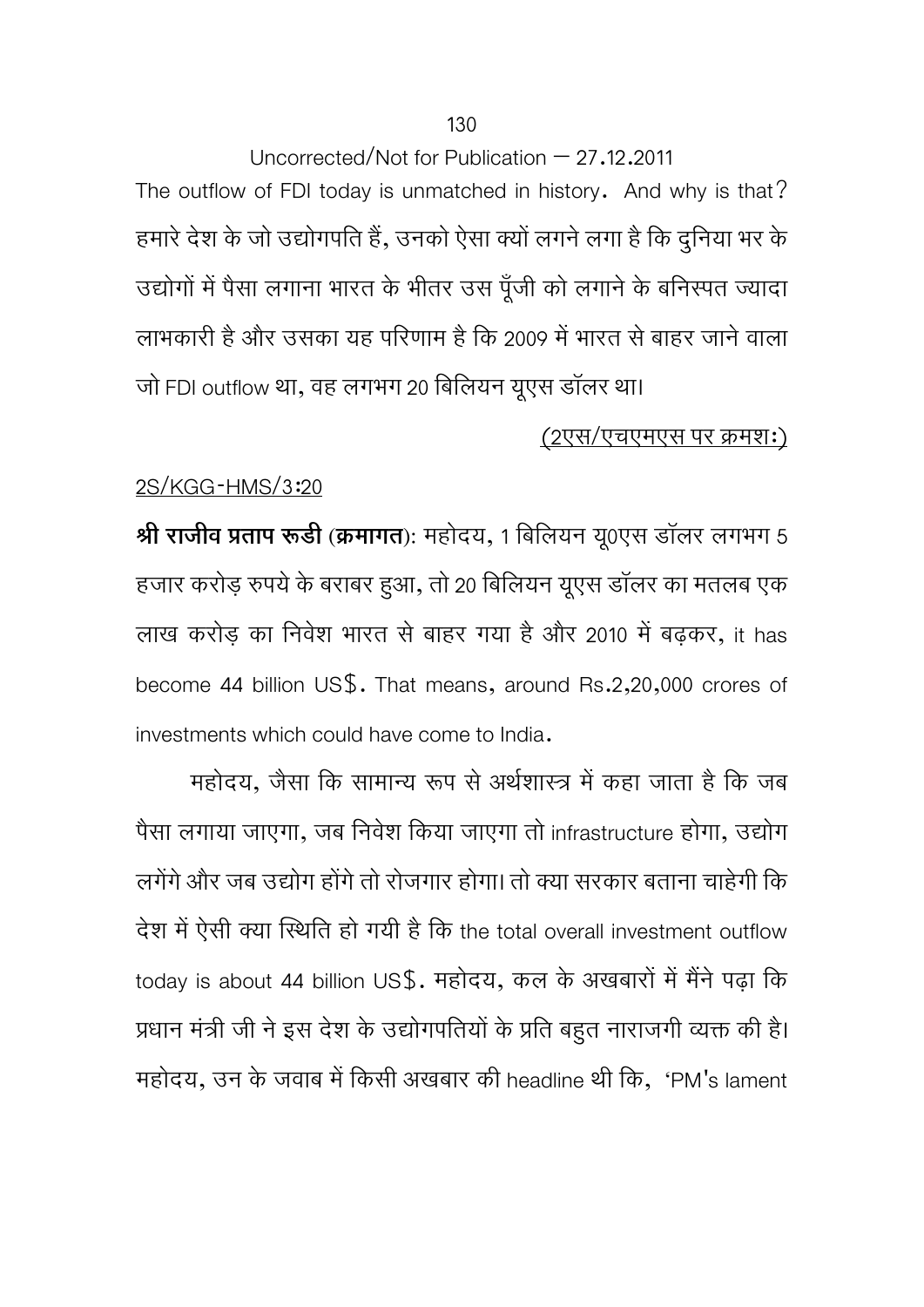Uncorrected/Not for Publication – 27.12.2011 is unjustified, the Government must buck up.' महोदय, देश के उद्योगपति क्या कह रहे हैं? देश के उद्योगपति देश के प्रधान मंत्री व वित्त मंत्री को कहते हैं, "There is a complete policy paralysis in this Government." इस सरकार को लकवा मार गया है। "It is in a role reversal." मतलब जो कुछ भी भारत में आगे बढ़ने के लिए होगा, हम उतना पीछे की तरफ चल रहे हैं। इस प्रकार से the business confidence is a fact which has been said not by Rajiv Pratap Rudy or the BJP. These people are those who are aligned with the Government. These corporate people would definitely be with the Government because they want to be cozy with the Government, they want to work with the Government. They are the people who are speaking like that.

और अभी जब "फिक्की" के चेयरमैन ने कहा तो प्रधान मंत्री ने बहुत गुस्सा व्यक्त किया कि आज इस देश का कॉर्पोरेट वर्ल्ड हमारे खिलाफ है। इस के साथ-साथ वित्त मंत्री जी ने भी पी0एच0डी0 चैम्बर में कहा कि, साहब इस देश के उद्योगपतियों को क्या हो गया है? ये लोग हमारे साथ नहीं चलना चाहते हैं। तो यह सब अपने आप में इस बात की ओर इंगित करता है कि देश के हालात खस्ता हैं और ऐसी परिस्थिति में आप यह बिल लेकर आ रहे हैं। The Hon. Finance Minister has recently said that the corporate India should cooperate with the Government instead of merely repeating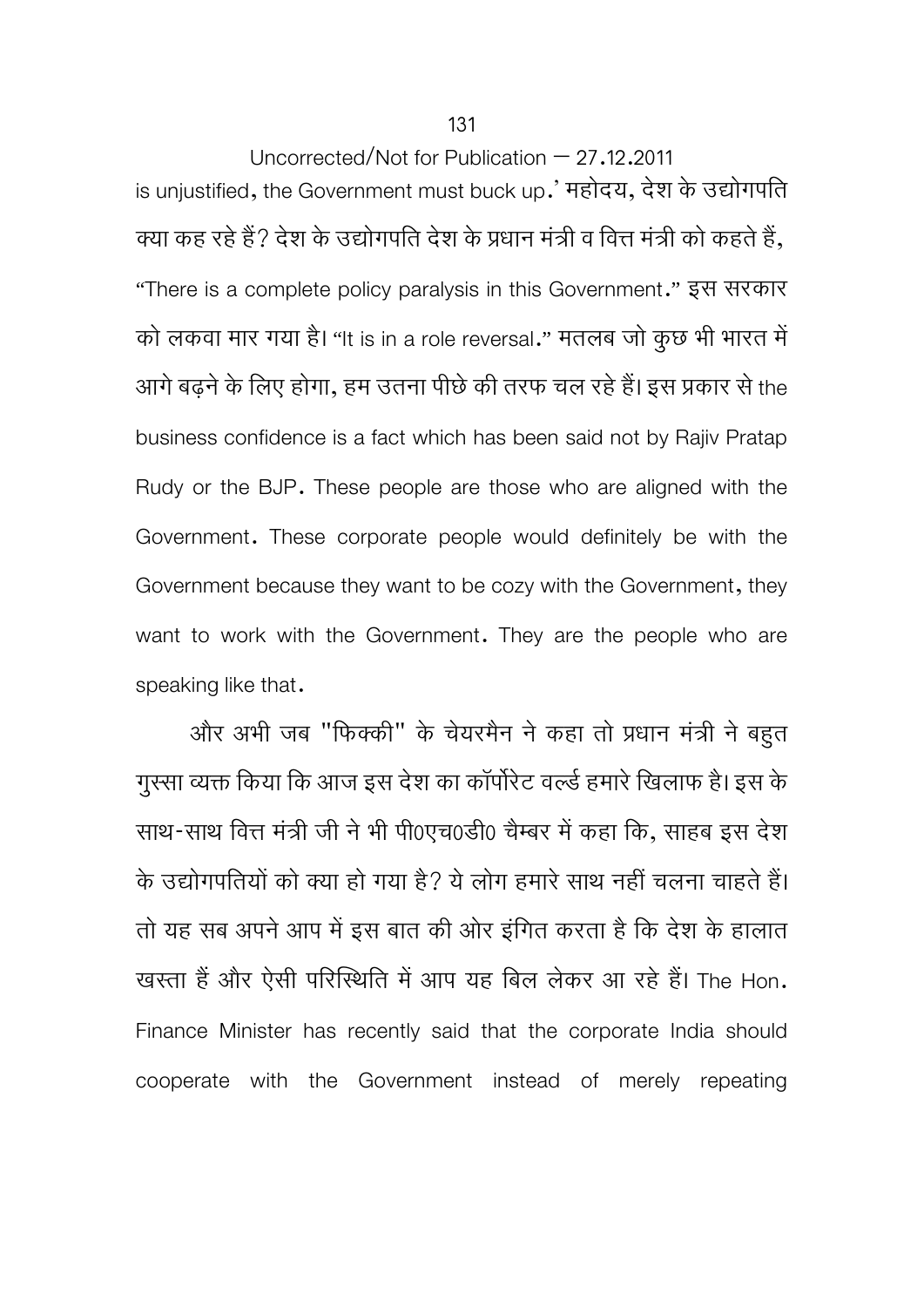132

Uncorrected/Not for Publication – 27.12.2011 grievances. महोदय, अब यह स्थिति हो गयी है कि सरकार में यह कहा जा रहा है कि सरकार के सामने अब किसी को grievance नहीं रखनी है। अगर आप हमारे साथ चल सकें तो चलें और नहीं चल सकें तो कम-से-कम चुप रहें। आप अपनी grievances पेश नहीं कर सकते। महोदय, having said all this, what has the Reserve Bank of India done in the last couple of months or a few years as far as the medium and small enterprises are concerned? The Reserve Bank of India seeing the growing credit facilities to the medium and small enterprises has warned them. I do not know what was the basis; but, the last September, it has warned them. उन्होंने कहा कि साहब, इस क्षेत्र में आप को अपना exposure कम करना चाहिए। Even the Finance Minister had meetings with the State Governments and the commercial banks and said, 'There is a large flow of credit going towards the medium and small enterprises, control it.' Today, the medium and small enterprises contribute about 8 per cent to the GDP, provides employment to about 60 million people, it accounts to 45 per cent of the total manufacturing which takes place in this country, it amounts to 40 per cent of the total exports of the country. Out of this, 13 per cent is participated by women. It is an inclusive action which the Government has been seeing. Today, the requirement for credit in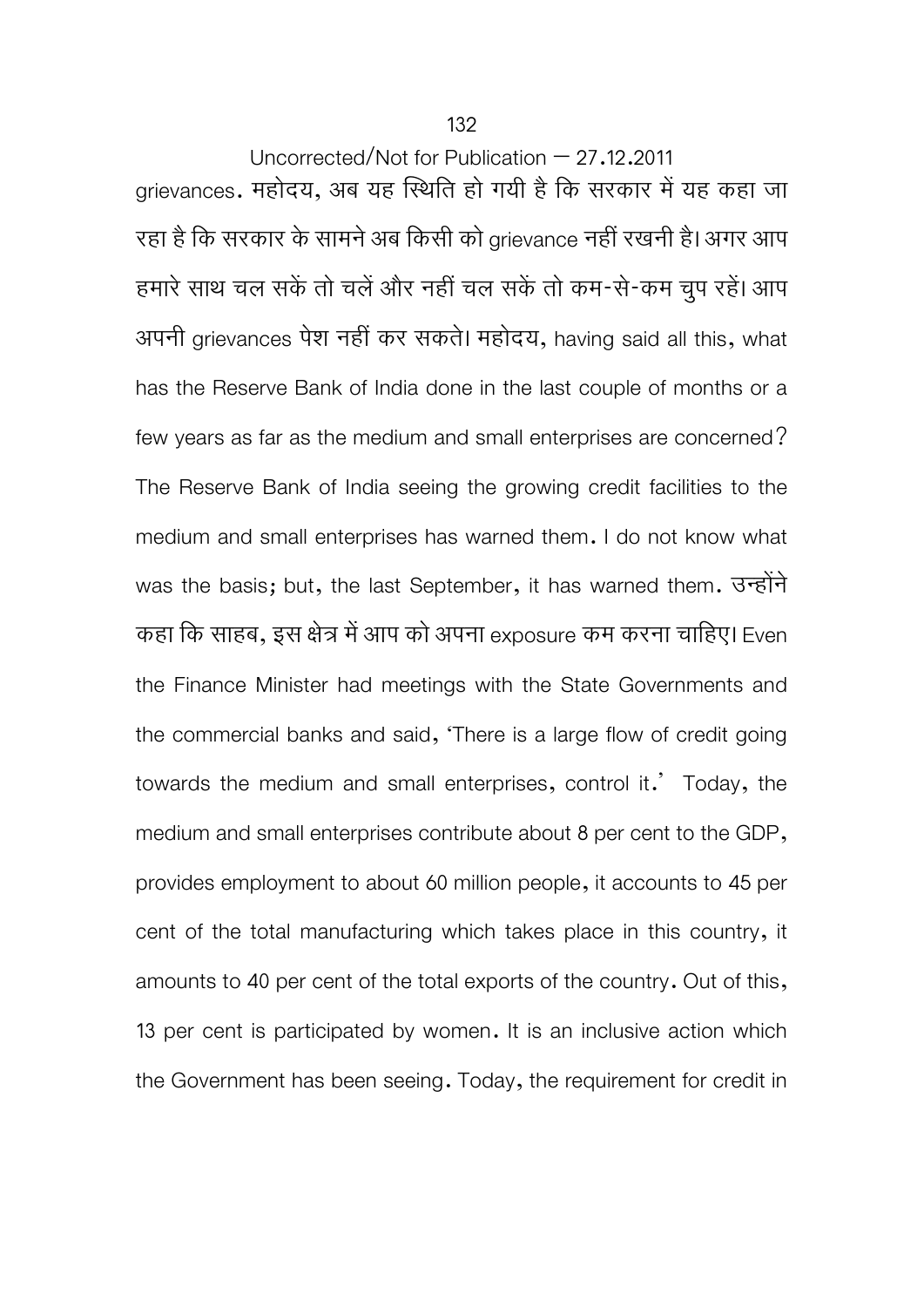Uncorrected/Not for Publication – 27.12.2011 small, micro and medium enterprises is to the tune of Rs.50,000 crores. That is what is required in the country today. I appreciate the efforts of the Government on that part. But, what are the factors which affect the medium and small enterprises? What are those?

 On one side, we are talking about an act which is very good, you want to protect those who want to give credit and those who want to sell their equipments or their merchandise. But, there is a dearth of all-weather-good roads. Thanks to the then hon. Prime Minister Atal Bihari Vaipayee, महोदय, देहात के लिए उन्होंने प्रधान मंत्री सड़क योजना के नाम से एक ambitious योजना बनायी और यह सरकार भी उसे आगे लेकर चल रही है, हालािकं गित धीमी है, लेिकन यह योजना चल रही है।

# (2 टी/केएलजी पर कर्मश:)

## TDB-KLG/2T/3.25

 $\hat{P}$  **श्री राजीव प्रताप रूडी (क्रमागत**): पावर सप्लाई, सर, इसमें मैं एक बात कहना चाहूंगा, राज्य मंत्री जी यहां बैठे हुए हैं, how do you expect these medium enterprises to be successful, if the big enterprises, the Tatas, the Birlas and all who are contributing to the economy have uninterrupted power supply? उनके अपने पावर प्लांटस हैं, अपनी कोयले की खदान हैं, लेकिन ये स्माल और मीडियम एंटरप्राइजेज, जिनको इस बिल के माध्यम से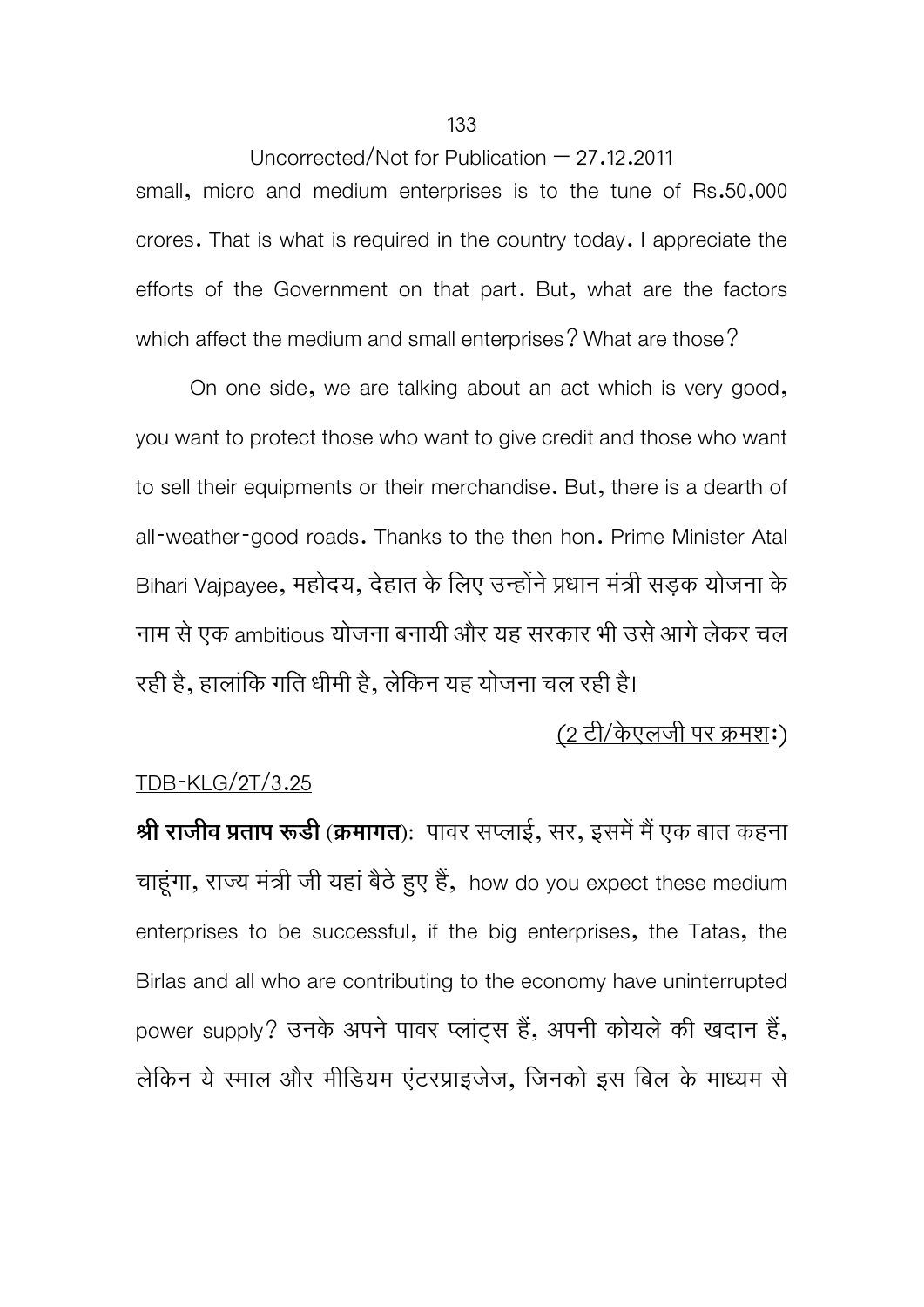Uncorrected/Not for Publication – 27.12.2011 प्रोटेक्ट करने की बात की जा रही है, उनके लिए अनइंटरप्टेड पावर सप्लाई का क्या प्रावधान है?

महोदय, देखा जाए तो ग्यारहवीं योजना में we are talking about a country which is a vibrant democracy. Today, less than 400 million households have electricity. In the Eleventh Plan, we had planned to increase the power generation by 70,000 MW. भारत एक ऐसा देश है, जो बहुत एंबिशस प्लान बनाता है और ग्यारहवीं योजना में कहता है कि हम इस देश का पावर जनरेशन 70 हजार मेगावाट बढ़ाएंगेऔर जब फायनल आंकड़े आते हैं, तो वह 60 हजार मेगावाट के होते हैं। यह पांच साल की योजना है। हमारे पड़ोस में चीन प्रति वर्ष कितना बिजली उत्पादन करता है, कितना बढ़ाता है? हम यह पांच साल के लिए 70 हजार मेगावाट की क्षमता करने की बात करते हैं, इसका यह टारगेट बनाते हैं और चीन एक वर्ष में अपनी जो क्षमता तय करता है, वह एक लाख मेगावाट होती है। हम चाह रहे हैं कि हम अपने स्माल एंड मीडियम एंटरप्राइजेज को प्रोटेक्ट करें, लेकिन हम इस आर्थिक नीति पर कब विचार करेंगे?

महोदय, इतना ही नहीं, आज मैं मैडम जयंती नटराजन को सुन रहा था। वह एबाउट क्लाइमेट चेंज की बात कह रही थीं। जलवायु परिवर्तन के बारे में, she was speaking. When I was hearing her, in the recent Conference, we heard at some point of time that China was saying,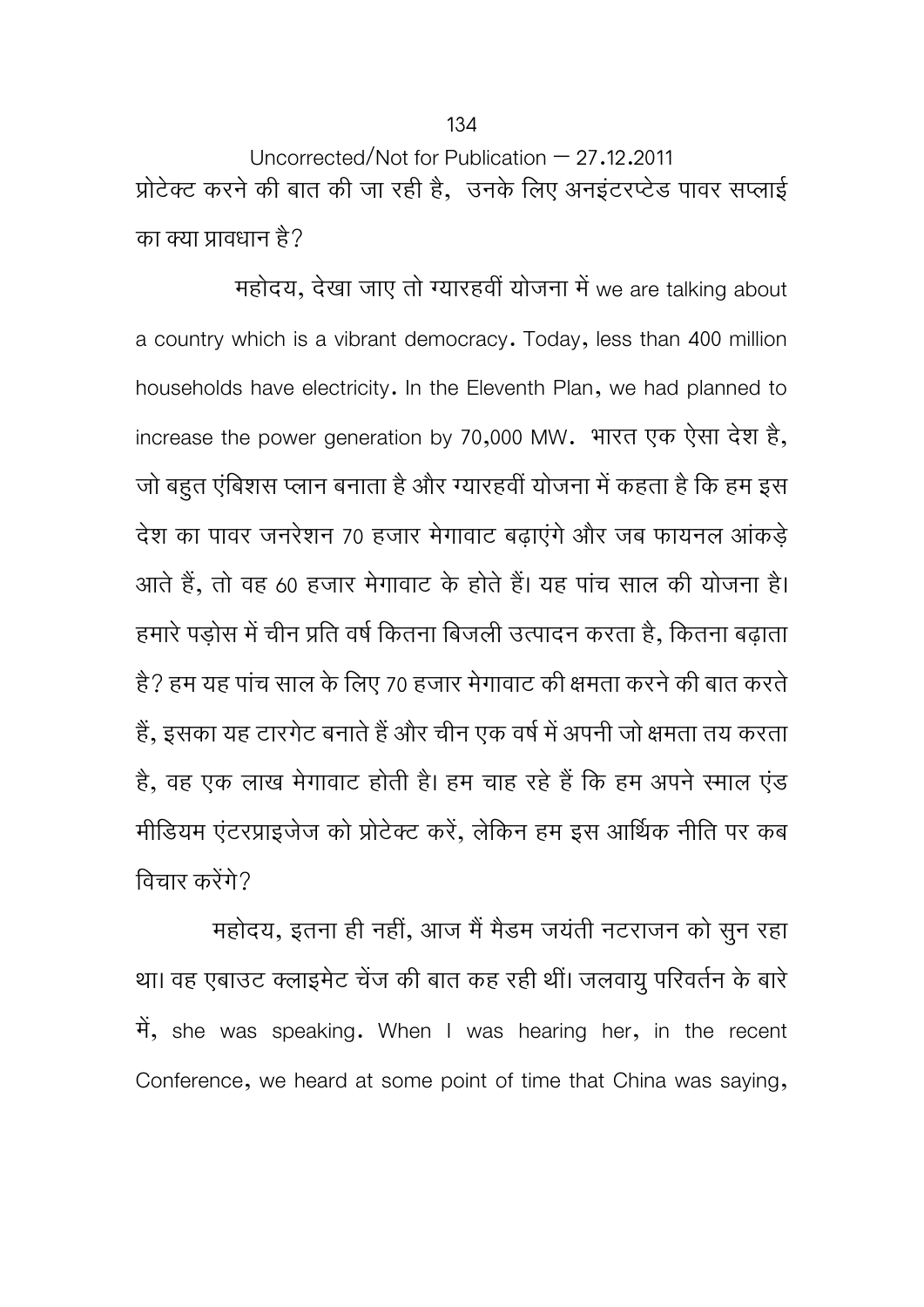135

Uncorrected/Not for Publication  $-27.12.2011$ 

"We are ready to go in for a legally binding action, as far as our part is concerned". Later they denied it, and there was a complete change. But, look at a country like China, by 2020. She mentioned specifically in the House, by 2020, we shall gear up to go in for certain obligations. Before 2020, thank God, the Government of India is not committing, we are not committing, it is acceptable. But, after 2020, there could be a situation where we may have to go for legally binding agreements. By 2020, China would have completed their entire infrastructure, they would have completed their entire power requirement, and they would be ready for us leaving us high and dry. Now, here is a country with 1260 million people and we are taking credit in this. But here is a neighbour who is going to run over us very shortly. So, we have to start somewhere. The worst which is going to be affected in this whole process, Sir, would be the micro, medium and the small enterprises. So, this has to be kept in mind.

 Sir, the other factor which is affecting the minor and medium enterprises is corruption. I don't want to talk much about corruption because the other House is talking about the Bill on corruption and things like that. But it is a fact that the small and medium enterprise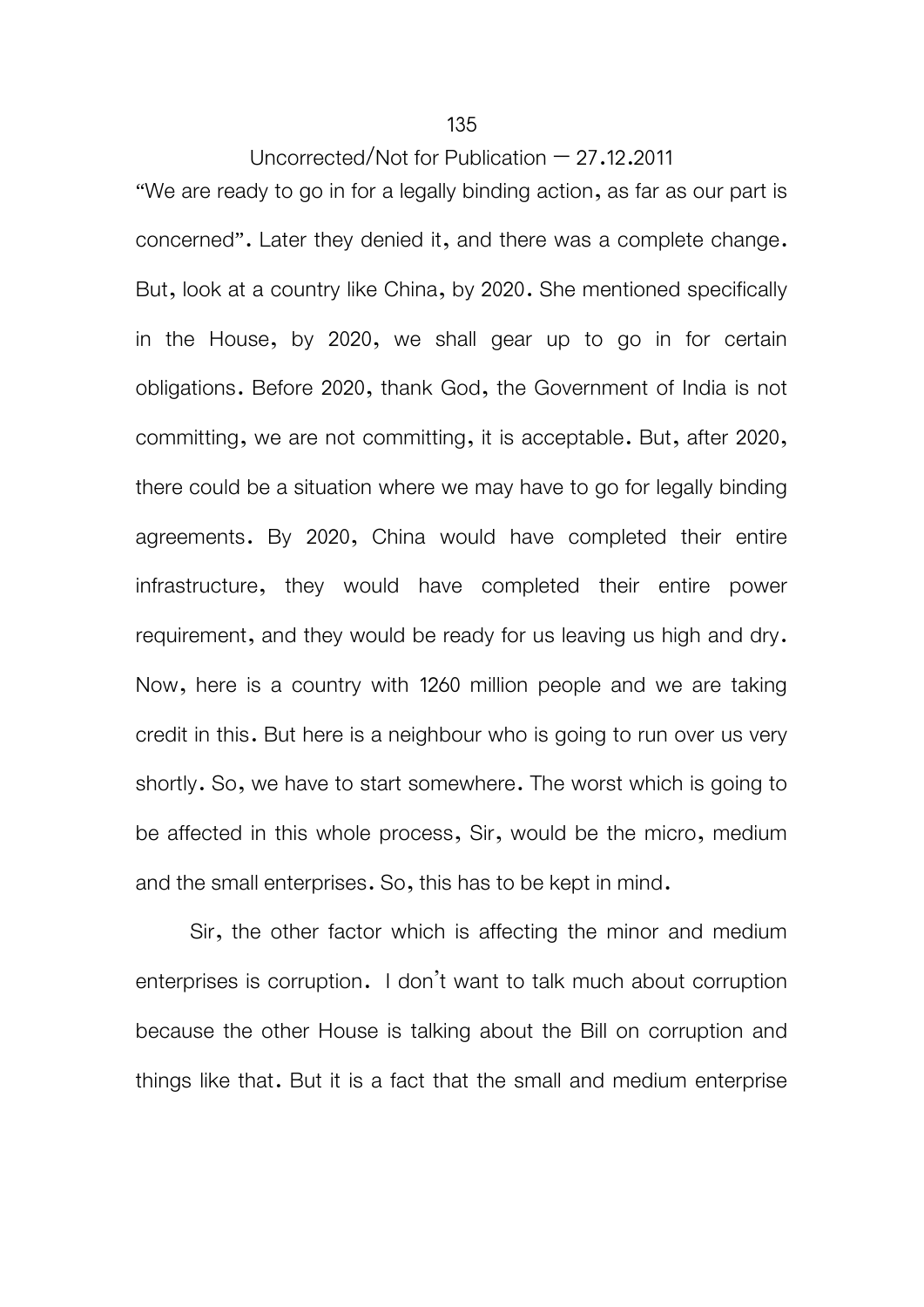Uncorrected/Not for Publication – 27.12.2011 man has to face a challenge today. Corruption is there, it is part of his life and he is challenged. And that is why there is a growing anger.

महोदय, आज यह जो देश के हालात हैं, इन पर सब लोगों के अपने-अपने विचार हैं। मेरी कल्पना अलग है, यह जो मेरे मित्र मांग कर रहे हैं, हो सकता है कि मेरी पार्टी का व्यू-पांइट इसमें अलग हो, लोकपाल सशक्त होना चाहिए। महोदय, लेकिन करप्शन के विषय पर हमारे स्माल एंड मीडियम एंटरप्राइजेज एफेक्टेड होंगे। आज एक तरफ बेईमानी जो देहात में है, गरीबों के बीच में है, उससे इस देश में नक्सलियों का प्रभाव बढ़ता जा रहा है। वहां गरीबी और बेईमानी को दिखाकर आज 650 जिलों में से 250 जिले उनके प्रभाव क्षेत्र में आ गए हैं, जो बहुत दुर्भाग्यपूर्ण है। एक तरह का गुस्सा आज देहातों में है, there is an anger of the people against the Government, whether 'A' Government or 'B' Government in the State or in the Centre. But there is a generally growing anger in the people against the political set up on the issue of governance, on the issue of accountability. On the other side, in the urban areas, बहुत सारे लोग जो इस धरना-प्रदर्शन में जाते हैं, उनको पता भी नहीं होता कि हम किस लिए आए हैं? क्योंकि their aspirations are growing. Someone wants a new television; someone wants a new i-pad; someone wants a Tablet; someone wants Samsung; someone wants a new motorcycle. Now, these aspirations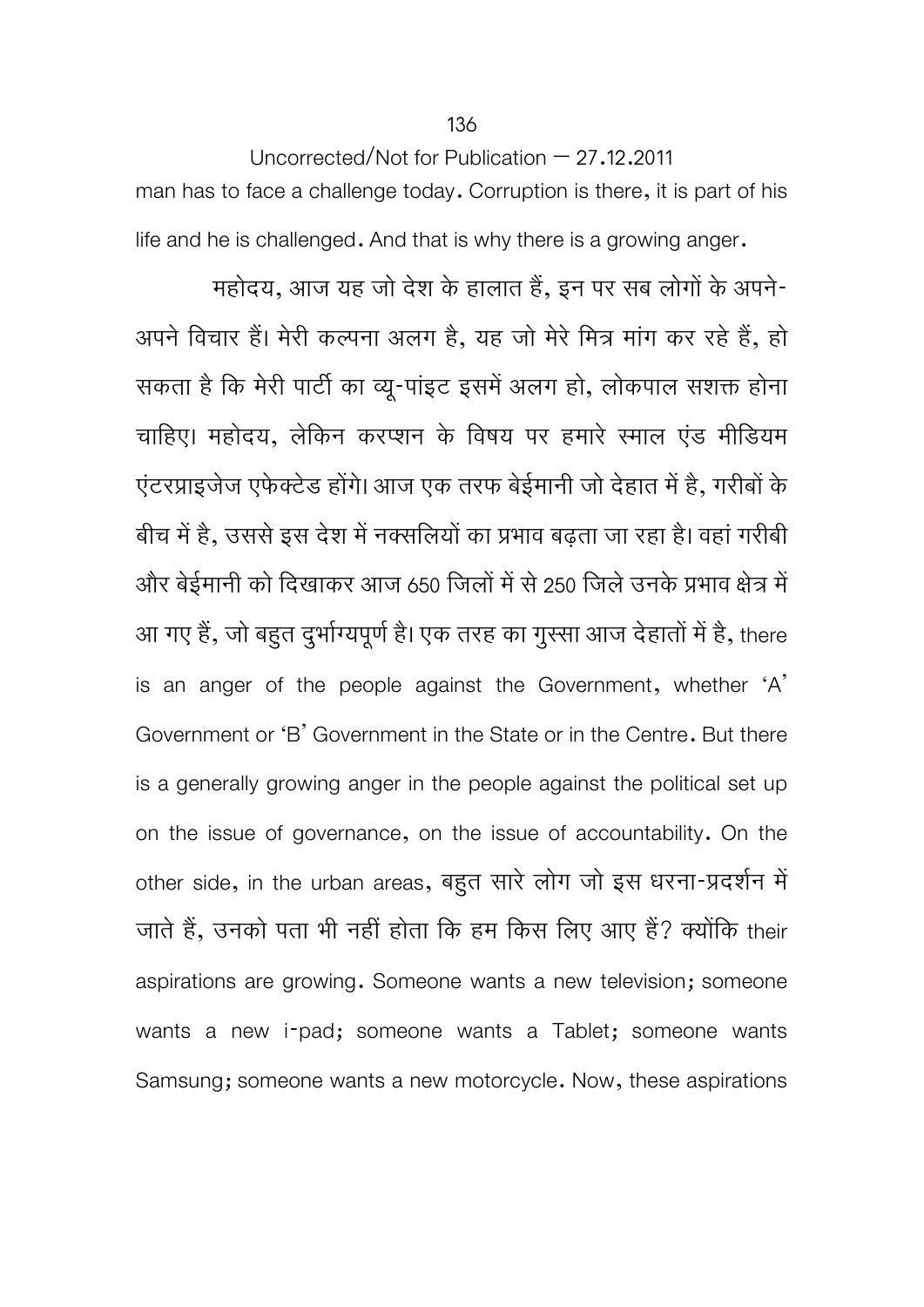are coming together. If these aspirations are not met, they say, "Look, these politicians are stealing away all your wealth". Now, there is a growing distress and accountability feature on politicians, and it is a telling story on the entire political system of the country.

#### (Contd. by 2u-kls)

#### KLS/NB/2U-3.30

**SHRI RAJIV PRATAP RUDY (CONTD):** We have to give a serious thought to it. I do not know whether this platform is okay or not, but 60 years down the line, we all tom-tom that we have the most functional democracy in the world. Here is a Government in this system where an Independent MLA -- this happens in no democracy in the world, let me say we are the most vibrant democracy - without any political party, without any ideology is elected as Chief Minister of a State. He continues to rule that State for two-and-a-half years. After these two-and-a-half years he is caught stealing about Rs.5000 crores and he lands up in jail. He lands up in jail and there he is beaten up by the wardens of the jail. This is a very vibrant democracy, Sir, where an Independent MLA leads a State of three crore people or four crore people. This is democracy. So, there is growing anger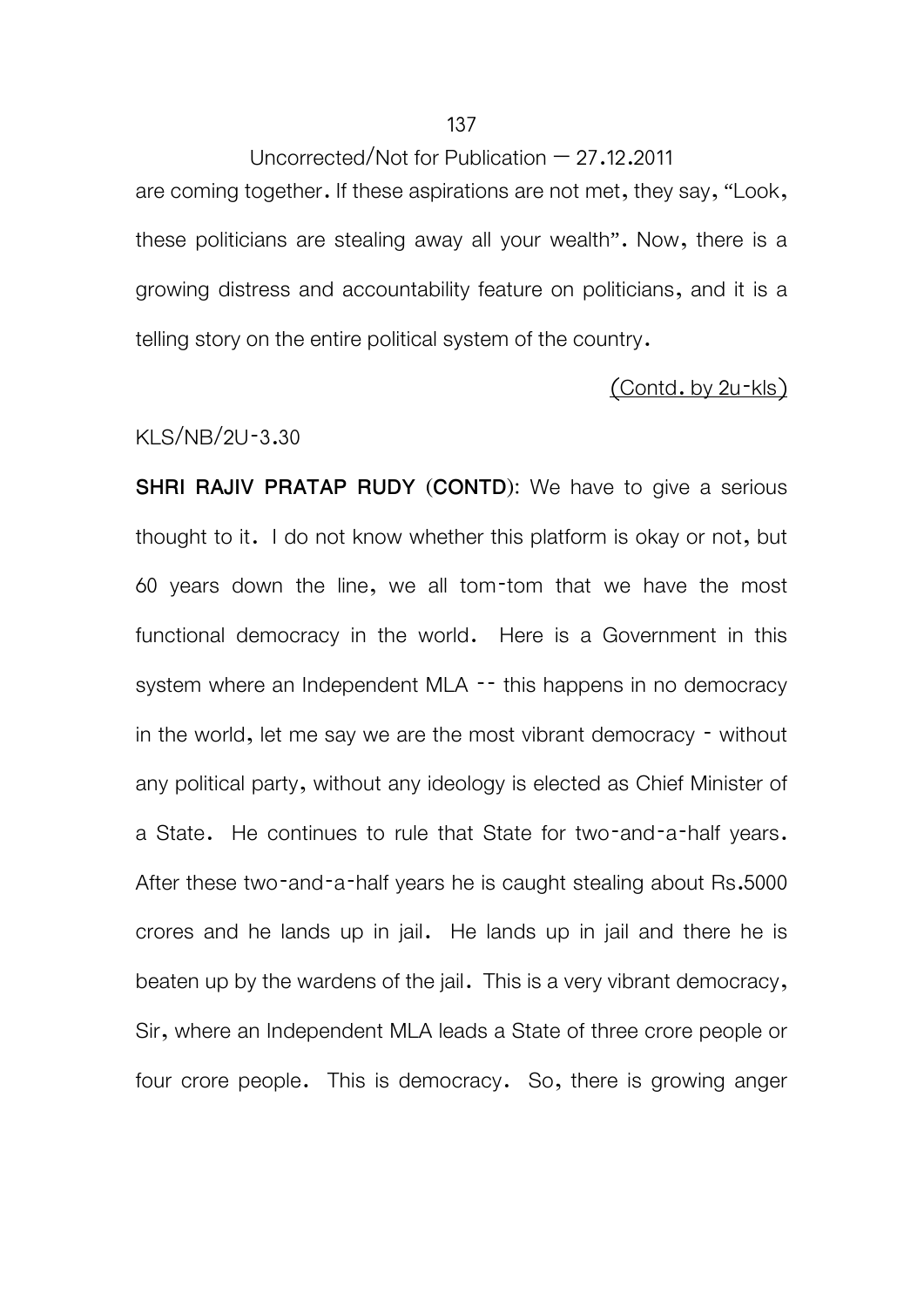against corruption. We have to get into a debate. In the last 63 years, we have moved official amendments to the Constitution and we have amended the Constitution 95 times. And we are calling the most functional democracy. Sir, I can tell you about corruption, whatever people may have to say, that unless we devise a system where elected representatives like us, MLAs and MPs are not segregated from holding Executive positions, this is not going to happen. Today only those people should come to Parliament who are interested in legislation. Half of the people who are coming to politics are those who want to get close to power. There is a big debate needed. This is one thing, which we are saying, though not related to this but corruption cannot be handled unless and until the political class becomes good. The political class can only become good if the system is set correct and we are more accountable. Here we have to become an MLA, we have to become a Minister, we have to become an MP and we have to come to Government. We should segregate the elected representatives from holding Executive positions coming from a majority party. I am not a votary of Presidential Form of Government, but a debate is required because all these issues of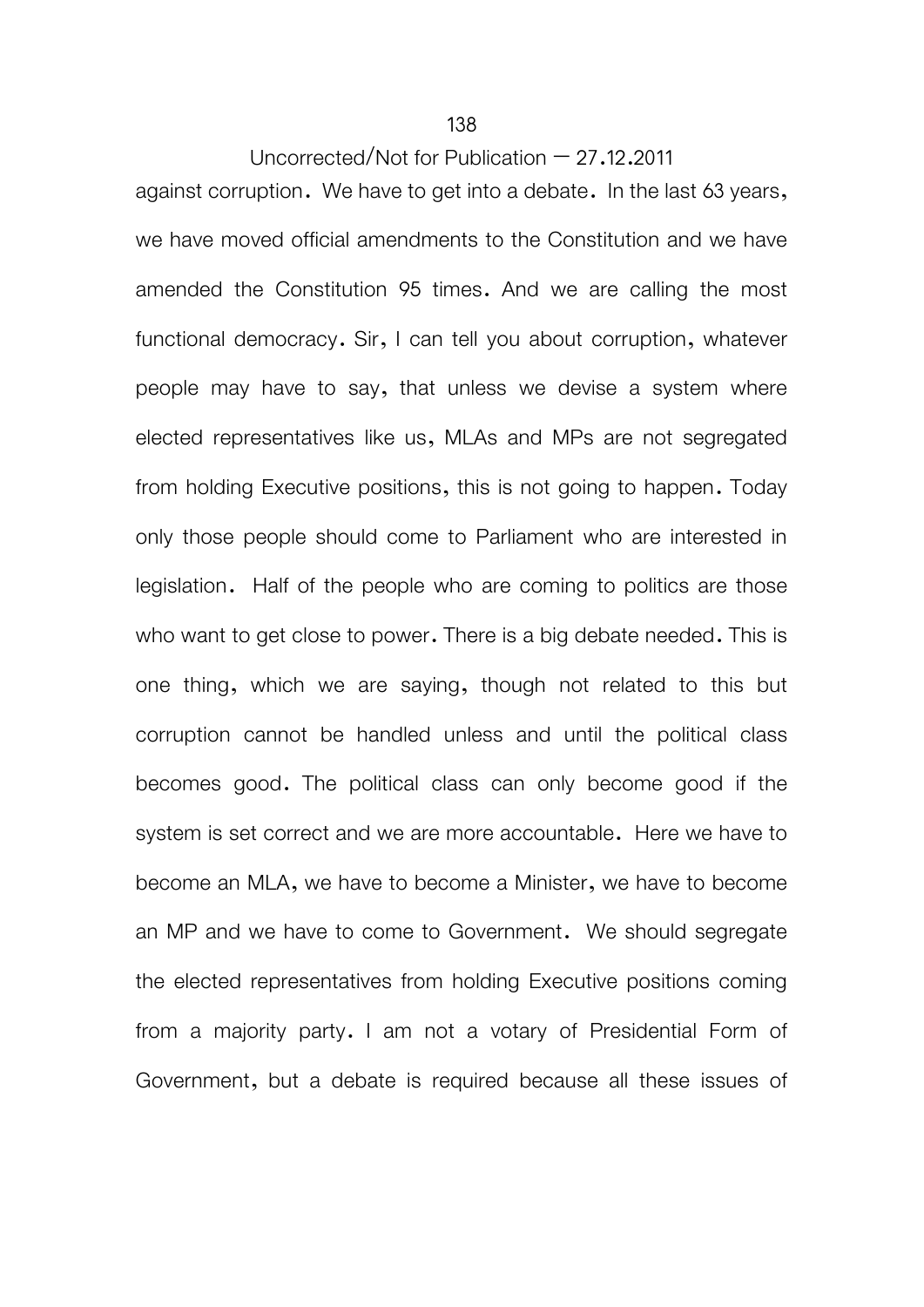accountability and governance are hitting the people, people are standing on the street. We are going to have a tough time. If we do not address these issues of Government today, the situation is going to be from bad to worse. Sir, I drifted a bit but I thought it is the right forum to address my colleagues and say that we have to start thinking, otherwise, things are going to become from bad to worse. Sir, when we are talking about MMEs, there are only about 15 lakh MMEs and unregistered MMEs are about 2.5 crores. That is a very large number. The total investment in the MMEs, micro, medium and small enterprises is about Rs.4 lakh 50 thousand crores and the total employment is about 5 crore 99 lakh. Now, this Bill is meant to affect all of them. We are concerned about it. I think this is a very good proviso which is being brought here and this would enable the SMEs to concentrate. The basic feature is once this Bill is amended and enacted, it will move the concentration of small and medium enterprises from talking about recovery of money, about losing money, etc. This would be talking about sales and production. This is the basic fundamental of this Bill which is very good, Sir. India is only about 2.2 per cent of the global factoring business which I have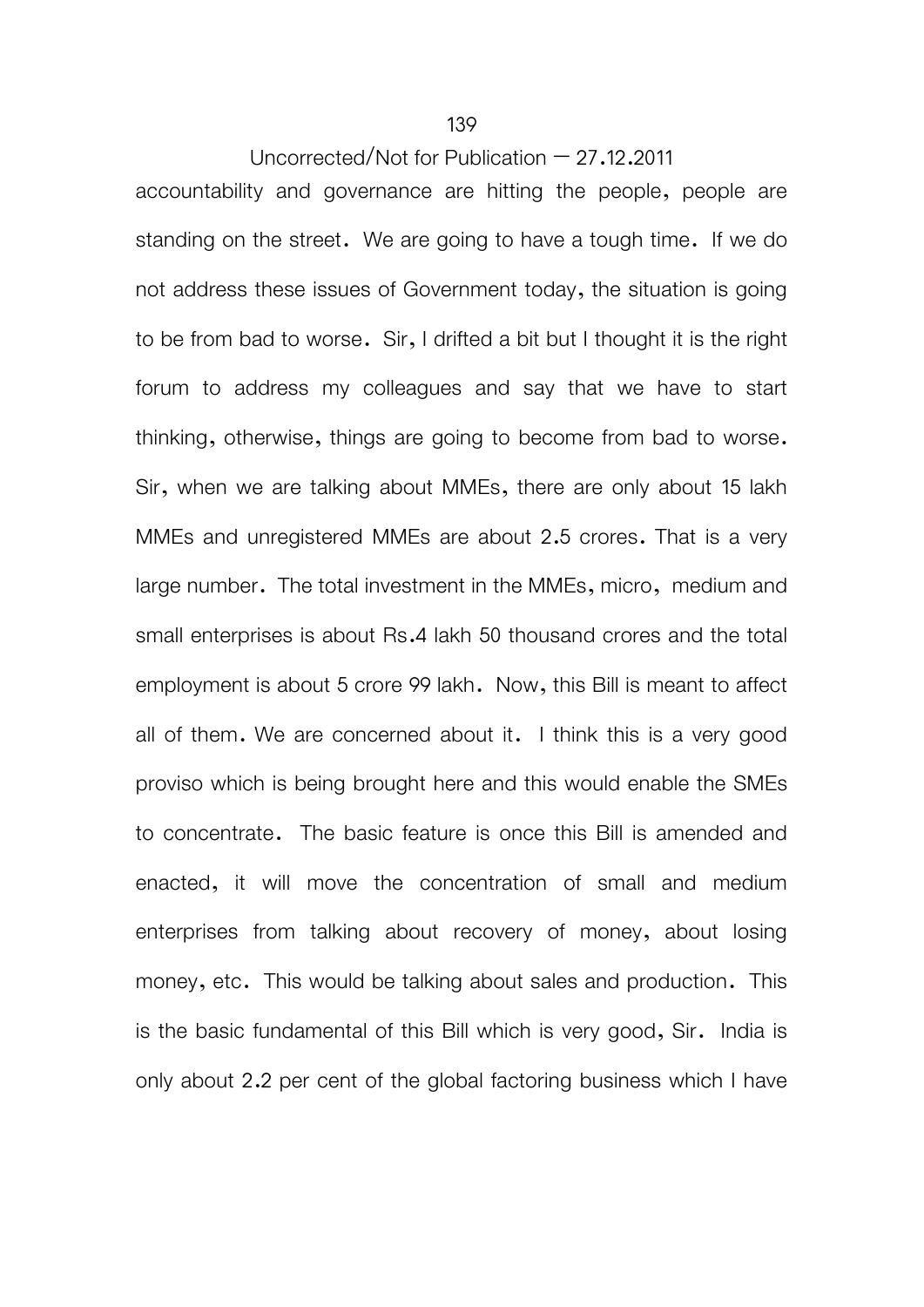already stated. The world business is about 545 billion USD which would be around 1325 billion Euros in business. I think this Bill needs to be supported. Sir, the last word is here, before I conclude. I will absolutely stick to my time. In 2008 China which is, of course, the most growing market of small and medium enterprises, its trade is about 50 thousand million Euros, USA is about one lakh million Euros, UK is about one lakh 88 thousand Euros. UK is substantially high. I have a very small submission and I think my friends from the Left and even from my own party would agree to certain points that where there is a loss made by corporates then what happens is that you have CDR, Corporate Debt Restructuring. अगर कोई कंपनी है, जिसका बहुत बड़ा नुकसान हो गया है - 50,000 करोड़ रुपए या 70,000 करोड़ रुपए, तो उसके लिए देश में एक प्रावधान है कि वे application डालते हैं और कहते हैं कि let us restructure the debt. So, their efficiency is not counted, their pilferage is not taken into account. Their wealth is considered as national wealth because a large exposure of the banks is there. If they lose money, the banks will lose money.

(Contd by 2W/NBR)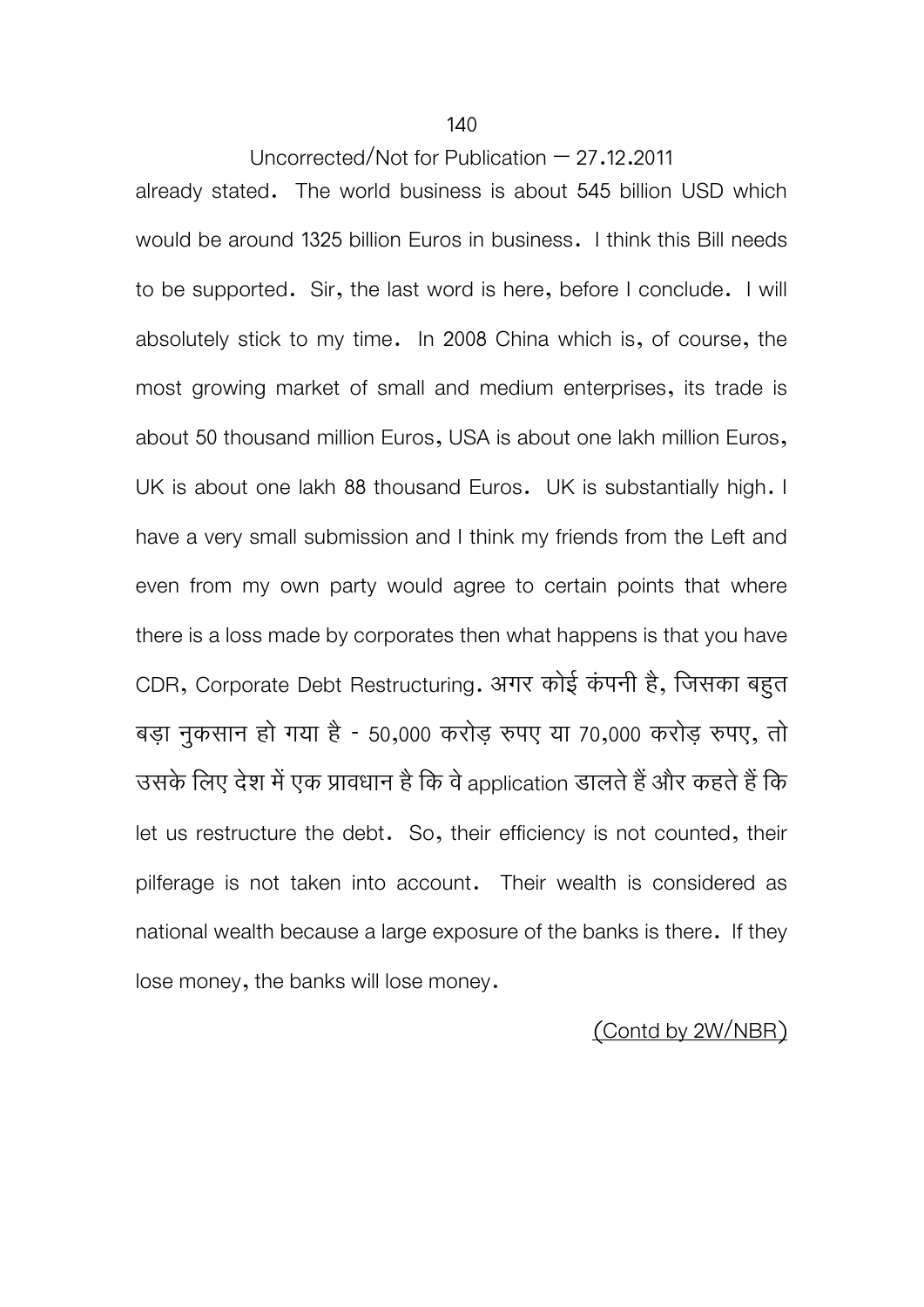# Uncorrected/Not for Publication – 27.12.2011 -KLS/NBR-MP/2W/3.35.

**SHRI RAJIV PRATAP RUDY (CONTD.):** So, the banks come together and say, 'let us restructure.' My businessmen-friends would say that I am being non-reformist. But, when a small and medium enterprise man, who has about Rs. 2 crores or Rs. 3 crores or Rs. 4 crores, उसका पसा अगर डूब जाता है ता डूबन दा। साहब, यह दश इस तरह से नहा चलेगा। Restructuring is a policy. Bankruptcy कह दीिजए, restructuring कह दीिजए, तो िजसका 10 हज़ार करोड़ का नुकसान हो, 20 हज़ार करोड़ का नुकसान हो, तो बैंक उसके साथ बैठकर बात करता है कि इसको कम कैसे िकया जाए, लेिकन िजसका एक या दो करोड़ का नुकसान हो, उसके साथ कोई बातचीत नहीं करता। उसको मरने के िलए छोड़ा जा सकता है। Sir, the functioning of the Government can be reflected here. This is my last point as I am running out of my time. This year, it is eight-year high. आठ वर्षों में सबसे ज्यादा इस बार है, that the big corporate have asked for a restructuring of the debts for an amount of Rs. 34,000 crores! I am sure this figure must have been with you, because this figure has been given in reply to a question in Parliament. तो आज आपके पास वैसा ही प्रस्ताव है कि 34 हज़ार, 35 हज़ार करोड़ का घाटा है और इस देश में बड़ी कंपनियां घाटे में हैं। The losses being incurred by big companies. So,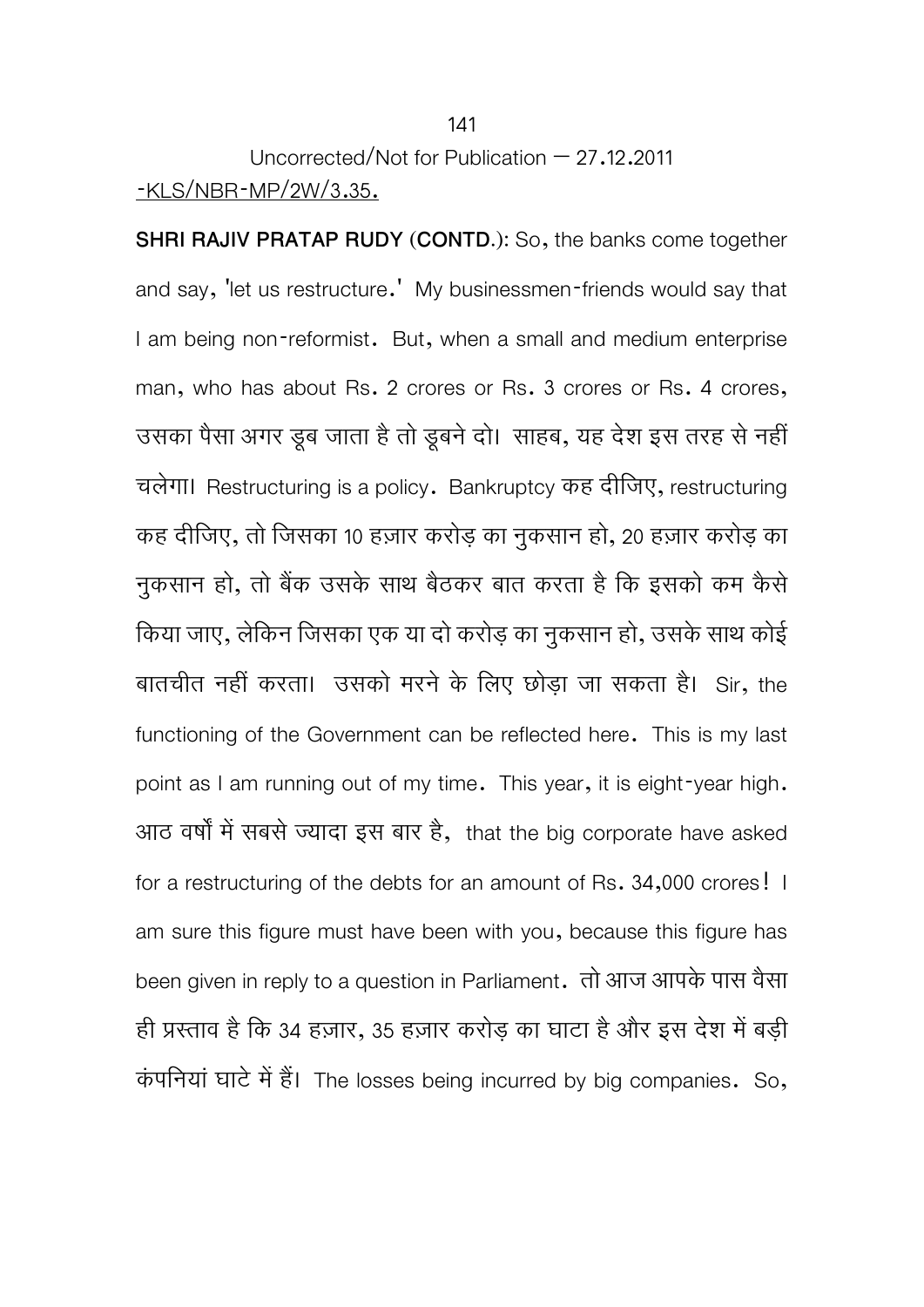there is a request from them. But, our humble request or my colleagues humble request or my friends' who are the on the Left and the Centre humble request is that the same feeling and the heart should be kept for small, medium and micro enterprises, because the viability, export, industrial production is not exclusively limited to big corporate houses, it is also due to small, medium and micro industries. And, we all come together to support and stand by you if your view-point as far as corporate is concerned is the same for small and medium enterprises. Thank you.

# (Ends)

**SHRI RAMA CHANDRA KHUNTIA (ODISHA):** Sir, I rise to support the Factoring Regulation Bill, 2011. As has been pointed out by the hon. speaker who was speaking from the other side, this will benefit around 5 crores of workers who are working in small and medium-scale industries. The small and medium-scale industries invested around Rs. 4.5 lakh crores. So, definitely, it is a good Bill and I do appreciate the effort of the Government.

 The Bill provides for and regulates assignment of receivables by making provisions for registration therefor and rights and obligations of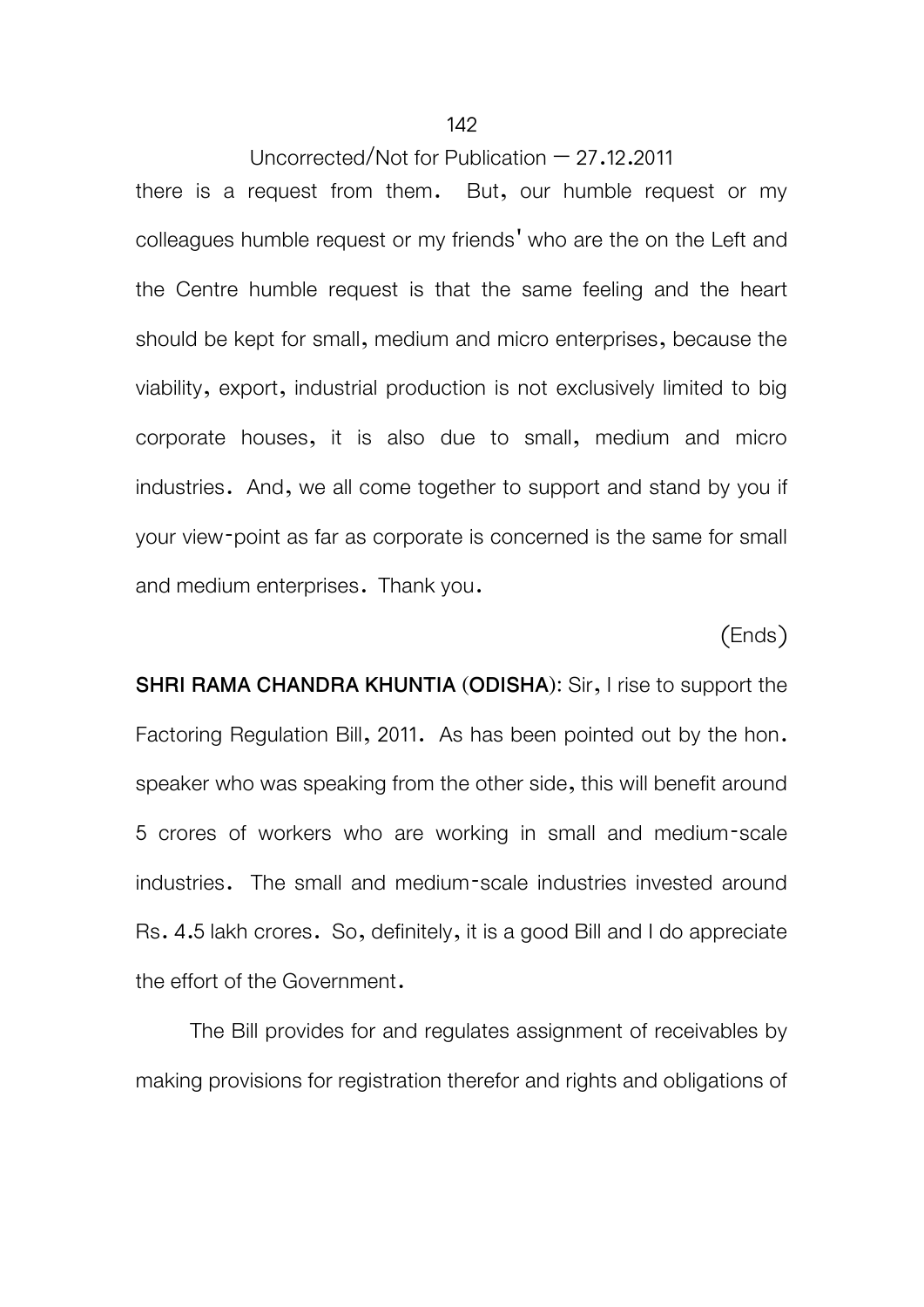parties to contracts for assignment of receivables and for matters connected therewith or incidental thereto. So, the question is, this Bill intends to help the medium and small-scale industries. As has been mentioned by the previous speaker also, there is a Report of the Kalyansundaram Committee. The industrial and commercial undertakings, especially ancillary, micro, small and medium enterprises continue to suffer delay in payment, non-payment of their dues, interest or delayed payments. As a result, in many places, the workers are also affected. It is not only the small and medium-scale industries that are affected, but workers are also affected. There may be some industries where the payment is not paid to the workers. And, sometimes, the workers payment is delayed. In some places, there is retrenchment, lay off, etc., which has been going on all over the country for a long time.

 As has been mentioned by the hon. Member, there is a Report of the Kalyanasundaram Committee, Bhogal Committee, Report of the Task Force appointed by the RBI, Report of the National Commission on Enterprises in the Unorganised Sector in 2009 by Shri Ariun Sengupta which also recommended some innovative financing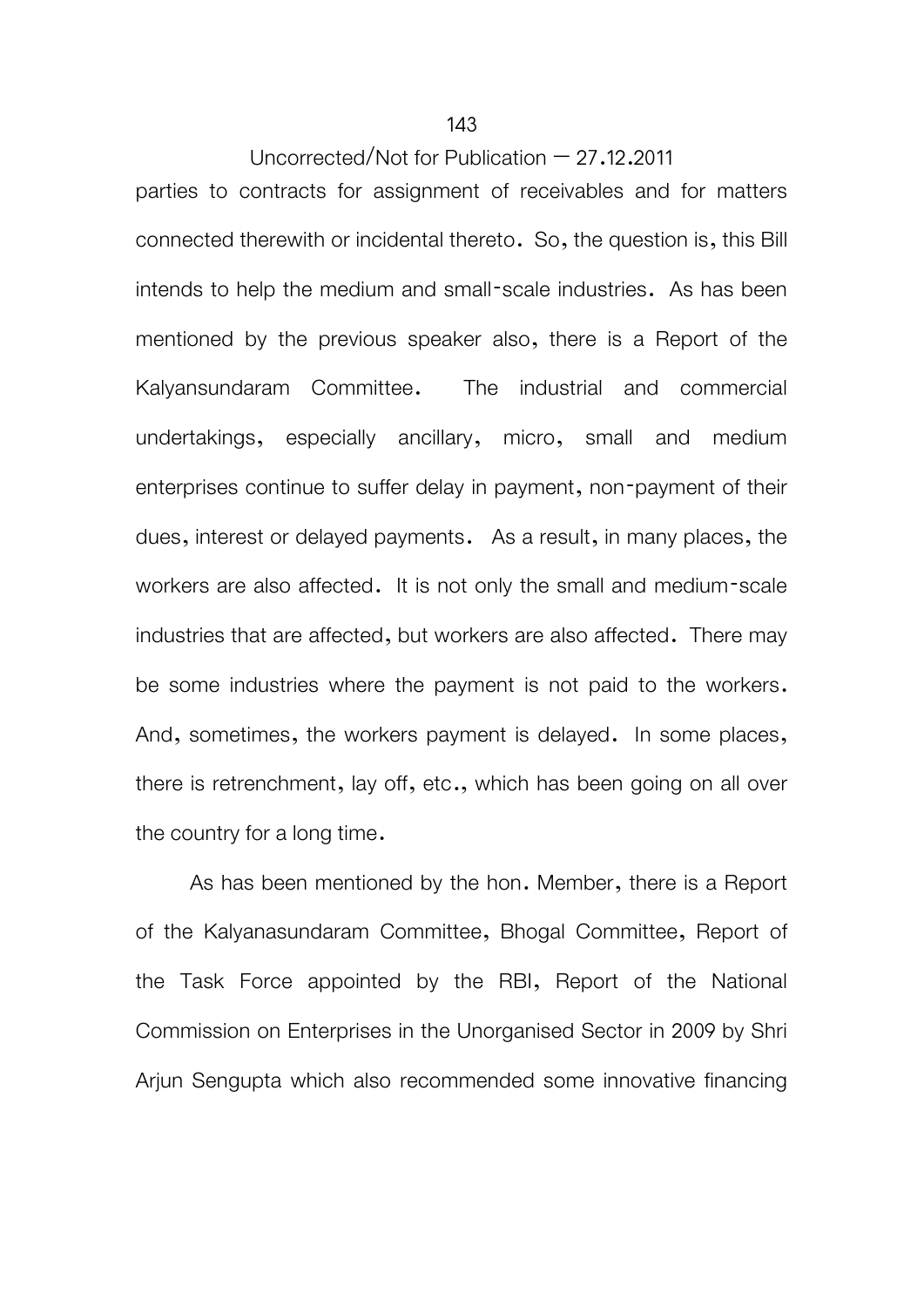instruments such as factoring, venture capital, credit rating and single, multi-purpose credit card for the unorganised sector on the pattern of Kisan Credit Card, etc. Here also, he emphasized on factoring.

## (CONTD. BY USY "2X")

## -NBR-USY/2x/3.40

**SHRI RAMA CHANDRA KHUNTIA (CONTD.):** This factor is not very much popular in our country, though many hon. Members has said that it is very much active and a substantial percentage of transaction is being done through this factor. So, this is definitely a useful Bill for the small and medium-scale enterprises and also for the general workers. While supporting this Bill, I think, the hon. Member has also made some comments about the other functionings of the Government, which is not correct. About power generation also the hon. Member has said that we are not able to achieve the target of power generation. It is a fact. But why? Look at the fact that the power generation target is given to the State Governments and is also given to the private sector. They are not able to achieve the target. So, we should jointly try to achieve the target, instead of criticizing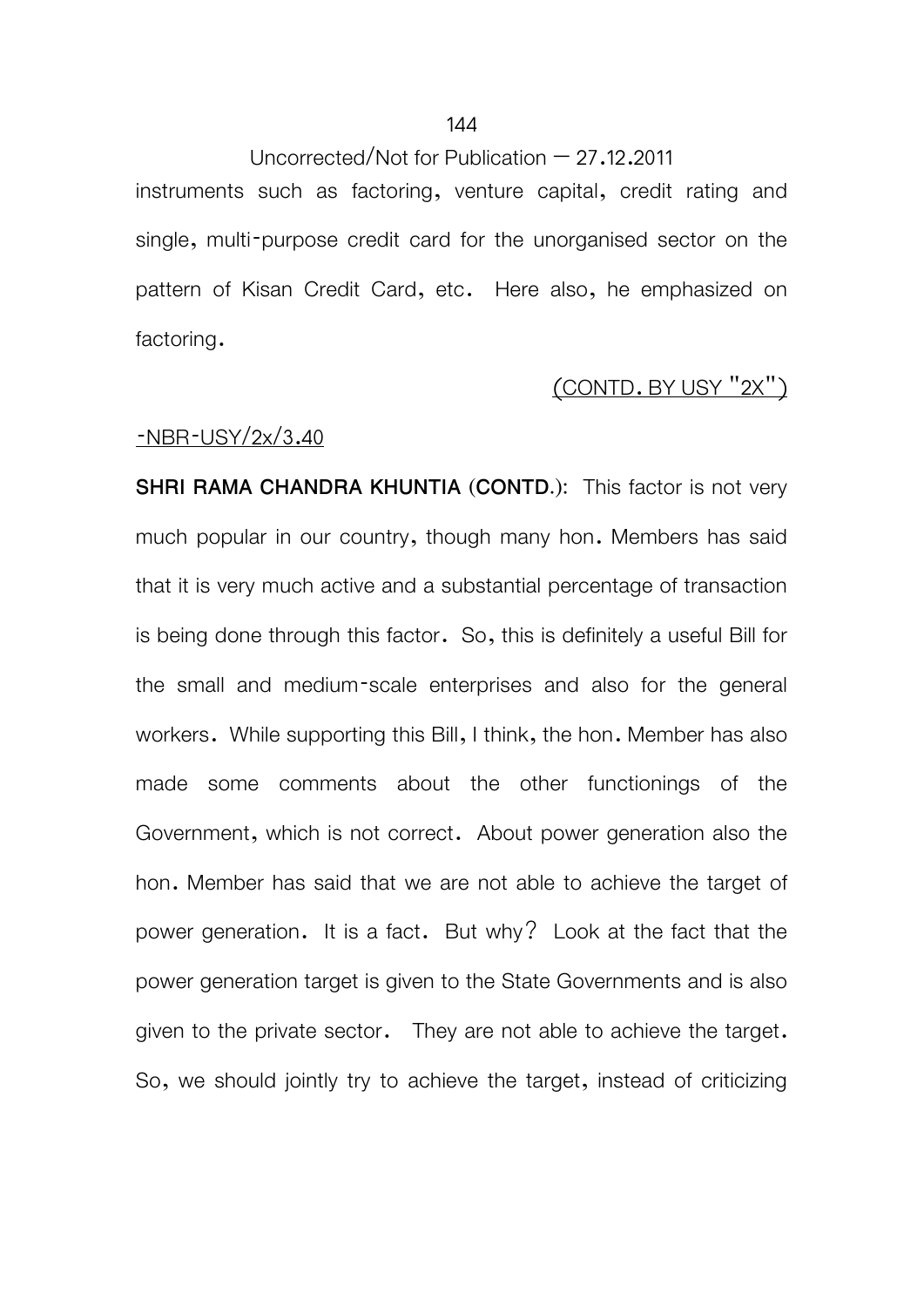each other. If the State Governments are not able to achieve the target, if the private sector, that is, the industrialists, about whom the hon. Member also mentioned, are not able to achieve the target, the whole target set for the country cannot be achieved. That's why we should jointly try to achieve the target, whether it is power sector or any other sector.

 Although it is not the opportune time to discuss here about corruption and the Lokpal, but since the hon. Member has made a reference, I would like to mention here that the UPA Government is the only Government who has created a very, very powerful instrument in the form of RTI, which can effectively be used to fight against corruption. I believe, it is because of this instrument that one after other scandal cases have been exposed. And, this instrument, that is, the RTI, is the gift of the UPA Government. The UPA Government has given this legislation to this country.

 The recommendations about the small and medium-scale enterprises had been discussed in the Indian Labour Conference also. Not only this, they were also arguing for the factor. They were also arguing for the exemption of Labour Act rules in various cases. They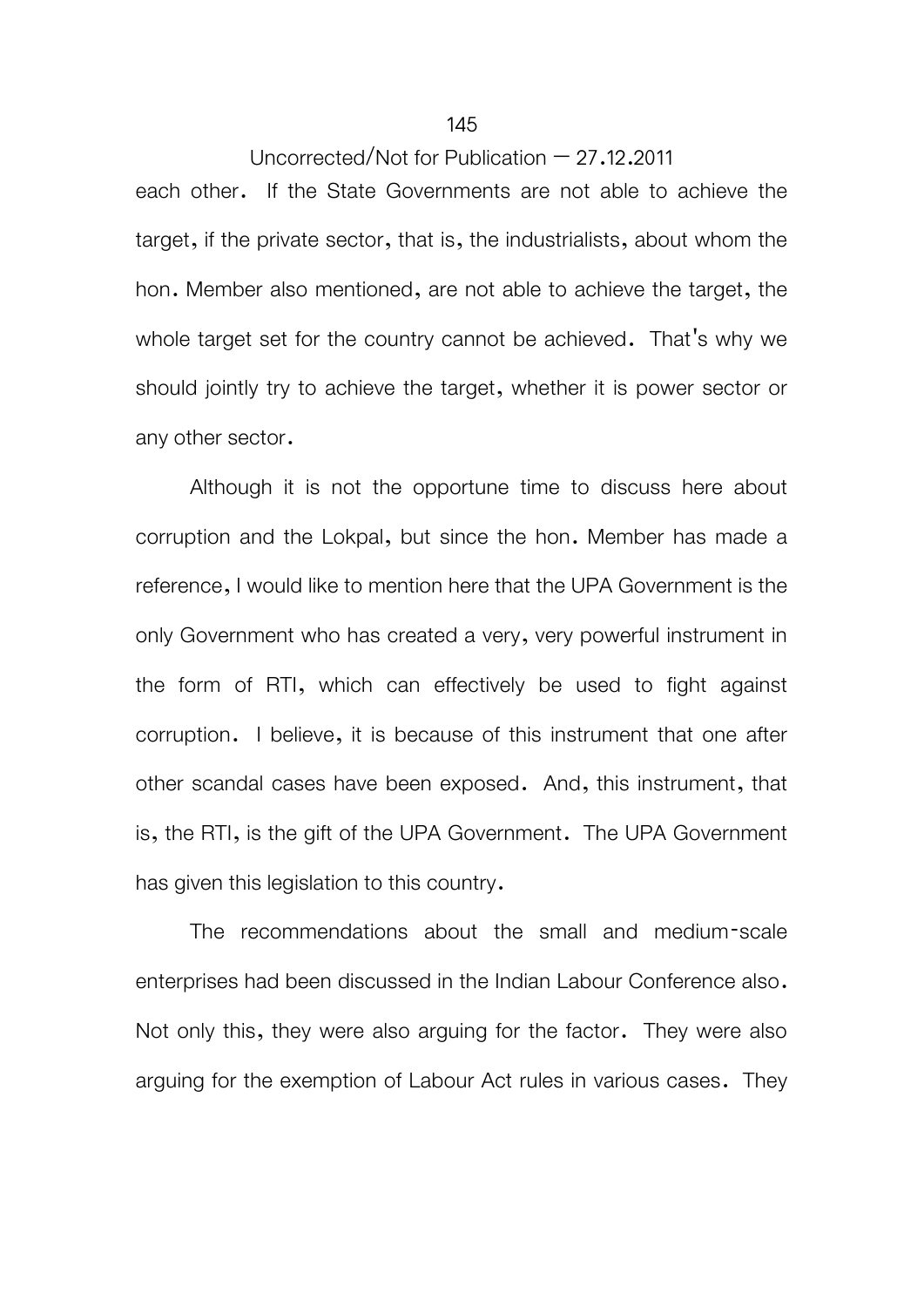#### 146

## Uncorrected/Not for Publication  $-27.12.2011$

were also arguing for various other things. But among those things, I think, this factor, which is also very much useful for the payment of Bills and can also play a very important role in case of sales and aftersales service. This Bill, in all respects, is very much useful and helpful for this country. I think, this Government has done a very excellent job by bringing forward this Bill. I think, all the recommendations of the Standing Committee have also been accepted. So, I do not want to take much time. I, once again, support the Bill. And, I think, this Bill should get a unanimous support from all the parties and all the Members.

(Ends)

# $($  Followed by  $2y - MCM$ )

#### MCM-PK/2Y/3-45

**श्री नरेन्द्र कुमार कश्यप** (उत्तर प्रदेश) : उपसभाध्यक्ष महोदय, मैं आपको धन्यवाद देना चाहता हूं कि आपने मुझे इस बिल पर बोलने का मौका दिया। यह बिल कुछ कन्फ्यूज़न क्रिएट करने वाला लग रहा है, क्योंकि बिल को देखने और पढ़ने के बाद ऐसा क्लीयर नहीं हो पाया कि सरकार का आढ़तियों को बढ़ावा देने के संबंध में आखिर नज़रिया क्या है। महोदय, आढ़तियों को प्रतिबंधित करने के लिए आपने नियम की व्यवस्था की है। लघु उद्योग, सूक्ष्म उद्योगों को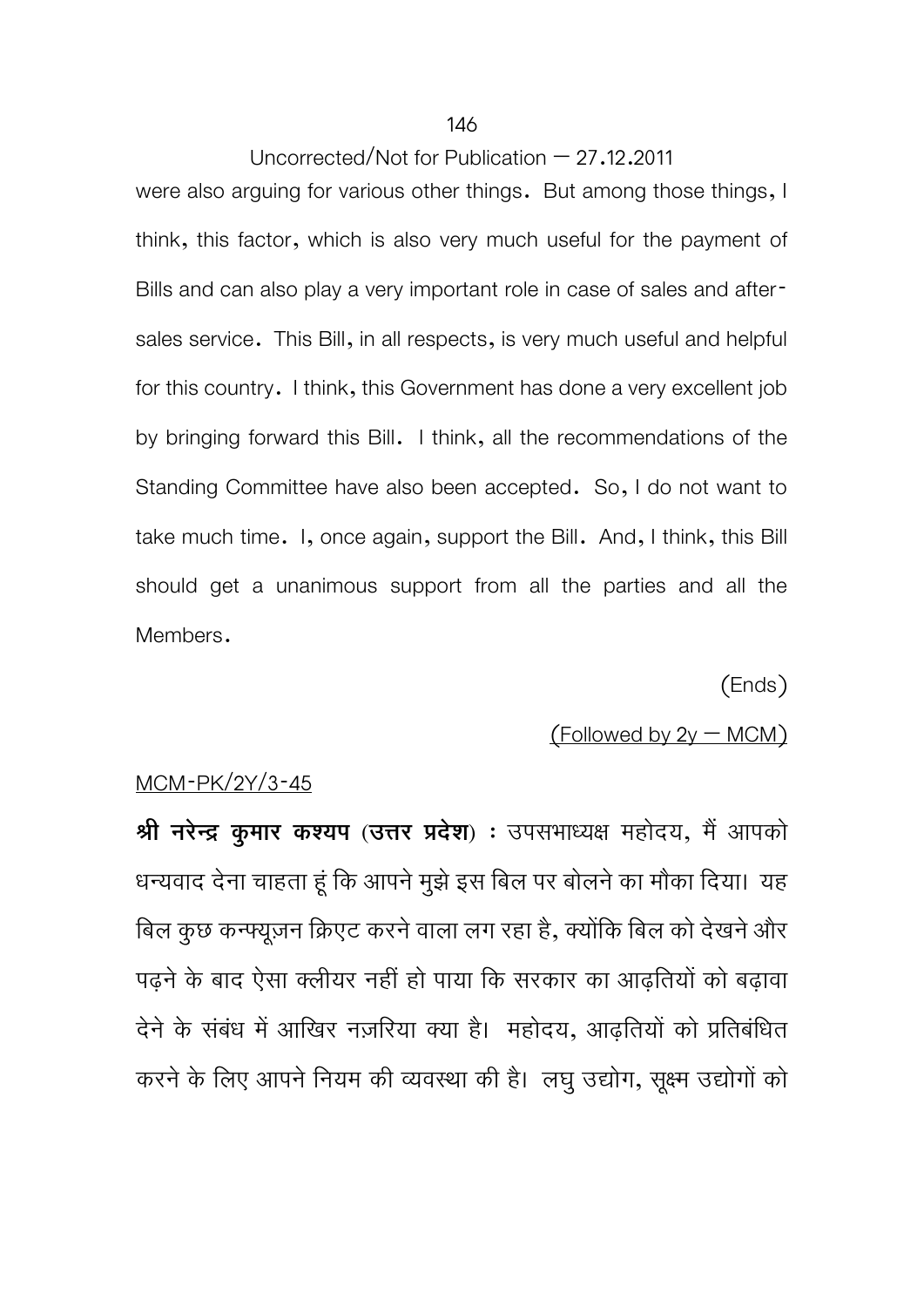Uncorrected/Not for Publication  $-27.12.2011$ बढ़ावा देने के बारे में आपने इसमें प्रावधान किया है। लेकिन, एक चीज जो बिल्कुल देश की जनता को समझ मे नहीं आ रही है कि आढ़ती के शब्द की परिभाषा क्या है, आपने इस शब्द को स्पष्ट नहीं किया। न तो यह बात समझ में आती है कि कमीशन एजेंट से आपका मतलब आढती है या बिचौलिए से मतलब आढ़ती है। कुछ चीजें, कुछ बातें अभी ऐसी इस बिल में हमें नजर आती है जिनसे बिल का कंसेप्ट देश के सामने क्लीअर नहीं हो पा रहा है। आखिर आढ़ती है क्या? आढ़ती को बैंकिंग कम्पनी के रूप में मान्यता देना सरकार चाहती है या नॉन-बैंकिंग के रूप में उसको स्थापित करना चाहती है? जब तक इस मुद्दे को माननीय मंत्री जी स्पष्ट न करें, तब तक यह कंफ्यूजन देश की जनता के सामने मुझे अभी बनता हुआ लगता है। महोदय, इस बिल के जरिए आपने लघु और सूक्ष्म उद्योगों को उत्पादित माल के विक्रय में लगे लोगों को उपबंधित करने का उद्देश्य जाहिर किया है। इस बिल के पीछे सरकार की यह मंशा हमको यह नजर आई कि जो लघु उद्योग हैं, जो सूक्ष्म उद्योग हैं, उन पर उत्पादित माल के विक्रय को उपबंधित करने के लिए नियम लाया गया है, लेकिन यह लघु और सूक्ष्म उद्योगों में कौन-कौन से उद्योग शामिल होंगे, यह भी इस बिल में स्पष्ट नहीं है। उद्योग, लघु उद्योग को तो इसमें नामित किया गया लेकिन वे उद्योग कौन-कौन से होंगे, कौन-कौन सी चीजें इसमें शामिल होंगी, यह चीजें भी हमको इस बिल में नजर नहीं आईं। माननीय मंत्री जी से मैं जिज्ञासा रखूंगा और यह अनुरोध भी करुंगा कि कृपया वे अपने उत्तर में इस बात पर जरूर प्रकाश डालें कि आखिर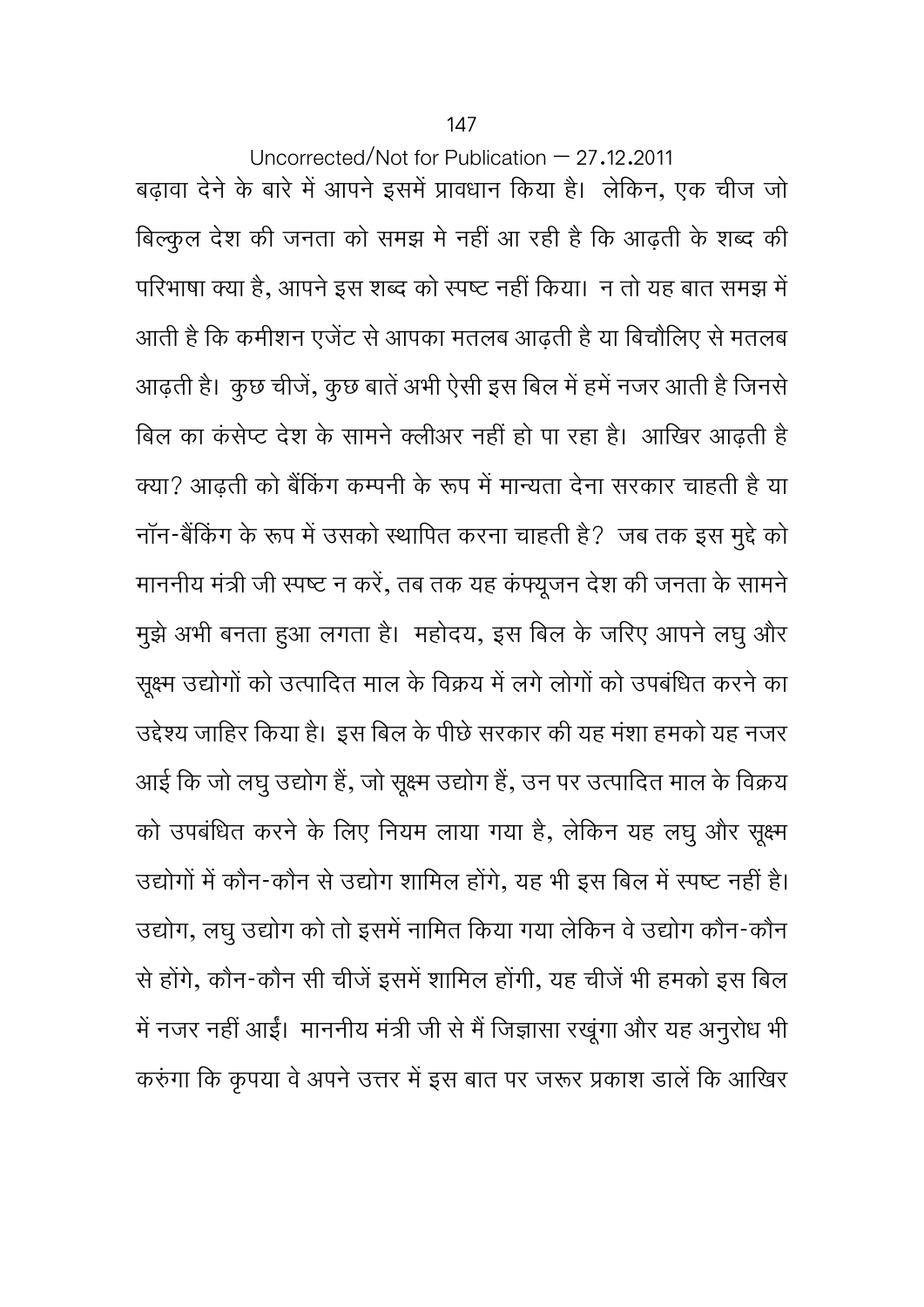Uncorrected/Not for Publication  $-27.12.2011$ उद्योग और लघु उद्योग से उनकी मंशा क्या है? महोदय, मैं आपके माध्यम से माननीय मंत्री जी से अनूरोध करुंगा कि क्या इस बिल में गुड़ मंडी उद्योग, सब्जी, अनाज, मछली पालन उद्योग, क्या इन कारोबारियों को भी इस उद्योग में शामिल करने की सरकार की कोई योजना है? महोदय, यह बात मैं इसलिए कह रहा हूं िक हमारेदेश की 70 फीसदी आबादी खेत, िकसान और मजदूर के साथ जुड़ी है और यह 70 फीसदी आबादी देश के लोगों के लिए फल और सब्जी का उत्पादन करती हैऔर यही 70 फीसदी आबादी गुड़ और खाडसारी ं के उद्योग को संचालित करती है और यही 70 फीसदी आबादी मछली और दूसरी चीजों का उत्पादन करती है, लेकिन सरकार ने इस बड़े तबके को, जिसका रिश्ता देश के 70 फीसदी लोगों से जुड़ा है, इस पर सरकार ने कोई भी जोर इस बिल पर नहीं दिया है। हमें चिंता इस बात की है कि परम्परागत व्यवसाय से जुड़े हुए लोगों का विकास आप कैसे करेंगे, उस पर आपकी क्या योजना होगी? महोदय, मैं यह बात इसलिए कह रहा हूं कि आज हमारे सामने कोई भी सरकारी योजना का लाभ दिलाने के लिए जब तक हम लोग, हमारी संसद, हमारे सांसद और खास तौर से उन तबकों को, उन लोगों को जो देश के लिए कच्चा माल, फल, सब्जी, मछली या गुड़ का उत्पादन करते हैं, जब तक आप इस बड़े तबके को लाभ की योजना देने की योजना बनाने का काम इन बिल और सरकार की नीतियों में नहीं करते, तब तक देश का सर्वांगीण विकास मुझे संभव नजर नहीं आता। महोदय, एक बहुत ही चिंता की बात खास तौर से मैं कहना चाहता हूं कि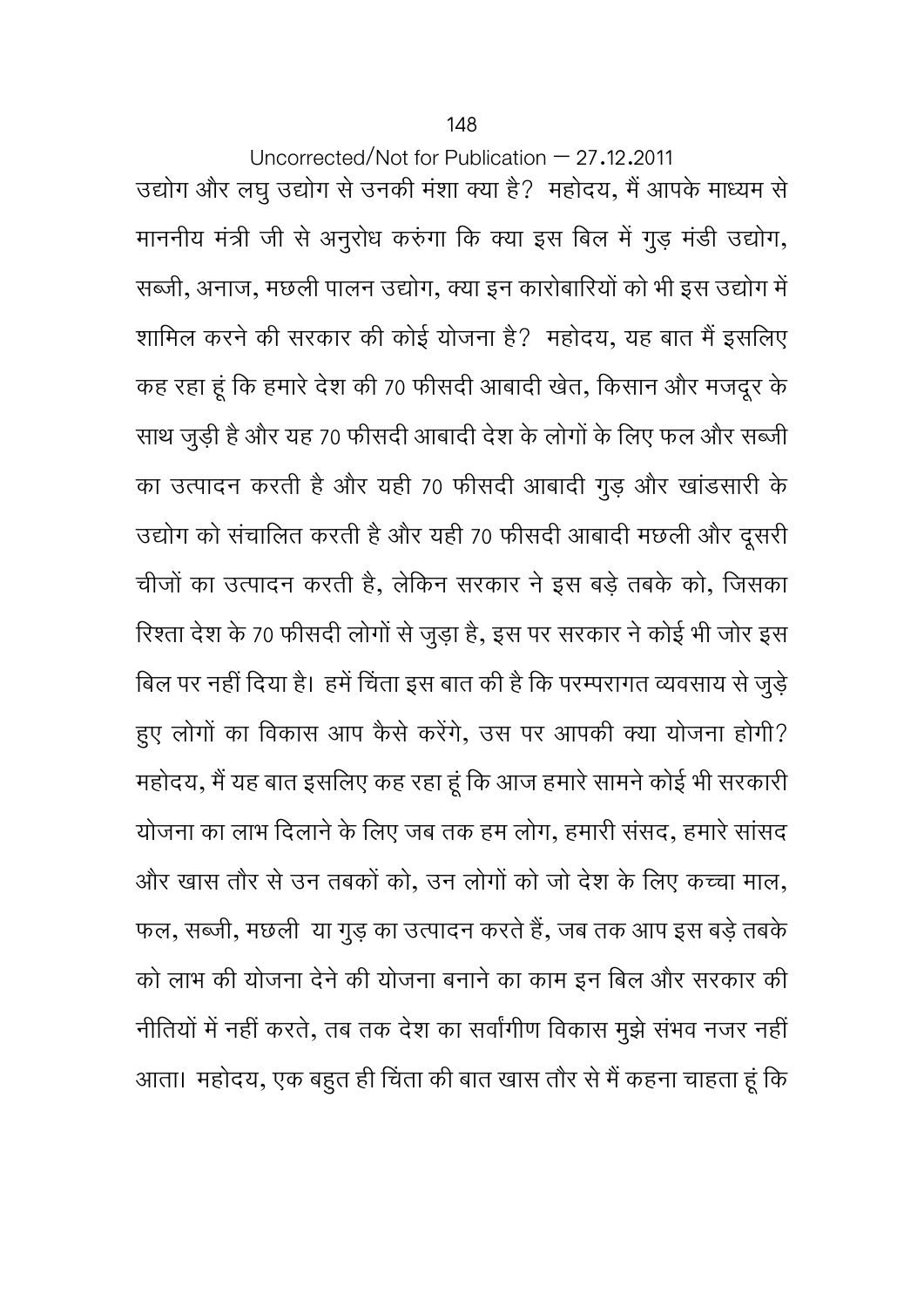Uncorrected/Not for Publication – 27.12.2011 हमारे देश में तालाबों के जरिए, नदी-नालों के जरिए, बड़े समुद्र के जरिए मछली पालक अपनी जान जोरिवम में डालकर मछली पालन का काम करते हैं। (2Z/GS पर कर्मश:)

# PB-GS/3.50/2Z

**Ǜी नरेन्दर् कुमार कÌयप (कर्मागत):** महोदय, आए िदन ऐसी घटनाएं सुननेऔर जानने के लिए मिलता रहती है कि मछुआरे नदी में डूब जाते हैं, अनावश्यक कई तरह की घटनाएं हो जाती हैं, लेकिन विडम्बना हमारे देश की है कि मछली पालन करने वाला व्यक्ति, जो अपनी जान को जोखिम में डालकर मछली पकड़ कर मंडी में ले जाता है या आढ़तियों के पास ले जाता है या व्यापारियों के पास ले जाता है, उस मछली पालक को, जो अपनी जान जोखिम में डालकर समुद्र से मछली पकड़ता है, उसको मछली की कीमत 30,40 या50 रुपये किलो मिलती है, लेकिन जो मछली का व्यापार करने वाले व्यापारी हैं, वे उस मछली को सुखाकर या पिसवाकर या किसी अन्य तरीके से फाइव स्टार होटलों में 1000 रुपये किलो के भाव से सेल करते हैं।

महोदय, मैं आज खासतौर से देश के मछुआरों की बात कहना चाहता हूं जो हमारे देश में बड़े पैमाने पर मछलियों का उत्पादन करके देश के लोगों को मछलियां उपलब्ध कराते हैं, मैं माननीय मंत्री जी से जानना चाहता हूं कि क्या आप इसको भी लघु उद्योग का दर्जा देंगे? क्या माननीय मंत्री जी इसको भी सूक्ष्म उद्योग का दर्जा देंगे? क्या इनके लिए भी कोई न्यूनतम कीमत तय होगी?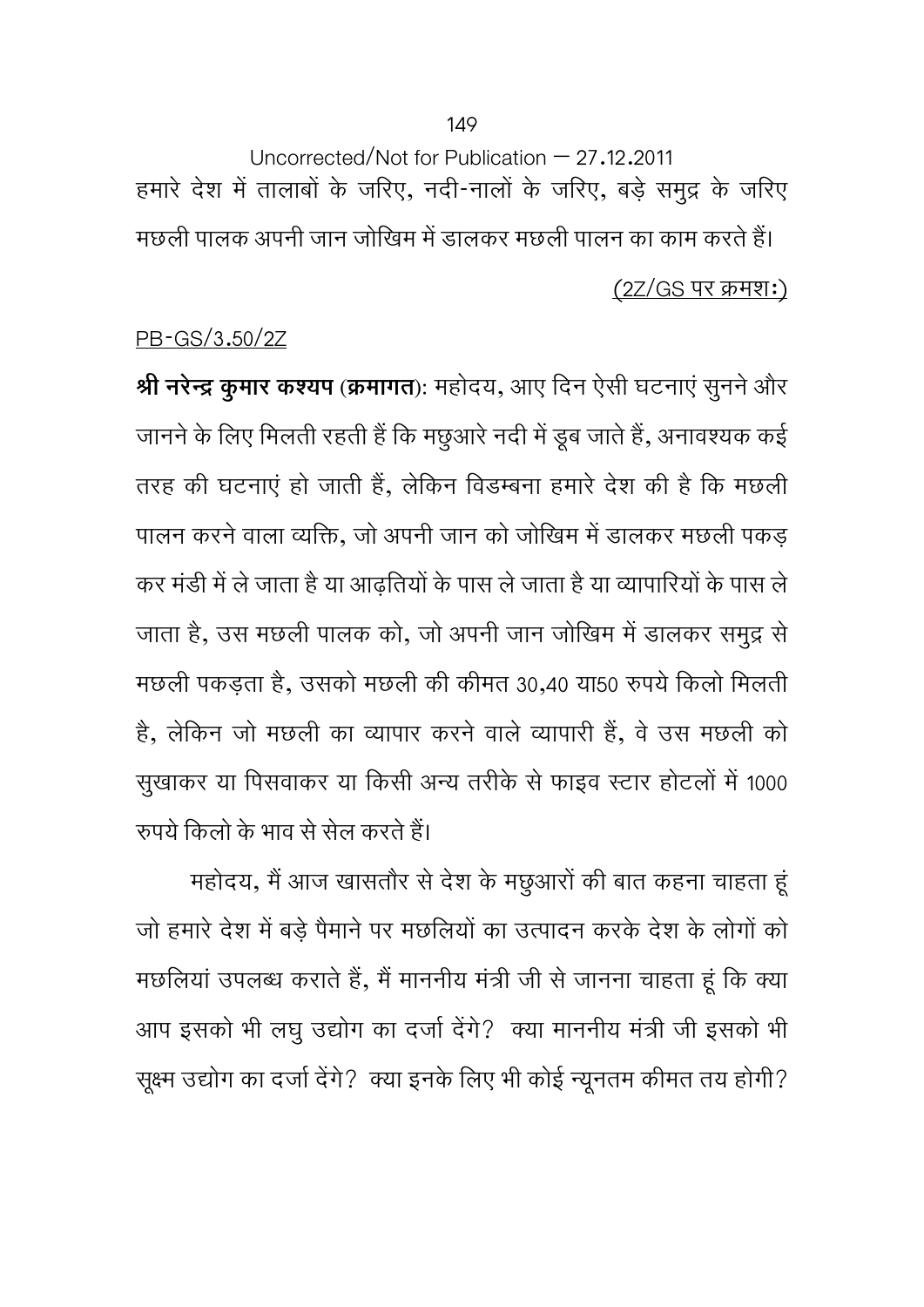Uncorrected/Not for Publication – 27.12.2011 महोदय, ऐसे बहुत सारे सवाल हमें इस बिल में नज़र आते हैं जिन पर आज भी चिंता करने की आवश्यकता है।

महोदय, जम्मू-कश्मीर में सेब की खेती होती है, हिमाचल प्रदेश में सेब की खेती होती है और बहुत सारे प्रदेशों में सेब की खेती होती है। अब सेब की खेती करने वाला किसान जो पूरे साल अपनी खेती में मेहनत करता है, पानी का प्रबंध करता है, खाद-बीज का प्रबंध करता है और अनेकों बार बहुत कठिनाइयां भी आती हैं कि ओला पड़ जाता है, अधिक वर्षा हो जाती है, वह बेचारा पूरे साल काम करता हैऔर जो कुछ फसल उसकी बचती है, उस सेब को िजसेवह पूरे साल मेहनत करके कमाता है, उसकी कीमत उसे 20 रुपये किलो या 25 रुपये किलो के हिसाब से मिलती है, लेकिन आढ़ती, वही आढ़ती जो बड़े-बड़े शहरों में बैठे हैं, उसी सेब को खरीदते हैं और जब उस सेब की सेल होती है तो वह 125 रुपये किलो बिकता है। क्या सरकार का रूझान उन सेब उत्पादक किसानों के

प्रति भी इस बिल के जरिए से उनके फायदे के लिए कदम उठाने का है? महोदय, आज आलू का संकट आ गया है। सरकार और देश के सामने यह चिंता का विषय है कि आलू किसान के सामने जीवन का संकट इसलिए पैदा हा गया है — पंजाब के अंदर हमने देखा है कि पंजाब के किसाना ने तान-चार महीने जाड़े में, कड़क जाड़े में आलू को बोया, उसके लिए खाद-बीज की व्यवस्था की और जब आलू बनकर तैयार हो गया...।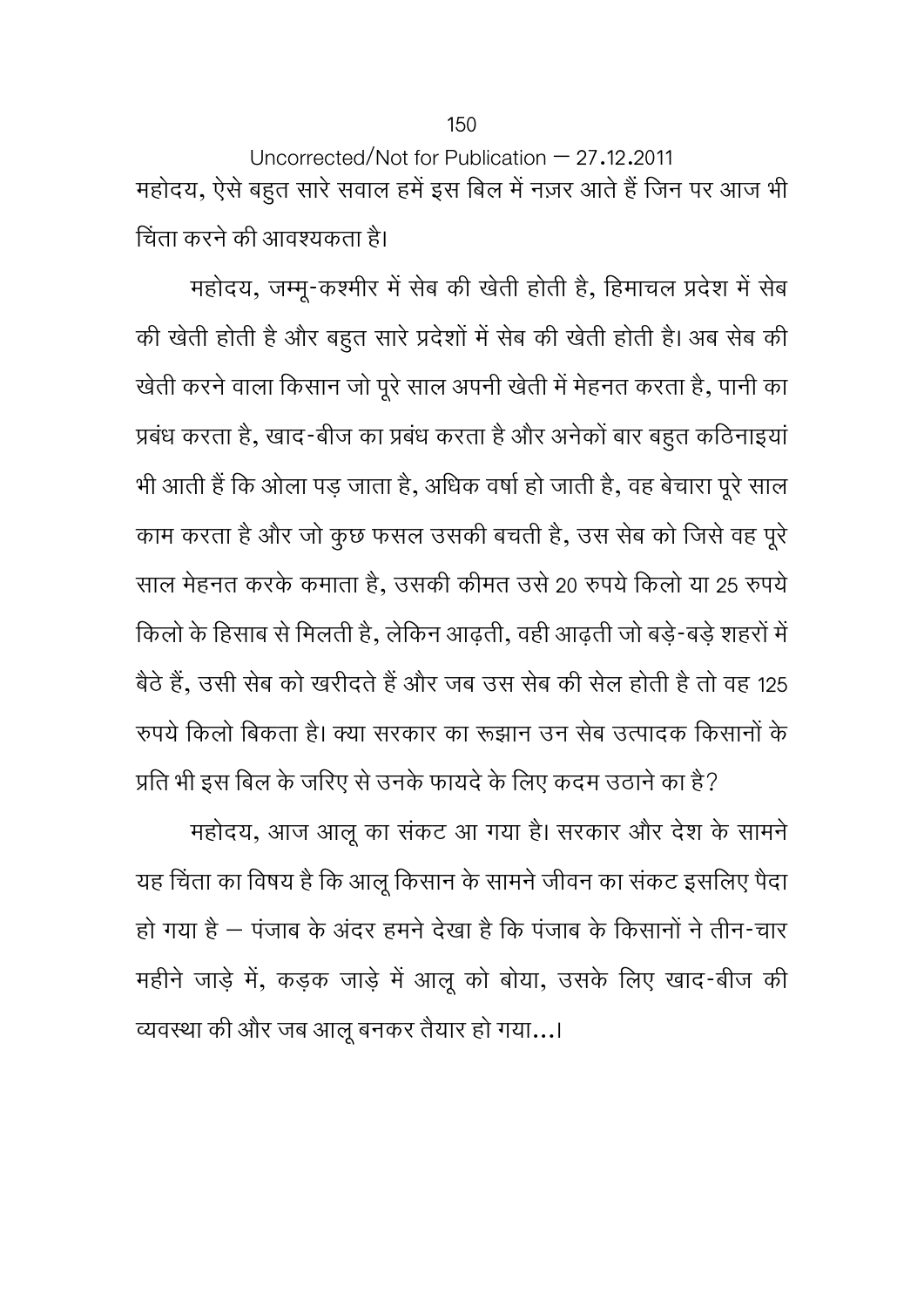**THE VICE-CHAIRMAN (DR. E.M. SUDARSANA NATCHIAPPAN):** I would like to remind you that you have got another speaker from your Party.

**श्री नरेन्द्र कुमार कश्यप:** महोदय, मैं समाप्त कर दूंगा। महोदय, जब आलू बनकर तैयार हुआ, तो जिस किसान ने महीनों उसके उत्पादन के लिए अपना पैसा इन्वेस्ट किया, अपनी ताकत लगाई, आज वह किसान मजबूरी में मंदी की वजह से, आलू की मंदी की वजह से उसे सड़कों पर ऐसे ही छोड़कर जा रहा है। जिस किसान ने आलू बोया था, उसे उम्मीद की थी कि मैं फसल उगाऊंगा, उससे मुझे पैसा मिलेगा और उससे मैं ईख की खेती को अच्छा करूंगा। महोदय, आज उन किसानों के सामने आर्थिक संकट पैदा हो गया है। खासतौर से सब्जी उगाने वाले लोग, क्योंकि इस बिल में आढ़ती शब्द को हाईलाइट किया गया है, हम गांव-देहात के रहने वाले हैं, अमूमन आढ़ती का मतलब होता है मंडियों में, बड़े-बड़े बाजारों में सब्जियों को आढ़त करना, फलों को स्टोर करके बेचना । हमारे देश में जो सब्जी उगाने वाला किसान है, जिसको हम छोटा किसान कहते हैं, जो खासतौर से मूली, गाजर, धनिया इत्यादि की फसल पैदा करता है। वह किसान छोटी खेती करके जब अपने माल को मंडी में लाता है तो आज के बाजार की स्थिति हमारे देश में यह है कि उस सब्जी उत्पादक किसान की फसल का दाम भी उसे नहीं मिल रहा है, आज उनको अपनी फसल का पूरा पैसा नहीं मिल रहा है। जो किसान गांव से कस्बों या शहरों में अपनी फसल को बेचने के लिए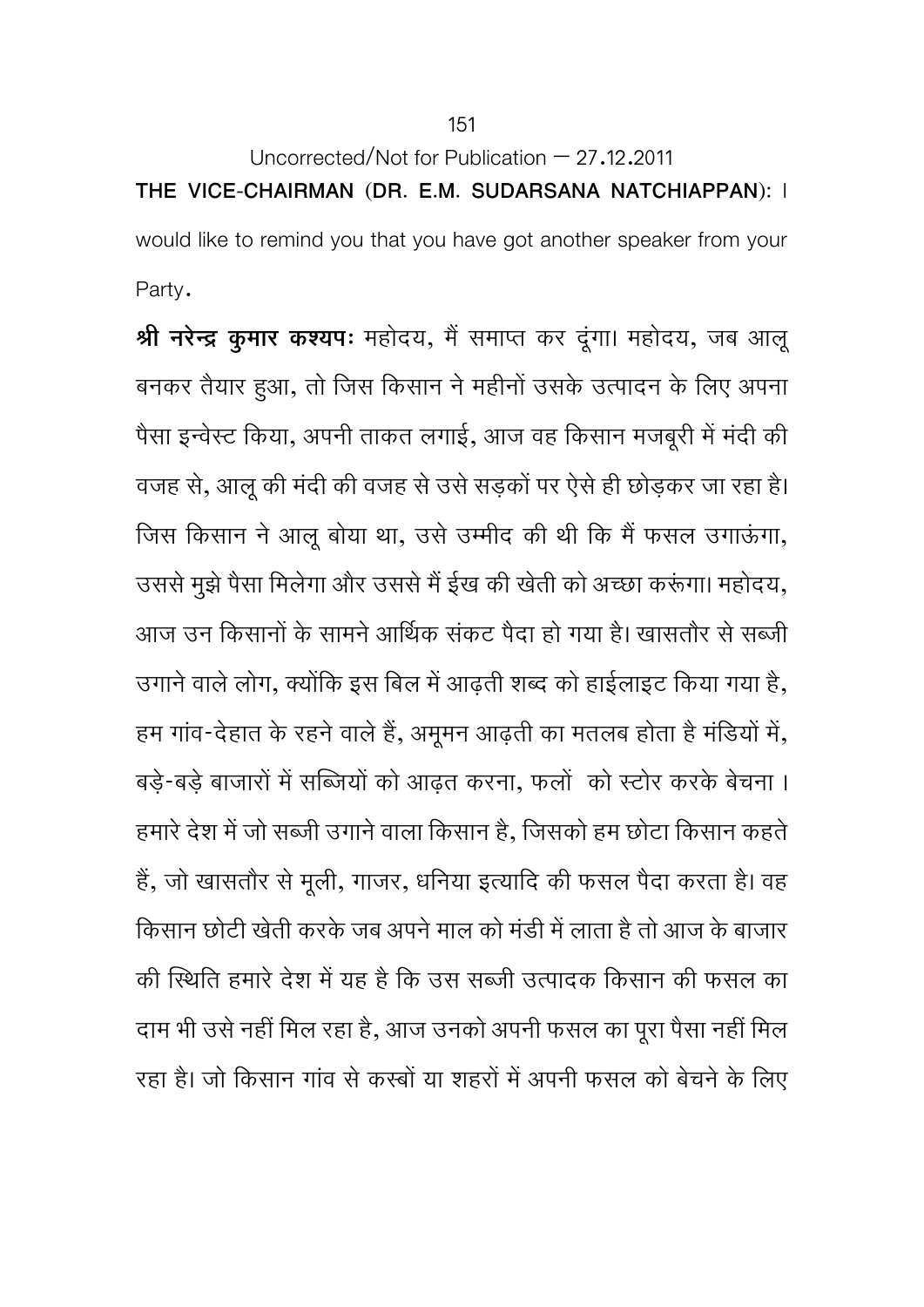Uncorrected/Not for Publication  $-27.12.2011$ आते हैं, उनको जब मालूम होता है कि मंडी में सही दाम नहीं मिल रहा है, तो वे सड़कों के किनारे या रास्ते में फसल को छोड़ जाते हैं।

(3A/ASC पर जारी)

# 3a/3.55/asc-skc

**श्री नरेन्द्र कुमार कश्यप** (क्रमागत): महोदय, आज हमारे देश के सामने इस तरह की स्थिति पैदा हो गई है कि जो किसान हैं, मज़दूर हैं और खासतौर से फल-सब्जी तथा मत्स्य पालन से जुड़े हुए उत्पादक हैं, वे अपने आपको ठगा सा महसूस कर रहे हैं। क्या सरकार ने इन छोटे फल तथा सब्जी उत्पादकों लिए, इन आढ़तियों के लिए, कोई नीति बनाई है?

महोदय, अभी पूरे देश में गुड़ का सीजन चल रहा है और खासतौर से उत्तर प्रदेश, पंजाब, हरियाणा, मध्य प्रदेश तथा राजस्थान में यह सीज़न चल रहा है। ये सभी North India की ऐसी स्टेट्स हैं, जिनमें रहने वाले छोटे किसान चीनी उद्योग के साथ-साथ गुड़ के कोल्हू व क्रैशर भी चलाते हैं। ये लोग गुड़ बनाने के बाद जब उसको मंडियों में sale करते हैं, तो उनके सामने यह परेशानी पैदा होती है कि उनके गुड़ के सही दाम नहीं मिलते, जिससे उनका कारोगार ठप्प हो रहा है।

महोदय, मैं आपके माध्यम से माननीय मंत्री जी से यह अनुरोध करता हूं कि आप जो यह बिल लेकर आए हैं, अच्छी बात है क्योंकि आपके मन में कोई न कोई लाभकारी योजना रही होगी, लेकिन जो आम जनता से जुड़े लोग हैं, जैसे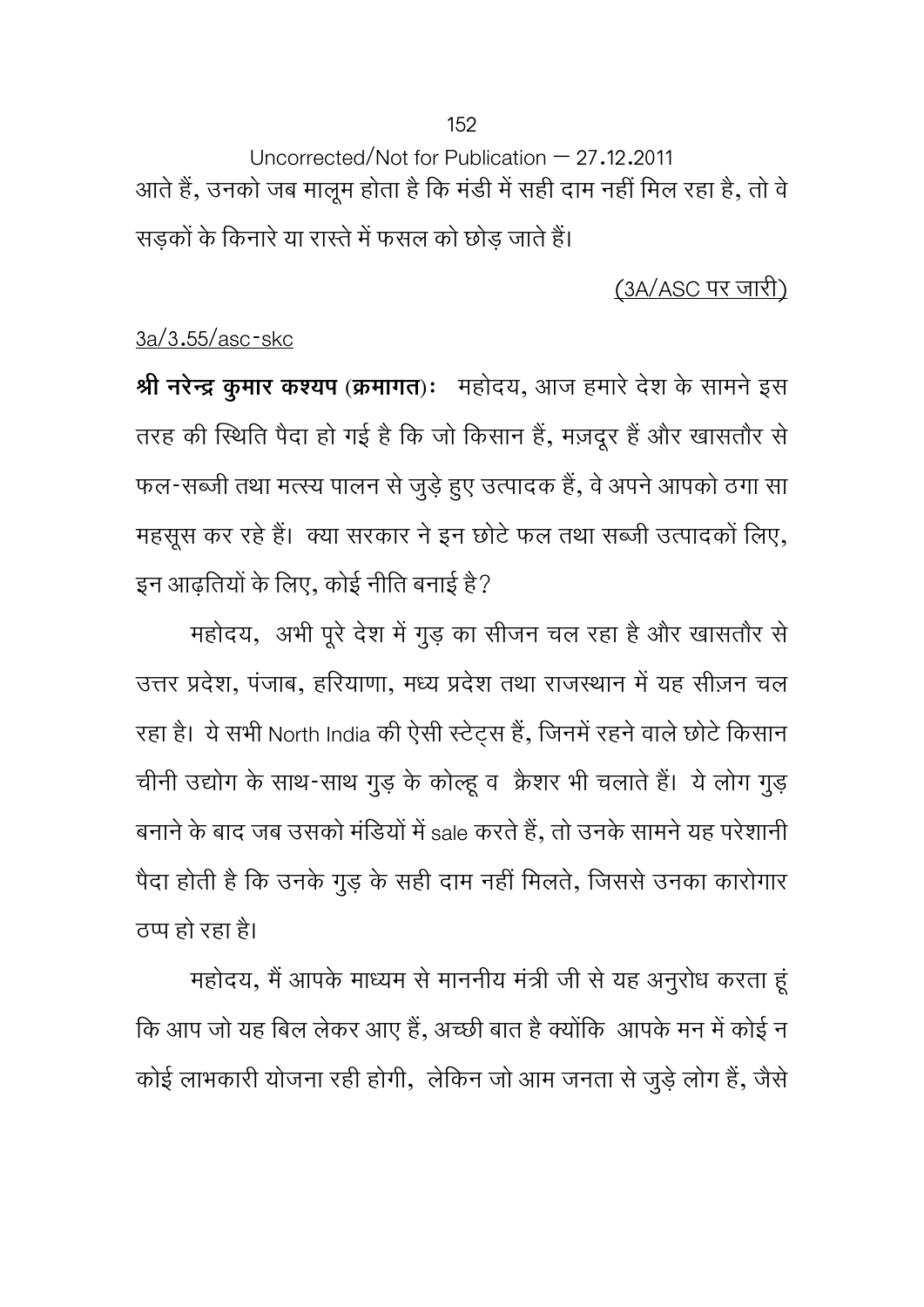Uncorrected/Not for Publication – 27.12.2011 मछुवारे हैं, गुड़ उत्पादक हैं, सब्जी उत्पादक हैं और फल उत्पादक हैं, उनके सामने जो आर्थिक संकट पैदा हो रहा है, क्या आप उस संकट को दूर करने की कोशिश करेंगे? आपने मुझे बोलने का समय दिया, मैं इसके लिए आपका मशकूर हूं और आपको धन्यवाद देता हूं। जय भीम, जय भारत।

(समाप्त)

**SHRI TAPAN KUMAR SEN (WEST BENGAL):** Sir, I rise to present my views on The Factoring Regulation Bill, 2011, that intends to provide for and regulate assignment of receivables.

Sir, the Bill is intended to serve the interest of the MSMEs. At least, that is what the Statement of Objects and Reasons says. Now, this provision of factoring is meant to take care of the problem of delayed payments suffered by the micro and small enterprises, which supply products to the big brothers who don't pay them money and flex their muscles instead, face a serious crunch of working capital and are ultimately ruined. So, this mechanism of factoring has been invented to be used as an instrument in order to address that situation. An Act was legislated in 1993 for that purpose but it had failed. In the Statement of Objects and Reasons it has been said that it had failed. Thereafter, in 2006 again, another Act was legislated. It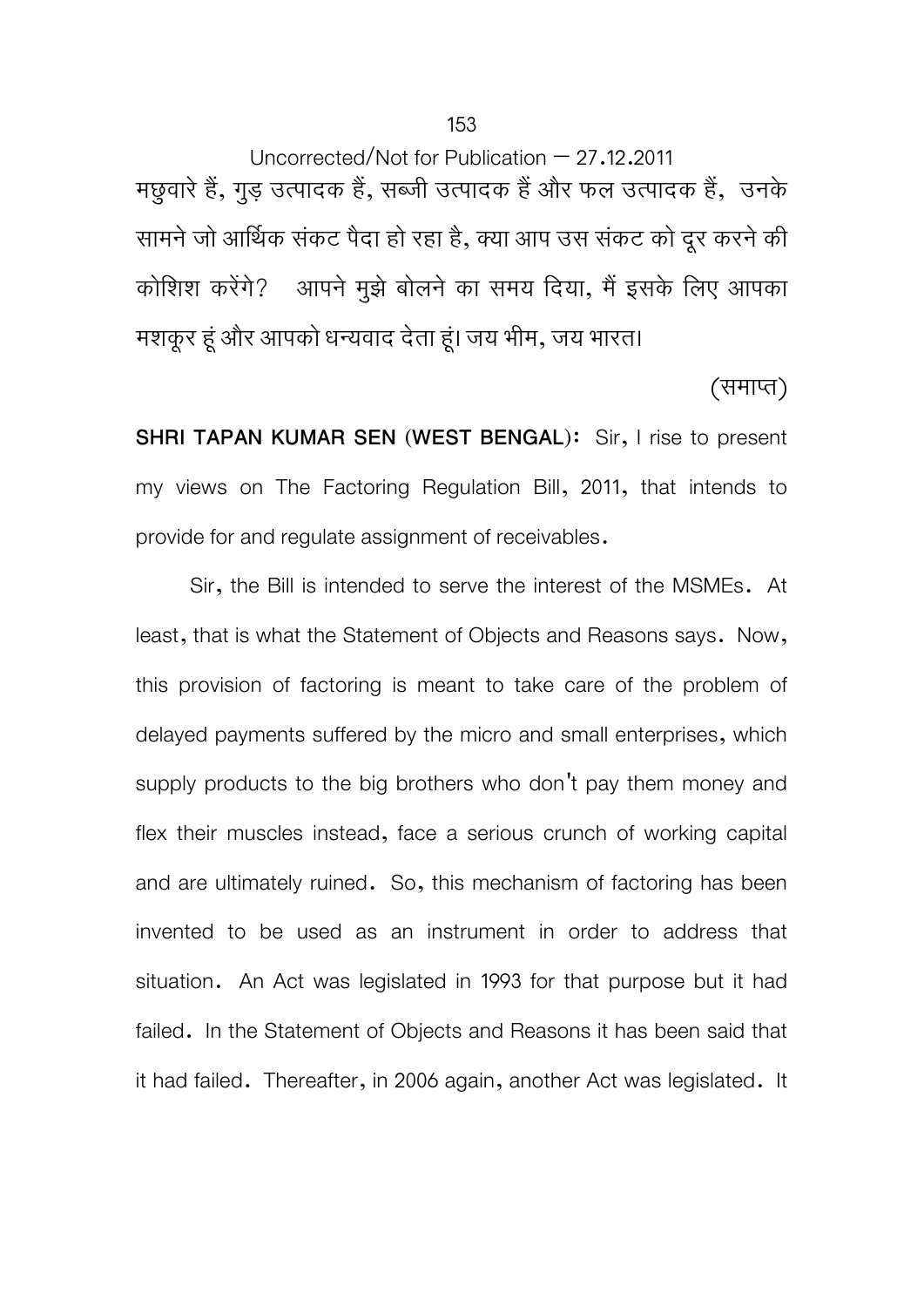#### 154

# Uncorrected/Not for Publication – 27.12.2011

is a broader Act, the Micro and Small Enterprises Development Act, 2006, meant for their development. Even there a provision was made that special initiatives would be taken to address the problem of delayed payments from the big corporates, because small and medium enterprises basically work as ancillaries to the big enterprises. I am thankful to the Government for, at least, admitting that that too has failed. I particularly remember that Bill because that was the Bill on which I had made my maiden speech in the year 2006. The fact remains that even though a declaration was made and a pious intention was expressed in the Bill, nothing at all was done on that Bill. Again, in 2011, the Government had come with another Bill reiterating the same instrument which had failed in 1993. And now, what is the mechanism? It is quite amusing to look at it. The small and medium enterprises supply their products to the big industries but they don't get payments. It is an unlawful thing. Instead of directly addressing the problem, Government is bringing an instrument in between. An agency would be collecting the delayed payment from the big companies to give them back to the small enterprises in lieu of a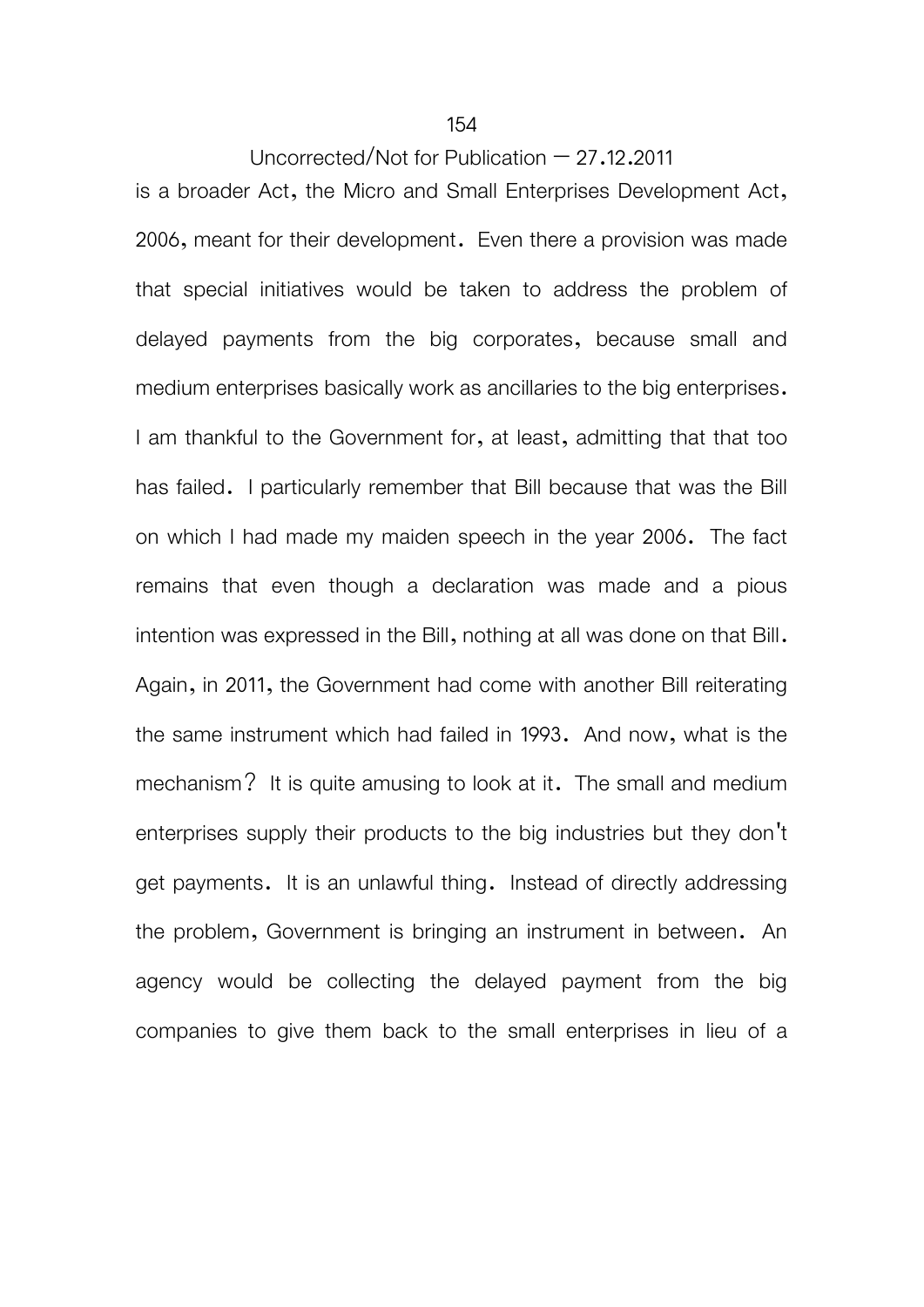Uncorrected/Not for Publication – 27.12.2011 commission or a charge. Why should the small MSMEs that supplied their products to the big enterprises pay for commission again?

 $($ contd. at  $3b/hk)$ 

# $HK - /3b/4.00$

**SHRI TAPAN KUMAR SEN (CONTD.):** This is the tragedy of our economic policy paradigm. When small and medium enterprises suffer, they don't get their legitimate dues while supplying their product to the user, the big company and they are being charged a commission to realize their due legitimate payment. But when the biggies face economic problem no less than the Prime Minister immediately expresses his concern over them in public media that something must be done to bailout them. That is a tragedy. These are the big companies again which deliver most of the non-performing assets to your banking system; not the small-scale industry. Out of the total NPA that banks are suffering, 90 per cent are from big corporates, and you are running after them to restructure their equity. The very recent example is in Delhi. The Discoms was not being able to pay to NTPC for the power supply. The NTPC threatened them that they would disconnect the supply. They told that it was not getting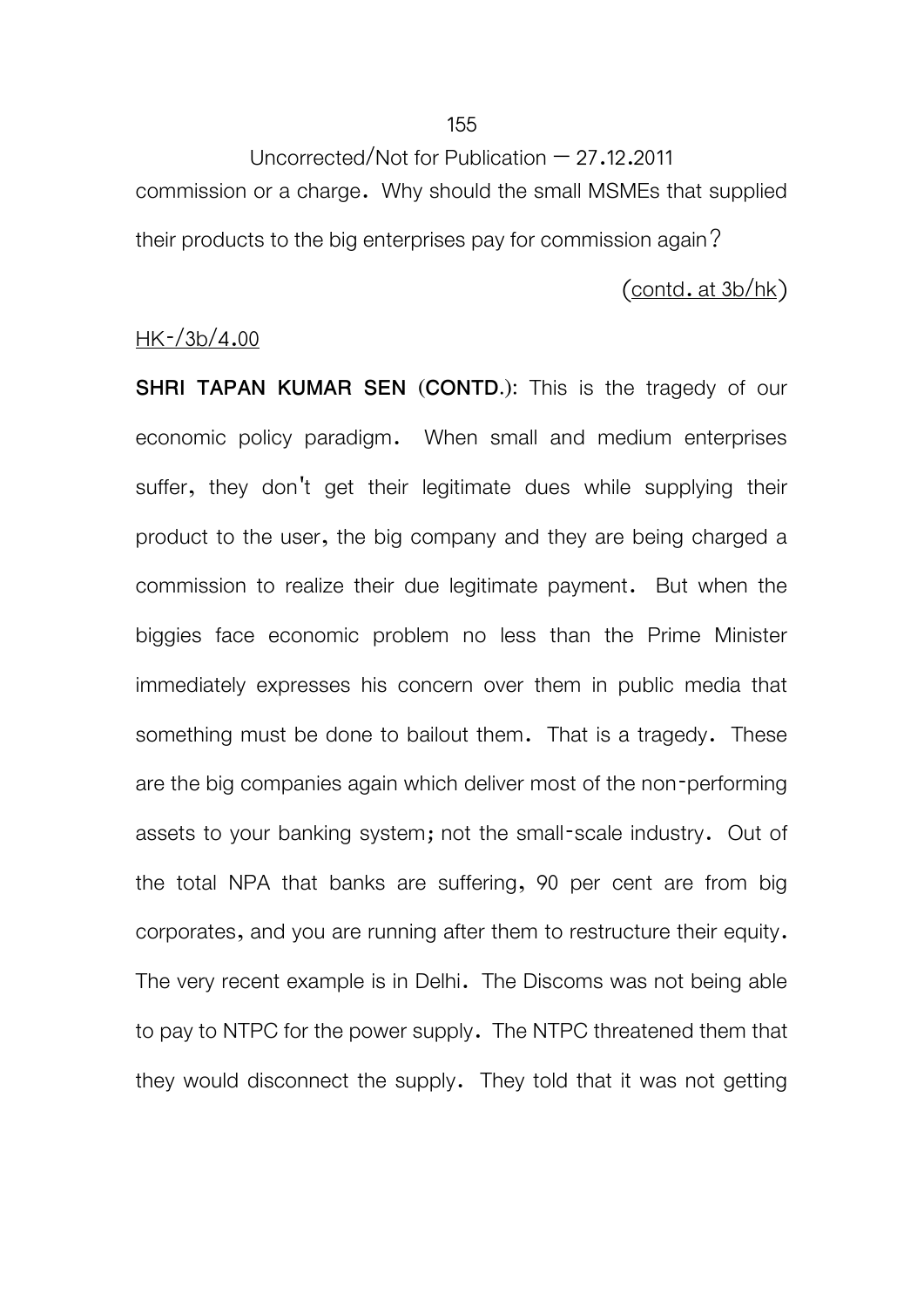money from bank. So, the Government is running to restructure their equity, prevailing upon the bank to give them loan so that they are rescued. But so far as the small and medium-scale enterprises are concerned, they are left to die. What is the theory there? That you can't compete in a competitive environment, so you have no business to remain in business. आप धंधे में नहीं रह सकते हैं, आप जाइए because you are unfit to survive in this competitive environment. So, for the small and medium-scale enterprises, it is the competition that matters but for the big companies the Government give them red-carpet welcome to rescue them from all distresses. This is how the whole of your governance is getting corporatized and is getting pocketed by corporate agents. They are using public money and looting public money. On the other hand, for small and medium-scale enterprises, which contribute 45 per cent of manufacturing production of the country, contribute 40 per cent of your export performance and generate employment for lakhs and crores of people, you are enacting another agency to give their legitimate dues to them. Your governance has become so helpless and hopeless that you are now putting in place another agency without teeth and political will to serve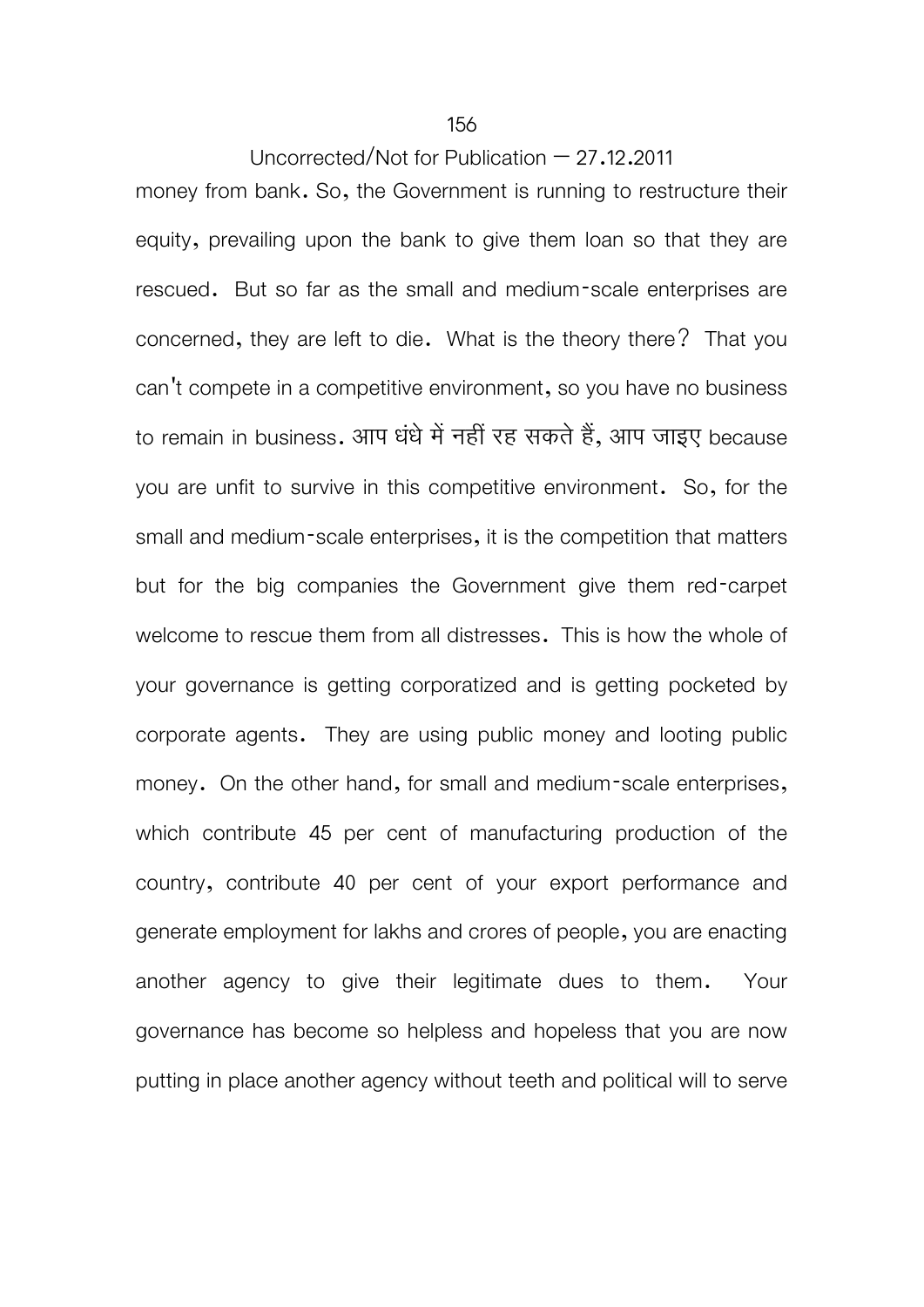the small and medium-scale enterprises, to ensure the payment of legitimate dues to the MSMEs. I think the Government, as a whole, must owe an answer to this. Secondly, the Act of 1993 failed; the Act of 2006 failed and now in 2011 you are bringing another Bill with an intention that it will not fail. But the Bill does not ensure that it will succeed. However, this Bill is going to make certain provisions, but if the factoring system does not succeed what will be the fate? Some provisions are there for penalty and all these things but there is no provision of penalizing the debtor who has taken the supplies and is not paying the supplier, the small-scale industry. No such provision is there in the Bill. In many places, your Bill is not consistent. One clause of the Bill is not consistent with the other. Let me point out in clear terms. Your clause 8 of the Bill is not consistent with clause 18 of the Bill. They are contradictory with each other so far as the interests of the assignee, the assignor and the debtor are concerned. I think the Government must address and clarify this issue of contradiction and inconsistency between clauses 8 and 18 of the Bill.

# (Contd. by 3c/KSK)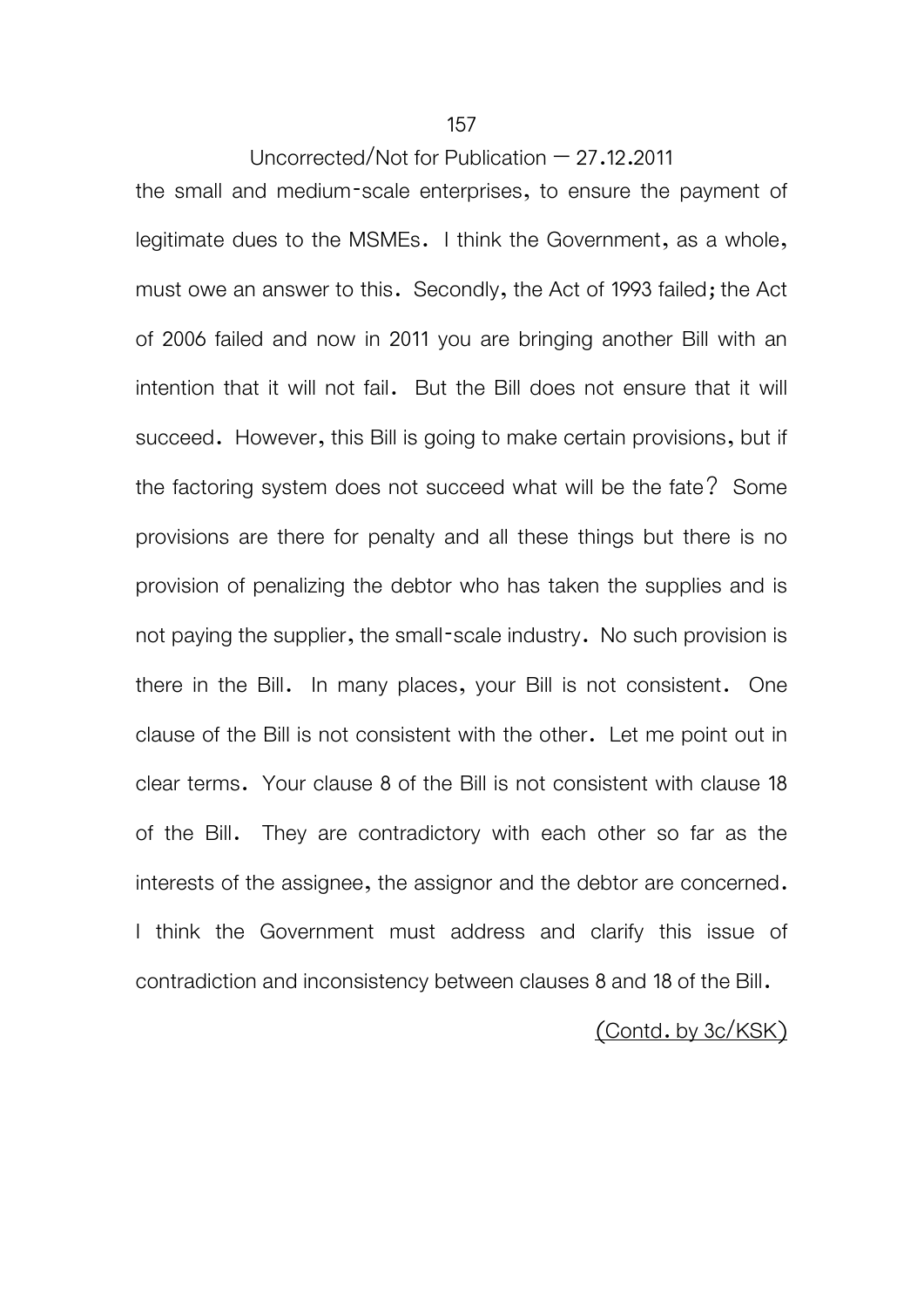# Uncorrected/Not for Publication – 27.12.2011 KSK/4.05/3C

**SHRI TAPAN KUMAR SEN (CONTD):** Then, I feel, it is important to recognise the fact that SMEs have little negotiating power. So, through this mechanism, it should be ensured that they get regular and timely payment of their supplies made to the big industries. Some mechanism needs to be incorporated here, if this time, in 2011, we want the Bill to succeed and realise its real intended objectives. But, how are you going to put it? It is crucially important. At the same time, you are putting in an intermediary between the small-scale industry and the big suppliers to realise their payment. I think, the provisions in the Bill are not enough to regulate the factors if the factors start playing nuisance.

#### **(PROF. P.J. KURIEN in the Chair)**

 The big industries have much bigger clouts. Who will be ruined by the factoring company? Will it be small-scale industries or the big clients, the big brothers? They have the big clout to dominate the factoring company against the interests of the SMEs, for whom you are introducing this factoring company system altogether.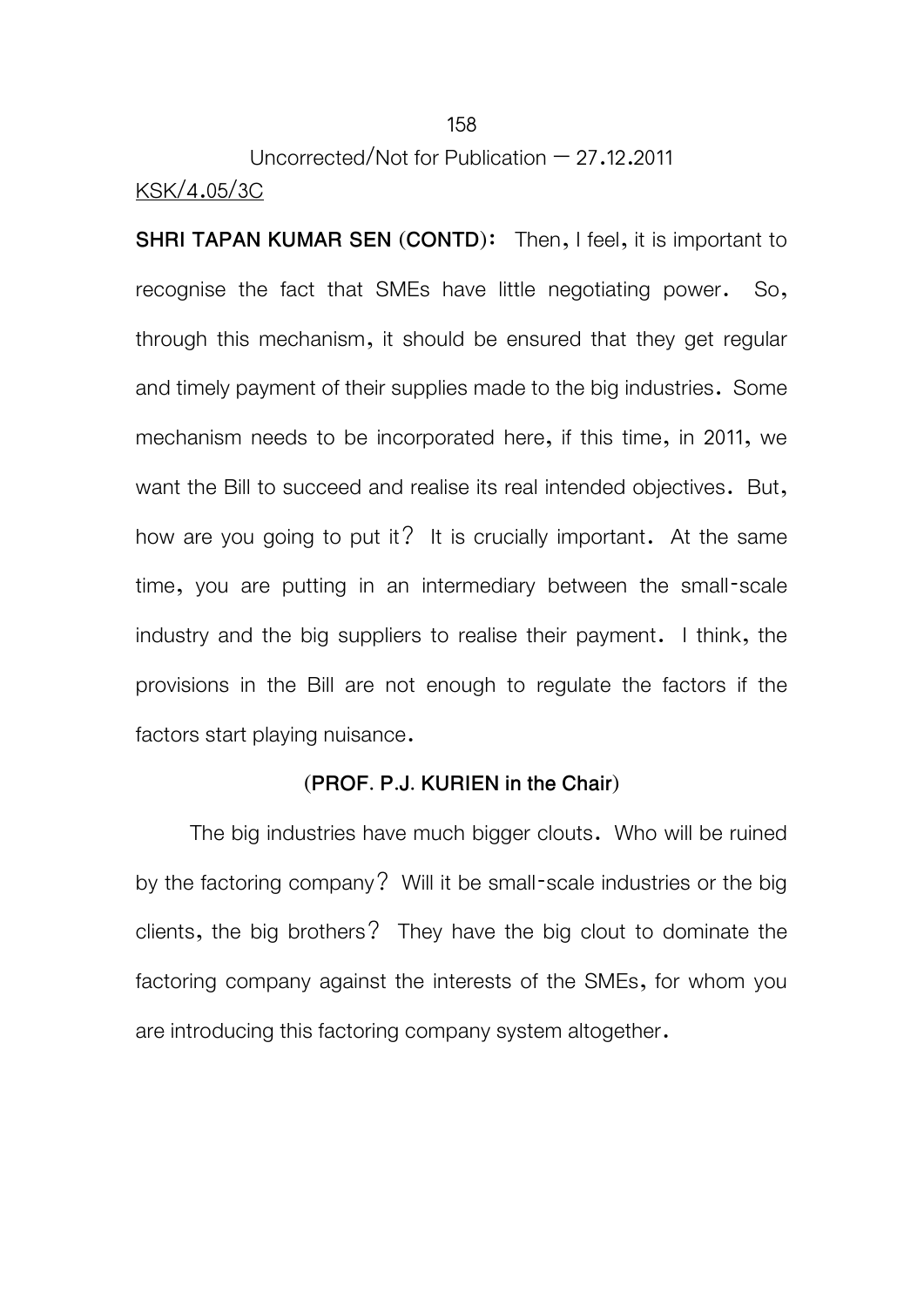Another aspect is there which has not been taken into account. You are opening a floodgate for the Government to be looted again. Why? Because among the small and medium-scale industries, there is a big chunk, not even a smaller chunk, which is the big team of the big industries. They open a small unit as a supplier unit to the big company and they try to take the advantage of whatever special incentive you are giving to the small-scale sector. It is that big team of the big companies who are trying to get all the benefits using the clout of the big companies, their clout in the corridors of the power, their nearness with so many biggies in the Ministries and other areas. Using their clout in the corridors of power, they are beating the small scale industries and taking the advantage. The genuine SMEs stand to deprive. What protection are you giving in this Bill? There is nothing in this Bill, although the intention is a welcome intention. The thing is that you really did not analyse why your Act of 1993 failed, why your pious intention in the 2006 Act failed, and again, in 2011, you are bringing another Bill with the same intention. There is no guarantee that this will succeed. The provisions in this particular Bill do not provide any such guarantee. Based on the previous experience, you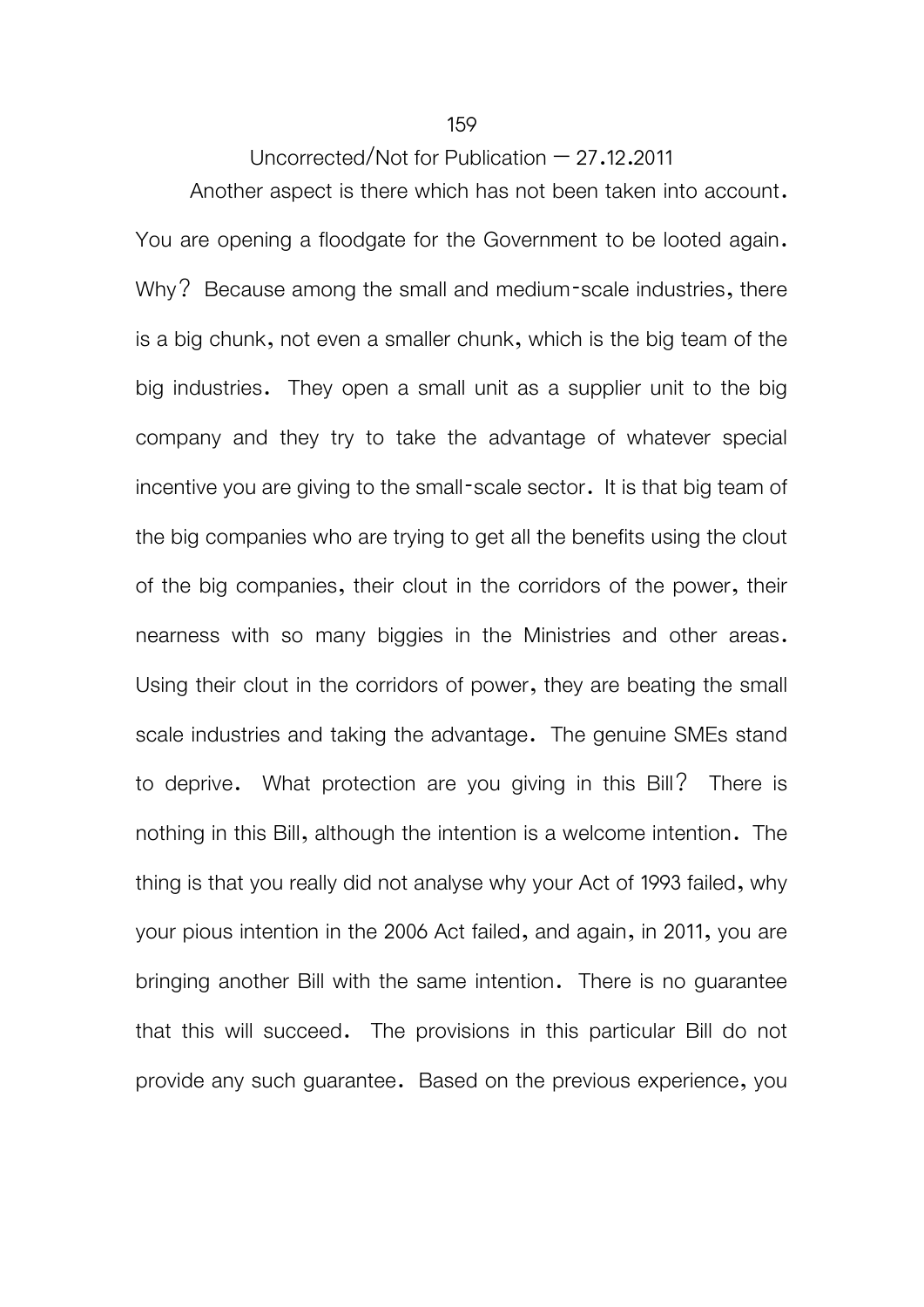should have seen that, at least, this time, this Bill should not fail. Nothing is there to ensure that. The hon. Minister may kindly clarify this because after six years, you will again bring another Bill making the same statement. There will be nobody, at that time, to ask as to why you did not do it. What is the net result? The particular community is targeted for whose benefit, this Bill is brought - the small and medium enterprises. They are the biggest employers. They are one of the biggest contributors to exports. They are one of the biggest contributors to country's manufacturing output. They can't afford the luxury of not producing and keeping the factory open. Big companies may have that luxury. They can keep their factories open and still not produce. They can produce at an opportune time when they will get the proper price. The smaller companies just cannot afford to do so - keeping their switch on, keeping the power supply and paying the power bills without producing anything. That was the condition. The Government has not properly given its thought, its focus on this reality being faced by the small and medium-scale enterprises. They have not taken care. They have not analysed the reasons for failure of the 1993 Act and the 2006 Act. They have come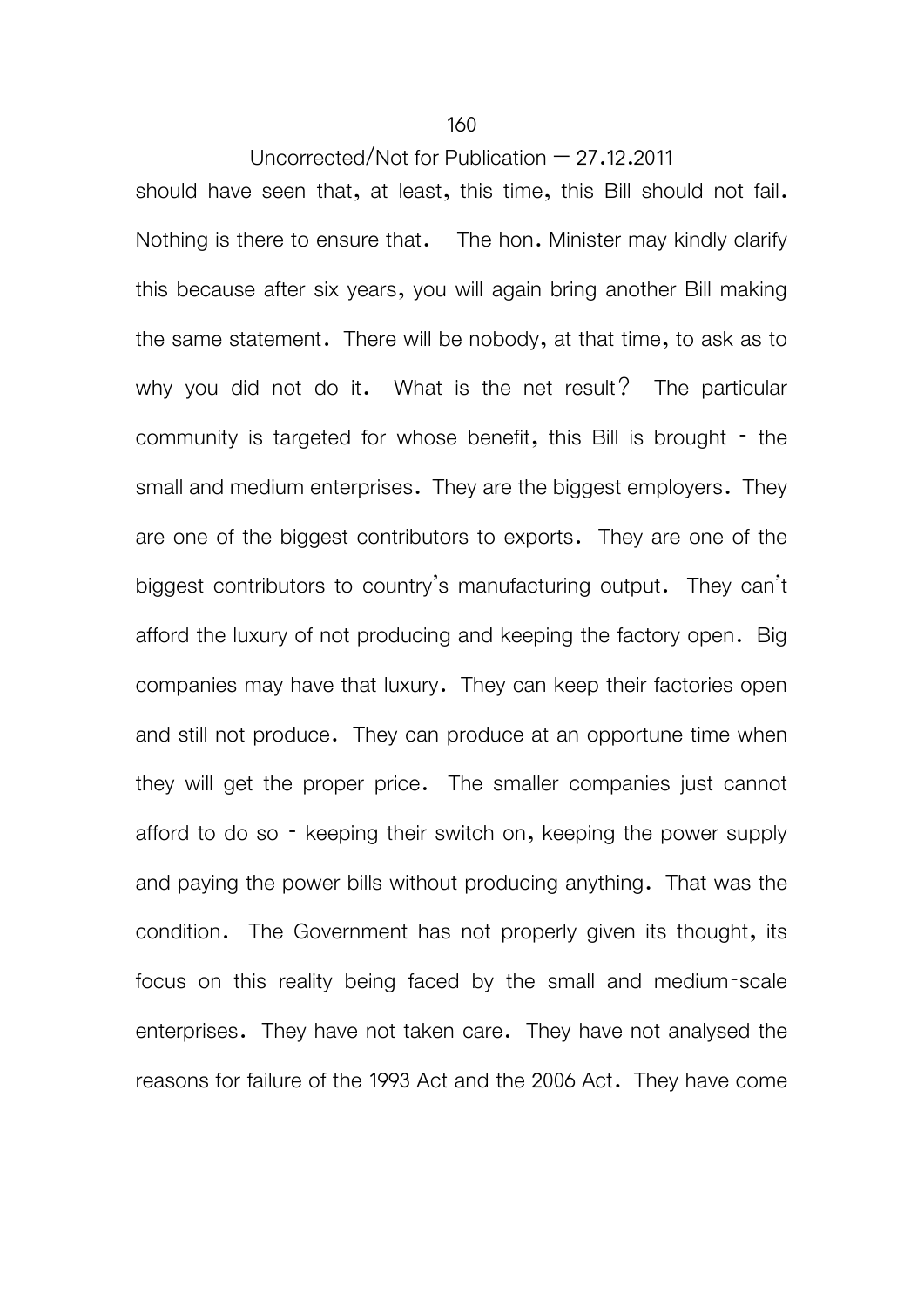with another piece of legislation, but they have not taken into account the reasons for which the previous exercises have completely fallen. In view of your intention, we are not standing in the way of the Bill, but, at the same time, I would like to insist upon the Government to please reconsider this Bill. Don't bring in commission agents.

# (continued by  $3d - qsp$ )

#### GSP-SCH-3d-4.10

**SHRI TAPAN KUMAR SEN (contd.):** Don't expect the common people of the country to get their legitimate dues, through commission agents in between, from parties to whom they have supplied goods. Tomorrow, you will say, a worker, in order to get his wages, will need an agent in between. Yes, it is there at workplaces where contract system is there. From the principal employer, the contractor is getting Rs. 5,000/- to pay the workers, while only Rs. 2,000/- are paid to the workers. That is also another kind of system of commission agents, and, you are promoting that unlawful system everyday. The Bill is yet pending in your cabinet hovering from Ministry to Ministry to address this basic problem of contract issues.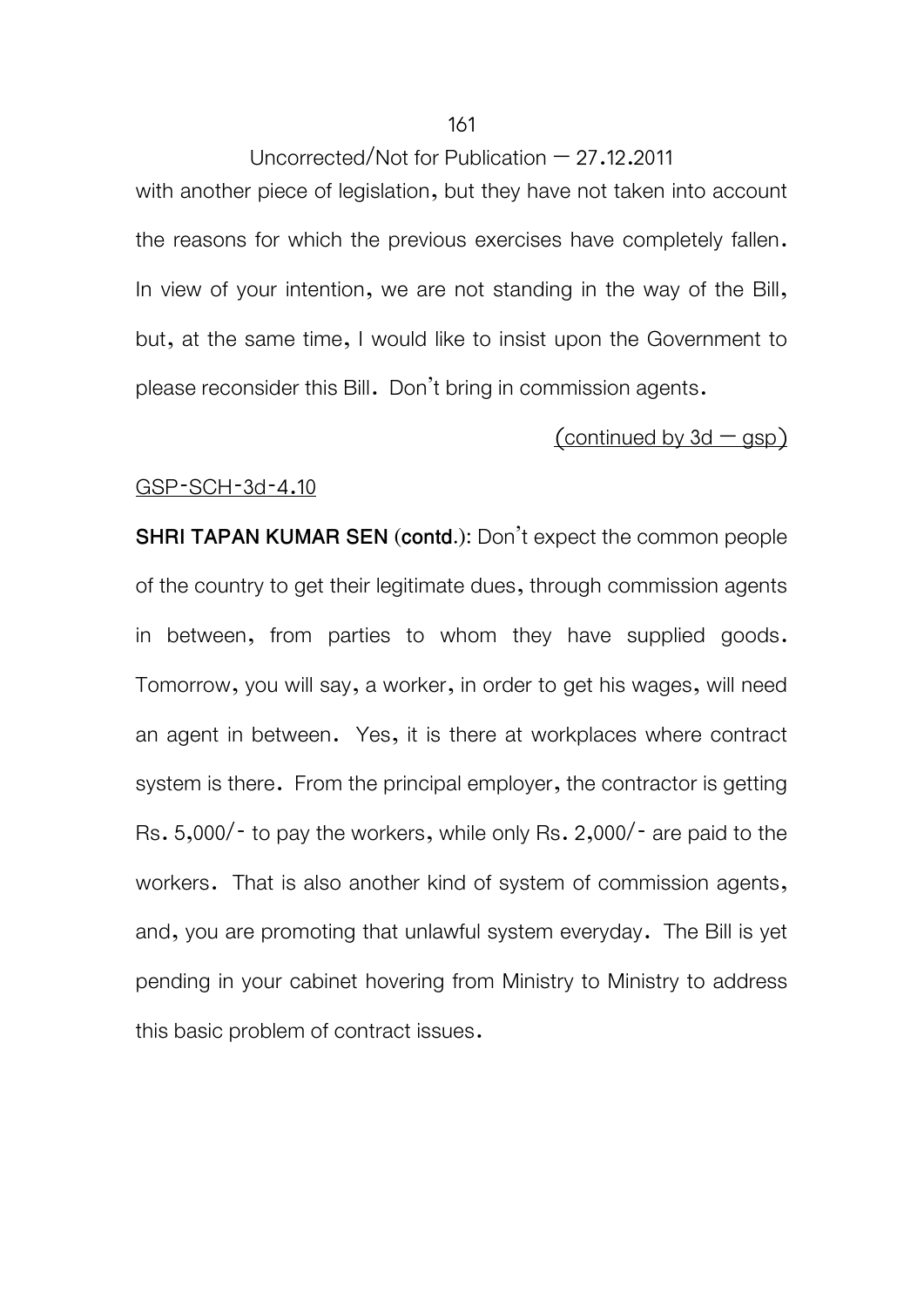So far as the payment to MSMEs is concerned, you are engaging a contractor in between. I don't think that it is going to really serve any purpose so far as the small and medium scale enterprises are concerned. This is again going to fall flat. This is my apprehension. I shall be the happiest person if my apprehension is proved false. But, better late than never. I am not standing in the passage of the Bill but I am questioning your intention; I am questioning the intention of the Government. I am saying that you don't have the basic good intention and will to really help the marginal and small scale enterprises. You have brought again a Bill to show to the gallery, well, for the MSMEs, you have brought a Bill to help them out. (Time-bell) I disdain with this kind of approach, and, I demand that the whole approach should be renewed, and, the whole thing should be reworked. Thank you.

(Ends)

**THE VICE-CHAIRMAN (PROF. P.J. KURIEN):** Thank you. Now, Shri D. Bandyopadhyay.

**SHRI D. BANDYOPADHYAY (WEST BENGAL):** Mr. Vice-Chairman, Sir, I support the Bill because it is one of the Bills, which has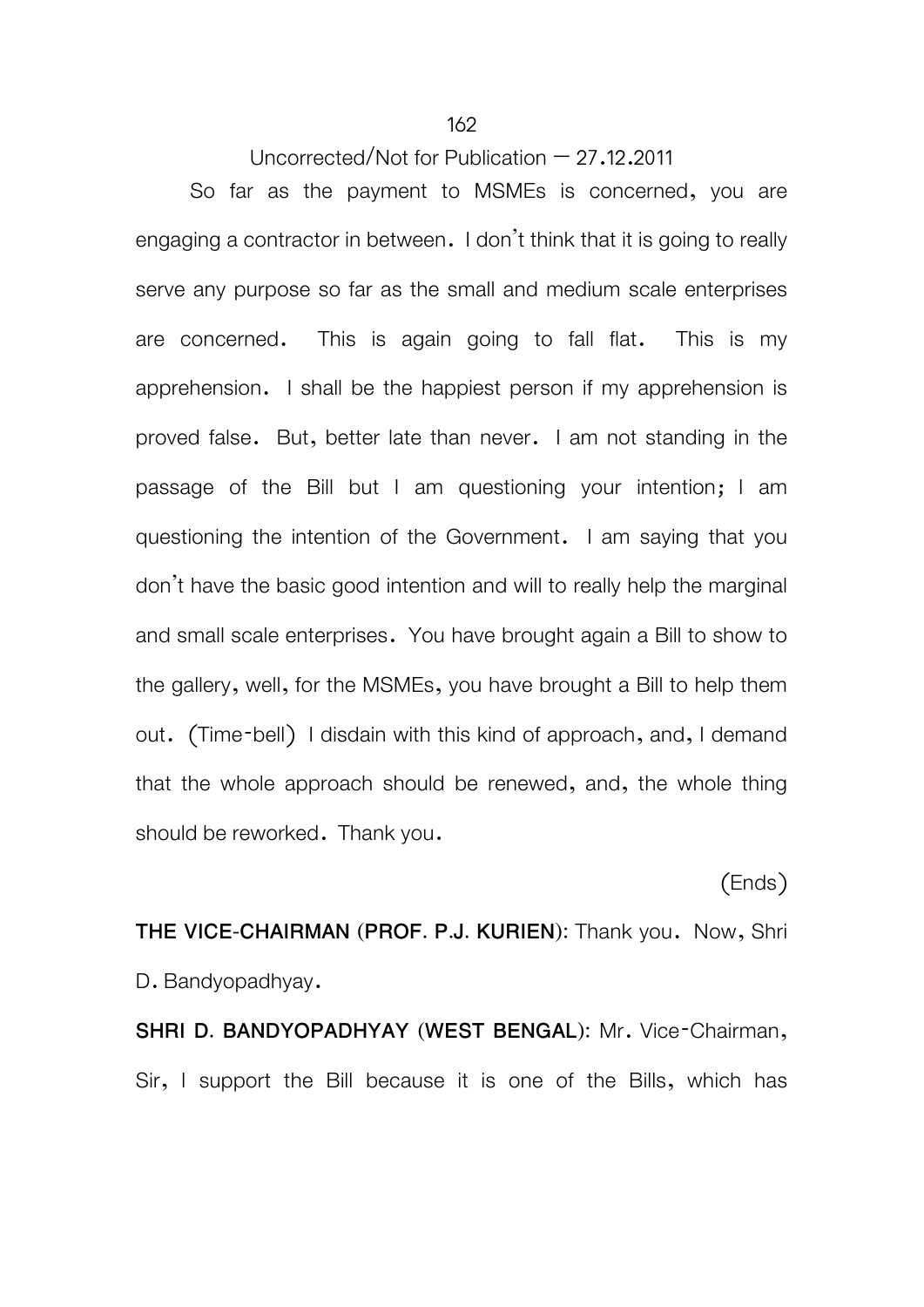addressed, or, at least, technically solved the problems of the micro, small and medium enterprises in getting their legitimate and legal dues. Now, it appears from the Bill itself, that bringing in a factor is a new innovation. It is not a new innovation in the Indian history. East India Company used factors for the exploitation of the Indian masses. In fact, if I recall correctly, Mahatma Gandhi's first public action after coming from South Africa was in Champaran District in Bihar against the indigo factoring arrangement, a middleman, which they used to have a long time ago. Then, with the efforts of Mahatma Gandhi, the indigo factoring system was abolished in Bihar and the rest of India.

 So, factor itself has a rather historically pejorative connotation but I don't look at that now. The point is that it is a well-intentioned Bill. The micro, small and medium enterprises cannot approach the big ones. They don't have the bargaining power. They are not consolidated. They have no unions, and, they don't have any spokesman. So, they suffer, languish and go bankrupt, and, there is nobody to care for them.

 So, it is a very-well intentioned Bill. Mr. Tapan Sen has made some apprehensions. It is quite correct but I hope his apprehensions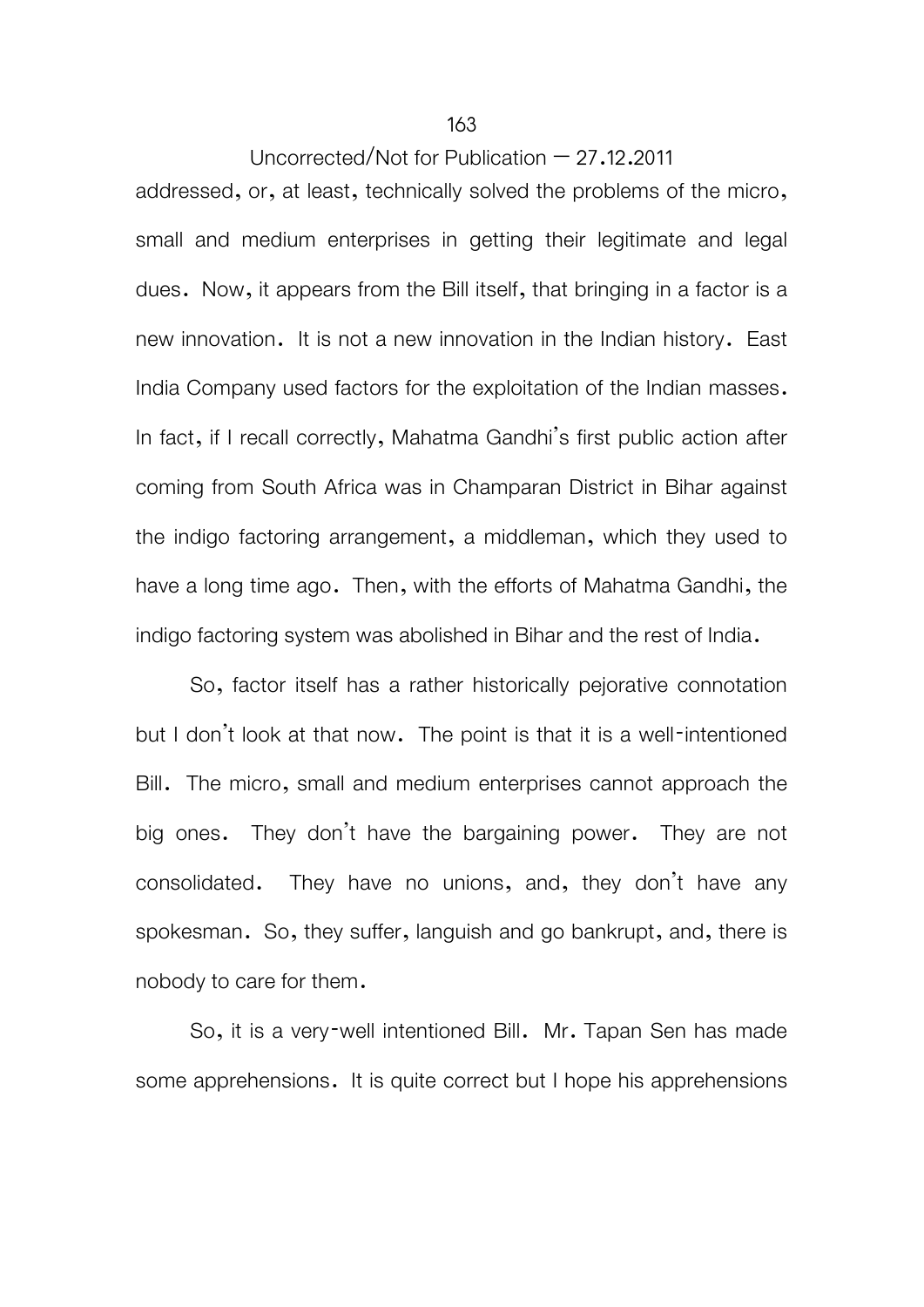#### 164

## Uncorrected/Not for Publication  $-27.12.2011$

are proved wrong, as he himself has said, and, I wish that things work out well. My only submission to the hon. Minister is that what is applicable to the micro, small and medium scale industrial sector is equally applicable to the farmers. Why do the farmers go for distress sale? They go for distress sale for exactly the same reasons. They don't have working capital. They borrow money from the moneylenders. The moneylenders tease them, torment them, torture them, and, then, the farmers have to go to the market for distress sale.

Mr. Vice-Chairman, Sir, through you, I would like to ask the Government as to why don't they bring in similar factoring arrangement in the agrarian sector to prevent distress sale and farmers' suicides, which is going on for the last fifteen years.

#### (Contd. by YSR-3E)

#### -GSP/YSR-PSV/4.15/3E

**SHRI D. BANDYOPADHYAY (CONTD.)**: The other day record was placed in the House according to which between 1995 and 2010, 5,55,000 farmers committed suicide in India because of indebtedness. The same problem of indebtedness is there. Sir, why doesn't the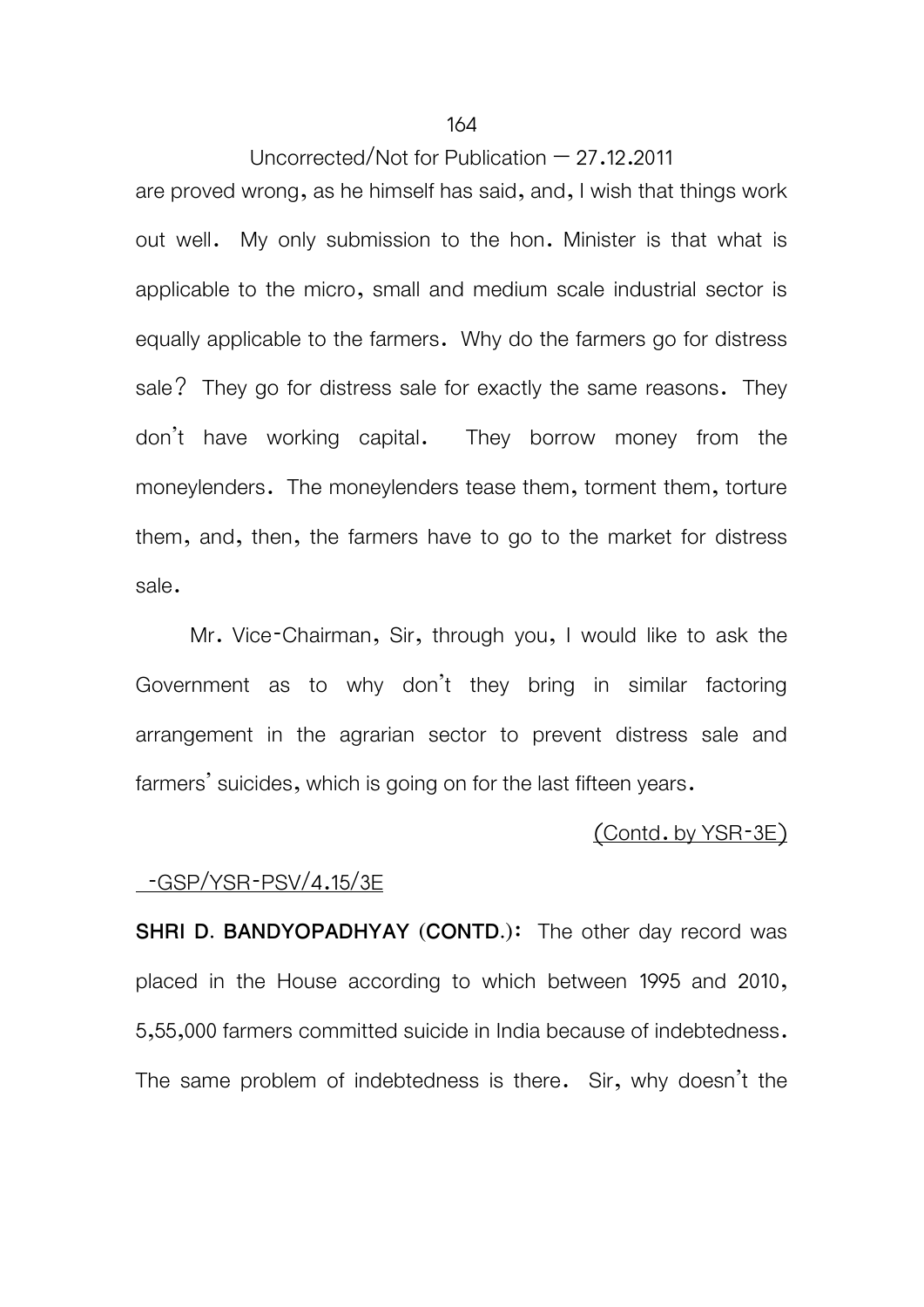Government bring in a similar sustenance for farmers? With these words, I support the Bill. But I only caution that twice it failed; it should not fail the third time. The mechanism for doing this is very feeble and fragile. It should not only be a part of the RBI, but it should also be a part of Companies Act. It should be a specific offence in the Companies Act. If the companies fail to redeem their pledges, they should be straightaway prosecuted in a court of law. That should also be brought in here. With this, I support the Bill. Thank you very much.

(Ends) **Ǜी महेन्दर् मोहन (उDŽर Ģदेश):** उपसभाध्यक्ष महोदय, मुझेबोलनेका मौका देने के िलए आपका बहुत-बहुत धन्यवाद।

महोदय, गवर्नमेंट assignment of receivables के बारे में यह जो factoring का बिल लाई है, यह एक बहुत ही अच्छा विधेयक है, इस रूप में कि इससे Micro, Small and Medium Enterprises को बहुत आराम िमलेगा।

The Objective has also been very clearly mentioned here. It is to address the issue of resources management for the Micro, Small and Medium Enterprises Sector. But the question will be of implementation. In 1993, a Bill was brought and then in 2006 also a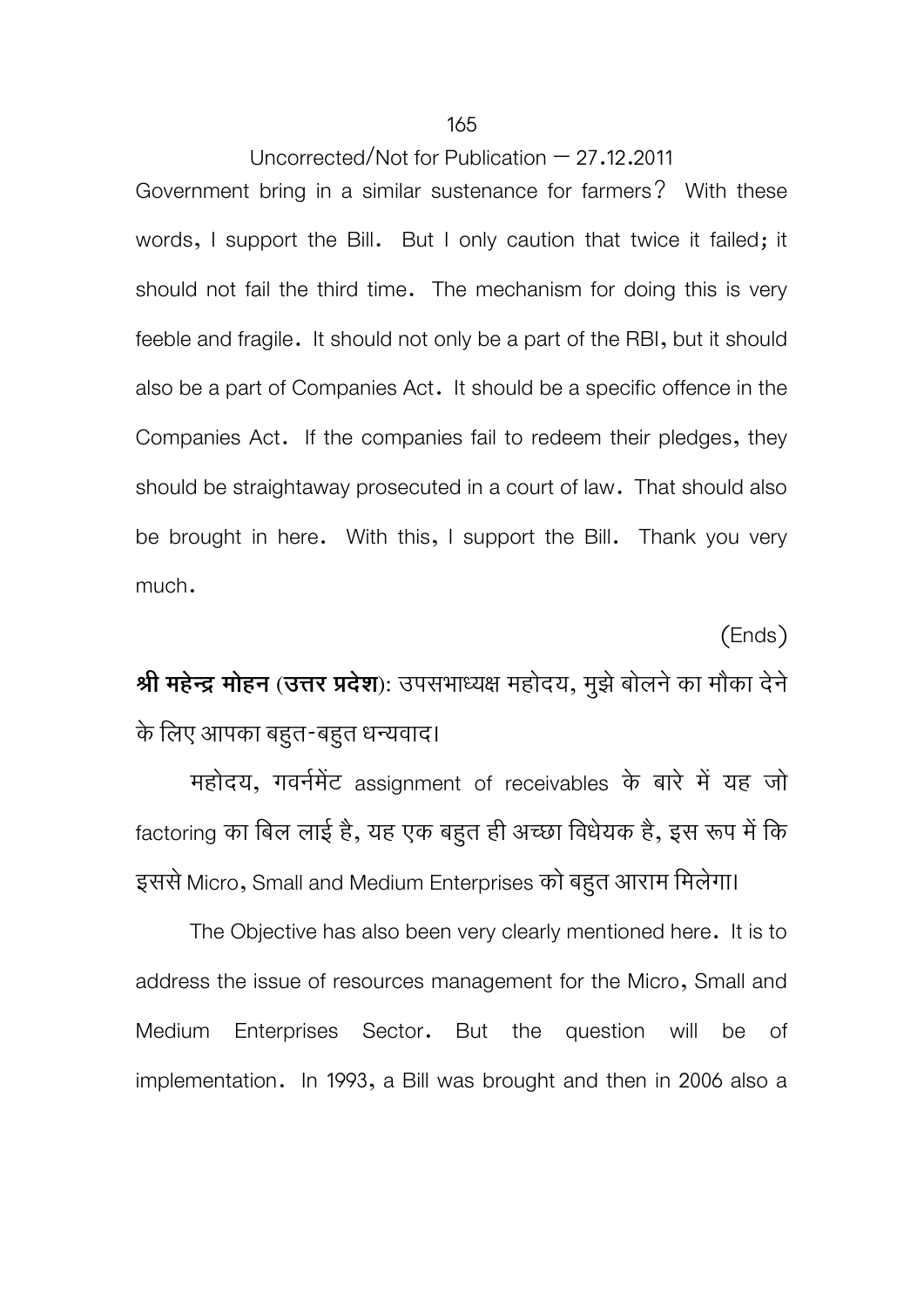Bill was brought. But the implementation part could not be done properly and they failed. Here the question is that the powers are being given to the Reserve Bank of India. It provides for empowering the Reserve Bank to issue directions. The question is that Micro, Small and Medium Enterprises जो भी प्रोडक्शन करके अपने से बड़ी कम्पनीज़ को देती हैं, they have a very little margin of profit. Until and unless proper directions are given that a minimum commission is charged by the factoring business, then it is quite possible that they will suffer a lot because their margins are very low. And if the factoring agency, which is doing the business under the licence whether it is the NBFC company or a bank or any other corporate identity, charges high commission of factoring then a problem will be there िक उनका पैसा तो मिलगा, लेकिन फिर उससे वे व्यापार कैसे करेंगे, अपने उद्योग को कैसे चलाएँगे? इसलिए, आपके माध्यम से माननीय मंत्री जी से मेरा अनुरोध है कि इसमें वे इस बात का विशेष ध्यान रखें कि micro, small and medium enterprises की जो factoring कराई जाए, उसके िलए जो िनयम बनाए जाएँ उनका सख्ती सेपालन कराया जाए।

सर, इसमें एक दूसरी चीज़ बहुत महत्वपूर्ण है। Factoring के बाद इसमें इस प्रकार का प्रोविजन भी है कि यदि उसने factoring से पैसा ले लिया है और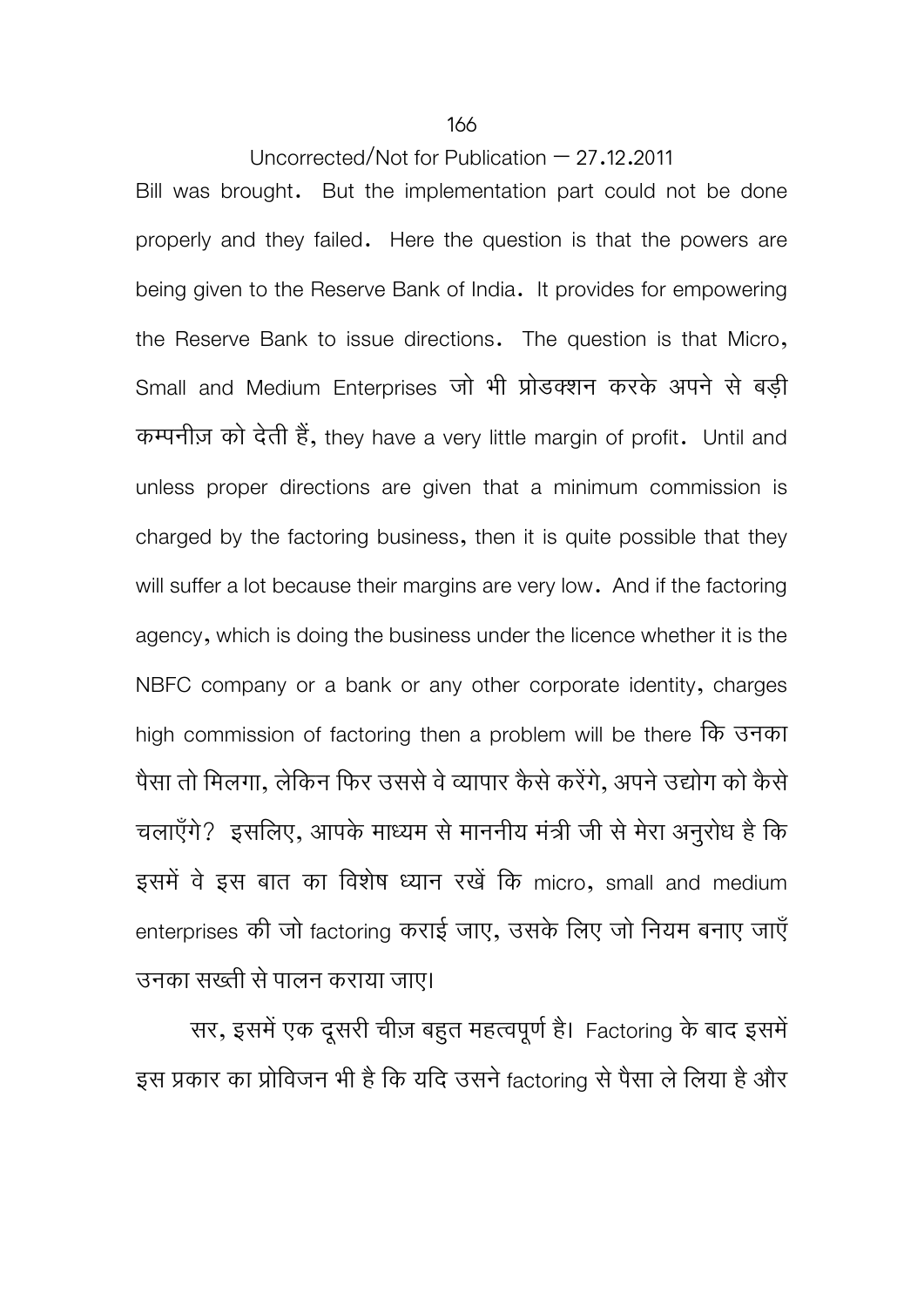167

Uncorrected/Not for Publication – 27.12.2011 बाद में हमारा जो principal buyer है, जिसके कि वे debtor थे, अगर उसने पेमेंट नहीं की है, तो factoring agency उस entrepreneur से अथवा small, medium या micro enterprise सेपैसेको reclaim भी कर सकती है। Let it be a risk of the factoring business. वह जो िबजनेस कर रहा है, अगर वह पैसा नहीं आता है तो जो entrepreneur है, जिसने सप्लाई किया है, जिसने पैसा लिया है, उसके पास वह पैसा रहना चाहिए, वह उससे रिकवर नहीं किया जाना चािहए, अन्यथा िफर वही हमारे small, medium and micro enterprises के entrepreneurs कठिनाई में आ जाएँगे। इसके लिए बहुत आवश्यक है कि इस प्रकार की चीज़ें इसमें रखी जाएँ।

इसके साथ-ही-साथ factoring business के अन्दर हम लोगों ने देखा था कि कुछ स्टेट्स इस पर स्टाम्प ड्यूटी लगा देती हैं, तो इसमें ऐसा कोई प्रावधान कर दिया जाए कि किसी भी स्टेट को यह राइट न दिया जाए। अगर वह प्रावधान कर दिया गया है तो बहुत अच्छी चीज़ है कि कहीं पर कोई भी स्टेट इस पर स्टाम्प ड्यूटी लेवी न कर सके, क्योंकि जैसा मैंने आपसे कहा कि यह small, medium and micro entrepreneurs जो होते हैं, वे बहुत छोटे-से मार्जिन पर कार्य करते हैं और यदि उनकी cost of production इस तरीके से बढ़ जाएगी तो उनके realisation के लिए इतनी दिक्कतें आ जाएँगी और फिर उनके लिए बहुत कठिनाई की बात होगी। इसके साथ-ही-साथ इसमें कल्याण सुन्दरम कमेटी की रिकमेंडेशंस वगैरह को ध्यान में रखा ही गया होगा, इसका मुझे पूरा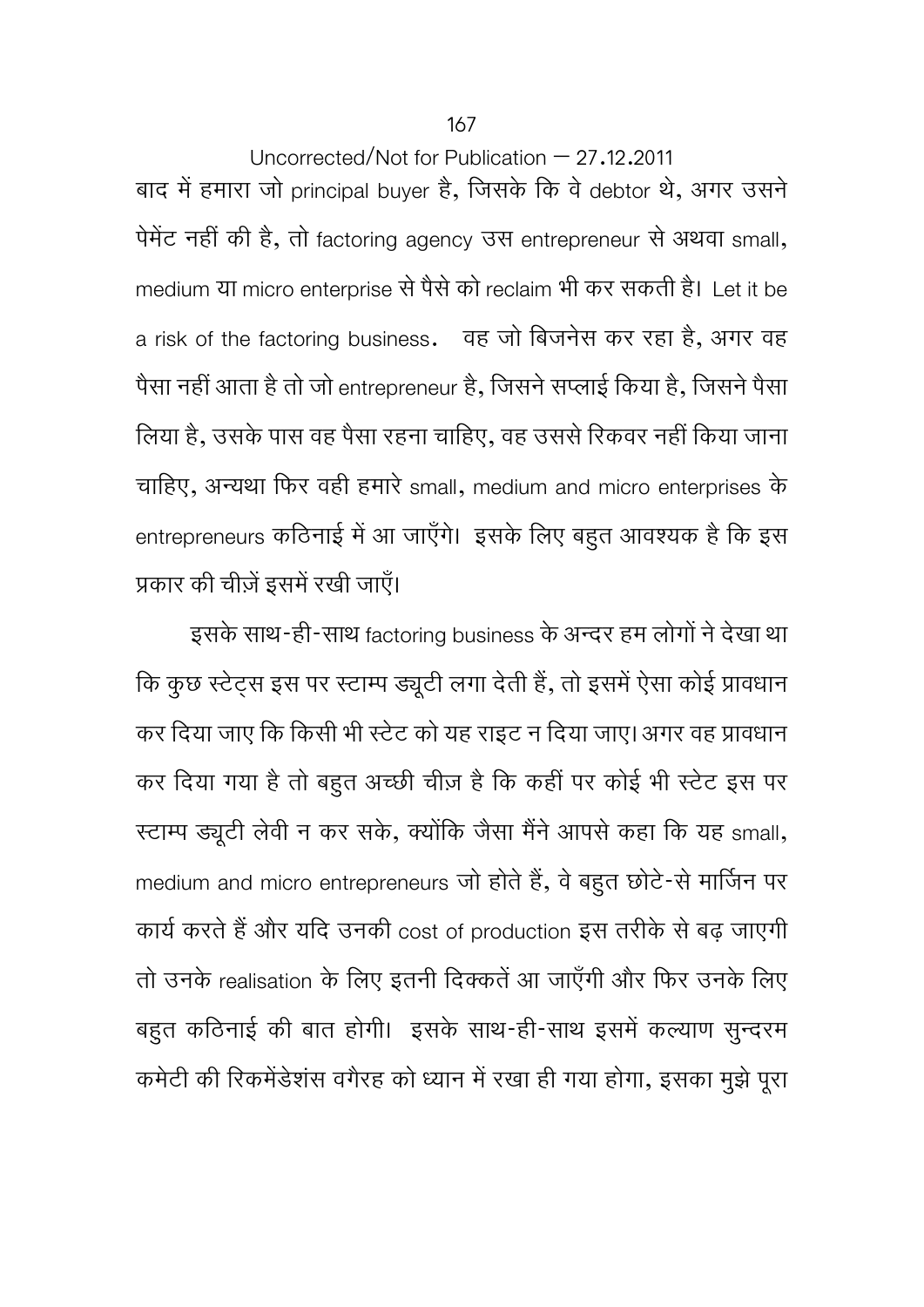Uncorrected/Not for Publication  $-27.12.2011$ विश्वास है। लेकिन, जो सबसे बड़ी चीज़ है, वह रिजर्व बैंक की गाइडलाइंस और उसका इम्प्लिमेंटेशन है, क्योंकि अभी भी कम्पनीज़ लॉ के अन्दर प्रोविजन है कि बड़ी कम्पनीज़ स्मॉल इंटरप्रन्योर से या स्मॉल इंडस्ट्रीज़ से जो भी सप्लाइज़ लेती हैं, उनका पैसा उन्हें एक निश्चित समय में देना चाहिए।

# (3एफ/वी.एन.के. पर कर्मश:)

# -PSV/VNK-VKK/3f/4:20

**Ǜी महेन्दर् मोहन** (**कर्मागत**): लेिकन वह समय पर भगतान ु नहीं करती है। िफर भी उन पर कोई एक्शन नहीं होता है। यह बहुत जरूरी है कि इसके अंदर जो भी प्रावधान किए जाएं, उनका अनुपालन कराया जाए और उसको चालू रखा जाए। यदि कोई इसका अनुपालन नहीं करता है, तो इसके लिए उसे ऐसी सजा हो कि लोग इससे deviate न कर सकें और उसका पालन करते हुए उसका भुगतान करें। हमारे देश में कानून तो बहुत बन जाते हैं, लेकिन उनका implementation नहीं हो पाता है। That is the biggest problem which we are facing. So, we must improve our implementation part when this factoring business is there.

With these words, I hope that the small, medium and micro industries will get benefit of this Bill and they will get working capital at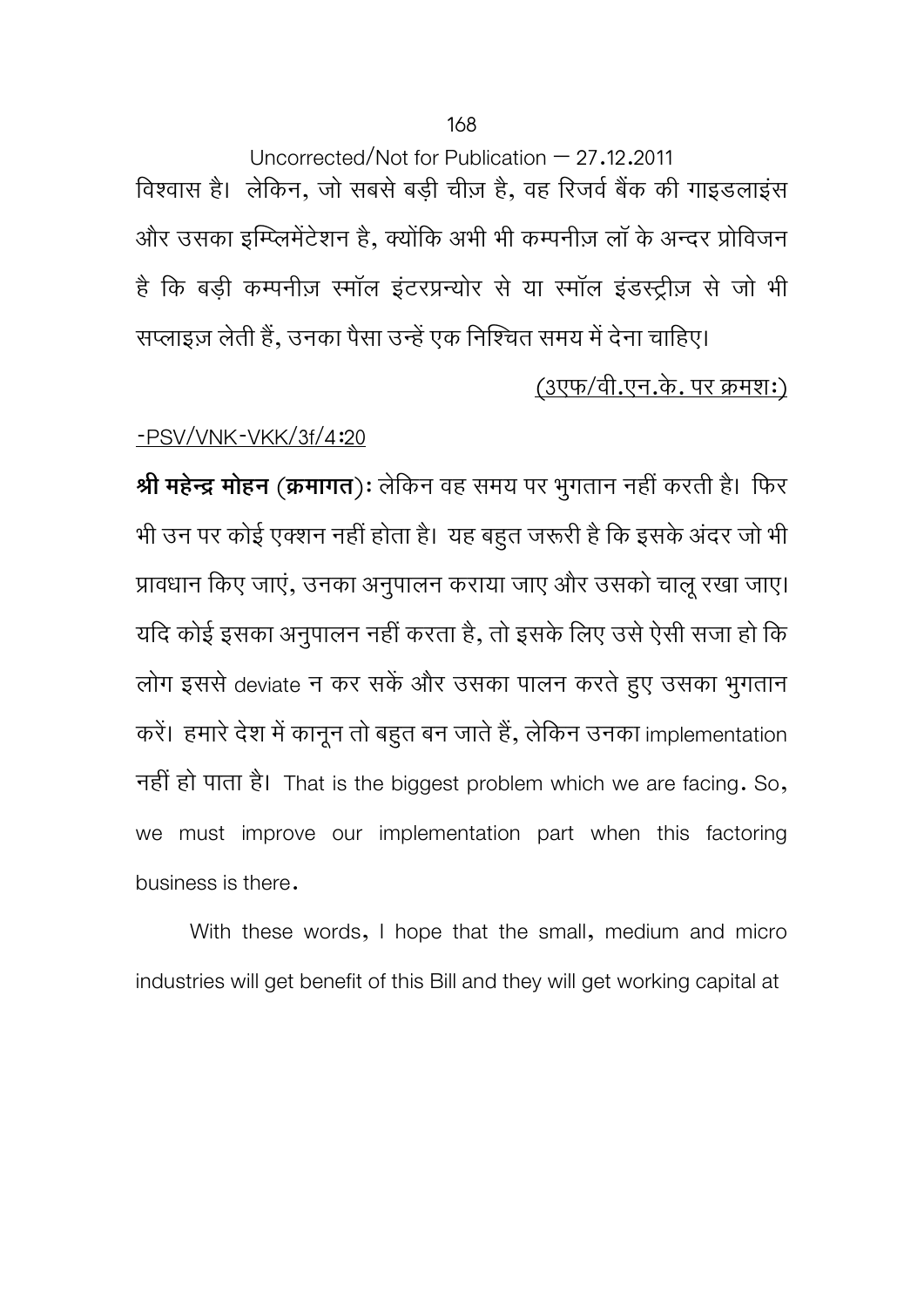cheaper rates than the banks and others, and they will be in a position to implement this and produce more for the country. Thank you.

(Ends)

**DR. E.M. SUDARSANA NATCHIAPPAN (TAMIL NADU):** Mr. Vice-Chairman, Sir, thank you very much for the opportunity. Sir, I support this Factoring Regulation Bill, 2011. This is one step further to help the small and medium scale industries which are suffering for want of financial help. Sir, already the banks have been giving loans at a rate around 15.5 per cent and above to the small and medium scale industries. Therefore, the small, medium and tiny scale industries are suffering. When they suffer further and when they do not get the price for the goods or services which they are providing to the buyer, this particular system of factor comes into play. A banker or a nonbanking industry or any such person or cooperative industries come into the picture and they become the factor carrying that burden of payment of interest upon them. Therefore, three persons are involved here and the small scale enterprises are going to get a price, in or around 30 to 85 per cent, immediately on entering into this agreement. But, unfortunate thing happening is that the companies or the so-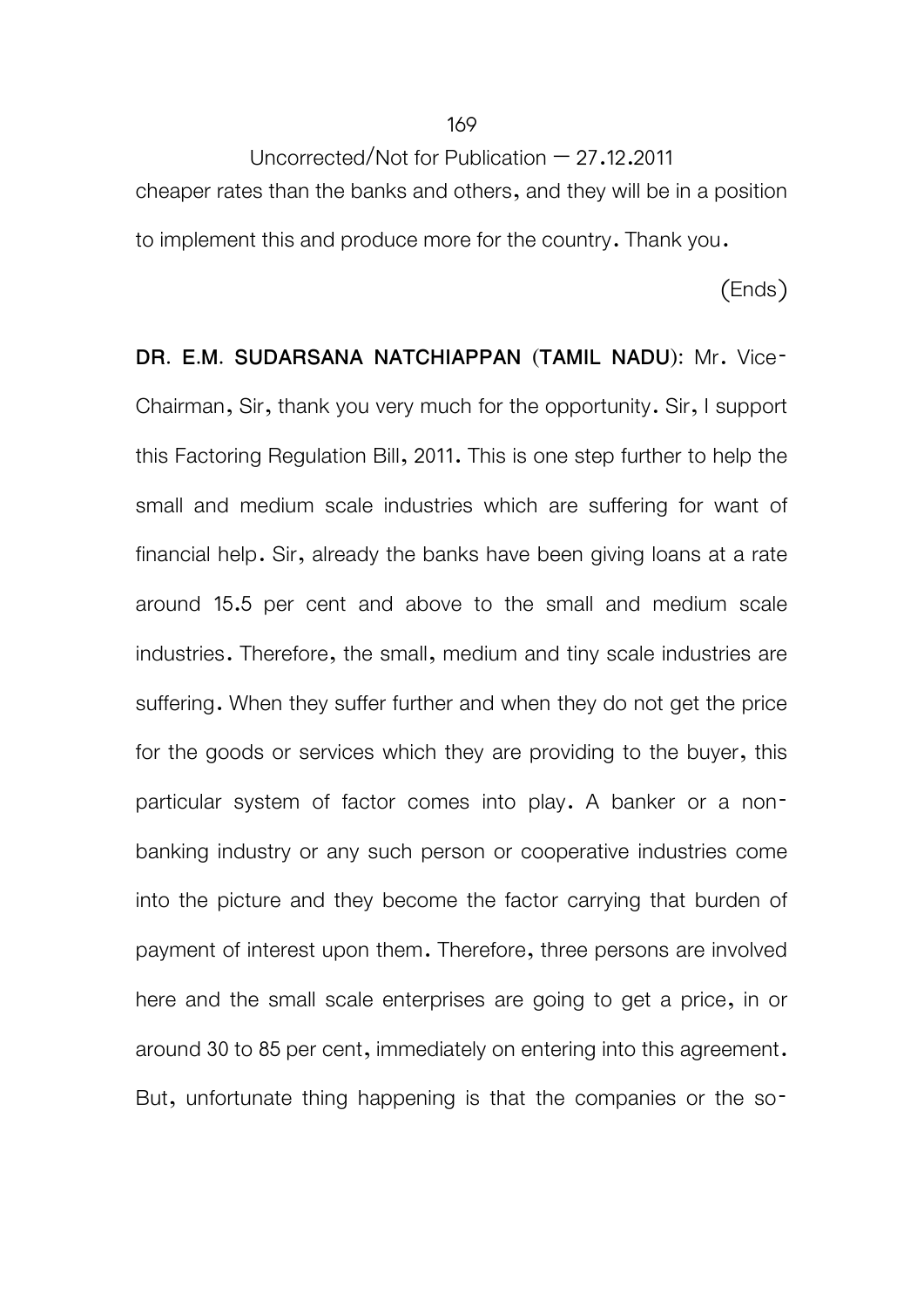called multinational companies or corporate bodies are not ready to come forward for such agreements and they are following their own principle of making belated payment. Therefore, many of the industries have closed down. But, people are interested to go in for agreement because big companies need not have an agreement with the factor for helping the seller. If they come forward, then, the factor is going to earn the money by way of interest and they are going to enjoy that interest. Therefore, finally, the issue is coming around that the tiny, small and medium scale industries are gradually dying without capital.

 Sir, I would like to suggest to the hon. Minister and also the Government to look at the pathetic situation of these industries which provide employment to huge numbers. More than 49 per cent of the total employed people are from these industries. They provide huge employment. Many of the people after doing higher studies go in for entrepreneurship and start an industry. But, subsequently, when they could not face the financial crunch, gradually, they close the industry. Therefore, the Government should treat these tiny, small and medium industries similar to agriculture. Fortunately, in respect of agriculture,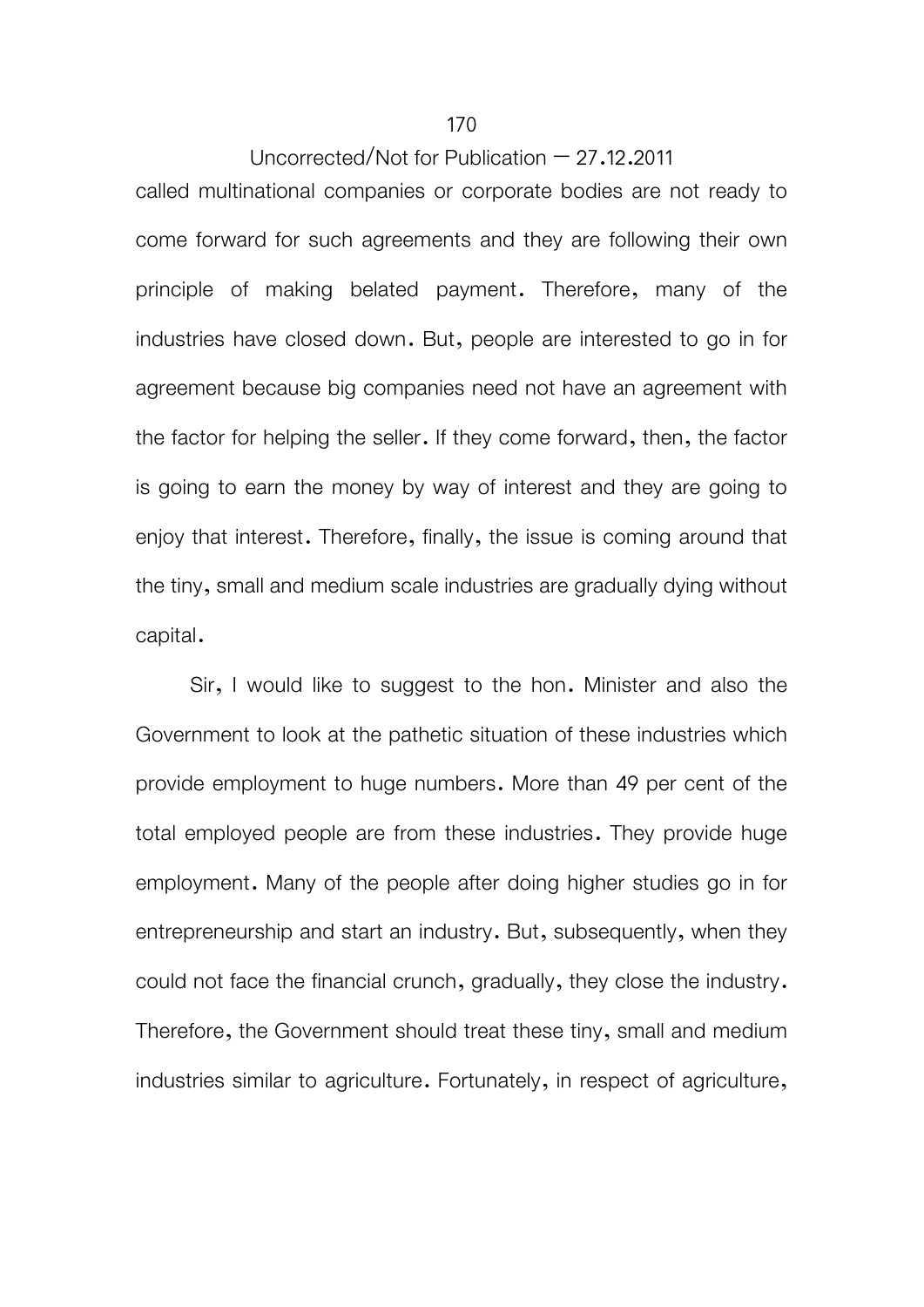the UPA Government started to give loans at seven per cent after Pranabji took over as the Finance Minister. He announced about the reduction to the persons who are paying properly and that they will get at four per cent or 4.5 per cent. Similarly, the small scale industry entrepreneurs should also be given at the same rate. If they are paying properly, they should be given this type of loan at the rate of four per cent or seven per cent at least.

# (Contd. by MKS/3g)

#### MKS-DS/4.25/3G

**DR. E.M. SUDARSANA NATCHIAPPAN (CONTD.):** Then only the industry can survive. No doubt, this particular assignment of the receivables is very much applicable in the American society. The American society is suffering because of this type of factor also. Many of the people are not being paid properly and the small-scale industries have to bear that burden, of receiving only 85 per cent and leaving the rest of money as 'not recovered'. This is the suffering they are also going through. Therefore, when you are making this law, the non-banking sector can also go as a factor. We are now allowing them also. Already, the Reserve Bank of India, through the Special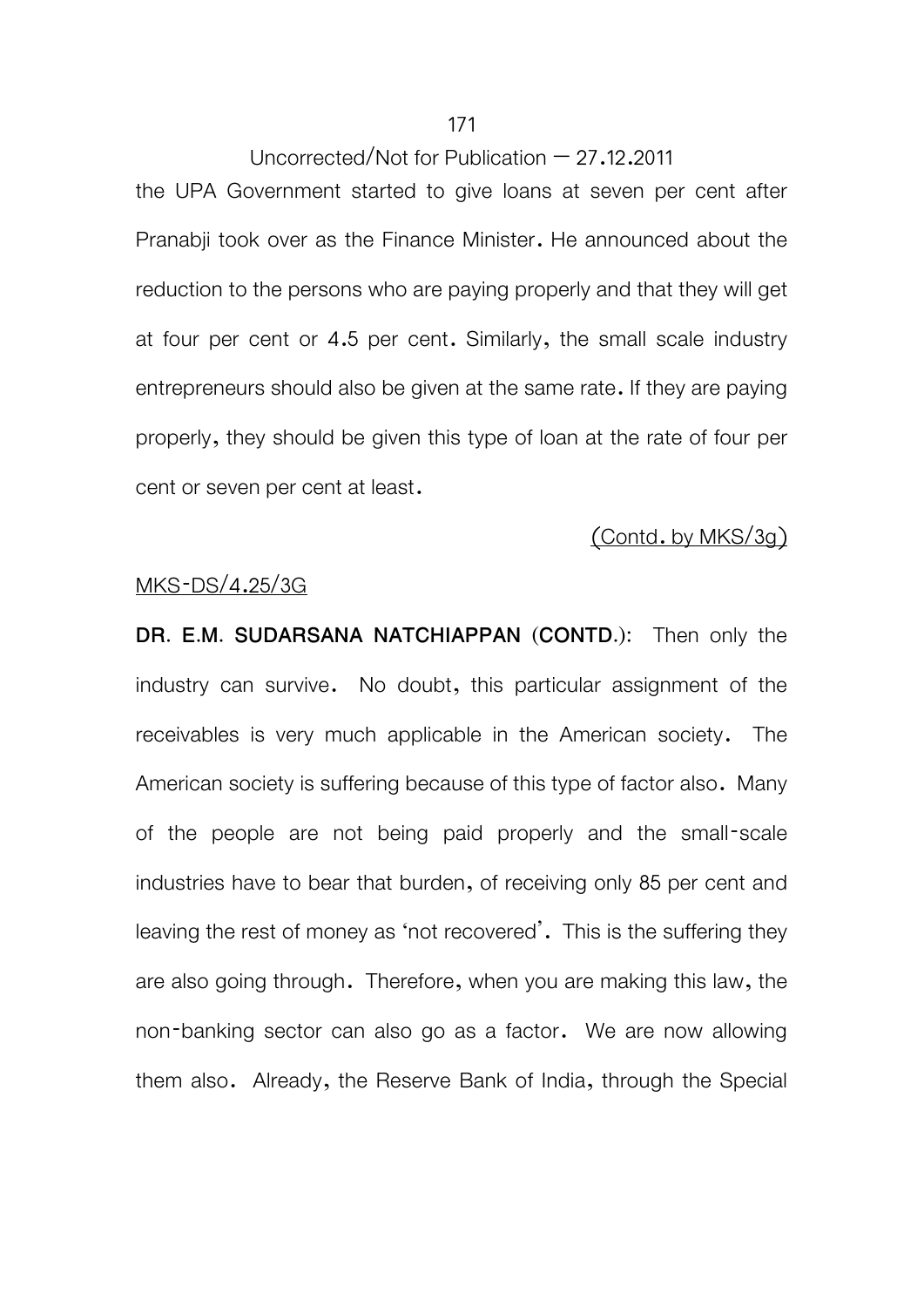#### 172

Uncorrected/Not for Publication – 27.12.2011

Team Report, has allowed them to pay 25 per cent as 'maximum interest'. It will swallow the person's total capital. Therefore, the industries should be looked in a proper way. While the Finance Minister is moving this Bill, I request that small-scale industries which are having Rs.1.5 crores should be exempted from paying the excise duty to that extent. This was done ten years before. Now, the price is heavily going up; the rupee value is going down. At this juncture, 1.5 per cent is a very, very small amount. Therefore, the exemption limit of Rs.3 crores should be increased, in the coming Budget, to, at least, Rs.5 crores so that the small and medium scale industry people can benefit from that.

 Similarly, Sir, the banks which are now lending to small scale industries are not giving concessions even in factor matters even though the banks are having the factoring system. It is prevailing in all the commercial banks now. Public sector banks are also giving it, but they insist on giving further security for that purpose, more than this factor. Even though the present law is coming into force, they are not agreeing for receivables alone. They ask for more security from the enterprises. So, this factor should also be noted and they should not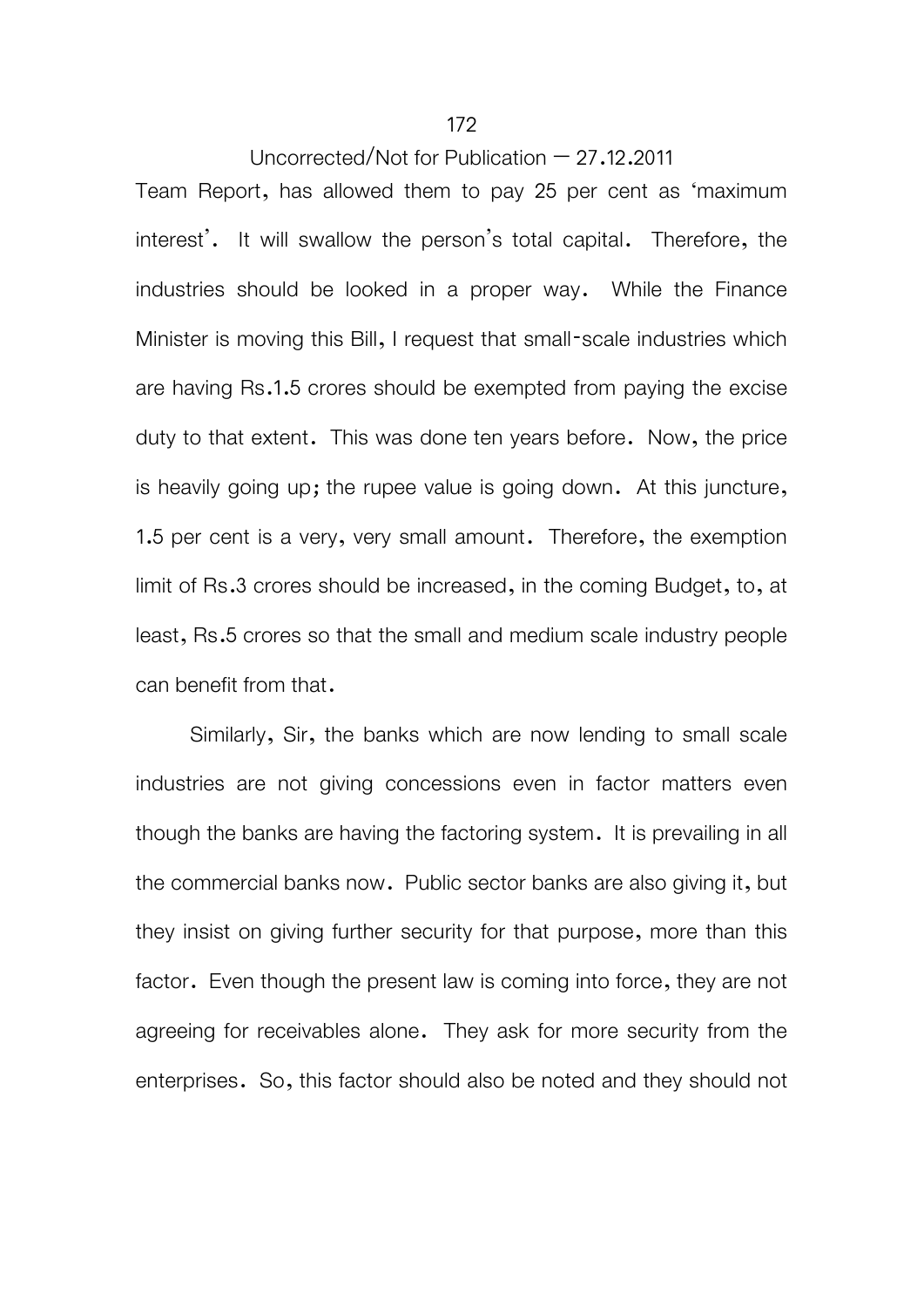Uncorrected/Not for Publication  $-27.12.2011$ be compelled to give further security. It is not possible for the smallscale industry people to come out with that.

 Sir, many of the concessions are taken away from them by the medium scale industries. Wherever they go for having commercial loans, in any bank, they are getting the priority, leaving out the tiny, small-scale industry people. Therefore, a separate reporting system should be followed in all the public sector banks, assessing how much the tiny sector is benefited, how much the small-scale industry is benefited and how much the medium-scale industry is allowed to gain from that. Overall, SMEs are benefited by many crores. That is the reporting system. Now, the banks are following it. It should be seen that the tiny sector is given priority, that the small-scale sector is given priority while giving loans. If we do that in a proper way, we can see that these people are employed properly. This is the greatest benefit we can give and help them in solving the unemployment problem because a large portion of the working force is now employed here. Now, there are some new things also coming up from the UPA-II Government, that people who are interested in buying a small scale industry even from any other country, can go there; banks are lending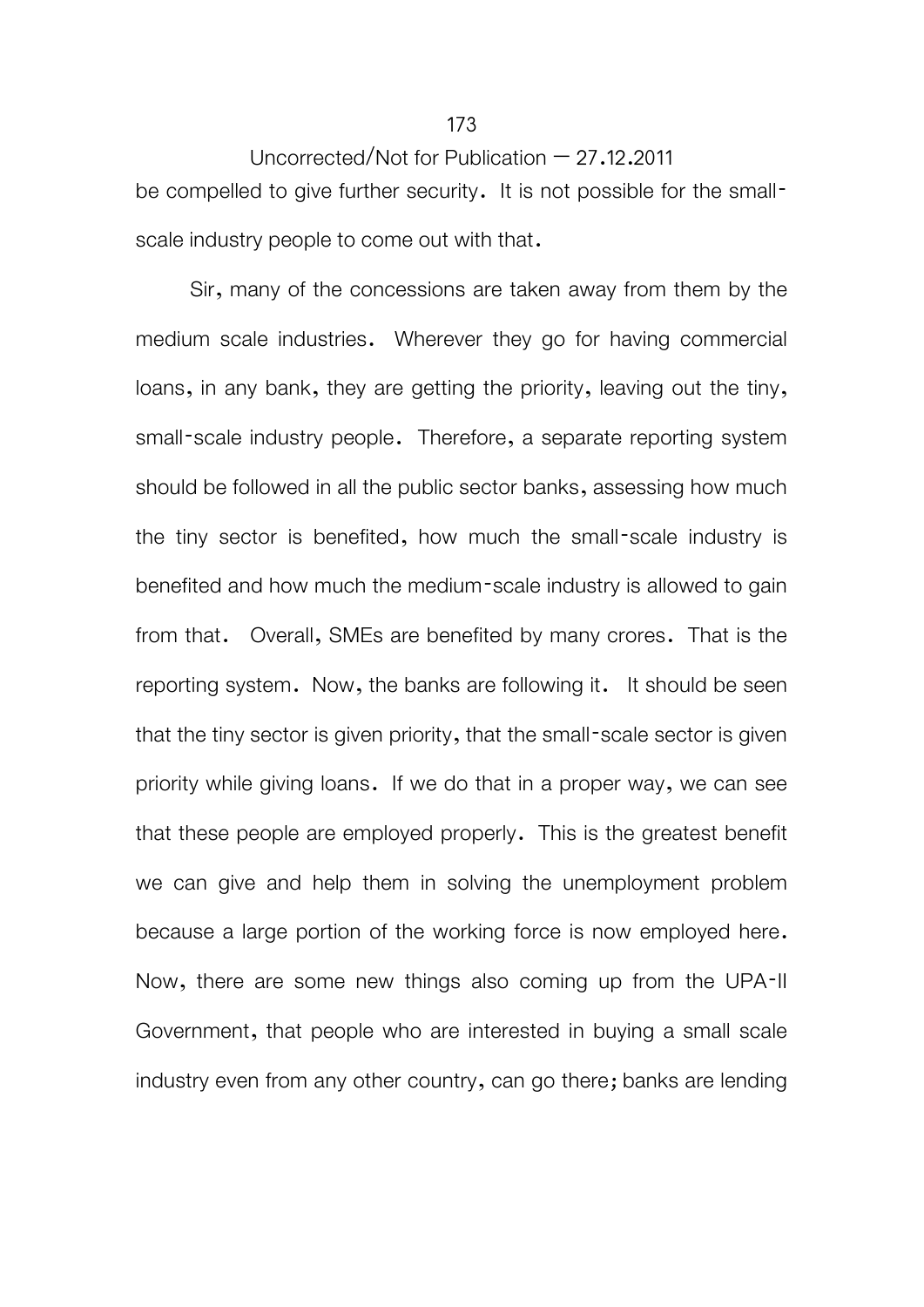money for that purpose. Many concessions are also given by the Government. Therefore, very encourageable things are coming. In a similar way, the cloud banking system is there; IT services are available now for the small scale things. These are all things done by the UPA Government. It is bringing the enactment separately for this purpose. For the protection of small scale industries, laws are coming one after another. There were several losses being exempted. That means, parallely, they can also enjoy through that law also. Hence, the intention of the Government is very clear, *bona fide.* But, at the same time, execution is done through SIDBI (Small Industries Development Bank of India). They are giving protection to the subordinate banks by giving security to them. But for industries which are going down, down, those financial institutions are all increasing the interest burden.

## (Contd. by TMV/3H)

## -MKS-TMV-HMS/3H/4.30

**DR. E. M. SUDARSANA NATCHIAPPAN):** That should not be done. It should be reasonable service charges alone. That should also be regulated by the Reserve Bank. It is appreciable. But we don't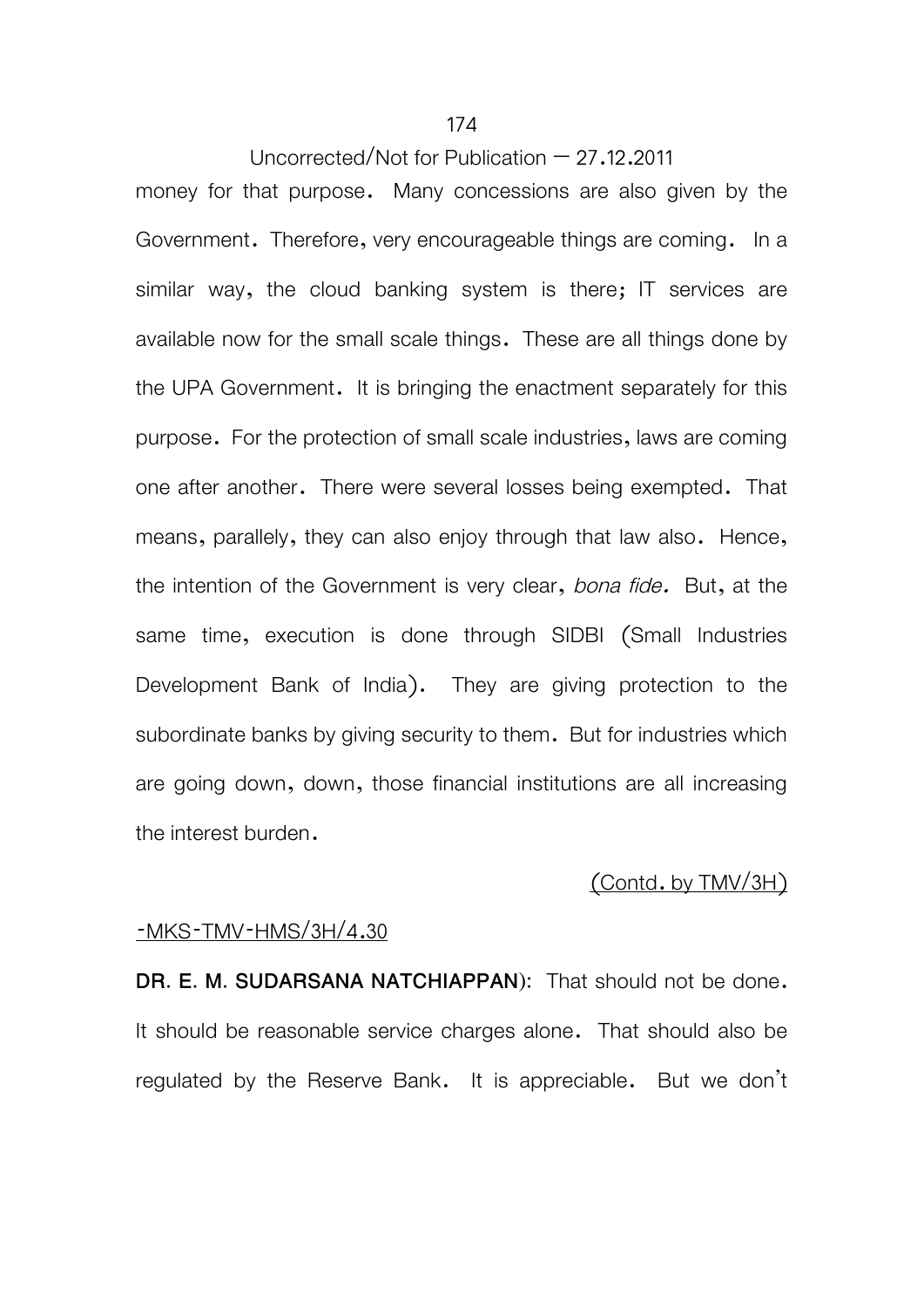#### 175

## Uncorrected/Not for Publication  $-27.12.2011$

understand as to how much burden the Reserve Bank can take like this. When already the cooperative banks are being looked after by the Reserve Bank, if this type of small factoring is also going to be looked after by the Reserve Bank of India, it will be humanly impossible. So, we have to create an institution within the Reserve Bank so that this type of multiple agencies are supervised properly. The Government has brought a very good enactment. When the cooperative banks are not able to discharge their obligations, the Reserve Bank will take over it. People thought that finance flow would also come from the Reserve Bank. But it is happening the other way. The total banking business is frozen. Therefore, the cooperative banks are closed down. The cooperative banks could not come up with more capital. They do not get any more business. They are dried up. Finally, the State Governments come to their help and they are under compulsion to give the money. Therefore, the Reserve Bank supervision is good. We have to appreciate it. A small institution should be built within the Reserve Bank so that these type of problems can be addressed. Then only can this type of enactment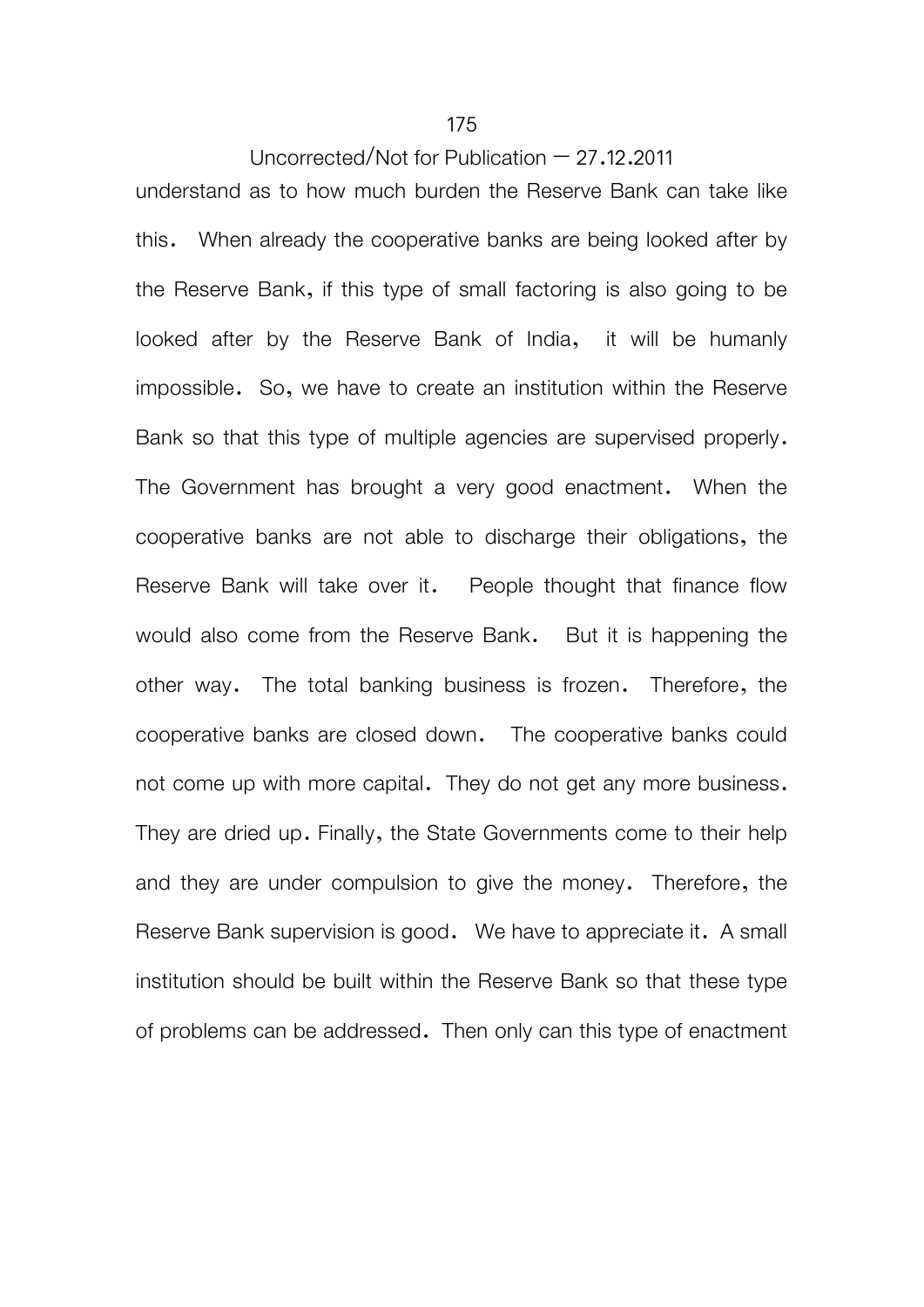Uncorrected/Not for Publication  $-27.12.2011$ give more supervisory powers to the Reserve Bank and the small and tiny banking system can be followed properly. Thank you.

(Ends)

**THE VICE-CHAIRMAN (PROF. P. J. KURIEN):** Thank you, Dr. Natchiappan. Shri Ganga Charan. He is not present. Dr. Ashok Ganguly.

**DR. ASHOK S. GANGULY (NOMINATED):** Sir, I think that this is a very important and critical Bill, and I fully support it. It might not have worked in the past for various reasons. But the small and medium scale industries, tiny industries and the farming sector are at the mercy of big corporations. I have seen the status of small, medium and tiny scale sectors during my life-time. The large companies are really not bothered about the 30-day payment, the 60-day payment and the 90-day payment. So, they are at the mercy of large corporations. There is a slight difference from the indigo planters of Champaran because there the exploitation of India by the British was not hidden. Factoring was an instrument of exploitation. Now, factoring which the Bill is proposing, and the hon. Minister may correct me, is really emerging as an NBFC basically. This is a very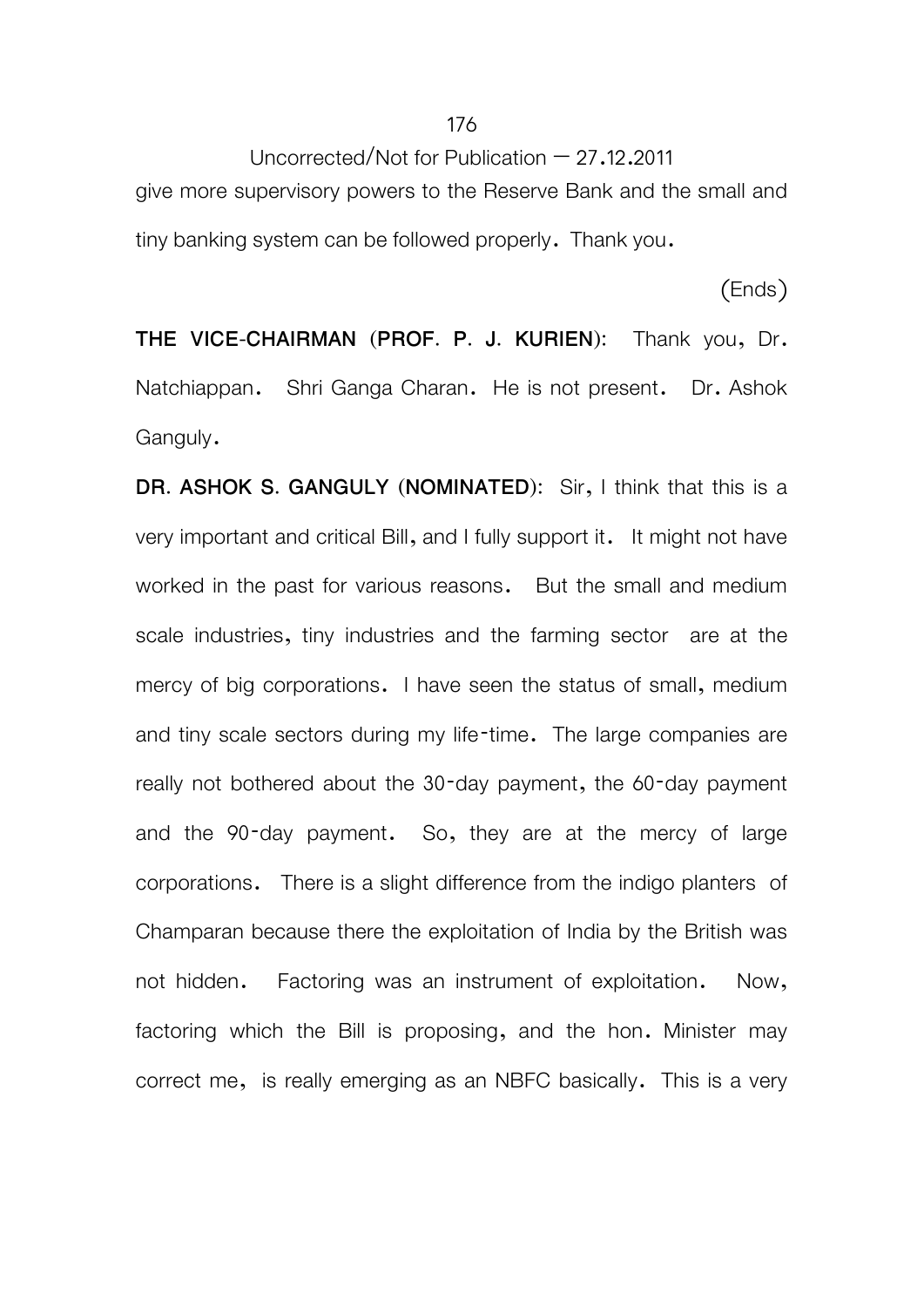important class of NBFC because it can't be a secondary or tertiary business of an existing organisation. Therefore, NBFCs dedicated to factoring require a critical mass. Therefore, the Reserve Bank can define and the Act can require that unless you have a critical mass of managing a certain amount of loan -- it is not really loan --or dues, you will not have the professional expertise to manage it. So, hon. Minister, it is a very important legislation that you have brought in at a critical time. If it has not worked in the past, there is no reason to think that it will not work in the future. Therefore, we have to make sure that we do everything not to commit the same mistakes of the past. The regulatory agency has the overall supervision. Like the banking supervision, factoring supervision Act will enable the Reserve Bank to get resources in order to monitor the factoring agencies. We want the factoring agencies to work rather than to supervise the factoring agencies. Our job is to enable them to be successful so that the small and the medium scale industries and the tiny industries can thrive. It is the real problem and it is the real challenge. The timing of the Bill is very critical and we can all support it. But it will be the responsibility of the banking division of the Finance Ministry and the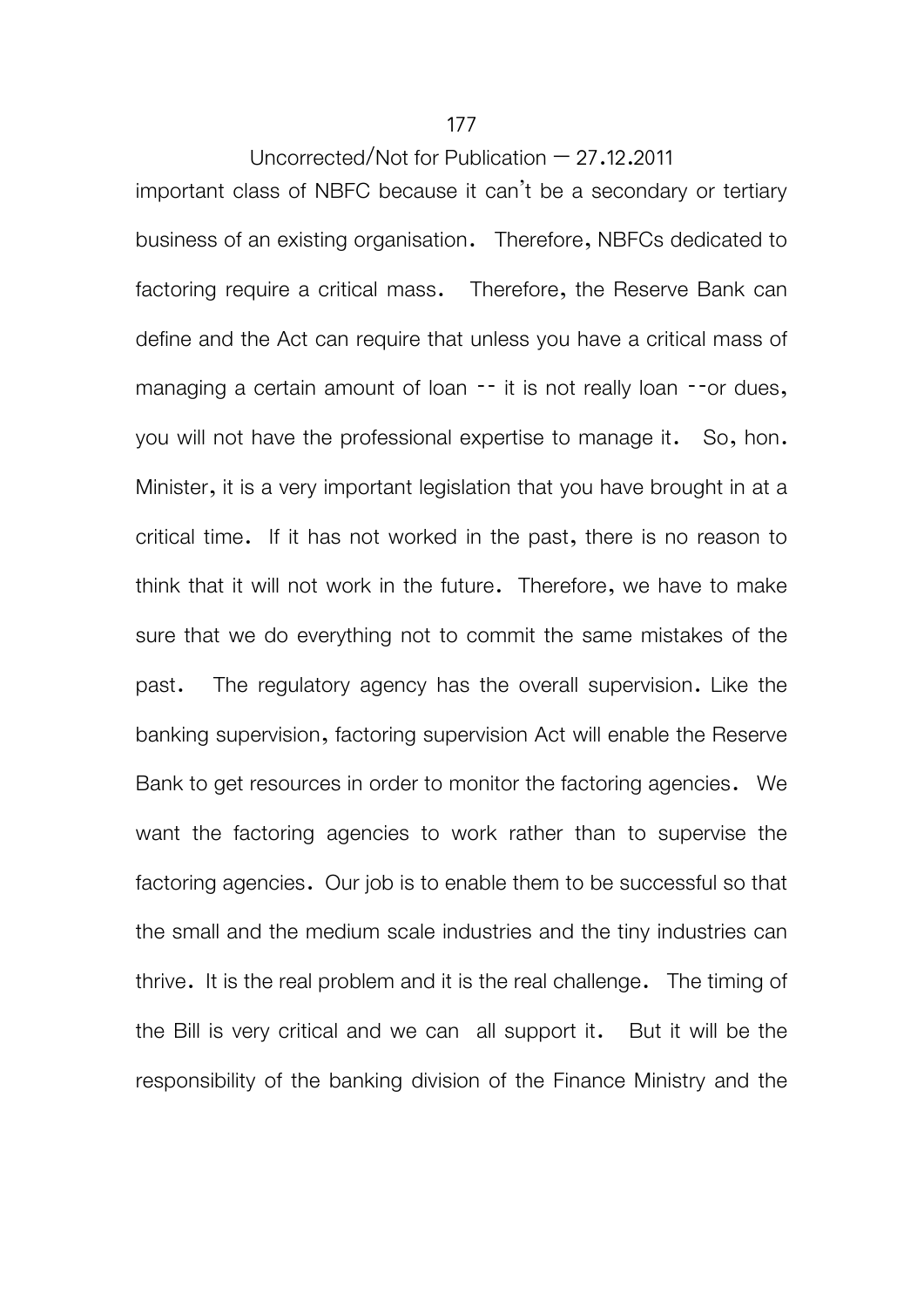Reserve Bank of India. Eventually, I think a suggestion has been made, which is eminently worth pursuing that it must be incorporated, if possible, in the new Companies Act so that large companies are forced to publish in their annual report the payment record to small, medium and tiny industries.

# (Contd. by 3J/VK)

#### VK/3J/4.35

**DR. ASHOK S. GANGULY (CONTD):** This must be recorded because without such a record neither the shareholders nor the small scale industries will have a chance to know that this attention is not being paid. The hon. Member has said that this factoring or NBFCs could be one of the important instruments to spread the system of giving relief to the farming sector. My request through you, Mr. Vice-Chairman, Sir, to the hon. Minister is to give a serious thought to it because as a part of spreading the banking system to the rural sector this might become an important NBFC in order to be dedicated to factoring in the rural sector as well. I know that we are running out of time. I am very grateful to you for having given this opportunity to me. I have watched with dismay all through my life not only companies but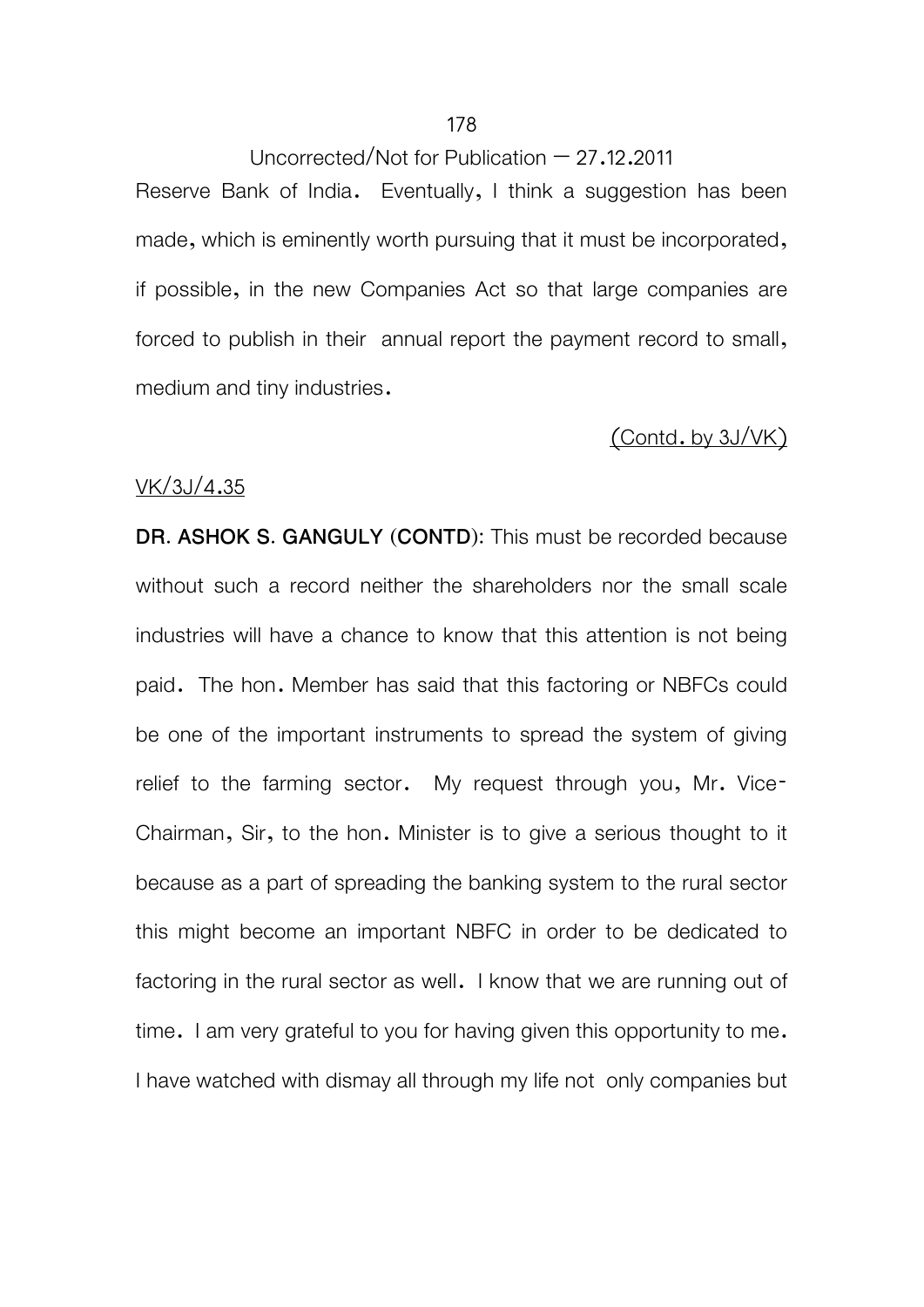also political parties giving responsibilities for their future to other countries and other parties. Therefore, we can come and give lectures here. But the time has come that India does something. I am very grateful and I compliment the Finance Ministry for thinking about the new NBFCs. Thank you. (Ends)

**SHRI V.P. SINGH BADNORE (RAJASTHAN):** Sir, I stand to speak on the Factoring Regulation Bill, 2011. This concept of the small and medium industries came from Japan. Japan is one country which has really developed because of small and medium enterprises. This concept has come from there. They saw to it that the assigners and the assignees have an arrangement where they must make the payment in time. Now this was not happening here. The small and micro industries do get into such problems. They already have this working capital problems. They have borrowed from the banks to set up an industry. Then it is different from ancillaries. Let us not confuse the ancillaries with the small and medium industries. Ancillaries have a system where they develop a product for the bigger industries. Like, it is done in the car industry. Now they say, let us get the shock absorbers from there; let us get these small little nuts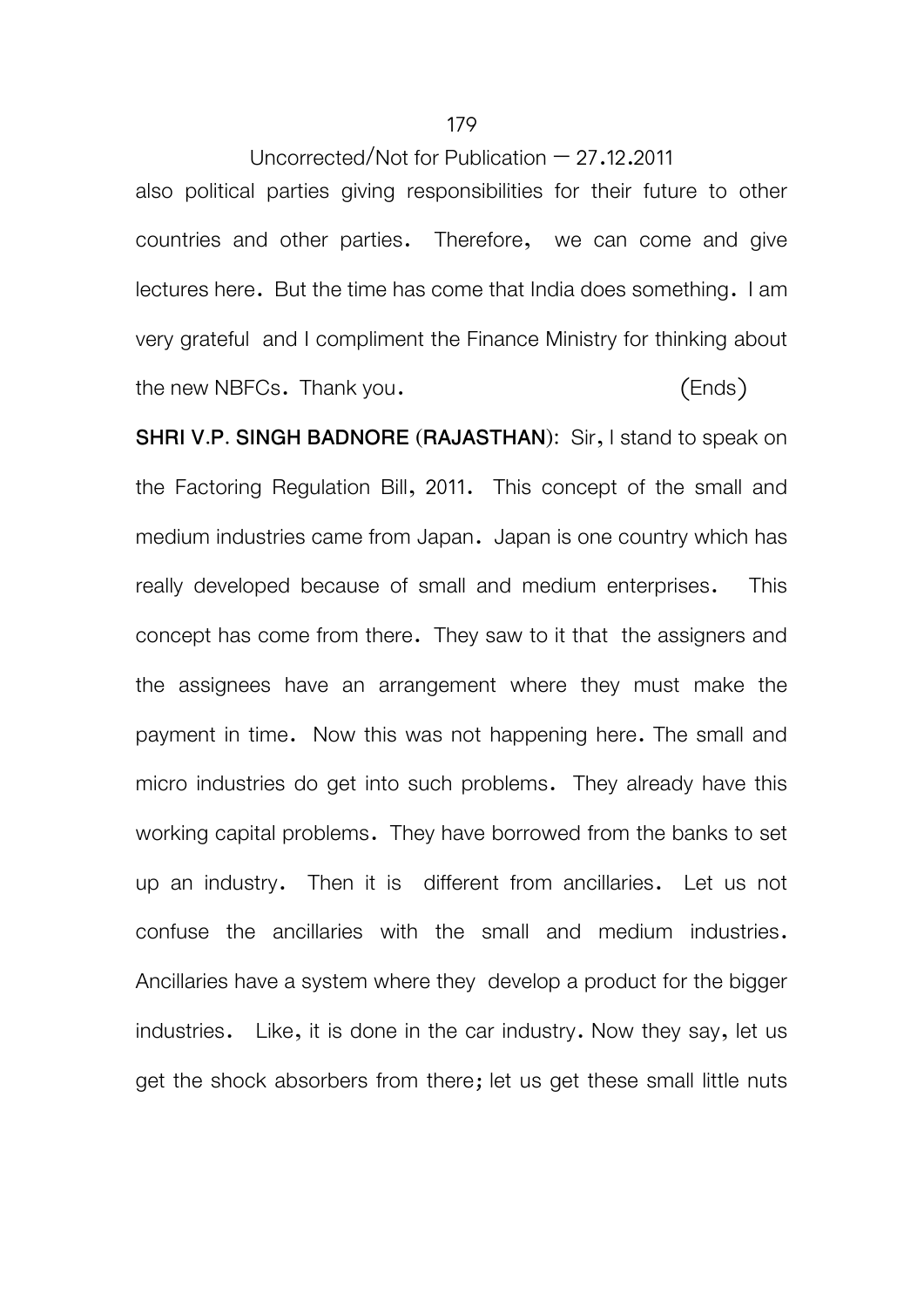from here; let us get some instruments from here and all that. Those are the ancillaries which they get. But it is in different small factories which they have to supply to a lot of people. Those are small little industries. Let us say, they are set up in one small little town. They cannot supply to Chennai or Kolkata and all that. So they have these factory agents. Even their marketing is done by them because they are the sort of people who are in the middle. But when it comes to payments, those people, with all their influence, may not be able to get money for the small industries and then they get into trouble. When it comes to that level, it is where the problem starts. The Ministry tried to do this in 2003 and 2006. But there was no penalty. This time the penalty is so much and this is the penalty which is really going to get them the money in time; otherwise, they say they will get in three months, six months or nine months. So, not getting the money is a big problem for them.

# (Contd. By 3K)

# RG/NB/4.40/3K

**SHRI V.P. SINGH BADNORE (contd.):** After that, when they don't get it, then, they have to close the shop. And, the problem is there for the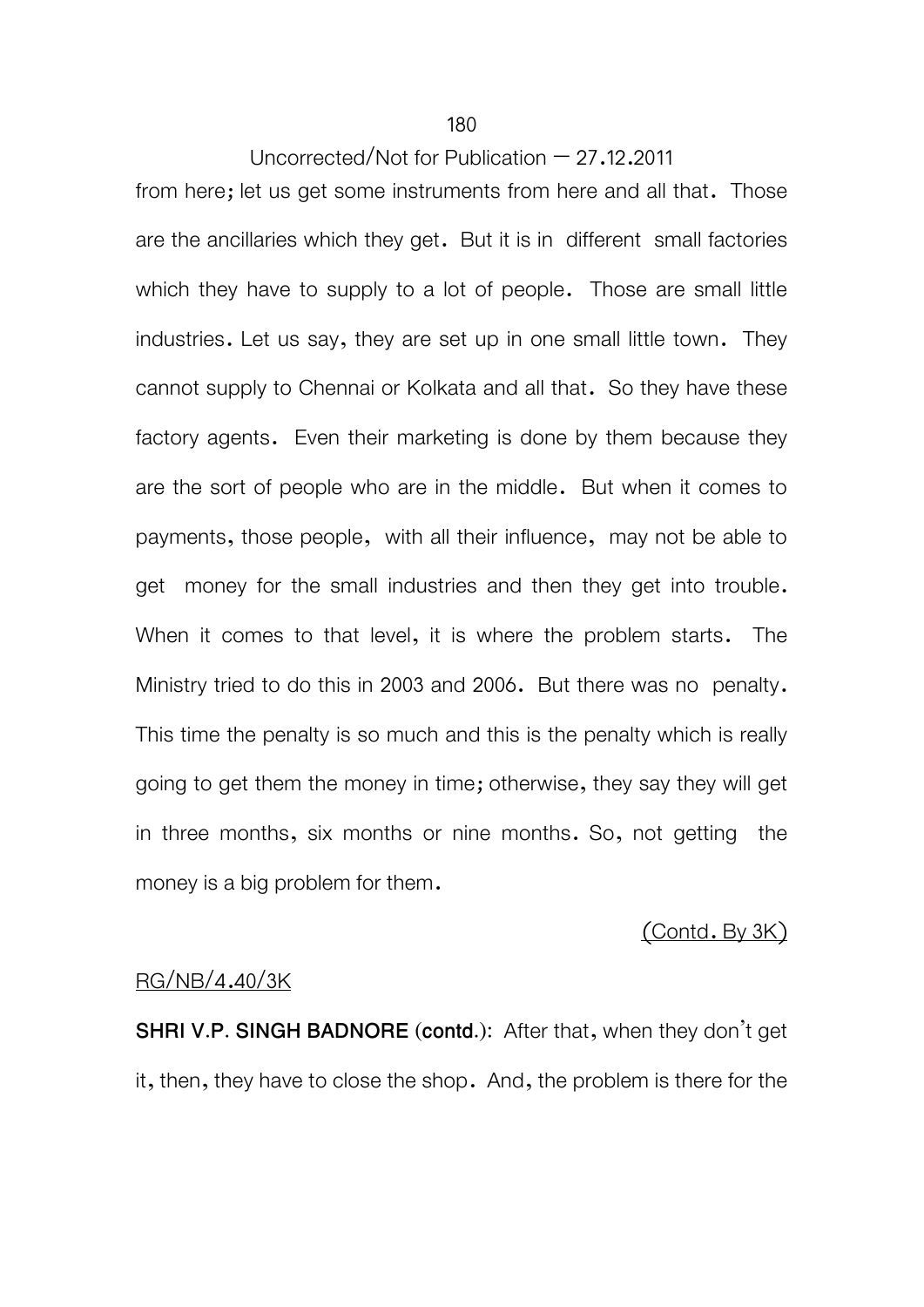#### Uncorrected/Not for Publication  $-27.12.2011$

Central banks as well. So, the banking system is also involved in it, and I am sure that they must have put pressure on the Ministry that it is not factories alone which would get into trouble, but they would also get into trouble, because if a factory is closed down, then, their loans get written off. So, there is the pressure, and the hon. Minister may not have give in to the pressures from the small industries, but they have yielded to the pressures from the banking sector. The banking sector has said, "If you don't do it, then, we are in trouble." I am happy that the Government has done it, and it is not only good for the banking system, but also for the small and medium industries as well as the ancillary units because they also have the same problem. I am happy that this Bill has come about, and I am sure that, even though it did not work in 2003 and 2006, but, with the penalty that has been levied, it will work now. Thank you.

**Ǜी गंगा चरण (उDŽर Ģदेश) :** आदरणीय उपसभाध्यक्ष जी, मȅइस िबल का समथर्न करता हूं, लेिकन बड़ी देर कर दी, हुज़रू आते-आते। यह िबल बहुत पहलेआ जाना चािहए था।

(Ends)

**Ǜी नमो नारायण मीणा :** देर आयद दुरुÎत आयद।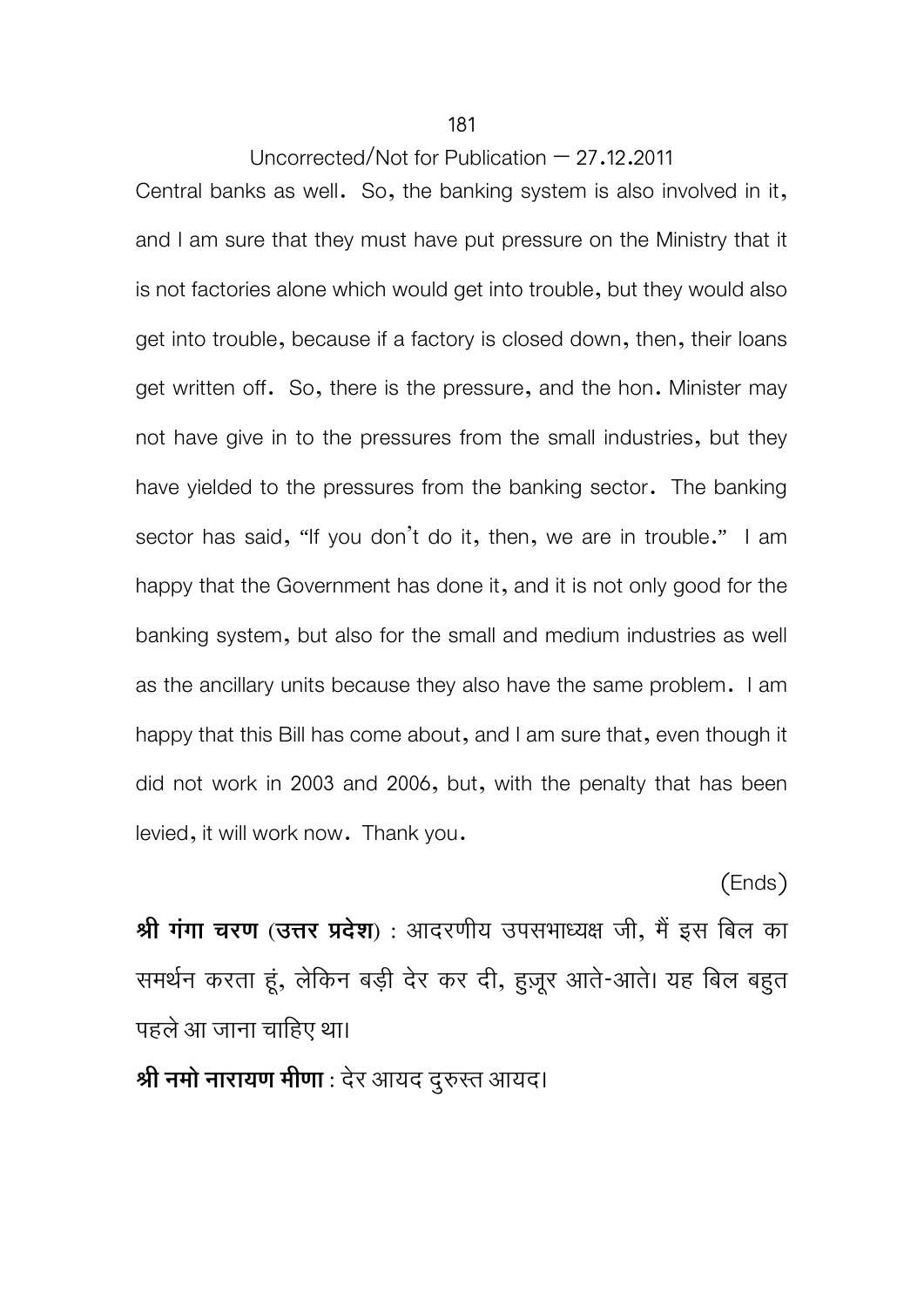Uncorrected/Not for Publication – 27.12.2011 **श्री गंगा चरण** : जी हां, देर आयद दुरुस्त आयद। मैं इतिहास के कुछ पन्नों को पलटकर आपको अतीत में ले जाना चाहता हूं। रमॉल इंडस्ट्री, लघु उद्योग, सूक्ष्म उद्योग, यही भारत की ताकत थे। एक ज़माने में भारत को सोने की चिड़िया कहते थे और मध्य एशिया, यूरोप तथा यूनान के लोग भारत में व्यापार करने के लिए आते थे। हमारे ढाका की मलमल, जयपुर के आभूषण बहुत प्रसिद्ध थे तथा यहां की कॉटेज इंडस्ट्री बहुत developed थी। इसीलिए ईस्ट इंडिया कम्पनी भारत में व्यापार करने के लिए आई थी और ईस्ट इंडिया कम्पनी ने आकर भारत के उन लघु उद्योगों को, कॉटेज इंडस्ट्रीज़ को समाप्त किया तथा ढाका के बुनकरों के नाखून ही कटवा दिए। मैं इतिहास के पन्नों को इसलिए पलटना चाहता हूं कि कांग्रेस की बुनियाद भी राष्ट्रपिता) महात्मा गांधी के उस आंदोलन से जुड़ी है। उन्होंने रोज़गारपरक आंदोलन चलाकर भारत को आज़ादी दिलाई थी। राष्ट्रपिता महात्मा गांधी और बाबा साहब भीमराव अम्बेडकर ने उन गरीबों तथा मजदूरों को पहले उद्योग से जोड़ा, रोज़गार से जोड़ा, हथकरघे से जोड़ा तथा वे ही भारत की आज़ादी के आंदोलन की ताकत बने थे। लोगों को उम्मीद थी कि आज़ादी के बाद ये उद्योग और मजबूत होंगे, उनको सरकार से ताकत मिलेगी, उनकी फाइनेंस की व्यवस्था और सुदृढ़ होगी, उनके लिए बिजली की व्यवस्था और अच्छी होगी, लेकिन उनको वह ताकत नहीं मिली। महात्मा गांधी ने गांव-गांव में जो कॉटेज इंडस्ट्री खड़ी की थी, छोटे-छोटे लघु उद्योग-धंधे खड़े किए थे, जो आज़ादी की लड़ाई की सबसे बड़ी ताकत थे, कांग्रेस पार्टी ने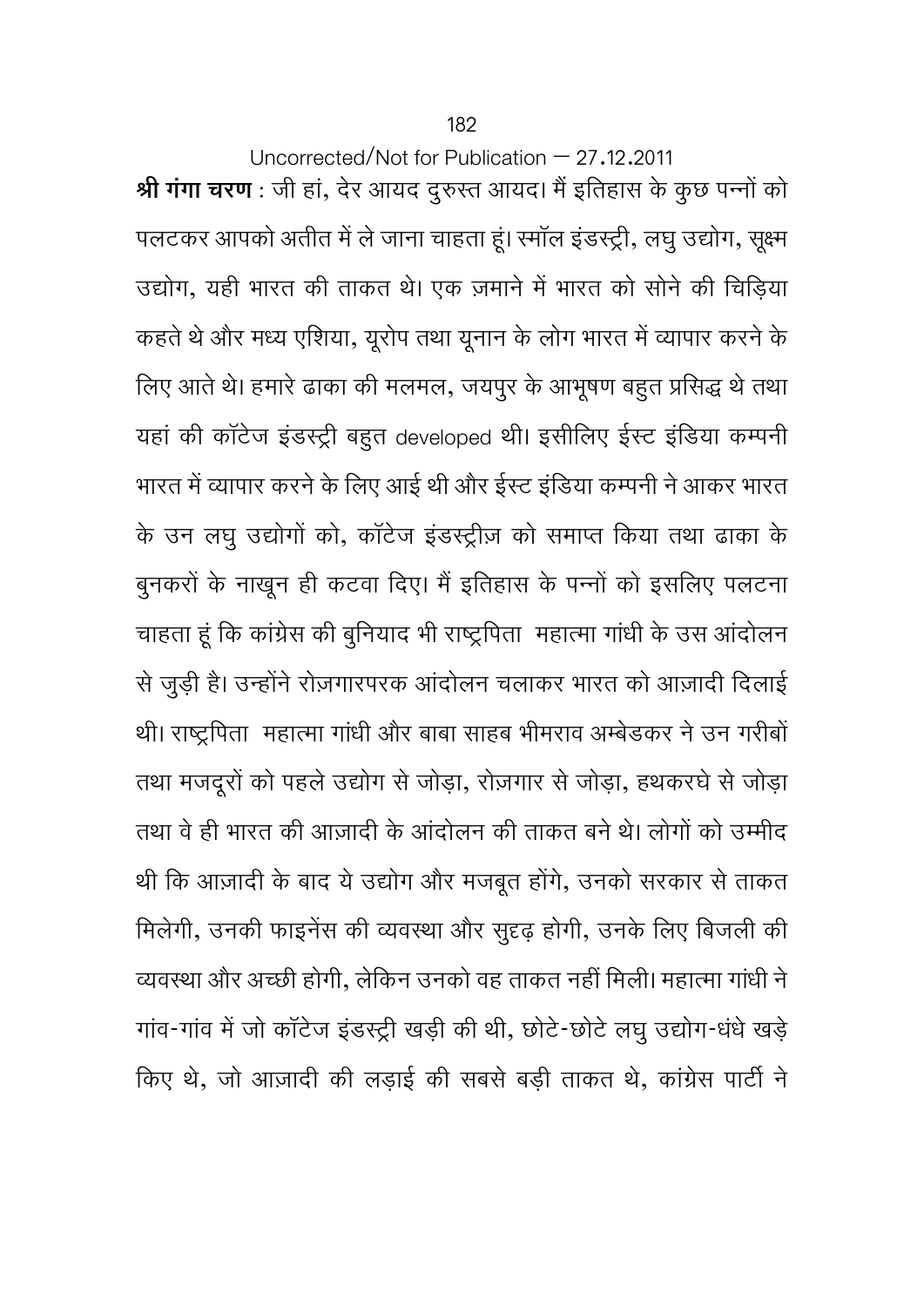Uncorrected/Not for Publication  $-27.12.2011$ सरकार में आकर उनकी कमर तोड़ दी। वे गांधी आश्रम बंद हो गए, जहां खादी बुनी जाती थी, चरखेचलाए जातेथेतथा साबुन बनाए जातेथे। छोटी-छोटी चीजें गांवों में ही बनाई जाती थीं तथा गांवों के लोगों को शहरों में नहीं आना पड़ता था। गावं का वह कारीगर, जो लकड़ी का काम करता था, वह हल बनाता था, बैलगाड़ी बनाता था, उसे बढ़ई कहते थे। लुहार, लोहे का काम करता था, बुनकर लोग कपड़ा बनाते थे और गांवों में बना कपड़ा ही गांवों के लोग पहनते थे। गांवों के लोगों को केवल नमक खरीदने के लिए शहर आना पड़ता था तथा गांवों में स्वायत्तता थी।  $(3L/MP)$  पर क्रमश:)

## MP/3L/4.45

**Ǜी गंगा चरण (कर्मागत) :** उस समय गावȗ ं के लोग मजबूत थे। पहलेगावȗ ं के लोग शहर नहीं जाते थे, बल्कि शहरों के लोग अनाज खरीदने के लिए, कपड़ा खरीदने के लिए गांवों में जाते थे, लेकिन कांग्रेस के शासन-काल में गांव कमज़ोर हुए, उद्योग-धंधे कमज़ोर हुए और गांवों का जो हुनर था, जो कारीगर थे, वे असहाय हो गए, उनके लिए finance की कोई व्यवस्था नहीं हुई। गांवों में बिजली की कटौती हो गई, सारी बिजली शहर वालों को दी जाने लगी और बड़ी-बड़ी बहुराष्ट्रीय कंपनियां फिर से स्थापित हो गईं। मैं कहना चाहता हूं कि हमारा पूरा राष्ट्रीय आंदोलन जिन बहुराष्ट्रीय कंपनियों के खिलाफ था, आज उनको फिर मजबूती दी जा रही है, उनकी फिर स्थापना की गई है और देखिए, आज देश की क्या हालत है। डिस्पैरिटी, आर्थिक विषमता की खाई इतनी गहरी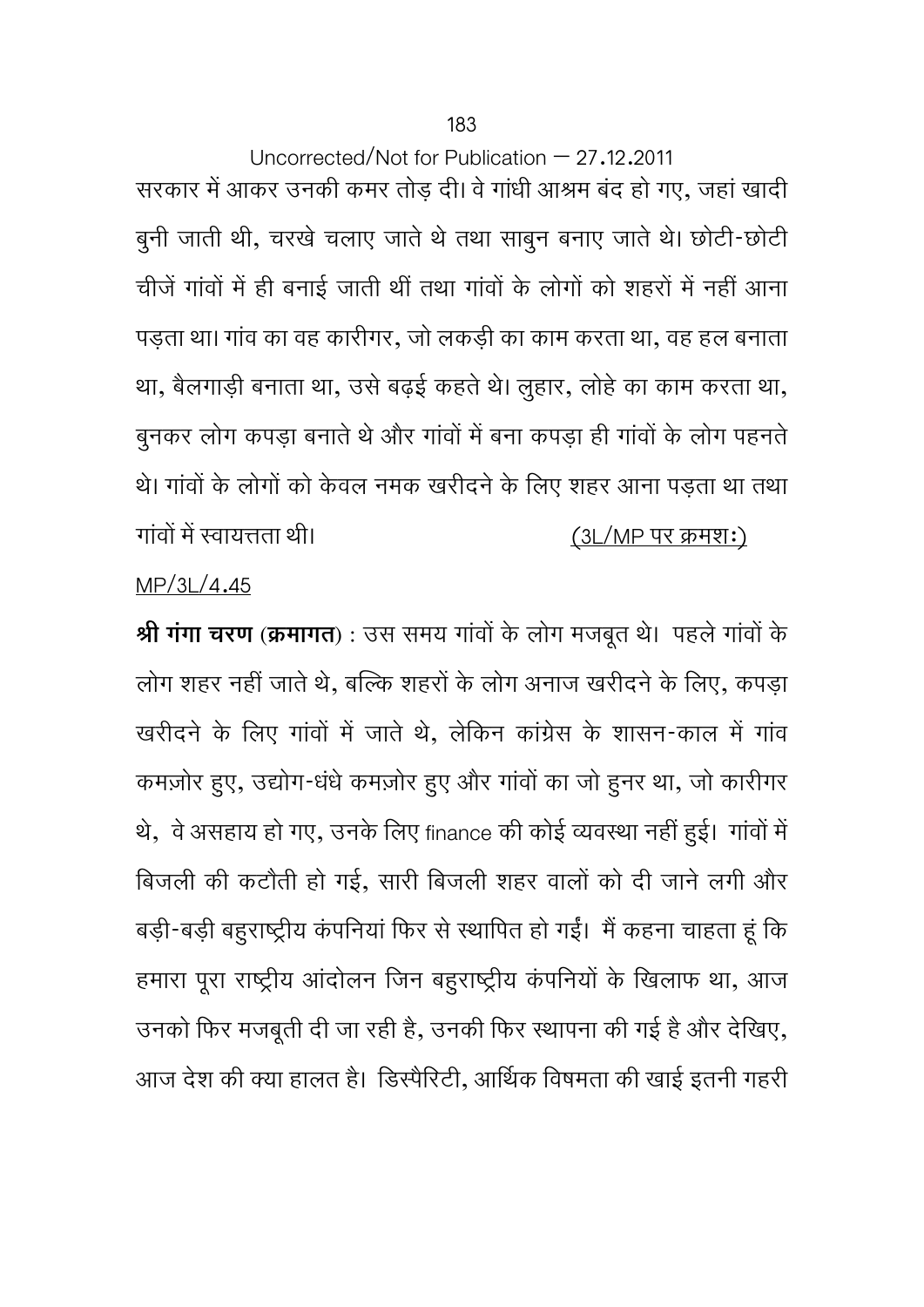Uncorrected/Not for Publication – 27.12.2011 हो गई है कि गांवों में आदिवासियों ने, जंगलों में रहने वाले लोगों ने, पिछड़े क्षेत्र में रहने वाले लोगों ने भूख और अभाव के कारण हाथ में बंदूक उठा ली है। मैं अपनी बात बहुत ही संक्षेप में रखना चाहता हूं और आपने स्वयं कहा कि देर आयद दुरुस्त आयद, फिर संभल जाइए। इस पूंजी बाज़ारीकरण के युग में शहरों में सुविधाएं बढ़ रही हैं, लेकिन गांवों में लोग अभावग्रस्त होते चले जा रहे हैं। इस बाज़ारीकरण की अंधी दौड़ में हमें उसके दुष्प्रभावों की ओर जाना पड़ेगा कि किस तरह नैतिक मूल्यों का पतन हो गया। आपने आढ़ती व्यवस्था के बारे में कहा, तो पहले आढ़ती लोग अपने बही खातों में दर्ज कर लेते थे और तब ज़बान की कीमत होती थी। करोड़ों का व्यापार ज़बान से चलता था और अगर कोई व्यापारी उस ज़बान को तोड़ता था, तो उसका सामाजिक बहिष्कार हो जाता था, िफर उसका माल कोई नहीं खरीदता था और वह सामािजक दिवालिया हो जाता था। आज़ादी की लड़ाई उन नैतिक मूल्यों के लिए लड़ी गई थी और आज उन नैतिक मूल्यों का पतन हो गया है। आप कहां तक कानून बनाएंगे? मैं कहना चाहता हूं कि सिर्फ कानून बनाने से समाज नहीं सुधर सकता है। राजनीतिक दलों को नैतिक मूल्यों की रक्षा के लिए आंदोलन चलाना पड़ेगा और आपने वह आंदोलन चलाया है, बाबा साहब ने चलाया है। उन्होंने दलितों में, पिछड़ों में शिक्षा की रोशनी दी है और कहा कि शिक्षित बनो, फिर संगठित होकर अपने अधिकारों के लिए संघर्ष करो। तो आज चाहे कांग्रेस पार्टी हो, चाहे विपक्ष में बैठे हुए हमारे भारतीय जनता पार्टी के लोग हों, चाहे साम्यवादी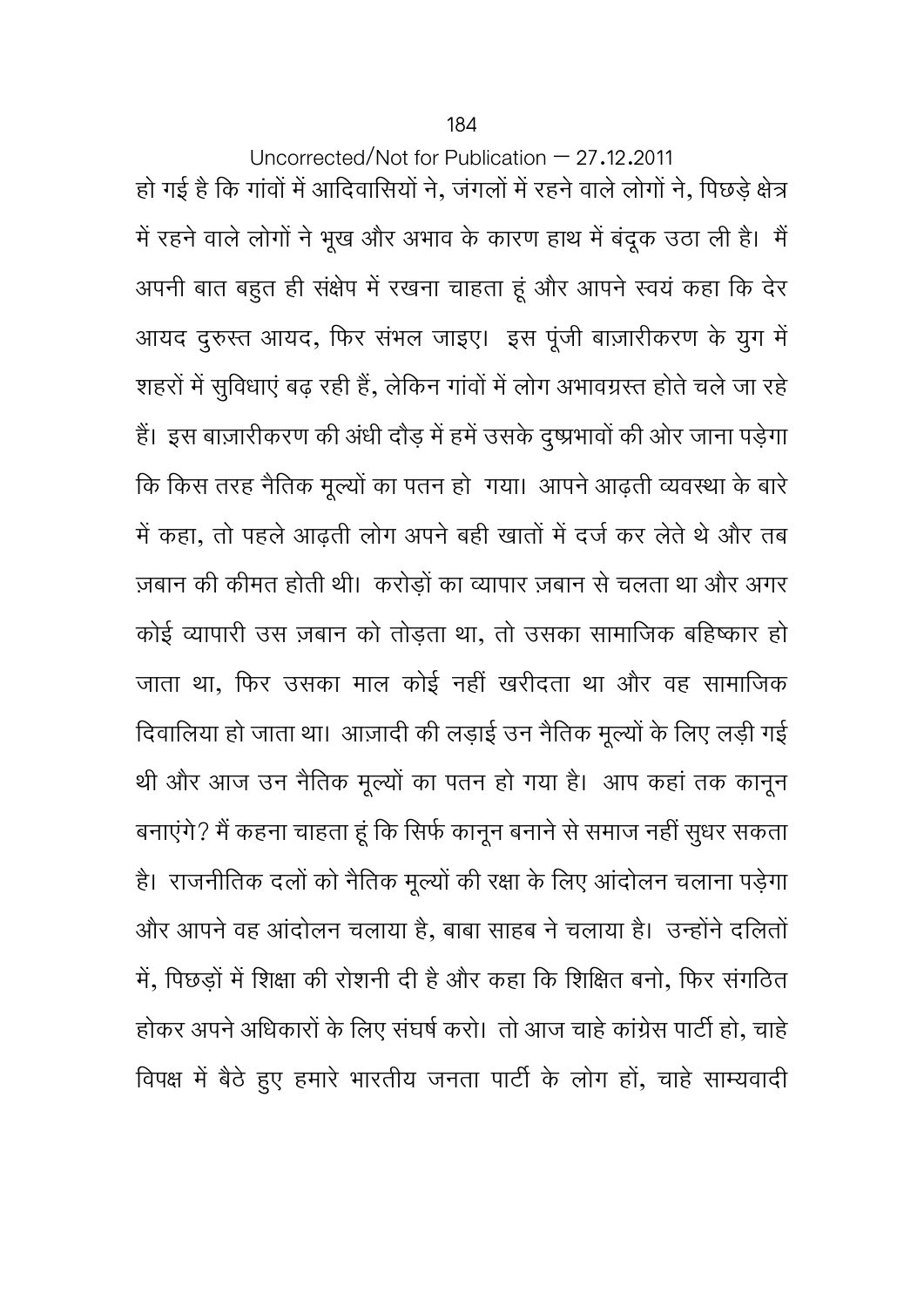Uncorrected/Not for Publication – 27.12.2011 आंदोलन के, communist movement के लोग हों और चौथा, सबसे बड़ा बाबा साहब के विचार हैं। महात्मा गौतम बुद्ध सामाजिक न्याय की लड़ाई लड़ने वाले और समतामूलक समाज बनानेवालेथे। जब तक हम ऐसा अच्छा, सुंदर समाज नहीं बनाएंगे, जब तक इन विचारों का, नैतिक मूल्यों का समाज नहीं बनेगा, तब तक अकेले कानूनों से न भ्रष्टाचार मिटने वाला है, न डिस्पैरिटी, आर्थिक विषमता की खाई मिटने वाली है। पहले लोग इतने दयावान होते थे कि अगर गरीब के घर शादी होती थी, तो पूरा गांव मदद करता था। आज बड़े उद्योगपति के यहां काम करनेवालेएक मज़दूर की बेटी की शादी होती हैऔर अगर वह मदद मांगता है, तो वह उद्योगपति, मिल-मालिक मदद देने के लिए तैयार नहीं होता है - इतना केठोरता उसके दिल के अंदर आ चुकी है। आज समाज के अंदर सब कुछ है, लेकिन प्यार नहीं है, मुहब्बत नहीं है, इंसानियत नहीं है, मानवता नहीं है और जब तक हम इसकी रक्षा नहीं करेंगे, तब तक एक अच्छा समाज नहीं बन सकता है। तब तक यह जो आंदोलन है, उगर्वाद है, आतंकवाद है, नक्सलवाद है, यह िवषमता की खाई है, यह नहीं िमटेगी। जब तक हम सभी राजनीतिक दल मिलकर समाज में एक अच्छा संदेश नहीं देंगे, तब तक यह खाई नहीं मिटेगी। खास तौर से अभी चुनाव आने वाले हैं और इस समय अच्छे लोगों को टिकट देने की ज़रूरत है और ईमानदार, समाजसेवी लोगों को टिकट देने की ज़रूरत है। मैं मंत्री जी से कहना चाहता हूं कि कम से कम जो गांव का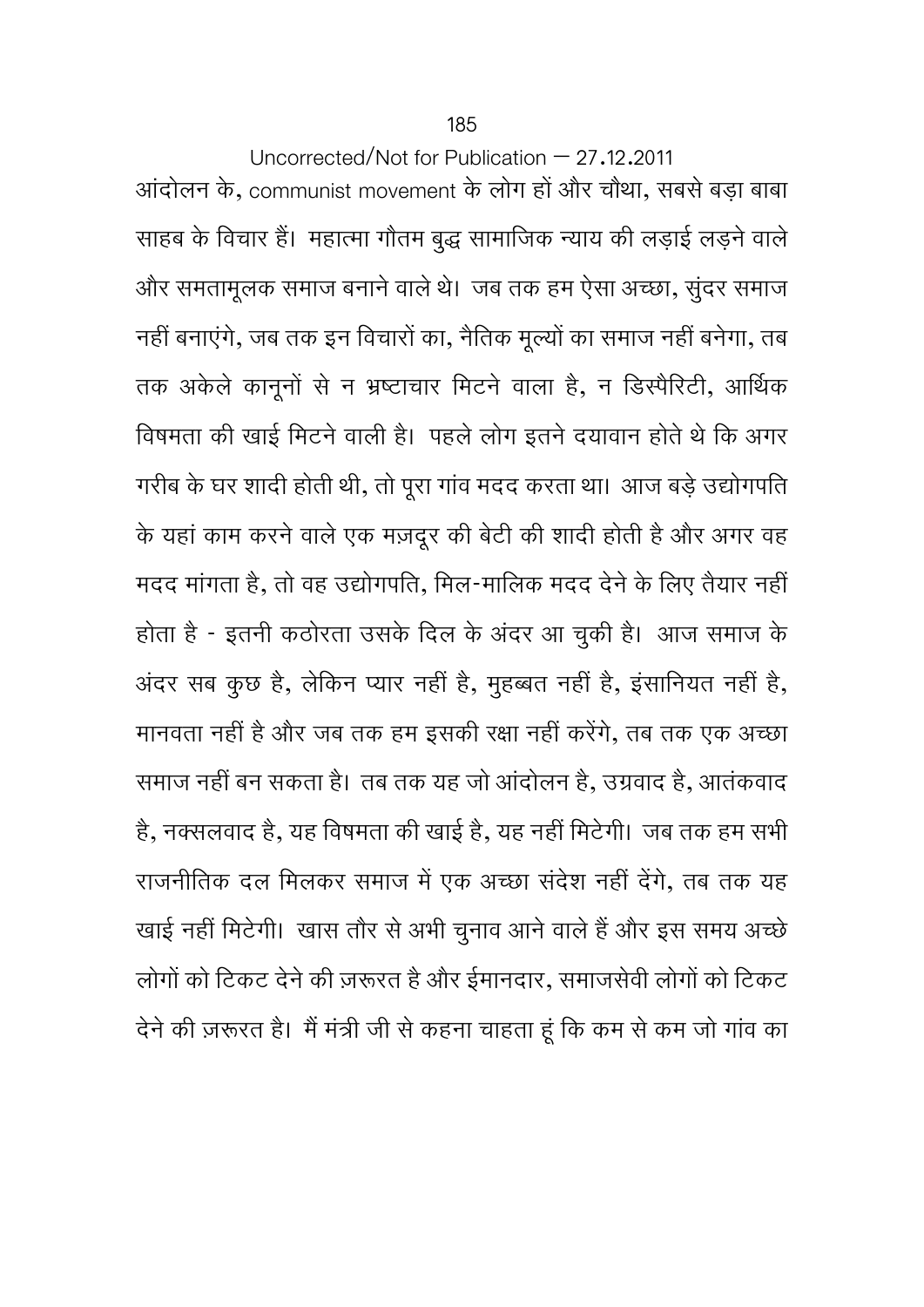Uncorrected/Not for Publication – 27.12.2011 किसान मज़दूर है, वह अपने गांव में ही food processing के छोटे-छोटे यूनिट लगाए। (3M/SC पर कर्मश:)

## -mp/sc-kgg/4.50/3m

**Ǜी गंगा चरण (कर्मागत)** : मुरÅबा बनानेका, अचार बनानेका, जूस िनकालने का प्लांट, चिल्ड प्लांट आदि के लिए उनको बढ़ावा दिया जाए। बगैर घूस दिए, बगैर बैंकों के चक्कर काटे उनके फाइनेंस की व्यवस्था की जाए। आप उन्हें दलालों के चंगुल से मुक्त कराइए। मैं जानता हूं कि गांव के लोगों को जब बैंक में लोन लेने के लिए जाना पड़ता है, तब उसके लिए उन्हें कितने चक्कर काटने पड़ते हैं, कितनी फॉर्मेलिटीज़ करनी पड़ती हैं। बड़े-बड़े उद्योगपतियों को तो बैंकर्स स्वयं बुलाते हैं, दावत देते हैंकि हमसे लोन लीजिए, लेकिन इन छोटे किसानों को दुत्कार कर, बेइज्जत करके बैंक से बाहर निकाल देते हैं। उनको सम्मान से लोन दीजिए, उनको बिजली की व्यवस्था कीजिए, कमीशनखोरी को रोकिए। ..(समय की घंटी) महोदय, मैं गांव का रहने वाला हूं, मुझे मालूम है कि गांव के लोगों को लोन लेने में कितनी दिक्कत होती है। क्रेडिट कार्ड बनाने में, भैंस के लिए लोन लेने में, ट्रेक्टर का लोन लेने में दिक्कत होती है, तब इस उद्योग के लिए लोन लेने में उन्हें कितनी दिक्कत आएगी। मैं इस आशा और विश्वास के साथ अपनी बात समाप्त करता हूं कि माननीय मंत्री जी बैंकों को सुधारेंगे तथा गांव के छोटे उद्योग लगाने वाले किसानों को लोन दिलाने की सुविधा दिलाएंगे। मैं दावे के साथ यह कहना चाहता हूं कि जब तक हम गांवों में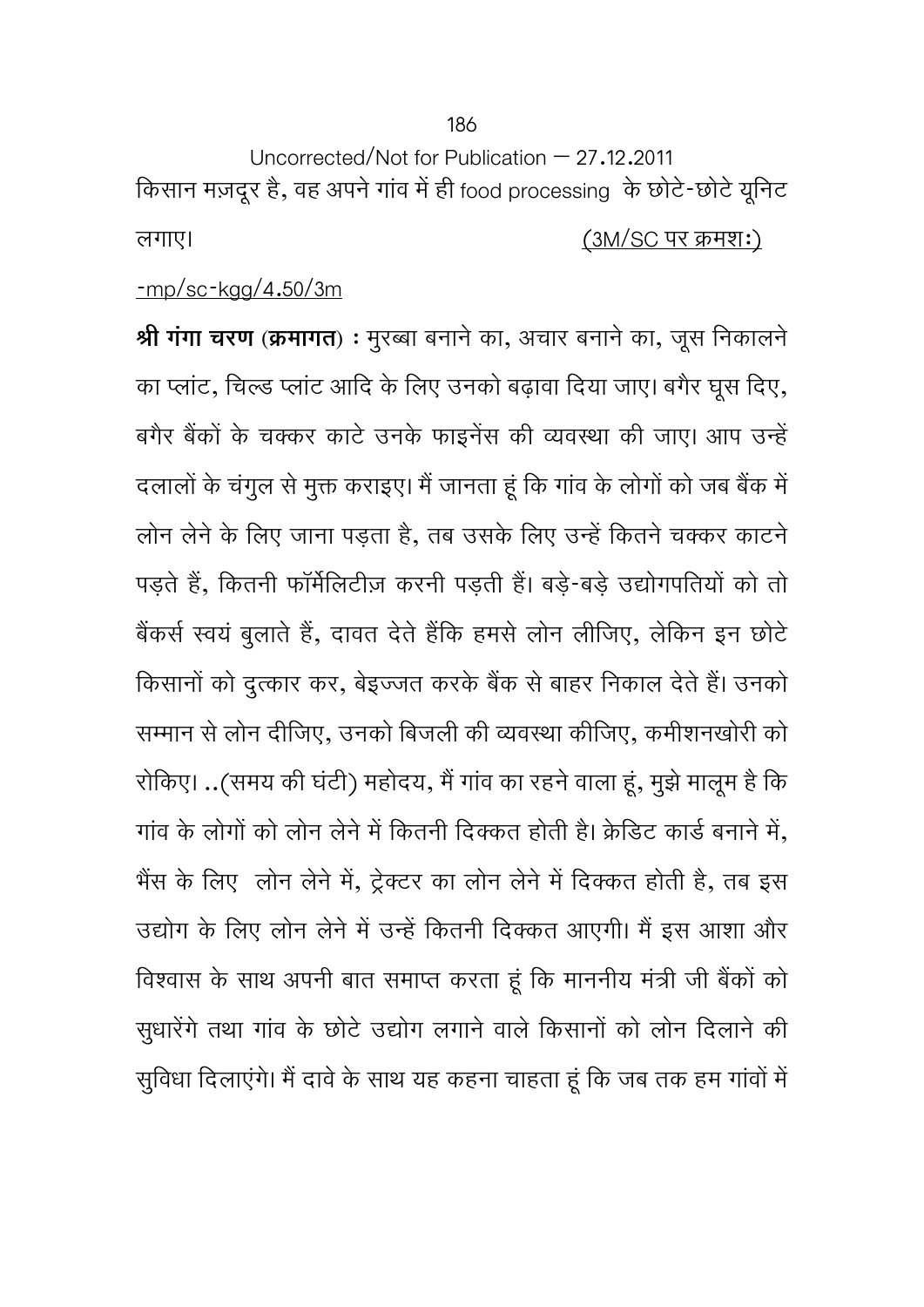187

Uncorrected/Not for Publication – 27.12.2011 उद्योगों को रोजगार से नहीं जोड़ेंगे, तब तक किसान की अर्थव्यवस्था सुधरने वाली नहीं है और जब तक गांव की अर्थव्यवस्था नहीं सुधरेगी, इस देश की भी अर्थव्यवस्था सुधरने वाली नहीं है। इन्हीं शब्दों के साथ मैं अपनी बात समाप्त करता हूं। धन्यवाद।

(समाप्त)

**THE MINISTER OF STATE IN THE MINISTRY OF FINANCE (SHRI NAMO NARAIN MEENA):** Sir, at the outset, I would like to thank all the hon. Members, who have participated in the debate, for their valuable observations, suggestions and support. Before responding to specific issues raised by the hon. Members, I would like to place on record a few facts about the Bill, which will also address some of the issues raised by them.

 The industrial and commercial units--particularly micro, small and medium enterprises—face serious liquidity crisis because of delayed or non-payment of their legitimate dues by the debtors- which means wholesalers or purchasers of goods—adversely affecting their production cycle and capacities. To address the issue, a specific cause,--the interest on delayed payments to small-scale and the ancillary industrial undertakings—the Act of 1993, made it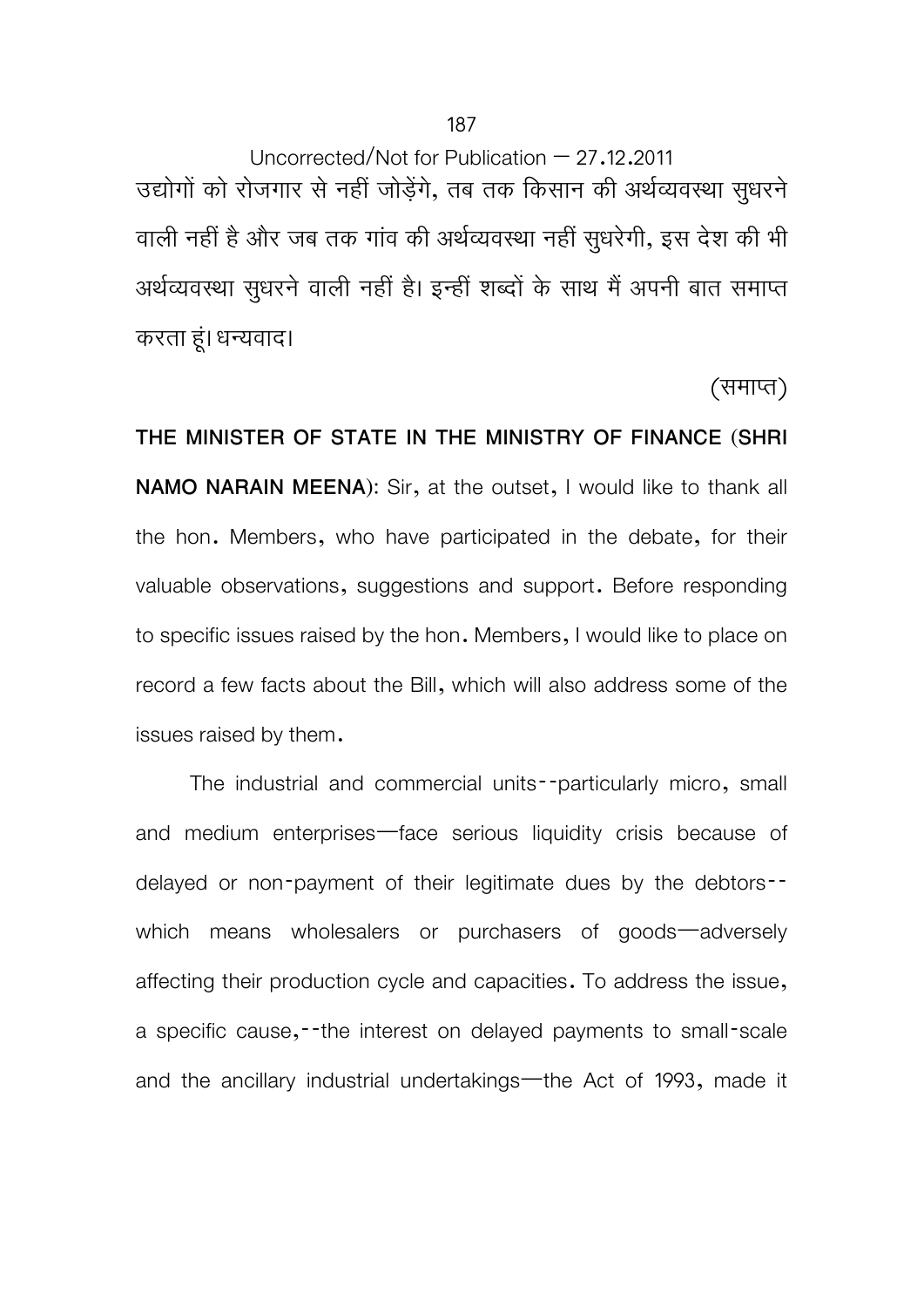Uncorrected/Not for Publication – 27.12.2011

mandatory for the buyer to pay to small-scale industry promptly, failing which he was required to pay interest to the supplier. However, the Act was repealed by the Micro, Small and Medium Enterprises Development Act, 2006, after the substantive provision of the Act of 1993 was suitably incorporated in the Act of 2006. The MSME Act also did not adequately improve the situation of delayed payments to MSMEs. Factoring, globally, is one of the mechanisms to address the issues of resource constraints, delayed payment from buyers of goods, and receivable management for the MSME sector. Various expert committees--such as the Study Group constituted by RBI in 1988, chaired by Shri C.S. Kalyanasundaram, and the Prime Minister's Task Force on MSME of 2010—recommended the development of factoring services for small-scale industries through policy and legislative prescriptions.

In view of these recommendations made by various committees, and after wider consultation process, the Government decided to enact a comprehensive legislation to provide for and to regulate the factors, the factoring transaction and also to clarify the role and responsibilities of parties in a factoring conclave. (Contd. by tdb/3n)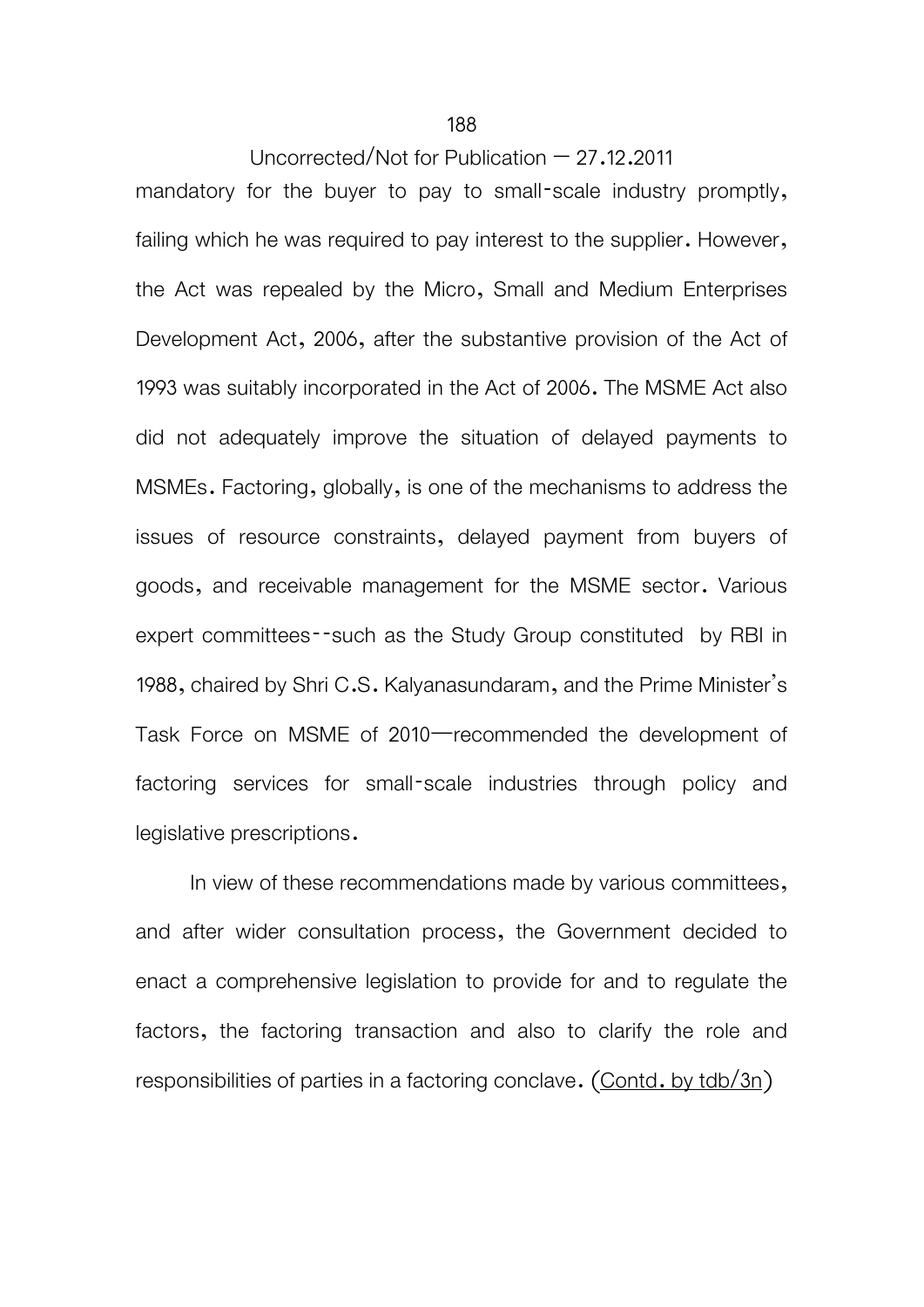# Uncorrected/Not for Publication – 27.12.2011 TDB/3N/4.55

**SHRI NAMO NARAIN MEENA (CONTD.):** This will, in turn, help in mitigating the problems of delayed payments to industrial and commercial units, especially MSME units. The enactment of this legislation would increase the liquidity position and access of MSME sector to credit facilities, thereby increasing economic growth and employment.

 Sir, now, I would respond to some of the queries or the issues raised by the hon. Members. Initiating the discussion, Shri Rajiv Pratap Rudy raised the issue as to why the debt is structured only for big corporates. Sir, the RBI has directed the banks to consider restructuring for MSMEs also, who are normally banking with a single bank. The CDR Scheme is for corporates having loans of Rs.10 crores and above from more than one bank. That is why this Scheme is prevalent.

 Sir, several hon. Members, including Shri Rajiv Pratap Rudy, Shri Ganga Charanji raised a number of relevant issues, such as, inflation, loans to farmers, deficit, monetary policy, interest rates, fall in industrial production, Food Security Bill, FDI, Indian companies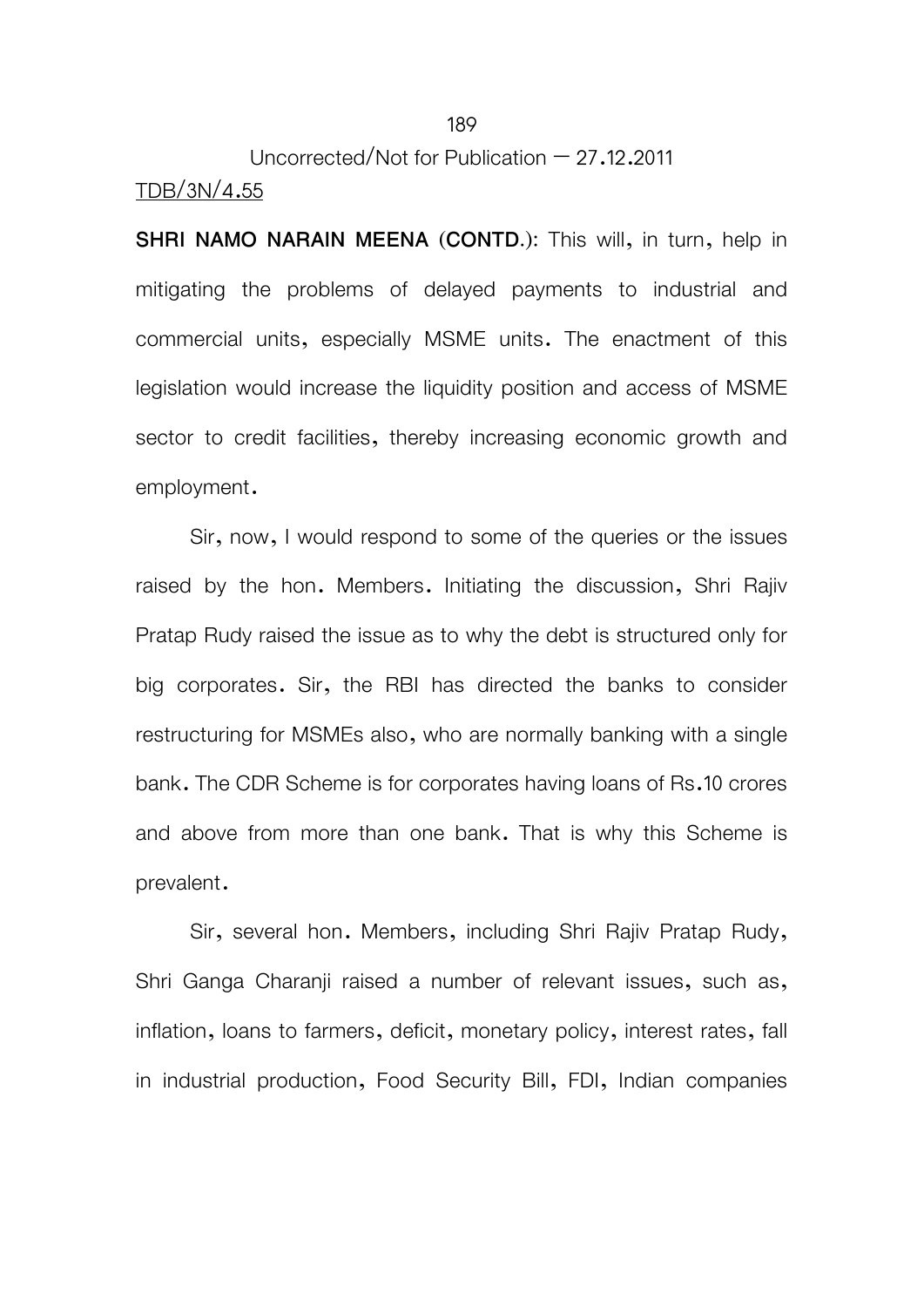#### Uncorrected/Not for Publication – 27.12.2011

investing abroad, corruptions, NPAs, restructuring of loans, etc. I have noted all those issues; and we will look into these issues.

 Sir, Shri Narendra Kumar Kashyapji has said that there was a confusion about the word 'factor' in the Bill, and wanted to know whether the *aartiyas* are covered in this Bill or not. Sir, there is no confusion at all in the Bill. About the subject matter of this Bill, the word 'factor' is defined in sub-clause (i) of Clause 2 of the Bill, which says, "The activities of the commission agents for sale of agriculture goods or produce are not included in this Bill". This was done on the recommendation of the Standing Committee on Finance. This is clarified in sub-clause (j) of Clause 2 of this Bill.

 Sir, hon. Member, Shri Tapan Kumar Sen raised various issues. One was, why should the MSME sell receivables and pay commission. The factor will pay the commission to the MSME. The factor will pay the MSME, and recover the receivables from all buyers, including big corporates. Factoring is an instrument used all over the world. Then, he again raised the issue as to what is the protection available that the factoring companies would not exploit the MSE units. The factor would be regulated by the RBI. All the factors will have to register

#### 190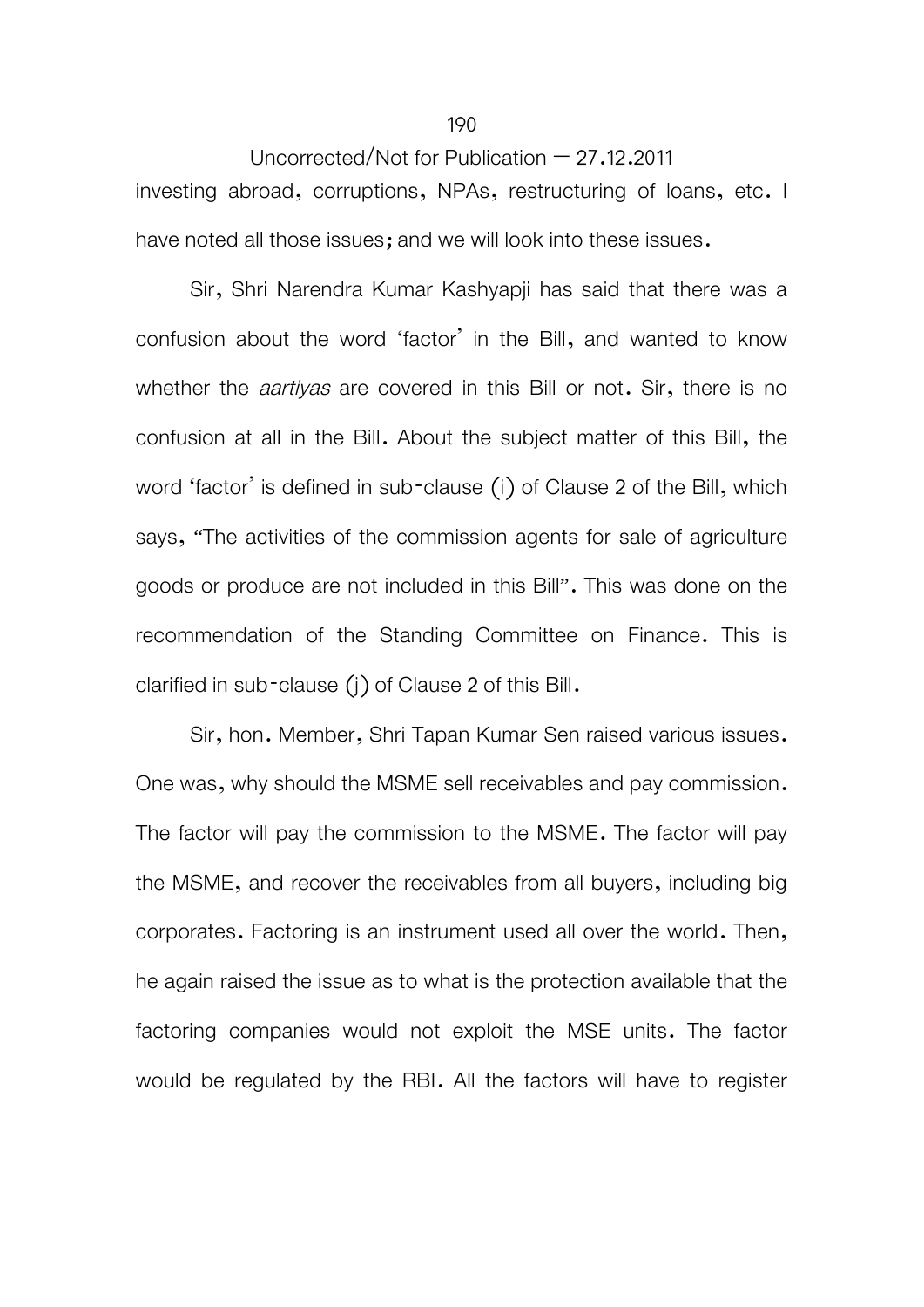#### Uncorrected/Not for Publication  $-27.12.2011$

themselves with the RBI. Sub-clause  $(v)$  of Clause 3 of the Bill states that the factors would be governed by the RBI rules, regulations, directions and guidelines. The earlier Acts of 1993 and 2006 were not fully effective, as there was no comprehensive legal framework for the provision of financing facilities to MSE sector. Now, all these legal provisions and penalties are there.

### (Contd. by 3o-kls)

#### KLS/GS/3O-5.00

**SHRI NAMO NARAIN MEENA (CONTD):** He also raised a question that the provisions of Clause 8 and Clause 18 of the Bill are not necessary. Sir, this is not so and I would like to inform that so far as clause 18 of the Bill is concerned, a proviso has been added on the recommendation of the Standing Committee on Finance to protect the interests of the debtors as it will enable the debtors to claim any losses on account of the defective goods or short supply from the assignee. There is no inconsistency in Clause 8. Hon. Shri D. Bandyopadhyayji raised the issue that the risk of non-payment should be on factoring. The Bill provides for transfer of risk of non-payment to the factor. It also provides for loans against security of receivables in which in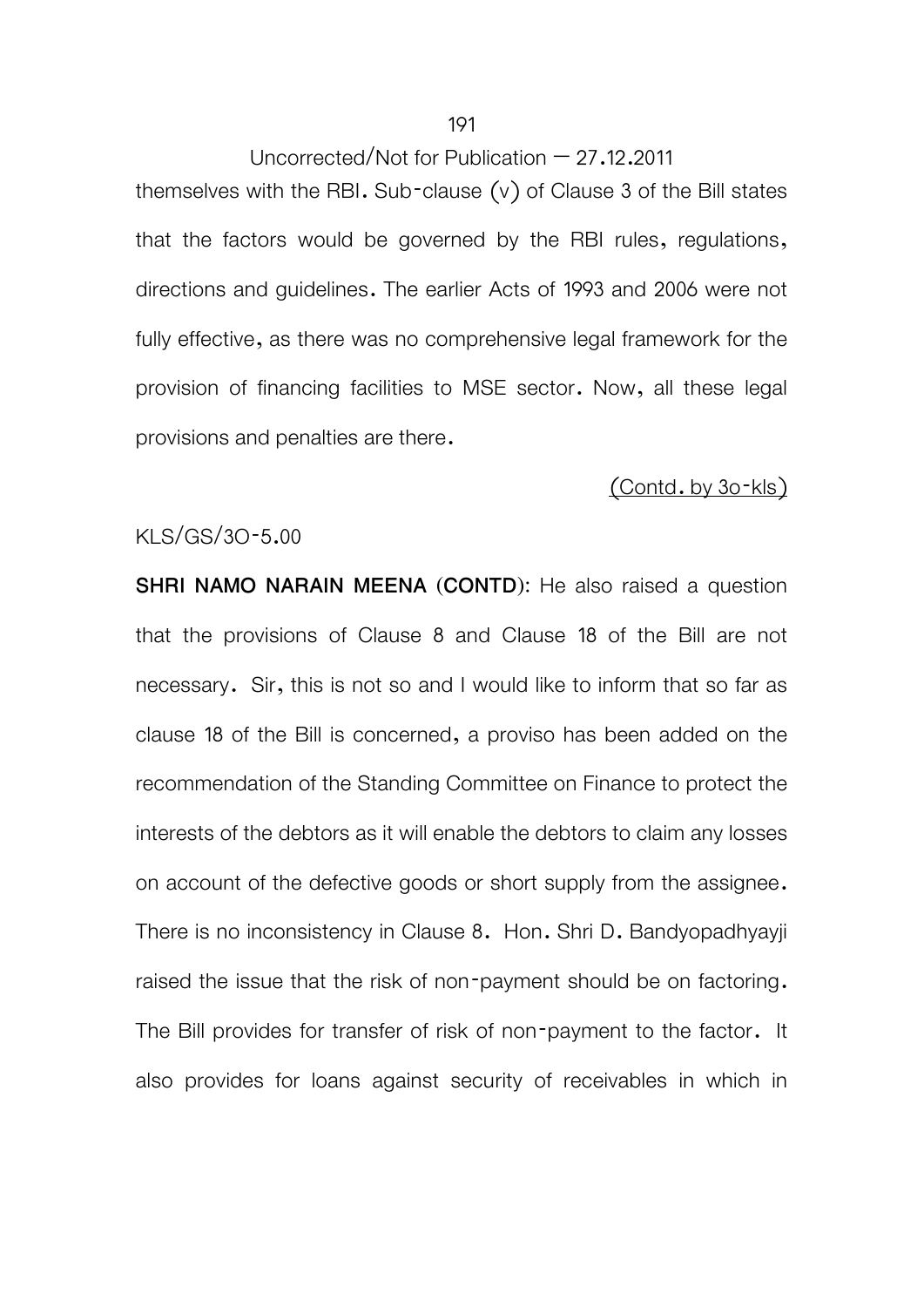192

Uncorrected/Not for Publication – 27.12.2011

which case risk of the default is on... (Interruptions)... Hon. Member, Mahendra Mohanji raised an issue about stamps. राज्य सरकारें स्टैम्प छोड़ेंगी या नहीं छोड़ेंगी? कोई अमेंडमेंट ला रहे हैं या नहीं ला रहे हैं? Sir, in this regard my reply is, yes, as the official amendment was introduced in Lok Sabha to add a new amendment to the Schedule to exempt factoring relating transactions from the stamp duty and a new Section 8(d) will be added to the Indian Stamp Act, 1899 after this Bill is passed by both the Houses. After that it is all exempted. Sir, this Bill has been passed by the Lok Sabha. Therefore, with these words, I commend this Bill for the consideration of the House.

**SHRI TAPAN KUMAR SEN:** Sir, I have only a small clarification to seek. The hon. Minister has just told that like the corporates there is a provision for restructuring the debt of the SMEs. I request him to give these details here of at least last five years after the passage of the Bill in 2006 of micro and small enterprises. How many SMEs have got the facility of debt restructuring? Sir, I shall be thankful if you could kindly lay it on the Table of the House.

**SHRI NAMO NARAIN MEENA:** Sir, the policy of the banks regarding structuring is already there for all account holders.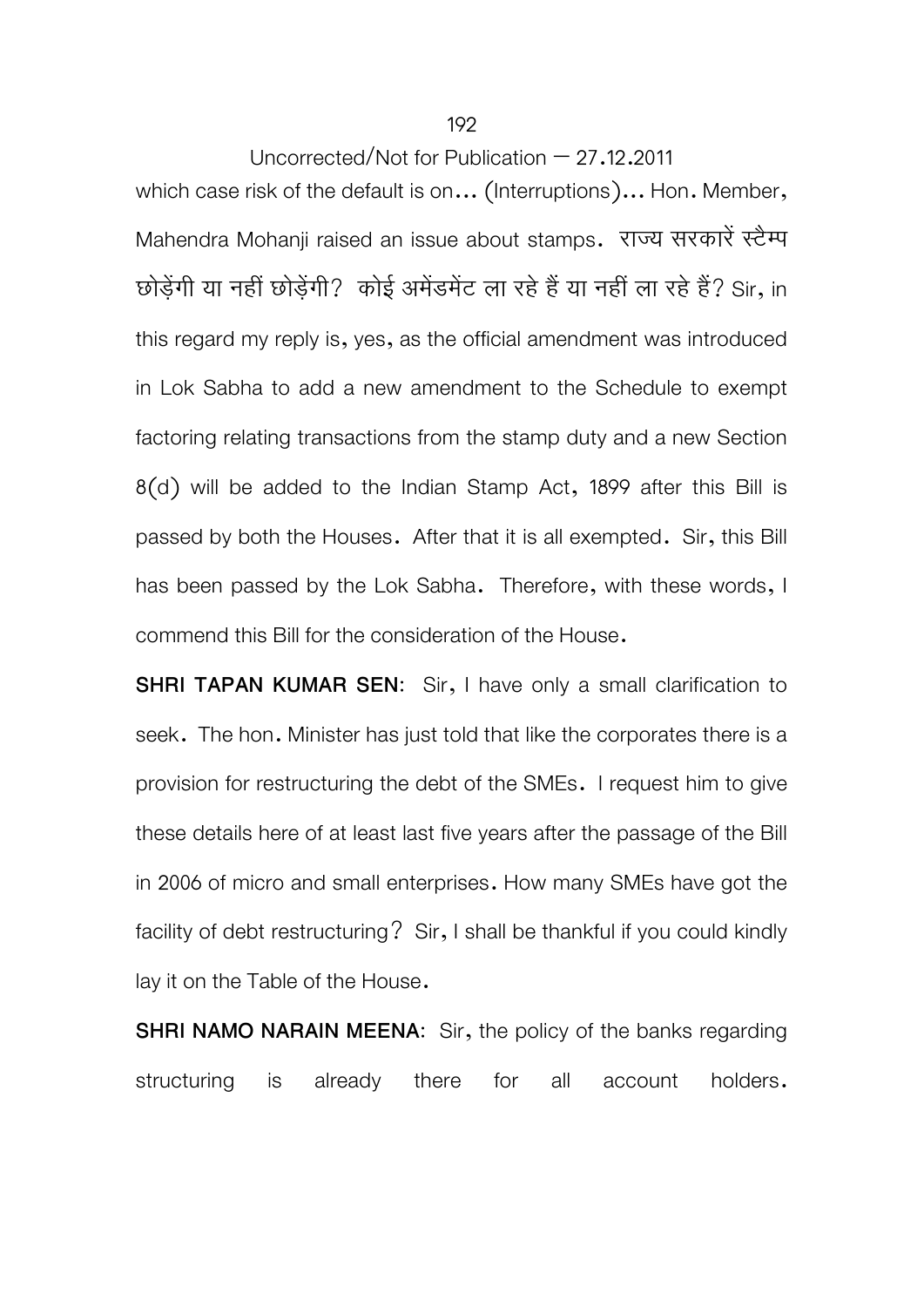Uncorrected/Not for Publication – 27.12.2011

...(Interruptions)... I will not be able to tell the details now. ...(Interruptions)... We will give you the details later. ...(Interruptions)...

**THE VICE-CHAIRMAN( PROF. P.J. KURIEN):** Okay, he has

promised to give the details.

Now the question is:

 That the Bill to provide for and regular assignment of receivables by making provision for registration therefore and rights and obligations of parties to contract for assignment of receivable and for matters connected therewith or incidental thereto, as passed by Lok Sabha be taken into consideration.

## **The motion was adopted.**

**THE VICE-CHAIRMAN:** We shall now take up Clause By Clause

consideration of the Bill.

**Clauses 2 to 35 and the Schedule were added to the Bill.** 

**Clause 1, the Enacting Formula and the Title were added to the Bill**.

**SHRI NAMO NARAIN MEENA:** Sir, I beg to move:

That the Bill be passed.

**The question was put the motion was adopted.** 

(Ends)

193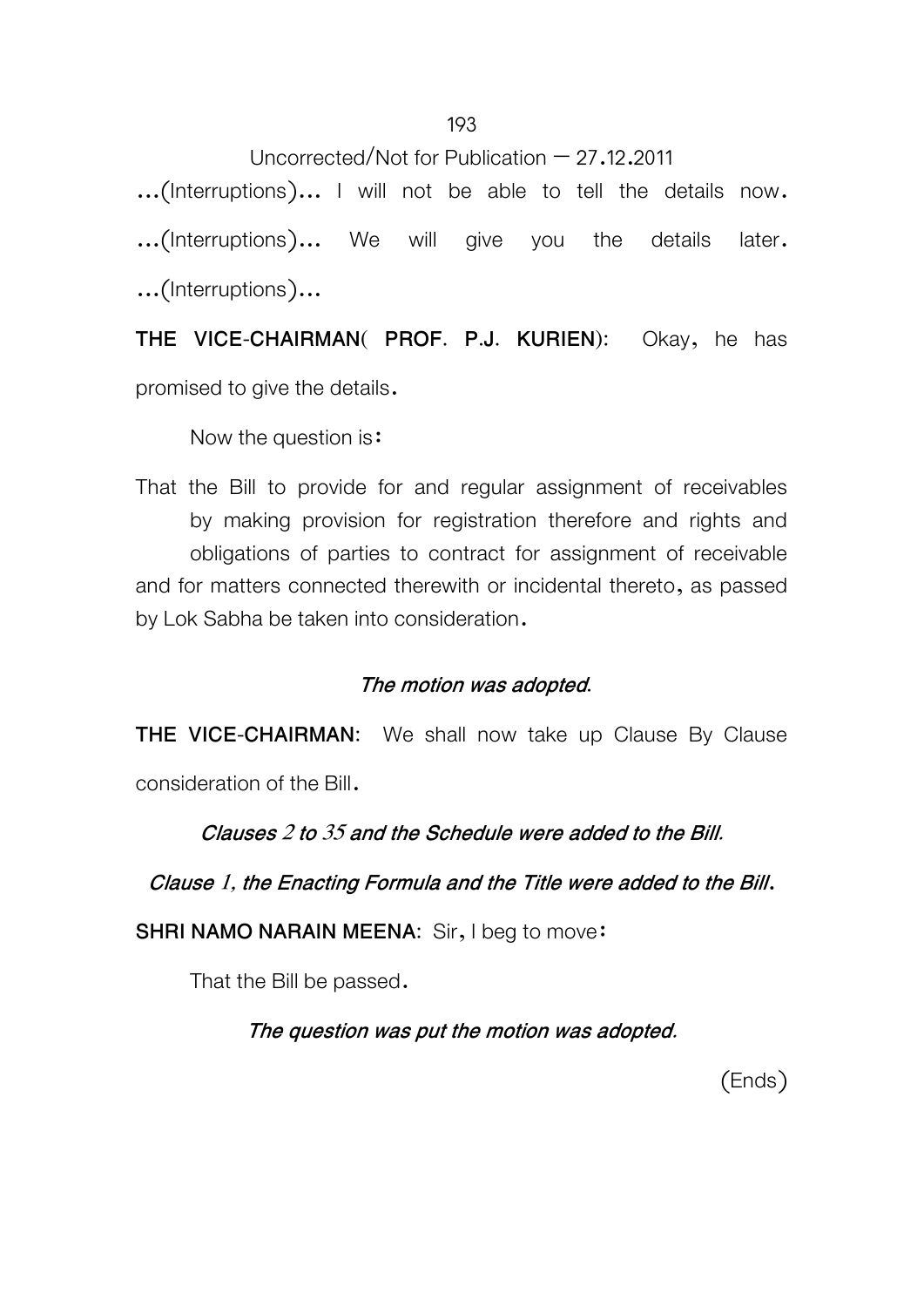# Uncorrected/Not for Publication  $-27.12.2011$ **MESSAGE FROM LOK SABHA**

#### **The Academy of Scientific and Innovative Research Bill, 2011**

**SECRETARY-GENERAL**: Sir, I have to report to the House the following message received from the Lok Sabha, signed by the Secretary-General of the Lok Sabha:

 "In accordance with the provisions of rule 101 of the Rules of Procedure and Conduct of Business in Lok Sabha, I am directed to inform you that the following amendments made by Rajya Sabha in the Academy of Scientific and Innovative Research, 2011 at its sitting held on the 21st December, 2011, were taken into consideration and agreed to by Lok Sabha at its sitting held on the 27th December, 2011:-

#### **CLAUSE 9**

 1. That at page 7 **for** line 7, the following shall be substituted, namely:-

"(2) The Academy shall make"

2. That at page 7, line 11, **after** the word "citizens", the following shall be **inserted**, namely:-

#### 194